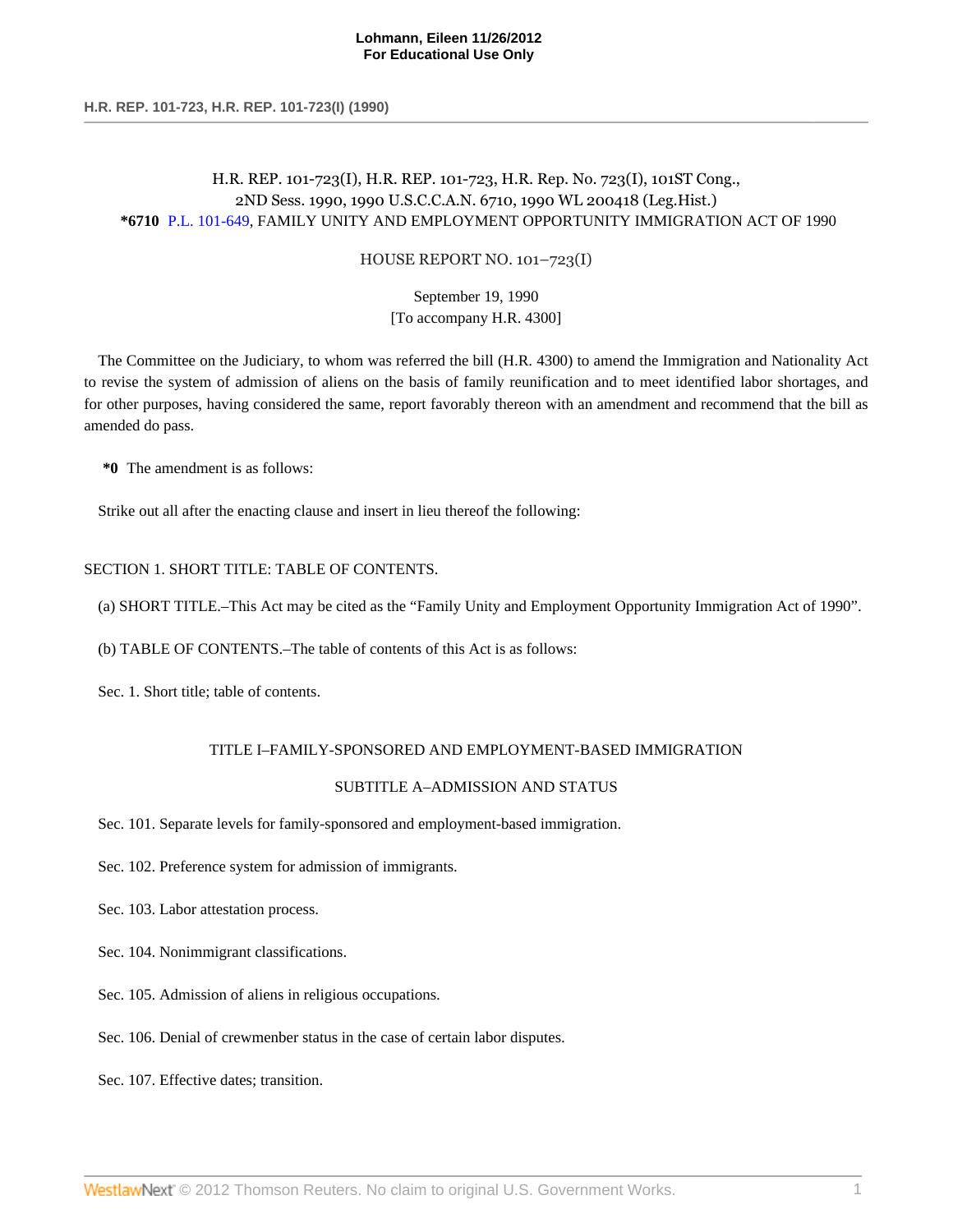## **H.R. REP. 101-723, H.R. REP. 101-723(I) (1990)**

#### SUBTITLE B–EDUCATION AND TRAINING OF AMERICAN WORKERS

Sec. 111. Fees for admission of certain employment-based aliens.

- Sec. 112. Educational assistance and training.
- Sec. 113. Higher education scholarship program for mathematics and sciences.

## TITLE II–OTHER PROVISIONS REGARDING IMMIGRANT VISAS

Sec. 201. Transition for aliens who are natives of certain adversely affected foreign states.

- Sec. 202. Transition for certain displaced aliens.
- Sec. 203. Transition for African immigrants.
- Sec. 204. Backlog visa numbers for second and fifth preferences.
- Sec. 205. Transition for third and sixth preference.
- Sec. 206. Transition for employees of certain United States businesses operating in Hong Kong.
- Sec. 207. Treatment of Hong Kong as separate foreign state for numerical limitation purposes.
- Sec. 208. Permitting extension of period of validity of immigrant visas for certain residents of Hong Kong.

# TITLE III–OTHER IMMIGRATION PROVISIONS

# SUBTITLE A–PROVISIONS RELATING TO MARRIAGE FRAUD

Sec. 301. Battered spouse or child waiver of the conditional residence requirement.

Sec. 302. Bona fide marriage exception to foreign residence requirement for marriages entered into during certain immigration proceedings.

# SUBTITLE B–PROVISIONS RELATING TO IMMIGRATION REFORM AND CONTROL ACT OF 1986

Sec. 311. Application of employer sanctions to longshore work.

Sec. 312. Elimination of paperwork requirement for recruiters and referrers.

Sec. 313. Permitting court-ordered remedies in certain circumstances.

### Sec. 314. Prohibition of deportation of spouses and children of legalized aliens.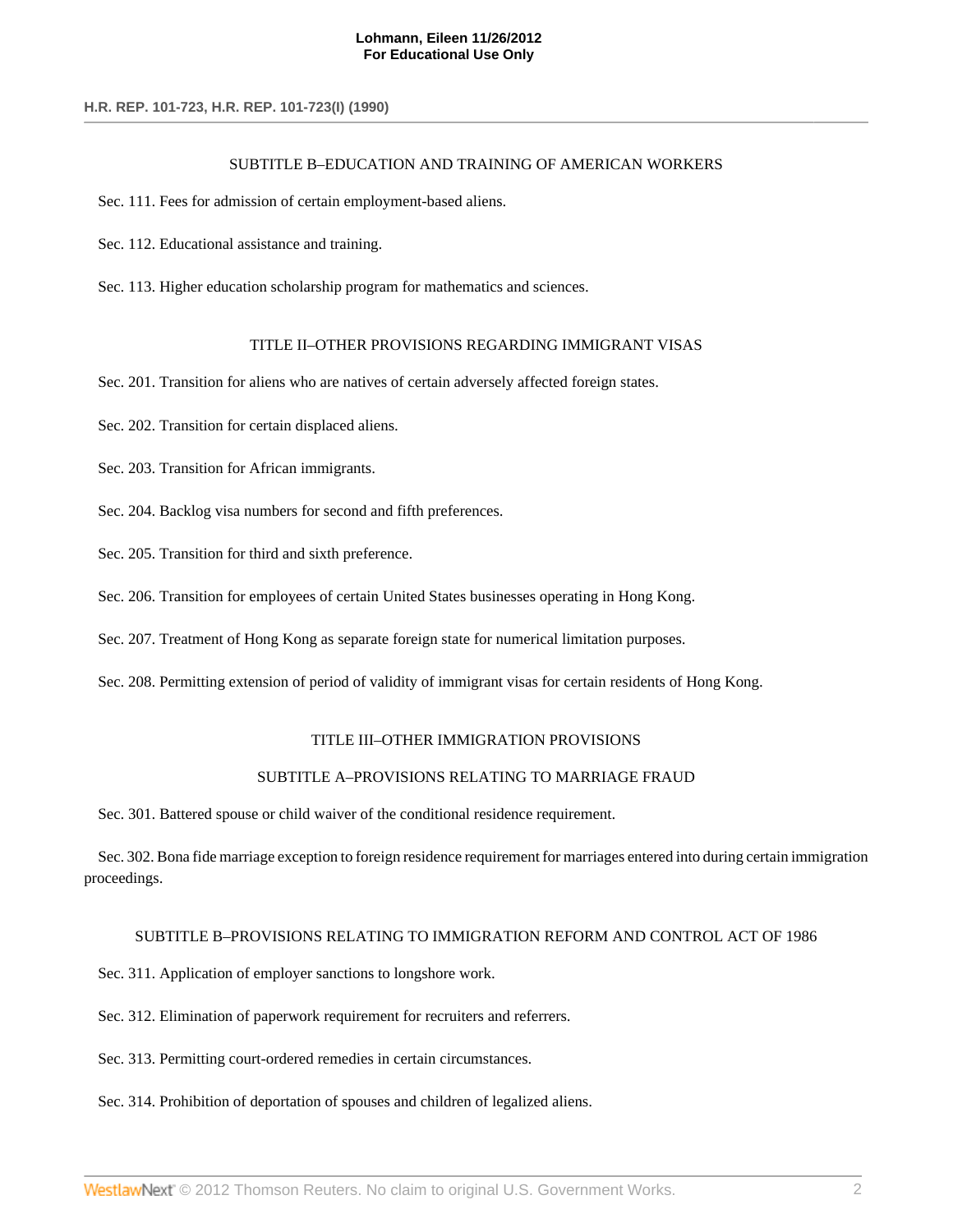#### **H.R. REP. 101-723, H.R. REP. 101-723(I) (1990)**

Sec. 315. Treatment of certain legalization applicants.

Sec. 316. Reimbursement through Immigration Emergency Fund of localities impacted by increases in aliens applying for asylum.

Sec. 317. Clarification of authorization of appropriations for the Immigration Emergency Fund.

# SUBTITLE C–MISCELLANEOUS

Sec. 321. Special immigrant status for certain aliens declared dependent on a juvenile court.

Sec. 322. Statistical information system.

Sec. 323. Revision of health grounds for exclusion.

Sec. 324. Waiver of English language requirement for naturalization.

Sec. 325. Treatment of service in armed forces of a foreign country.

# TITLE I–FAMILY-SPONSORED AND EMPLOYMENT-BASED IMMIGRATION

# SUBTITLE A–ADMISSION AND STATUS

# SEC. 101. SEPARATE LEVELS FOR FAMILY-SPONSORED AND EMPLOYMENT-BASED IMMIGRATION.

(a) IN GENERAL.–Section 201 of the Immigration and Nationality Act ([8 U.S.C. 1151\)](http://www.westlaw.com/Link/Document/FullText?findType=L&pubNum=1000546&cite=8USCAS1151&originatingDoc=I520E9F60643311D9B7CECED691859821&refType=LQ&originationContext=document&vr=3.0&rs=cblt1.0&transitionType=DocumentItem&contextData=(sc.UserEnteredCitation)) is amended to read as follows:

## "WORLDWIDE LEVEL OF IMMIGRATION

"SEC. 201. (a) IN GENERAL.–Exclusive of aliens described in subsection (b), aliens born in a foreign state or dependent area who may be issued immigrant visas or who may otherwise acquire the status of an alien lawfully admitted to the United States for permanent residence are limited to–

"(1) family-sponsored immigrants described in section  $203(a)$  (or who are admitted under section  $211(a)$ ) on the basis of a prior issuance of a visa to their accompanying parent under section 203(a)) in a number not to exceed in any fiscal year 185,000 and not to exceed in any of the first 3 quarters of any fiscal year 27 percent of the worldwide level under this paragraph for all of such fiscal year;

 $(2)$  employment-based immigrants described in section 203(b) (or who are admitted under section 211(a) on the basis of a prior issuance of a visa to their accompanying parent under section 203(b)), in a number not to exceed 65,000 in each of fiscal years 1992 through 1996, and not to exceed 75,000 in each fiscal year thereafter and not to exceed in any of the first 3 quarters of any fiscal year 27 percent of the worldwide level under this paragraph for all of such fiscal year; and

"(3) for fiscal years beginning with fiscal year 1994, diversity immigrants described in section 203(c) (or who are admitted under section  $211(a)$  on the basis of a prior issuance of a visa to their accompanying parent under section  $203(c)$ ) in a number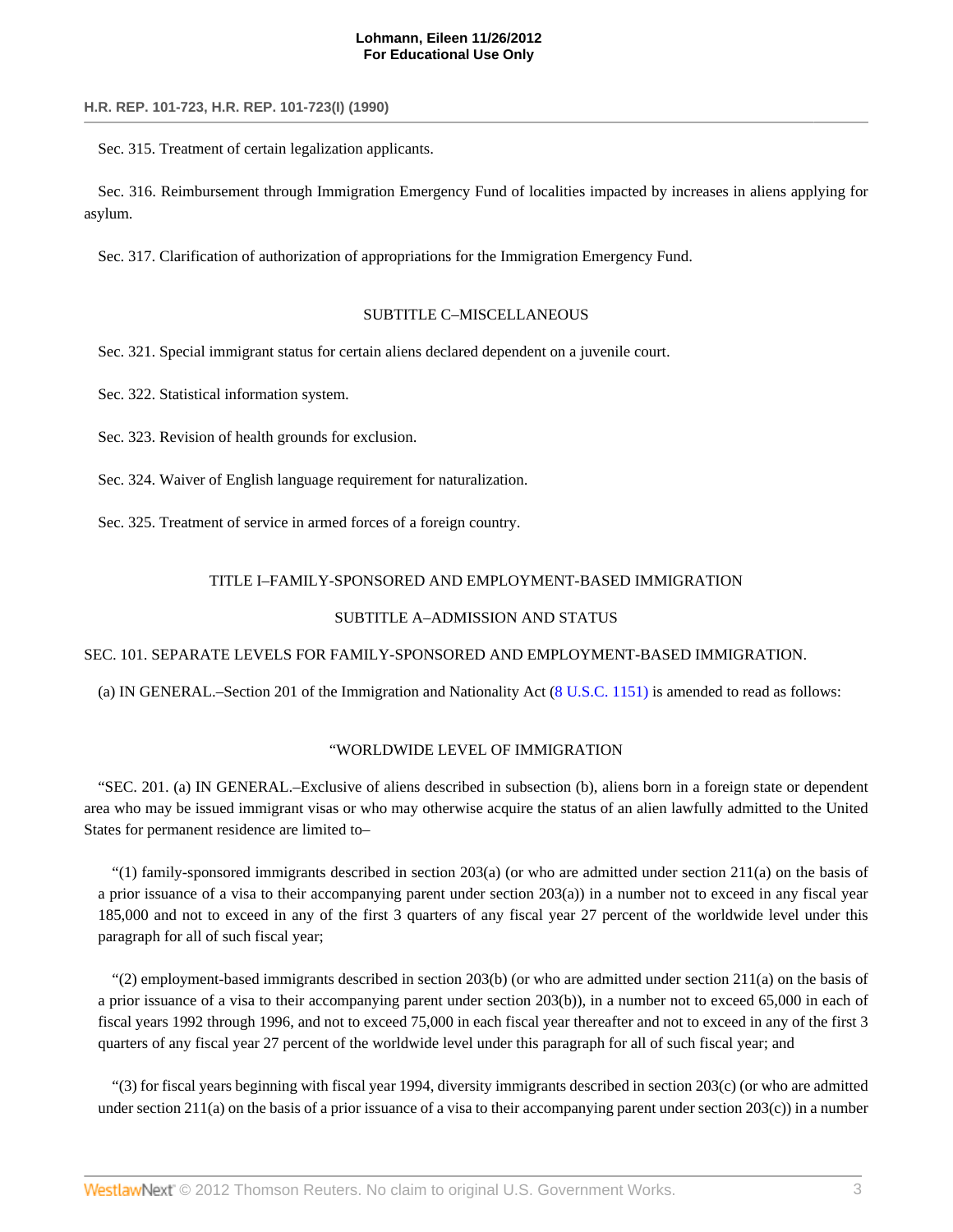## **H.R. REP. 101-723, H.R. REP. 101-723(I) (1990)**

not to exceed 55,000 in each fiscal year and not to exceed in any of the first 3 quarters of any fiscal year 27 percent of the worldwide level under this paragraph for all of such fiscal year.

"(b) ALIENS NOT SUBJECT TO NUMERICAL LIMITATIONS.–The following aliens are not subject to the worldwide levels or numerical limitations of subsection (a):

" $(1)(A)$  Special immigrants described in section  $101(a)(27)$ .

"(B) Aliens who are admitted under section 207 or whose status is adjusted under section 209.

"(C) Aliens whose status is adjusted to permanent residence under section 210, 210A, or 245A.

"(D) Aliens provided permanent resident status under section 249.

 $"(2)(A)(i)$  Immediate relatives. For purposes of this clause, the term 'immediate relative' means a child or spouse of a citizen of the United States and a parent of a citizen of the United States who is at least 21 years of age, and includes, subject to subsection (c) and beginning with fiscal year 1991, a child or spouse of an alien lawfully admitted for permanent residence. In the case of an alien who was the spouse of a citizen of the United States for at least 2 years at the time of the citizen's death and was not legally separated from the citizen at the time of the citizen's death, the alien shall be considered, for purposes of this clause, to remain an immediate relative after the date of citizen's death but only if the spouse files a petition under section  $204(a)(1)(A)$  within 2 years after such date and only until the date the spouse remarries.

"(ii) Aliens admitted under section 211(a) on the basis of a prior issuance of a visa to their accompanying parent who is such an immediate relative.

"(B) Aliens born to an alien lawfully admitted for permanent residence during a temporary visit abroad.

"(3) An alien who is provided immigrant status under section 203(d) as the spouse or child of an immigrant under section 203(b).

"(c) TREATMENT OF IMMEDIATE RELATIVES OF PERMANENT RESIDENT ALIENS.–In the case of aliens who are immediate relatives (as defined in subsection  $(b)(2)(A)(i)$ ) as the spouse or child of an alien lawfully admitted for permanent residence, until otherwise provided by law, the number of such aliens who shall be treated as such immediate relatives in any fiscal year may not exceed 115,000. Visas shall be made available to such immediate relatives in the order in which a petition in behalf of each such alien is filed with the Attorney General as provided in section 204.".

(b) PER COUNTRY IMMIGRATION LEVELS.–Section 202 of such Act [\(8 U.S.C. 1152\)](http://www.westlaw.com/Link/Document/FullText?findType=L&pubNum=1000546&cite=8USCAS1152&originatingDoc=I520E9F60643311D9B7CECED691859821&refType=LQ&originationContext=document&vr=3.0&rs=cblt1.0&transitionType=DocumentItem&contextData=(sc.UserEnteredCitation)) is amended–

(1) in subsection (a), by striking "paragraphs (1) through (7) of section 203(a)" and inserting "subsections (a) and (b) of section 203",

"(2) in subsection (c), by striking "a special immigrant" and all that follows through "201(b)" and inserting "an alien described in section 201(b)", and

(3) by amending subsection (e) to read as follows: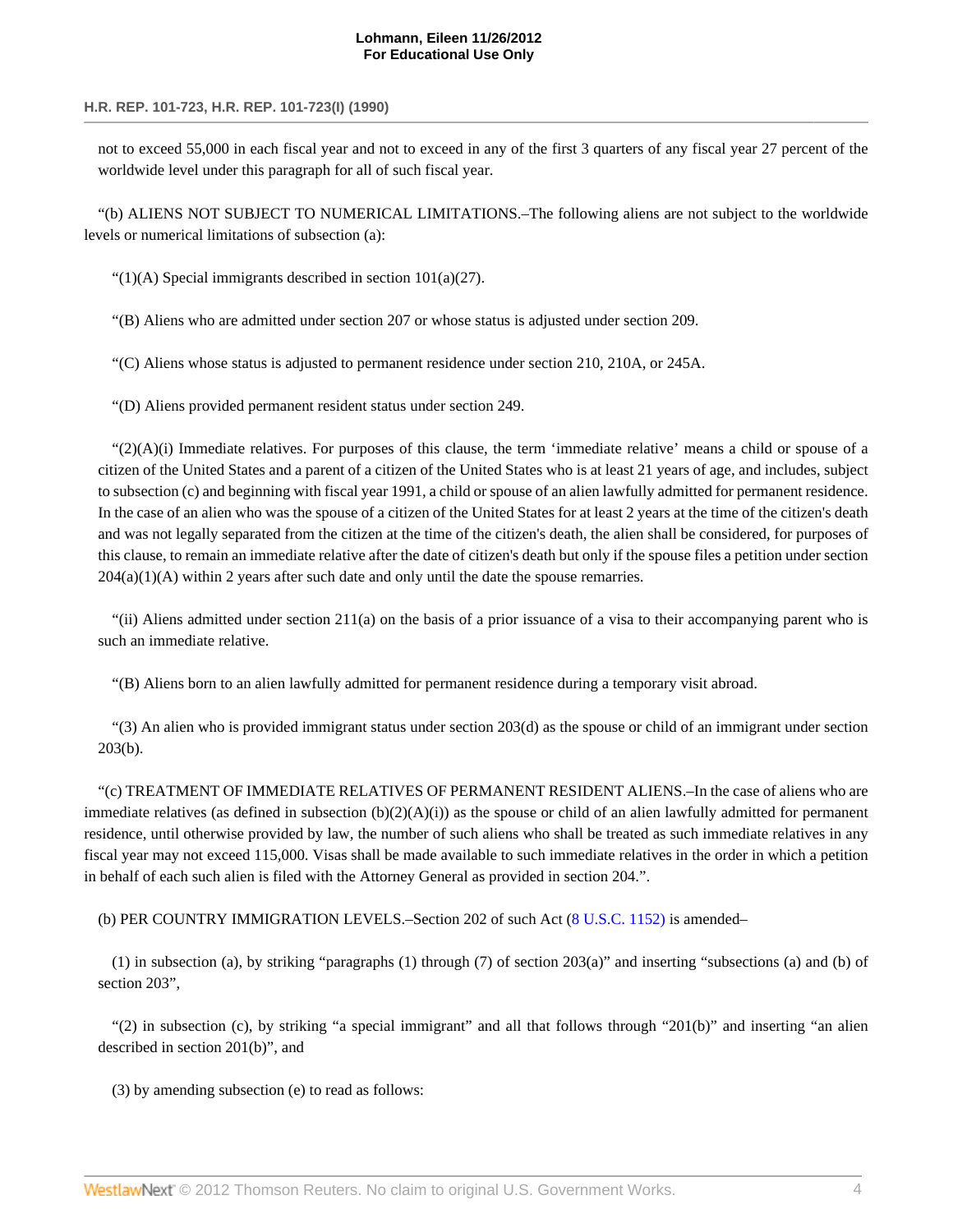### **H.R. REP. 101-723, H.R. REP. 101-723(I) (1990)**

"(e) Where it is determined that the maximum number of immigrant visas will be made available under this section to natives of any single foreign state or dependent area in any fiscal year, in determining whether to provide for immigrant visa numbers to natives under section  $203(a)$  or under section  $203(b)$ , visa numbers with respect to natives of that state or dependent area shall be allocated (to the extent practicable and otherwise consistent with this section and section 203) in a manner so that–

 $(1)$  the ratio of the visa numbers made available under section 203(a) to the visa numbers made available under section 203(b) is equal to 3 to 1; and

"(2) the proportion of the visa numbers made available under each of paragraphs (1) through (4) of section  $203(a)$  is equal to the proportion of the total number of visas made available under the respective paragraph to the total number of visas made available under such section.

Nothing in this subsection shall be construed as limiting the number of visas which may be issued to natives of a state or dependent area under section 203(a) or 203(b) if there is insufficient demand for visas for such natives under section 203(b) or 203(a), respectively.".

(c) REMOVAL OF LIMITATION ON ASYLUM ADJUSTMENTS UNDER REFUGEE NUMERICAL LIMITATION.– Section 209(b) of such Act [\(8 U.S.C. 1159\(b\)\)](http://www.westlaw.com/Link/Document/FullText?findType=L&pubNum=1000546&cite=8USCAS1159&originatingDoc=I520E9F60643311D9B7CECED691859821&refType=LQ&originationContext=document&vr=3.0&rs=cblt1.0&transitionType=DocumentItem&contextData=(sc.UserEnteredCitation)) is amended by striking "Not more than five thousand of the refugee admissions" and inserting "Refugee admissions".

(d) CLERICAL AMENDMENT.–The item in the table of contents of the Immigration and Nationality Act relating to section 201 is amended to read as follows:

"Sec. 201. Worldwide level of immigration."

# SEC. 102. PREFERENCE SYSTEM FOR ADMISSION OF IMMIGRANTS.

(a) IN GENERAL.–Section 203 of the Immigration and Nationality Act ([8 U.S.C. 1153\)](http://www.westlaw.com/Link/Document/FullText?findType=L&pubNum=1000546&cite=8USCAS1153&originatingDoc=I520E9F60643311D9B7CECED691859821&refType=LQ&originationContext=document&vr=3.0&rs=cblt1.0&transitionType=DocumentItem&contextData=(sc.UserEnteredCitation)) is amended–

(1) by redesignating subsections (b) through (e) as subsections (e) through (h), respectively;

(2) by striking subsection (a) and inserting the following:

"(a) PREFERENCE ALLOCATION FOR FAMILY-SPONSORED IMMIGRANTS.–Aliens subject to the worldwide level specified in section  $201(a)(1)$  for family-sponsored immigrants shall be allotted visas as follows:

"(1) UNMARRIED SONS AND DAUGHTERS OF CITIZENS.–Qualified immigrants who are the unmarried sons or daughters of citizens of the United States shall be allocated visas in a number not to exceed 30 percent of such worldwide level.

"(2) UNMARRIED SONS AND DAUGHTERS OF PERMANENT RESIDENT ALIENS.–Qualified immigrants who are the unmarried sons or unmarried daughters of aliens lawfully admitted for permanent residence shall be allocated visas in a number not to exceed 19 percent of such worldwide level, plus any visas not required for the class specified in paragraph (1).

"(3) MARRIED SONS AND DAUGHTERS OF CITIZENS.–Qualified immigrants who are the married sons or married daughters of citizens of the United States shall be allocated visas in a number not to exceed 16 percent of such worldwide level, plus any visas not required for the classes specified in paragraphs (1) and (2).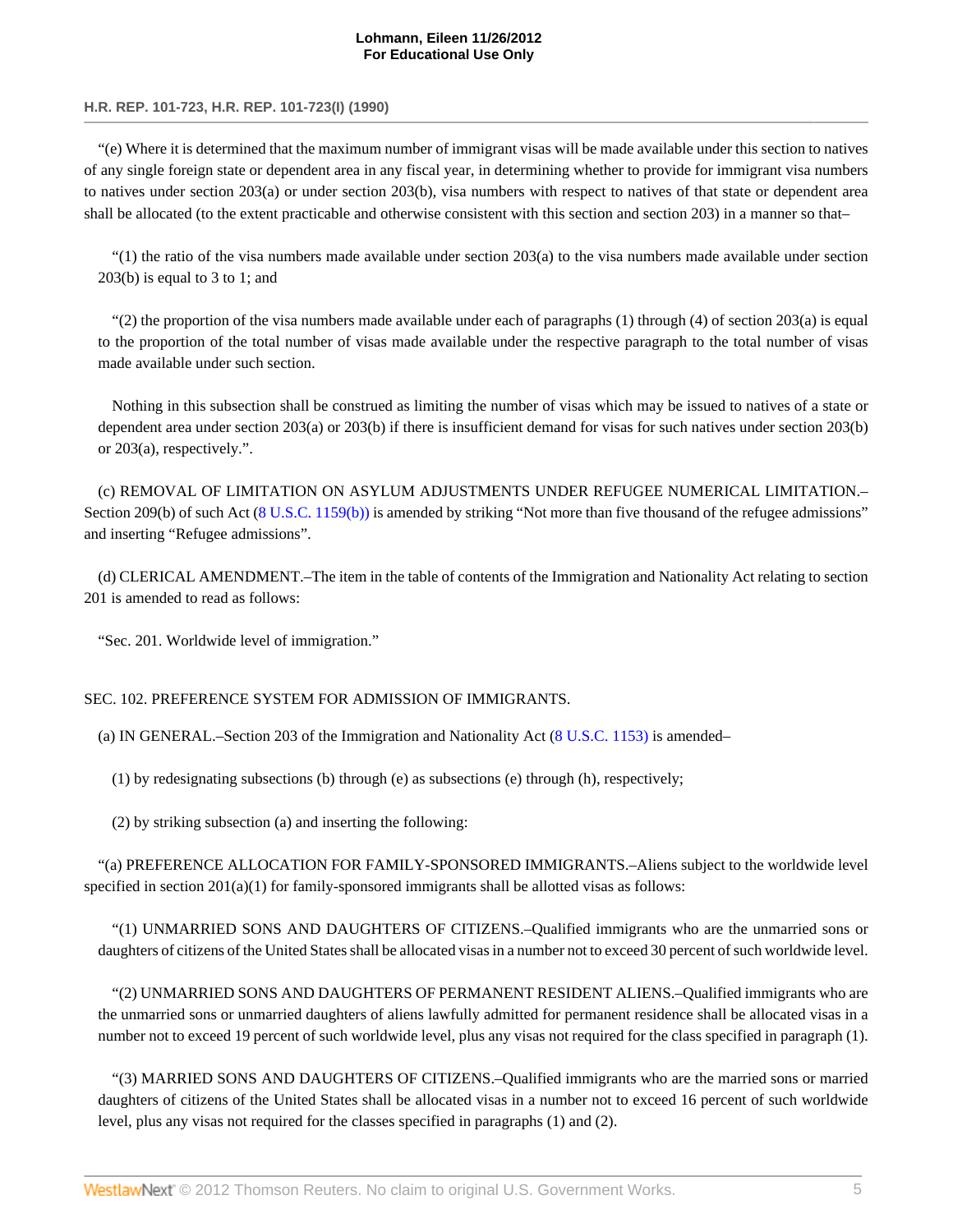## **H.R. REP. 101-723, H.R. REP. 101-723(I) (1990)**

"(4) BROTHERS AND SISTERS OF CITIZENS.–Qualified immigrants who are the brothers or sisters of citizens of the United States, if such citizens are at least 21 years of age, shall be allocated visas in a number not to exceed 35 percent of such worldwide level, plus any visas not required for the classes specified in paragraphs (1) through (3).

"(b) PREFERENCE ALLOCATION FOR EMPLOYMENT-BASED IMMIGRANTS.–Aliens subject to the worldwide level specified in section  $201(a)(2)$  for employment-based immigrants in a fiscal year shall be allotted visas as follows:

"(1) PRIORITY WORKERS.–Visas shall first be made available to qualified immigrants who are aliens described in any of the following subparagraphs (A) through (D), except that not more than 2,000 such visa numbers may be made available in any fiscal year to aliens under subparagraph (D):

"(A) ALIENS WITH EXTRAORDINARY ABILITY.–An alien is described in this subparagraph if–

"(i) the alien has extraordinary ability in the sciences, arts, education, business, or athletics which has been demonstrated by sustained national or international acclaim and whose achievements have been recognized in the field through extensive documentation,

"(ii) the alien seeks to enter the United States to continue work in the area of extraordinary ability, and

"(iii) the alien's entry into the United States will substantially benefit prospectively the United States.

"(B) OUTSTANDING PROFESSORS AND RESEARCHERS.–An alien is described in this subparagraph if–

"(i) the alien is recognized internationally as outstanding in a specific acedemic area,

"(ii) the alien has at least 3 years of experience in teaching or research in the academic area, and

"(iii) the alien seeks to enter the United States–

"(I) for a tenured position (for tenure-track position) within a university or institution of higher education to teach in the academic area,

"(II) for a comparable position with a university or institution of higher education to conduct research in the area, or

"(III) for a comparable position to conduct research in the area with a department, division, or institute of a private employer, if the department, division, or institute employs at least 3 persons full-time in research activities and has achieved documented accomplishments in an academic field.

"(C) CERTAIN MULTINATIONAL EXECUTIVES AND MANAGERS.–An alien is described in this subparagraph if the alien, in the 3 years preceding the time of the alien's application for classification and admission into the United States under this subparagraph, has been employed for at least 1 year by a firm or corporation or other legal entity or an affiliate or subsidiary thereof and who seeks to enter the United States in order to continue to render services to the same employer or to a subsidiary or affiliate thereof in a capacity that is managerial or executive.

"(D) ALIENS WITH BUSINESS EXPERTISE.–An alien is described in this subparagraph if the alien is coming to the United States to perform services not of a temporary nature in business requiring special expertise and has an advanced degree in a field relating to that special expertise.

# "(2) OTHER EMPLOYMENT-BASED ALIENS.–

"(A) IN GENERAL.–Visas made available under section  $201(a)(2)$  for a fiscal year not otherwise made available under paragraph (1) shall be made available to qualified immigrants who are capable of performing specified labor, not of a temporary or seasonal nature, for which a shortage of employable and willing persons exists in the United States.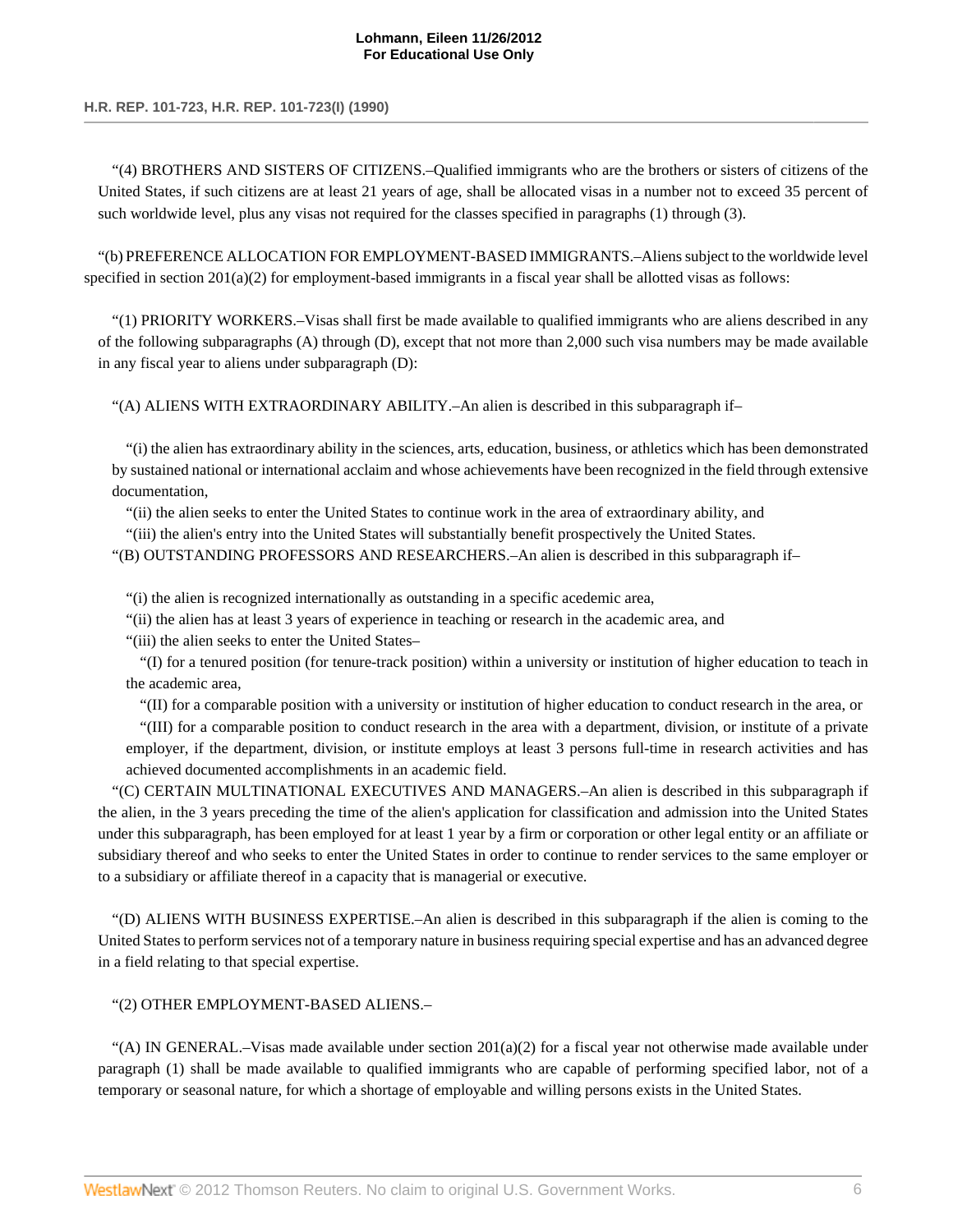# **H.R. REP. 101-723, H.R. REP. 101-723(I) (1990)**

"(B) LABOR CERTIFICATION REQUIRED.–No immigrant visa shall be issued to an immigrant under this paragraph before the date the consular officer receives a certification made by the Secretary of Labor under section 212(a)(14).

# "(C) PRIORITY FOR NATIVES OF ADVERSELY AFFECTED FOREIGN STATES.–

"(i) APPLICATION IN FISCAL YEARS 1992 THROUGH 1996.–Immigrant visas made available under this paragraph for any quarter in fiscal year 1992, 1993, 1994, 1995, or 1996, shall first be issued, in a number not to exceed 5,200 in any quarter, to eligible immigrants who are natives of an adversely affected foreign state (as defined in clause (iii)) in the order in which a petition in behalf of each such immigrant is filed with the Attorney General as provided in section 204. Any remaining visas made available under this paragraph for such a quarter shall be issued to all eligible immigrants in the order in which a petition in behalf of each such immigrant is filed with the Attorney General as provided in section 204.

"(ii) SUBSEQUENT FISCAL YEARS.–Visas made available under this paragraph for any quarter in a fiscal year after fiscal year 1996 shall be issued to eligible immigrants in the order in which a petition in behalf of each such immigrant is filed with the Attorney General as provided in section 204.

"(iii) ADVERSELY AFFECTED FOREIGN STATE DEFINED.–In this subparagraph, the term 'adversely affected foreign state' means a foreign state that is not contiguous to the United States and that was identified as an adversely affected foreign state for purposes of section 314 of the Immigration Reform and Control Act of 1986. "(c) DIVERSITY IMMIGRANTS.–

"(1) IN GENERAL.–Visas made available under section  $201(a)(3)$  for a fiscal year shall be made available in each fiscal year to qualified immigrants who are natives of foreign states in a region as follows:

"(A) DETERMINATION OF PREFERENCE IMMIGRATION.–The Attorney General shall determine for the most recent previous 5-fiscal-year period for which data are available, the total number of aliens who are natives of each foreign state and who (i) were admitted or otherwise provided lawful permanent resident status (other than under this subsection) and (ii) were subject to the numerical limitations of section 201(a) (other than paragraph (3) thereof) or who were admitted or otherwise provided lawful permanent resident status as an immediate relative or other alien described in section 201(b)(2) or 201(b)(3).

"(B) IDENTIFICATION OF HIGH-ADMISSION AND LOW-ADMISSION REGIONS AND HIGH-ADMISSION AND LOW-ADMISSION STATES.–The Attorney General–

"(i) shall identify–

"(I) each region (each in this paragraph referred to as a "high-admission region') for which the total of the numbers

determined under subparagraph (A) for states in the region is greater than  $1/6$  of the total of all such numbers, and

"(II) each other region (each in this paragraph referred to as a 'low-admission region'); and

"(ii) shall identify–

(I) each foreign state for which the number determined under such subparagraph (A) is greater than 50,000 (each such state in this paragraph referred to as a 'high-admission state'), and

"(II) each other foreign state (each such state in this paragraph referred to as a 'low-admission state').

"(C) DETERMINATION OF PERCENTAGE OF WORLDWIDE IMMIGRATION ATTRIBUTABLE TO HIGH-ADMISSION REGIONS.–The Attorney General shall determine the percentage of the total of the numbers determined under subparagraph (A) that are numbers for foreign states in high-admission regions.

"(D) DETERMINATION OF REGIONAL POPULATIONS EXCLUDING HIGH-ADMISSION STATES AND RATIOS OF POPULATIONS OF REGIONS WITH LOW-ADMISSION REGIONS AND HIGH-ADMISSION REGIONS.–The Attorney General shall determine–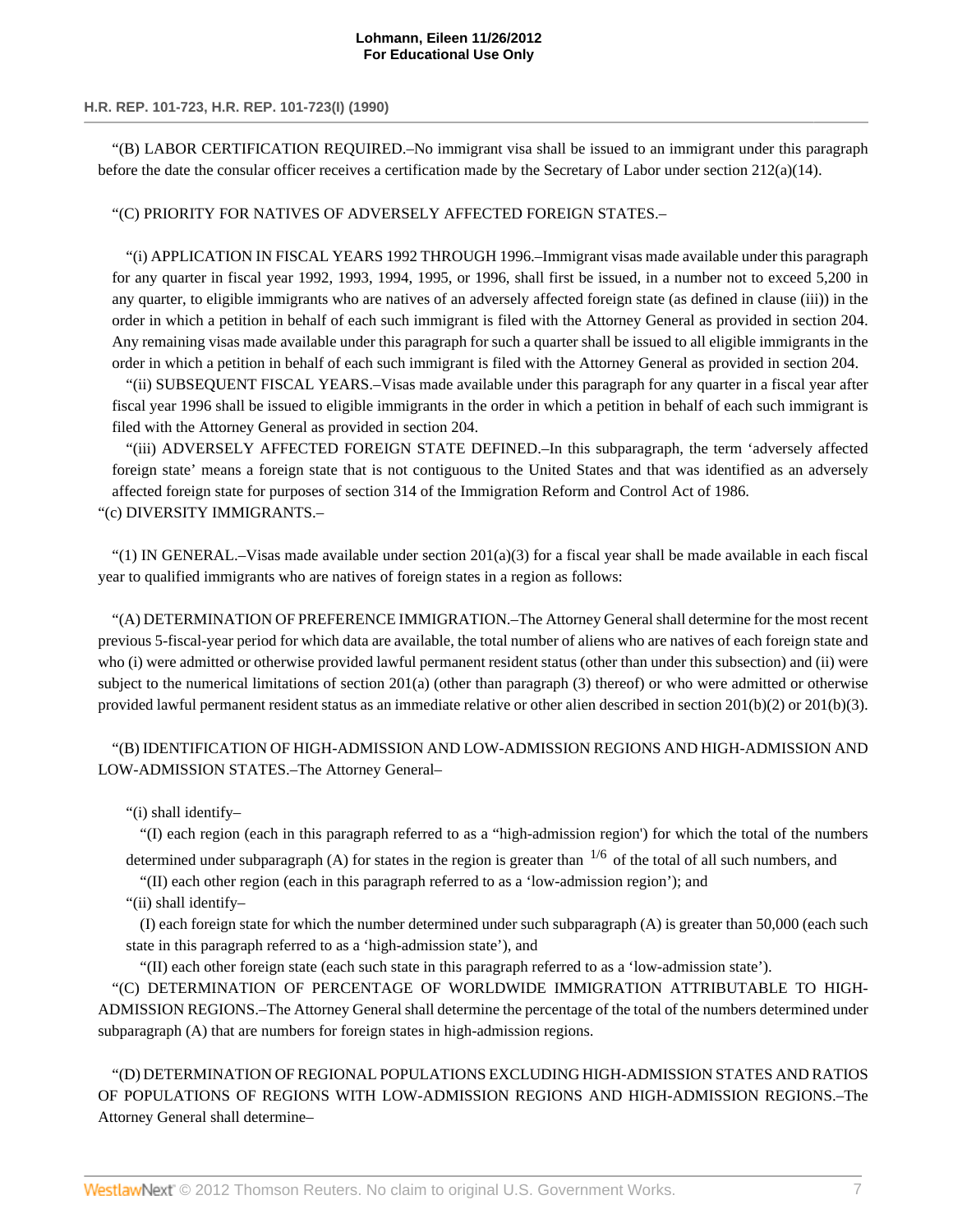#### **H.R. REP. 101-723, H.R. REP. 101-723(I) (1990)**

"(i) based on available estimates for each region, the total population of each region not including the population of any high-admission state;

"(ii) for each low-admission region, the ratio of the population of the region determined under clause (i) to the total of the populations determined under such clause for all the low-admission regions; and

"(iii) for each high-admission region, the ratio of the population of the region determined under clause (i) to the total of the populations determined under such clause for all the high-admission regions.

"(E) DISTRIBUTION OF VISAS.–

"(i) NO VISAS FOR NATIVES OF HIGH-ADMISSION STATES.–The percentage of visas made available under this paragraph to natives of a high-admission state is 0.

"(ii) FOR LOW-ADMISSION STATES IN LOW-ADMISSION REGIONS.–Subject to clauses (iv) and (v), the percentage of visas made available under this paragraph to natives (other than natives of a high-admission state) in a lowadmission region is the product of–

 $\lq$ (I) the percentage determined under subparagraph (C), and

"(II) the population ratio for that region determined under subparagraph (D)(ii).

"(iii) FOR LOW-ADMISSION STATES IN HIGH-ADMISSION REGIONS.–Subject to clauses (iv) and (v), the percentage of visas made available under this paragraph to natives (other than natives of a high-admission state) in a highadmission region is the product of–

"(I) 100 percent minus the percentage determined under subparagraph (C), and

"(II) the population ratio for that region determined under subparagraph (D)(iii).

"(iv) REDISTRIBUTION OF UNUSED VISA NUMBERS.–If the Secretary of State estimates that the number of immigrant visas to be issued to natives in any region for a fiscal year under this paragraph is less than the number of immigrant visas made available to such natives under this paragraph for the fiscal year, subject to clause (v), the excess visa numbers shall be made available to natives (other than natives of a high-admission state) or the other regions in proportion to the percentages otherwise specified in clauses (ii) and (iii).

"(v) LIMITATION ON VISAS FOR NATIVES OF A SINGLE FOREIGN STATE.–The percentage of visas made available under this paragraph to natives of any foreign state for any fiscal year shall not exceed 7 percent.

"(2) REGION DEFINED.–Only for purposes of administering the diversity program under this subsection, Northern Ireland shall be treated as a separate foreign state, each colony or other component or dependent area of a foreign state, each colony or other component or dependent area of a foreign state overseas from the foreign state shall be treated as part of the foreign state, and each of the following shall be considered to be a separate region:

"(A) Africa.

"(B) Asia.

"(C) Europe.

"(D) North America (other than Mexico).

"(E) Oceania.

"(F) South America, Mexico, Central America, and the Caribbean.

"(d) TREATMENT OF FAMILY MEMBERS.–A spouse or child as defined in subparagraph (A), (B), (C), (D), or (E) of section  $101(b)(1)$  shall, if not otherwise entitled to an immigrant status and the immediate issuance of a visa under subsection (a), (b), or (c) be entitled to the same status, and the same order of consideration provided in the respective subsection, if accompanying or following to join, his spouse or parent.";

(3) in subsection (e) (as so redesignated)–

(A) by inserting "PRIORITY WITHIN PREFERENCE CLASS.–" before "In considering",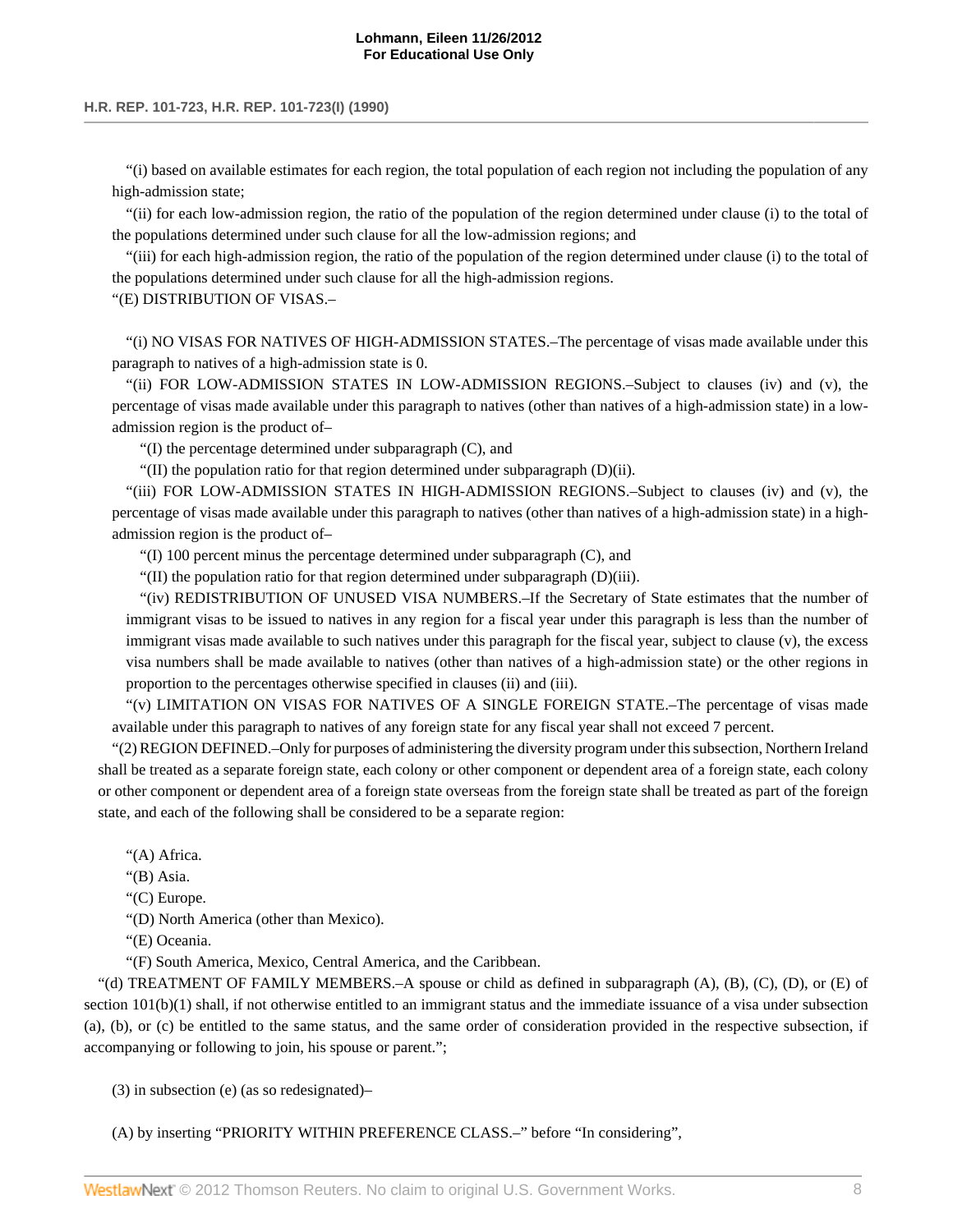#### **H.R. REP. 101-723, H.R. REP. 101-723(I) (1990)**

(B) by inserting "or (b)" after "under subsection (a)", and

(C) by inserting "or (b), respectively" after "in subsection (a)";

(4) in subsection (f) (as so redesignated)–

(A) by striking "Immigrant visas" and inserting "PRIORITY OF VISA ISSUANCE.–(1) Except as provided in subsection  $(b)(2)(C)$ , immigrant vias",

(B) by striking "paragraphs (1) through (6) of subsection (a)" and inserting "subsection (a) or (b)", and

(C) by adding at the end the following:

"(2) Immigrant visa numbers made available under section  $201(a)(3)$  in a fiscal year for natives of low-admission states shall be made available to qualified immigrants who have filed petitions under section  $204(a)(1)(F)$  strictly in a random order established by the Secretary of State for the fiscal year involved.

"(3) Waiting lists of applicants for visas under this section shall be maintained in accordance with regulations prescribed by the Secretary of State.";

(5) in subsection (g) (as so redesignated)–

(A) by striking the first sentence and in inserting "REQUIREMENT FOR PETITION APPROVAL.–", and

(B) by striking "to be an immediate relative" and all that follows through "subsection (a)," and inserting "to be entitled to a status for which a petition is required under section  $204(a)(1)$ ,"; and (6) in subsection (h) (as so redesignated)–

(A) by inserting "USE OF ESTIMATES AND TERMINATION OF REGISTRATION.–" before "For the purposes", and (B) by striking "of subsection (a)" and inserting "under subsections (a), (b), and (c)". (b) CHANGES IN PETITIONING PROCEDURE.–Section 204 of such Act [\(8 U.S.C. 1154\)](http://www.westlaw.com/Link/Document/FullText?findType=L&pubNum=1000546&cite=8USCAS1154&originatingDoc=I520E9F60643311D9B7CECED691859821&refType=LQ&originationContext=document&vr=3.0&rs=cblt1.0&transitionType=DocumentItem&contextData=(sc.UserEnteredCitation)) is amended–

(1) in subsection (a)(1), by striking "(a)(1)" and all that follows through the end and inserting the following:

 $\mathcal{L}(a)(1)(A)$  Any citizen of the United States claiming that an alien is entitled to classification by reason of a relationship described in paragraph (1), (3), or (4) of section 203(a) or to an immediate relative status under section  $210(b)(2)(A)(i)$  may file a petition with the Attorney General for such classification. An alien desiring to be classified as an immediate relative under the second sentence of section  $201(b)(2)(A)(i)$  may file a petition with the Attorney General for such classification.

"(B) Any alien lawfully admitted for permanent residence claiming that an alien is entitled to an immediate relative status under section  $201(b)(2)(A)(i)$  or a classification by reason of the relationship described in section  $203(a)(2)$  may file a petition with the Attorney General for such classification.

"(C) Any alien desiring to be classified under section  $203(b)(1)(A)$  (or any person on behalf of such an alien) (relating to aliens with extraordinary ability) may file a petition with the Attorney General for such classification.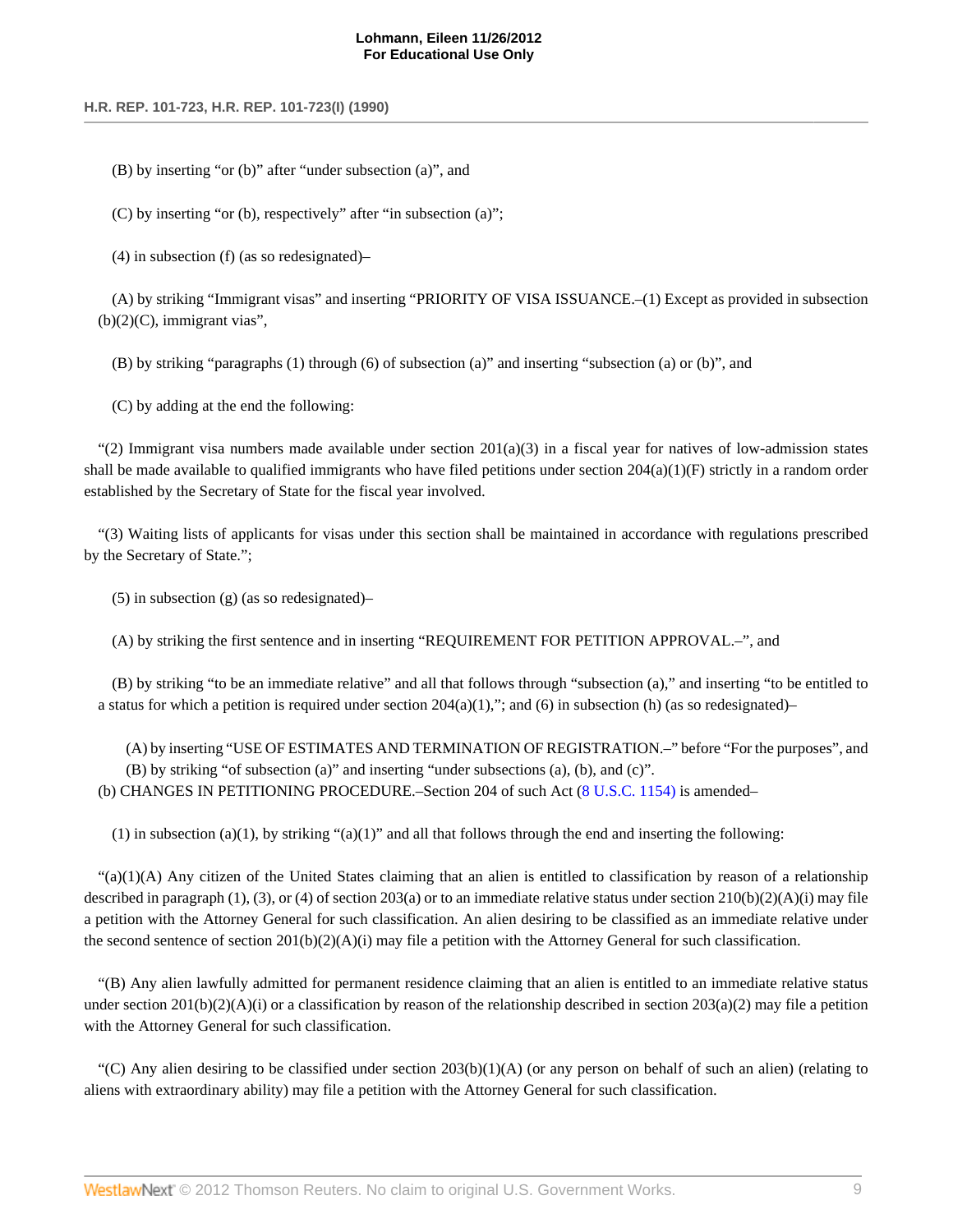#### **H.R. REP. 101-723, H.R. REP. 101-723(I) (1990)**

"(D) Any employer (or representative of one or more employers) desiring and intending to employ within the United States an alien entitled to classification under section  $203(b)(1)(B)$ ,  $203(b)(1)(C)$ ,  $203(b)(1)(D)$ , or  $203(b)(2)$  (relating to outstanding professors and researchers, certain multinational executives and managers, aliens with business expertise, and other employment-based aliens) may file a petition with the Attorney General for such classification.

 $E(E)(i)$  Any alien desiring to be provided an immigrant visa under section 203(c) (relating to diversity immigrants) with respect to a petitioning period may file a petition at the place and time determined by the Secretary of State for that period. The Secretary of State shall designate a period for the filing of petitions under this subparagraph with respect to one or two fiscal years. Only one such petition may be filed by an alien with respect to any petitioning period, and, if more than one petition is submitted, all such petitions submitted for the period by the alien shall be void. Petitions submitted for consideration with respect to any petitioning period shall be valid only with respect to such period and not with respect to subsequent periods.

"(ii) The Secretary of State shall establish a fee for the filing of such petitions in an amount sufficient to cover the costs of processing petitions under this subparagraph. The Secretary of State shall deposit payments received under this clause in a separate account and amounts in such account shall be available, without fiscal year limitation, to cover administrative and other expenses incurred in connection with the review of applications filed under this paragraph.";

(2) in paragraph  $(2)(A)$ –

(A) by striking "spousal second preference petition" each place it appears and inserting "spousal alien immediate relative petition", and

(B) by striking "preference status under section  $203(a)(2)$ " and inserting "immediate relative status under section  $201(b)$  $(2)(A)(i)$ ";

 $(3)$  in subsection  $(b)$ –

(A) by striking "After an investigation" and inserting "Except in the case of a petition under subsection (a)(1)(E), after an investigation",

(B) by striking, ", and after consultation" and all that follows through "203(a)(3) or (6),".

(C) by inserting "or 203(b)" after "203(a)", and

(D) by inserting after the first sentence the following: "In making determinations under section  $203(b)(1)(A)(i)$  (relating to demonstration of extraordinary ability) the Attorney General shall consult with peer groups in the area of the alien's ability, and in making determinations under section  $203(b)(1)(B)(i)$  (relating to international recognition as outstanding in a specific academic area), the Attorney General shall consult with peer groups in the academic area of the alien's recognized ability.";

(4) in subsection (e), by inserting "or  $203(b)$ " after " $203(a)$ ";

(5) by striking subsection (f);

- (6) in subsection  $(g)(1)$ –
- (A) by striking "201(b)" and inserting "201(b)(2)(A)(i)", and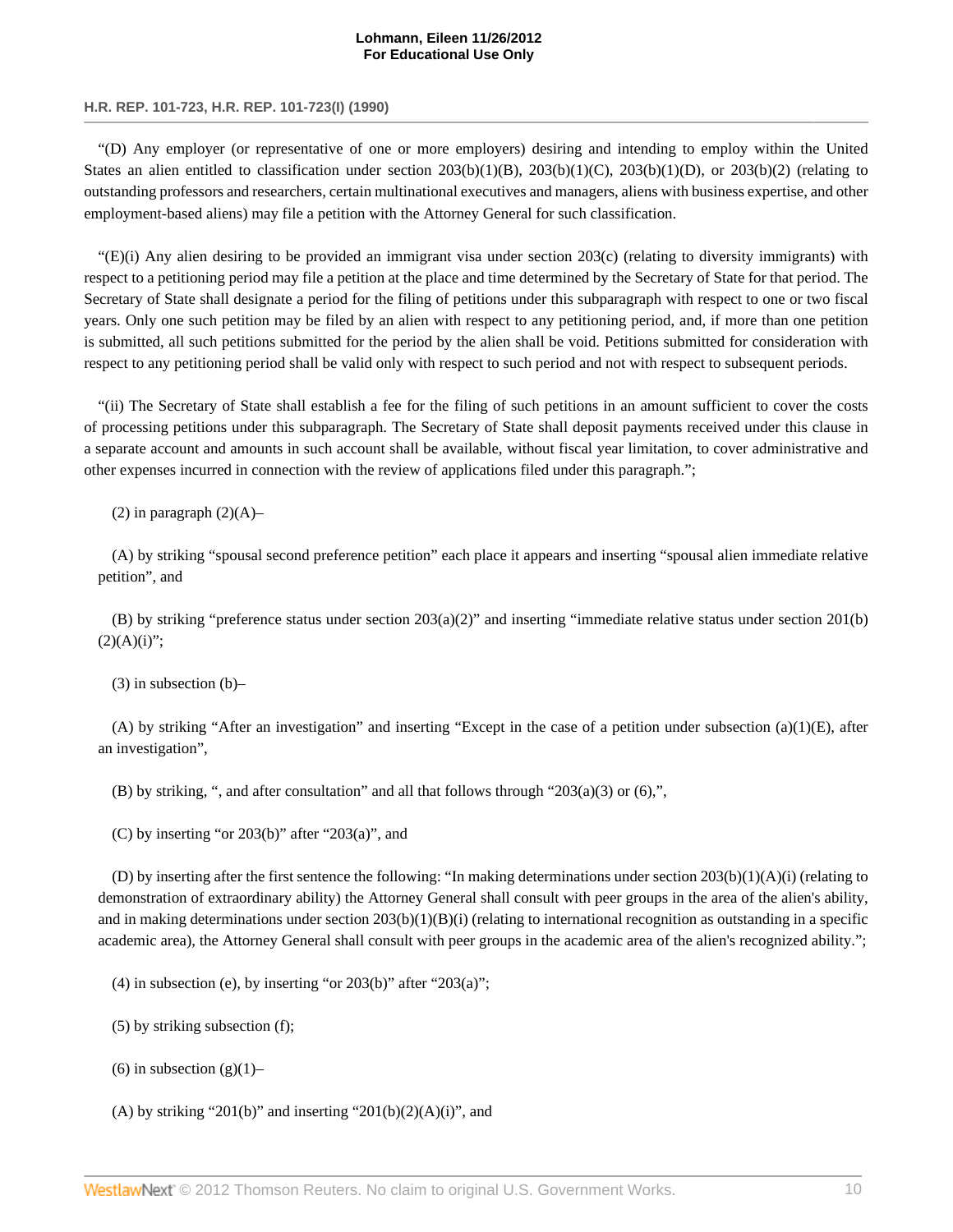# **H.R. REP. 101-723, H.R. REP. 101-723(I) (1990)**

(B) by striking " $203(a)(4)$ " and inserting " $203(a)(3)$ "; and

(7) by redesignating subsections (c) and (h) as subsections (f) and (g), respectively.

(c) PROCESSING FEE.–Section 204(b) of such Act  $(8 \text{ U.S.C. } 1154(b))$  is amended by inserting " $(1)$ " after " $(b)$ " and by adding at the end the following new paragraph:

"(2) The Attorney General shall require by regulation, as a condition for the acceptance and approval of a petition under this section with respect to immigrants described in section 203(b), the payment of a fee to recover the reasonable cost of processing such a petition with respect to immigrants described in such section.".

(d) DEFINITIONS OF MANAGERIAL CAPACITY AND EXECUTIVE CAPACITY.–Section 101(a) of such Act [\(8 U.S.C.](http://www.westlaw.com/Link/Document/FullText?findType=L&pubNum=1000546&cite=8USCAS1101&originatingDoc=I520E9F60643311D9B7CECED691859821&refType=LQ&originationContext=document&vr=3.0&rs=cblt1.0&transitionType=DocumentItem&contextData=(sc.UserEnteredCitation))  $1101(a)$ ) is amended by adding at the end the following:

"(44)(A) The term 'managerial capacity' means an assignment within an organization in which the employee primarily–

"(i) manages the organization, or a department, subdivision, function, or component of the organization;

"(ii) supervises and controls the work of other supervisory, professional, or managerial employees, or manages an essential function within the organization, or a department or subdivision of the organization;

"(iii) if another employee or other employees are directly supervised, has the authority to hire and fire or recommend those as well as other personnel actions (such as promotion and leave authorization) or, if no other employee is directly supervised, functions at a senior level within the organizational hierarchy or with respect to the function managed; and

"(iv) exercises discretion over the day-to-day operations of the activity or function for which the employee has authority.

A first-line supervisor is not considered to be acting in a managerial capacity merely by virtue of the supervisor's supervisory duties unless the employees supervised are professional.

"(B) The term 'executive capacity' means an assignment within an organization in which the employee primarily–

"(i) directs the management of the organization or a major component or function of the organization;

"(ii) establishes the goals and policies of the organization, component, or function;

"(iii) exercise wide latitude in discretionary decision-making; and

"(iv) receives only general supervision or direction from higher level executives, the board of directors, or stockholders of the organization.

"(C) If staffing levels are used as a factor in determining whether an individual is acting in a managerial or executive capacity, the Attorney General shall take into account the reasonable needs of the organization, component, or function in light of the overall purpose and stage of development of the organization, component, or function. An individual shall not be considered to be acting in a managerial or executive capacity (as previously defined) merely on the basis of the number of employees that the individual supervises or has supervised or directs or has directed.".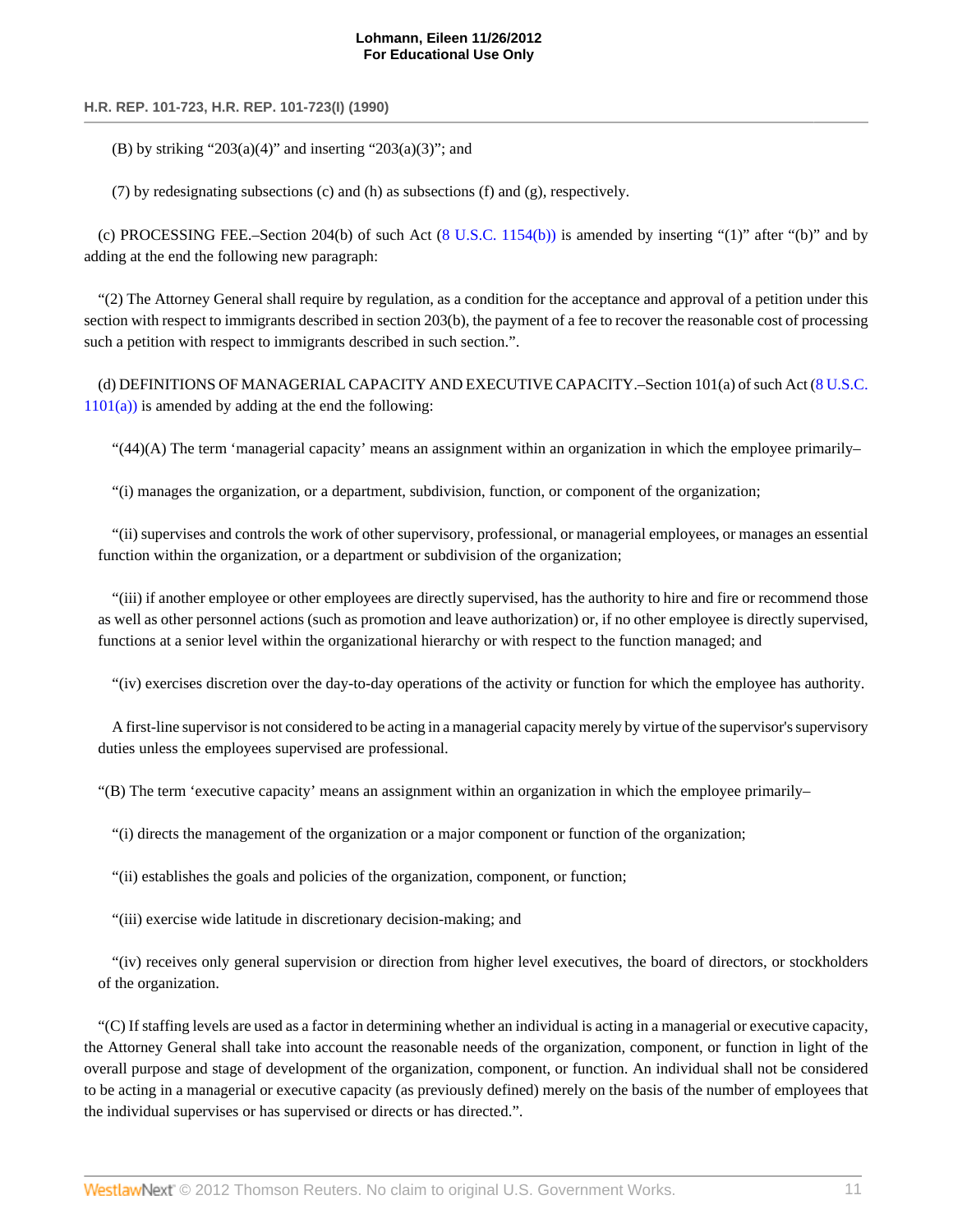## **H.R. REP. 101-723, H.R. REP. 101-723(I) (1990)**

# (e) ADDITIONAL CONFORMING AMENDMENTS.–

(1) Section  $101(a)(27)$  of such Act  $(8 U.S.C. 1101(a)(27))$  is amended–

- (A) by striking "or" at the end of subparagraph (H),
- (B) by striking the period at the end of subparagraph (I) and inserting "; or", and
- (C) by adding at the end the following new subparagraph:
- "(J) an alien whose deportation was cancelled under section 244.".

(2) Section 212(a)(32) of such Act [\(8 U.S.C. 1182\(a\)\(32\)\)](http://www.westlaw.com/Link/Document/FullText?findType=L&pubNum=1000546&cite=8USCAS1182&originatingDoc=I520E9F60643311D9B7CECED691859821&refType=LQ&originationContext=document&vr=3.0&rs=cblt1.0&transitionType=DocumentItem&contextData=(sc.UserEnteredCitation)) is amended by striking "preference immigrant aliens described in section 203(a) (3) and (6) and to nonpreference immigrant aliens described in section  $203(a)(7)$ " and inserting "preference immigrant aliens described in section 203(b)(2)".

(3) Section 245(b) of such Act  $(8 \text{ U.S.C. } 1255(b))$  is amended–

(A) by striking "or nonpreference",

- (B) by striking "202(e) or  $203(a)$ " and inserting "201(a)", and
- (C) by striking "for the fiscal year then current" and inserting "for the succeeding fiscal year".
- (4) Section  $3304(a)(14)(A)$  of the Internal Revenue Code of 1986 is amended by striking "section  $203(a)(7)$  or".
- (5) Section  $1614(a)(1)(B)(i)$  of the Social Security Act is amended by striking "section  $203(a)(7)$  or".
- (f) Technical Corrections to Immigration Nursing Relief Act of 1989.–
	- (1) Section 2 of the Immigration Nursing Relief Act of 1989 [\(Public Law 101–238\)](http://www.westlaw.com/Link/Document/FullText?findType=l&pubNum=1077005&cite=UUID(ID2FB2628F9-A741958D47E-DBF9A8C2973)&originationContext=document&vr=3.0&rs=cblt1.0&transitionType=DocumentItem&contextData=(sc.UserEnteredCitation)) is amended–

(A) in subsection (a)–

(i) by striking ", and the immigrant's accompanying spouse and children", and

(ii) by inserting after the first sentence the following:

"Such numerical limitations also shall not apply to the adjustment of status of, or issuance of an immigrant visa to, the immigrant's spouse and children if accompanying or following to join the immigrant."; and

(B) in subsection (b)–

(i) by striking "December 31, 1989" and inserting "September 1, 1989",

(ii) by striking "in the lawful status" and inserting "in the status",

(iii) by inserting "unauthorized employment performed before the date of the enactment of the Family Unity and Employment Opportunity Immigration Act of 1990 shall not be taken into account in applying section  $245(c)(2)$  of the Immigration and Nationality Act and" after "spouse or child or such an alien,", and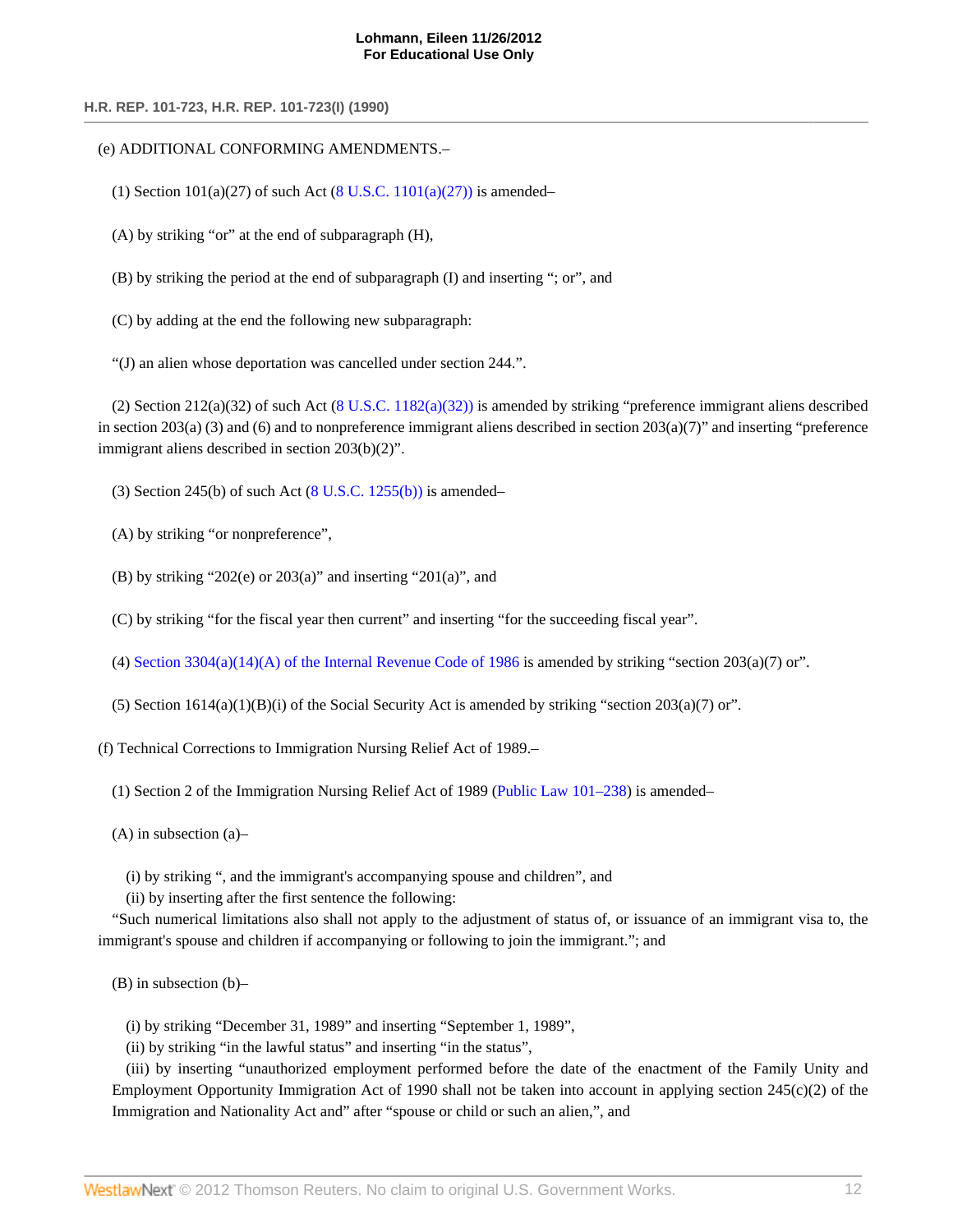## **H.R. REP. 101-723, H.R. REP. 101-723(I) (1990)**

(iv) by striking "lawful status as such a nonimmigrant" and all that follows through "subsection (a)" and inserting "lawful status througout his or her stay in the United States as a nonimmigrant until the end of the 120-day period beginning on the date the Attorney General promulgates regulations carrying out the amendments made by section  $102(f)(1)(A)$  of the Family Unity and Employment Opportunity Immigration Act of 1990".

(2) The amendments made by paragraph (1) shall apply as though included in the enactment of the Immigration Nursing Relief Act of 1989.

# SEC. 103. LABOR ATTESTATION PROCESS.

(a) IN GENERAL.–Section 212(a)(14) of the Immigration and Nationality Act [\(8 U.S.C. 1182\(a\)\(14\)\)](http://www.westlaw.com/Link/Document/FullText?findType=L&pubNum=1000546&cite=8USCAS1182&originatingDoc=I520E9F60643311D9B7CECED691859821&refType=LQ&originationContext=document&vr=3.0&rs=cblt1.0&transitionType=DocumentItem&contextData=(sc.UserEnteredCitation)) is amended to read as follows:

 $\lq(14)$  Aliens seeking admission or status as an immigrant under section 203(b)(2) or as a nonimmigrant under section 101(a)  $(15)(H)(i)(b)$  or  $101(a)(15)(H)(ii)(b)$  unless with respect to the aliens the Secretary of Labor certifies to the Secretary of State and the Attorney General that an attestation is on file and in effect under section 212(n) for the employer and occupational classification for which the alien will perform services;".

(b) USE OF ATTESTATIONS.–Section 212 of such Act, as amended by section 3(b) of [Public Law 101–238](http://www.westlaw.com/Link/Document/FullText?findType=l&pubNum=1077005&cite=UUID(ID2FB2628F9-A741958D47E-DBF9A8C2973)&originationContext=document&vr=3.0&rs=cblt1.0&transitionType=DocumentItem&contextData=(sc.UserEnteredCitation)), is amended by adding at the end the following new subsection:

 $\binom{m}{1}$  The attestation referred to in subsection (a)(14), with respect to an alien who is coming to the United States to be employed by an employer in an occupational classification, is an attestation as to the following:

"(A) Subject to paragraph (3), the employer–

 $\lq (i)(I)$  has made and is making positive recruitment efforts, in the recruitment area identified under paragraph (2)(A), reasonably designed to locate and employ able, willing, and qualified (or equally qualified in the case of aliens who are members of the teaching profession or who have exceptional ability in the sciences or the arts) workers, and

"(II) recites the specific actions the employer has taken with respect to such recruitment; and

"(ii) has been unable to find such workers who are available at the time and place of need.

"(B) The employer is offering and will offer (in the case of an nonimmigrant under section  $101(a)(15)(H)(i)(b)$  or  $101(a)$  $(15)(H)(ii)(b)$ , during the period of authorized employment or, in the case of an immigrant under section 203(b)(2), during the first year of employment of the alien by the employer) to aliens and to other individuals employed in the occupational classification and in the recruitment area (identified under paragraph  $(2)(A)$ ) wages that are no less than the base prevailing wage level (determined under paragraph (6)) and working conditions that are not less than the prevailing working conditions for the occupational classification in the recruitment area.

"(C) There is not a strike or lockout in the course of a labor dispute.

"(D) The employer, at the time of execution of the attestation, has provided notice of the intention to file the attestation under this paragraph to the bargaining representative (if any) of the employer's employees in the occupational classification and recruitment area for which aliens are sought, or, if there is no such bargaining representative, to such State or local government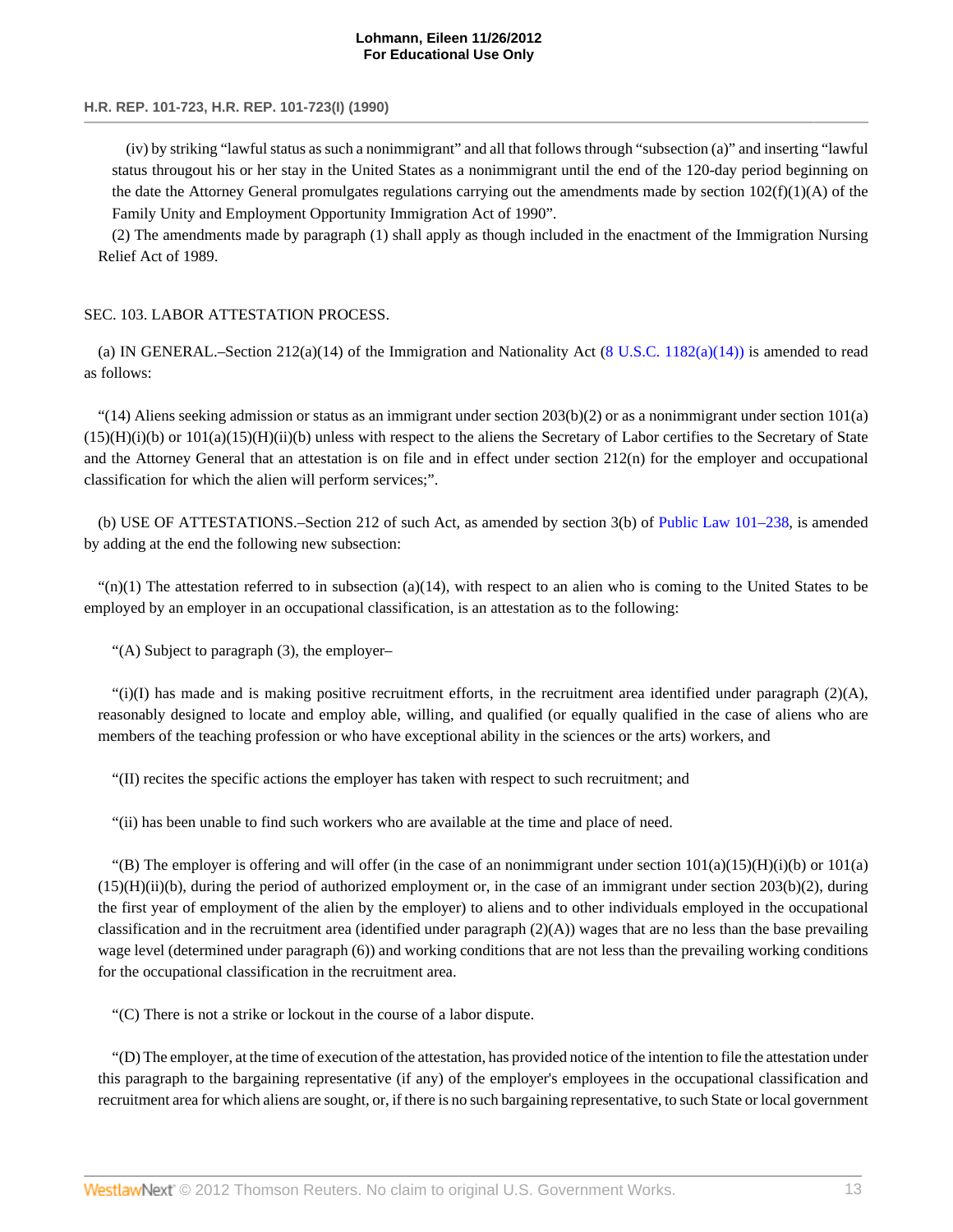#### **H.R. REP. 101-723, H.R. REP. 101-723(I) (1990)**

entity as the Secretary of Labor designates (after consultation with appropriate labor and management organizations) for the recruitment area for purposes of this subparagraph.

The obligation to engage in positive recruitment under subparagraph (A) shall not apply to nonimmigrants under section  $101(a)(15)(H)(i)$  and shall terminate on the date that the alien is provided immigrant or nonimmigrant status in response to the attestation.

"(2)(A) With respect to occupational classifications for which attestations may be filed, the Secretary of Labor (in this subsection referred to as the 'Secretary') shall identify recruitment areas which are the areas of traditional or expected labor supply.

"(B) The Secretary shall make available for public examination, within 2 working days after the date on which an attestation under paragraph (1) is filed, in Washington, D.C., a copy of each attestation (and accompanying documentation) filed under paragraph (1). The Secretary shall compile, on a current basis, a list (by employer and by occupational classification) of the attestations filed or in effect under paragraph (1).

"(3)(A) If 10 or more attestations meeting the requirements of paragraph (1) (including paragraph (1)(A)) within a region (as defined by the Secretary) (or 5 attestations within a rural region) have been filed within a 1-year period and are in effect with respect to employees in the same occupational classification, and succeeding attestation filed during the succeeding 2-year period for workers in that occupational classification and region may substitute, for the attestation as to the matters described in paragraph (1)(A), an attestation that the employer has not been able to find, after posting of the job offer and advertising to recruit for hire, workers for the occupational classification at the time and place needed.

"(B) In subparagraph (A), the term 'rural region' means a contiguous area of counties (no county of which is an urbanized area) which is identified by the Secretary as representing a labor market with respect to an occupational classification which is separate and distinct from those for adjoining urbanized areas.

 $"(4)(A)$  If a bargaining representative described in paragraph  $(1)(D)$  or employee representative, within 30 days after the date the employer files an attestation under paragraph (1), submits to the Secretary a written request for a hearing respecting the matters required to be attested to in paragraph (1) and includes with such request a written statement of particular facts contradicting such attestation, the attestation shall not become effective until the date the Secretary has made a determination, after such a hearing, that the facts attested to are true. No attestation shall be effective under this subsection before the end of such 30-day period.

"(B) Within 7 days after the date of submission of a written request under subparagraph (A), the Secretary shall provide for a determination as to whether or not a written statement of particular facts contradicting the attestation has been included. If it has, the Secretary shall provide for a notice of such determination to the interested parties and an opportunity for a hearing in accordance with [section 556 of title 5, United States Code,](http://www.westlaw.com/Link/Document/FullText?findType=L&pubNum=1000546&cite=5USCAS556&originatingDoc=I520E9F60643311D9B7CECED691859821&refType=LQ&originationContext=document&vr=3.0&rs=cblt1.0&transitionType=DocumentItem&contextData=(sc.UserEnteredCitation)) with respect to the attestation within 30 days of the date of the determination. After such a hearing, the Secretary shall make a determination with respect to whether the attestation meets the requirements of paragraph (1) by not later than 30 days after the date of the hearing. In the hearing, the burden of proof on the truth of the facts attested to shall be on the employer.

 $C(i)$  An attestation duly filed under paragraph (1) shall be deemed to have been certified by the Secretary and in effect under this subsection at the end of the 30-day period beginning on the date of its filing unless the Secretary otherwise notifies the employer and the Attorney General under clause (ii).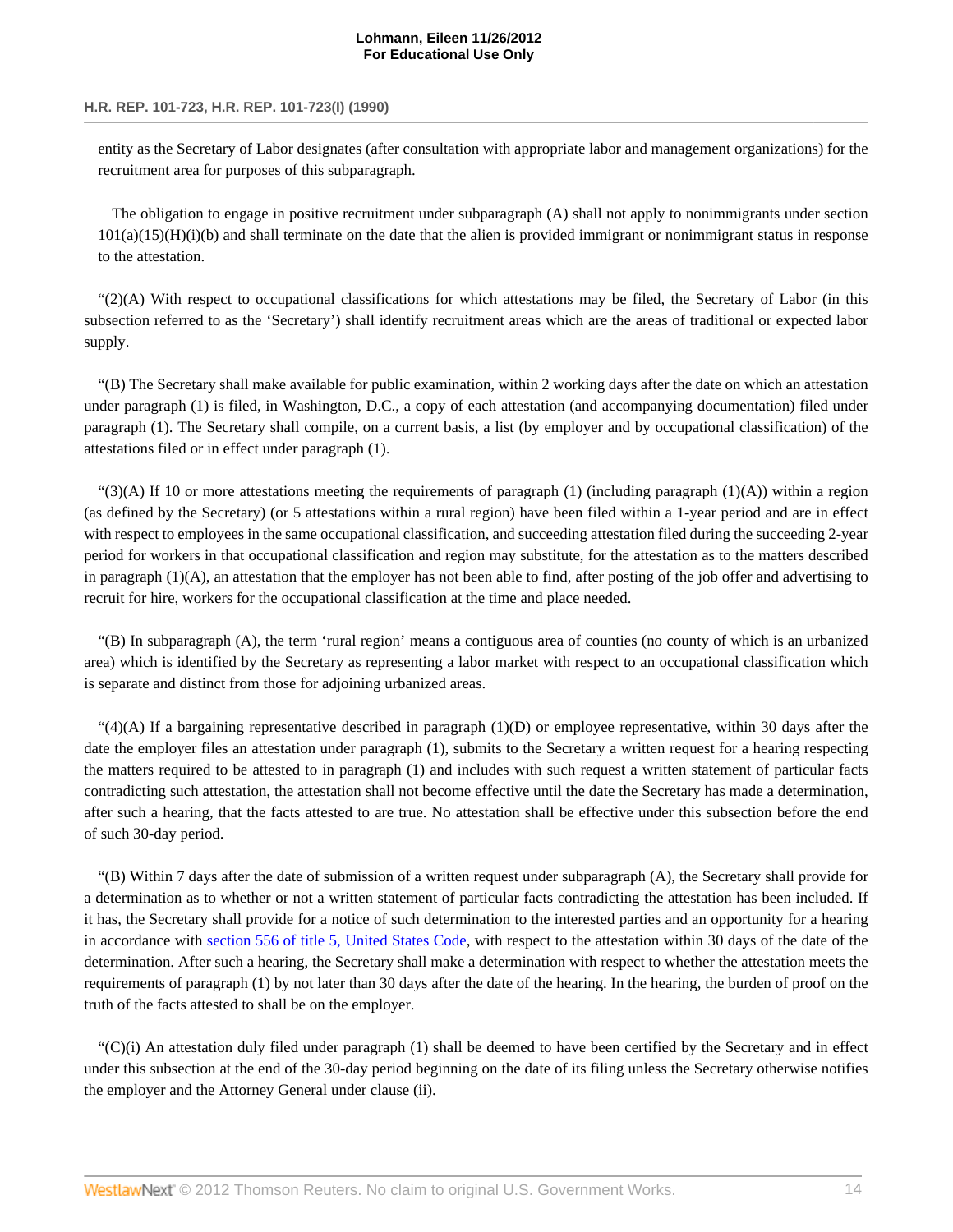### **H.R. REP. 101-723, H.R. REP. 101-723(I) (1990)**

"(ii) If a written request for a hearing has been submitted on a timely basis under this paragraph, the Secretary shall notify the Attorney General and the employer in writing that an attestation, which would otherwise become effective under clause (i), shall not become effective.

"(D) The preceding provisions of this paragraph shall not apply to an attestation under paragraph (1) with respect to nonimmigrants described in section  $101(a)(15)(H)(i)$ .

"(E) The Secretary may not refuse to accept for filing a completed attestation filed under this subsection or review in any way such an attestation with respect to which a complaint has not been filed under this subsection.

"(F) Subject to termination under paragraph (5), an attestation shall be effective only for petitions filed during the 1-year period beginning on the effective date of the attestation.

"(5)(A) The Secretary shall establish a process for the receipt, investigation, and disposition of complaints respecting a petitioner's failure to include an element of the attestation required under paragraph (1), failure to meet a condition attested to, or misrepresentation of material facts in an attestation that is in effect under this subsection. Complaints may be filed by any aggrieved person or organization (including bargaining representatives). No investigation or hearing shall be conducted on a complaint concerning such a failure or misrepresentation unless the complaint was filed not later than 12 months after the date of the failure or misrepresentation, respectively, or to the extent that the complaint alleges a failure or misrepresentation for which there has been a determination on that issue in a hearing under paragraph (4)(B). The Secretary shall conduct an investigation under this paragraph if there is reasonable cause to believe that such a failure or misrepresentation has occurred.

"(B) Under such process, the Secretary shall provide, within 30 days after the date such a complaint is filed, for a determination as to whether or not a basis exists to make a finding described in subparagraph (C), If the Secretary determines that such a basis exists, the Secretary shall provide for notice of such determination to the interested parties and an opportunity for a hearing on the complaint, in accordance with [section 556 of title 5, United States Code,](http://www.westlaw.com/Link/Document/FullText?findType=L&pubNum=1000546&cite=5USCAS556&originatingDoc=I520E9F60643311D9B7CECED691859821&refType=LQ&originationContext=document&vr=3.0&rs=cblt1.0&transitionType=DocumentItem&contextData=(sc.UserEnteredCitation)) within 60 days after the date of the determination. If such a hearing is requested, the Secretary shall make a finding concerning the matter by not later than 6 days after the date of the hearing. In the case of similar complaints respecting the same petitioner, the Secretary may consolidate the hearings under this subparagraph on such complaints.

"(C) If the Secretary finds, after notice and opportunity for a hearing, an employer failure or that there was a misrepresentation of material fact in the attestation–

"(i) the Secretary shall notify the Attorney General of such finding and may, in addition, impose such other administrative remedies (including civil monetary penalties in an amount not to exceed \$1,000 per violation) as the Secretary determines to be appropriate, and

"(ii) the Attorney General shall not approve petitions filed with respect to that employer under section 204 or 214(c) during a period of at least 1 year for aliens to be employed by the employer.

"(D) In addition to the sanctions provided under subparagraph (C), if the Secretary finds, after notice and opportunity for a hearing, that an employer has violated a condition of an attestation relating to the payment of wages at a specified wage level, the Secretary shall order the employer to provide for payment of such amounts of back pay as may be required to comply with such condition.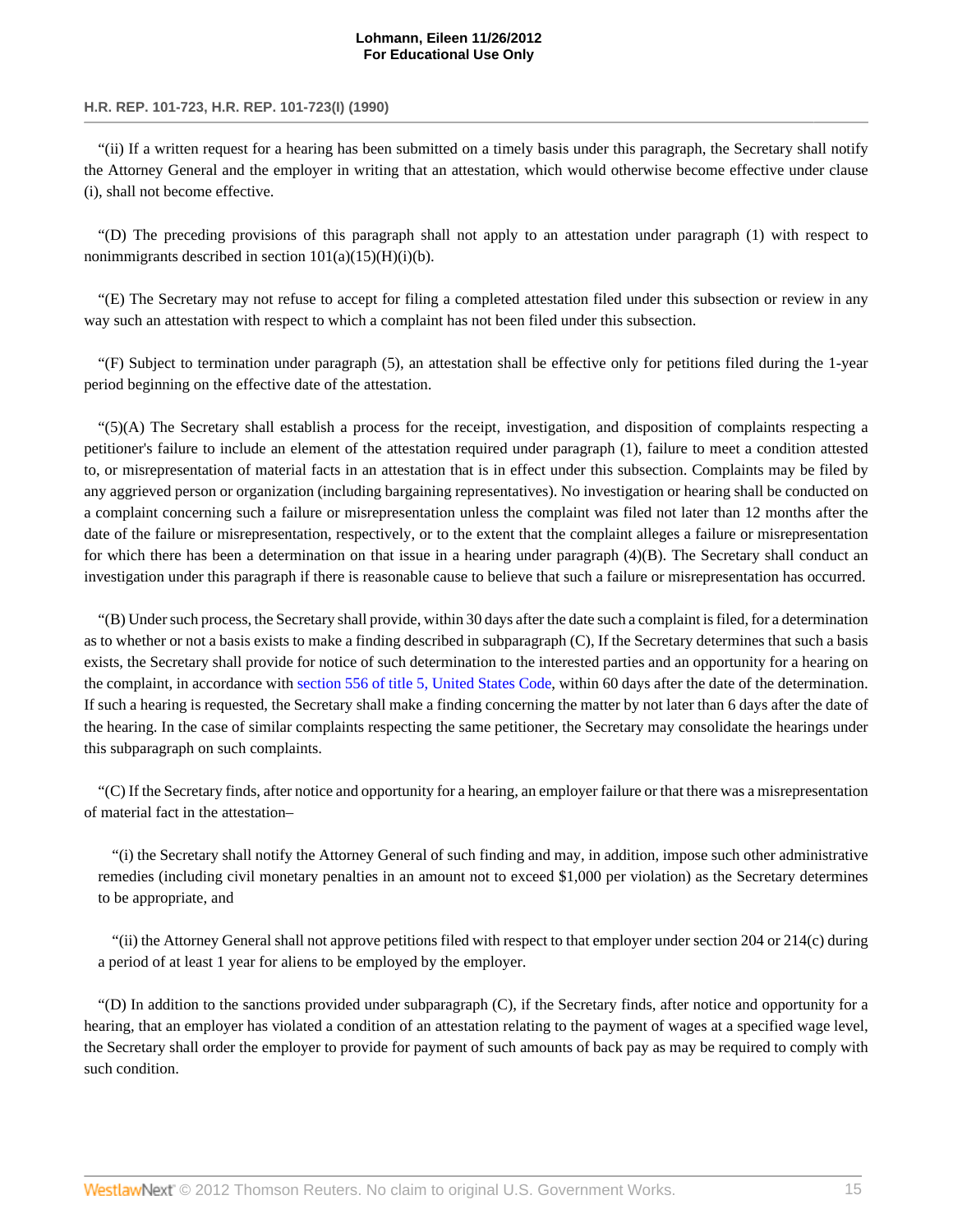#### **H.R. REP. 101-723, H.R. REP. 101-723(I) (1990)**

 $(6)$ (A) For purposes of this subsection and section 214(f), the term 'base prevailing wage level', with respect to an occupational classification in an area for which a petition or attestation is filed for purposes of the respective provision of law, means–

"(i) the actual wage level for the occupational classification at the place of employment, or

"(ii) the prevailing wage level for the occupational classification and area determined under subparagraph (B),

whichever is greater, determined as of the time of filing the respective petition or attestation.

"(B)(i) The Bureau of Labor Statistics in the Department of Labor shall periodically determine, for purposes of this subsection and section 214(f), the prevailing wage level for occupational classifications and areas for which determinations of prevailing wage levels are required under this subsection. In the case of a specific occupational classification for which a determination of prevailing wage level is not generally or readily available, the Bureau shall determine such a wage level within 30 days.

"(ii)(I) If the Bureau has not determined a prevailing wage level within 30 days of the date of filing of an attestation, subject to subclause (II), the application of clause (ii) of subparagraph (A) shall be suspended until the date such a determination is made.

"(II) When the Bureau makes such a determination, the employer shall provide, within 30 days of the date of the determination, for such adjustment of wages (including back pay) as provides for the application of such prevailing wage level under subparagraph (A) as though such level had been determined on a timely basis under subparagraph (B).".

(c) REPORT.–The Secretary of Labor shall conduct a study of the feasibility of determining, for purposes of section 212(n) of the Immigration and Nationality Act, national or regional labor shortages in particular occupational classifications, taking into consideration–

- (1) the intensity and duration of each labor shortage;
- (2) the supply and demand of workers in occupations affected by the shortage;
- (3) industrial and geographic concentration of the shortage;

(4) wages for occupations affected by the shortage and how a 20 percent increase in the prevailing wage in the occupation affects the shortage;

(5) entry requirements for occupations affected by the shortage; and

(6) the need for continuous positive national recruitment.

The Secretary shall report to Congress on the results of the study by not later than 2 years after the date of the enactment of this Act. The Secretary shall include in the report such legislative recommendations as may be necessary to permit the use of national or regional labor shortages in the process of attestations under section 212(n) of the Immigration and Nationality Act.

# SEC. 104. NONIMMIGRANT CLASSIFICATIONS.

## (a) TREATY TRADERS.–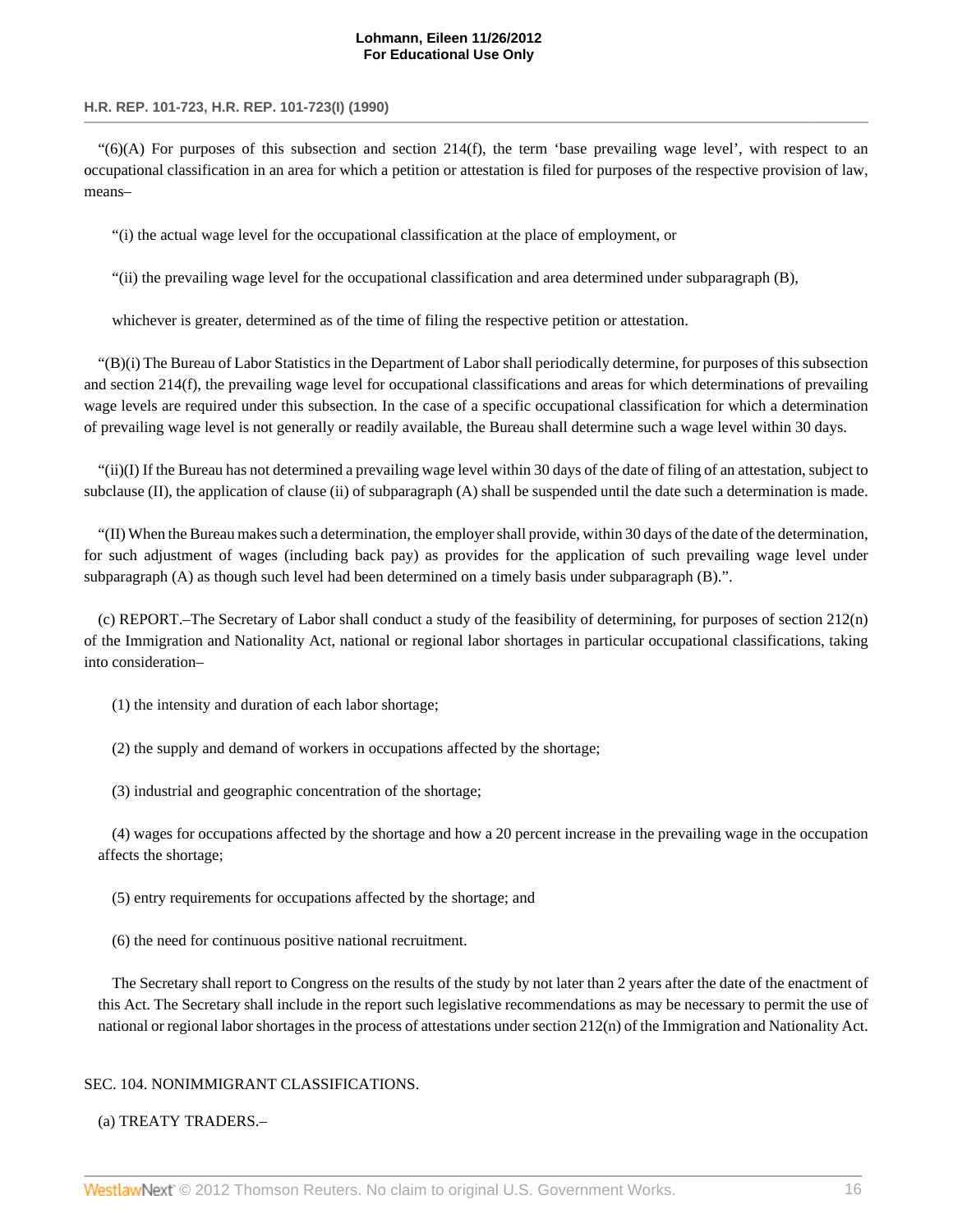## **H.R. REP. 101-723, H.R. REP. 101-723(I) (1990)**

(1) Section  $101(a)(15)(E)(i)$  of the Immigration and Nationality Act (8 U.S.C.  $1101(a)(15)(E)(i)$ ) is amended by inserting ", including trade in services or trade in technology" after "substantial trade".

(2) The largest foreign state in each region (as defined in section  $203(c)(2)$  of the Immigration and Nationality Act) which has 1 or more dependent areas (as determined for purposes of section 202 of such Act) and which does not have a treaty of commerce and navigation with the United States shall be considered for purposes of section  $101(a)(15)(E)$  of such Act to be a foreign state described in such section if the foreign state extends reciprocal nonimmigrant treatment to nationals of the United States.

(3) Section 101(a) of the Immigration and Nationality Act, as amended by section 102(d) of this Act, is amended by adding at the end the following new paragraph:

"(45) The term 'substantial' means, for purposes of paragraph (15)(E) with reference to trade or capital, such an amount of trade or capital as is established by the Secretary of State, after consultation with appropriate agencies of Government.".

(b) STUDENTS.–Section 214 of the Immigration and Nationality Act ([8 U.S.C. 1184\)](http://www.westlaw.com/Link/Document/FullText?findType=L&pubNum=1000546&cite=8USCAS1184&originatingDoc=I520E9F60643311D9B7CECED691859821&refType=LQ&originationContext=document&vr=3.0&rs=cblt1.0&transitionType=DocumentItem&contextData=(sc.UserEnteredCitation)) is amended by adding at the end the following new subsection:

"(f) With respect to work authorization for aliens admitted as nonimmigrant students described in subparagraph (F) of section 101(a)(15), the Attorney General shall grant such an alien work authorization to be employed in a position unrelated to the alien's field of study and off-campus if–

"(1) the alien has completed 1 year as such a nonimmigrant and is maintaining good academic standing at the educational institution,

"(2) the employer provides the educational institution and the Secretary of Labor with an attestation that the employer (A) has recruited for at least 60 days for the position and (B) will provide for payment to the alien and to other similarly situated workers at a rate equal to not less than the base prevailing wage level (determined under section  $212(n)(6)$ , and

"(3) the alien will not be employed more than 20 hours each week during the academic term (but may be employed on a full-time basis during vacation periods and between academic terms).

If the Secretary of Labor determines that an employer has provided an attestation under paragraph (2) that is materially false or has failed to pay wages in accordance with the attestation, after notice and opportunity for a hearing, the employer shall be disqualified from employing an alien student under this subsection for a period of 3 years.".

## (c) H NONIMMIGRANTS.–

(1) LIMITATION ON NUMBERS.–Section 214 of such Act [\(8 U.S.C. 1184\),](http://www.westlaw.com/Link/Document/FullText?findType=L&pubNum=1000546&cite=8USCAS1184&originatingDoc=I520E9F60643311D9B7CECED691859821&refType=LQ&originationContext=document&vr=3.0&rs=cblt1.0&transitionType=DocumentItem&contextData=(sc.UserEnteredCitation)) as amended by subsection (b), is further amended by adding at the end the following new subsection:

 $\mathcal{L}(g)(1)$  The total number of aliens who may be issued visas or otherwise provided nonimmigrant status during any fiscal year (beginning with fiscal year 1992)–

"(A) under section  $101(a)(15)(H)(i)(b)$  may not exceed 25,000,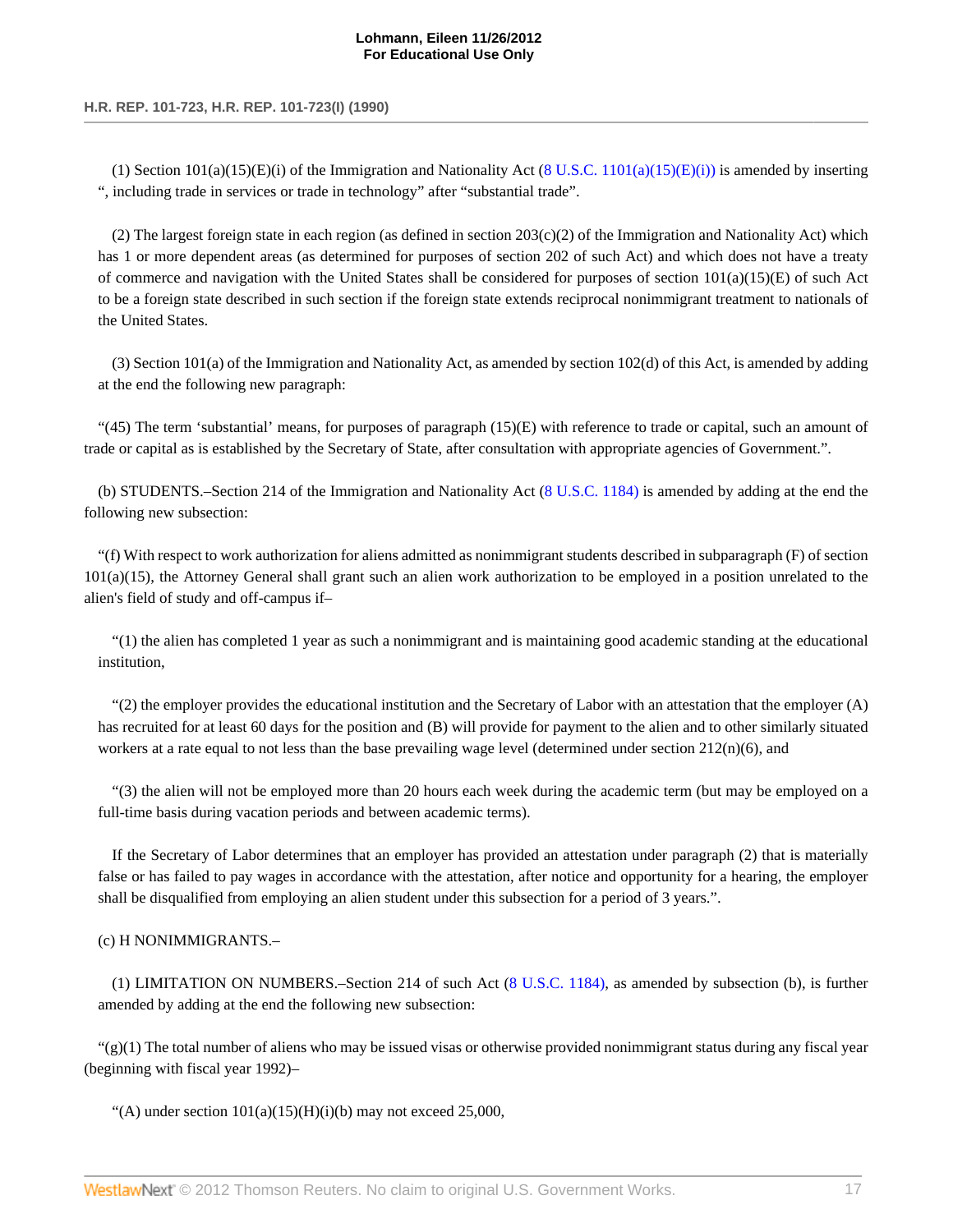# **H.R. REP. 101-723, H.R. REP. 101-723(I) (1990)**

"(B) under section  $101(a)(15)$ (H)(ii)(b) may not exceed 66,000, or

"(C) under section  $101(a)(15)(P)(i)$  or section  $101(a)(15)(P)(iii)$  may not exceed 9,000.

"(2) The numerical limitations under paragraph (1) shall only apply to principal aliens and not to the spouses or children of such aliens.

"(3) Aliens who are subject to the numerical limitations of paragraph (1) shall be issued visas (or otherwise provided nonimmigrant status) in the order in which petitions are filed for such visas or status.

"(4) In the case of a nonimmigrant described in section  $101(a)(15)(H)(i)(b)$ , the period of authorized admission as such a nonimmigrant may not exceed 6 years.".

(2) CONSTRUCTION RESPECTING INTENT WITH RESPECT TO ABANDONMENT OF FOREIGN RESIDENCE.– Section 214 of such Act, as amended by subsection (b) and by paragraph (1), is further amended–

(A) in subsection (b), by inserting, "(other than a nonimmigrant described in subparagraph (H)(i) or (L) of section 101(a) (15))" after "Every alien", and

(B) by adding at the end the following new subsection:

"(h) The fact that an alien is the beneficiary of an application for a preference status filed under section 204 or has otherwise sought permanent residence in the United States shall not constitute evidence of an intention to abandon a foreign residence for purposes of obtaining a visa as a nonimmigrant or otherwise obtaining or maintaining the status of a nonimmigrant.".

(3) REVISION OF H–1B CATEGORY.–Subclause (b) of section  $101(a)(15)(H)(i)$  of such Act [\(8 U.S.C. 1101\(a\)\(15\)\(H\)](http://www.westlaw.com/Link/Document/FullText?findType=L&pubNum=1000546&cite=8USCAS1101&originatingDoc=I520E9F60643311D9B7CECED691859821&refType=LQ&originationContext=document&vr=3.0&rs=cblt1.0&transitionType=DocumentItem&contextData=(sc.UserEnteredCitation)) [\(i\)\)](http://www.westlaw.com/Link/Document/FullText?findType=L&pubNum=1000546&cite=8USCAS1101&originatingDoc=I520E9F60643311D9B7CECED691859821&refType=LQ&originationContext=document&vr=3.0&rs=cblt1.0&transitionType=DocumentItem&contextData=(sc.UserEnteredCitation)) is amended by striking "who is of distinguished" and all that follows through "such institution or agency" and inserting the following: "who is coming temporarily to the United States to perform services (other than services described in subclause (a) during the period in which such subclause applies and other than services described in subclause (ii)(a) or in subparagraph (O) or (P)) in a specialty occupation described in section  $214(i)(1)$  and who meets the requirements for the occupation specified in section  $214(i)(2)$ ".

(4) SPECIALTY OCCUPATION DEFINED.–Section 214 of such Act, as amended by subsection (b) and by paragraphs (1) and (2), is further amended by adding at the end the following new subsection:

 $\binom{1}{1}$  For purposes of section  $101(a)(15)(H)(i)$  and paragraph (2), the term 'specialty occupation' means an occupation that requires–

"(A) theoretical and practical application of a body of highly specialized knowledge, and

"(B) attainment of a bachelor's or higher degree in the specific specialty (or it equivalent) as a minimum for entry into the occupation in the United States.

"(2) For purposes of section  $101(a)(15)(H)(i)$ , the requirements of this paragraph, with respect to a specialty occupation, are–

"(A) full state licensure to practice in the occupation, if such licensure is required to practice in the occupation;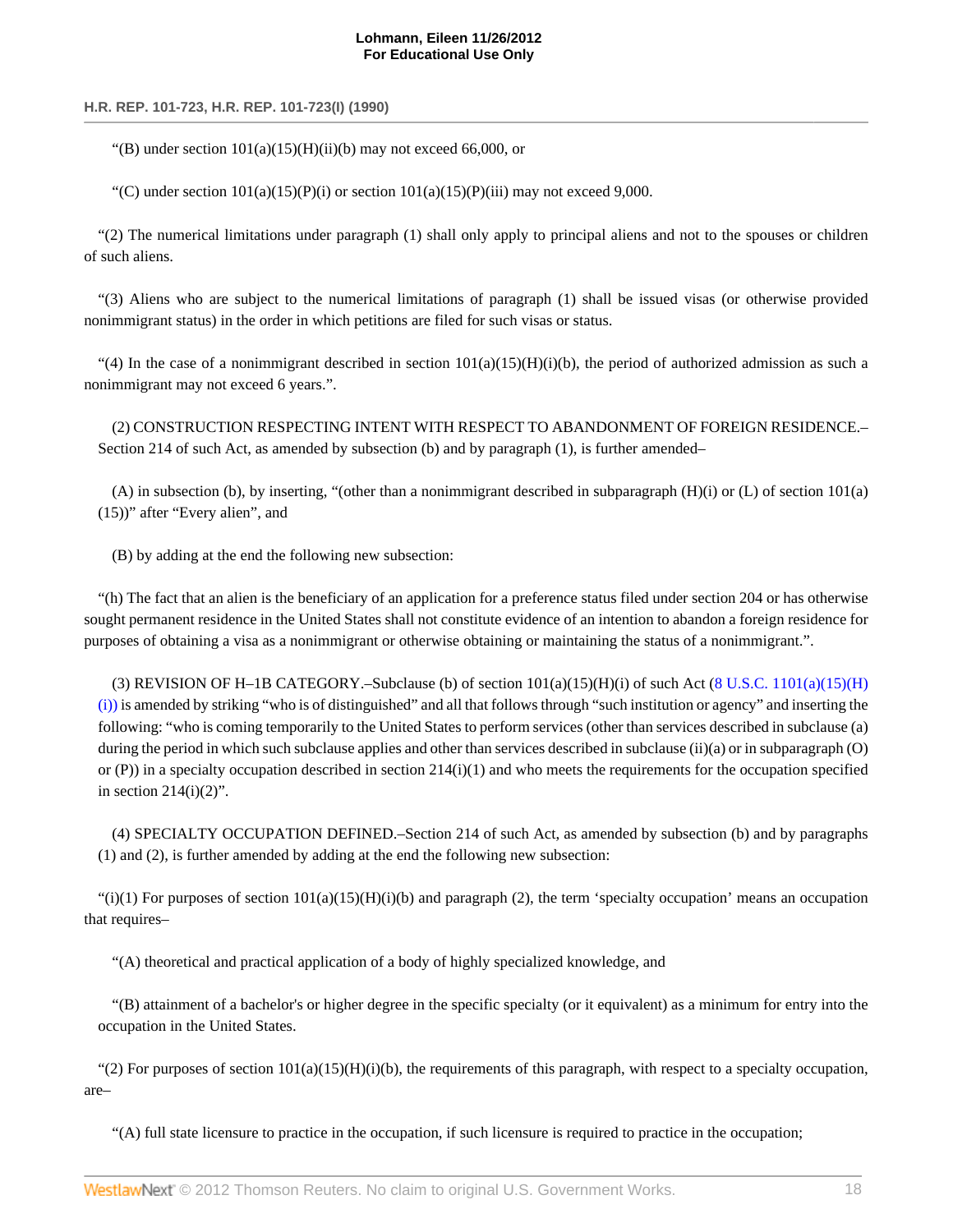# **H.R. REP. 101-723, H.R. REP. 101-723(I) (1990)**

" $(B)$  completion of the degree described in paragraph  $(1)(B)$  for the occupation; or

"(C)(i) experience in the specialty equivalent to the completion of such degree, and (ii) recognition of expertise in the specialty through progressively responsible positions relating to the specialty.".

(5) LIMITATION ON TRAINEES.–Section  $101(a)(15)(H)(iii)$  of such Act  $(8 \text{ U.S.C. } 1101(a)(15)(H)(iii)$  is amended by inserting before the semicolon at the end the following: ", in a training program not available in the country of nationality of the alien".

(6) TECHNICAL AMENDMENT CONCERNING FOREIGN RESIDENCE.-Section  $101(a)(15)(H)$  of such Act ([8](http://www.westlaw.com/Link/Document/FullText?findType=L&pubNum=1000546&cite=8USCAS1101&originatingDoc=I520E9F60643311D9B7CECED691859821&refType=LQ&originationContext=document&vr=3.0&rs=cblt1.0&transitionType=DocumentItem&contextData=(sc.UserEnteredCitation))) U.S.C.  $1101(a)(15)(H)$  is amended–

(A) by striking "having a residence in a foreign country which he has no intention of abandoning";

(B) in clause (ii), by striking "who is coming temporarily to the United States (a)" and inserting "(a) having a residence in a foreign country which he has no intention of abandoning who is coming temporarily to the United States";

(C) in clause (ii)(b), by inserting "having a residence in a foreign country which he has no intention of abandoning who is coming temporarily to the United States" immediately after "(b)"; and

(D) in clause (iii), by inserting "having a residence in a foreign country which he has no intention of abandoning" after " $(iii)$ ".

(d) ESTABLISHMENT OF SPECIAL EDUCATION EXCHANGE VISITOR PROGRAM.–

(1) IN GENERAL.–Section  $101(a)(15)(J)$  of such Act  $(8 U.S.C. 1101(a)(15)(J))$  $(8 U.S.C. 1101(a)(15)(J))$  is amended–

(A) by inserting "(i)" after "abandoning", and

(B) by inserting after "212(j)," the following "or (ii) who is coming temporarily to the United States (for a period not to exceed 18 months) as a participant in an special education training program described in section  $214(j)(1)$ ,".

(2) PROGRAM REQUIREMENTS.–Section 214 of such Act  $(8 \text{ U.S.C. } 1184)$ , as amended by subjection (b),  $(c)(1)$ ,  $(c)$  $(2)$ , and  $(c)(4)$ , if further amended by adding at the end of the following new subsection:

 $\mathcal{L}(j)(1)$  An alien may not be admitted as (or otherwise be provided the status of) a nonimmigrant described in section 101(a)  $(15)(J)(ii)$  unless the alien is entering under a program which provides for practical training and experience in the education of children with physical, mental, or emotional disabilities.

"(2) The number of aliens who may be admitted as (or otherwise be provided the status of) a nonimmigrant described in section  $101(a)(15)(J)(ii)$  in any fiscal year may not exceed 50.".

# (e) AU PAIR CULTURAL EXCHANGE PROGRAM.–

(1) IN GENERAL.–Section  $101(a)(15)(J)$  of such Act  $(8 U.S.C. 1101(a)(15)(J))$  $(8 U.S.C. 1101(a)(15)(J))$ , as amended by subsection  $(d)(1)$ , is further amended–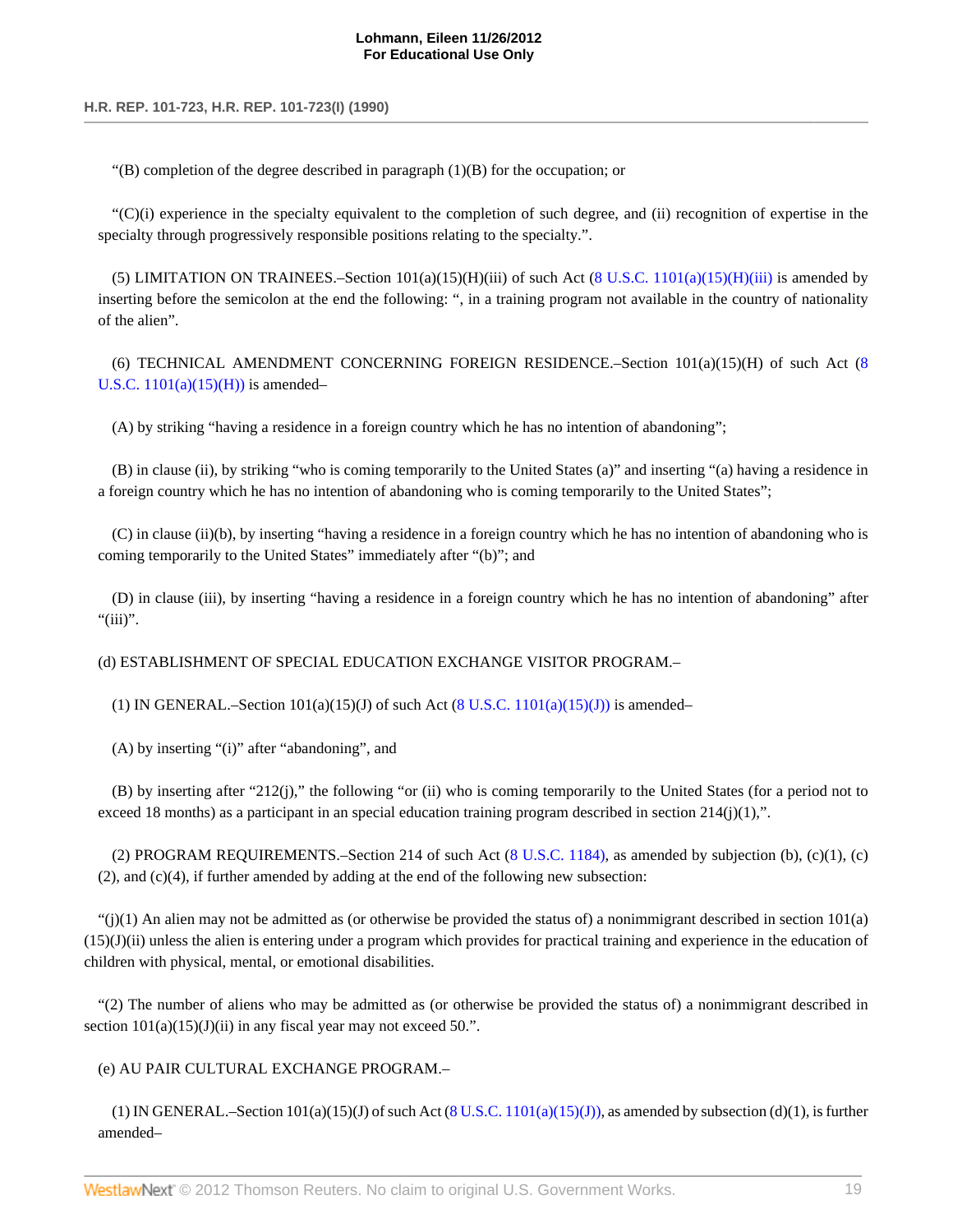#### **H.R. REP. 101-723, H.R. REP. 101-723(I) (1990)**

(A) by striking "or" before "(ii)", and

(B) by inserting after "214(j)(1)," the following: "or (iii) who is coming temporarily to the United States (for a period not to exceed 14 months) as a participant in an au pair program under section  $214(k)(1)$ ,".

(2) REQUIREMENTS–Section 214 of such Act  $(8 \text{ U.S.C. } 1184)$ , as amended by subsections  $(b)$ ,  $(c)(1)$ ,  $(c)(2)$ ,  $(c)(4)$ , and  $(d)(2)$ , is further amended by adding at the end the following new subsection:

 $\mathcal{L}(k)(1)$  An alien may not be admitted as (or otherwise be provided the status of) a nonimmigrant described in section 101(a)  $(15)(J)(iii)$  unless-.

"(A) the alien is entering to participate in a program, which participation and program the Secretary of Labor determines meets the requirements of paragraph (2) and will provide the alien a uniquely American cultural experience and additional education; and.

"(B) the alien is entering to be placed with a family which has entered into an agreement described in paragraph (3) and which has not been found by the Secretary of Labor to have violated previously the terms of such an agreement.

If the Secretary determines that a sponsoring program no longer meets the requirements described in subparagraph (A), the Secretary shall disqualify the program under this subsection for a period of at least 3 years.

"(2) The requirements of this paragraph with respect to an alien participating in a program are as follows: .

"(A) The alien participant must reside with a family that has entered into an agreement described in paragraph (3).

"(B) The alien participant must be enrolled on an on-going basis in a course of study at an educational institution or program approved by the Attorney General under section  $101(a)(15)(F)$ .

"(C) The alien participant must be provided, not less often than quarterly, a cultural experience (such as travel to national monuments, landmarks, or institutions) unique or specific to the United States.

"(D) If the alien participant provides child care or related services in connection with participation in the program–

"(i) the alien must be paid wages (as defined in section 3(m) of the Fair Labor Standards Act of 1938 [\(29 U.S.C. 203\(m\)\)](http://www.westlaw.com/Link/Document/FullText?findType=L&pubNum=1000546&cite=29USCAS203&originatingDoc=I520E9F60643311D9B7CECED691859821&refType=LQ&originationContext=document&vr=3.0&rs=cblt1.0&transitionType=DocumentItem&contextData=(sc.UserEnteredCitation)) not less than the minimum wage applicable under section 6(a) of such Act [\(29 U.S.C. 206\(a\)\),](http://www.westlaw.com/Link/Document/FullText?findType=L&pubNum=1000546&cite=29USCAS206&originatingDoc=I520E9F60643311D9B7CECED691859821&refType=LQ&originationContext=document&vr=3.0&rs=cblt1.0&transitionType=DocumentItem&contextData=(sc.UserEnteredCitation)) and

"(ii) the alien may not provide such care or services for more than 40 hours each week.

"(E) The program must provide a suitable bond or other undertaking, in an amount specified by the Attorney General (not to exceed \$5,000 with respect to any alien participant) to assure that the alien departs from the United States at the time of expiration of the authorized period of stay under the program.

"(3) The agreement described in this paragraph between a family and an alien participant shall obligate the family to provide for meeting the requirements specified in subparagraphs (B) through (D) of paragaph (2). Such agreement shall be in a form approved by the Secretary of Labor and may be enforced by the alien.".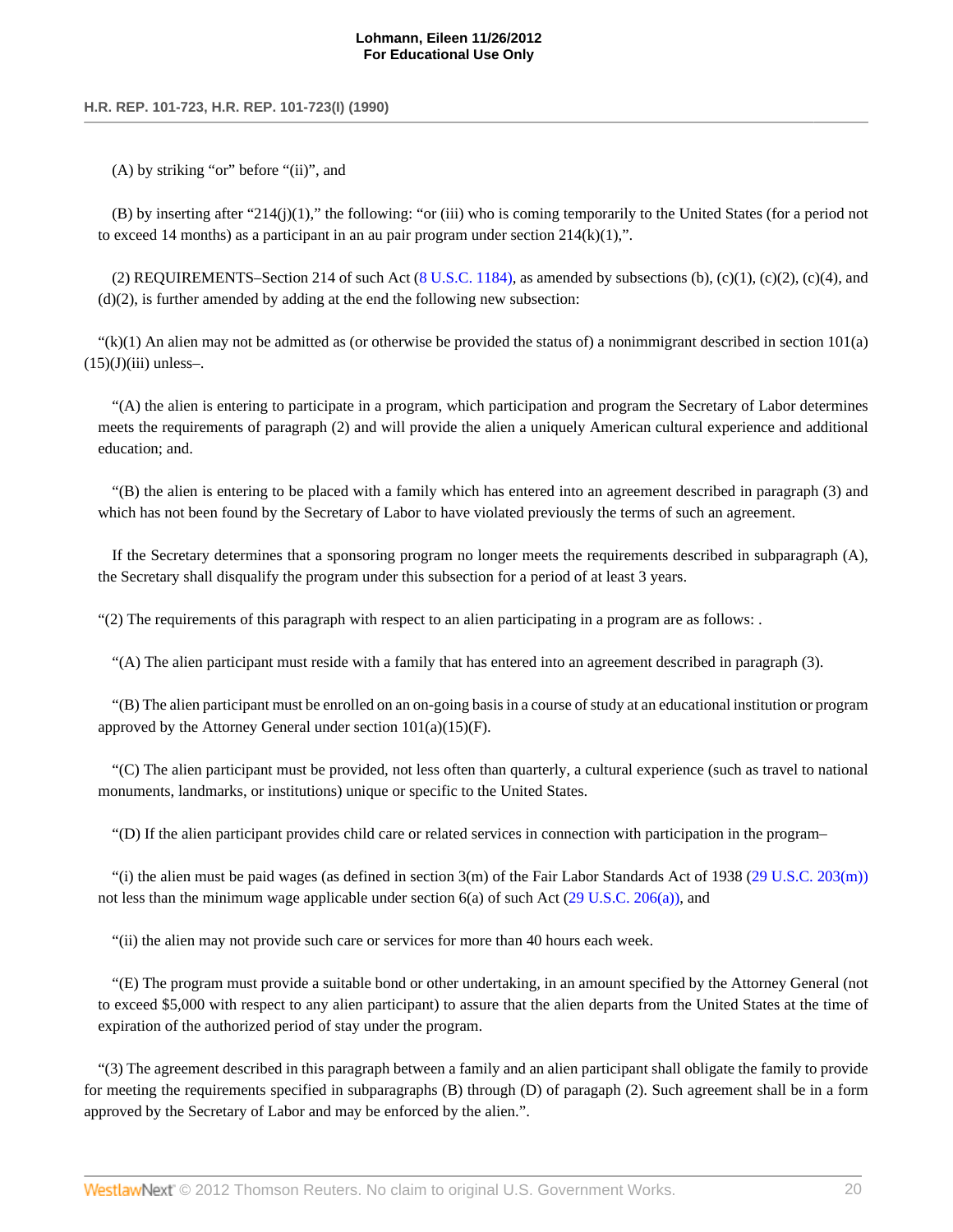## **H.R. REP. 101-723, H.R. REP. 101-723(I) (1990)**

# (f) AMENDMENTS RELATING TO "L" NONIMMIGRANTS.–

(1) CLARIFICATION OF TREATMENT OF CERTAIN INTERNATIONAL ACCOUNTING FIRMS–In applying sections  $101(a)(15)(L)$  and  $203(b)(1)(C)$  of the Immigration and Nationality Act, in the case of a partnership that is organized in the United States to provide accounting services and that markets its accounting services under an internationally recognized name under an agreement with a worldwide coordinating organization that is owned and controlled by the member accounting firms, a partnership (or similar organization) that is organized outside the United States to provide accounting services shall be considered to be an affiliate of the United States partnership if it markets its accounting services under the same internationally recognized name under the agreement with the worldwide coordinating organization of which the United States partnership is also a member.

(2) USE OF BLANKET PETITIONS; DEADLINES FOR PROCESSING; PERIODS OF AUTHORIZED STAY; CONSTRUCTION.–Section 214(c) of the Immigration and Nationality Act ([8 U.S.C. 1184\(c\)\)](http://www.westlaw.com/Link/Document/FullText?findType=L&pubNum=1000546&cite=8USCAS1184&originatingDoc=I520E9F60643311D9B7CECED691859821&refType=LQ&originationContext=document&vr=3.0&rs=cblt1.0&transitionType=DocumentItem&contextData=(sc.UserEnteredCitation)) is amended–

(A) by inserting " $(1)$ " after " $(c)$ ", and

(B) by adding at the end the following new paragraph:

"(2)(A) The Attorney General shall provide for a procedure under which an importing employer which meets requirements established by the Attorney General may file a blanket petition to import aliens as nonimmigrants under section  $101(a)(15)(L)$ instead of filing individuals petitions under paragraphs (1) to import such aliens. Such procedure shall permit the expedited processing of visas for entry of aliens covered under such a petition.

"(B) For purposes of section  $101(a)(15)(L)$ , an alien is considered to be serving in a capacity involving specialized knowledge with respect to a company if the alien has a special knowledge of the company product and its application in international markets or has an advanced level of knowledge of processes and procedures of the company.

"(C) The Attorney General shall provide a process for reviewing and acting upon petitions under this subsection with respect to nonimmigrants described in section  $101(a)(15)(L)$  within 30 days after the date a completed petition has been filed.

"(D) The period of authorized admission for–

"(i) a nonimmigrant admitted to render services in a managerial or executive capacity under section  $101(a)(15)(L)$  shall not exceed 7 years, or

"(ii) a nonimmigrant admitted to render services in a capacity that involved specialized knowledge under [section 101\(a\)](http://www.westlaw.com/Link/Document/FullText?findType=L&pubNum=1000546&cite=29USCAS101&originatingDoc=I520E9F60643311D9B7CECED691859821&refType=LQ&originationContext=document&vr=3.0&rs=cblt1.0&transitionType=DocumentItem&contextData=(sc.UserEnteredCitation))  $(15)(L)$  shall not exceed 5 years.".

(3) PERIOD OF PRIOR EMPLOYMENT WITH COMPANY.—Section  $101(a)(15)(L)$  of such Act (8 U.S.C.  $1101(a)(15)$ [\(L\)\)](http://www.westlaw.com/Link/Document/FullText?findType=L&pubNum=1000546&cite=8USCAS1101&originatingDoc=I520E9F60643311D9B7CECED691859821&refType=LQ&originationContext=document&vr=3.0&rs=cblt1.0&transitionType=DocumentItem&contextData=(sc.UserEnteredCitation)) is amended by striking "immediately preceding" and inserting "within 3 years preceding".

(g) NEW CLASSIFICATION FOR ALIENS WITH EXTRAORDINARY ABILITY, ACCOMPANYING ALIENS, AND ATHLETES AND ENTERTAINERS.–

(1) IN GENERAL.–Section  $101(a)(15)$  of such Act  $(8$  U.S.C.  $1101(a)(15)$  is amended–

(A) by striking "or" at the end of subparagraph (M),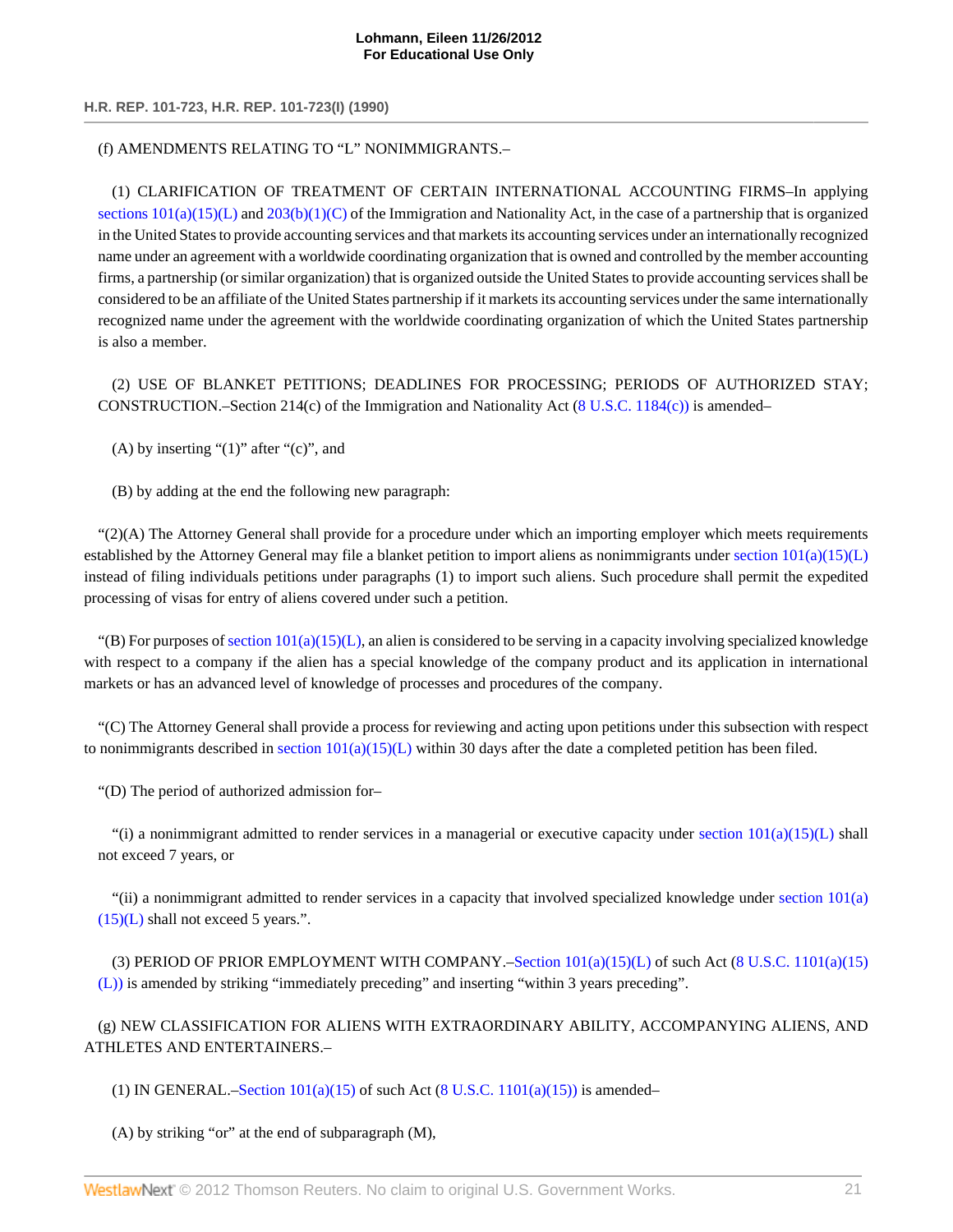#### **H.R. REP. 101-723, H.R. REP. 101-723(I) (1990)**

(B) by striking the period at the end of subparagraph (N) and inserting a semicolon, and

(C) by addubg at the end the following new subparagraphs:

"(O) an alien who–

"(i) has extraordinary ability in the sciences, arts, education, business, or athletics which has been demonstrated by sustained national or international acclaim or, with regard to motion picture and television productions a demonstrated record of extraordinary achievement, and whose achievements have been recognized in the field through extensive documentation, and seeks to enter the United States to continue work in the area of extraordinary ability, but only if the Attorney General determines that the alien's entry into the United States will substantially benefit prospectively the United States; or

"(ii)(I) seeks to enter the United States temporarily and solely for the purpose of accompanying and assisting in the artistic or athletic performance by an alien who is admitted under clause (i) for a specific event or events,

"(II) is an integral part of such actual performance,

"(III)(a) has a critical skills and experience with such alien which are not of a general nature and which cannot be performed by other individuals, or (b) in the case of a motion picture or television production, has skills and experience with such alien which are not of a general nature and which are critical either based on a pre-existing long-standing working relationship or, with respect to the specific production, because significant principal photography will take place both inside and outside the United States and the continuing participation of the alien is essential to the successful completion of the production, and

"(IV) has a foreign residence which the alien has no intention of abandoning; or

"(iii) is the alien spouse or child of an alien described in clause (i) or (ii) and is accompanying, or following to join, the alien; or

"(P) an alien having a foreign residence which the alien has no intention of abandoning who–

"(i)(I) performs as an athlete, individually or as part of a group or team, at an internationally recognized level of performance, or performs as part of an entertainment group that has been recognized internationally as being outstanding in the discipline for a sustained and substantial period of time and has had a sustained and substantial relationship with that group over a period of at least 1 year and provide functions integral to the performance of the group, and

"(II) seeks to enter the United States temporarily and solely for the purpose of performing as such an athlete or entertainer with respect to a specific athletic competition or performance;

"(ii)(I) performs as an artist or entertainer, individually or as part of a group, or is an integral part of the performance of such a group, and

"(II) seeks to enter the United States temporarily and solely for the purpose of performing as such an artist or entertainer or with such a group under a reciprocal exchange program which is between an organization or organizations in the United States and an organization in one or more foreign states and which provides for the temporary exchange of artists and entertainers, or groups of artists and entertainers, between the United States and the foreign states involved;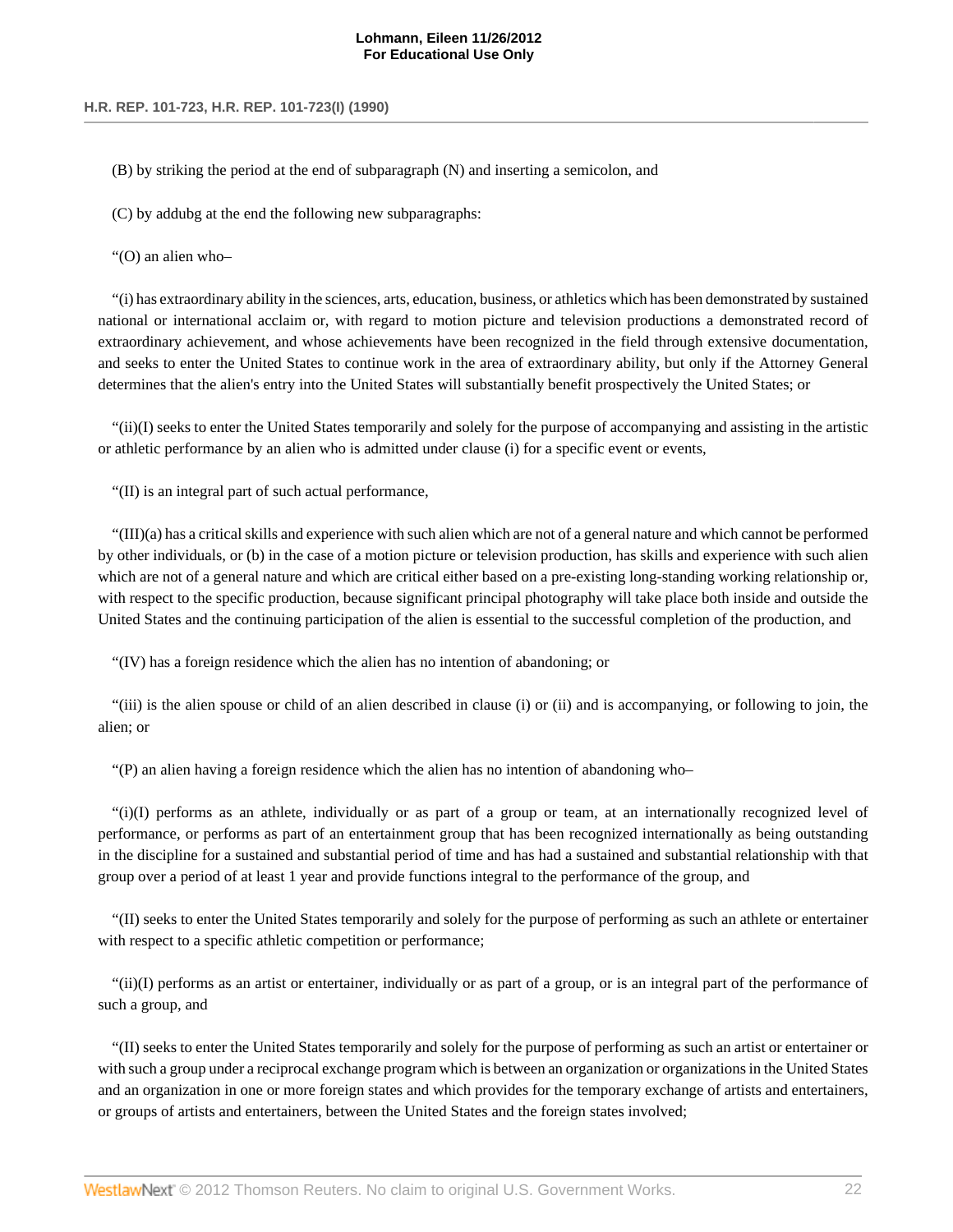### **H.R. REP. 101-723, H.R. REP. 101-723(I) (1990)**

"(iii)(I) performs as an artist or entertainer, individually or as part of a group, or is an integral part of the performance of such a group, and

"(II) seeks to enter the United States temporarily and solely for the purpose of performing as such an artist or entertainer or with such a group under a program that is culturally unique; or

"(iv) is the spouse or child of an alien described in clause (i), (ii), or (iii) and is accompanying, or following to join, the alien.".

(2) PERIODS OF ADMISSION, ETC.–Section 214 of such Act [\(8 U.S.C. 1184\)](http://www.westlaw.com/Link/Document/FullText?findType=L&pubNum=1000546&cite=8USCAS1184&originatingDoc=I520E9F60643311D9B7CECED691859821&refType=LQ&originationContext=document&vr=3.0&rs=cblt1.0&transitionType=DocumentItem&contextData=(sc.UserEnteredCitation)) is amended–

(A) in subsection (a), by inserting "(1)" after

"(a)" and by adding at the end the following new paragraph:

"(2)(A) The period of authorized status as a nonimmigrant under section  $101(a)(15)(O)$  shall be for such period as the Attorney General may specify in order to provide for the event for which the nonimmigrant is admitted.

"(B)(i) The period of authorized status as a nonimmigrant under section  $101(a)(15)(P)$  shall be for such period as the Attorney General may specify in order to provide for the competition, event, or performance for which the nonimmigrant is admitted. In the case of nonimmigrants admitted as individual athletes under section  $101(a)(15)(P)$ , the period of authorized status may be for an initial period (not to exceed 5 years) during which the nonimmigrant will perform as an athlete and such period may be extended by the Attorney General for an additional period of up to 5 years.

"(ii) An alien who is admitted as a nonimmigrant under clause (ii) or (iii) of section  $101(a)(15)(P)$  may not be readmitted as such a nonimmigrant unless the alien has remained outside the United States for at least 3 months after the date of the most recent admission."; and

(B) in subsection (c), as amended by subsection  $(f)(2)$ –

(i) in paragraph (1), by striking "or  $(L)$ " and inserting ", $(L)$ ,  $(O)$ , or  $(P)(i)$ ", and

(ii) by adding at the end the following new paragraphs:

"(3) The Attorney General shall approve a petition–

"(A) with respect to a nonimmigrant described in section  $101(a)(15)(O)(i)$  only after consultation with peer groups in the area of the alien's ability or, with respect to aliens seeking entry for a motion picture or television production, after consultation with the appropriate union representing the alien's occupational peers and a management organization in the area of the alien's ability, or

"(B) with respect to a nonimmigrant described in section  $101(a)(15)(O)(ii)$  after consultation with labor organizations with expertise in the skill area involved.

In the case of an alien seeking entry for a motion picture or television production, (i) any opinion under the previous sentence shall only be advisory, (ii) any such opinion that recommends denial msut be in writing, (iii) in making the decision the Attorney General shall consider the exigencies and scheduling of the production, and (iv) the Attorney General shall append to the decision any such opinion.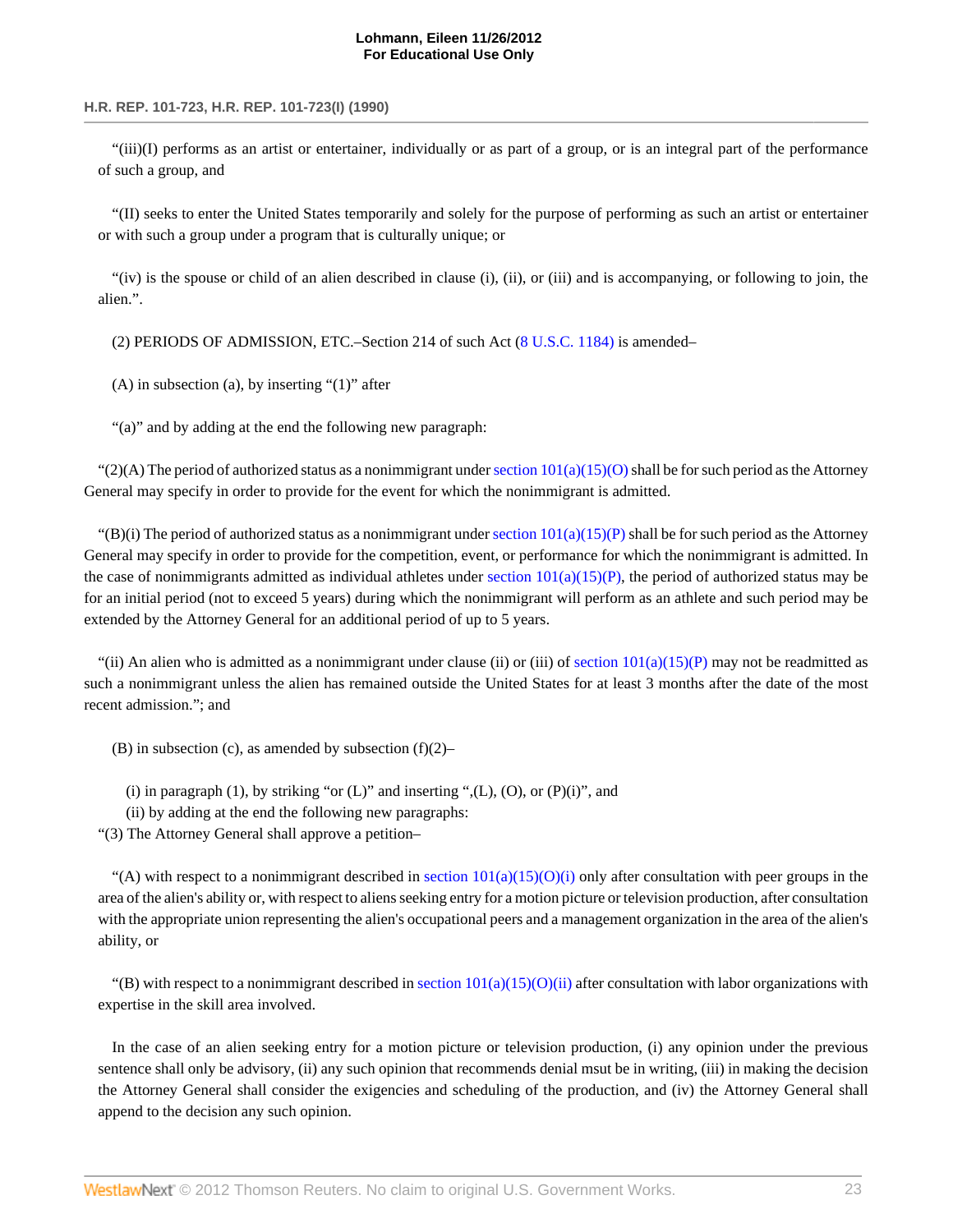# **H.R. REP. 101-723, H.R. REP. 101-723(I) (1990)**

"(4)(A) A person may petition the Attorney General for classification of an alien as a nonimmigrant under clause (ii) of section  $101(a)(15)(P)$ .

"(B) The Attorney General shall approve petitions under this subsection with respect to nonimmigrants described in clause (i) or (iii) of section  $101(a)(15)(P)$  only after consultation with labor organizations with expertise in the specific field of athletics or entertainment involved.

"(C) The Attorney General shall approve petitions under this subsection for nonimmigrants described in section  $101(a)(15)$ [\(P\)\(ii\)](http://www.westlaw.com/Link/Document/FullText?findType=L&pubNum=1000546&cite=29USCAS101&originatingDoc=I520E9F60643311D9B7CECED691859821&refType=LQ&originationContext=document&vr=3.0&rs=cblt1.0&transitionType=DocumentItem&contextData=(sc.UserEnteredCitation)) only after consultation with labor organizations representing artists and entertainers in the United States, in order to assure reciprocity in fact with foreign states.

 $(5)(A)$  In the case of an alien admitted as a nonimmigrant and who is authorized to be employed in an occupation, if nonimmigrants constitute a majority of the members of the bargaining unit in the occupation, during the period of any strike or lockout in the occupation with the employer the alien–

"(i) continues to be authorized to be employed in the occupation for that employer, and

"(ii) is authorized to be employed in any occupation for any other employer so long as there is no strike or lockout with respect to that occupation and employer.

"(B) In the case of an alien admitted as a nonimmigrant and who is authorized to be employed in an occupation, if nonimmigrants do not constitute a majority of the members of the bargaining unit in the occupation, during the period of any strike or lockout in the occupation with the employer the alien–

"(i) is not authorized to be employed in the occupation for that employer, and

"(ii) is authorized to be employed in any occupation for any other employer so long as there is no strike or lockout with respect to that occupation and employer.

"(C) With respect to a nonimmigrant described in subparagraph (A) or (B) for whom such a strike or lockout occurs and who does not perform employment not authorized, any limit on the period of authorized stay shall be extended by the period of the strike or lockout.

"(D) In the case of an alien who is provided nonimmigrant status under section  $101(a)(15)(H)$  (other than section  $101(a)(15)$ )  $(h)(ii)(a)$  or section  $101(a)(15)(P)$  and who is dismissed from employment by the employer before the end of the period of authorized admission, the employer shall be liable for the reasonable costs of return transportation of the alien abroad.

"(6) If a petition is filed and denied under this subsection, the Attorney General shall notify the petitioner of the determination and the reasons for the denial and of the process by which the petitioner may appeal the determination.

"(7) The Attorney General shall require by regulation, as a condition for the acceptance and approval of a petition under this section with respect to nonimmigrants under section  $101(a)(15)$  (H), (L), (O), (P)(i), the payment of a fee to recover the reasonable costs of processing a petition under this subsection with respect to such class of nonimmigrants.".

(h) NEW CLASSIFICATION FOR INTERNATIONAL CULTURAL EXCHANGE PROGRAMS.–[Section 101\(a\)\(15\)](http://www.westlaw.com/Link/Document/FullText?findType=L&pubNum=1000546&cite=29USCAS101&originatingDoc=I520E9F60643311D9B7CECED691859821&refType=LQ&originationContext=document&vr=3.0&rs=cblt1.0&transitionType=DocumentItem&contextData=(sc.UserEnteredCitation)) of such Act, as amended by subsection (g), is further amended–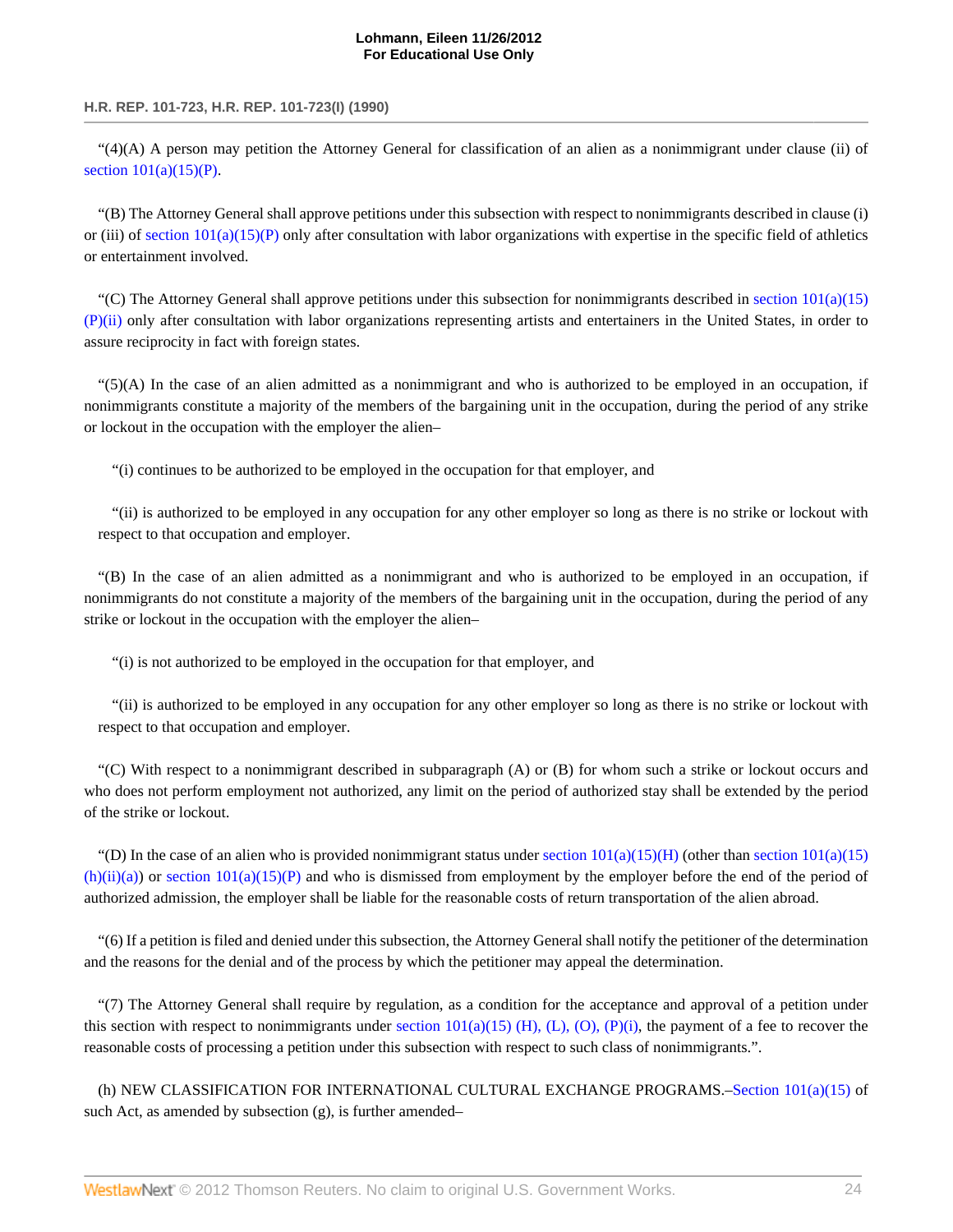# **H.R. REP. 101-723, H.R. REP. 101-723(I) (1990)**

(1) by striking "or" at the end of subparagraph (O),

(2) by striking the period at the end of subparagraph (P) and inserting "; or", and

(3) by adding at the end the following new subparagraph:

"(Q) an alien having a residence in a foreign country which he has no intention of abandoning who is coming temporarily (for a period not to exceed 15 months) to the United States as a participant in an international cultural exchange program designated by the Attorney General for the purpose of providing practical training, employment, and the sharing of the history, culture, and traditions of the country of the alien's nationality and who will be employed under the same wages and working conditions as domestic workers.".

# SEC. 105. ADMISSION OF ALIENS IN RELIGIOUS OCCUPATIONS.

(a) AS SPECIAL IMMIGRANTS.–Subparagraphs  $(C)$  of section  $101(a)(27)$  of the Immigration and Nationality Act [\(8 U.S.C.](http://www.westlaw.com/Link/Document/FullText?findType=L&pubNum=1000546&cite=8USCAS1101&originatingDoc=I520E9F60643311D9B7CECED691859821&refType=LQ&originationContext=document&vr=3.0&rs=cblt1.0&transitionType=DocumentItem&contextData=(sc.UserEnteredCitation))  $1101(a)(27)$ ) is amended to read as follows:

"(C) an immigrant, and his spouse and children if accompanying or following to join the immigrant, who–

"(i) for at least 2 years immediately preceding the time of application for admission, has been a member of a religious denomination having a bona fide nonprofit, religious organization in the United States;

"(ii) seeks to enter the United States–

"(I) solely for the purpose of carrying out the vocation of a minister of that religious denomination.

"(II) in order to work for the organization at the request of the organization in a professional capacity in a religious vocation or occupation, or

"(III) in order to work for the organization (or a bona fied organization which is affiliated with the religious denomination and is exempt from taxation as an organization described in section  $501(c)(3)$  of the Internal Revenue Code of 1986) at the request of the organization in a religious vocation or occupation; and

"(iii) has been carrying on such vocation, professional work, or other work continuously for at least the 2-year period described in clause (i);".

(b) AS NONIMMIGRANTS.–Section  $101(a)(15)$  of such Act (8 U.S.C.  $1101(a)(5)$ ), as amended by sections  $104(g)(1)$  and 104(h)(3) of this Act, is amended–

(1) by striking "or" at the end of subparagraph (P),

(2) by striking the period at the end of subparagraph (Q) and inserting "; or", and

(3) by adding at the end the following new subparagraph:

"(R) an alien, and the spouse and children of the alien if accompanying or following to join the alien, who–

"(i) for the 2 years immediately preceding the time of application for admission, has been a member of a religious denomination having a bona fide nonprofit, religious organization in the United States; and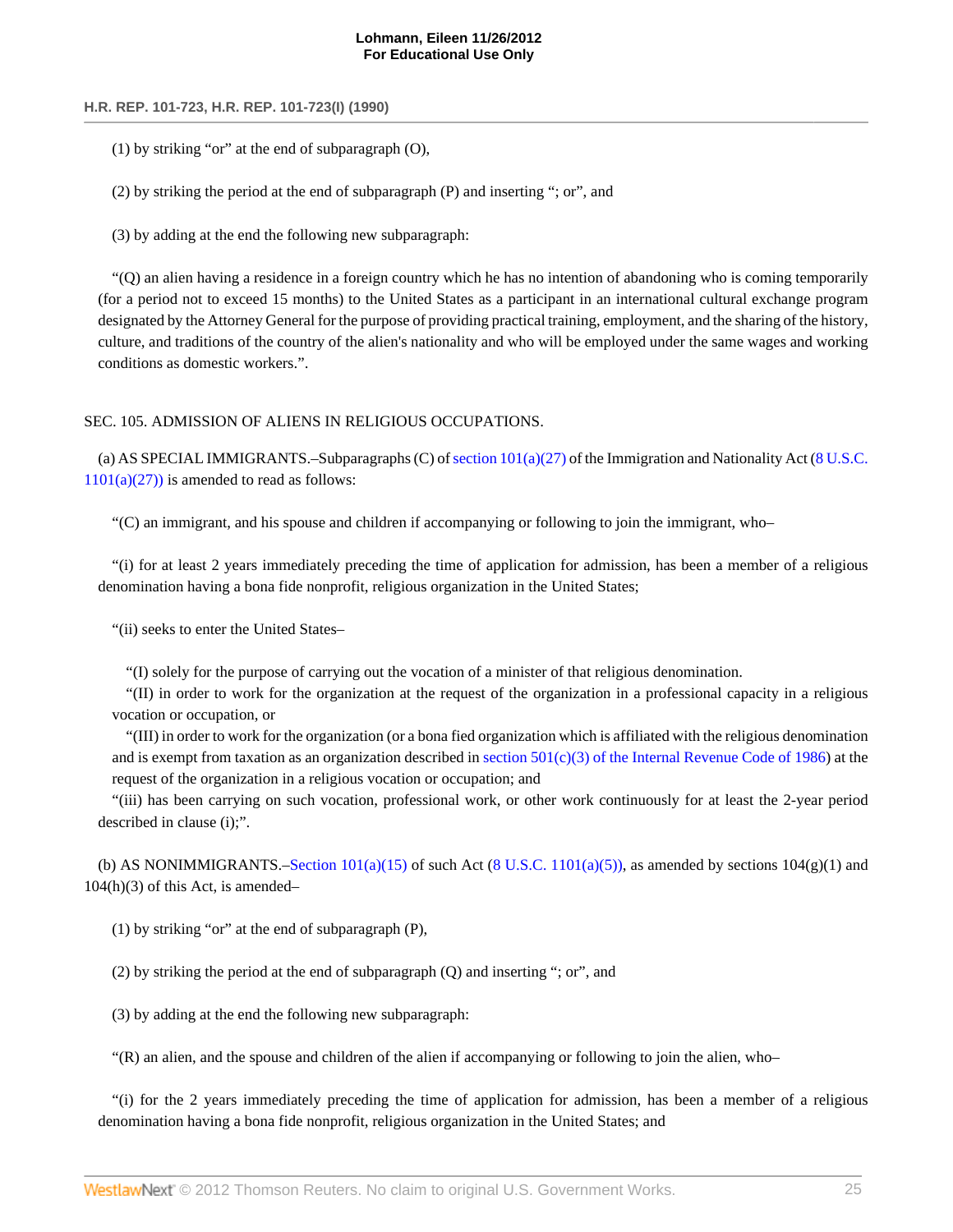## **H.R. REP. 101-723, H.R. REP. 101-723(I) (1990)**

"(ii) seeks to enter the United States for a period not to exceed 5 years to perform the work described in subclause (I), (II), or (III) of paragraph  $(27)(C)(ii)$ .".

# SEC. 106. DENIAL OF CREWMEMBERS STATUS IN THE CASE OF CERTAIN LABOR DISPUTES.

(a) IN GENERAL.–Section 214 of the Immigration and Nationality Act ([8 U.S.C. 1184\),](http://www.westlaw.com/Link/Document/FullText?findType=L&pubNum=1000546&cite=8USCAS1184&originatingDoc=I520E9F60643311D9B7CECED691859821&refType=LQ&originationContext=document&vr=3.0&rs=cblt1.0&transitionType=DocumentItem&contextData=(sc.UserEnteredCitation)) as amended by section 104, is further amended by adding at the end the following new subsection:

 $"(1)(1)$  No alien shall be entitled to nonimmigrant status under section  $101(a)(15)(D)$  if the alien intends to land for the purpose of performance service on board a vessel of the United States (as defined in [section 2101\(46\) of title 46, United States Code](http://www.westlaw.com/Link/Document/FullText?findType=L&pubNum=1000546&cite=46USCAS2101&originatingDoc=I520E9F60643311D9B7CECED691859821&refType=LQ&originationContext=document&vr=3.0&rs=cblt1.0&transitionType=DocumentItem&contextData=(sc.UserEnteredCitation))) or on an aircraft of an air carrier (as defined in section  $101(3)$  of the Federal Aviation Act of 1958) during a labor dispute where there is a strike or lockout in the bargaining unit of the employer in which the alien intends to perform such service.

"(2) An alien described in paragraph (1)–

 $(A)$  may not be paroled into the United States pursuant to section 212(d)(5) unless the Attorney General determines that the parole of such alien is necessary to protect the national security of the United States; and

"(B) shall be considered not to be a bona fide crewman for purposes of section  $252(b)$ .".

(b) CONFORMING AMENDMENT.–Section  $212(d)(5)(A)$  of such Act (8 U.S.C.  $1182(d)(5)(A)$ ) is amended by inserting "or in section 214(l)" after "except as provided in subparagraph (B)".

(c) CONFORMING REPEAL.–Section 315(d) of the Immigration Reform and Control Act of 1986 (100 Stat. 3440) is hereby repealed.

(d) EFFECTIVE DATE.–The amendments made by this section shall apply to admissions occurring on or after the date of the enactment of this Act.

# SEC. 107. EFFECTIVE DATES; TRANSITION.

(a) EFFECTIVE DATE.–Except as otherwise provided in this section, the amendments made by this subtitle (other than by sections  $102(f)(1)$  and  $106$ ) shall take effect on October 1, 1991, and shall apply with respect to visas issued before such date.

(b) SPOUSES AND CHILDREN OF PERMANENT RESIDENT ALIENS.–

(1) EFFECTIVE DATE.–The provisions of sections  $201(b)(2)(A)$ ,  $201(c)$  and  $204(a)(2)$  of the Immigration and Nationality Act (insofar as they relate to treatment of spouses and children of aliens lawfully admitted for permanent residence as immediate relatives), as amended by [sections 101](http://www.westlaw.com/Link/Document/FullText?findType=L&pubNum=1000546&cite=29USCAS101&originatingDoc=I520E9F60643311D9B7CECED691859821&refType=LQ&originationContext=document&vr=3.0&rs=cblt1.0&transitionType=DocumentItem&contextData=(sc.UserEnteredCitation)) and [102](http://www.westlaw.com/Link/Document/FullText?findType=L&pubNum=1000546&cite=29USCAS102&originatingDoc=I520E9F60643311D9B7CECED691859821&refType=LQ&originationContext=document&vr=3.0&rs=cblt1.0&transitionType=DocumentItem&contextData=(sc.UserEnteredCitation)) of this subtitle, shall be effective beginning with fiscal year 1991.

(2) TRANSITION.–In the case of a petition filed under section 204(a) of the Immigration and Nationality Act before October 1, 1990, for preference status under section  $203(a)(2)$  of such Act (as in effect before such date) as a spouse or child of an alien lawfully admitted for permanent residence, such petition shall be deemed as of October 1, 1990, to be a petition for immediate relative status described in section  $201(b)(2)(A)(i)$  of such Act (as amended by this subtitle).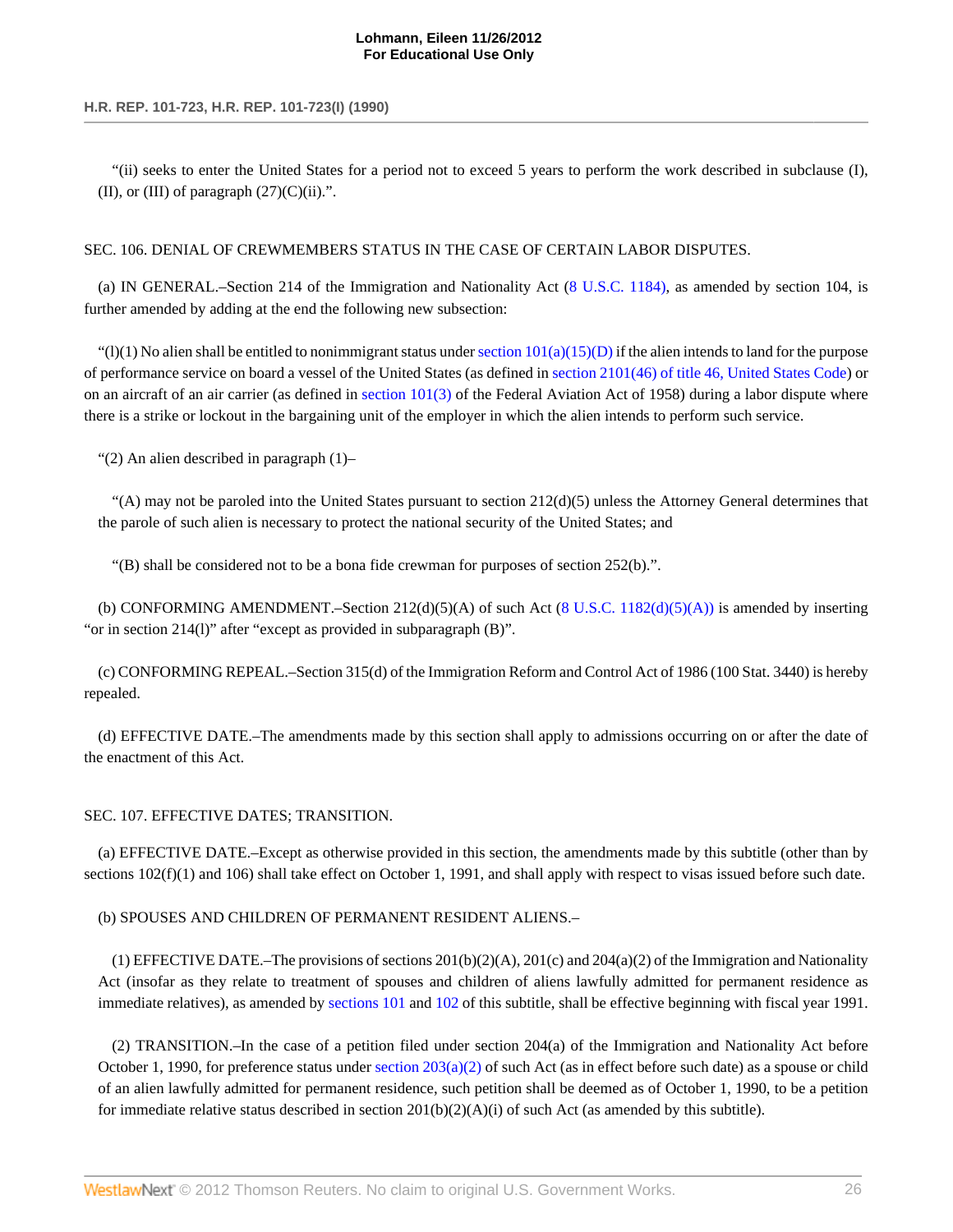# **H.R. REP. 101-723, H.R. REP. 101-723(I) (1990)**

(c) TRANSITION FOR FOURTH AND FIFTH PREFERENCE.–In the case of a petition filed under section 204(a) of the Immigration and Nationality Act before October 1, 1991, for preference status under [section 203\(a\)\(4\)](http://www.westlaw.com/Link/Document/FullText?findType=L&pubNum=1000546&cite=29USCAS203&originatingDoc=I520E9F60643311D9B7CECED691859821&refType=LQ&originationContext=document&vr=3.0&rs=cblt1.0&transitionType=DocumentItem&contextData=(sc.UserEnteredCitation)) or [203\(a\)\(5\)](http://www.westlaw.com/Link/Document/FullText?findType=L&pubNum=1000546&cite=29USCAS203&originatingDoc=I520E9F60643311D9B7CECED691859821&refType=LQ&originationContext=document&vr=3.0&rs=cblt1.0&transitionType=DocumentItem&contextData=(sc.UserEnteredCitation)) of such Act (as in effect before such date), such petition shall be deemed as of October 1, 1991, to be a petition for preference status under section  $203(a)(3)$  or  $203(a)(4)$ , respectively, of such Act.

# SUBTITLE B–EDUCATION AND TRAINING OF AMERIAN WORKERS

# SEC. 111. FEES FOR ADMISSION OF CERTAIN EMPLOYMENT-BASED ALIENS.

Section 286 of the Immigration and Nationality Act ([8 U.S.C. 1356\)](http://www.westlaw.com/Link/Document/FullText?findType=L&pubNum=1000546&cite=8USCAS1356&originatingDoc=I520E9F60643311D9B7CECED691859821&refType=LQ&originationContext=document&vr=3.0&rs=cblt1.0&transitionType=DocumentItem&contextData=(sc.UserEnteredCitation)) is amended by adding at the end the following new subsection:

 $\lq( q)(1)$  In addition to any other fee authorized by law, the Attorney General shall charge and collect a fee in the amount specified in paragraph (2) for the provision of lawful permanent resident status to an alien under subparagraph  $(A)$ ,  $(B)$ ,  $(C)$ , or (D) of section  $203(b)(1)$  or under section  $203(b)(2)$  or for the provision of nonimmigration status under section  $101(a)(15)$  $(H)(ii)(b)$  or  $101(a)(15)(H)(i)(b)$  after October 1, 1991.

 $\Gamma(2)$ (A) Except as provided in subparagraph (B), the amount of the fee under this paragraph is \$1,000.

"(B) In the case of a petitioner–

"(i) that has fewer than 50 employees, there shall be no fee under this paragraph, or

"(ii) that–

"(I) has more than 49, but fewer than 200, employees, or

"(II) has 200 or more employees and is a nonprofit, charitable agency or governmental agency,

the amount of the fee shall be  $1/2$  of the amount otherwise established.

"(3) The fee under this subsection shall only apply to the principle immigrant or nonimmigrant and not to the spouse or children of such alien.

"(4) The fee under this subsection shall be paid by the employer petitioning to import the alien into the United States at a time and in a manner specified by the Attorney General.

"(5) All of the fees collected under this subsection shall be deposited in a separate account within the general fund of the Treasury of the United States, to remain available until expended to carry out sections 112 and 113 of the Family Unity and Employment Opportunity Immigration Act of 1990.".

# SEC. 112. EDUCATIONAL ASSISTANCE AND TRAINING.

(a) USE OF FUND.–From the fees deposited each year in the account established under section  $286(q)(5)$  of the Immigration and Nationality Act which are not used for scholarships under section 113, the Secretary of Labor shall provide for grants to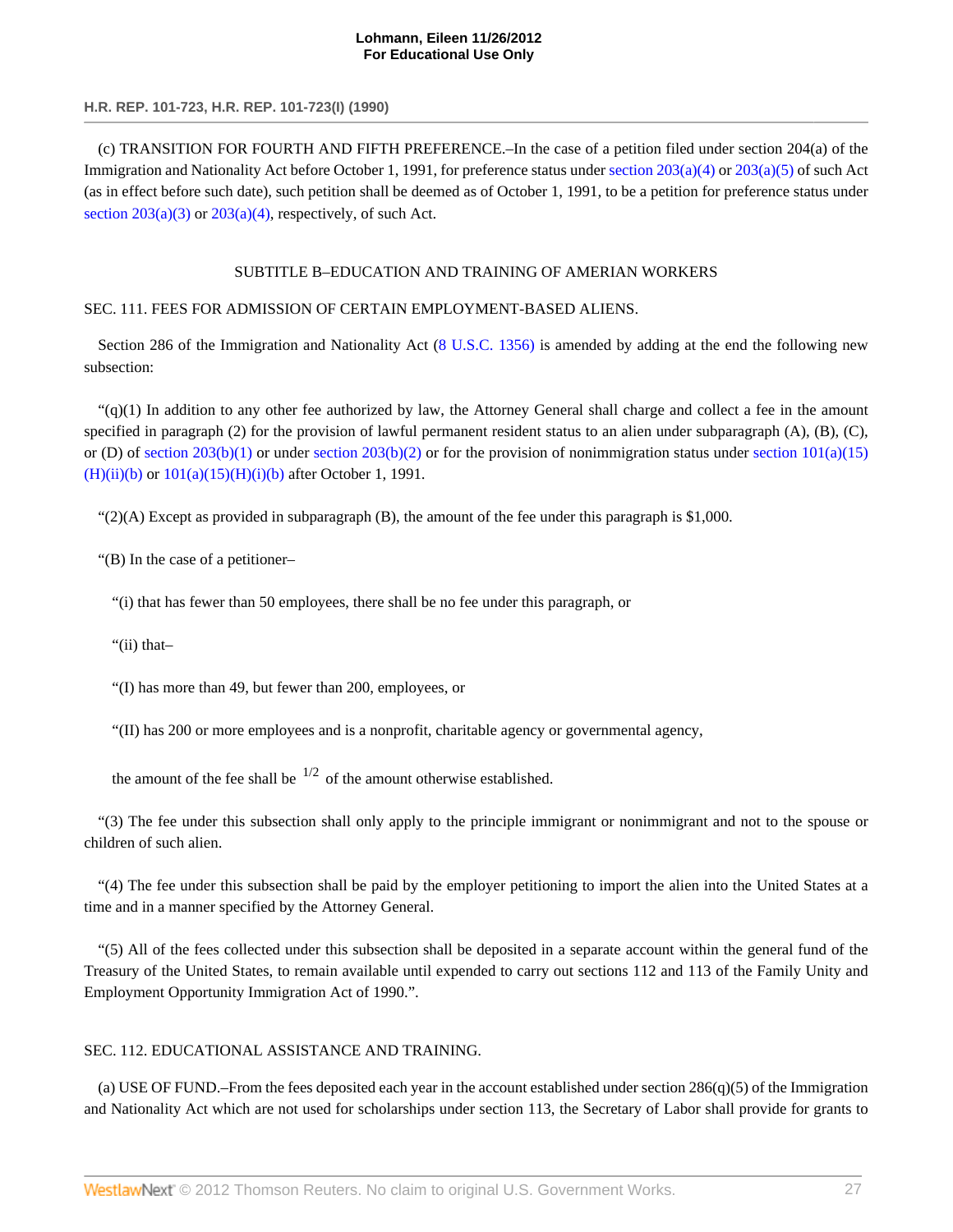## **H.R. REP. 101-723, H.R. REP. 101-723(I) (1990)**

States to provide educational assistance and training for United States workers. The Secretary shall consult with the Secretary of Education in making grants under this section.

(b) ALLOCATION OF FUNDS.–Within the purposes described in subsection (a), funds in the account used under this section shall be allocated among the States based on a formula, established jointly by the Secretaries of Labor and Education, that takes into consideration–

(1) the location of foreign workers admitted into the United States,

(2) the location of individuals in the United States requiring and desiring the educational assistance and training for which the funds can be applied, and

(3) the location of unemployed and underemployed United States workers.

(c) DISBURSEMENT TO STATES.–

(1) Within the purposes and allocations established under this section, disbursements shall be made to the States, in accordance with grant applications submitted to and approved jointly by the Secretaries of Labor and Education, to be applied in a manner consistent with the guidelines established by such Secretaries in consultation with the States. In applying such grants, the States shall consider providing funding to joint labor-management trust funds and other such non-profit organizations which have demonstrated capability and experience in directly training and educating workers.

(2) Not more than 5 percent of the funds disbursed to any State under this section may be used for administrative expenses.

(d) LIMITATION ON FEDERAL OVERHEAD.–The Secretaries shall provide that not more than 2 percent of the amount of funds disbursed to States under this section may be used by the Federal Government in the administration of this section.

(e) ANNUAL REPORT.–The Secretary of Labor shall report annually to the Congress on the grants to States provided under this section.

(f) STATE DEFINED.–In this section, the term "State" has the meaning given such term in section  $101(a)(36)$  of the Immigration and Nationality Act.

# SEC. 113. HIGHER EDUCATION SCHOLARSHIP PROGRAM FOR MATHEMATICS AND SCIENCES.

Ten percent of the fees deposited each year in the account established under section  $286(q)(5)$  of the Immigration and Nationality Act shall be available to the Secretary of Education for the awarding (in a manner and amount specified by the Secretary) of scholarships to assist in the cost of postsecondary education of needy individuals who–

(1) are enrolled as full-time students in an accredited postsecondary institution,

(2) pursuing a course of study leading to a degree in mathematics or one or more of the sciences, and

(3) maintain satisfactory progress, as determined by the postsecondary institution the recipient is attending.

The Secretary shall enter into agreements with States to provide for the actual awarding of such scholarships by the States.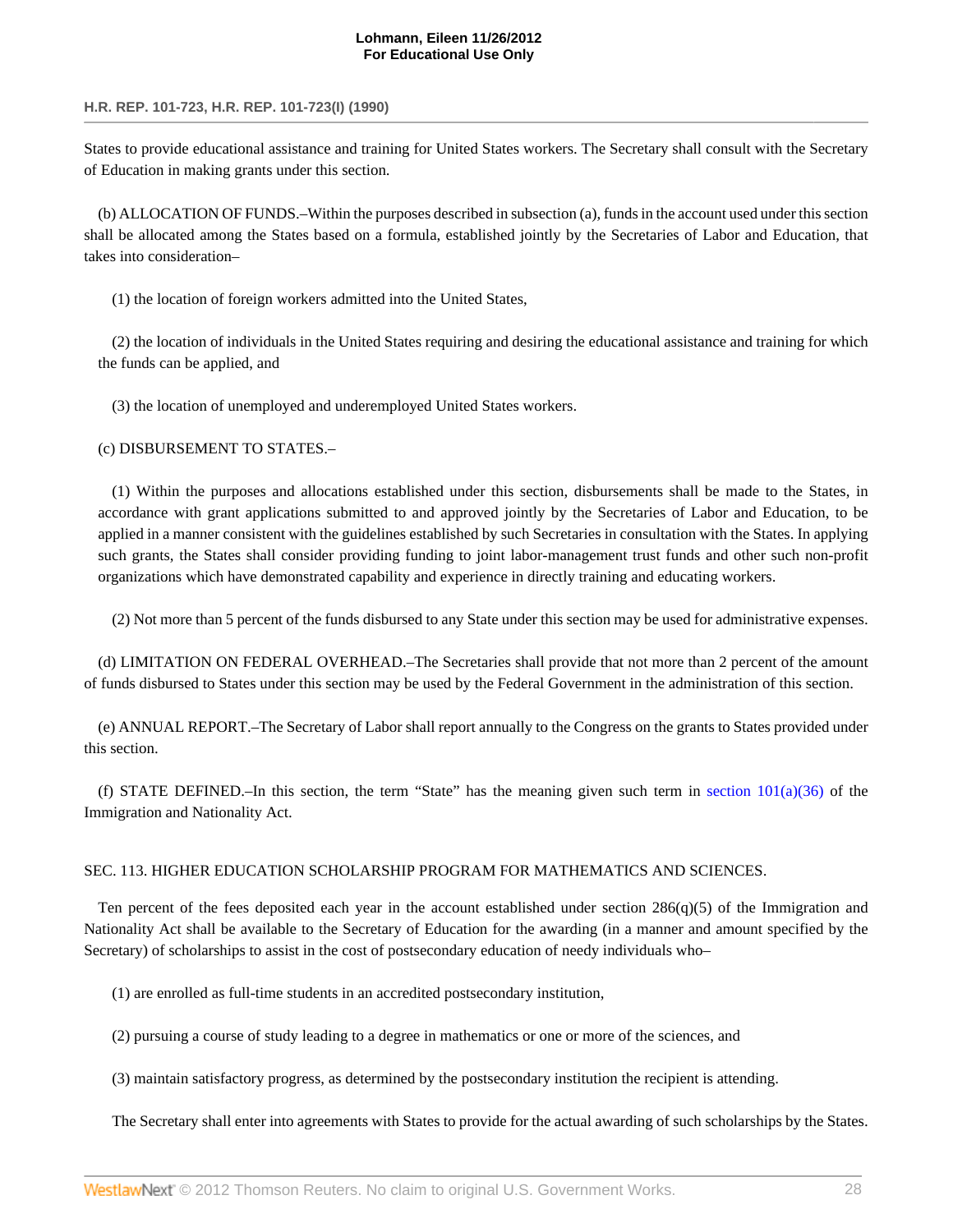# TITLE II–OTHER PROVISIONS REGARDING IMMIGRANT VISAS

# SEC. 201. TRANSITION FOR ALLIENS WHO ARE NATIVES OF CERTAIN ADVERSELY AFFECTED FOREIGN STATES.

(a) IN GENERAL.–Subject to the numerical limitations established under subsection (b), the Attorney General shall provide for the adjustment of status to that of an alien lawfuly admitted for permanent residence on a conditional basis of an alien who is a native of an adversely affected foreign state (described in section  $203(b)(2)(C)(iii)$  of the Immigration and Nationality Act, as amended by this Act) if the alien–

(1) applies to the Attorney General (beginning on such date as the Attorney General may specify) for such adjustment, and

(2) establishes in the application that the alien–

(A) is a native of such an adversely affected foreign state,

(B) entered the United States before January 1, 1990, and any period of authorized stay as a nonimmigrant expired before such date through the passage of time (and has not been subsequently extended),

(C) has been continuously resident in the United States since before January 1, 1990,

(D) has a firm commitment for employment in the United States for a period of at least 1 year (beginning on the date of adjustment of status under this section), and

 $(E)$  except as provided in subsection  $(d)(1)$ , is admissible as an immigrant.

If the Attorney General receives more than 250,000 applications for adjustment of status under this subsection, the Attorney General may stop accepting applications under paragraph (1) until such date (if any) as the Attorney General determines to be appropriate.

## (b) NUMERICAL LIMITATIONS.–

(1) The number of aliens whose status may be adjusted under subsection (a) in each of fiscal years 1991, 1992, and 1993 may not exceed 25,000.

(2) An alien's status may not be adjusted for any fiscal year not specified in paragraph (1).

(3) If the number of aliens eligible for adjustment under this section in any fiscal year exceeds the numerical limitation specified in paragraph (1), consideration shall be given in the order in which the aliens applied for such adjustment.

## (c) REMOVAL OF CONDITIONAL STATUS.–

(1) In order for the conditional basis of permanent resident status provided under subsection (a) to be removed, an alien must submit, in a time and a manner specified by the Attorney General, written documentation that the alien has been substantially employed on a full-time basis during the 1-year period beginning on the date the alien was provided such status.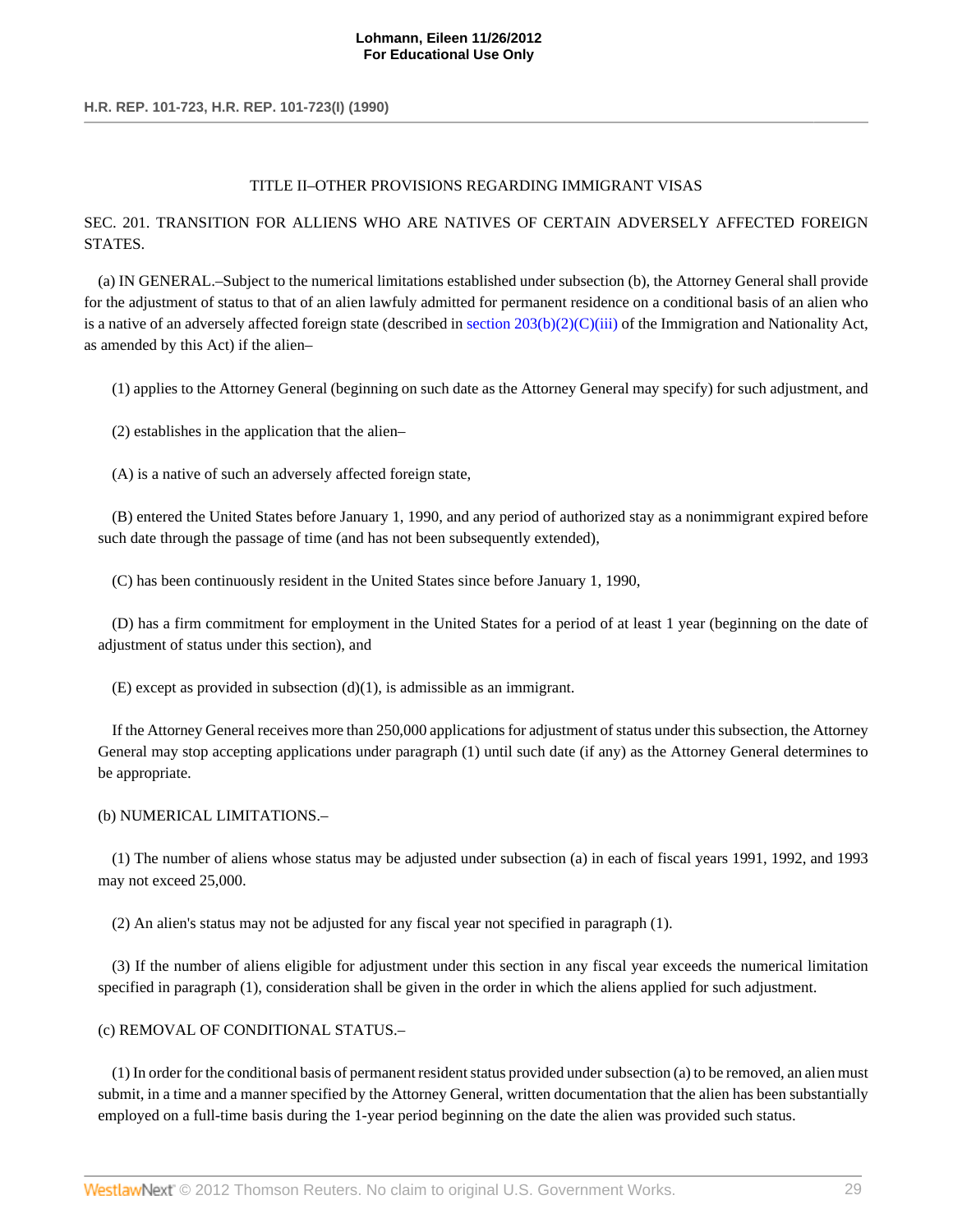### **H.R. REP. 101-723, H.R. REP. 101-723(I) (1990)**

 $(2)$ (A) In the case of an alien with permanent resident status on a conditional basis under subsection (a), if the alien fails to submit written documentation required under paragraph (1) by the deadline specified by the Attorney General under such paragraph, the Attorney General shall terminate the permanent resident status as of such date as the Attorney General may specify.

(B) In any deportation proceeding with respect to an alien whose permanent resident status is terminated under subparagraph (A), the burden of proof shall be on the alien to establish compliance with the conditions described in paragraph (1).

(3) The Attorney General, in the Attorney General's discretion, may remove the conditional basis of the permanent resident status for an alien who fails to meet the requirements of paragraph (1) only if the alien demonstrates that extreme hardship would result if the alien is deported.

(4) Section 216(e) of the Immigration and Nationality Act shall apply to conditional permanent resident status under this section in the same manner as it applies to conditional permanent resident status under section 216 of such Act.

## (d) MISCELLANEOUS PROVISIONS.–

(1) Aliens shall not be denied adjustment of status under this section on the grounds specified in paragraphs (20), (21), (25), or (32) of section 212(a) of the Immigration and Nationality Act, and the Attorney General may, in his discretion, waive the ground for exclusion specified in paragraph (19) of such section.

(2) Applications under subsection (a) shall be subject to paragraphs (5) and (6) of section 245A(c) of the Immigration and Nationality Act (relating to confidentiality and penalties for false statements) in the same manner as such paragraphs apply to applications under section 245A of such Act.

(3) In the case of a family, a single application for members of the family may be made under subsection (a).

## SEC. 202. TRANSITION FOR CERTAIN DISPLACED ALIENS.

(a) AUTHORIZATION OF ADDITIONAL VISAS.–Notwithstanding the numerical limitations in sections 201 and 202 of the Immigration and Nationality Act, there shall be made available to qualified displaced aliens described in subsection (b) not to exceed 15,000 immigrant visa numbers in each of fiscal years 1991, 1992, and 1993, of which not to exceed 1,000 of the total number of immigrant visas in all of such fiscal years shall only be available for qualified displaced aliens described in subsection  $(b)(1)(B)$  (or described in subsection  $(b)(2)$  as the spouse or child of such an alien).

### (b) ELIGIBLE DISPLACED ALIENS.–

(1) An alien is eligible for a visa under this section if the alien–

(A)(i) is a native of a foreign state in Eastern Europe, and

(ii) since before October 1, 1989, has been continuously residing in another foreign state (other than the United States), but is not firmly resettled in that foreign state; or

(B)(i) is a native of Tibet, and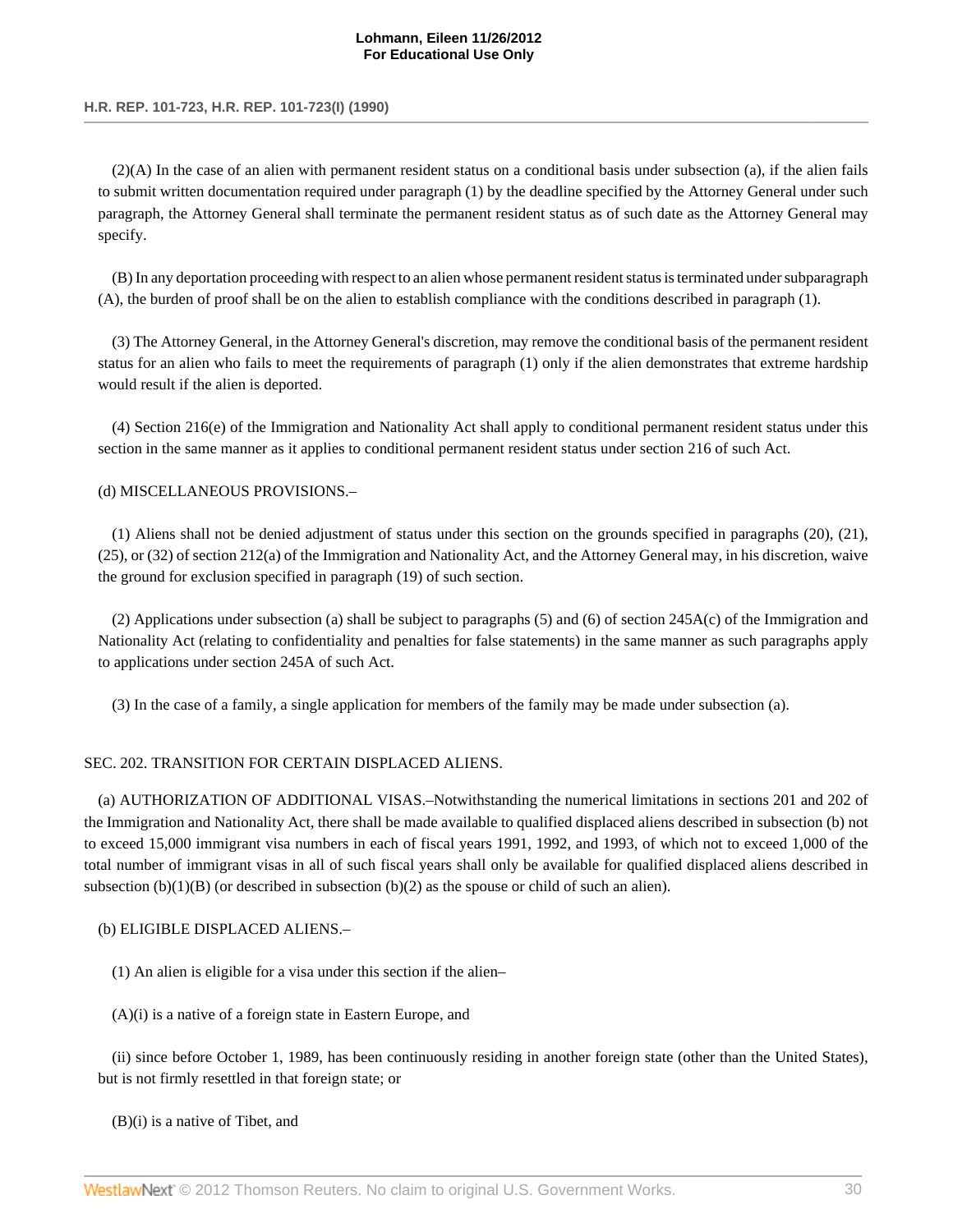## **H.R. REP. 101-723, H.R. REP. 101-723(I) (1990)**

(ii) since before date of the enactment of this Act, has been continuously residing in India or Nepal.

For purposes of subparagraph (B)(i), an alien shall be considered to be a native of Tibet if the alien was born in Tibet or is the son, daughter, grandson, or granddaughter of an individual born in Tibet.

(2) A spouse or child (as defined in section  $101(b)(1)(A)$ ,  $(B)$ ,  $(C)$ ,  $(D)$ , or  $(E)$  of the Immigration and Nationality Act) of an alien described in paragraph (1) shall, if not otherwise entitled to immigrant status and the immediate issuance of a visa under this section, be entitled to the same status, and the same order of consideration, provided under subsection (C), if accompanying or following to join his spouse or parent.

(c) DISTRIBUTION OF VISA NUMBERS.–The Secretary of State shall provide for making visa numbers provided under subsection (a) available–

(1) to displaced aliens described in subsection  $(b)(1)(A)$  (or described in subsection  $(b)(2)$  as the spouse or child of such an alien) in the same manner as visa numbers are otherwise available to qualified immigrants under section  $203(a)(7)$  of the Immigration and Nationality Act (as in effect as of the date of the enactment of this Act), except that–

(A) preference shall be given to aliens who, before October 1, 1989, filed an application for refugee status with the Immigration and Naturalization Service or otherwise sought such status by registering with a voluntary agency (which is recognized by such Service and provides services to refugees in the Europe) for admission to the United States as a refugee, and

(B) subject to subparagraph (A), visa numbers shall be made available strictly in the chronological order in which the immigrants qualify after the date of the enactment of this Act; and

(2) to displaced aliens described in subsection  $(b)(1)(B)$  (or described in subsection  $(b)(2)$  as the spouse or child of such an alien) in an equitable manner, giving preference to those aliens who are not firmly resettled in India or Nepal or who are most likely to be resettled successfully in the United States.

# [SEC. 203](http://www.westlaw.com/Link/Document/FullText?findType=L&pubNum=1000546&cite=29USCAS203&originatingDoc=I520E9F60643311D9B7CECED691859821&refType=LQ&originationContext=document&vr=3.0&rs=cblt1.0&transitionType=DocumentItem&contextData=(sc.UserEnteredCitation)). TRANSITION FOR AFRICAN IMMIGRANTS.

(a) AUTHORIZATION OF ADDITIONAL VISAS.–Notwithstanding the numerical limitations in section 201(a) of the Immigration and Nationality Act, but subject to the numerical limitations in section 202 of such Act, there shall be made available to qualified immigrants who are natives of a foreign state or dependent area in Africa not to exceed 15,000 immigrant visa numbers in each of fiscal years 1991, 1992, and 1993.

# (b) DISTRIBUTION OF VISA NUMBERS.–

(1) The Secretary of State shall first provide for making visa numbers provided under subsection (a) available to qualified immigrants who have classification petitions approved, as of the date of the enactment of this Act, for a preference status described in paragraph  $(1)$ ,  $(2)$ ,  $(3)$ ,  $(4)$ ,  $(5)$ , or  $(6)$  of section 203 $(a)$  of the Immigration and Nationality Act. Subject to paragraph (3), visa numbers shall be made available to qualified individuals under, and in the order of, the respective paragraphs without regard to any percentage limitations specified under any such paragraph.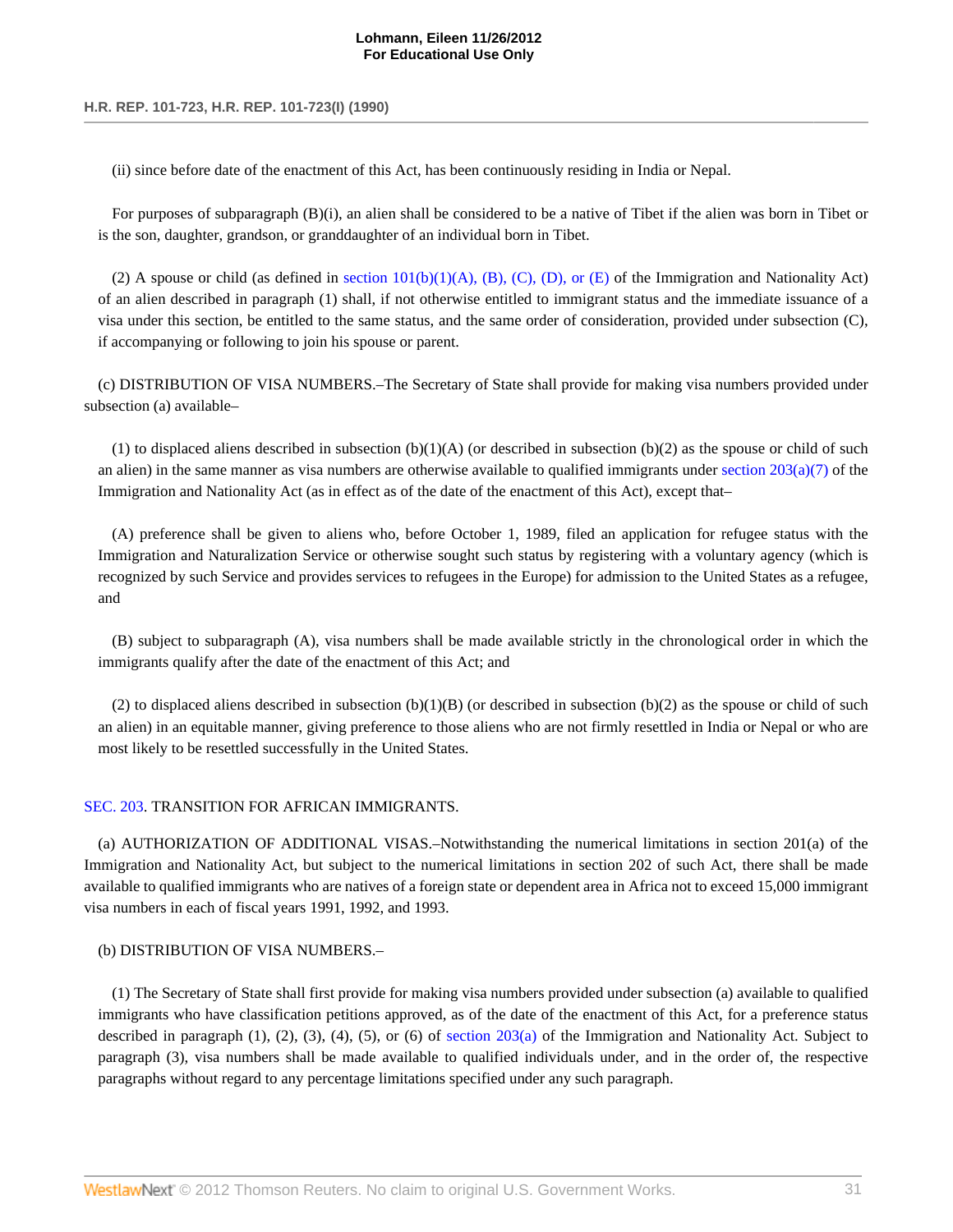## **H.R. REP. 101-723, H.R. REP. 101-723(I) (1990)**

(2) The Secretary of State shall provide for making any remaining visa numbers available to qualified immigrants strictly in the order in which they apply after the date of the enactment of this Act.

(3) Not more than 3,000 visa numbers may be made available in any fiscal year under this section to natives of any single foreign state or dependent area.

(c) DERIVATIVE STATUS.–A spouse or child (as defined in section  $101(b)(1)$  (A),  $(B)$ ,  $(C)$ ,  $(D)$ , or  $(E)$  of the Immigration and Nationality Act) of a qualified immigrant under this section shall, if not otherwise entitled to immigrant status and the immediate issuance of a visa under this section, be entitled to the same status, and the same order of consideration, provided under subsection (b), if accompanying or following to join his spouse or parent.

# SEC. 204. BACKLOG VISA NUMBERS FOR SECOND AND FIFTH PREFERENCES.

(a) IN GENERAL.–In addition to the number of immigrant visas otherwise made available in each of fiscal years 1991, 1992, 1993, 1994, and 1995 and without regard to the numerical limitations of sections 201 and 202 of the Immigration and Nationality Act, there shall be made available–

(1) to second preference immigrants (as defined in subsection (b)) 10,000 immigrant visa numbers, and

(2) to fifth preference immigrants (as defined in subsection (c)) 40,000 immigrant visa numbers.

Not more than 27 percent of each such worldwide level for a fiscal year shall be made available in any of the first 3 quarters of the fiscal year. In addition to such visa numbers and without regard to the numerical limitations of sections 201 and 202 of the Immigration and Nationality Act, there shall be made available in each of fiscal years 1991, 1992, 1993, 1994, and 1995, 250 immigrant visa numbers to second preference immigrants who are natives of Lebanon and are not firmly resettled in any foreign country outside Lebanon and 750 immigrant visa numbers to fifth preference immigrants who are natives of Lebanon and are not firmly resettled in any foreign country outside Lebanon.

(b) 2ND PREFERENCE IMMIGRANT DEFINED.–In subsection (a)(1), the term "second preference immigrant" means–

(1) an alien who is the beneficiary of a petition approved to accord status under section  $203(a)(2)$  of the Immigration and Nationality Act, if the petition was filed before the date of the enactment of this Act, or

(2) the child of such an alien if accompanying or following to join the alien.

(c) 5TH PREFERENCE IMMIGRANT DEFINED.–In subsection (a)(2), the term "fifth preference immigrant" means–

(1) an alien who is the beneficiary of a petition approved to accord status under section  $203(a)(5)$  of the Immigration and Nationality Act, if the petition was filed before the date of the enactment of this Act, or

(2) the spouse or child of such an alien if accompanying or following to join the alien.

(d) ORDER OF CONSIDERATION.–Immigrant visas shall be made available under this section in the order in which a petition in behalf of each such alien has been filed with the Attorney General under section 204 of the Immigration and Nationality Act.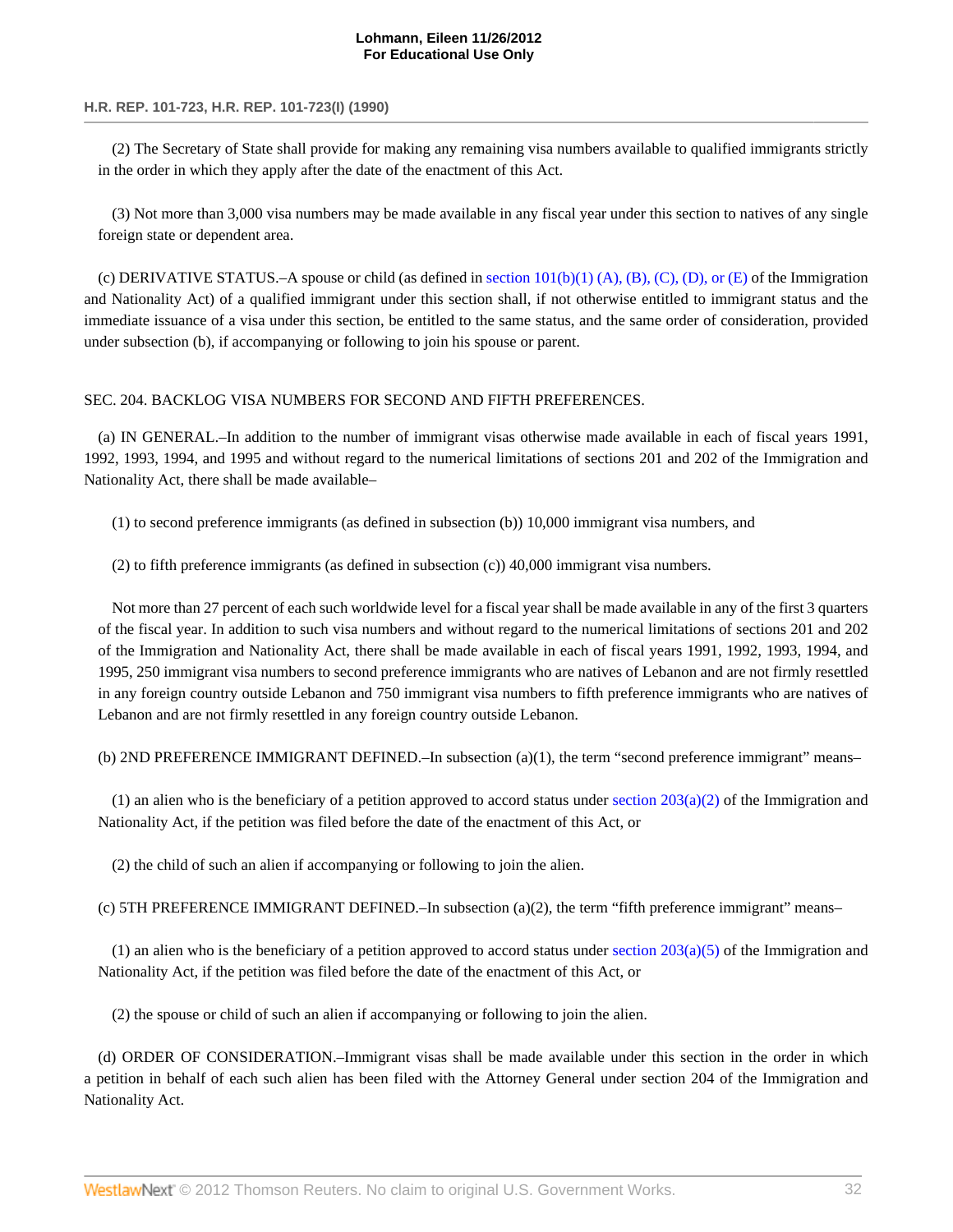## **H.R. REP. 101-723, H.R. REP. 101-723(I) (1990)**

## SEC. 205. TRANSITION FOR THIRD AND SIXTH PREFERENCE.

(a) IN GENERAL.–In the case of any alien with respect to whom a classification petition has been filed under section 204(a) of the Immigration and Nationality Act for a classification described in paragraph (3) or (6) of [section 203\(a\)](http://www.westlaw.com/Link/Document/FullText?findType=L&pubNum=1000546&cite=29USCAS203&originatingDoc=I520E9F60643311D9B7CECED691859821&refType=LQ&originationContext=document&vr=3.0&rs=cblt1.0&transitionType=DocumentItem&contextData=(sc.UserEnteredCitation)) of such Act (as in effect before the date of the enactment of this Act) before October 1, 1991, there shall be made available, in addition to the immigrant visas otherwise available in each of fiscal years 1991, 1992, 1993, 1994, and 1995, up to 25,000 additional immigrant visas which shall be made available to those aliens (and qualified relatives described in section  $203(a)(8)$  of such Act, as in effect on the date of the enactment of this Act) without regard to section 202(a) of such Act.

(b) ALLOCATION.–Of the visa numbers made available each fiscal year under subsection (a)–

(1) visa numbers shall first be made available, in a number not to exceed 50 percent of the total number available, to qualified immigrants with respect to whom a classification petition was filed under section  $203(a)(3)$  of the Immigration and Nationality Act, and

(2) visa numbers shall be made available in the same priority order in which such numbers were otherwise made available under section  $203(a)$  of such Act.

(c) TRANSITION.–In the case of an alien–

(1) who, as of the date of the enactment of this Act, is in lawful status as a nonimmigrant described in subparagraph (H) (i) or (L) of section  $101(a)(15)$  of the Immigration and Nationality Act, and

(2) for whom an application for labor certification under section  $212(a)(14)$  of such Act has been filed as of such date,

the alien shall be considered to be a qualified alien described in section  $203(b)(2)$  of such Act (as amended by this Act) and to have met the requirements of [section](http://www.westlaw.com/Link/Document/FullText?findType=L&pubNum=1000546&cite=29USCAS203&originatingDoc=I520E9F60643311D9B7CECED691859821&refType=LQ&originationContext=document&vr=3.0&rs=cblt1.0&transitionType=DocumentItem&contextData=(sc.UserEnteredCitation))  $212(a)(14)$  of such Act if the labor certification is approved. In applying such section [203\(b\)\(2\)](http://www.westlaw.com/Link/Document/FullText?findType=L&pubNum=1000546&cite=29USCAS203&originatingDoc=I520E9F60643311D9B7CECED691859821&refType=LQ&originationContext=document&vr=3.0&rs=cblt1.0&transitionType=DocumentItem&contextData=(sc.UserEnteredCitation)) with respect to such an alien, the priority date shall be the date the application for labor certification was filed.

# [SEC. 206](http://www.westlaw.com/Link/Document/FullText?findType=L&pubNum=1000546&cite=29USCAS206&originatingDoc=I520E9F60643311D9B7CECED691859821&refType=LQ&originationContext=document&vr=3.0&rs=cblt1.0&transitionType=DocumentItem&contextData=(sc.UserEnteredCitation)). TRANSITION FOR EMPLOYEES OF CERTAIN UNITED STATES BUSINESSES OPERATING IN HONG KONG.

(a) ADDITIONAL VISA NUMBERS.–

(1) TREATMENT OF PRINCIPALS.–In the case of any alien described in paragraph (3) with respect to whom a classification petition has been filed and approved under subsection (b), there shall be made available, in addition to the immigrant visas otherwise available in all of fiscal years 1992 through 1994 and without regard to section 202(a) of the Immigration and Nationality Act, up to 15,000 additional immigrant visas, of which not more than 7,500 may be made available in each of fiscal years 1992 and 1993.

(2) DERIVATIVE RELATIVES.–In the case of any alien who is a spouse or child (as defined in section  $101(b)(1)(A)$ ,  $(B)$ , [\(C\), \(D\), or \(E\)](http://www.westlaw.com/Link/Document/FullText?findType=L&pubNum=1000546&cite=29USCAS101&originatingDoc=I520E9F60643311D9B7CECED691859821&refType=LQ&originationContext=document&vr=3.0&rs=cblt1.0&transitionType=DocumentItem&contextData=(sc.UserEnteredCitation)) of the Immigration and Nationality Act) of an alien entitled to immediate issuance of a visa under paragraph (1), visas shall be made available without regard to any numerical limitation under such Act or this section if accompanying, or following to join, the alien's spouse or parent.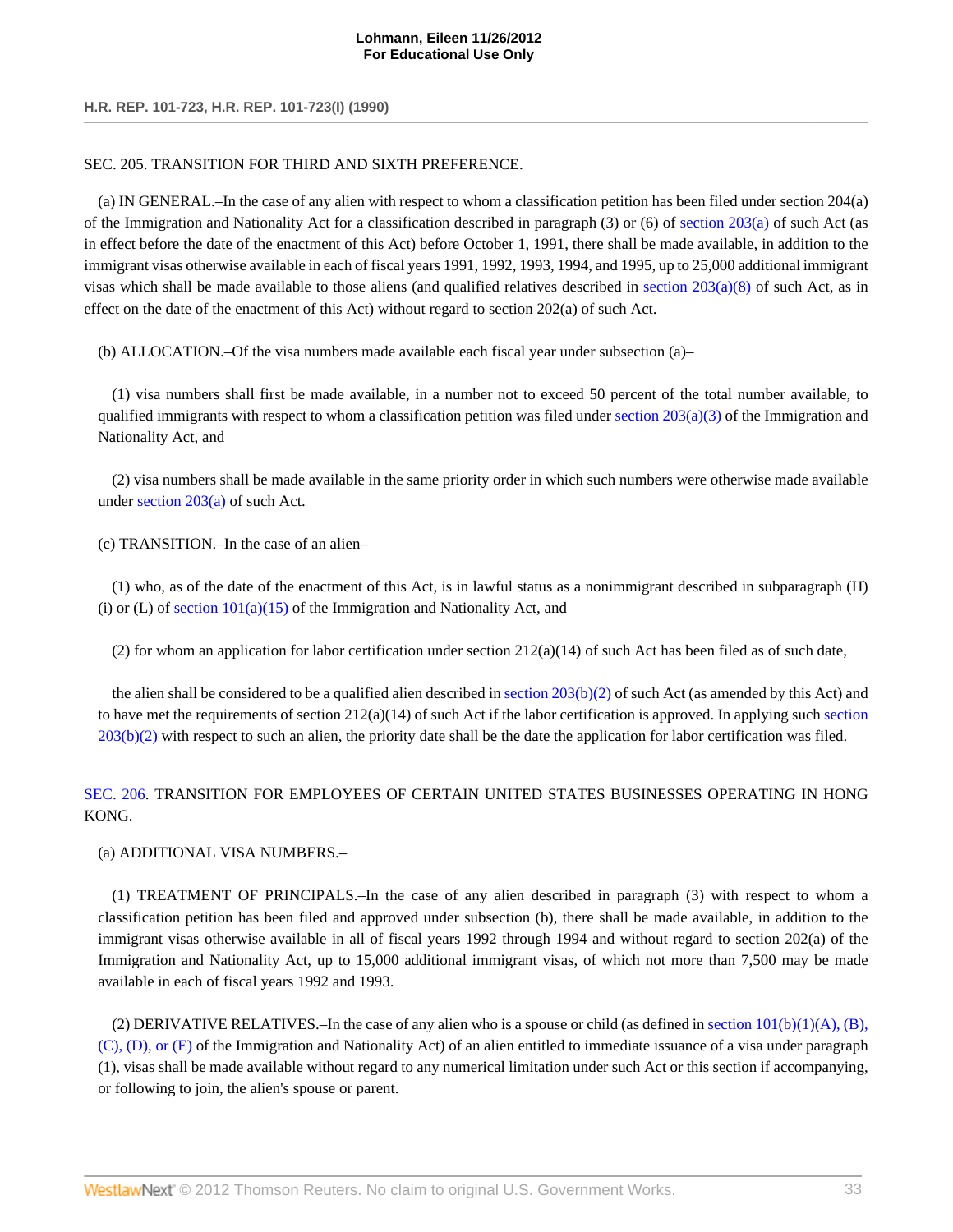## **H.R. REP. 101-723, H.R. REP. 101-723(I) (1990)**

(3) EMPLOYEES OF CERTAIN UNITED STATES BUSINESSES OPERATING IN HONG KONG.–An alien is described in this paragraph if the alien–

(A) is a resident of Hong Kong and is employed in Hong Kong (and has been so employed during the 12 previous consecutive months) as an officer or supervisor or in a capacity that is managerial, executive, or involves specialized knowledge, by a business entity which (i) is owned and organized in the United States (or is the subsidiary or affiliate of a business owned and organized in the United States), (ii) employs at least 100 employees in the United States and at least 50 employees outside the United States, and (iii) has a gross annual income of at least \$50,000,000, and

(B) has an offer of employment from such business entity in the United States as an officer or supervisor or in a capacity that is managerial, executive, or involves specialized knowledge, which offer (i) is effective from the time of filing the petition for classification under this section through and including the time of entry into the United States and (ii) provides for salary and benefits comparable to the salary and benefits provided to others with similar responsibilities and experience within the same company.

(b) PETITIONS.–Any employer desiring and intending to employ within the United States an alien described in subsection (a)(3) may file a petition with the Attorney General for such classification. No visa may be issued under subsection (a)(1) until such a petition has been approved.

(c) ALLOCATION.–Visa numbers made available under subsection (a) shall be made available in the order which petitions under subsection (b) are filed with the Attorney General.

(d) FEES.–The provisions of section 286(q) of the Immigration and Nationality Act (relating to fees for admission of certain employment-based aliens), as added by section 111 of this Act, shall apply to the aliens provided lawful permanent resident status under subsection  $(a)(1)$  in the same manner as they apply to aliens provided lawful permanent resident status under [section](http://www.westlaw.com/Link/Document/FullText?findType=L&pubNum=1000546&cite=29USCAS203&originatingDoc=I520E9F60643311D9B7CECED691859821&refType=LQ&originationContext=document&vr=3.0&rs=cblt1.0&transitionType=DocumentItem&contextData=(sc.UserEnteredCitation)) [203\(b\)\(2\)](http://www.westlaw.com/Link/Document/FullText?findType=L&pubNum=1000546&cite=29USCAS203&originatingDoc=I520E9F60643311D9B7CECED691859821&refType=LQ&originationContext=document&vr=3.0&rs=cblt1.0&transitionType=DocumentItem&contextData=(sc.UserEnteredCitation)) of the Immigration and Nationality Act.

(e) DEFINITIONS.–In this section:

(1) EXECUTIVE CAPACITY.–The term "executive capacity" has the meaning given such term in section  $101(a)(44)(B)$ of the Immigration and Nationality Act, as amended by section  $102(d)$  of this Act.

(2) MANAGERIAL CAPACITY.–The term "managerial capacity" has the meaning give such term in section  $101(a)(44)$ [\(A\)](http://www.westlaw.com/Link/Document/FullText?findType=L&pubNum=1000546&cite=29USCAS101&originatingDoc=I520E9F60643311D9B7CECED691859821&refType=LQ&originationContext=document&vr=3.0&rs=cblt1.0&transitionType=DocumentItem&contextData=(sc.UserEnteredCitation)) of the Immigration and Nationality Act, as amended by [section 102\(d\)](http://www.westlaw.com/Link/Document/FullText?findType=L&pubNum=1000546&cite=29USCAS102&originatingDoc=I520E9F60643311D9B7CECED691859821&refType=LQ&originationContext=document&vr=3.0&rs=cblt1.0&transitionType=DocumentItem&contextData=(sc.UserEnteredCitation)) of this Act.

(3) OFFICER.–The term "officer" means, with respect to a business entity, the chairman or vice-chairman of the board of directors of the entity, the chairman or vice-chairman of the executive committee of the board of directors, the president, any vice-president, any assistant vice-president, any senior trust officer, the secretary, any assistance secretary, the treasurer, any assistant treasurer, any trust officer or associate trust officer, the controller, any assistant controller, or any other officer of the entity customarily performing functions similar to those performed by any of the above officers.

(4) SPECIALIZED KNOWLEDGE.–The term "specialized knowledge" has the meaning given such term in section 214(c)  $(2)(B)$  of the Immigration and Nationality Act, as amended by section  $104(f)(2)$  of this Act.

(5) SUPERVISOR.–The term "supervisor" means any individual having authority, in the interest of the employer, to hire, transfer, suspend, lay off, recall, promote, discharge, assign, reward, or discipline other employees, or responsibility to direct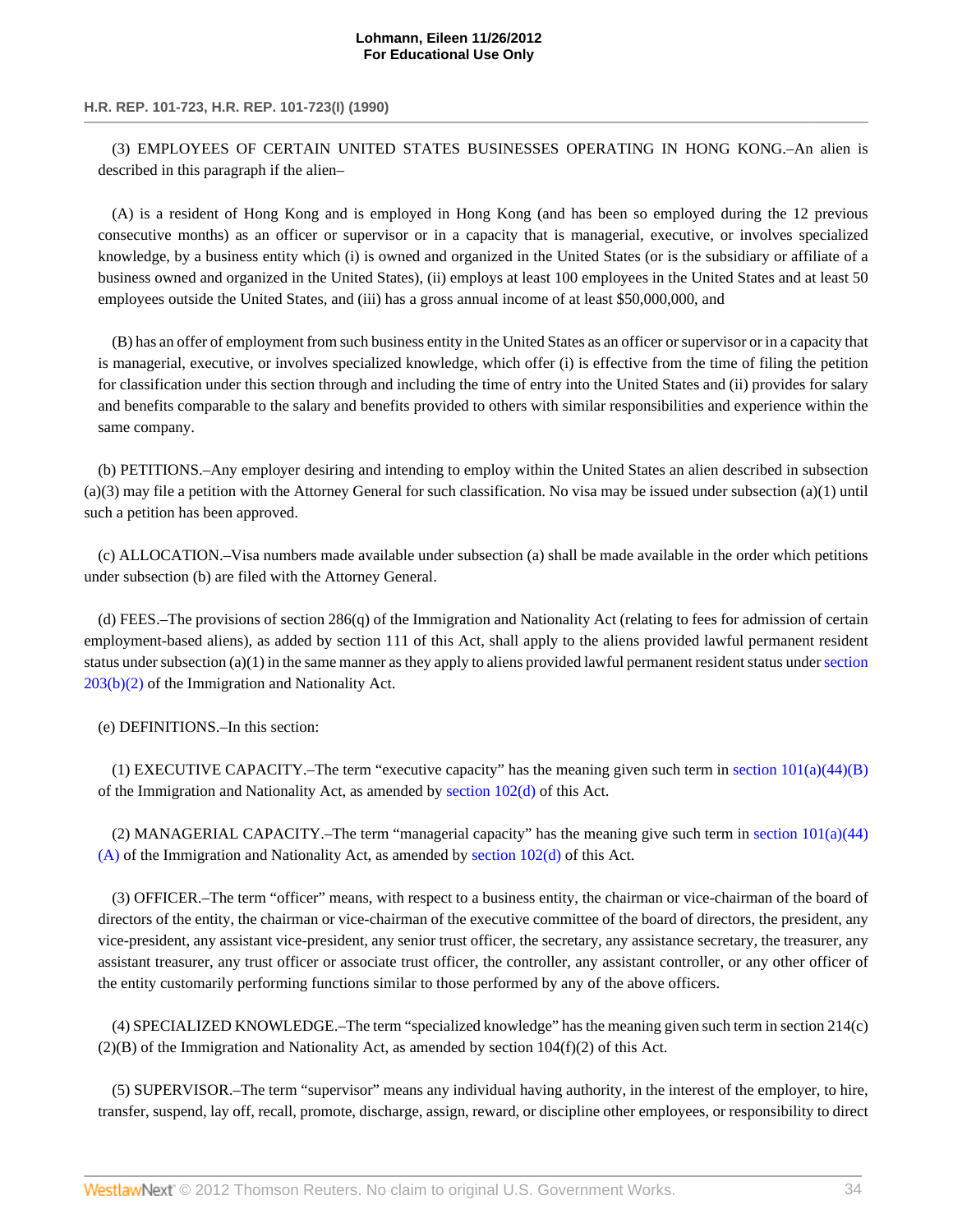## **H.R. REP. 101-723, H.R. REP. 101-723(I) (1990)**

them, or to adjust their grievances, or effectively recommend such action, if in connection with the foregoing the exercise of such authority is not merely of a routine or clerical nature, but requires the use of independent judgment.

# SEC. 207. TREATMENT OF HONG KONG AS SEPARATE FOREIGN STATE FOR NUMERICAL LIMITATION PURPOSES.

In applying section 202 of the Immigration and Nationality Act for fiscal years beginning with fiscal year 1991, Hong Kong shall be treated as a separate foreign state, and not a colony or other component or dependent area of a foreign state.

# SEC. 208. PERMITTING EXTENSION OF PERIOD OF VALIDITY OF IMMIGRANT VISAS FOR CERTAIN RESIDENTS OF HONG KONG.

(a) EXTENDING PERIOD OF VALIDITY.–

(1) IN GENERAL.–Subject to paragraph (2), the limitation on the period of validity of an immigrant visa under section 221(c) of the Immigration and Nationality Act shall not apply in the case of an immigrant visa issued, on or after the date of the enactment of this Act and before September 1, 2001, to an alien described in subsection (b), but only if–

(A) the alien elects, within the period of validity of the immigrant visa under such section, to have this section apply, and

(B) before the date the alien seeks to be admitted to the United States for lawful permanent residence, the alien notifies the appropriate consular officer of the alien's intention to seek such admission and provides such officer with such information as the officer determines to be necessary to verify that the alien remains eligible for admission to the United States as an immigrant.

(2) LIMITATION ON EXTENSION.–In no case shall the period of validity of a visa be extended under paragraph (1) beyond January 1, 2002.

(3) TREATMENT UNDER NUMERICAL LIMITATIONS.–In applying the numerical limitations of sections 201 and 202 of the Immigration and Nationality Act in the case of aliens for whose visas the period of validity is extended under this section, such limitations shall only apply at the time of original issuance of the visas and not at the time of admission of such aliens.

(b) ALIENS COVERED.–An alien is described in this subsection if the alien is chargeable under section 202 of the Immigration and Nationality Act to Hong Kong (or is issued an immigrant visa under [section 206\(a\)](http://www.westlaw.com/Link/Document/FullText?findType=L&pubNum=1000546&cite=29USCAS206&originatingDoc=I520E9F60643311D9B7CECED691859821&refType=LQ&originationContext=document&vr=3.0&rs=cblt1.0&transitionType=DocumentItem&contextData=(sc.UserEnteredCitation)) of this Act) and–

(1)(A) is residing in Hong Kong as of the date of the enactment of this Act and is issued an immigrant visa under paragraph  $(1)$ ,  $(2)$ ,  $(4)$ , or  $(5)$  of section  $203(a)$  the Immigration and Nationality Act (as in effect on the date of the enactment of this Act) or under [section 203\(a\)](http://www.westlaw.com/Link/Document/FullText?findType=L&pubNum=1000546&cite=29USCAS203&originatingDoc=I520E9F60643311D9B7CECED691859821&refType=LQ&originationContext=document&vr=3.0&rs=cblt1.0&transitionType=DocumentItem&contextData=(sc.UserEnteredCitation)) or [203\(b\)\(1\)](http://www.westlaw.com/Link/Document/FullText?findType=L&pubNum=1000546&cite=29USCAS203&originatingDoc=I520E9F60643311D9B7CECED691859821&refType=LQ&originationContext=document&vr=3.0&rs=cblt1.0&transitionType=DocumentItem&contextData=(sc.UserEnteredCitation)) of such Act (as in effect on and after October 1, 1991), or

(B) is the spouse or child (as defined in subsection (d)) of an alien described in subparagraph (A), if accompanying or following to join the alien in coming to the United States; or

(2) is issued a visa under section  $206(a)$  of this Act.

# (c) TREATMENT OF CERTAIN EMPLOYEES IN HONG KONG.–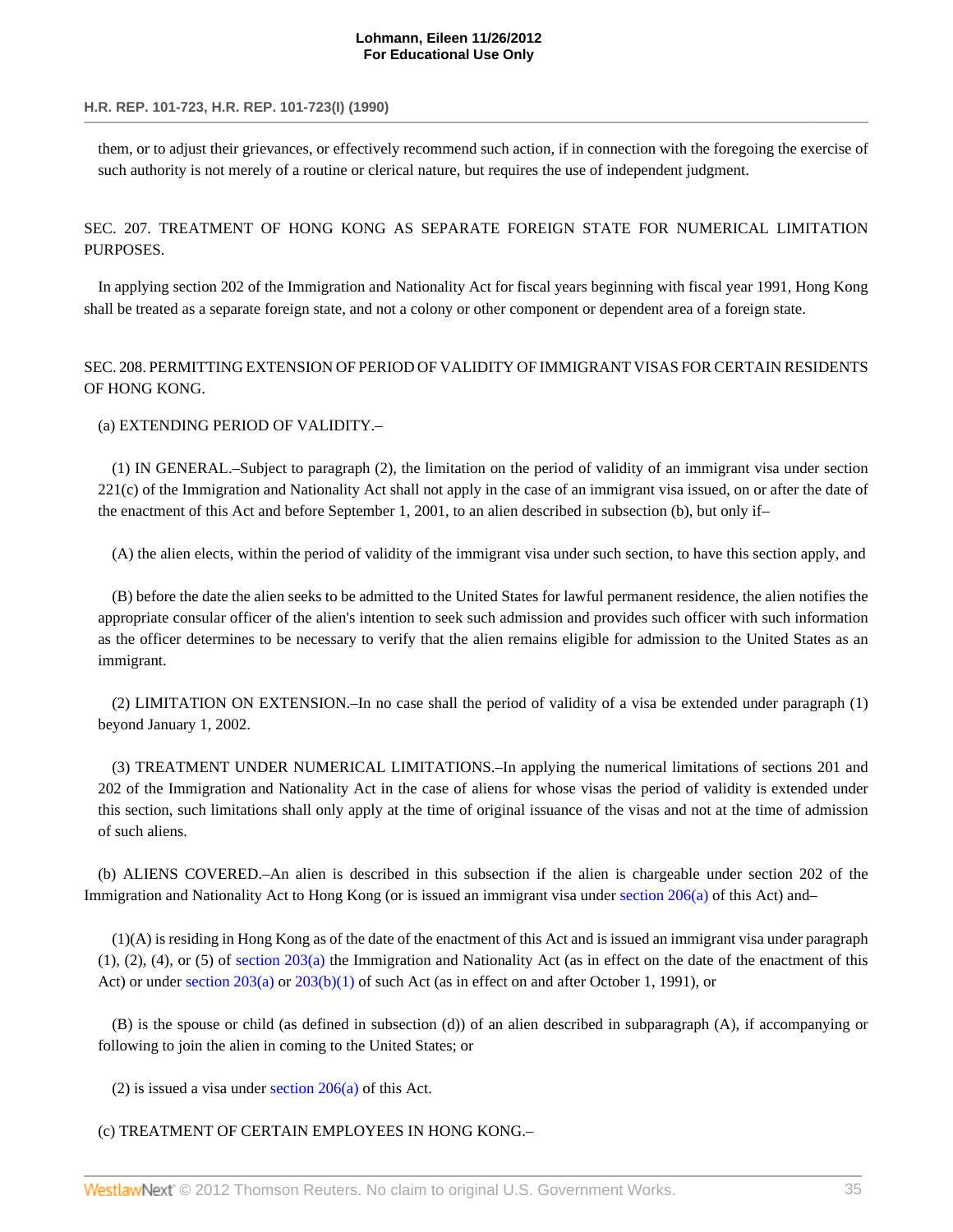## **H.R. REP. 101-723, H.R. REP. 101-723(I) (1990)**

(1) IN GENERAL.–In applying the proviso of section 7 of the Central Intelligence Agency Act of 1949, in the case of an alien described in paragraph (2), the Director may charge the entry of the alien against the numerical limitation for any fiscal year (beginning with fiscal year 1991 and ending with fiscal year 1996) notwithstanding that the alien's entry is not made to the United States in that fiscal year so long as such entry is made before the end of fiscal year 1997.

(2) ALIENS COVERED.–An alien is described in this paragraph if the alien–

(A) is an employee of the Foreign Broadcast Information Service in Hong Kong, or

(B) is the spouse or child (as defined in subsection (d)) of an alien described in paragraph (1), if accompanying or following to join the alien in coming to the United States.

(d) TREATMENT OF CHILDREN.–In this section, the term "child" has the meaning given such term in section  $101(b)(1)$ of the Immigration and Nationality Act and also includes (for purposes of this section and the Immigration and Nationality Act) an alien who was the child (as so defined) of the alien as of the date of the issuance of an immigrant visa to the alien described in subsection  $(b)(1)$  or, in the case described in subsection  $(c)$ , as of the date of charging of the entry of the alien under the proviso under section 7 of the Central Intelligence Agency Act of 1949.

# TITLE III–OTHER IMMIGRATION PROVISIONS

# SUBTITLE A–PROVISIONS RELATING TO MARRIAGE FRAUD

# SEC. 301. BATTERED SPOUSE OR CHILD WAIVER OF THE CONDITIONAL RESIDENCE REQUIREMENT.

(a) IN GENERAL.–Section 216(c)(4) of the Immigration and Nationality Act [\(8 U.S.C. 1186a\(c\)\(4\)\)](http://www.westlaw.com/Link/Document/FullText?findType=L&pubNum=1000546&cite=8USCAS1186A&originatingDoc=I520E9F60643311D9B7CECED691859821&refType=LQ&originationContext=document&vr=3.0&rs=cblt1.0&transitionType=DocumentItem&contextData=(sc.UserEnteredCitation)) is amended–

- (1) by striking "or" at the end of subparagraph (A);
- (2) in subparagraph (B), by striking "by the alien spouse for good cause";
- (3) in subparagraph (B), by striking the period at the end and inserting ",or";
- (4) by inserting after subparagraph (B) the following new subparagraph:

"(C) the qualifying marriage was entered into in good faith by the alien spouse and after the marriage the alien spouse or child was battered by or was the subject of extreme cruelty perpetrated by his or her spouse or citizen a permanent resident parent and the alien was not at fault in failing to meet the requirements of paragraph (1)."; and

(5) by adding at the end the following: "The Attorney General shall, by regulation, establish measures to protect the confidentiality of information concerning any abused alien spouse or child, including information regarding the whereabouts of such spouse or child.".

(b) EFFECTIVE DATE.–The amendments made by subsection (a) shall apply with respect to marriages entered into before, on, or after the date of the enactment of this Act.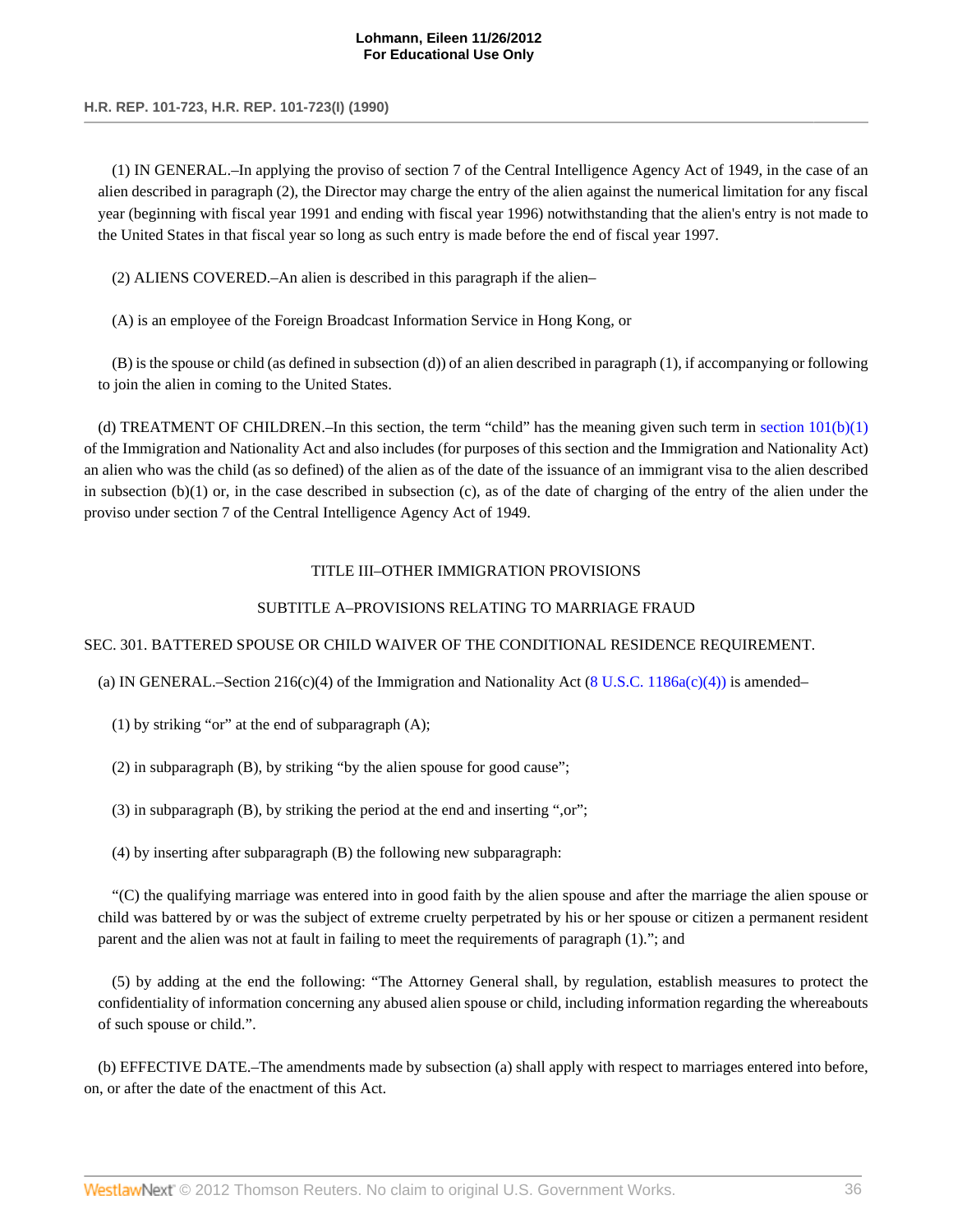## **H.R. REP. 101-723, H.R. REP. 101-723(I) (1990)**

# SEC. 302. BONA FIDE MARRIAGE EXCEPTION TO FOREIGN RESIDENCE REQUIREMENT FOR MARRIAGES ENTERED INTO DURING CERTAIN IMMIGRATION PROCEEDINGS.

(a) IN GENERAL.–Section 245(e) of the Immigration and Nationality Act ([8 U.S.C. 1255\(e\)\)](http://www.westlaw.com/Link/Document/FullText?findType=L&pubNum=1000546&cite=8USCAS1255&originatingDoc=I520E9F60643311D9B7CECED691859821&refType=LQ&originationContext=document&vr=3.0&rs=cblt1.0&transitionType=DocumentItem&contextData=(sc.UserEnteredCitation)) is amended–

(1) in paragraph (1), by striking "An alien" and inserting "Except as provided in paragraph (3), an alien", and

(2) by adding at the end the following new paragraph:

"(3) Paragraph (1) and section 204(h) shall not apply with respect to a marriage if the alien establishes to the satisfaction of the Attorney General that the marriage was entered into in good faith and in accordance with the laws of the place where the marriage took place and the marriage was not entered into for the purpose of procuring the alien's entry as an immigrant and no fee or other consideration was given (other than a fee or other consideration to an attorney for assistance in preparation of a lawful petition) for the filing of a petition under section 204(a) or 214(d) with respect to the alien spouse or alien son or daughter.".

(b) CONFORMING AMENDMENT.–Section 204(h) of such Act [\(8 U.S.C. 1154\(h\)\)](http://www.westlaw.com/Link/Document/FullText?findType=L&pubNum=1000546&cite=8USCAS1154&originatingDoc=I520E9F60643311D9B7CECED691859821&refType=LQ&originationContext=document&vr=3.0&rs=cblt1.0&transitionType=DocumentItem&contextData=(sc.UserEnteredCitation)) is amended by inserting "except as provided in section 245(e)(3)," after "Notwithstanding subsection (a),".

(c) EFFECTIVE DATE.–The amendments made by this section shall apply to marriages entered into before, on, or after the date of the enactment of this Act.

SUBTITLE B–PROVISIONS RELATING TO IMMIGRATION REFORM AND CONTROL ACT OF 1986

## SEC. 311. APPLICATION OF EMPLOYER SANCTIONS TO LONGSHORE WORK.

(a) IN GENERAL.–Section 274A(h) of the Immigration and Nationality Act [\(8 U.S.C. 1324a\(h\)\)](http://www.westlaw.com/Link/Document/FullText?findType=L&pubNum=1000546&cite=8USCAS1324A&originatingDoc=I520E9F60643311D9B7CECED691859821&refType=LQ&originationContext=document&vr=3.0&rs=cblt1.0&transitionType=DocumentItem&contextData=(sc.UserEnteredCitation)) is amended by adding at the end the following new paragraph:

"(4) SPECIAL RULES RESPECTING LONGSHORE WORK.–

"(A) TREATMENT OF CERTAIN LONGSHORE WORK.–For purposes of this section, any person or other entity, including but not limited to ships agents, brokers, charterers, and procurers of labor, acting independently or on behalf of any other such person or entity, who brings into the United States (or coastal waters thereof) an individual who performs longshore work (as defined in subparagraph (D)), shall be considered to have hired such individual for employment in the United States within the meaning of subsection (a) as of the first date that the individual first performs such work.

"(B) PAPERWORK REQUIREMENT FOR LONGSHORE WORK.–In applying the requirements of paragraph (3) of subsection (b) (relating to retention of verification forms) to employment described in subparagraph (A), the person or entity shall designate, in writing to the Attorney General, a person or entity located at a port in the United States in the vicinity of the location of the longshore work involved who agrees to be responsible for the retention and making available for inspection of such forms under such paragraph.

"(C) NO AUTHORIZATION MERELY THROUGH CLASSIFICATION AS ALIEN CREWMEN.–The mere classification of an alien as a nonimmigrant under section  $101(a)(15)(D)$  (without the document or documents described in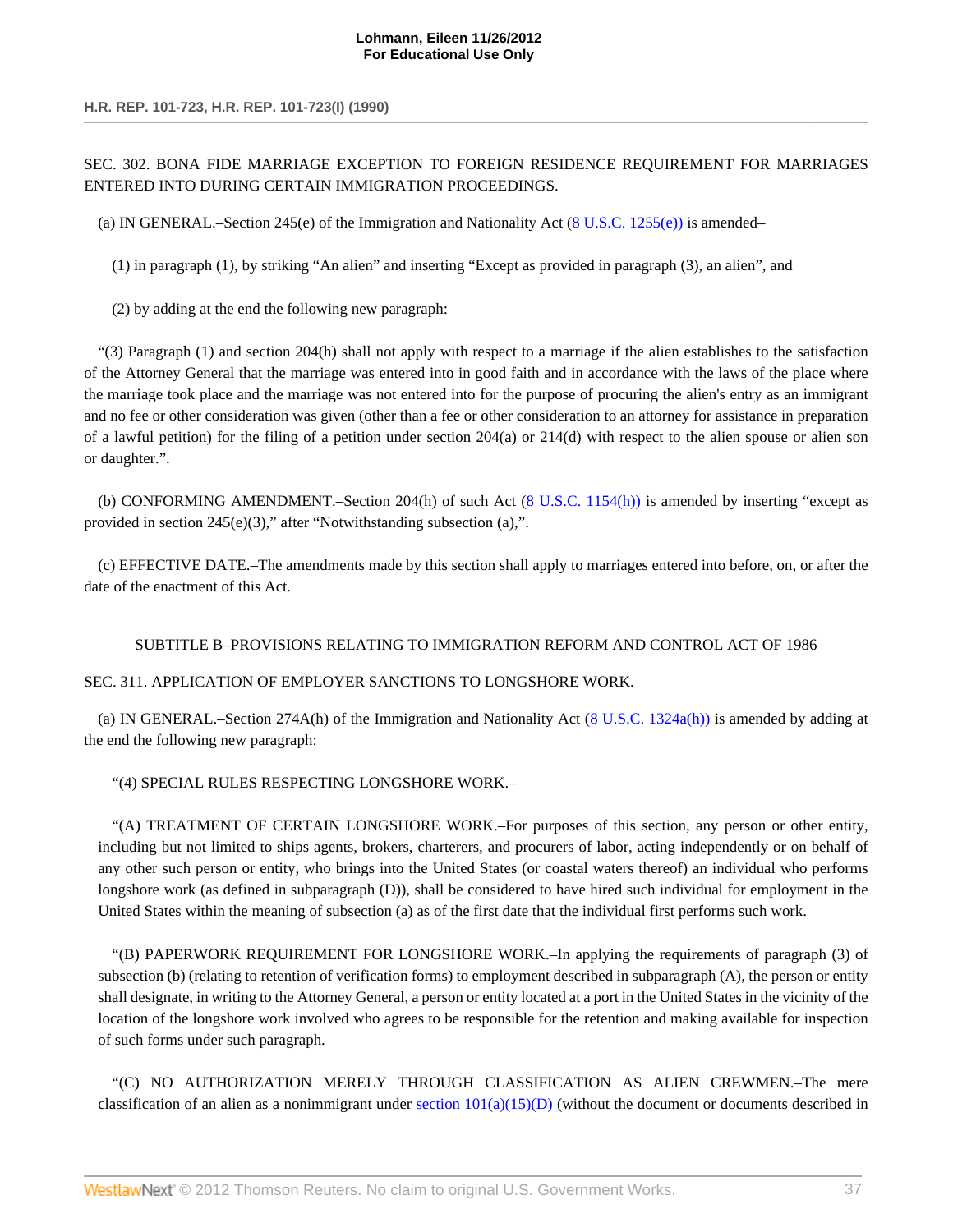## **H.R. REP. 101-723, H.R. REP. 101-723(I) (1990)**

subsection  $(b)(1)(E)(i)$  with respect to the alien) shall not be considered to authorize, for purposes of this section and section 274B, the performance of longshore work by that alien.

"(D) LONGSHORE WORK DEFINED. In this paragraph and subsection  $(b)(1)$ , the term 'longshore work' includes activities relating or incident to the loading or unloading of cargo, including the operation of cargo-related equipment, whether or not integral to the vessel, and the securing of the vessel, in the United States or the coastal waters thereof; except that, for purposes of subsection  $(b)(1)(E)(ii)$ , such term includes such activities with respect to vessels in (or in the coastal waters of) the reciprocal foreign state.".

(b) EMPLOYMENT VERIFICATION SYSTEM.-Section  $274A(b)(1)$  of such Act  $(8 U.S.C. 1324a(b)(1))$  is amended–

(1) in subparagraph (A)–

(A) in clause (i), by striking "or";

(B) in clause (ii), by striking the period and inserting ", or"; and

(C) by inserting after clause (ii) the following new clause:

"(iii) with respect to longshore work, the document or documents described in subparagraph (E)(i)."; and (2) by adding at the end the following new subparagraph:

# "(E) DOCUMENTS ESTABLISHING RECIPROCITY OF LONGSHORE WORK.–

"(i) IN GENERAL.–The document or documents described in this clause with respect to an individual's performance of longshore work are such a document or documents, in a form acceptable to the Attorney General, that established that–

"(I) the individual is a national of a reciprocal foreign state (described in clause (ii)), and

"(II) the individual will perform such work in connection with a vessel that is documented and enrolled with a reciprocal foreign state.

"(ii) RECIPROCAL FOREIGN STATE DEFINED.–In clause (i), the term 'reciprocal foreign state' means a foreign state which the Attorney General has determined, in accordance with [section 553 of title 5, United States Code–](http://www.westlaw.com/Link/Document/FullText?findType=L&pubNum=1000546&cite=5USCAS553&originatingDoc=I520E9F60643311D9B7CECED691859821&refType=LQ&originationContext=document&vr=3.0&rs=cblt1.0&transitionType=DocumentItem&contextData=(sc.UserEnteredCitation))

"(I) has in effect immigration laws and regulations which authorize, on a nationwide basis, the performance of longshore work by United States nationals who are crewmembers of vessels which are documented and enrolled in the United States; and

"(II) in the territory or coastal waters of which United States nationals described in subclause (I) have performed such work during the six months preceding the application of clause (i) with respect to a national of the state or vessel documented and enrolled with the state.".

(c) EFFECTIVE DATE.–The amendments made by this section shall apply to services performed on or after the date of the enactment of this Act.

## SEC. 312. ELIMINATION OF PAPERWORK REQUIREMENT FOR RECRUITERS AND REFERRERS.

(a) IN GENERAL.–Section  $274A(a)(1)$  of the Immigration and Nationality Act ([8 U.S.C. 1324a\(a\)\(1\)\)](http://www.westlaw.com/Link/Document/FullText?findType=L&pubNum=1000546&cite=8USCAS1324A&originatingDoc=I520E9F60643311D9B7CECED691859821&refType=LQ&originationContext=document&vr=3.0&rs=cblt1.0&transitionType=DocumentItem&contextData=(sc.UserEnteredCitation)) is amended–

(1) by striking "to hire, or to recruit or refer for a fee, for employment in the United States",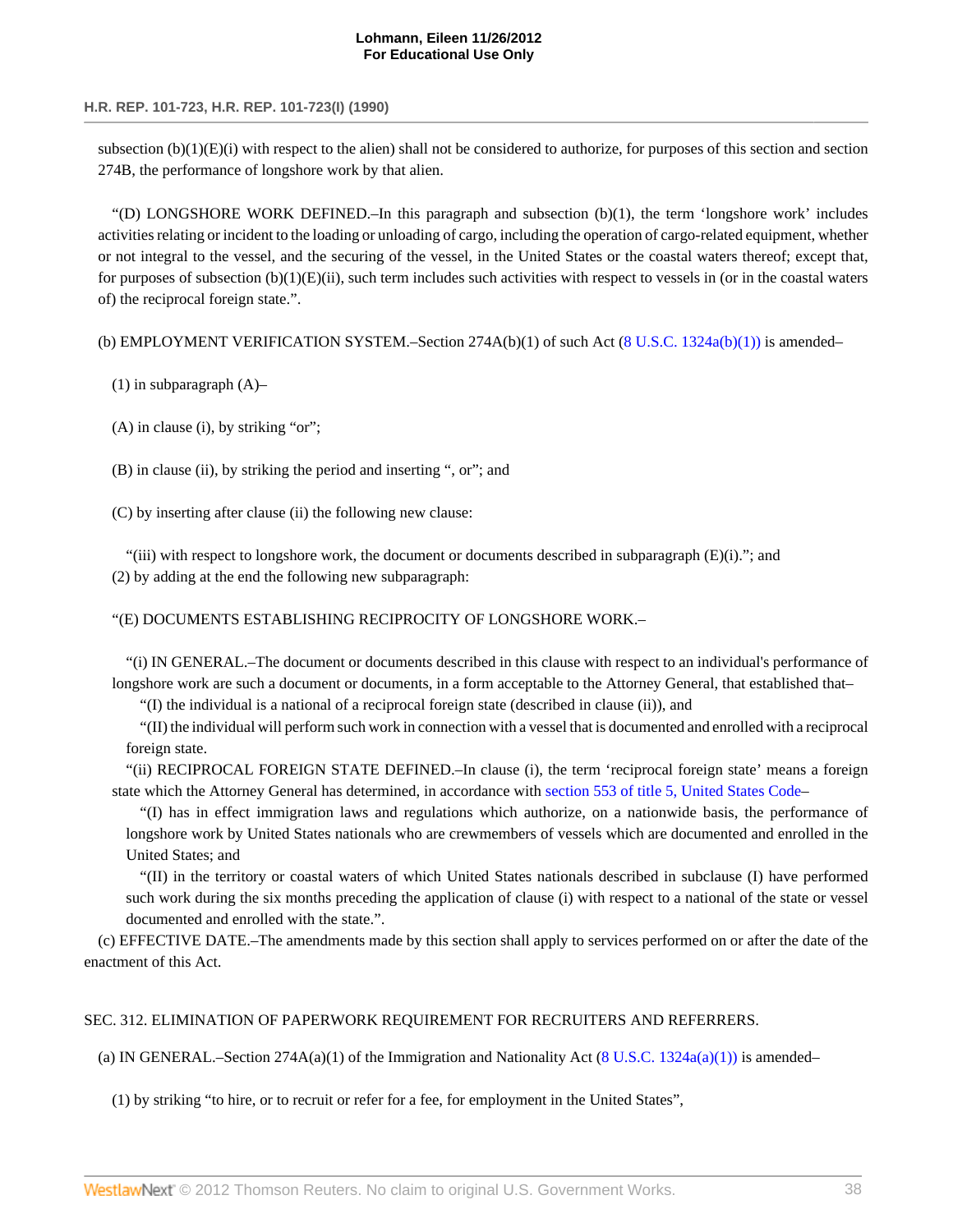## **H.R. REP. 101-723, H.R. REP. 101-723(I) (1990)**

(2) in subparagraph (A), by inserting after "(A)" the following: "to hire, or to recruit or refer for a fee, for employment in the United States", and

(3) in subparagraph (B), by inserting after "(B)" the following: "(i) to hire for employment in the United States an individual without complying with the requirements of subsection (b) or (ii) if the person or entity is an agricultural association, agricultural employer, or farm labor contractor (as defined in section 3 of the Migrant and Seasonal Agricultural Worker Protection Act), to hire, or to recruit or refer for a fee, for employment in the United States".

(b) EFFECTIVE DATE.–The amendments made by subsection (a) shall apply to recruiting and referring occurring on or after the date of the enactment of this Act.

## SEC. 313. PERMITTING COURT-ORDERED REMEDIES IN CERTAIN CIRCUMSTANCES.

(a) IN GENERAL.–Nothing in the provisions of the Immigration Reform and Control Act of 1986, including the provisions inserted or amended by such Act, (all such provisions referred to collectively in this section as "IRCA") shall be construed–

(1) as preventing judicial review under chapter 7 of title 5, United States Code, under [section 1331 of title 28, United](http://www.westlaw.com/Link/Document/FullText?findType=L&pubNum=1000546&cite=28USCAS1331&originatingDoc=I520E9F60643311D9B7CECED691859821&refType=LQ&originationContext=document&vr=3.0&rs=cblt1.0&transitionType=DocumentItem&contextData=(sc.UserEnteredCitation)) [States Code,](http://www.westlaw.com/Link/Document/FullText?findType=L&pubNum=1000546&cite=28USCAS1331&originatingDoc=I520E9F60643311D9B7CECED691859821&refType=LQ&originationContext=document&vr=3.0&rs=cblt1.0&transitionType=DocumentItem&contextData=(sc.UserEnteredCitation)) or under section 279 of the Immigration and Nationality Act, of regulations, policies, and practices governing the adjustment of status under IRCA, or

(2) as preventing such a court from ordering, as a remedy in an action brought (before, on, or after the date of the enactment of this Act) challenging such regulations, policies, or practices, the Attorney General–

(A) to accept applications for adjustment of status under IRCA without regard to any application periods established under IRCA for a reasonable period (of not longer than 6 months with respect to any class, except as may be extended as a result of an appeal taken by the Government) specified by the court;

(B) to reopen and readjudicate applications for adjustment of status under IRCA that have been denied; and

(C) to grant temporary stays of deportation and temporary employment authorization for applicants whose applications for adjustment of status under IRCA are reopened or who are permitted to file such applications pursuant to a court-mandated remedy.

(b) EFFECTIVE DATE.–Subsection (a) shall apply as of the date of the enactment of the Immigration Reform and Control Act of 1986.

(c) CONSTRUCTION.–Subsection (a) shall not be construed–

(1) as permitting the Attorney General to appeal any court determination invalidating any rule, regulation, or policy governing the adjustment of status under IRCA if the Attorney General had an opportunity to appeal such a determination but failed to do so in a timely manner, or

(2) as applying to an applicant for adjustment to lawful temporary residence (or from lawful temporary resident status to lawful permanent resident status) who seeks to challenge a denial of an individual application for such adjustment based upon factual determinations made by the Immigration and Naturalization Service regarding the individual applicant's eligibility for such adjustment.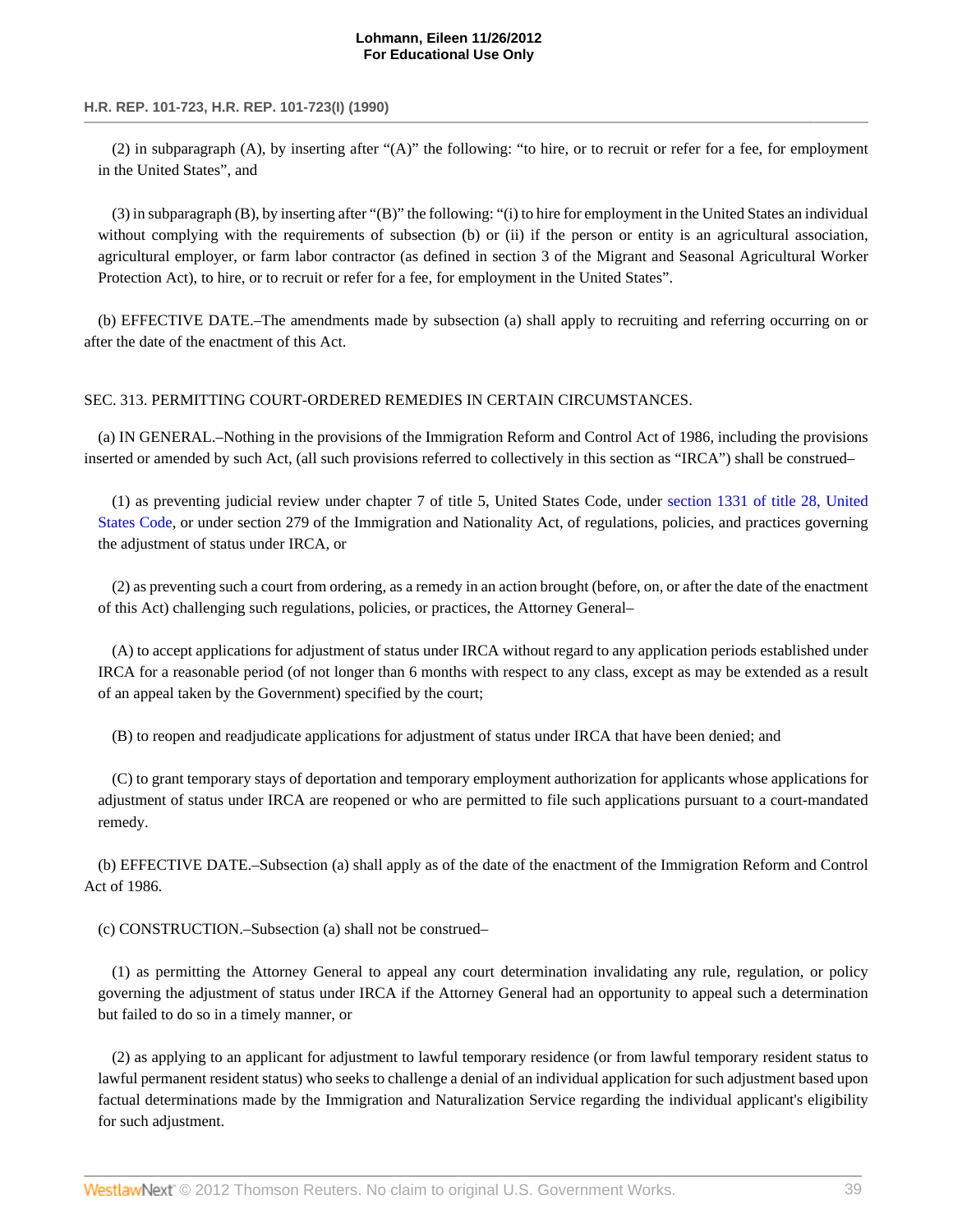## **H.R. REP. 101-723, H.R. REP. 101-723(I) (1990)**

## SEC. 314. PROHIBITION OF DEPORTATION OF SPOUSES AND CHILDREN OF LEGALIZED ALIENS.

(a) TEMPORARY STAY OF DEPORTATION AND WORK AUTHORIZATION FOR CERTAIN ELIGIBLE IMMIGRANTS.–

(1) IN GENERAL.–The Attorney General shall provide that in the case of an alien who is an eligible immigrant (as defined in subsection (b)(1)) as of January 1, 1990, who has entered the United States before such date, who resides in the United States on such date, and who is not lawfully admitted for permanent residence, subject to paragraph (2), the alien–

(A) may not be deported or otherwise required to depart from the United States, and

(B) shall be granted authorization to engage in employment in the United States and be provided an "employment authorized" endorsement or other appropriate work permit.

(2) EFFECTIVE DATE OF APPLICABILITY.–For purposes of paragraph (1), in the case of an eligible immigrant who is the spouse or child of a legalized alien, paragraph (1) shall only apply on and after the date the legalized alien–

(A) has been granted permanent resident status,

(B) has completed a declaration of intention to become a citizen, and

(C) has submitted a classification petition under section 204 of the Immigration and Nationality Act to classify the eligible immigrant as a preference immigrant described in section  $203(a)(2)$  of such Act or as an immediate relative described in section 201(b) of such Act.

(3) TERMINATION OF APPLICABILITY.–

(A)(i) Paragraph (1) shall not apply 6 months after the date of the Immigration and Naturalization Service has provided the legalized alien with written notice (described in clause (ii)) unless the alien has applied for such naturalization.

(ii) The written notice referred to in clause (i) is a written notice (by certified mail, return receipt requested, in the alien's native language) stating that–

(I) the alien has become (before the date the notice is provided) eligible (by virtue of period of lawful permanent residence) to apply for naturalization, and

(II) application for naturalization must be made within 6 months to continue the benefits of this subsection.

(B) Paragraph (1) shall not apply 2 years after the date of filing a timely application for naturalization unless the alien has been naturalized as a citizen or establishes that the alien has actively pursued naturalization. Time consumed in the Service's processing the application shall not be counted toward the 2-year period.

# (b) ELIGIBLE IMMIGRANT AND LEGALIZED ALIEN DEFINED.–In this section:

(1)(A) The term "eligible immigrant" means a qualified immigrant who is the spouse or child of a legalized alien and who, except as otherwise provided under subparagraph (B), is admissible as an immigrant and is not described in subparagraph (C).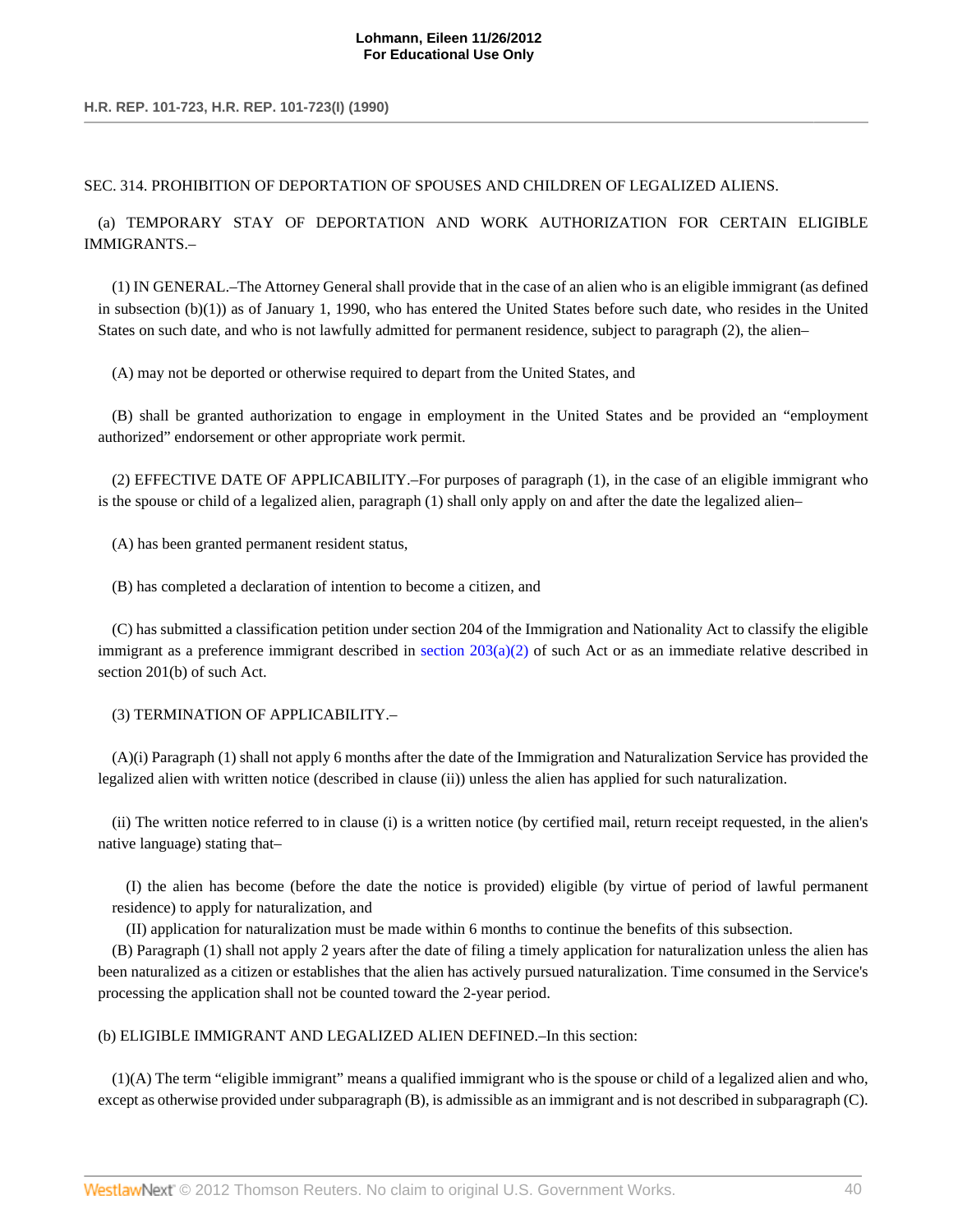## **H.R. REP. 101-723, H.R. REP. 101-723(I) (1990)**

(B) In the determination of an alien's admissibility as an immigrant for purposes of subparagraph (A)–

(i) the provisions of paragraphs (14), (20), (21), (25), and (32) of section 212(a) of the Immigration and Nationality Act  $(8 U.S.C. 1182(a))$  shall not apply;

(ii) except as provided in clause (iii), the Attorney General may waive any other provision of such section in the case of individual aliens when it is in the public interest; but

(iii) the Attorney General may not waive–

(I) paragraphs (9) and (10) (relating to criminals) of such section;

(II) paragraph (23) (relating to drug offenses) of such section, except for so much of such paragraph as relates to a single offense of simple possession of 30 grams or less of marijuana;

(III) paragraphs (27) and (29) (relating to national security) of such section; or

(IV) paragraph (33) (relating to those who assisted in the Nazi persecution) of such section.

(C) An alien shall not be eligible for the benefits of this section if the Attorney General finds that–

(i) the alien has been convicted of a felony or 2 or more misdemeanors in the United States, or

(ii) the alien is described in section 243(h)(2) of the Immigration and Nationality Act [\(8 U.S.C. 1253\(h\)\(2\)\).](http://www.westlaw.com/Link/Document/FullText?findType=L&pubNum=1000546&cite=8USCAS1253&originatingDoc=I520E9F60643311D9B7CECED691859821&refType=LQ&originationContext=document&vr=3.0&rs=cblt1.0&transitionType=DocumentItem&contextData=(sc.UserEnteredCitation))

(2) The term "legalized alien" means an alien lawfully admitted for temporary or permanent residence who was provided–

(A) temporary or permanent residence status under section 245A of the Immigration and Nationality Act,

(B) temporary or permanent residence status under section 210 of the Immigration and Nationality Act, or

(C) permanent residence status under section 202 of the Immigration Reform and Control Act of 1986.

(c) APPLICATION OF DEFINITIONS.–Except as otherwise specifically provided in this section, the definitions contained in the Immigration and Nationality Act shall apply in the administration of this section.

(d) TEMPORARY DISQUALIFICATION FROM CERTAIN PUBLIC WELFARE ASSISTANCE.–Aliens provided the benefits of this section by virtue of their relation to a legalized alien described in subsection  $(b)(2)(A)$  or  $(b)(2)(B)$  shall be ineligible for public welfare assistance in the same manner and for the same period as the legalized alien is ineligible for such assistance under section 245A(h) or 210(f), respectively, of the Immigration and Nationality Act.

(e) APPLICATION OF SLIAG PROGRAM.–For purposes of section 204 of the Immigration Reform and Control Act of 1986, an alien who is the spouse or child of a legalized alien and whose deportation is suspended under this section shall be treated as an eligible legalized alien for the same period as such legalized alien is.

(f) CONSTRUCTION.–Nothing in this section shall be construed as authorizing an alien to apply for admission to, or to be admitted to, the United States in order to obtain benefits under this section.

SEC. 315. TREATMENT OF CERTAIN LEGALIZATION APPLICANTS.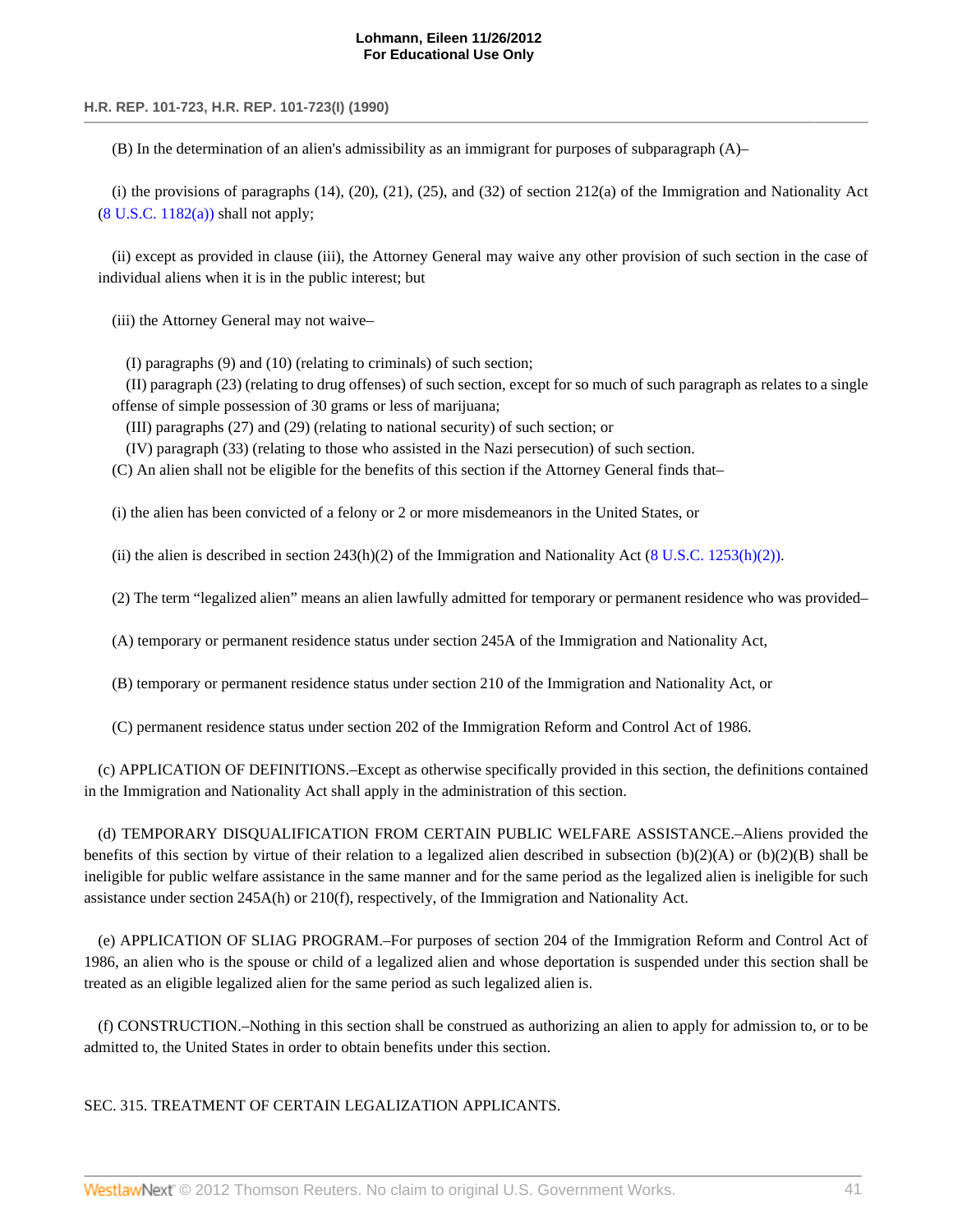## **H.R. REP. 101-723, H.R. REP. 101-723(I) (1990)**

(a) IN GENERAL.–Section 204(c) (1) of the Immigration Reform and Control Act of 1986 is amended by adding at the end the following: "For purposes of subparagraphs (A) and (C), the term 'elgible legalized alien' includes an alien who applies on a timely basis to become an eligible legalized alien beginning on the date that the alien applies for lawful temporary status under section 210, 210A, or 245A of the Immigration and Nationality Act and ending on the date that there has been a final determination with respect to such application.".

(b) EFFECTIVE DATE.–The amendment made by subsection (a) shall take effect as if included in the enactment of the Immigration Reform and Control Act of 1986.

# SEC. 316. REIMBURSEMENT THROUGH IMMIGRATION EMERGENCY FUND OF LOCALITIES IMPACTED BY INCREASES IN ALIENS APPLYING FOR ASYLUM.

(a) IN GENERAL.–Section 404(b) of the Immigration and Nationality Act [\(8 U.S.C. 1101](http://www.westlaw.com/Link/Document/FullText?findType=L&pubNum=1000546&cite=8USCAS1101&originatingDoc=I520E9F60643311D9B7CECED691859821&refType=LQ&originationContext=document&vr=3.0&rs=cblt1.0&transitionType=DocumentItem&contextData=(sc.UserEnteredCitation)) note), as added by section 113 of the Immigration Reform and Control Act of 1986, is amended–

(1) by inserting "to carry out paragraph (2) and" after "to be used",

(2) by inserting " $(1)$ " after " $(b)$ ", and

(3) by adding at the end the following new paragraph:

"(2)(A) Whenever a district director of the Service certifies to the Commissioner that the number of asylum applications filed in the respective district during a calendar quarter exceeds by at least 1,000 the number of such applications filed in that district during the preceding calendar quarter, subject to subparagraph (B), funds in the immigration emergency fund provided for under paragraph (1) shall be available for reimbursement of localities that have provided assistance to aliens in that district who have asylum applications pending.

"(B) Not more than \$20,000,000 shall be made available for all localities under this paragraph.".

(b) EFFECTIVE DATE.–The amendments made by subsection (a) shall apply with respect to increases in the number of asylum applications filed in a calendar quarter beginning on or after January 1, 1989.

# SEC. 317. CLARIFICATION OF AUTHORIZATION OF APPROPRIATIONS FOR THE IMMIGRATION EMERGENCY FUND.

(a) IN GENERAL.–Section 404(b)(1) of the Immigration and Nationality Act ([8 U.S.C. 1101](http://www.westlaw.com/Link/Document/FullText?findType=L&pubNum=1000546&cite=8USCAS1101&originatingDoc=I520E9F60643311D9B7CECED691859821&refType=LQ&originationContext=document&vr=3.0&rs=cblt1.0&transitionType=DocumentItem&contextData=(sc.UserEnteredCitation)) note), as amended by section 316(a) of this Act, is amended–

(1) by inserting "(for fiscal year 1991 and any subsequent fiscal year)" after "appropriated", and

(2) by striking "\$35,000,000" and inserting "an amount sufficient to provide for a balance of \$35,000,000 in such fund".

(b) EFFECTIVE DATE.–The amendments made by subsection (a) shall be effective as if included in the enactment of the Immigration Reform and Control Act of 1986.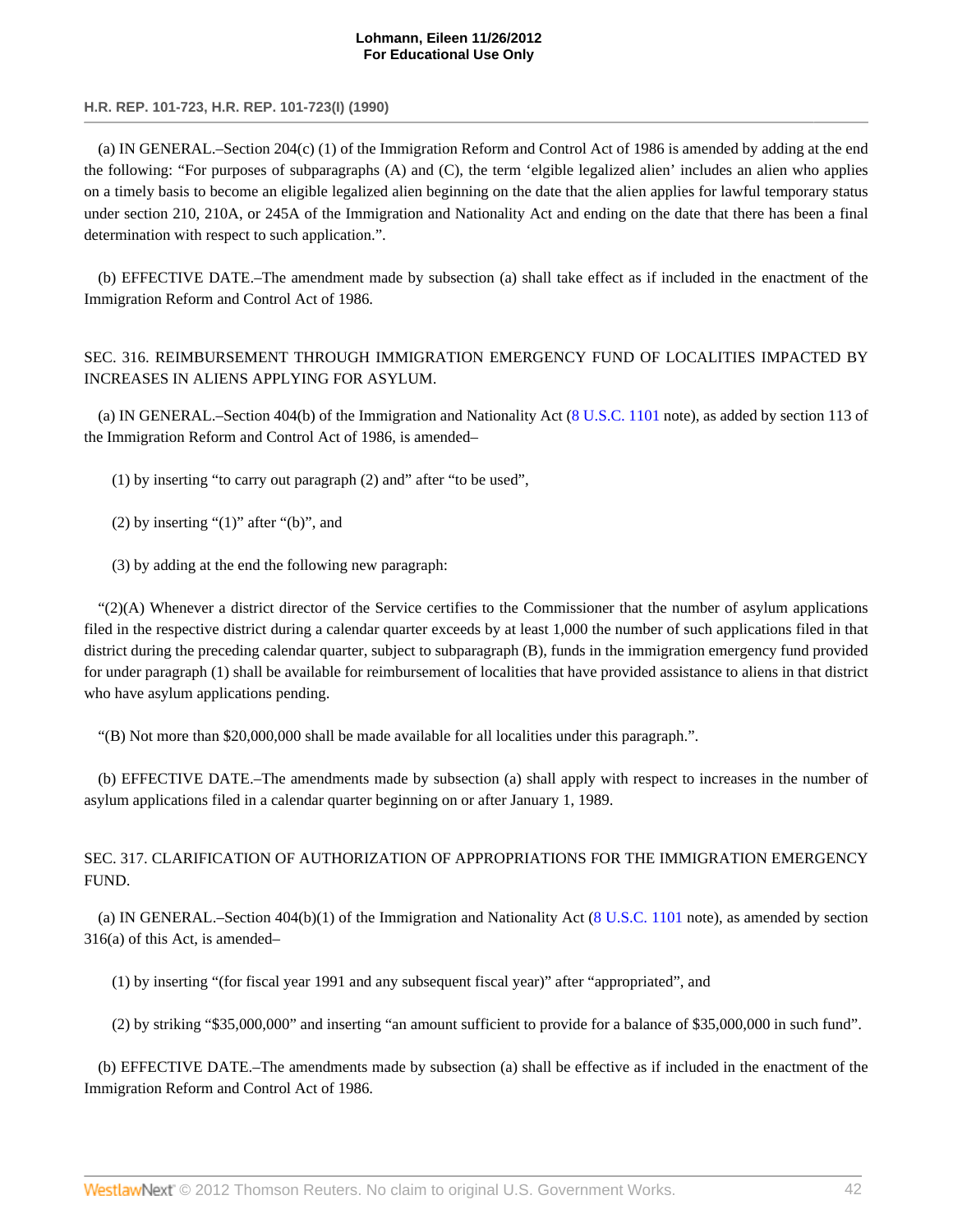#### **H.R. REP. 101-723, H.R. REP. 101-723(I) (1990)**

## SUBTITLE C–MISCELLANEOUS

# SEC. 321. SPECIAL IMMIGRANT STATUS FOR CERTAIN ALIENS DECLARED DEPENDENT ON A JUVENILE COURT.

(a) IN GENERAL.–Section  $101(a)(27)$  of the Immigration and Nationality Act [\(8 U.S.C. 1101\(a\)\(27\)\)](http://www.westlaw.com/Link/Document/FullText?findType=L&pubNum=1000546&cite=8USCAS1101&originatingDoc=I520E9F60643311D9B7CECED691859821&refType=LQ&originationContext=document&vr=3.0&rs=cblt1.0&transitionType=DocumentItem&contextData=(sc.UserEnteredCitation)), as amended by [section](http://www.westlaw.com/Link/Document/FullText?findType=L&pubNum=1000546&cite=29USCAS102&originatingDoc=I520E9F60643311D9B7CECED691859821&refType=LQ&originationContext=document&vr=3.0&rs=cblt1.0&transitionType=DocumentItem&contextData=(sc.UserEnteredCitation))  $102(e)$  (1) of this Act, is amended–

(1) by striking "or" at the end of subparagraph (I).

(2) by striking the period at the end of subparagraph (J) and inserting "; or", and

(3) by adding at the end the following new subparagraph:

"(K) an immigrant who (i) who has been declared dependent on a juvenile court located in the United States and has been deemed eligible by that court for long-term foster care, and (ii) for whom it has been determined in administrative or judicial proceedings that it would not be in the alien's best interest to be returned to the alien's or parent's previous country of nationality or country of last habitual residence.".

(b) WAIVER OF GROUNDS FOR DEPORTATION.–Section 241 of such Act ([8 U.S.C. 1251\)](http://www.westlaw.com/Link/Document/FullText?findType=L&pubNum=1000546&cite=8USCAS1251&originatingDoc=I520E9F60643311D9B7CECED691859821&refType=LQ&originationContext=document&vr=3.0&rs=cblt1.0&transitionType=DocumentItem&contextData=(sc.UserEnteredCitation)) is amended by adding at the end the following new subsection:

"(h) Paragraphs  $(1)$ ,  $(2)$ ,  $(5)$ ,  $(9)$ , or  $(12)$  of subsection 241 (other than so much of subsection  $(a)(1)$  as relates to a ground of exclusion described in paragraph  $(9)$ ,  $(10)$ ,  $(23)$ ,  $(27)$ ,  $(29)$ , or  $(33)$  of section 212(a)) shall not apply to a special immigrant described in [section 101\(a\)\(27\)\(K\)](http://www.westlaw.com/Link/Document/FullText?findType=L&pubNum=1000546&cite=29USCAS101&originatingDoc=I520E9F60643311D9B7CECED691859821&refType=LQ&originationContext=document&vr=3.0&rs=cblt1.0&transitionType=DocumentItem&contextData=(sc.UserEnteredCitation)) based upon circumstances that exist before the date the alien was provided such special immigrant status.".

## SEC. 322. STATISTICAL INFORMATION SYSTEM.

Section 103 of the Immigration and Nationality Act ([8 U.S.C. 1103\)](http://www.westlaw.com/Link/Document/FullText?findType=L&pubNum=1000546&cite=8USCAS1103&originatingDoc=I520E9F60643311D9B7CECED691859821&refType=LQ&originationContext=document&vr=3.0&rs=cblt1.0&transitionType=DocumentItem&contextData=(sc.UserEnteredCitation)) is amended by adding at the end the following new subsection:

"(c) The Commissioner, in consultation with interested academicians, government agencies, and other parties, shall provide for a system for collection and dissemination, to Congress and the public, of information (not in individually identifiable form) useful in evaluating the social, economic, environmental, and demographic impact of immigration laws. Such information shall include information on the alien population in the United States, on the rates of naturalization and emigration of resident aliens, on aliens who have been admitted, paroled, or granted asylum, on nonimmigrants in the United States (by occupation, basis for admission, and duration of stay), and on aliens who have been excluded or deported from the United States. Such system shall provide for the collection and dissemination of such information not less often than annually.".

## SEC. 323. REVISIONS OF HEALTH GROUNDS FOR EXCLUSION.

(a) IN GENERAL.–Section 212 of the Immigration and Nationality Act ([8 U.S.C. 1182\)](http://www.westlaw.com/Link/Document/FullText?findType=L&pubNum=1000546&cite=8USCAS1182&originatingDoc=I520E9F60643311D9B7CECED691859821&refType=LQ&originationContext=document&vr=3.0&rs=cblt1.0&transitionType=DocumentItem&contextData=(sc.UserEnteredCitation)) is amended–

(1) by amending paragraph (1) of subsection (a) to read as follows: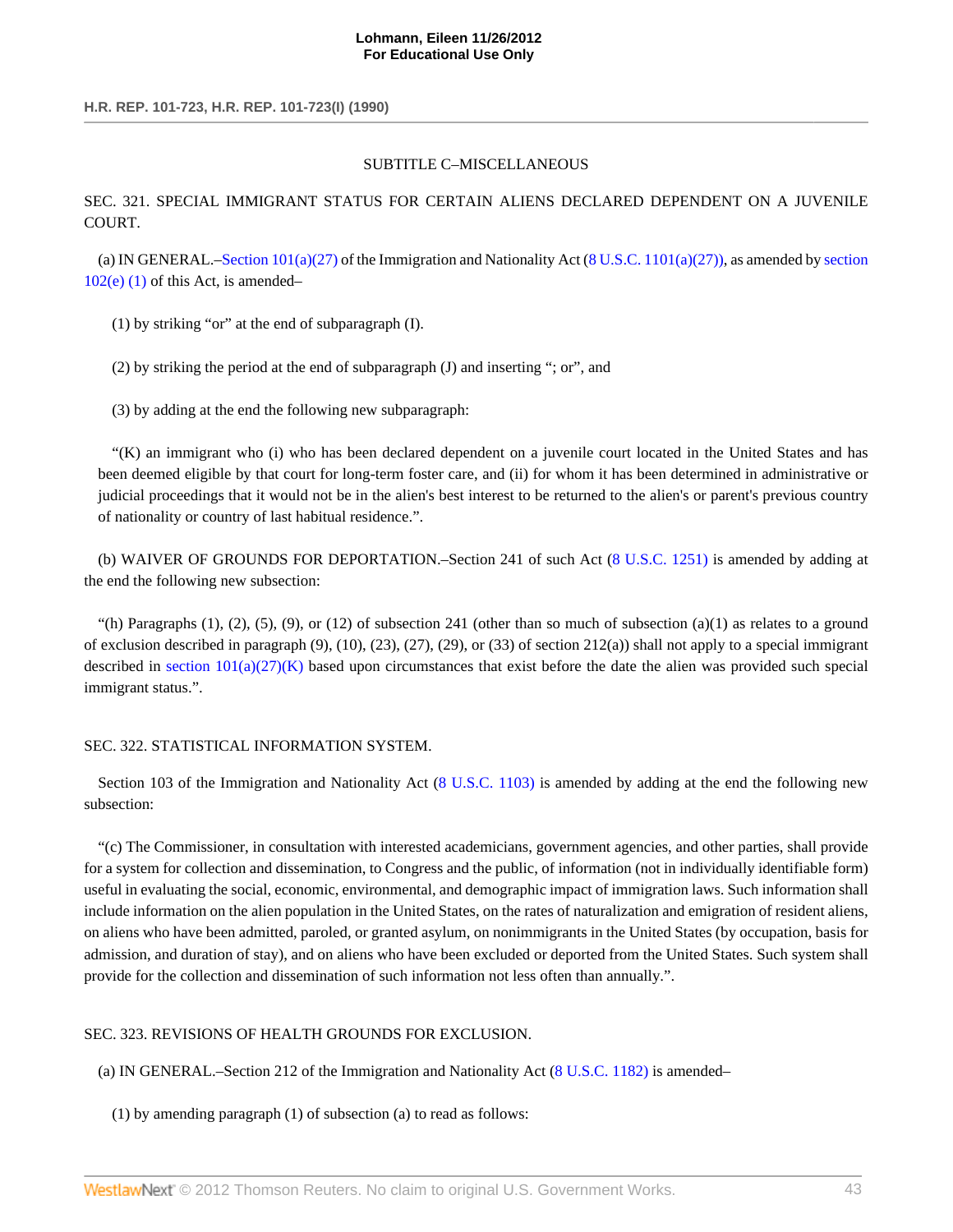## **H.R. REP. 101-723, H.R. REP. 101-723(I) (1990)**

"(1) Any alien who is determined (in accordance with regulations prescribed by the Secretary of Health and Human Services)–

"(A) to have a physical or mental disorder, and exhibits a current behavior or has a history of behavior (associated with the disorder) that (i) poses or has posed a threat to property or the safety or welfare of the alien or others and (ii) as to a history of behavior, has occurred so recently (taking into account the nature of the disorder) as to suggest the likelihood of its recurrence or the occurrence of other harmful behavior, or

"(B) to be a drug abuser or addict;";

(2) by striking paragraphs (2) through (5) and (11) of subsection (a); and

 $(3)$  in subsection  $(g)$ –

(A) by striking "who is excludable from the United States under paragraph (1) of subsection (a) of this section, or any alien", and

(B) by striking the second sentence and inserting the following: "The Attorney General may waive the application of subsection  $(a)(1)(A)$  in the case of any immigrant, in accordance with such terms, conditions, and controls, if any, including the giving of bond, as the Attorney General, in his discretion after consultation with the Secretary of Health and Human Services, may by regulation prescribe.".

## (b) CONFORMING AMENDMENTS.–

(1) Section 234 of such Act [\(8 U.S.C. 1224\)](http://www.westlaw.com/Link/Document/FullText?findType=L&pubNum=1000546&cite=8USCAS1224&originatingDoc=I520E9F60643311D9B7CECED691859821&refType=LQ&originationContext=document&vr=3.0&rs=cblt1.0&transitionType=DocumentItem&contextData=(sc.UserEnteredCitation)) is amended by striking "paragraphs (1), (2), (3), (4), or (5)" and inserting "paragraph (1)" each place it appears.

(2) Section 236(d) of such Act  $(8 \text{ U.S.C. } 1226)(d)$  is amended by striking "paragraphs  $(1)$ ,  $(2)$ ,  $(3)$ ,  $(4)$ , or  $(5)$  of section  $212(a)$ " and inserting "section  $212(a)(1)$ ".

(3) Section 272(a) of such Act  $(8$  U.S.C. 1322(a)) is amended–

(A) by striking "(1) mentally retarded" and all that follows through "(6) a narcotic drug addict" and inserting "excludable under section  $212(a)(1)$  or  $(6)$ ", and

(B) by striking "such disease or disability" and inserting "the excluding condition".

(c) EFFECTIVE DATE.–The amendments made by this section shall apply to individuals entering the United States on or after the first day of the first month beginning more than 60 days after the date of the enactment of this Act.

## SEC. 324. WAIVER OF ENGLISH LANGUAGE REQUIREMENT FOR NATURALIZATION.

Section 312(1) of the Immigration and Nationality Act  $(8 \text{ U.S.C. } 1423(1))$  is amended by striking "is over fifty years of age and has been living in the United States for periods totaling at least twenty years subsequent to a lawful admission for permanent residence" and inserting "either (A) is over 50 years of age and has been living in the United States for periods totaling at least 20 years subsequent to a lawful admission for permanent residence, or (B) is over 55 years of age and has been living in the United States for periods totaling at least 15 years subsequent to a lawful admission for permanent residence".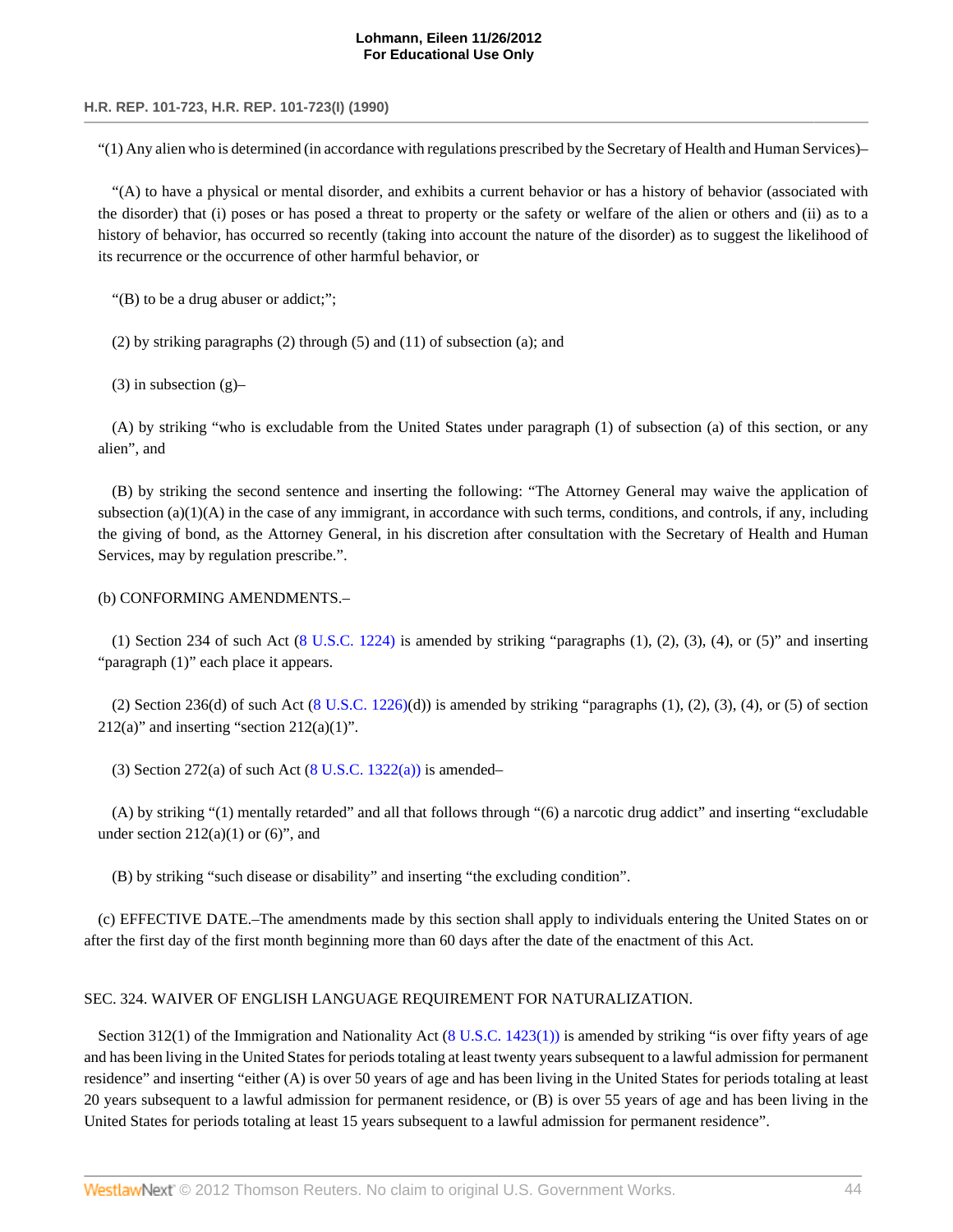#### **H.R. REP. 101-723, H.R. REP. 101-723(I) (1990)**

#### SEC. 325. TREATMENT OF SERVICE IN ARMED FORCES OF A FOREIGN COUNTRY.

(a) IN GENERAL.–Section 315 of the Immigration and Nationality Act ([8 U.S.C. 1425\)](http://www.westlaw.com/Link/Document/FullText?findType=L&pubNum=1000546&cite=8USCAS1425&originatingDoc=I520E9F60643311D9B7CECED691859821&refType=LQ&originationContext=document&vr=3.0&rs=cblt1.0&transitionType=DocumentItem&contextData=(sc.UserEnteredCitation)) is amended–

(1) in subsection (a), by inserting "but subject to subsection (c)" after "section 405(b)",

(2) by adding at the end the following new subsection:

(c) An alien shall not be ineligible for citizenship under this section or otherwise because of an exemption from training or service in the Armed Forces of the United States pursuant to the exercise of rights under a treaty, if before the time of the exercise of such rights the alien served in the Armed Forces of a foreign country of which the alien was a national.".

(b) EFFECTIVE DATE.–The amendments made by this section shall take effect on the date of the enactment of this Act and shall apply to exemptions from training or service obtained before, on, of after such date.

#### **\*6711** EXPLANATION OF AMENDMENT

Inasmuch as H.R. 4300 was ordered reported with a single amendment in the nature of a substitute, the contents of this report constitute an explanation of that amendment.

## SUMMARY AND PURPOSE

The purpose of H.R. 4300, as amended, is to ease current U.S. immigration law restrictions that (1) hinder the reunification of nuclear families, (2) impose barriers to immigration on nationals of countries that have served as traditional sources of immigration to the United States, and (3) severely limit the number of highly skilled or otherwise needed foreign-born workers who may become lawful permanent residents of the United States. The legislation also substantially revises the terms and conditions under which foreign workers may come temporarily to the United States, and it effects a number of additional changes to various portions of the 1952 Immigration and Nationality Act for the purpose of repealing or modernizing outdated laws or easing unintended and harmful consequences of other laws.

## COMMITTEE ACTION AND VOTE

H.R. 4300 was ordered favorably reported by the Committee on August 1, 1990, by a roll call vote of 23 to 12.

## HEARINGS

During the 101st Congress, the Subcommittee on Immigration, Refugees and International Law held two hearings on legal immigration and related pending and draft legislation, as well as five joint hearings with the House Education and Labor Committee's Immigration Task Force. On the basis of these hearings, H.R. 4300 was introduced by Representative Bruce A. Morrison, Chairman of the Subcommittee, on March 19, 1990.

## DISCUSSION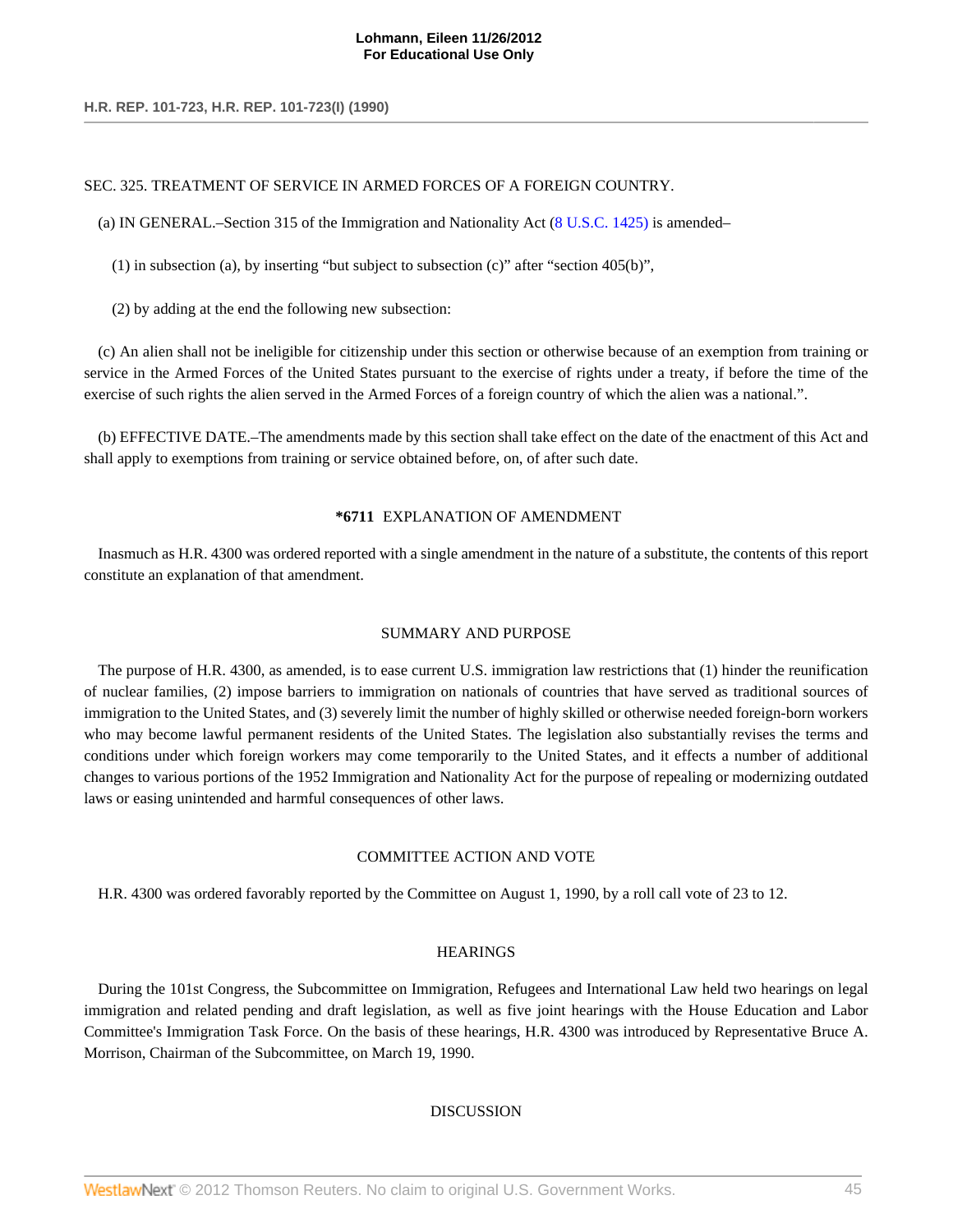#### I. BACKGROUND

Until the 1920s, legal restrictions on immigration were essentially qualitative rather than quantitative. That is, there were no restrictions on the number of aliens who could enter, provided that they met the criteria set forth in the law. During the 1920s numerical restrictions were placed on immigration from the Eastern Hemisphere. Western Hemisphere immigration remained numerically unrestricted until 1968. Temporary legislation in 1921 was followed by the permanent Immigration Act of May 26, 1924, which remained in force until 1952. Under the national origins quota formula which went into effect on July 1, 1929, the annual quota of **\*6712** any nationality was a number which bore the same ratio to 150,000 as the number of inhabitants in the United States in 1920 having that national origin bore to the number of white inhabitants of the United States in 1920, with a minimum quota of 100 for each nationality. Natives of countries in the "barred zone," encompassing most Asiatic countries, were generally inadmissible as immigrants with certain exceptions.

The Immigration and Nationality Act enacted on June 27, 1952 was a major recodification and revision of existing immigration and nationality laws. The 1952 Act codified and carried forward, with modifications, the essential elements of the 1924 Immigration Act.

As enacted, the 1952 Act combined a four-category selection system with the national origins quota system in the allocation of visas to Eastern Hemisphere countries. This was a refinement of the two-preference selection system based primarily on family relationship contained in the 1924 Act. Under the 1952 Act, 50 percent of each national quota was allocated for first preference distribution to aliens with high education or exceptional abilities, and the remaining three preference categories were divided among specified relatives of U.S. citizens and permanent resident aliens. This four-point selection system was the antecedent of our current preference system, which places higher priority on family reunification than on needed skills.

In terms of policy, the 1965 amendments overshadow the major 1952 recodification, despite the fact that they were enacted within the framework of the 1952 Act. The 1952 Act carried forward the national origins quota system as our basic mechanism for numerical restriction, reaffirming the importance of nationality and ethnic considerations as determinants of our immigration policy. The 1965 amendments rejected these principles, substituting a system of priorities based primarily on reunification of families and needed skills.

The 1965 amendments replaced the national origins quota system as the primary control of Eastern Hemisphere immigration with an annual ceiling on Eastern Hemisphere immigration of 170,000 and a 20,000 per-country limit. Within these restrictions, immigrant visas were distributed according to a seven-category preference system placing priority, in order, on family reunification, attracting needed skills, and refugees. The 1965 law also provided that effective July 1, 1968, Western Hemisphere immigration would be limited by an annual ceiling of 120,000, without per-country limits or a preference system.

Several major perfecting amendments were enacted in the 1970s and 1980, completing the transition to the legal immigration system which is currently in place. The Immigration and Nationality Act Amendments of 1976 extended the 20,000 percountry limit and a slightly modified version of the seven-category preference system equally to the Western Hemisphere. The preference system and the per-country limits were applied to the two hemispheres under the separate ceilings of 170,000 for the Eastern Hemisphere, **\*6713** and 120,000 for the Western Hemisphere. Legislation enacted in 1978 combined the separate ceilings into a single worldwide ceiling of 290,000 with a single preference system. The Refugee Act of 1980 eliminated refugees as a category of the preference system, and set the worldwide ceiling of 270,000, exclusive of refugees.

## II. HISTORY OF LEGISLATION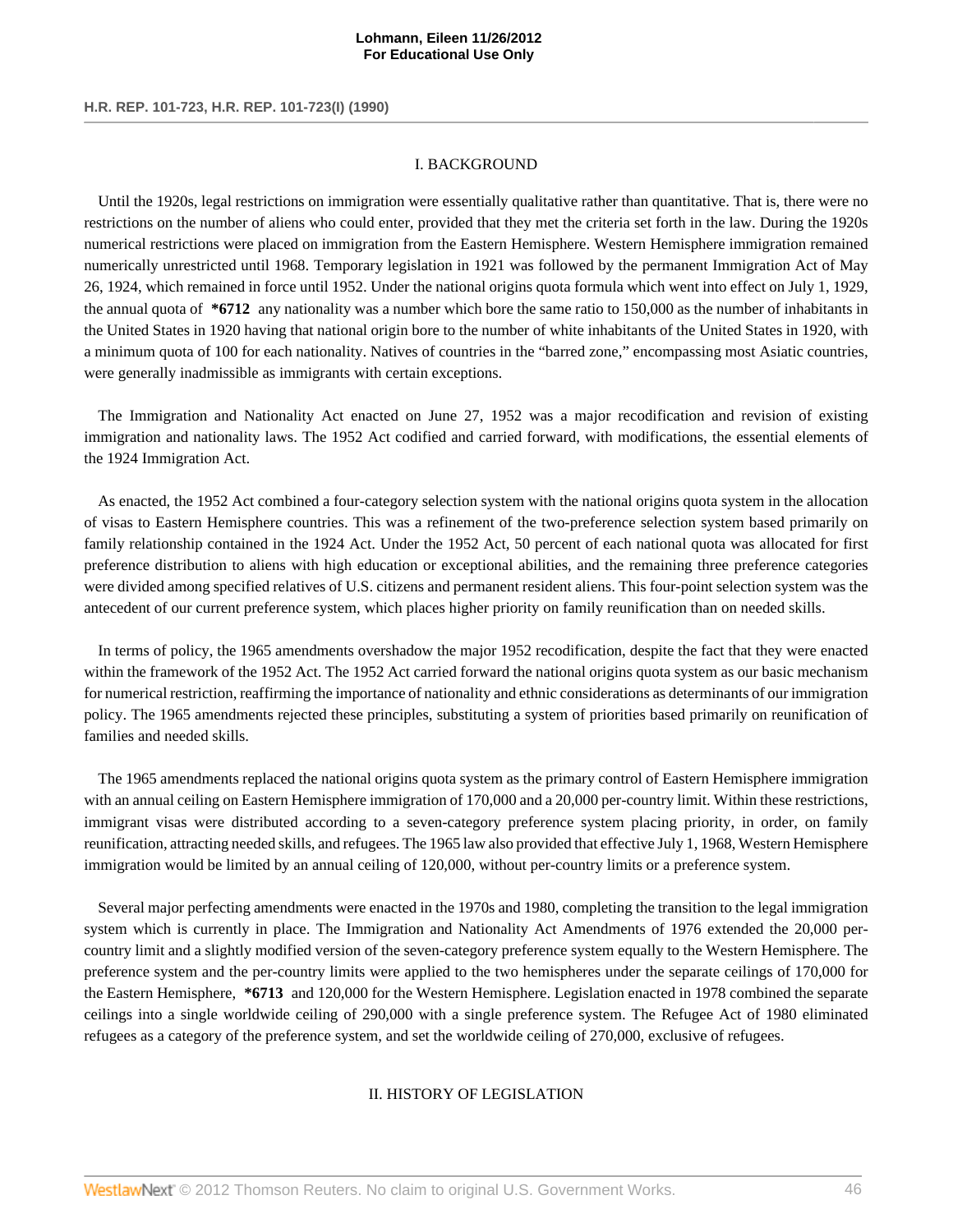#### **H.R. REP. 101-723, H.R. REP. 101-723(I) (1990)**

The review of current law regulating legal immigration began with the work of the Select Commission on Immigration and Refugee Policy, which submitted its final report to the President and the Congress on March 1, 1981. The 16-member Select Commission was created in 1978 by [P.L. 95–412](http://www.westlaw.com/Link/Document/FullText?findType=l&pubNum=1077005&cite=UUID(IF4C3AE4B74-1D4A708330E-1516B0641F8)&originationContext=document&vr=3.0&rs=cblt1.0&transitionType=DocumentItem&contextData=(sc.UserEnteredCitation)) to conduct a study and evaluation of immigration and refugee laws, policies, and procedures. Its final report was entitled "U.S. Immigration Policy and the National Interest," and the basic conclusion that immigration was in the national interest underlay many of its recommendations. The Commission also stressed the need to improve the enforcement of immigration law. In Chairman Theodore Hesburgh's words, the Commission recommended "closing the back door to undocumented/illegal migration, [and] opening the front door a little more to accommodate legal migration in the interests of this country" (Select Commission Final Report, p. 3).

Some of the Select Commission's recommendations concerning legal immigration were incorporated in the Immigration Reform and Control Act of 1982, identical bills introduced in the 97th Congress on March 17, 1982 by Senator Alan Simpson, the Chairman of the Senate Judiciary Subcommittee on Immigration and Refugee Policy, and by Representative Romano Mazzoli, the Chairman of the House Judiciary Subcommittee on Immigration, Refugees, and International Law. However, the provisions relating to the reform of legal immigration were dropped from the Simpson-Mazzoli legislation before it was finally enacted as [P.L. 99–603](http://www.westlaw.com/Link/Document/FullText?findType=l&pubNum=1077005&cite=UUID(I975076B8DB-D349DBB749E-C8B81BBE0BB)&originationContext=document&vr=3.0&rs=cblt1.0&transitionType=DocumentItem&contextData=(sc.UserEnteredCitation)), the Immigration Reform and Control Act (IRCA) of 1986.

More specifically, major provisions relating to legal immigration were included in the Senate-passed bills in both the 97th and 98th Congresses. However, they were not included in the House bill introduced in the 98th Congress or in either the House or Senate bills introduced in the 99th Congress. The legal immigration provisions were deleted from the House version in the 97th Congress at the behest of House Judiciary Committee Chairman Peter Rodino during full Committee markup, primarily on the grounds that they were premature.

## Action in the 100th Congress

Congressional legislative attention shifted to legal immigration in the 100th Congress following the enactment in 1986 of IRCA which focused almost exclusively on illegal immigration. Even before that, the House Judiciary Subcommittee on Immigration, Refugees, and International law held a hearing on the general issue of legal immigration on July 30, 1986.

**\*6714** On the Senate side S. 2104 passed the Senate on March 15, 1988 by a vote of 88 to 4. This comprehensive legal immigration reform bill represented a compromise between legislation originally introduced by Senator Edward Kennedy and Senator Alan Simpson, respectively the chairman and ranking minority member of the Senate Judiciary Subcommittee on Immigration and Refugee Affairs.

On the House side, the House Judiciary Subcommittee on Immigration, Refugees, and International Law held hearings on general reform of the legal immigration system on July 21, 1987 and on related pending legislation on June 21, 1988, H.R. 5115, the "Legal Immigration Amendments of 1988," was introduced on July 28, 1988, by Chairman Rodino, and Subcommittee Chairman Mazzoli. Hearings on H.R. 5115 were held September 7 and 16, 1988.

Like S. 2104, H.R. 5115 would have established separate tracks for family and independent immigrants, and increased the number and proportion of independent visas. However, it differed significantly from the Senate-passed bill in not amending current law to include immediate relatives of U.S. citizens under an overall cap on legal immigration. There was near-unanimous agreement among witnesses testifying on the House and Senate bills during hearings held by the House Judiciary Immigration Subcommittee in September 1988 that there was insufficient time left in the 100th Congress for major legislation.

As a result, only [P.L. 100–658](http://www.westlaw.com/Link/Document/FullText?findType=l&pubNum=1077005&cite=UUID(I36E12A5936-D1411D9DC4B-54E935EBCFC)&originationContext=document&vr=3.0&rs=cblt1.0&transitionType=DocumentItem&contextData=(sc.UserEnteredCitation)), temporary legislation addressing limited concerns, was enacted in the 100th Congress. It originated on the House side during subcommittee markup on September 30, 1988. The full Judiciary Committee reported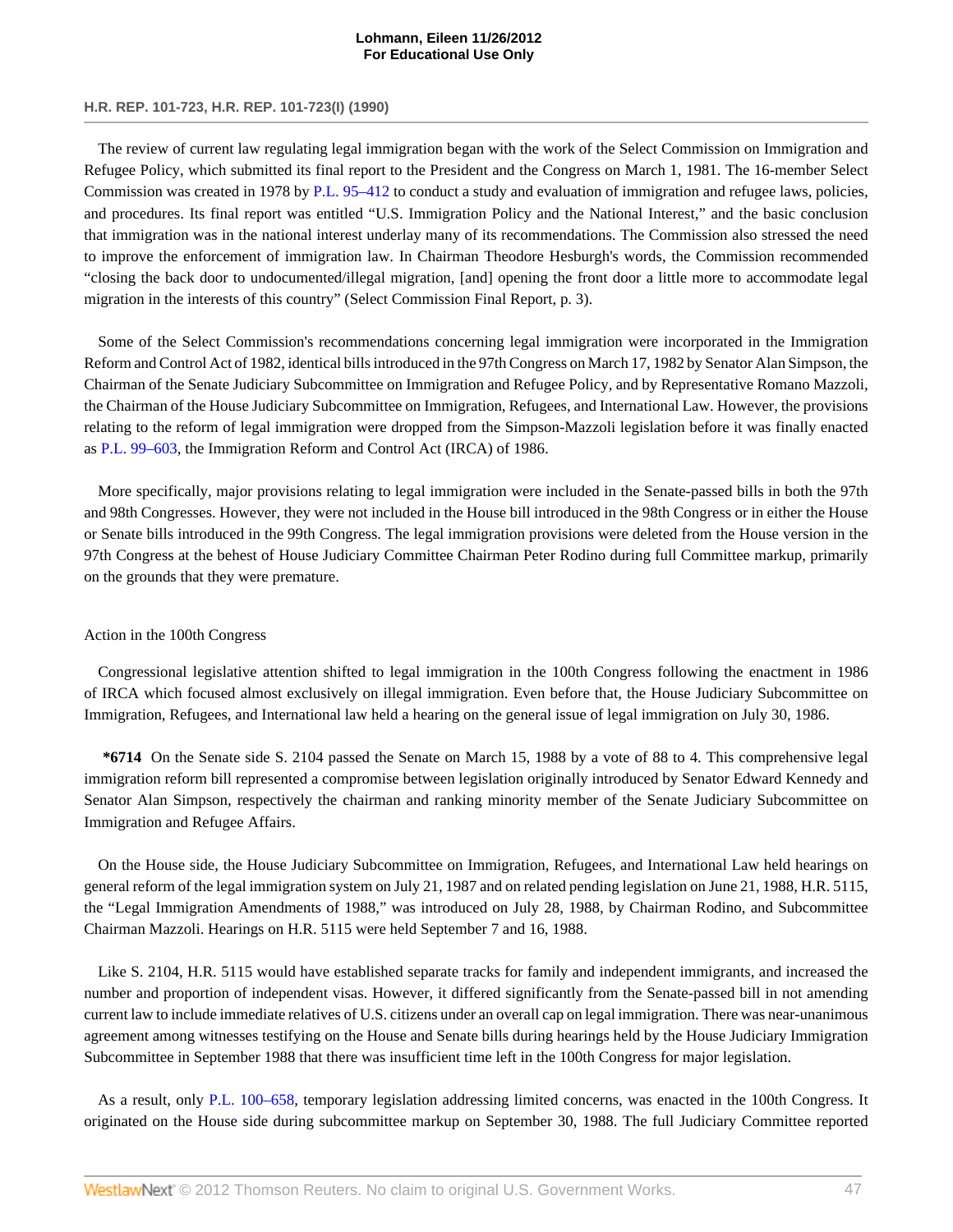## **H.R. REP. 101-723, H.R. REP. 101-723(I) (1990)**

H.R. 5115 with the stripped-down subcommittee amendment on October 3, 1988 [\(H. Rept. 100–1038\).](http://www.westlaw.com/Link/Document/FullText?findType=Y&serNum=0100091743&pubNum=0100014&originationContext=document&vr=3.0&rs=cblt1.0&transitionType=DocumentItem&contextData=(sc.UserEnteredCitation)) It passed the House on October 5 and the Senate on October 21, 1988, and was signed into law on November 15, 1988. Briefly, [P.L. 100–658](http://www.westlaw.com/Link/Document/FullText?findType=l&pubNum=1077005&cite=UUID(I36E12A5936-D1411D9DC4B-54E935EBCFC)&originationContext=document&vr=3.0&rs=cblt1.0&transitionType=DocumentItem&contextData=(sc.UserEnteredCitation)), the Immigration Amendments of 1988, amended section 314 of IRCA, which made more visas available to countries disadvantaged by the repeal of the national origins quota system, by extending it to fiscal years 1989 and 1990 and by increasing the annual number of visas available from 5,000 to 15,000. It also made 10,000 immigrant visas available each year for fiscal years 1990 and 1991 to underrepresented countries in the immigrant visa allocation in fiscal year 1988; and extended H–1 professional temporary worker nonimmigrant status for certain registered nurses through December 1, 1989.

## Action in the 101st Congress

In the 101st Congress, comprehensive legal immigration reform legislation, S. 358, was passed by the Senate on July 13, 1989, by a vote of 81–17 following three days of debate and significant floor amendment. It originated as a compromise measure offered by Senator Kennedy and Senator Simpson.

On the House side, beginning on September 27, 1989, the Subcommittee on Immigration, Refugees, and International Law held a series of hearings on legal immigration and related pending and draft legislation, often jointly with the House Education and Labor **\*6715** Committee's Immigration Task Force chaired by Representative Tom Sawyer. Specifically, an additional hearing was held by the Subcommittee on February 21, 1990, and joint hearings were held on February 21 and March 1, 7, 13 and 14, 1990. During the course of the hearings in the 101st Congress the Subcommittee heard testimony from a total of 50 witnesses, including officials from the Departments of Justice, State and Labor, representatives of various ethnic and religious groups, economists, local officials, representatives of both business and labor, along with other interested parties.

H.R. 4300, the "Family Unity and Employment Opportunity Immigration Act of 1990", was introduced by Representative Bruce A. Morrison, Chairman of the Subcommittee, on March 19, 1990. The bill was marked up by the Subcommittee on March 21, and April 3, 4, and 18. The bill, as amended, was favorably reported to the full Judiciary Committee with a single amendment in the nature of a substitute on April 18, 1990 by a record vote of 6–4.

The full Judiciary Committee considered the bill on July 31 and August 1, 1990, and on the latter date ordered H.R. 4300, as amended, favorably reported to the House by a record vote of 23–12.

## III. NEED FOR LEGISLATION

## Background

The system by which aliens are currently permitted to come to the United States and remain here permanently consists of three major components: (1) the preference system; (2) the immediate relative to U.S. citizens program; and (3) the refugee program.

Under the preference system the United States makes available 270,000 immigrants visas annually. Of this number 216,000 are made available to individuals who have family members in the United States and 54,000 are made available to individuals (and their immediate families) who possess employment skills in short supply in this country. In all, there are six preferences, four of which relate to family-sponsored immigration and two of which (the third and sixth preferences) relate to employmentbased immigration. Within the worldwide ceiling of 270,000 each country may send up to 20,000 immigr nts to the United States annually.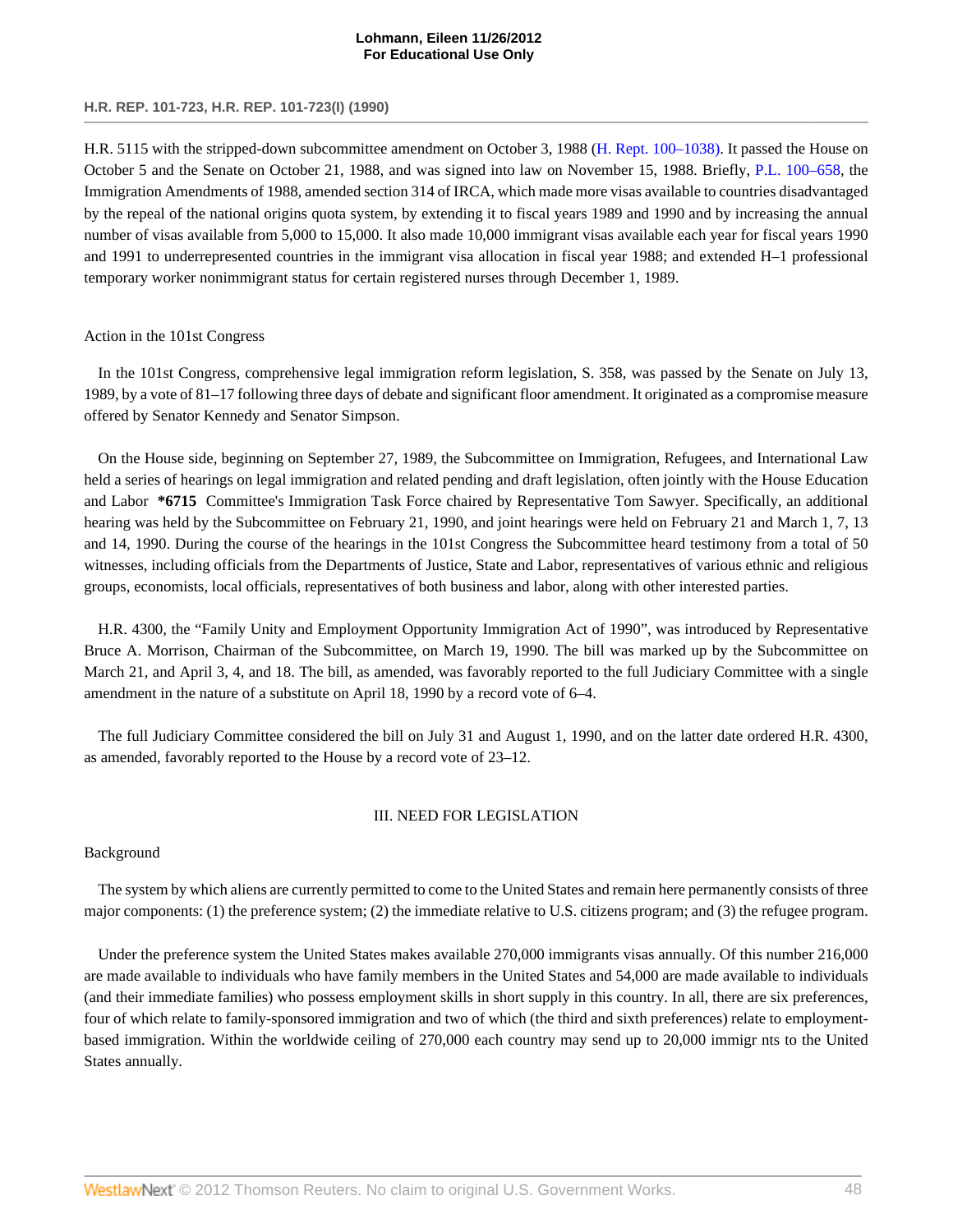### **H.R. REP. 101-723, H.R. REP. 101-723(I) (1990)**

Under the immediate relative program the spouses, parents, and minor unmarried children of adult U.S. citizens are permitted to enter the United States without numerical restriction. Currently, the number of such individuals entering the United States annually is approximately 220,000.

In order to be admitted to the United States as a refugee an individual must demonstrate persecution or a well-founded fear of persecution. Each year the number of such individuals to be admitted to the United States in the upcoming fiscal year is set by the President, in consultation with Congress. For FY 1990 the refugee admissions ceiling has been set at 125,000.

H.R. 4300, as amended, reflects the Committee's belief that both the preference system and the immediate relative program are in **\*6716** need of reform. With regard to the preference system, the Committee is convinced that the number of employmentbased immigrants must be substantially increased, that the procedures governing their admission must be streamlined, that both temporary and permanent programs are needed to promote diversity of nationalities within the immigrant streams, that backlogs within the current family related preferences need to be reduced, and that the ceiling on the number of immediate relatives of lawful permanent resident aliens should be significantly raised. With regard to the immediate relative program, the Committee believes that the spouses and unmarried minor children of lawful permanent resident aliens should be admitted without regard to the per-country annual ceiling of 20,000, thereby treating them the same as immediate relatives of U.S. citizens. The legislation makes no changes in the refugee admissions program.

As amended, H.R. 4300 would increase the number of immigrants (exclusive of refugees) admitted each year from the current level of about 530,000 to about 770,000. The Committee is convinced that this increase is well within this nation's absorptive capacity and that each of the component programmatic increases that comprise this overall increase will serve the economic, social, and cultural interests of the United States.

Under H.R. 4300, as amended, the 54,000 visas now allocated under the employment based preferences is now capped at 75,000 principals. Those family members accompanying or following to join are not included in this cap. The effect of this change would be to increase the proportion of employment-based immigration within our total immigration system. Thus, whereas under current law fewer than 10 percent of all immigrants are admitted under the employment preferences, under H.R. 4300, as amended, that percentage would increase to about 25 percent.

The idea of augmenting the number of employment-based visas has been supported by the President's Council of Economic Advisors, which in its February 1990 Report stated,

Currently, U.S. immigration policy is based primarily on the humanitarian principles of family reunification and refugee resettlement. Fewer than 10 percent of immigrants in recent years were admitted because of their skills. Less skilled immigrants will clearly continue to be a valuable resource for employers. Yet, with projections of a rising demand for skilled workers in coming years, the Nation can achieve even greater benefits from immigration by augmenting this traditional emphasis on family reunification with policies designed to increase the number of skilled immigrants. Immigrants with more education or training will likely make the greatest contributions to the U.S. economy, suggesting that basic skill levels could be one guide to admitting new immigrants under a skill-based criteria. (p. 165).

The labor market impact of immigration is a product not only of employment-based admissions but also family sponsored admissions. **\*6717** Indeed, an intending immigrant coming here to be reunited with family may be denied admission if that alien is likely to become a "public charge." In reviewing the economic impact of immigration in general, therefore, the Committee has found it highly relevant that in a recent poll of 38 of the nation's top economists 63 percent endorsed "more legal immigrants" and none endorsed fewer. The following comments were also offered: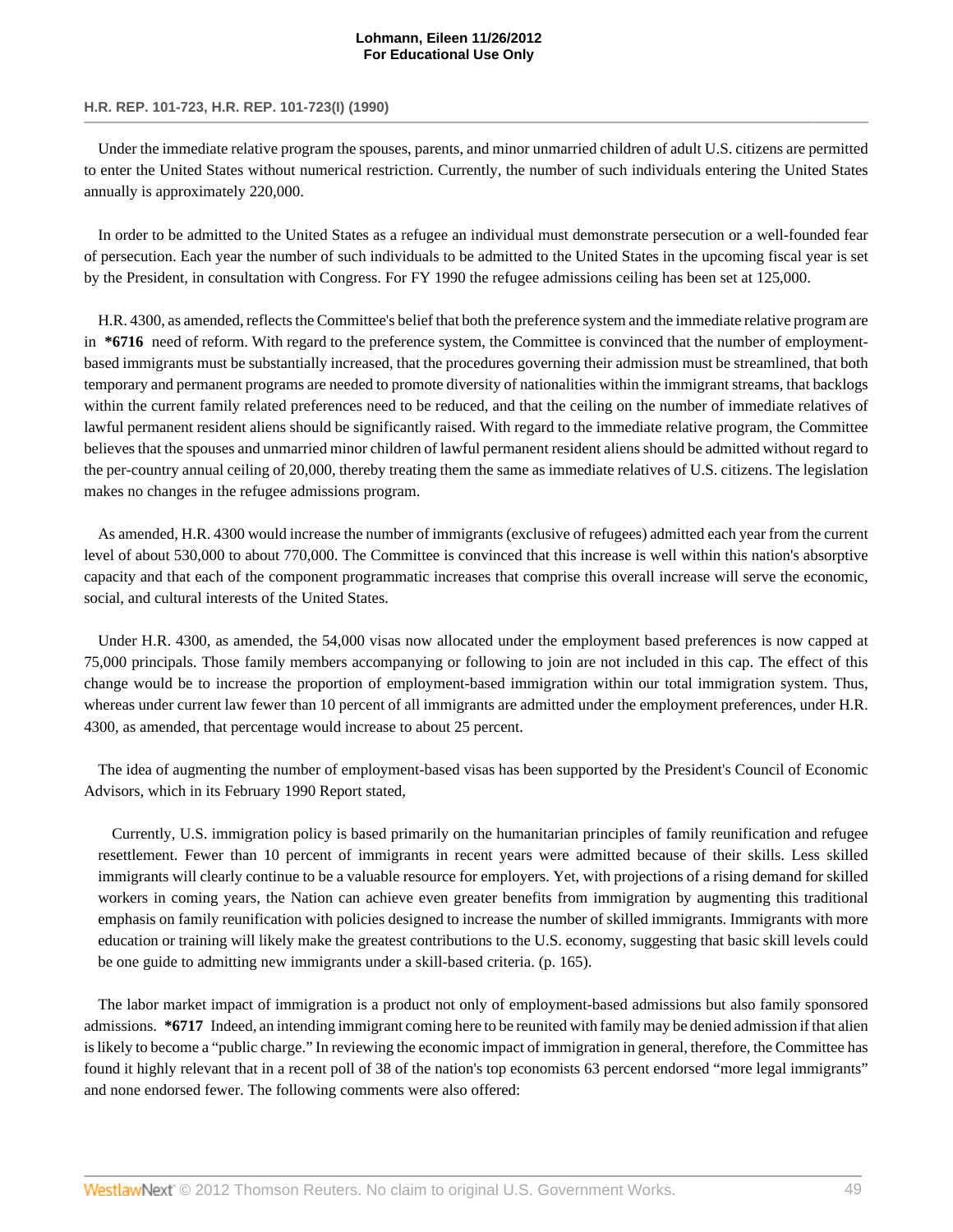## **H.R. REP. 101-723, H.R. REP. 101-723(I) (1990)**

The major economic effect of immigration is to provide a steady stream of fresh human resources to the economy. Provided immigrants are attracted by the opportunities of the American economy, rather than by the welfare provided by the American polity, they contribute greatly to the vitality of the economy. They are highly motivated, willing to work and venture, and bring in fresh insights. Immigrants have made a disproportionate contribution to dynamism of the economy because of these characteristics ever since our forefathers first landed in the New World.

Milton Friedman; The Hoover Institute; President of the American Economic Assoc., 1967; Nobel laureate, 1976.

Immigration promotes growth and prosperity. Immigrants provide willing and eager workers. Incomes of native born Americans rise as immigrants are typically complimentary to skilled workers.

Thomas G. Moore; Hoover Institute; Member, Council of Economic Advisers, 1985–1989.

Evidence strongly supports the view that immigrants have a favorable effect on our overall standard of living and development. Despite some possible short run displacement, immigration has improved job opportunities and wage levels for other workers. They also pay more in taxes than they use in social services.

Beryl W. Sprinkel, Member, Chairman, Council of Economic Advisers, 1984–1989.

The Committee is convinced that family reunification should remain the cornerstone of U.S. immigration policy. The Select Commission on Immigration and Refugee Policy said in its Final Report, "The reunification of families serves the national interest not only through the humaneness of the policy itself, but also through the promotion of the public order and well being of the nation. Psychologically and socially, the reunion of family members with their close relatives promotes the health and welfare of the United States." (p. 112).

## Conferral of Immediate Relative Status

The current worldwide backlog of spouses and minor children of permanent residents is approximately 245,000, or 58 percent of the total second preference backlog of 420,000. Years of waiting are required before immediate families of permanent residents can be reunited.

**\*6718** The legislation addresses this problem by redefining spouses and minor children as permanent residents as "immediate relatives." However, unlike the "immediate relatives" of U.S. citizens, who are allowed to enter in unlimited number, the immediate relative spouses and minor children of permanent residents will be limited under H.R. 4300 to 115,000 annually, "until otherwise provided by law."

New petitions for spouses and children of permanent residents are currently filed at a rate of approximately 75,000 each year. Assuming the new 115,000 annual limitation, and based on the current waiting list and visa demand, it is anticipated that about 100,000 of the first year's visas will go to applicants from the three highest demand countries (Mexico, the Philippines, and the Dominican Republic), since these applicants have the earliest priority dates and have been on the waiting list the longest. Immediate relatives, unlike petitioners under the preference system, are not limited by the 20,000 per country ceiling (5,000 per dependency).

In the first year only about 15,000 of the 115,000 visas will be available for the rest of the world. However, by the second year some 86,000 visas will be available for the rest of the world.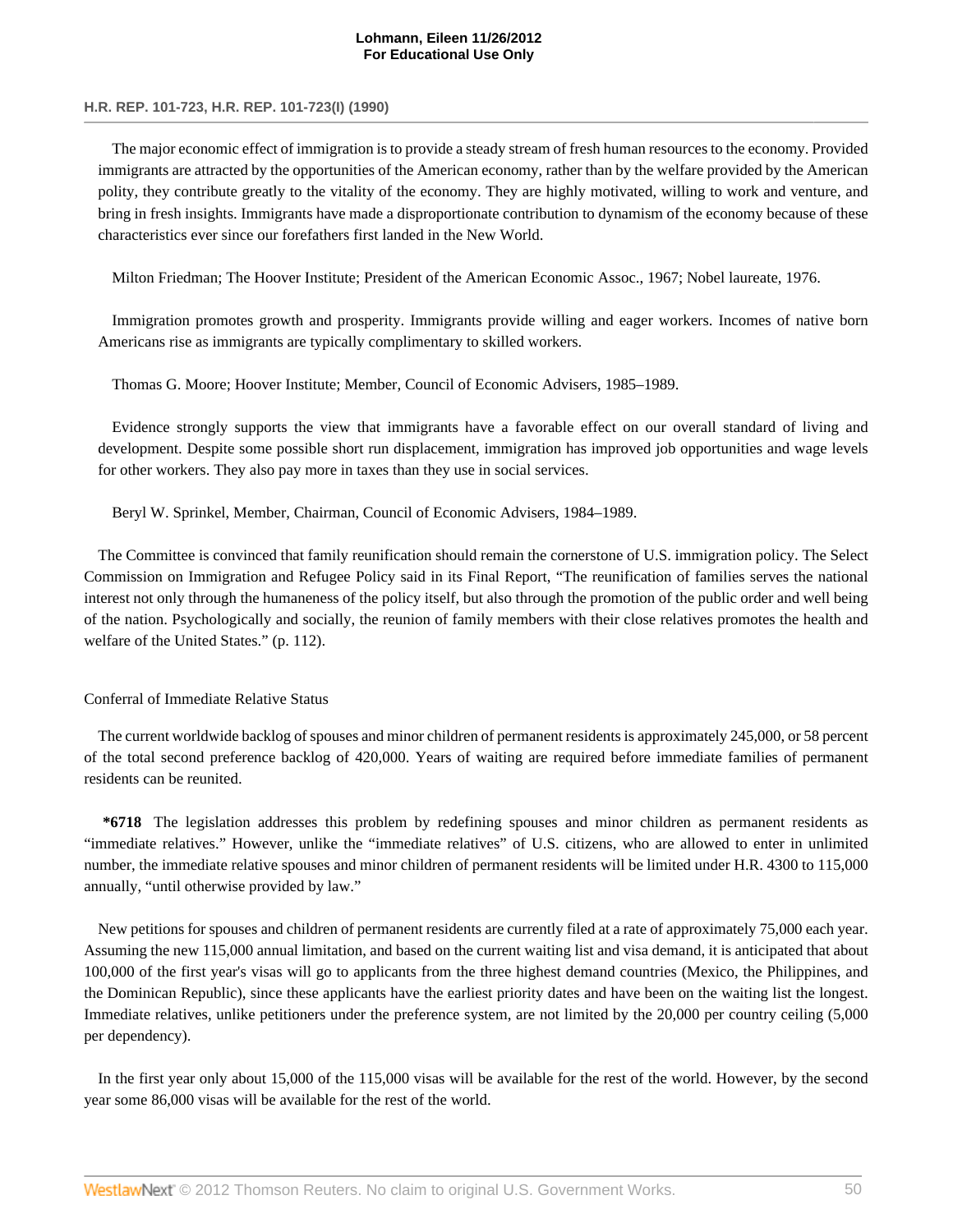#### **H.R. REP. 101-723, H.R. REP. 101-723(I) (1990)**

By about the fourth year, assuming new visa demand remains at current levels, the waiting list would be nearly eliminated for these immediate relatives, and visas should be available without a waiting period. However, projections are not entirely clear because within the next few years some three million people will have become eligible to be permanent residents under the regular and seasonal agricultural worker legalization programs contained in [P.L. 99–603](http://www.westlaw.com/Link/Document/FullText?findType=l&pubNum=1077005&cite=UUID(I975076B8DB-D349DBB749E-C8B81BBE0BB)&originationContext=document&vr=3.0&rs=cblt1.0&transitionType=DocumentItem&contextData=(sc.UserEnteredCitation)), the Immigration Reform and Control Act of 1986 (IRCA).

Since IRCA did not provide derivative status for the spouses and children of those legalized under its programs, it is not known how many of these newly legalized residents will need to petition for their families. It is therefore difficult to estimate the number of second preference petitions that will be filed by this group, or when the day will come that demand begins to fall.

#### Family Preferences and Other Numerically Exempt Categories

Approximately 220,000 spouses, children and parents of U.S. citizens over age twenty-one enter the country annually, outside the preference system, as immediate relatives. There is no cap on this number but, except for the likely increase at the time those legalized under IRCA become citizens, it is not expected to change significantly. As discussed above, 115,000 spouses and children of permanent residents will also enter outside the preference system, as immediate relatives.

The total number of family preference visas under H.R. 4300 will be 185,000, as opposed to 216,000 under current law. Thirty percent of the total family preference visas (or 55,500) will be available for the first preference category of unmarried sons and daughters of U.S. citizens. Under current law, first preference receives twenty-five percent of the 270,000 total.

**\*6719** Adult (over 21 years) unmarried sons and daughters of permanent residents will continue to be admitted in the second preference category for which 35,000 (plus fall-down) visas will be made available annually (about half the number available under current law for all second preference beneficiaries, including spouses and minor children).

The third and sixth preference categories, currently available as employment-related visas, are eliminated as an on-going preference category under H.R. 4300. The current fourth preference category, married sons and daughters of U.S. citizens, will become the new third preference with up to sixteen percent, (or 30,000, plus fall-down) of the worldwide family preference visas available to it.

The current fifth preference category, brothers and sisters of U.S. citizens twenty-one years old and over, will become the new fourth preference with thirty-five percent (or 65,000 plus fall-down) of the new worldwide family preference visas.

#### Backlog Reduction Visas

Under current law the spouses and unmarried sons and daughters of lawful permanent residents are provided visas under the second preference. The number of people actually entering the United States each year on second preference visas is slightly over 100,000, but the number currently on the waiting list for such visas totals 420,000.

Nearly half the 420,000 backlog in the second preference consists of natives of three countries: Mexico, the Philippines and the Dominican Republic. According to the State Department, Bureau of Consular Affairs, as of August 1, 1990, the second preference priority date for Mexicans was June 15, 1980. For Filipinos the priority date was July 1, 1983, and for Dominicans the date was March 13, 1987. The date for all other countries of the world is July 22, 1988. In terms of duration of wait, these dates mean that for natives of most countries the wait for family reunification is between two and a half and three years; for Mexicans the wait is about fifteen years; for Filipinos it is about seven years; for Dominicans it is between six and seven years. The Committee believes that the separation of nuclear families for such long periods of time is not only antithetical to the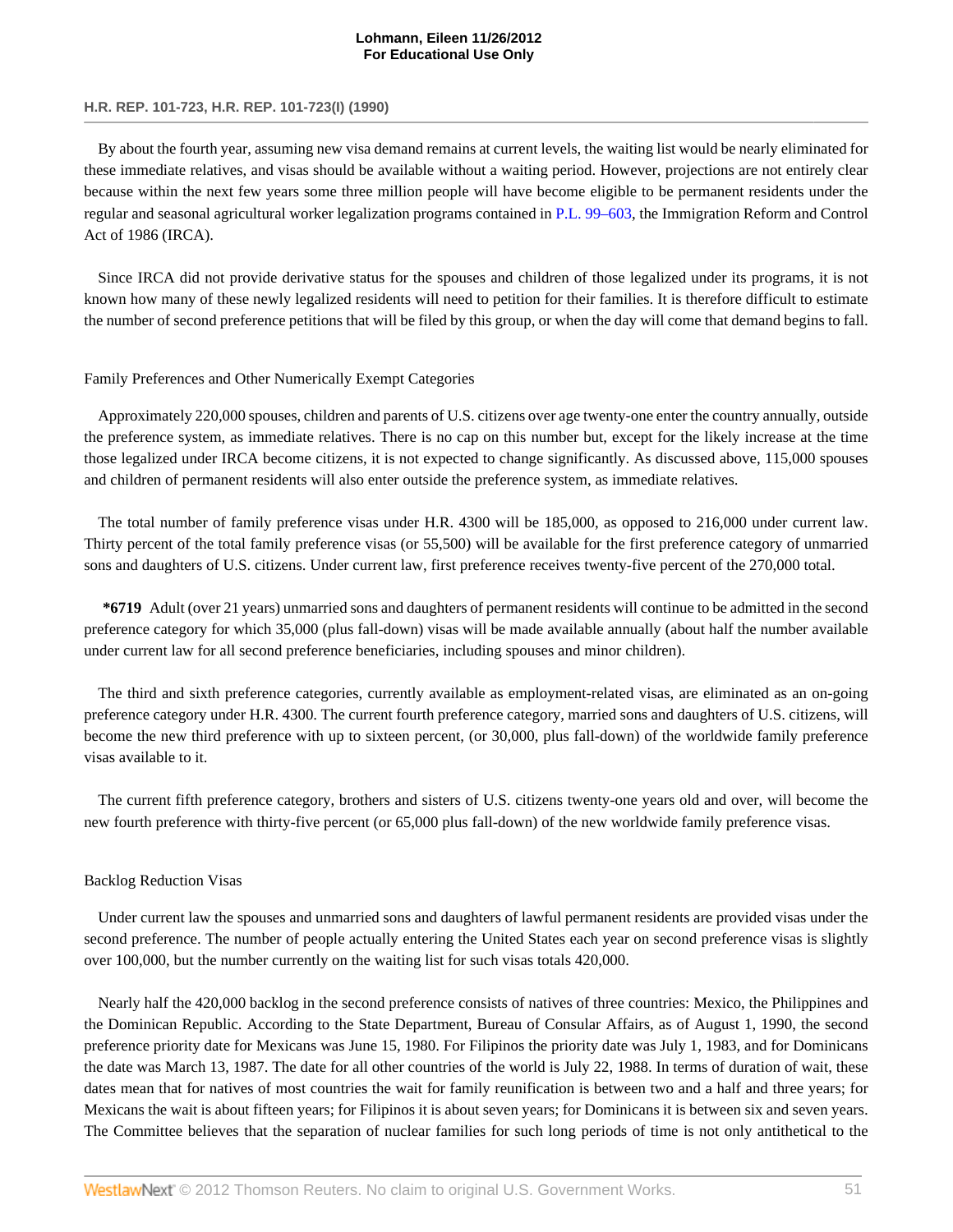## **H.R. REP. 101-723, H.R. REP. 101-723(I) (1990)**

national objective of preserving the integrity of the family unit, but is also counterproductive in terms of controlling illegal immigration. The requirement that nuclear families live apart inevitably provides an incentive to illegal entry, since the basic human urge to keep the family together can override the desire to abide by the law.

H.R. 4300, as amended, addresses the particular need for reunification of nuclear families of lawful permanent residents not only by increasing from 42,000 to 115,000 the admissions levels for spouses and minor unmarried children of such residents, but also by providing 10,000 additional visas for each of five years for second preference backlog reduction. The bill also addresses the problem of the enormous backlog of fifth preference visa applications by providing 40,000 additional visas for each of five years for **\*6720** that category. (The waiting list for fifth preference–siblings of adult U.S. citizens–is 1.4 million worldwide.) The State Department estimates that eighty-five to ninety percent (or about 1.2 million) of the applicants would take these visas if offered today. Most of the backlogged applicants are from five countries: Mexico, Philippines, India, Korea, and mainland China. The State Department estimates that about 500,000 are from countries other than these five.

For all countries, including the oversubscribed, the waiting period for fifth preference visas is about 30 years. For the Philippines it is well over 30 years.

## Family Reunification for Legalized Aliens

Both the regular legalization program (Section 245A of the Immigration and Nationality Act–"INA") and the seasonal agricultural worker program (Section 210 of the INA), which were created under IRCA provided that all aliens must qualify for legalization on their own behalf. In order to qualify for legalization under Section 245A of IRCA, applicants were required to have continuously resided in the United States since before January 1, 1982. There was no specific provision for derivative status for spouses and children.

In a great many instances a father illegally entered the United States prior to the January 1, 1982 cutoff date, found work and housing, and eventually arranged for his family to join him. If the mother and children arrived after January 1, 1982, they were not eligible for legalization

In 1987 then-Commissioner Alan Nelson of the Immigration and Naturalization Service ("INS") announced a "family fairness" policy under which children of legalized aliens would not be deported, and the status of ineligible spouses and ineligible children of only one legalized parent would be decided on a discretionary case-by-case basis. Indefinite voluntary departure would be granted to unmarried children under the age of eighteen who could establish that they were in unlawful status prior to November 6, 1986 (the date of enactment of IRCA).

Despite Commissioner Nelson's policy, immigrant advocacy groups reported that young children, including a three-year-old and a child with cancer, were being deported by INS. Efforts were made in both the House and Senate in the 100th Congress to legislate against deportation of spouses and children of legalized aliens, but no legislation was ultimately encated.

On February 2, 1990, newly appointed INS Commissioner Gene McNary issued a new set of guidelines. Commissioner McNary mandated implementation of those guidelines by all INS district directors, eliminating the discretion that had been granted by Commissioner Nelson. He also eliminated the requirement that a spouse show "some compelling or humanitarian factors" beyond the hardships normally caused by spousal separation. Unlike Commissioner Nelson, he allowed work authorization for those qualified for the indefinite voluntary departure. However, the McNary **\*6721** guidelines continue the requirement that the spouses and children of legalized aliens must have entered the United States before November 6, 1986.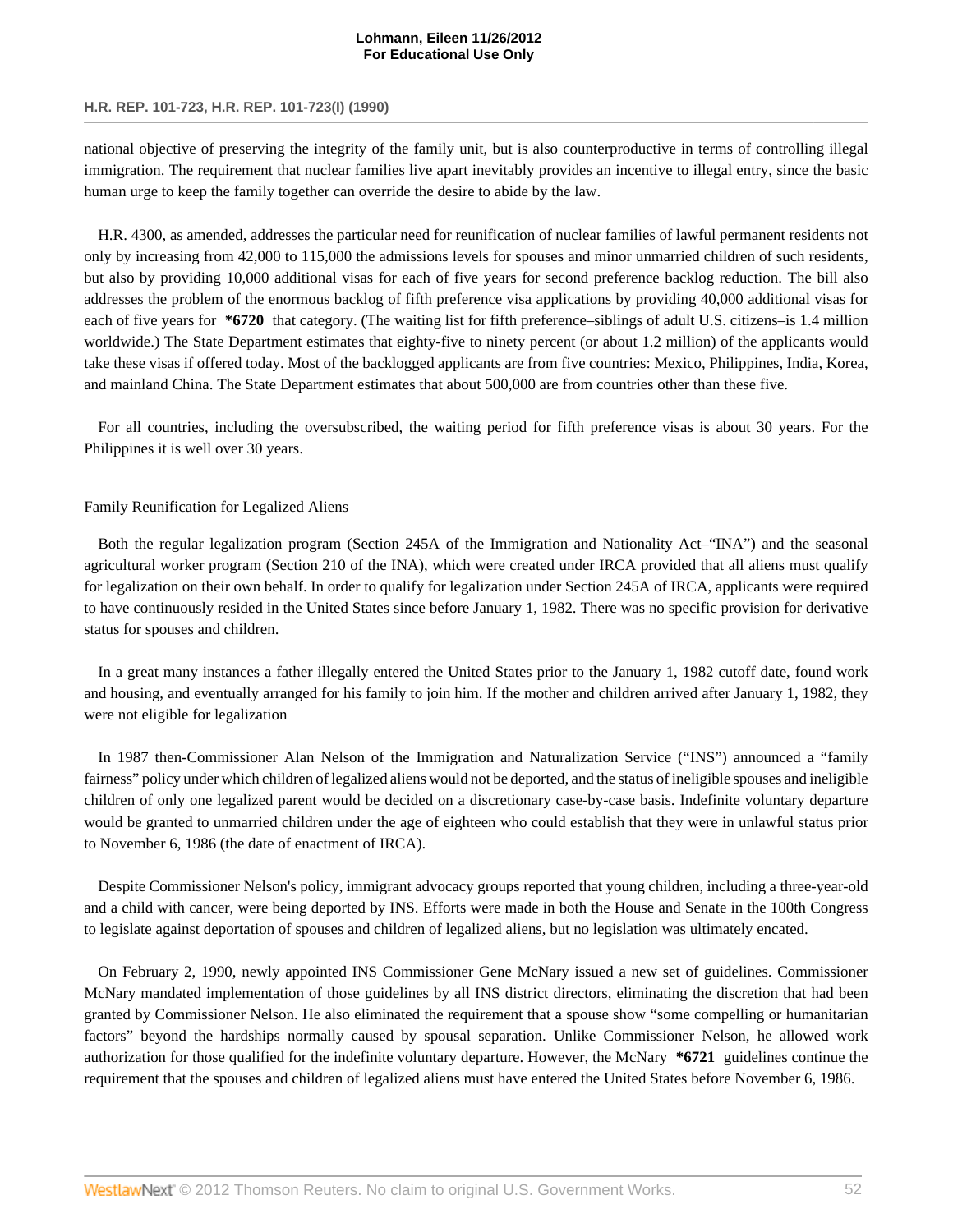### **H.R. REP. 101-723, H.R. REP. 101-723(I) (1990)**

Although the McNary policy, which is still in effect, is more generous to families and promotes more consistent and uniform treatment than the earlier policy, the 1986 cutoff date has continued to impose hardship on families. Thus, once again there have been reports of children being deported. Eduardo Jr. and Norberto Morales, ages six and three, are in deportation proceedings because they entered the United States after the 1986 cut-off date. Many families, like the Moraleses, did not bring their children into the United States until after the passage of IRCA because it was not until after that they themselves knew they could qualify for legalization. To remedy these hardships, therefore, the legislation advances the "family fairness" cutoff date to January 1, 1990 for both the section 245A program and the section 210 program.

## Employment-Based Immigration

The U.S. labor market is now faced with two problems that immigration policy can help to correct. The first is the need of American business for highly skilled, specially trained personnel to fill increasingly sophisticated jobs for which domestic personnel cannot be found and the need for other workers to meet specific labor shortages. The second problem concerns the increasing skills gap in the current and projected U.S. labor pool. "Workforce 2000," which was prepared for the Department of Labor by the Hudson Institute, is one study among several that indicates that the education and skills of the emerging U.S. labor force will be mismatched with labor market needs. Because it is unlikely that enough U.S. workers will be trained quickly enough to meet legitimate employment needs, and because such needs are already not being met, the Committee is convinced that immigration can and should be incorporated into an overall strategy that promotes the creation of the type of workforce needed in an increasingly competitive global economy without adversely impacting on the wages and working conditions of American workers.

The Report of the President's Council of Economic Advisors (February 1990) supports the proposition that immigration may play a key role in meeting domestic labor market demands:

Immigration policy can also contribute to the smooth operation of the U.S. labor market in the 1990's. While continuing the humanitarian principles that have shaped immigration policies in the past, the Federal Government can encourage the immigration of workers with skills important to the economy, both by increasing the number of visas for workers with a job in hand and by increasing quota levels for potential immigrants with higher levels of basic and specific skills. This approach will strengthen the prospects for successful assimilation of immigrants into U.S. society and increase the economic gains from immigration for the population as a whole. (p. 166).

**\*6722** The Committee believes, however, that immigration must be part of an overall human resources policy that recognizes the needs of members of our own society who have been left behind. As Deputy Assistant Secretary of Labor for Employment and Training David O. Williams stated, "We must guard against making a fundamental miscalculation and relying excessively on immigration. Doing so could place immigration policy in conflict with other national priorities ... by interfering with our resolve as a nation to bring into the economic mainstream some of those who are not now there: minority youth, the disabled, the disadvantaged, older Americans." (Immigration Act of 1989, Pt. 3, Jt. Hearings, Ser. No. 21, p. 8)

These challenges are met in this legislation by creation of a system under which certain employers who are granted permission to import foreign workers will be required to pay a fee that will be deposited in an account in the Department of Labor. Funds from this account will be used for education and training of U.S. workers as part of the broader linkage between immigration and labor policy.

The competitive influences of the Asian Pacific Rim, Caribbean Basin, and the European Community are forcing re-evaluation of the U.S. role in the world. Immigration law is not now in synchronization with these global developments. Its current structure inhibits timely admittance of needed highly skilled immigrants. The highest preference in the employment category, relating to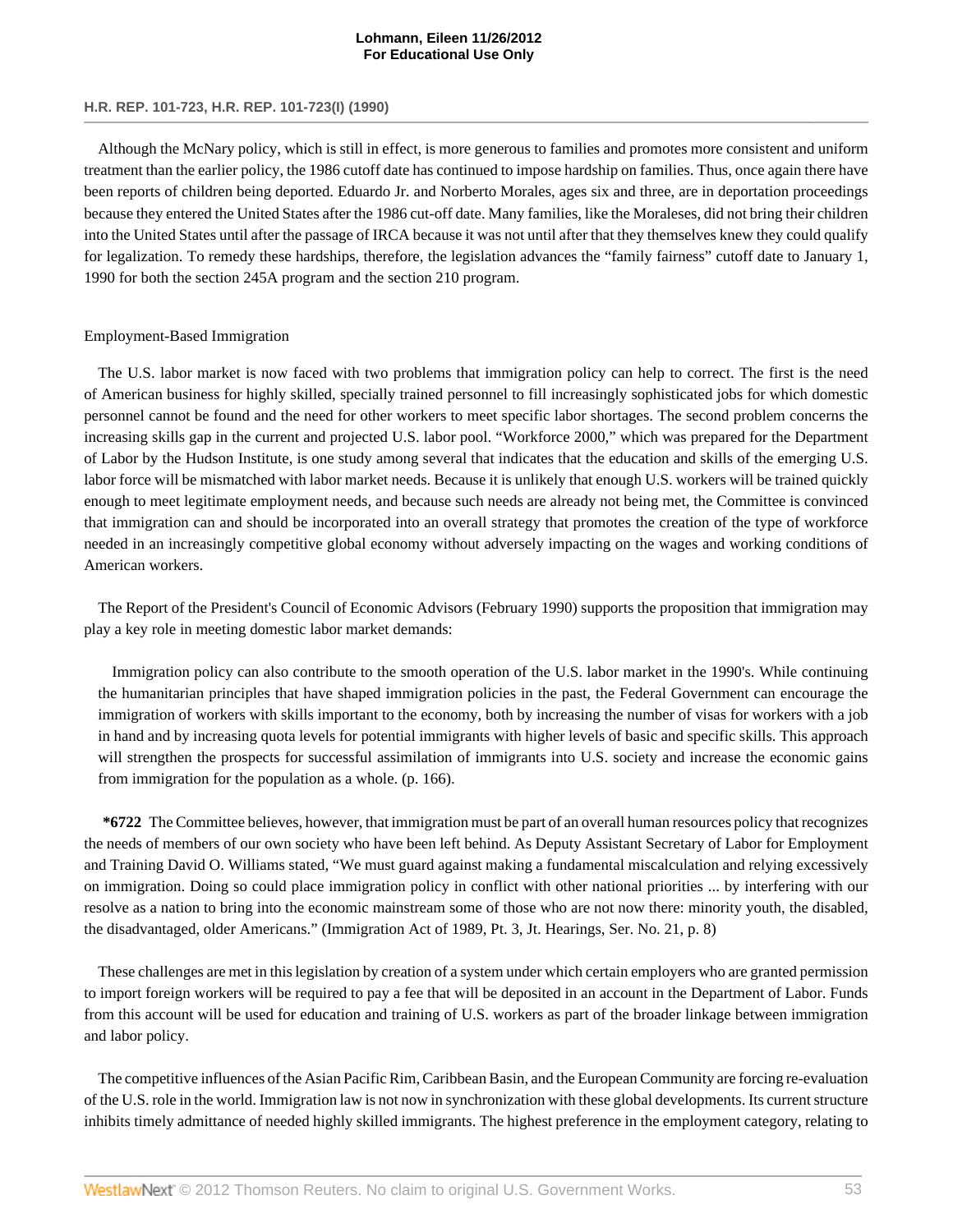#### **H.R. REP. 101-723, H.R. REP. 101-723(I) (1990)**

people of exceptional ability, currently involves an 18-month wait for a visa. The other employment category, for skilled and unskilled workers, is subject to a  $2^{1/2}$  year wait. This lack of responsiveness may impede the ability of businesses to plan and operate efficiently and effectively in this global economy. As noted by the American Council on International Personnel, "The ability to put the best manager or the most expert technician in the right position within the company at the precise moment that he or she is needed is an absolute requirement to assure that a business stays even or ahead of well-financed and highly efficient overseas competitors". (Id p. 509). During hearings, the National Foreign Trade Council further testified, "Our biggest problem with permanent immigration is that there are simply not enough employment related visas available under our current system." (Id p. 201) Other concerned groups also advocated increased permanent immigration numbers: the National Association of Manufacturers, the U.S. Chamber of Commere, the American Immigration Lawyers Association, the American Council of International Personnel. The bill responds to these needs by providing 134,000 additional employment-based immigrant visas and prioritizing the entry of certain categories of workers who are vital to business.

Many employers prefer to hire domestically and place much effort in the search for workers, yet are unable to find the technician or expert needed. Additionally, the current labor certification process required to prove that this search has occurred is fraught with time-consuming hurdles. In many parts of the country this part of the immigration process alone can take 15 months. The bill **\*6723** responds to this problem by allowing employers to file an attestation as to recruitment, payment of prevailing wages, and strike conditions, thus replacing the lengthy, adjudicatory, labor certification process with a process that allows attestations that have not been challenged to become effective. Attestations that have been challenged will go through a thorough administrative review procedure. This will focus Department of Labor resources on enforcement procedures, not on universal, routine and frequently unnecessary administrative screening and review activities.

#### Temporary Workers

The supply of foreign temporary workers has not kept up with the demands of American business in the international marketplace. Various technological advances have rendered the treaty trader visa ("E-visa") unavailable to several categories of workers. The intracompany transferee visa ("L-visa") has not been responsive to the need to rotate executives and managers for assignments in the United States. The bill addresses these problems by expanding access to the E visa to allow transfer of technology and services. It also broadens the L visa to include affiliated accounting firms and reduces time frames for previous employment with the company.

The current labor certification process lacks any meaningful access for an affected person to challenge an employer's petition with respect to recruitment or wages. Thus, U.S. Workers must rely totally on the Department of Labor's determinations that an adequate search of the domestic market has been made. However, Department of Labor acquiescence to state procedures has resulted in little uniformity of administrative procedures; recruitment is not standardized as much as it could be due to lack of definitions; prevailing wage determinations many times are made on an ad hoc basis; schedules of categories for which there is no test of the market are established and removed without labor market data or Congressional and public input. All of these have combined to create a lack of faith in the system and a strain on the relationship between business and labor. As Professor Philip L. Martin, a leading expert on labor certification, testified:

In the United States the Employment Service does not play a major job matching role ... Under the current labor certification system, the employment service is supposed to determine whether Americans are available to fill a vacant job, even if the employment service has limited experience placing workers in the type of job for which immigrants are being requested. Since employers do not obtain worker or union concurrence before requesting immigrant workers, and the employment service has inadequate labor market information to determine quickly whether American workers are available, it is easy to understand why U.S. labor certifications often includes litigation. (1989 Hearings, Pt. 3, p. 102)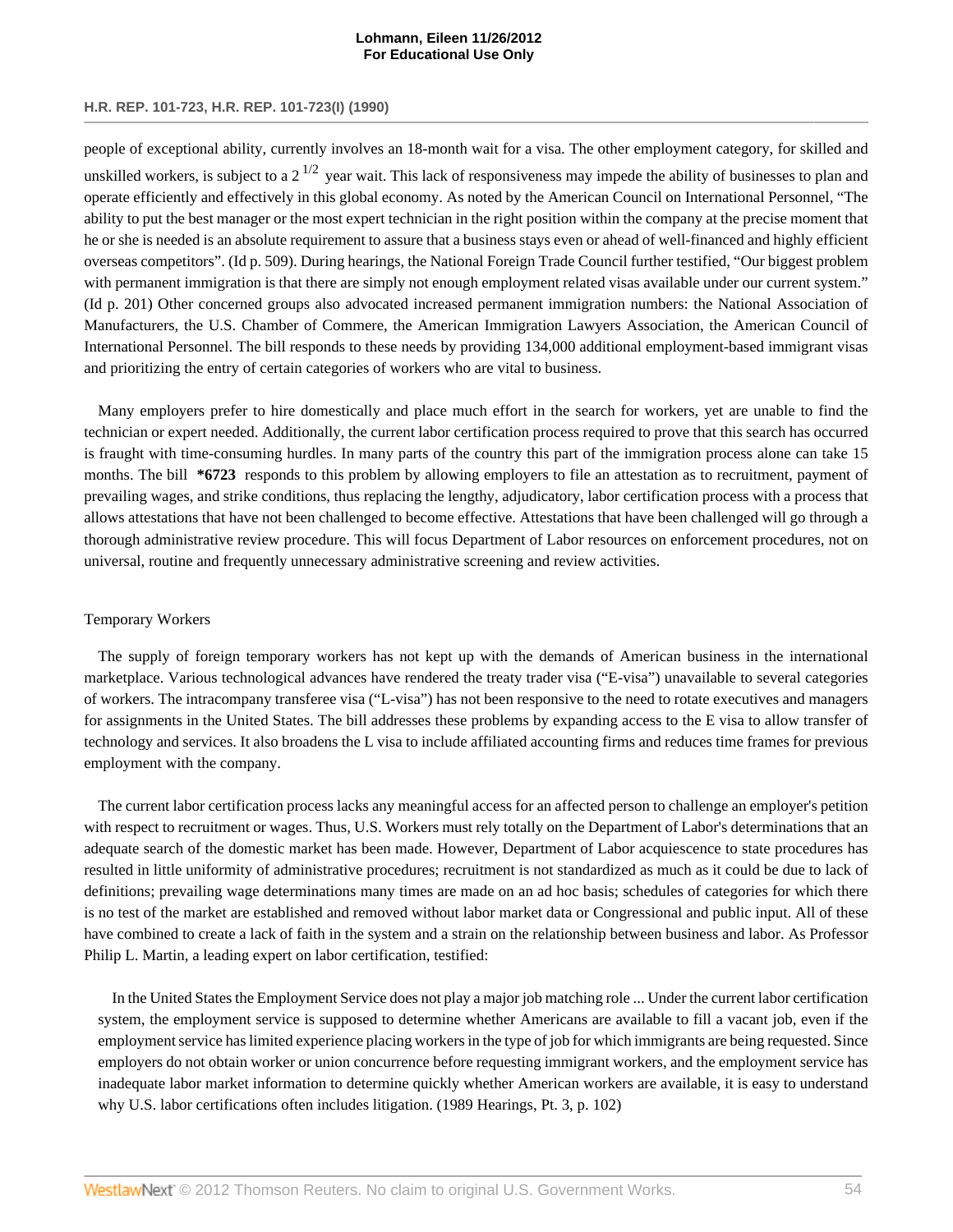#### **H.R. REP. 101-723, H.R. REP. 101-723(I) (1990)**

**\*6724** Additionally, he noted that once employers make the investment in obtaining access to alien workers "they no longer have a real economic incentive to search for U.S. workers." (Id. p. 103).

The bill responds to these shortcomings through an enforcement mechanism which allows U.S. workers to challenge an attestation by an employer with respect to the recruitment which has taken place and the wages offered the alien. Additionally, prevailing wages are determined by the Bureau of Labor Statistics.

The H–1 visa (aliens of "distinguished merit and ability") has been the most controversial nonimmigrant visa because entry is not conditioned on any domestic labor market test and because admissions levels under this category have been escalating– from 45,000 in 1981 to 78,000 in 1988. Also, the erosion of definitional lines through administrative decisionmaking has meant that little-known entertainers and their accompanying crews qulaify within this category, and aliens with nothing more than a baccalaureate degree have been deemed "distinguished" (Matter of Essex Cryogenics Industries, 14 INA Dec. 196, 1972). Because of its concern over the manner in which INS has implemented the H–1 program Congress has intervened on two occasions to prevent administrative broadening of the H–1 visa category. ([P.L. 100–202](http://www.westlaw.com/Link/Document/FullText?findType=l&pubNum=1077005&cite=UUID(I908B8F861A-F1432D812B6-2FC91CCA02A)&originationContext=document&vr=3.0&rs=cblt1.0&transitionType=DocumentItem&contextData=(sc.UserEnteredCitation)), [P.L. 101–238](http://www.westlaw.com/Link/Document/FullText?findType=l&pubNum=1077005&cite=UUID(ID2FB2628F9-A741958D47E-DBF9A8C2973)&originationContext=document&vr=3.0&rs=cblt1.0&transitionType=DocumentItem&contextData=(sc.UserEnteredCitation))).

The bill responds to the problem of H-visa abuse by redefining and splitting out certain categories of workers and by placing annual admissions ceilings through the establishment of a ceiling of 100,000 on all formerly H visas. Within that cap 9,000 P visas are for entertainers and athletes, 25,000 new H (i)(b) visas for specialty occupations, and 66,000 for nonagricultural temporary workers under H(ii)(b).

The admission of certain entertainers and accompanying aliens has fueled many of the concerns with respect to H–1 numbers and definitions. A number of situations have occurred to reinforce the Committee's belief that these visas have been abused. In 1984, 46 members of a theatrical troupe were admitted to perform "Evita" over serious objections of U.S. actor's guilds and notwithstanding regulations requiring an advisory opinion from labor organizations and definitions requiring unique qualities for accompanying aliens. In denying the petition on appeal, INS noted "little evidence" supporting qualifications of the cast and stated that if proper consultation had taken place it would have provided the necessary "safeguards against the abuse of the nonimmigrant visa worker programs". (Matter of Evita, HHW-N 5086, August 21, 1984). In other cases, however, the Department of Justice has had some complicity in the abuse of the visa process. In 1987, twelve members of a motion picture film team who had been deemed ineligible for H-1 status were paroled into the United States by the Attorney General to participate in the filming of a television production.

The increased reliance on foreign H–1 nurses in many of the nation's largest cities prompted Congressional action last year to require hosptials to engage in domestic recruitment and offer appropriate **\*6725** wage levels prior to seeking alien nurses, while allowing those already in the United States to adjust to permanent resident status ([P.L. 101–238](http://www.westlaw.com/Link/Document/FullText?findType=l&pubNum=1077005&cite=UUID(ID2FB2628F9-A741958D47E-DBF9A8C2973)&originationContext=document&vr=3.0&rs=cblt1.0&transitionType=DocumentItem&contextData=(sc.UserEnteredCitation))). According to the Bureau of Labor Statistics, the real wages of nurses for those cities experiencing heaviest use of H–1 nurses increased at a rate far behind other cities. H.R. 4300 corrects a situation outside nursing by extending similar respnsibilities for recruiting and wages to employers of most H–1 (b) aliens.

Regarding engineeers, the Institute of Electrical, Electronics and Computer Engineers, representing more than 300,000 engineers, submitted information indicating that salary levels for more experienced engineers have not changed noticeably since the early 1970s when compared to other professions, although starting salaries have increased. Additionally, a study by the National Research Council in 1988 ("Foreign and Foreign-born Engineers in the U.S.") noted 45% of engineering graduate students in 1985 were aliens with temporary visas, and while recognizing the contributions of these engineers it was noted the presence of a large number of foreign engineers may discourage female and minority students from entering the engineering profession and may limit the appointment of U.S. PhD engineers to faculty positions. The recruitment procedures in the bill address these concerns.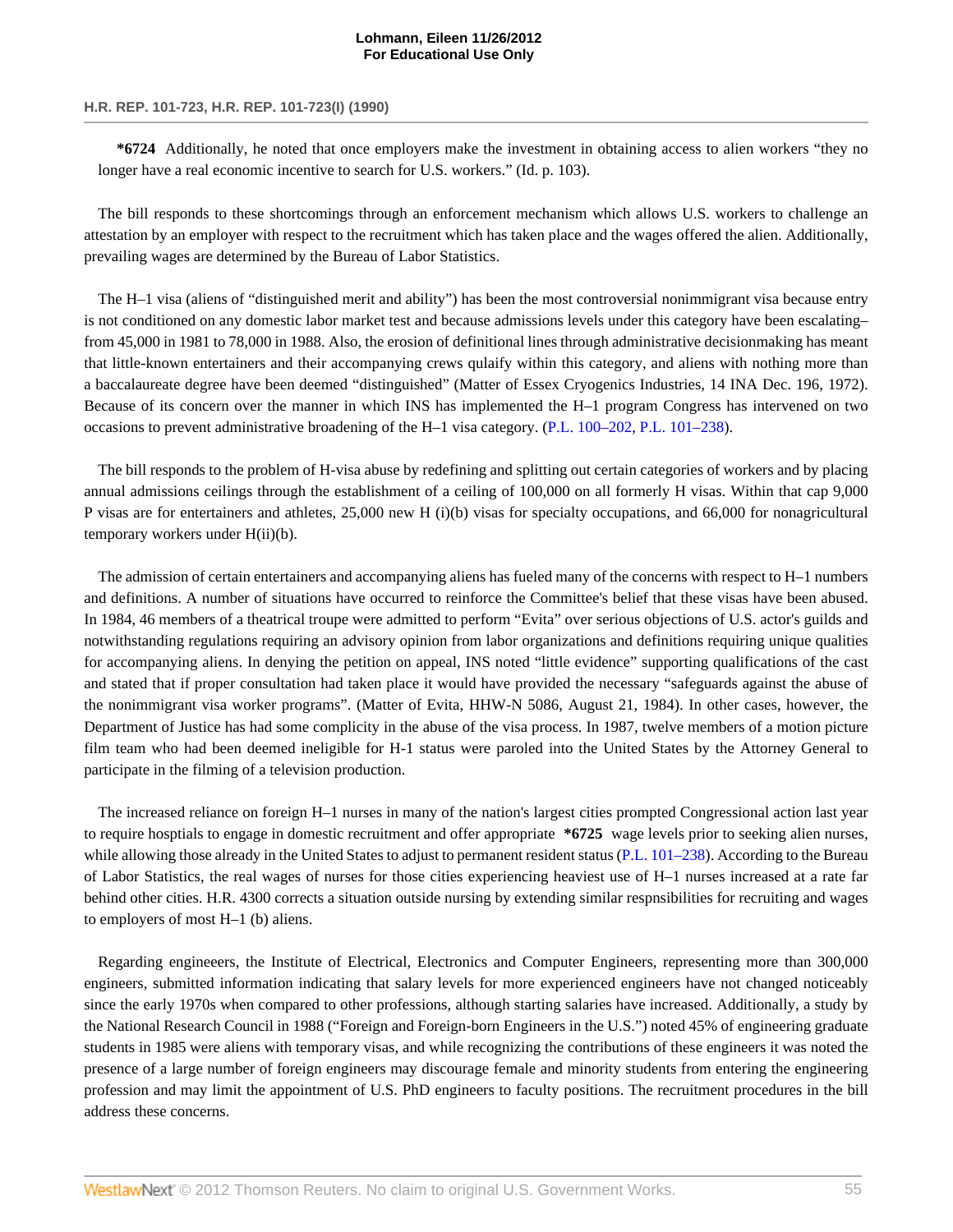#### **H.R. REP. 101-723, H.R. REP. 101-723(I) (1990)**

A February 1990 General Accounting Office report on the exchange visitor ("J-visa") program indicated that many J-visas are inappropriately utilized for employment purposes. Of these, the most abused has been the au pair program. Accordingly, the bill revises the au pair program to require the payment of at least minimum wages and to provide other labor protections. Other exchange programs in the bill are required to provide prevailing wages if employment is a factor in the program. Additionally, prompted by inadequate proposals under considerations by INS to expand work authorization of foreign students, the bill expands the ability of students to work, but requires maintenance of academic standing and domestic recruitment prior to access to foreign student workers.

#### Education and Training of U.S. Workers

By creating an Education and Training Fund as a component part of H.R. 4300, the Committee recognizes the need to balance the short term employment demands of employers with the need to train and educate the new generation of American workers. The Committee believes that increased immigration levels should not lead to a dependence on foreign workers, nor should they place training of unemployed U.S. citizens at risk. The fund established in the bill will supplement national efforts in assisting the unemployed and underemployed in obtaining the necessary skill levels to compete in today's market. Employers seeking foreign workers have a special obligation to ensure that obtaining workers from abroad is a last resort. Payment of fees by these employers into the fund for training American workers will assure that continuing effort.

**\*6726** The so-called "de-skilling of America" is considered by many to be the biggest single problem facing the U.S. workplace in the near and distant future. The study Workforce 2000 states that "Labor markets will be tighter, due to the slower growth of the workforce and the smaller reservior of well-qualified workers" (p. 79). Similarly, a recent Industry Week report noted that "By the year 2000 an estimated 5 to 15 million manufacturing jobs will require different skills," and that there are "1.5 million workers permanently displaced from jobs each year [who] will require some kind of assistance in order to re-enter the workforce." (September 19, 1988, p. 52). To this end, the fund will help to train and retrain U.S. workers in the skills they will need for the future if U.S. workers, industry, and the country as a whole are to remain competitive in a global economy. Business leaers agree that there is an obligation to train domestic workers. American corporations are investing substantial sums of money in training. Additionally, as the National Association of Manufacturers stated during hearings: "We believe that American indsutry has no choice but to continue educating the work force." (Immigration Act of 1989, Hearings, Pt. 1, Ser. 21 p. 472). Yet in many cases, those investments are employer-specific, leaving the broader needs of the workforce begging.

One of the most acute problems contributing to the skills gap is the paucity of American students sufficiently versed in the areas of mathematics and the sciences. Currently, in many cases students from other countries surpass the achievements of U.S. students in math and science. Additionally, the campuses of many U.S. colleges and universities have a large proportion of students from other countries who have come to obtain a post-secondary degree, and who will then return to their native countries to help business and industry there. These opportunities should be available to U.S. students, particularly in math and science so that they can compete in the high-tech fields of business and commerce. With this in mind, H.R. 4300 requires that 10% of the fund be set aside for use solely to educate needy individuals enrolled in courses leading to a degree in mathematics or any of the sciences at an accredited post-secondary institution. This is one step toward educating U.S. workers in the math and science areas which are so crucial to today's business world.

## Hong Kong

The colony of Hong Kong was acquired from China in three segments by Britian under the terms of three treaties in the nineteenth century: the 1842 Treaty of Nanking, the First Convention of Peking in 1860, and the Second Convention of Peking in 1898. The New Territories, consisting of a mainland area and adjoining Kowloon and 235 adjacent islands (90% of Hong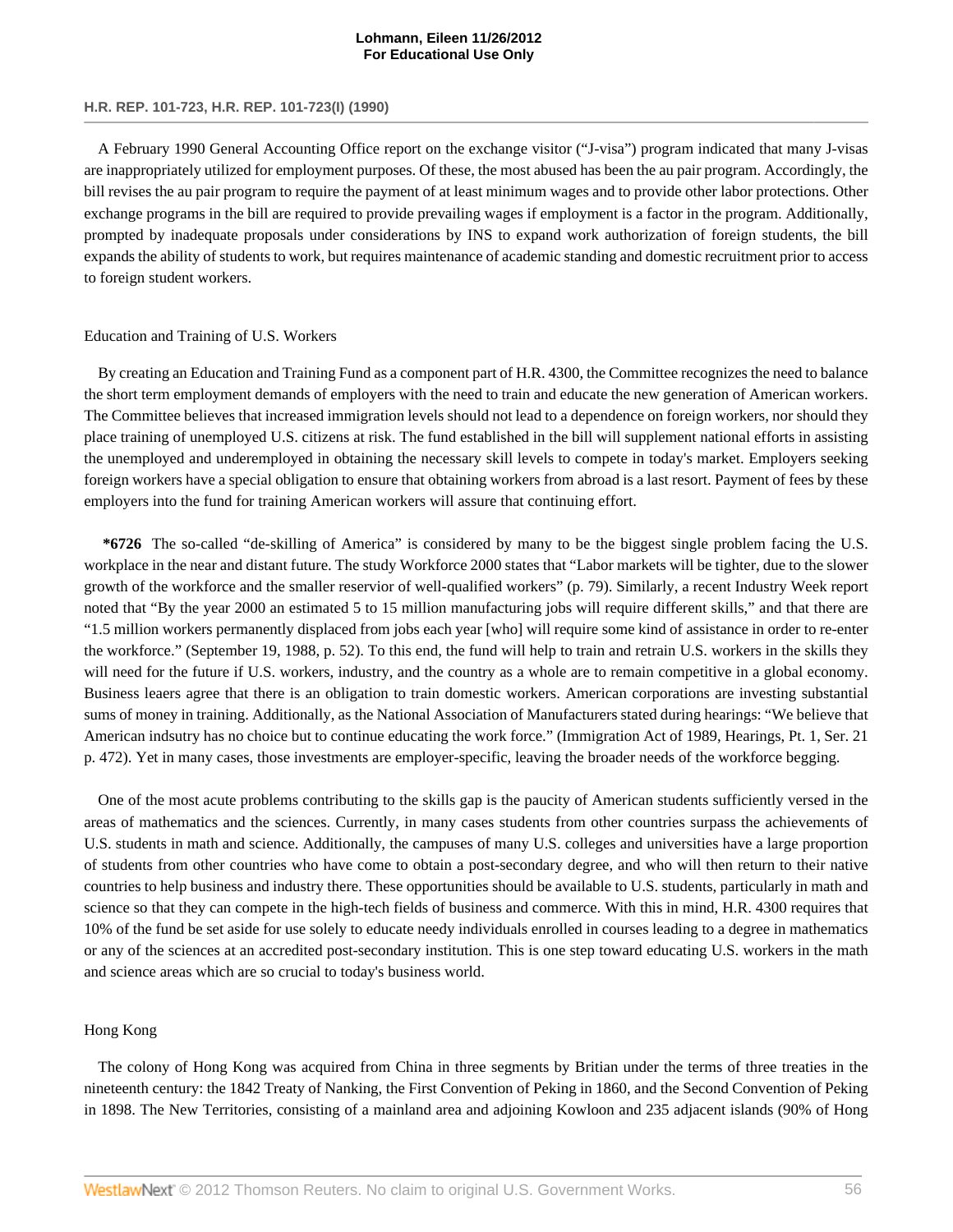## **H.R. REP. 101-723, H.R. REP. 101-723(I) (1990)**

Kong's land area), were leased to Britain for 99 years beginning July 1, 1898 in the Second Convention of Peking. On July 1, 1997, the People's Republic of China ("PRC") will permanently resume sovereignty over Hong Kong.

During the negotiations in 1984, policies were set regarding the administration of Hong Kong after 1997. These are included in the constitution called the Basic Law. Pursuant to the Basic Law, Hong Kong will be governed as a Special Administrative Region of the **\*6727** PRC for the next 50 years. The Basic Law provides a system to ensure that fundamental rights and freedoms of its residents, convertibility of the Hong Kong dollar, and local administrative autonomy are maintained in Hong Kong to secure economic prosperity in the future.

However, the brutal repression of pro-democracy demonstrators on June 4, 1989 in Tiananmen Square has aroused legitimate fears among residents of Hong Kong as to what life may be like under PRC rule. Although the PRC has agreed to leave Hong Kong's social and economic system undisturbed for 50 years, Hong Kong citizens have lost confidence and are searching for ways to emigrate before 1997. It is estimated that 55,000 Hong Kong Chinese will emigrate in 1990, the majority going to Canada, Australia, and the United States. Other countries have made their immigration policies less restrictive concerning immigrants from Hong Kong. For example, Britain announced that it would grant full British citizenship to about 225,000 people, and France has promised passports to qualified employees of French companies in Hong Kong.

Currently, as a dependent area of a foreign state, the Hong Kong per country ceiling is set at 5,000. Prior to the passage of IRCA in 1986 its ceiling was set at just 600. Thus backlogs in the preference system for Hong Kong have been long and will continue to grow unless remedial action is taken.

Raising the per country ceiling from 5,000 to 20,000 is one way the legislation responds to the unique needs of Hong Kong.

American investment in Hong Kong is estimated at over \$6 billion. At present the more than 900 American firms doing business in Hong Kong employ approximately 200,000 Hong Kong nationals. Due to the scheduled reversion of sovereignty of the colony and the recent events in the PRC, U.S. companies are facing serious personnel shortages. According to the American Chamber of Commerce (Hong Kong), American firms in Hong Kong have lost 24% of their key employees in the last year as a result of emigration from Hong Kong and transfers to non-U.S. businesses that have hired key executives, managers, and highly skilled employees of U.S. firms by offering them immigration benefits as a perquisite condition of employment. The Committee believes that these practices by foreign businesses and governments place American businesses in Hong Kong at a competitive disadvantage. The legislation responds to this problem by providing an additional 15,000 immigrant visas to residents of Hong Kong who are employed in Hong Kong by a U.S. business and who can be similarly employed in the United States.

## Diversity

In the late 1800s and early 1900s, emigration to the United States shifted from Northern and Westen Europe to Southern and Eastern Europe. The early 1900s also saw the codification of existing restrictions on the entry of Asians and the addition of new ones, such as the curtailment of immigration from Southern Europe by placing literacy restrictions on admission. In 1952 the Immigration and Nationality Act recodified existing immigration laws and slightly relaxed the prohibition of Asians. In 1965, the national origin quota system was repealed and the preference system was initiated. The change in the 1965 law, however, had an unintentional **\*6728** adverse affect on immigration from certain countries. Natives of countries such as Italy, Ireland, Poland, and Argentina, who traditionally immigrated to the United States, now found the channels closed. Thus, since 1965, the major source of immigration has been from Asia and Latin America.

In 1986 Congress recognized the serious imbalances in our immigration system. Consequently, section 315 of IRCA was adopted to provide visas to certain countries that had been "adversely affected" by the 1965 law. This program was extended in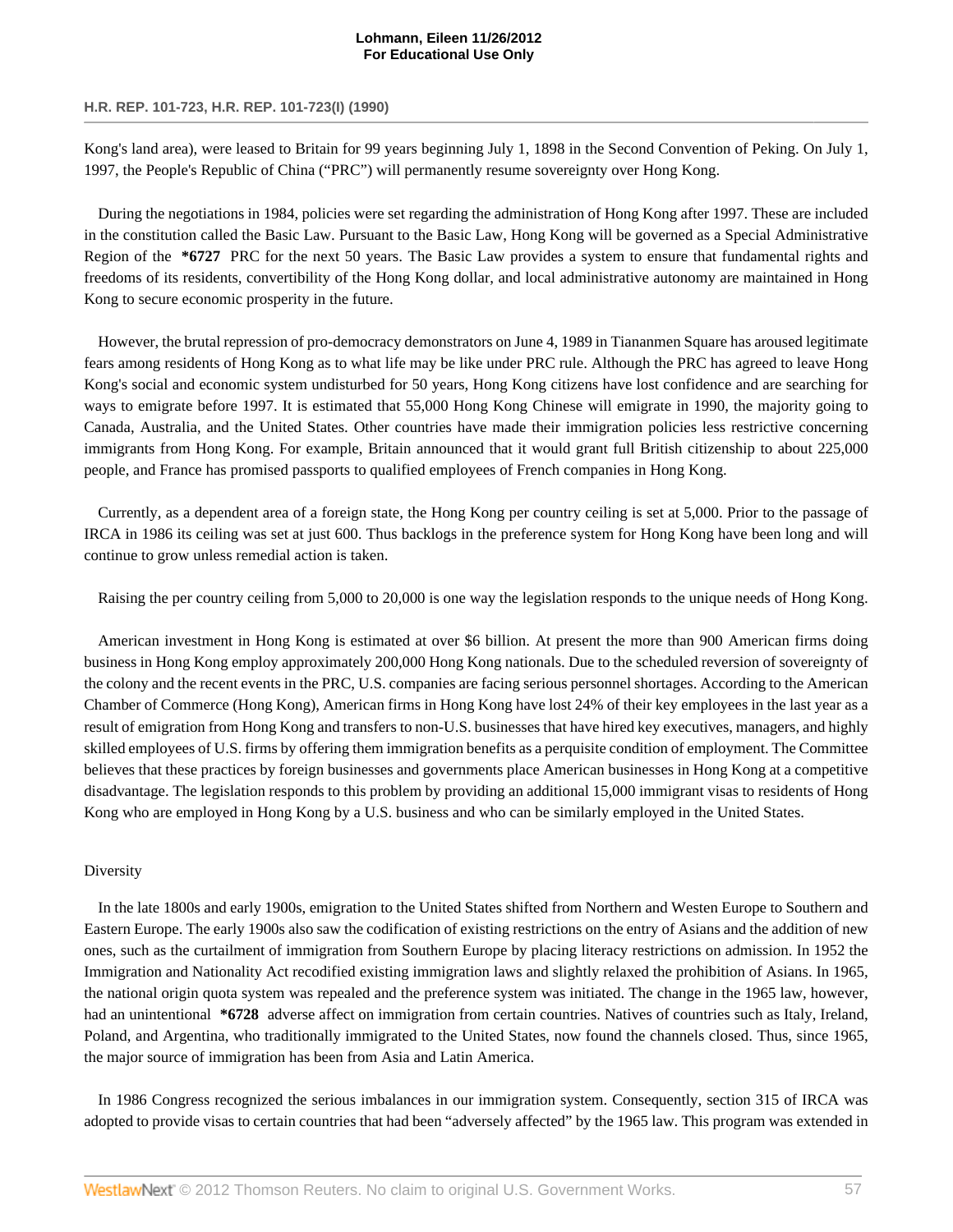#### **H.R. REP. 101-723, H.R. REP. 101-723(I) (1990)**

1988, and a second program ([P.L. 100–658](http://www.westlaw.com/Link/Document/FullText?findType=l&pubNum=1077005&cite=UUID(I36E12A5936-D1411D9DC4B-54E935EBCFC)&originationContext=document&vr=3.0&rs=cblt1.0&transitionType=DocumentItem&contextData=(sc.UserEnteredCitation))) was created to provide natives of underrepresented countries access to the United States. These programs reflected Congress' desire to promote diversity in our current immigration system.

The Committee is convinced that in order to correct ongoing inequities in current law, changes must be made to further enhance and promote diversity within the present system. This legislation creates three temporary programs to broaden the regional base from which people come to the United States. One temporary measure provides 25,000 additional visas for each of three years to natives of the "adversely affected" countries. Another allows displaced Eastern Europeans 15,000 visas for each of three years. Finally, the Continent of Africa, which has a history of low immigration to the United States, is provided an additional 15,000 visas for each of three years.

In order to maintain diversity in immigration to our nation, a regional program is created by the bill. This ongoing program, which begins in 1944, provides 55,000 annual visas for natives of regions of the world where immigration through the preference system has been lower than 50,000 over the previous five years.

## Eastern European Transition

East Europeans have been seeking asylum in the West since the end of World War II. West Germany and Austria both have served as countries of first asylum. Since 1945 Austria received over two million refugees, resettling some 600,000 of them. It offered first asylum to Hungarians in 1956, to Czechoslovakians following the 1968 uprising, and to Poles in the early 1980s when martial law was imposed in Poland.

As of September 30, 1989, Austria was providing assistance to over 13,000 refugees, and there were 17,000 Poles awaiting interview in Frankfort, Germany. The people in Austria were living in four refugee camps and in over three hundred small hotels and rooms. Among these are over 5,000 Rumanians, 3,000 Czechs, 1,000 Poles, and others from Yugoslavia, Bulgaria, and Hungary.

These Eastern Europeans are not firmly resettled in the West. They are living as displaced persons and work as part of an underground economy. By the same token, they have been away from their homelands for an extended period of time, and they frequently have no desire to return.

In recent years, Poles and Hungarians have comprised the bulk of U.S. refugee admissions. The ceiling on all Eastern European refugee slots for FY 1990 is 6,500. There is presently a backlog of 20,000 Poles and Hungarians in Western Europe who are registered **\*6729** to be considered for refugee resettlement in the United States.

As of November 22, 1989, no new applications for refugee status were being accepted from Hungarians and Poles: April 6, 1990 was the cut-off for Czechs, and May 4, 1990 for Rumanians and Bulgarians. Because of the changes in conditions in Eastern Europe, the U.S. State Department has decided that most Eastern Europeans no longer qualify for refugee status.

## IRCA Related Provisions

In the interests of stanching the flow of illegal immigration, Congress included provisions in the Immigration Reform and Control Act of 1986 (IRCA), requiring that all U.S. employers, and those who, for a fee, recruit or refer employment applicants, verify the eligibility, under the immigration laws, of the prospective employees to work in the United States.

When INS final regulations on employer sanctions were published in the May 1, 1987 Federal Register (vol. 52, pp. 16216– 16228), INS received 4,000 comments, 3,100 of which related to the recruiter/referrer provisions. INS subsequently modified the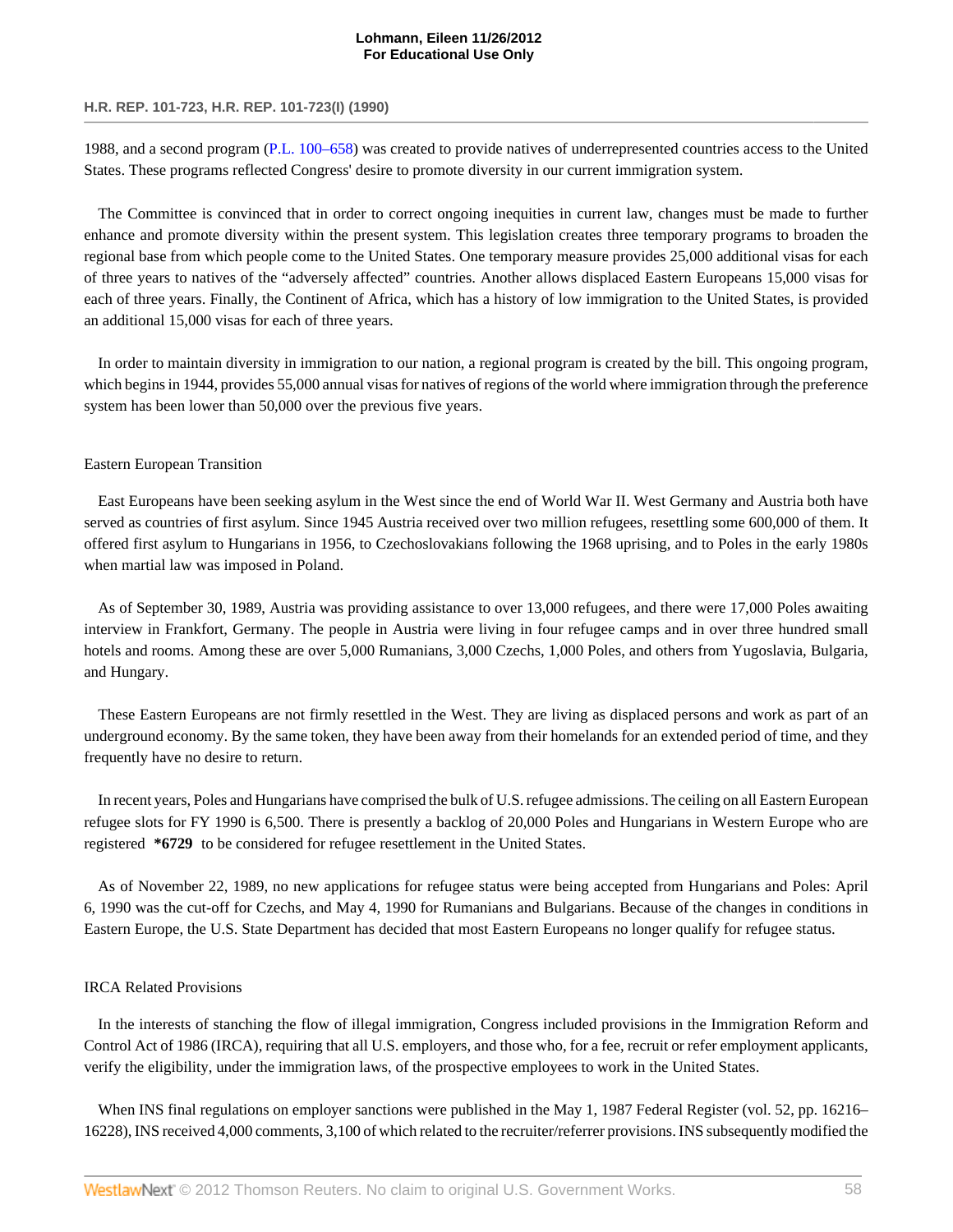#### **H.R. REP. 101-723, H.R. REP. 101-723(I) (1990)**

provisions, although it correctly determined that repeal was beyond the scope of its authority. The modification clarified that: (1) the recruiters and referrers were not obligated retroactively to verify applicants referred or recruited in the past; (2) verification was required only for applicants actually hired; and (3) the verification process could be completed by those designated to act in the recruiters' or referrers' interest, such as notaries, attorneys, or employers themselves. [\(8 CFR 274a.2\)](http://www.westlaw.com/Link/Document/FullText?findType=L&pubNum=1000547&cite=8CFRS274A.2&originatingDoc=I520E9F60643311D9B7CECED691859821&refType=LQ&originationContext=document&vr=3.0&rs=cblt1.0&transitionType=DocumentItem&contextData=(sc.UserEnteredCitation)).

Although the modifications made the requirements slightly less onerous than they would have been originally, recruiters and referrers continued to feel burdened by paperwork that appeared to serve no reasonable purpose. They argued, and the Committee agreed, that since businesses themselves cannot hire illegal aliens without penalty, there was no incentive for placement professionals to recruit illegal aliens. Doing so would in fact waste the recruiters' time and risk damaging the recruiterclient relationship.

Several class action law suits have successfully challenged the validity of various INS regulations and practices relating to the legalization of aliens under IRCA. In the landmark, multifaceted case, [Ayuda, Inc. v. Thornburgh, 687 F.Supp. 650](http://www.westlaw.com/Link/Document/FullText?findType=Y&serNum=1988063686&pubNum=345&originationContext=document&vr=3.0&rs=cblt1.0&transitionType=DocumentItem&contextData=(sc.UserEnteredCitation)) [\(D.D.C. 1988\)](http://www.westlaw.com/Link/Document/FullText?findType=Y&serNum=1988063686&pubNum=345&originationContext=document&vr=3.0&rs=cblt1.0&transitionType=DocumentItem&contextData=(sc.UserEnteredCitation)) the District Court agreed with plaintiffs' contention that the INS regulations defining the phrase "known to the government" in section  $245A(a)(2)(B)$  of the INA, was unduly restrictive. Numerous aliens, otherwise eligible for legalization under the IRCA legalization program, were barred from the program because they were unable to demonstrate that their "continuous unlawful residence in the U.S. since 1982," was "known to the government," as interpreted by INS regulation. Although other elements of the case were appealed, the government did not contest the finding with respect to the validity of the regulation.

The court found that INS implementation of the invalid regulation unlawfully precluded otherwise eligible aliens from the legalization program. Nevertheless, it held that, because the application period had passed, no relief was available for the plaintiff class, because **\*6730** the Court lacked authority to extend or reopen the application period. Plaintiffs were found to have a right without a remedy.

Other cases with outcomes similar with respect to the validity of an INS practice or regulation are pending, awaiting adjudication with respect to other issues: At issue in Catholic Social Service v. Meese, Nos. 88–15046, 88–15127, and 8815128 (9th Circuit), was an INS regulation with respect to the "continuous physical presence" requirements. In LULAC v. INS, No. 88–6447 (9th Circuit) the issue related to an invalid INS rule regarding fraudulent reentry documentation.

In each of these cases INS subsequently conceded that its regulations were invalid, modified the challenged regulations, and did not appeal the merits of the court order. However, in all of these cases the modifications in policy came too late to help the eligible applicants.

In [INS v. Pangilinan \(486 U.S. 875 \(1988\)](http://www.westlaw.com/Link/Document/FullText?findType=Y&serNum=1988078743&pubNum=780&originationContext=document&vr=3.0&rs=cblt1.0&transitionType=DocumentItem&contextData=(sc.UserEnteredCitation))), the Supreme Court held that the courts lacked inherent authority, through the invocation of their equitable powers or otherwise, to confer naturalization benefits to new alien applicants who could no longer qualify for those benefits under then existing law, even if the applicants could show that they had failed to file for benefits under earlier, more favorable law because of wrongful government implementation. The courts have differed on whether Pangilinan bars on extension of eligibility in the amnesty context.

Although the Ayuda opinion is not a decision of the Supreme Court, and therefore has limited binding effect nationwide, district courts in judicial circuits outside the District of Columbia have cited the decision in denying relief or in staying orders pending a decision on the jurisdictional issue by the appropriate circuit court.

The Committee believes that a legislative response is necessary because of the inequities created by the anomaly of the courts' having found a right to apply for legalization, without a means of exercising the right.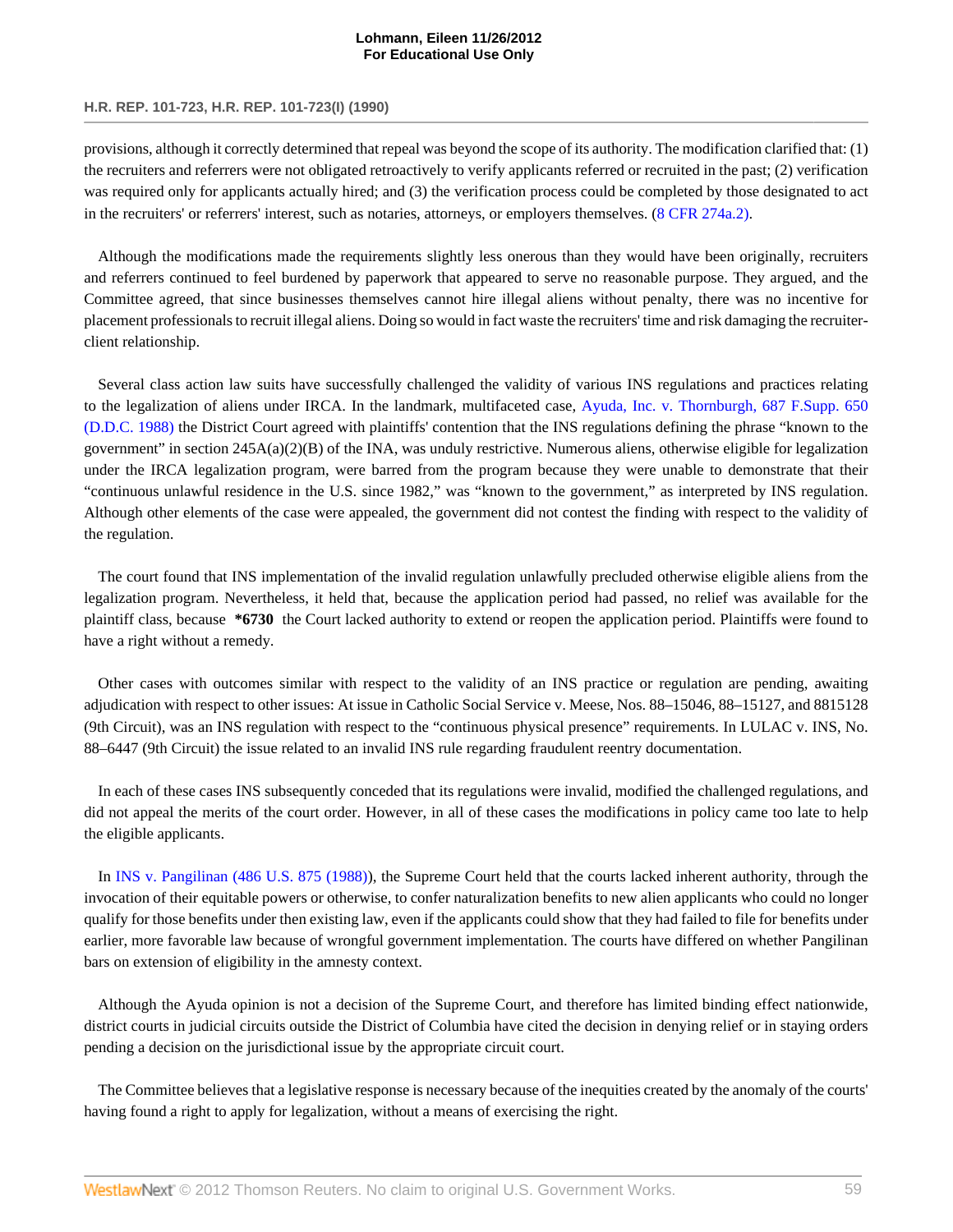#### **H.R. REP. 101-723, H.R. REP. 101-723(I) (1990)**

The Committee also recognizes that an inequity was being created by what it regards as misinterpretation of current law. The court in Ayuda suggested that the only way for an alien to challenge the validity of an INS rule or practice was in the context of a deportation or exclusion proceeding. The Committee believes that this interpretation is incorrect, and requires legislative redress.

In fact, for class members in Ayuda, Catholic Social Services, LULAC, and Zambrano, whose applications were erroneously rejected for filing, or who were improperly discouraged from filing timely applications, there are no "denials" of legalization that could be appealed through the procedures set forth in section  $245A(f)(4)$  of the INA.

The bill responds to this problem by authorizing Federal courts to order the Attorney General to accept new applications and readjudicate them in instances in which the court has found that INS had improperly applied the law.

## Marriage Fraud

The Immigration Marriage Fraud Amendments of 1986 [\(P.L. 99–639](http://www.westlaw.com/Link/Document/FullText?findType=l&pubNum=1077005&cite=UUID(I4BF095BAEB-E24BAEBD515-C28DFBCB418)&originationContext=document&vr=3.0&rs=cblt1.0&transitionType=DocumentItem&contextData=(sc.UserEnteredCitation))) require a two-year conditional residence status for certain alien spouses, sons, and daughters of United States citizens or permanent **\*6731** resident aliens. The conditional basis of the alien spouse's permanent resident status may be removed after two years upon the filing of a joint petition by the conditional resident and the petitioning spouse. In addition, there are two waivers available under the IMFA for not filing the joint petition to remove the conditional status from the alien spouse's permanent residence. One is by establishing that extreme hardship would result if the alien is deported, the other is by establishing that the qualifying marriage was entered into in good faith by the alien spouse, but the qualifying marriage has been terminated (other than through the death of the spouse) by the alien spouse for good cause.

The independent waivers do not address the issue of battered spouses and children. The terms of the statute do not make it sufficiently clear that an abused spouse who has entered a marriage in good faith will be granted the waiver either on the basis of "extreme hardship" or termination of the marriage for "good cause". In many cases there are obstacles that prevent a battered alien spouse from initiating a divorce, such as lack of resources to pay for a lawyer; ethnic or cultural prohibitions against divorce; fear of further physical violence; and the risk of deportation itself.

In addition, many states have no-fault divorce laws which make it impossible for an alien spouse to establish that the marriage was terminated for good cause. INS allows a divorce obtained under a no-fault law to be used to support a waiver request. The alien, however, must establish that the nofault option was used either to expedite the divorce or for economic reasons. Often, aliens are denied the waiver because they cannot satisfy the "good cause" requirement under no-fault laws. Also, a U.S. citizen or permanent resident spouse need only file for a divorce first to obtain the advantage in situations where a waiver of the joint petition requirement is being sought, again preventing the alien spouse from applying for a good faith/good cause waiver.

Present law does not ensure that a battered alien spouse or child will not be forced to remain in an abusive relationship for fear of deportation. Immigrant and family law attorneys, refugee service agencies, and battered women's advocates agree that current provisions of the IMFA do not go far enough in ensuring the safety and protecting the legal rights of immigrants in situations of domestic violence. The Committee believes that the creation of a battered spouse/child waiver and changes to the good faith/good cause waiver will clarify Congressional intent.

Section 302 of H.R. 4300 amends section 5 of the Immigration Marriage Fraud Amendments of 1986, which prohibits the INS from approving any visa petition that is based on a marriage between an alien and a citizen if the marriage occurred while the alien was in deportation or exclusion proceedings, unless the alien spouse resides outside the U.S. for two years.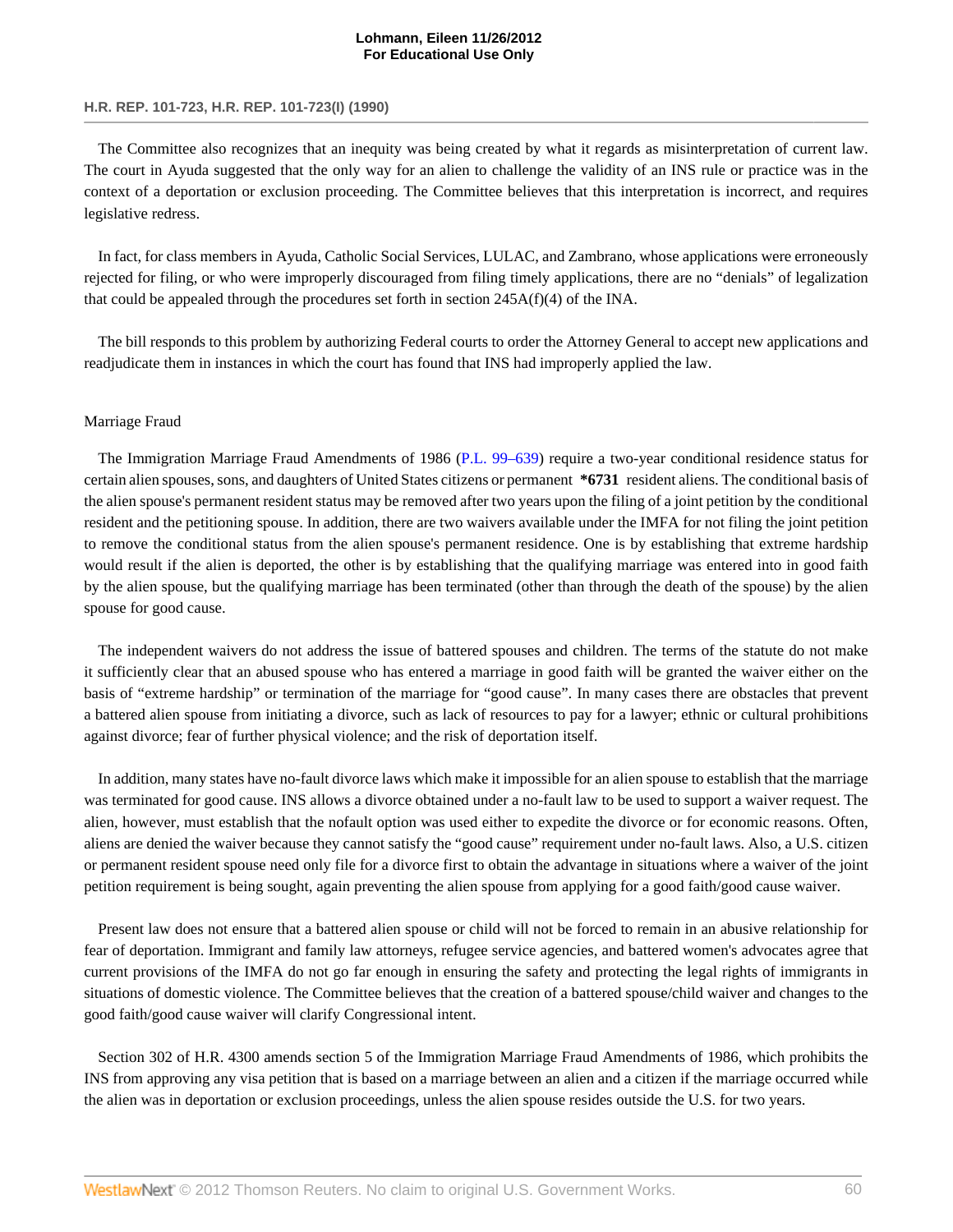#### **H.R. REP. 101-723, H.R. REP. 101-723(I) (1990)**

Deportation proceedings can often last many years, for reasons not under the alien's control. During the pendency of the process, it is not unusual for an alien defendant, who is frequently young and single, to meet someone, develop a relationship, get married, and even have children. Numerous examples of such marriages have been documented since the enactment of section 5. Yet, such **\*6732** a marriage, under the current statute, is presumptively regarded as non bona fide, with no opportunity for rebuttal.

Even if the marriage is indisputably bona fide, the current section 5 compels the alien spouse to reside outside the country for two years because there is no opportunity to establish the legitimacy of the marriage. Consequently, the American citizen spouse is either compelled to live apart from the alien spouse for two years, or the citizen spouse must abandon his/her own residence in the United States for the duration of the two year period. The American citizen spouse is forced, by the provisions of section 5 IMFA, to choose between abandoning his/her spouise or abandoning his/her country. Counsel for aliens subject to section 5 have contended that the provision contravenes the due process and equal protection guarantees of the Constitution.

Section 302 of H.R. 4300 addresses the problem of irebuttability by permitting couples to overcome the bar on filing and approval of a visa petition when the marriage is demonstrated to be bona fide.

## Health Related Exclusions

Need for revision of the health related grounds for exclusions was recognized in 1981 in the Final Report of the Select Commission on Immigration and Refugee Policy, which recommended a re-examination of all grounds of exclusion. The Committee has had such revisions under extensive consideration since that time, and legislation amending the health exclusions has been reported by the Committee on several different occasions. In 1983 legislation to provide a comprehensive revision and reform of the grounds for exclusion was introduced by the Hon. Barney Frank (H.R. 4509), and in 1984 the Subcommittee on Immigration, Refugees, and International Law commenced hearings on that legislation. Further hearings were held in 1987 on a similar bill (H.R. 1119), and Subcommittee markup was held on April 20, 1988. A substitute bill (H.R. 4427), which was reported favorably from full Committee on June 22, 1988, included substantial revisions to the health exclusions. In the 101st Congress a similar bill (H.R. 1280) was approved by the Subcommittee on April 18, 1989.

H.R. 4300, as amended, repeals the specific disorders now listed in INA paragraphs 212(a) (1) through (5) as grounds for exlcusion. These grounds represent outmoded and inflexible notions of medical diagnoses, and the Committee strongly believes they should be replaced with more enlightened and flexible alternatives that focus on the dangers that may be posed by mental and physical disorders. This bill accomplishes that goal by replacing those five grounds for exclusion with two new activitiesbased grounds.

As under existing law, the Department of Health and Human Services (HHS) would have the primary responsibility for providing health screening to aliens seeking entry to the United States. Current regulations (43 CFR 34) provide guidance for the medical examination of aliens in order to determine whether they are excludable. The bill broadens the HHS role by moving away from specific mental and physical exclusions to more generic terms that are easily adaptable to medical advances. The bill does not change screening procedures either abroad or domestically. It also retains existing requirements under which each immigrant must submit to a medical examination and each nonimmigrant may be required to submit to **\*6733** a medical examination in the discretion of the visa issuing officer. Because the new health grounds are intentionally more general in order to provide maximum flexibility, HHS will be required to establish specific criteria to guide its Public Health Service (PHS) physicians, and to assist the Attorney General, consular officers and the general public in understanding the foundations upon which an exclusion is based.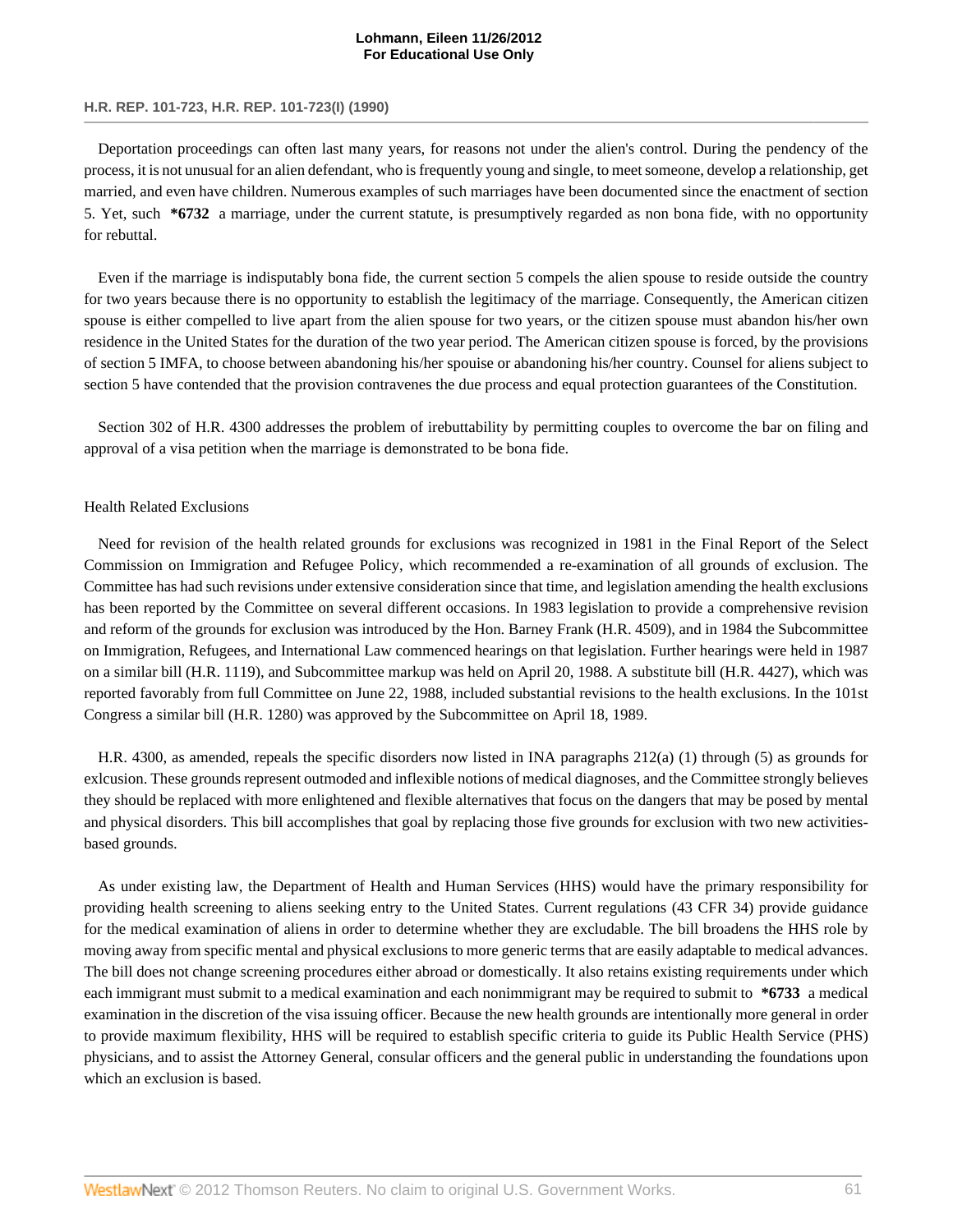#### **H.R. REP. 101-723, H.R. REP. 101-723(I) (1990)**

The bill does not repeal the Attorney General's discretionary authority to admit or exclude aliens or exercise waiver authority for certain health conditions. In this regard, the Committee recognizes that the Attorney General may be required to impose certain requirements in order to address possible health threats or public charge situations, including specific follow-up treatments and institutional care. It is expected that HHS and the Attorney General will work closely together in setting guidelines for the imposition of such conditions. Although the Attorney General may impose bonds and other conditions as prerequisites to admissions, such requirements are not to be interpreted so strictly as to undermine the purpose of the bill in this area, namely to make it possible for aliens who do not pose a danger to enter this country.

The legislation establishes a new general category of exclusion based on physical or mental disorders. Although general in nature, this ground is linked carefully to behavior and potentially harmful activities. Therefore, as opposed to current law, mental retardation and mental illness, per se, would not be grounds for exclusion. In testimony submitted for the record at the 1987 hearing held by the Immigration Subcommittee on the predecessor of this legislation, the American Psychiatric Association commented:

[We] do not believe that any mental disorder alone should be a basis for exclusion. We ar pleased to see the proposed changes in the statute as they incorporate the concept that the diagnosis of any mental disorder or history of treatment for a disorder is not sufficient to exclude an alien who wishes to immigrate. Specific individuals suffering from these illnesses who display certain manifestations that are not consistent with acclimating or functioning satisfactorily in society should perhaps qualify for exclusion, but mental illness in and of itself should not be the reasons. [pp. 261, 262.]

This principle is followed in the bill in that two requirements must be met if an alien is to be excluded because of a mental or physical disorder. The alien must be determined to have a particular physical or mental disorder and a history of behavior (or current behavior associated with the disorder) that may pose a threat to property or the safety and welfare of the alien or others. The Committee notes that this standard is based on the behavior of the alien, and not merely a diagnosis that the alien has a particular disorder. Thus, an alien who was previously diagnosed as having a condition that posed a danger to others would be eligible for admission if this condition no longer existed or have been otherwise overcome by some form of treatment or therapy.

**\*6734** It is important to note that, even in cases in which the particular condition exists, if the condition can be controlled through medication or some other means to a degree that removes the potential danger, the alien could be admitted in the discretion of the Attorney General and on the advice of the Secretary of HHS. In such cases, admission of the alien can be conditioned or a requirement that the alien pursue a specific regime of treatment to control the disorder. The Committee expects that this provision will result in the admission of aliens who previously had been permanently barred from entry despite the fact that they had fully recovered from a disorder and did not represent a danger to themselves or others. Since the role of the alien's behavior in determining exclusions under this clause is crucial, discussion of some specific examples is appropriate. An alien diagnosed as a manic-depressive who was involved in a street fight years ago and had no recent episode of illiness or incident of violence could be safety admitted to the United States. On the other hand, a diagnosed schizophrenic who engages in destruction of property or an individual who at the time of attempted entry engages in threatening behavior would certainly be among those cases in which PHS and the Attorney General may make a determination that admission would not be appropriate.

Clearly, immigration law should provide authority for the exclusion of aliens who would engage in these kinds of violent acts. However, the Committee notes that under the language referring to a "threat to...the safety or welfare of the alien or others" the relevant behavior would not necessarily have to be violent in order to render the alien excludable. At the 1984 hearing on exclusions legislation, HHS noted examples of behavioral disorders that are not necessarily violent, but which ought to be grounds for exclusion:

Some aliens with manifestations of conditions such as anti-social personality disorders or pedophilia (child molestation) may present a danger to public safety; other such as voyeurs and exhibitionists, may violate the rights of other persons, even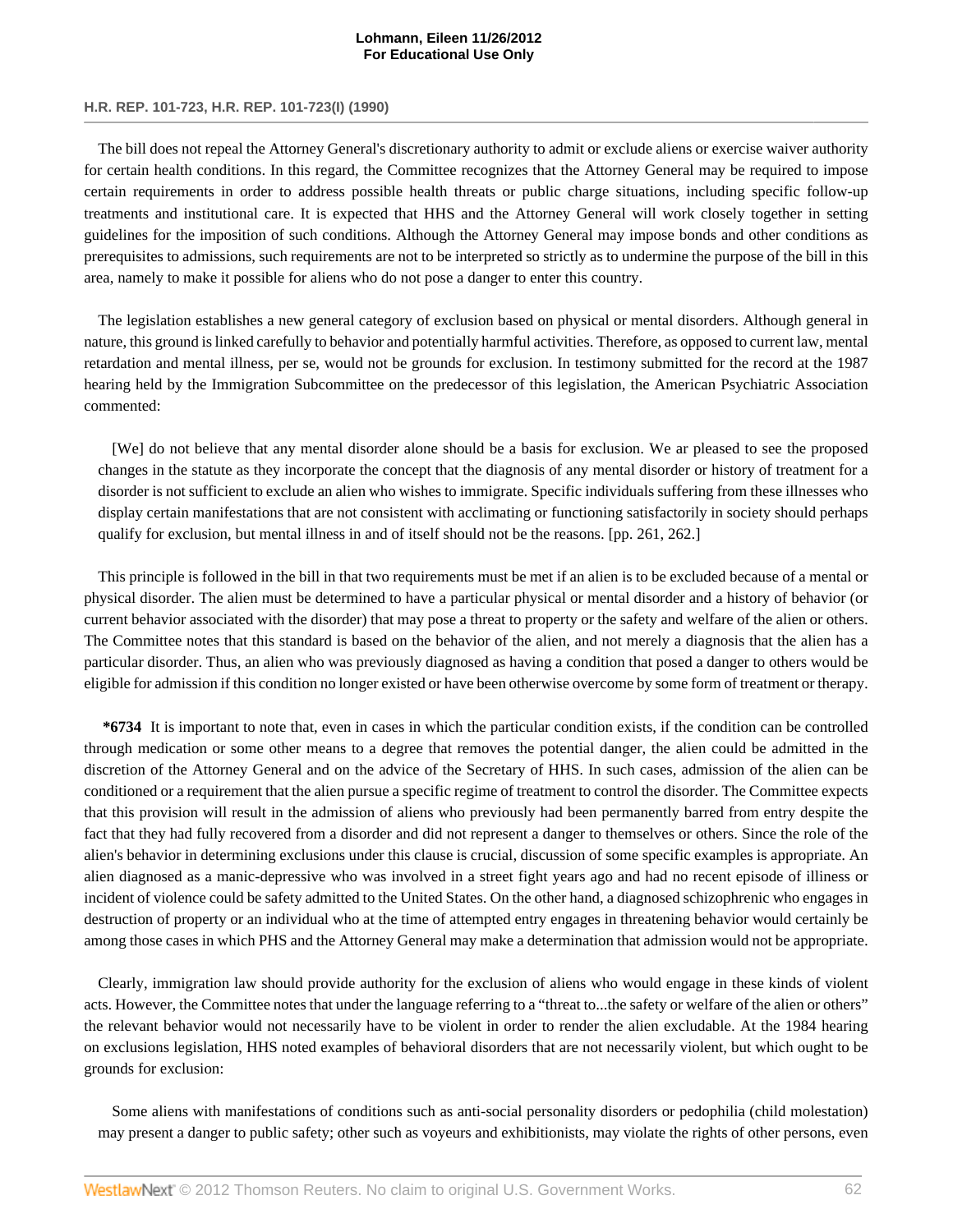#### **H.R. REP. 101-723, H.R. REP. 101-723(I) (1990)**

if not necessarily endangering them. Still others, such as those grossly disorganized because of psychoses, may present a burden to society if costly medical care or other care should be required. [Testimony of Dr. James Mason, p. 64.]

In addition, HHS noted in its 1984 testimony other behavior-based diagnoses that could result in harmful activity physchotic disorders, paraphilias, or other disorders that result in antisocial acts or conduct. Alcohol dependency was also cited as a condition that results in harm, particularly to the alien, and that could form the basis for exclusion, except in circumstances where the dependency was overcome by treatment. Because many of these disorders are not easily translated into commonly understood terms, and because some of them do not necessarily represent a threat to safety or welfare, the Committee requests that INS and HHS develop guidelines on the kinds of behavior associated with various mental and physical disorders that form the new bases for exclusions under this legislation.

**\*6735** As discussed earlier, this bill complements the changes in many U.S. laws to prohibit discrimination against handicapped individuals. These changes resulted from a growing recognition that individuals afflicted with physical and mental disorders can be self-sufficient and make valuable contributions to our economy and culture. The Committee believes that it is essential that these changing attitudes also be reflected in the training and behavior of immigration and consular officers. Therefore, the Committee anticipates that a certain amount of special training of personnel in the relevant agencies will be necessary in order to familiarize the officers with the needs and abilities of those with mental and physical disorders so that inadvertent labeling, peremptory exclusions and other unfair treatment do not occur. The Committee is particularly concerned about the treatment of mentally retarded aliens in this context. The only circumstances in which mental retardation would be ground for exclusion would be when the alien's mental condition poses a threat (as described above) or when the condition makes it likely that the alien will become a public charge. Regardless of the specific circumstances, the Committee strongly believes that mentally retarded aliens must be treated in a sensitive fashion, and that such aliens should not be separated from their families for long periods of time when they arrive in this country, or in other ways subjected to treatment that fails to take into account their unique needs.

Drug abuse continues to be a national concern, both as a health matter and as a criminal matter. Like current law, the bill treats the two problems in separate provisions. The health provision is designed to permit the exclusion of aliens with serious health problems associated with drug abuse and addiction. The provision replaces the term "narcotic drug addict" of current law with the term "drug abuser or addict." This change reflects recognition that certain drugs, like cocaine, are not considered to be narcotic, but can be addictive, and that abuse of drugs–even without addiction–can have a harmful impact on our society and pose a danger to residents of the United States. Since this provision in included in the health grounds for exclusion, aliens who may be excludable under it should be subject to the same procedures regarding medical examinations as apply to the other health grounds, and they should receive the same consideration in possible admission if the abuse has been overcome.

The medical field is changing at a rapid pace, and as medical diagnoses change adaptation is impossible within the current confines of the statute. This was graphically demonstrated during the 1989 Cuban/Haitian influx when PHS was required to "match-up" 40-year-old statutory exclusions with current diagnostic categories. This required a significant amount of adaptation and extrapolation, which created the appearance of arbitrary march-ups, making the process susceptible to both legal and medical criticism. By establishing certain basic principles for the screening of aliens for health reasons and granting PHS more flexibility to meet medical advances, the bill avoids the need to constantly revisit the statute.

The Committee notes that the current law's permanent bar on the admission of aliens for certain health reasons places an undue hardship on many families. Allowing the admission of aliens whose **\*6736** health is not a detriment to the country, not a financial burden on the public by means of a more expansive waiver policy will both promote family unity and alleviate the need to consider the significant number of private immigration bills that involve these issues.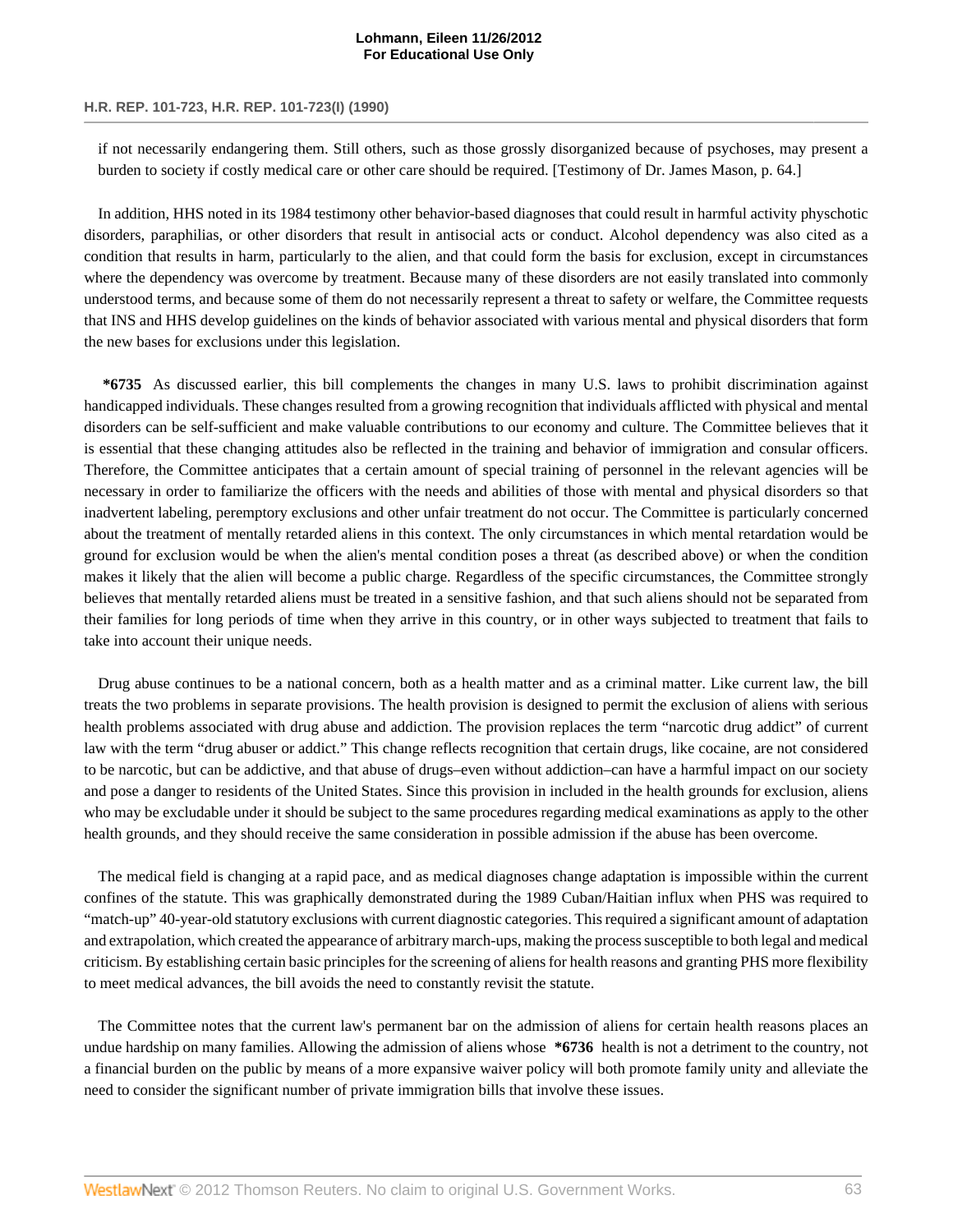#### **H.R. REP. 101-723, H.R. REP. 101-723(I) (1990)**

The law also needs to be updated in its treatment of sexual orientation. The term "sexual deviation" (INA  $212(a)(4)$ ) was included with the other mental health exclusion grounds expressly for the purpose of excluding homosexuals. Not only is this provision out of step with current notions of privacy and personal dignity, it is also inconsistent with contemporary psychiatric theories. When this provision was adopted, homosexuality was commonly viewed as a form of mental illness. However, in 1973, the American Psychiatric Association determined that homosexuality is not a mental disorder. Subsequently, in 1979, the Surgeon General determined that the PHS could no longer issue medical certificates that an alien was homosexual, since homosexuality is not a medical condition.

Nonetheless, the law remains on the books, and court interpretations have been inconsistent and confusing. For example, in 1983, the Ninth Circuit held that INS could not exclude a homosexual absent a medical certificate. Hill v. INS, 714 F.2d 1479 (1983). However, shortly therefter, the Fifth Circuit held to the contrary. [Matter of Longstaff, 716 F.2d 1439 \(1983\).](http://www.westlaw.com/Link/Document/FullText?findType=Y&serNum=1983144238&pubNum=350&originationContext=document&vr=3.0&rs=cblt1.0&transitionType=DocumentItem&contextData=(sc.UserEnteredCitation)) When the Supreme Court denied certiorari in Longstaff, the State Department noted that the law in this area was left in a "confused state" and that whatever position the State Department took would "result in unfairness to some visa applicants." To put an end to this unfairness Congress must repeal the "sexual deviation" ground, an action which was formally endorsed by Administration witnesses in both the 1984 and 1987 hearings on exclusion legislation. Therefore, in order to make it clear that the United States does not view personal decisions about sexual orientation as a danger to other people in our society, the bill repeals the "sexual deviation" exclusion ground.

The legislation also removes polygamy as a ground of exclusion. There were only five denials of immigrant visas in this category in FY 89. Aliens who seek to enter the United States for immoral purposes, on the other hand, may be excluded under INA 212(a)(13).

## Alien Crewmembers

The bill closes a gap in immigration law which unfairly harms American workers who exercise their right to strike. Because there have been no restrictions on the admission of nonimmigrant alien crewmembers working on certain international routes of American aircraft or vessels during labor disputes between American workers and their employers, nonresidential aliens may be employed as strikebreakers. This amendment will prohibit the admission of such aliens when American workers are involved in a strike or lockout.

The provision has been the subject of extensive review by both the Committee on the Judiciary and the Committee on Education and Labor. A one year prohibition on entry of crewmen during strikes was incorporated into the "Immigration Reform and Control Act of 1986" ([P.L. 99–603,](http://www.westlaw.com/Link/Document/FullText?findType=l&pubNum=1077005&cite=UUID(I975076B8DB-D349DBB749E-C8B81BBE0BB)&originationContext=document&vr=3.0&rs=cblt1.0&transitionType=DocumentItem&contextData=(sc.UserEnteredCitation)) November 6, 1986) as a compromise of an earlier measure sponsored by the Hon. Marge Roukema. That provision expired November 5, 1987. The Committee on Education **\*6737** and Labor held hearings on a subsequent measure, H.R. 285, in 1987 and the bill was reported by the full Committee July 28, 1987 and passed the House March 22, 1988.

The need for this provision became evident primarily as a result of a lengthy labor dispute between Trans World Airlines and its flight attendants. The Independent Federation of Flight Attendants brought to the Committee's attention allegations that the company had employed nonresident aliens on trans-Atlantic flights during an ensuing strike, a fact acknowledged by the company. It stated in written testimony submitted for the Subcommittee hearing that it "trained a number of its European based employees as contingent Flight Attendants in the event that those represented by IFFA elected to strike." Thus, it not only employed nonresident aliens on flights originating or terminating in the United States during the strike, but it explicitly made advance preparations for the use of such aliens as strike replacements.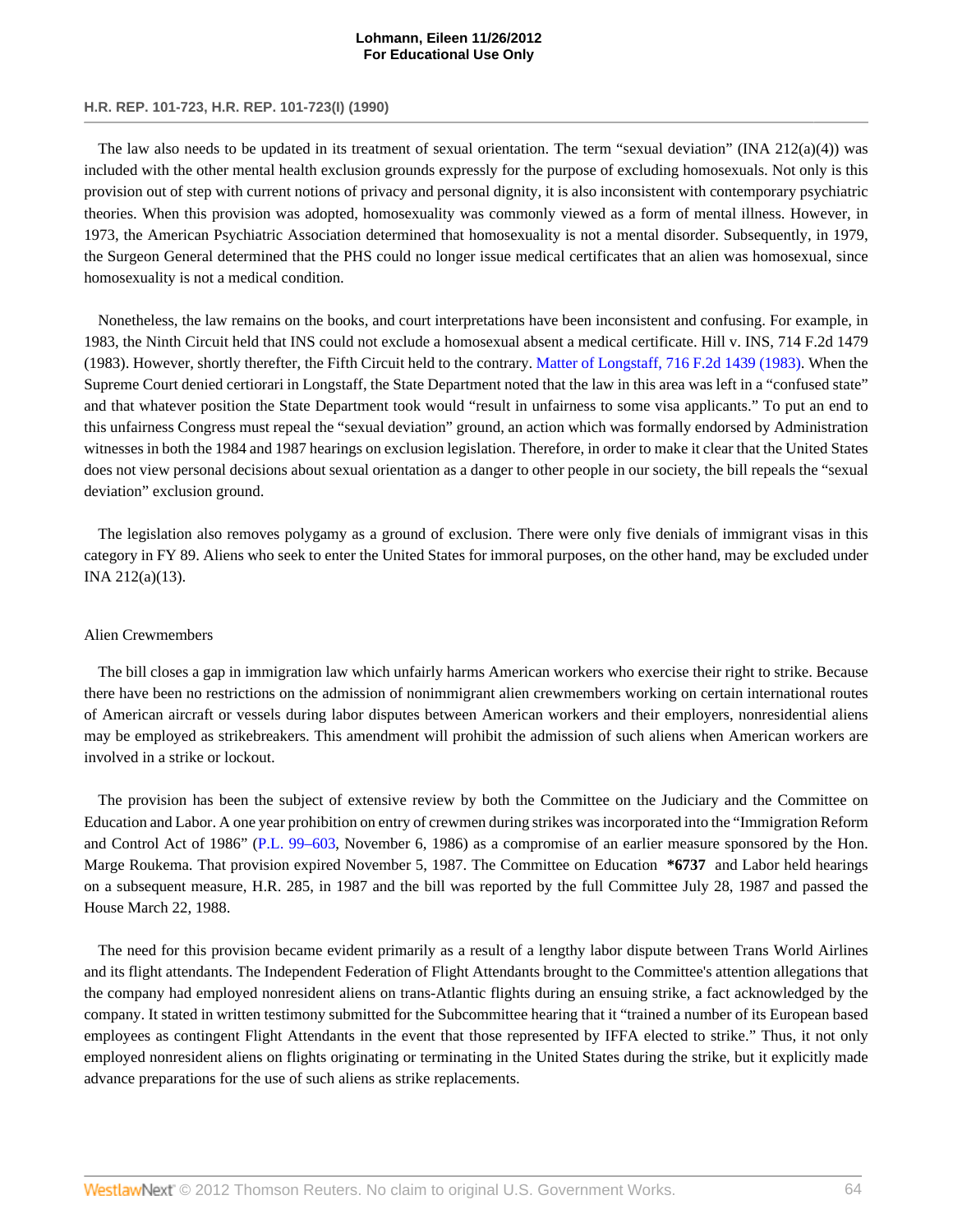#### **H.R. REP. 101-723, H.R. REP. 101-723(I) (1990)**

As discussed above, there is no prohibition against such employment of aliens using Class D nonimmigrant crewmember visas when American employees are exercising their right to strike. The Committee believes there should be one. Permitting employers to use foreign workers in order to break the strikes of American employees is contrary to all notions of justice and fairness and upsets the traditional model of both labor's and management's use of their respective economic weapons during labor disputes without undue interference. Further, government permission for the use of such aliens both jeopardizes the essential role of government as a neutral umpire in a labor dispute and in effect encourages American employers to replace American worekrs. Although it is obviously too late to prevent foreign competition against the TWA flight attendants, the Committee believes it is essential to ensure that American employees never again have to face competition from nonresident aliens working in their jobs while they are on strike or are locked out. There is absolutely no reason why there should be an exception in the law permitting nonimmigrant alien crewmembers to work during strikes when no other class of nonimmigrant alien is permitted to work during such time periods.

The Immigration and Nationality Act permits the issuance of temporary nonimmigrant visas for certain foreign persons who plan to work as crewmembers on American vessels or aircraft which either depart from a foreign country for a U.S. destination or depart from the United States for a foreign destination. Two definitions of "crewman" are contained in the Act. [Section](http://www.westlaw.com/Link/Document/FullText?findType=L&pubNum=1000546&cite=29USCAS101&originatingDoc=I520E9F60643311D9B7CECED691859821&refType=LQ&originationContext=document&vr=3.0&rs=cblt1.0&transitionType=DocumentItem&contextData=(sc.UserEnteredCitation))  $101(a)(10)$  defines a crewman as "a person serving in any capacity on board a vessel or aircraft. "Section  $101(a)(5)$ , which defines various classes of nonimigrant aliens, defines a nonimmigrant alien crewman as follows:

(D) an alien crewman serving in good faith as such in any capacity required for normal operation and service on board a vessel (other than a fishing vessel having its home port or an operating base in the United States) or aircraft, who intends to land temporarily and solely in pursuit of his calling as a crewman and to depart from the United States with the vessel or aircraft on which he arrived or some other vessel or aircraft.

**\*6738** Aliens fitting these descriptions are issued "Class D" nonimmigrant visas permitting their admission to the United States as crewmembers of an American vessel or aircraft. No certification process regarding either the nonavailability of American workers or the need for alien workers is required. The fact that these visas pertain only to trips on which the vessel or aircraft departs from a foreign port for a U.S. port or vice versa should be emphasized. Aliens seeking to work on American vessels or aircraft which will travel between foreign ports only do not, of course, need U.S. visas. Furthermore, nonresident aliens are forbidden from working on trips which are soley domestic in character. Chapter 6 of the Immigration and Nationality Act, "Special Provisions Relating to Alien Crewmen," contains detailed procedures pertaining to the employment and entry into the United States of alien crewmen.

The Immigration and Nationality Act permits the issuance of temporary nonimmigrant visas for foreign persons planning to perform other types of work in the United States–for example, temporary farmworkers entering the country under Class H visas. However, regulations prohibit these other types of nonimmigrant aliens from working when their employers's American workers are involved in a strike or lockout. There has been no similar prohibition against the employment of nonimmigrant alien crewmembers when American crewmembers are on strike and this permits unfair competition against American workers. This will close the gap by denying nonimmigrant status/admission to nonimmigrant alien crewmembers when there is a strike or lockout in the bargaining unit of a U.S. employer where the alien intends to work. Any crewmember attempting to work on an American vessel or aircraft who is denied nonimmigrant crewman status/admission will be considered an illegal alien prohibited from entering the country, any such crewman who has already entered will be subject to deportation.

## IV. ANALYSIS OF SPECIFIC PROVISIONS

The foregoing has been a general discussion of the need for various provisions of the bill. The following is a more detailed analysis of provisions of particular importance.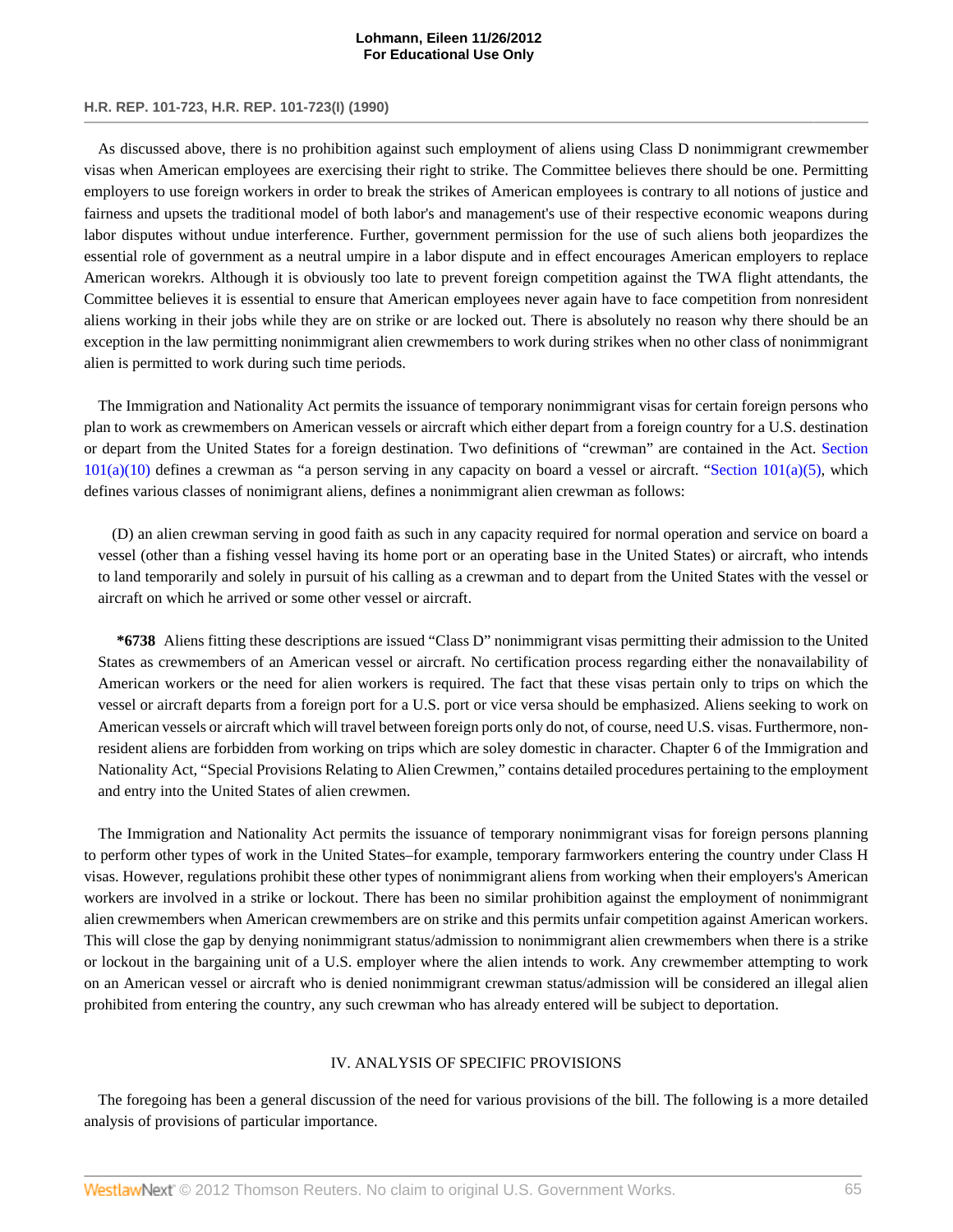#### A. Employment-Based Immigration

The substantial increase provided for in the bill in the number of visas for permanent employment will help meet current demands and reduce the backlogs which have hampered employers' ability to conduct business. The bill allows 75,000 principals to enter the United States for employment. Those family members accompanying or following to join are not included in the cap. According to the Department of State, the average employment-based immigrant is accompanied by 1.5 derivatives (spouses and children). Based on that pattern, the Committee estimates a total of 188,000 annual admissions. The increase in numbers will also reduce the use of temporary workers for permanent jobs and displacement of American workers. The majority of permanent immigrants will require employer attestation as to recruitment of U.S. workers, wages, and working conditions, but the bill exempts certain categories where **\*6739** in the past there has not been a demonstrated and significant labor impact.

#### 1. Priority Workers

[Section 102](http://www.westlaw.com/Link/Document/FullText?findType=L&pubNum=1000546&cite=29USCAS102&originatingDoc=I520E9F60643311D9B7CECED691859821&refType=LQ&originationContext=document&vr=3.0&rs=cblt1.0&transitionType=DocumentItem&contextData=(sc.UserEnteredCitation)) of the bill provides priority issuance of visa to four categories of workers within the 75,000 ceiling. They are (1) aliens of extraordinary ability, (2) outstanding professors and researchers, (3) multinational executives and managers, and (4) aliens with business expertise (limited to 2,000 visas). These are similar to classifications under exiting law that exempt certain occupations from labor certification through the use of Department of Labor schedules. Although no domestic labor market tests are required as a precondition of admission for such aliens, in some cases consultation is required with appropriate peer groups which may include labor. The ability of such workers to enter the U.S. promptly will assist employers and serve the national interest, and the quarterly estimation of visas for the priority category will allow the Department of State to provide sufficient visas to accommodate the demand. Aliens not qualifying as priority workers may seek admission as "other Employment-Based Aliens", a category that is subject to an attestation as to availability of U.S. workers.

(a) Extraordinary ability.–In order to qualify for admission in this category an alien must (1) demonstrate sustained national or international acclaim in the sciences, arts, education, business or athletics (as shown through extensive documentation); (2) be coming to the United States to continue work in that area of expertise; and (3) by virtue of such work benefit the United States. Documentation may include publications in respected journals, media accounts of the alien's contributions to his profession, and statements of recognition of exeptional expertise by qualified organizations. Recognition can be through a one-time achievement such as receipt of the Nobel Prize. An alien can also qualify on the basis of a career of acclaimed work in the field. In the case of the arts, the distinguished nature of the alien's career may be shown by critical reviews, prizes or awards received, box office standing or record sales. In short, admission under this category is to be reserved for that small percentage of individuals who have risen to the very top of their field of endeavor.

Any qualified alien may file a petition to seek admission as an alien with extraordinary ability. INS must consult with peer groups in the alien's field prior to determining eligibility.

(b) Outstanding professors and researchers.–An alien who is recognized internationally as outstanding in a specific academic area and has at least three years experience in teaching or research in that area, may seek to qualify under this category. The alien must be offered a tenured or tenure-track teaching position, or comparible position as a researcher. Further, if a tenuretrack position was offered and accepted, but the alien subsequently failed to achieve tenure, the alien would not thereby lose permanent resident status.

Researchers for private employers are also eligible for admission within this category if there are at least three persons employed full-time in research. Such researchers are also required to meet the definition of international recognition and be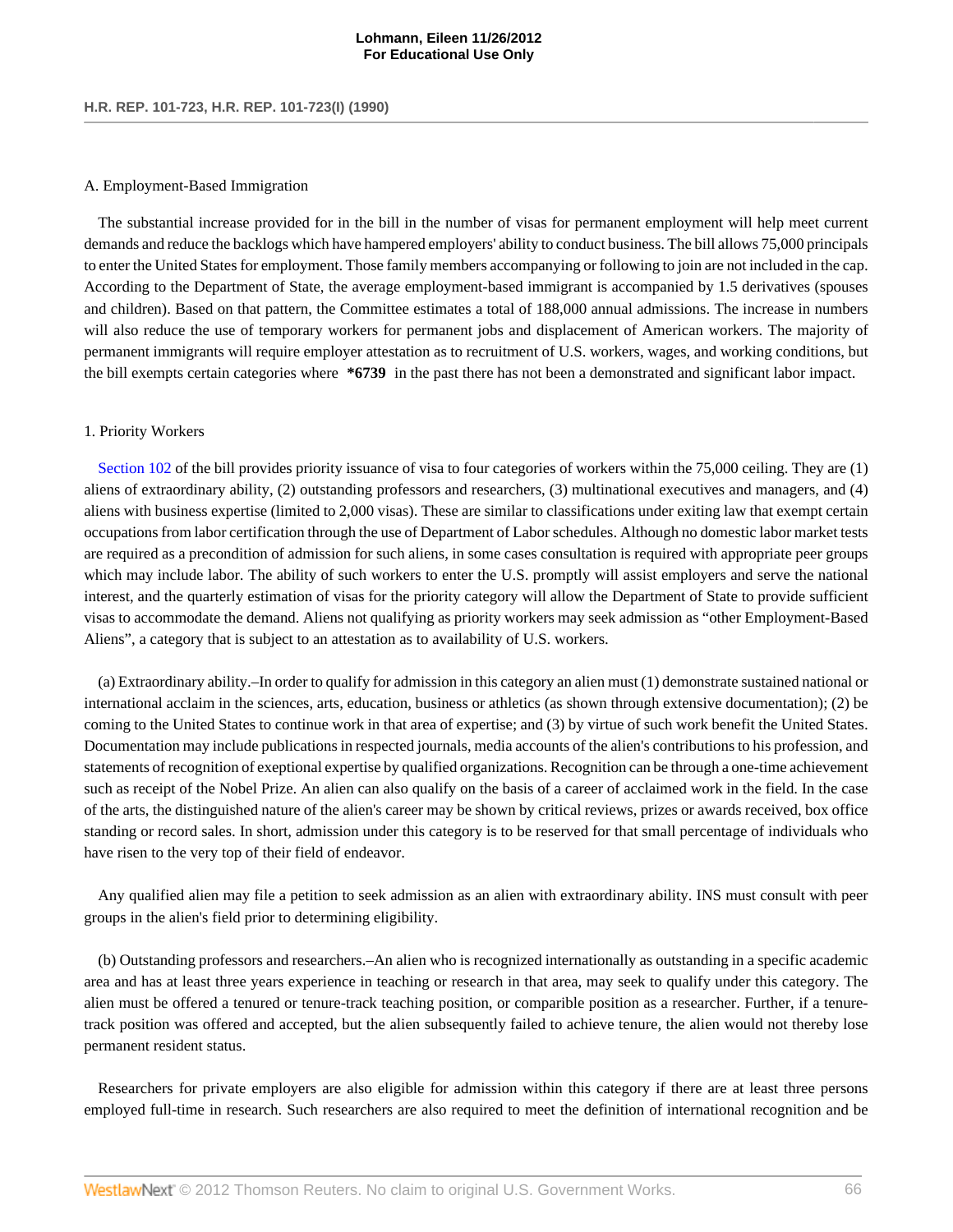### **H.R. REP. 101-723, H.R. REP. 101-723(I) (1990)**

outstanding in a specific academic field. The Committee notes that the employer's **\*6740** department or division also must have achieved documented accomplishments in an academic field.

An invitation for employment by a university or private employer must accompany a petition for admission. Prior to final action on a petition, INS is required to consult with the alien's peers.

(c) Multinational Managers and Exceutives.–Executives and managers employed for one year within the preceding three years by a firm or corporation are eligible to quality upon petition by the same employer, affiliate or subsidiary. The Committee notes the need of multinational business to transfer key personnel around the world as nonimmigrants is paralleled in this category to allow a basis upon which these individuals may immigrate. The bill also provides definitions of executive and managers which recognize that a manager or executive may not only supervise people but may also manage a function of an organization. In the case of an executive, the alien may either direct the management of an organization or a major component or function of the organization. This activity must also entail the establishment of goals and policies of the organization, component or function, the exercise of wide latitude in discretionary decisionmaking and only a general level of supervision or direction from higher level executives, the board of directors or stockholders of the organization.

In the case and a manager, the bill requires a four-tier anlaysis. An alien must manage the organization, itself, or a department, subdivision, function or component of the organization. The alien must also either supervise and control the work of other supervisory, professional, or managerial employees or he or she must manage an essential function within the organization or a department or subdivision of the organization.

If an employee or other employees are directly supervised, a manager must possess the authority to either hire and fire these individuals or recommend those as well as other personnel action. If no employee is directly supervised, the manager must function at a senior level within the organization's hierarchy or with respect to the function managed. Finally, the alien must exercise discretion over the day-to-day operations of the activity or function for which he or she has authority.

(d) Special business expertise.–The fourth priority worker group under the bill consists of aliens coming to the United States to perform business services that are not temporary, that require special expertise, and that require an advanaced degree in a field relating to that special expertise. The term "business" means the regular, systematic and continuous provision of goods or services and is intended to encompass a wide variety of industries including hospitals, banking, hi-tech firms, manufacturing and others. The alien's advanced degree must relate to the field of exertise; it need not necessarily be a degree in business. Thus, engineers as well as scientists and researchers will qualify for such visas if they possess an advanced degree and have special expertise in the field for which they are needed. Moreover, aliens with business expertise can be individuals coming here to conduct research in either private sector employment or at a university. Upon the exhaustion of the 2,000 visas made available under this priority, similarly qualified **\*6741** aliens would be eligible for admission as "Other Employment-Based Aliens".

## 2. Other Employment-Based Immigrants

All other aliens for whom employers seek immigrant visas must be entering for the purpose of meeting a shortage of employable and willing U.S. workers in specified labor that is not temporary or seasonal in nature. In order to bring in an alien workers, an employer must file an attestation that it has made specific efforts to find and hire U.S. workers for the job without success, having offered certain wages and working conditions. In addition, such employer must attest that there is no strike or lockout in the course of a labor dispute, and provide notice.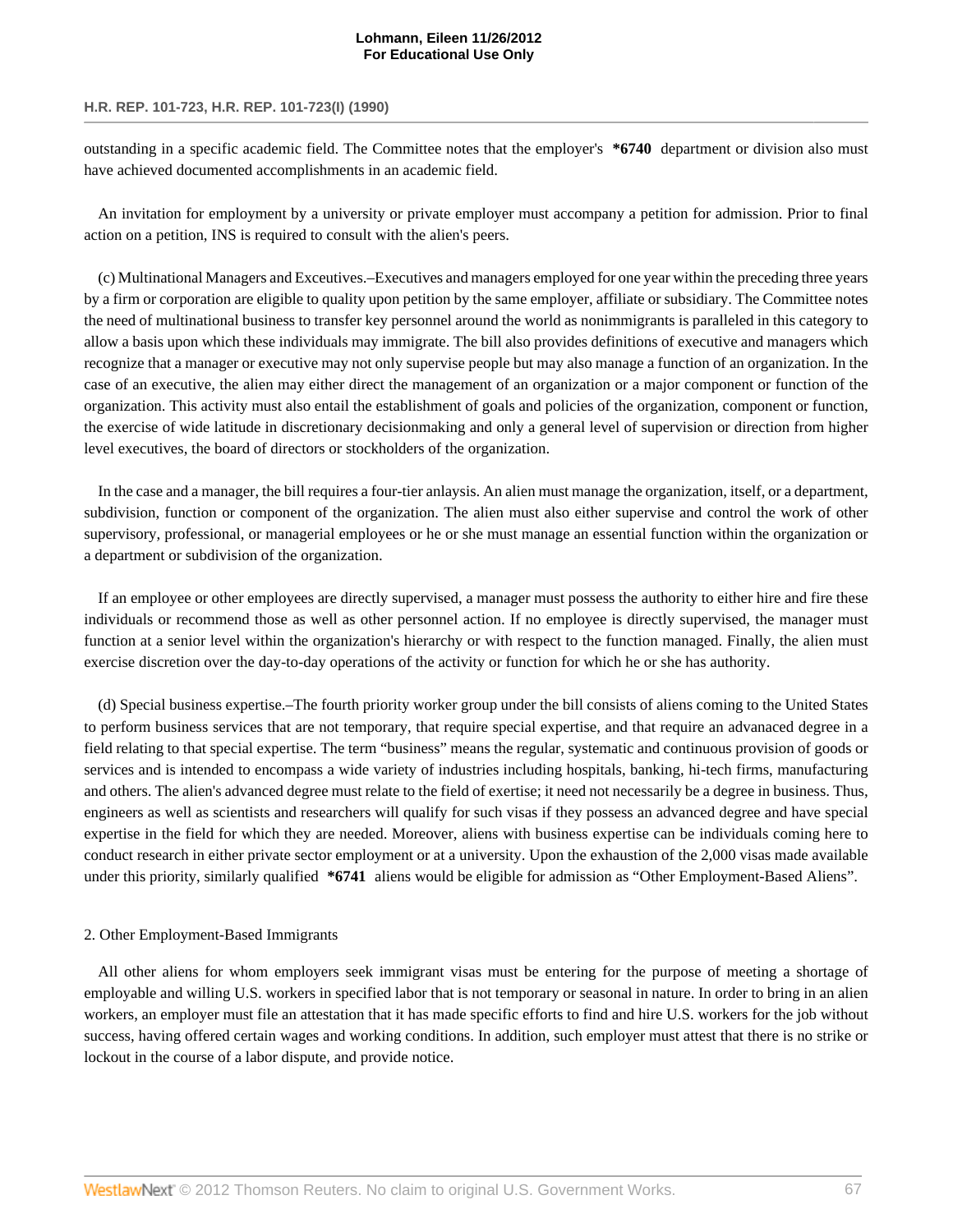### **H.R. REP. 101-723, H.R. REP. 101-723(I) (1990)**

The category will receive visas that have not been used by priority workers, and all occupations in this category are treated equally, i.e., there is no higher preference given an engineer than an auto mechanic. This reflects the Committee's view that irrespective of the qualifications of the alien, each employer's need arises from the unavailability of an American worker.

#### 3. Domestic Labor Market Tests–Attestations

The bill replaces the current labor certification process with a streamlined attestation process that places certain responsibilities on the employer and those U.S. workers who may be adversely affected by importation of foreign workers. The current certification process neither serves business needs nor protects the domestic labor force. The Committee recognizes, however, the importance of the principles embodied in section 212(a) (14) of the INA which unfortunately have become camouflaged behind multiple layers of adjudication, imprecise recruitment guidelines, and lengthy processing time frames. The Department of Labor's role is transformed from that of a procesing instrument to a complaint-driven investigative and adjudicative agency, one which can serve as a labor resource for employers and workers alike. Moreover, providing the legal process for enforcement on challenges and complaints about attestation conditions gives meaningful protections for U.S. workers. Expedited time frames provide rapid turnaround to meet employer needs. As a labor market resource provider, the Department of Labor will be required to issue guidelines on availability of workers for employers, generate meaningful statistical information, and identify recruitment areas and regions for schedules.

With respect to the duties of the Department of Labor upon the filing of an attestation, the bill prohibits any pre-screening of the employer's assertions and promises as long as the attestation is filled out in a complete manner. Instead, the resources of the Secretary will be directed toward investigating complaints received on the attestation.

No temporary workers under H(i) (b) or H(ii)(b), and no nonpriority permanent workers are allowed admission unless an attestation is on file with the Secretary of Labor and so certified. However, priority workers and some nonimmigrant categories are not subject to the attestation, and the H(i) (b) "specialty occupations" are subject to a modified attestation without a recruitment requirement or **\*6742** challenge, except after the attestation is in effect and the alien has entered the country.

(a) Recruitment.–The first criterion for the attestation is the requirement that positive and detailed recruitment efforts be made in the recruitment areas that are reasonably designed to locate able, willing, and qualified workers, and that the employer has been unable to find such workers who will be available at the time and place of need.

The employer is required to attest that positive recruitment efforts have been and are being made and to document those specific actions. As noted above, positive recruitment requires a number of affirmative steps. In addition, within the attestation, the employer is required to list the specific actions taken with respect to recruitment. Concrete description is required of actions that the employer has taken and is taking, and not simply a statement that the employer "has made and is making positive recruitment efforts". The Committee notes that the attestation (other than the recitation of recruitment efforts) may be one piece of paper setting forth the obligations assumed through attestation. Alternatively, the employer who chooses to do so may submit large quantities of information accompanying the attestation.

The Committee anticipates that an affirmative search will entail not only adverstisements in newspapers but also the exploration of all potential sources of labor through a variety of means including, for example, notice to the total employment office, trade magazines, private employment agencies, notice to the State AFL-CIO and local central labor organizations, and of course the collective bargaining representative, if any, of similarly situated employees of the employer. The Department of Labor should provide a listing, developed in consultation with labor and management, of organizations in the area which may be sources of workers. The Department of Labor is expected to provide other labor market information which will assist employers but not relieve them of the burden of pursuing other means of recruitment. The employer must do all those things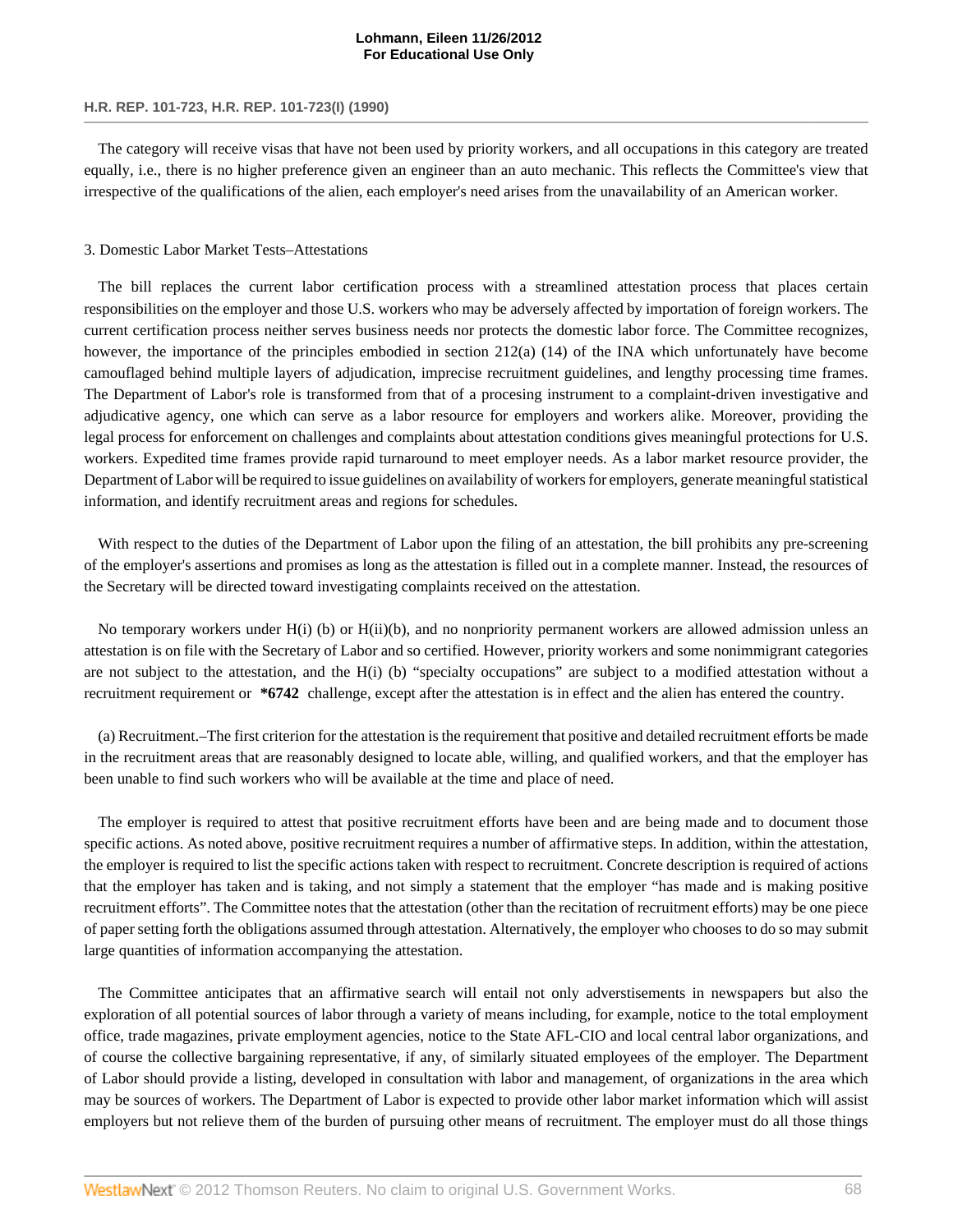## **H.R. REP. 101-723, H.R. REP. 101-723(I) (1990)**

that an employer would do who, in good faith, sought a needed employee who could be obtained only from among persons authorized to work in this country.

The recruitment should continue over a sufficient period of time to obtain workers. For instance, brief advertising in a shopping mall magazine would not be adequate, nor would recruitment with a job description tailored so that no person other than the employer's choice would qualify. Additionally, onerous minimum skill, training or experience requirements that purposely minimize the pool of qualifying workers would be suspect. In fact, such actions could be subject to charges of misrepresentation.

Additionally, the Secretary of Labor is required to identify recruitment areas of traditional or expected labor supply, which in some cases could be nationwide. The Committee notes that the wider the area the more likely it is that U.S. workers will be available. At the same time, however, recruitment in locations that have not yielded results may be fruitless. The complexity of labor markets demands constant attention, and the Department of Labor is best qualified to identify traditional or expected areas where workers may be available or willing to relocate. The Secretary may **\*6743** from time to time use other tools and resources to identify geographic areas and changes in the marketplace, including employer organizations and labor groups.

Regardless of the attestation submitted, the Committee expects the employer to be in a position to defend the attestation with pertinent documents identifying contacts for recruitment purposes, places of recruitment such as vocational schools, trade organizations, labor sources that have been tested, advertising, the length of time for recruitment, and interviews of available workers and why they were found not qualified. The employer is also expected to keep abreast of current and possible changes in areas of recruitment.

In the case of subsequent attestations for occupations that have been scheduled for a region, that is, when ten or more attestations have been filed within one year are in effect for an occupations, the employers' recruitment responsibilities are lessened since the prior ten attestations in the area have sufficiently demonstrated that even with positive recruitment it is difficulty to obtain workers for such jobs. However, the employer must post each job offer and advertise in an effort to recruit for hire workers in the occupational classification. Such an offer could be posted on the employer's premises and in the general vicinity where it might attract workers if they were available.

Schedules are automatically established for the following two years when ten or more attestations are filed and in effect within a region (or five in a rural region) within a 1-year period for the same occupational classification. The Secretary is required to define the region subject to a schedule, and the Committee notes that the region would likely be the area of traditional or expected supply of workers. For instance, if the employer is seeking an auto mechanic for a local business establishment, which generally requires positive recruitment within the state, then the schedule would most likely be for the state area. On the other hand, if an employer is seeking an engineer for which the traditional area of labor supply is nationwide, then the schedule would operate nationwide and would require nationwide recruitment.

Modified attestations based on schedules cannot be counted toward the ten attestations needed before the occupation is scheduled as one in which a shortage exists. Attestations which include paragraph (1)(A) of section 212(N) of the INA requirements will fulfill the requirement of having ten attestations on file in any one year period before an occupation is scheduled. This is done so that the filing of ten of these modified attestations does not force the occupation to remain on the schedule for an indefinite period of time without the positive recruitment that is necessary under such an attestation. However, if, during the two years that an occupation is on the schedule, one or more employers choose to file ten new section  $212(N)(1)$ (A) attestations within a year's time, then that occupation will be rescheduled for a new two years beginning on the date that the tenth new attestation becomes effective.

(b) Wages and Working Conditions.–The bill requires the payment of wages that are not less than those prevailing in the occupation in the recruitment area, or the employer's actual wage level, whichever is higher, and working conditions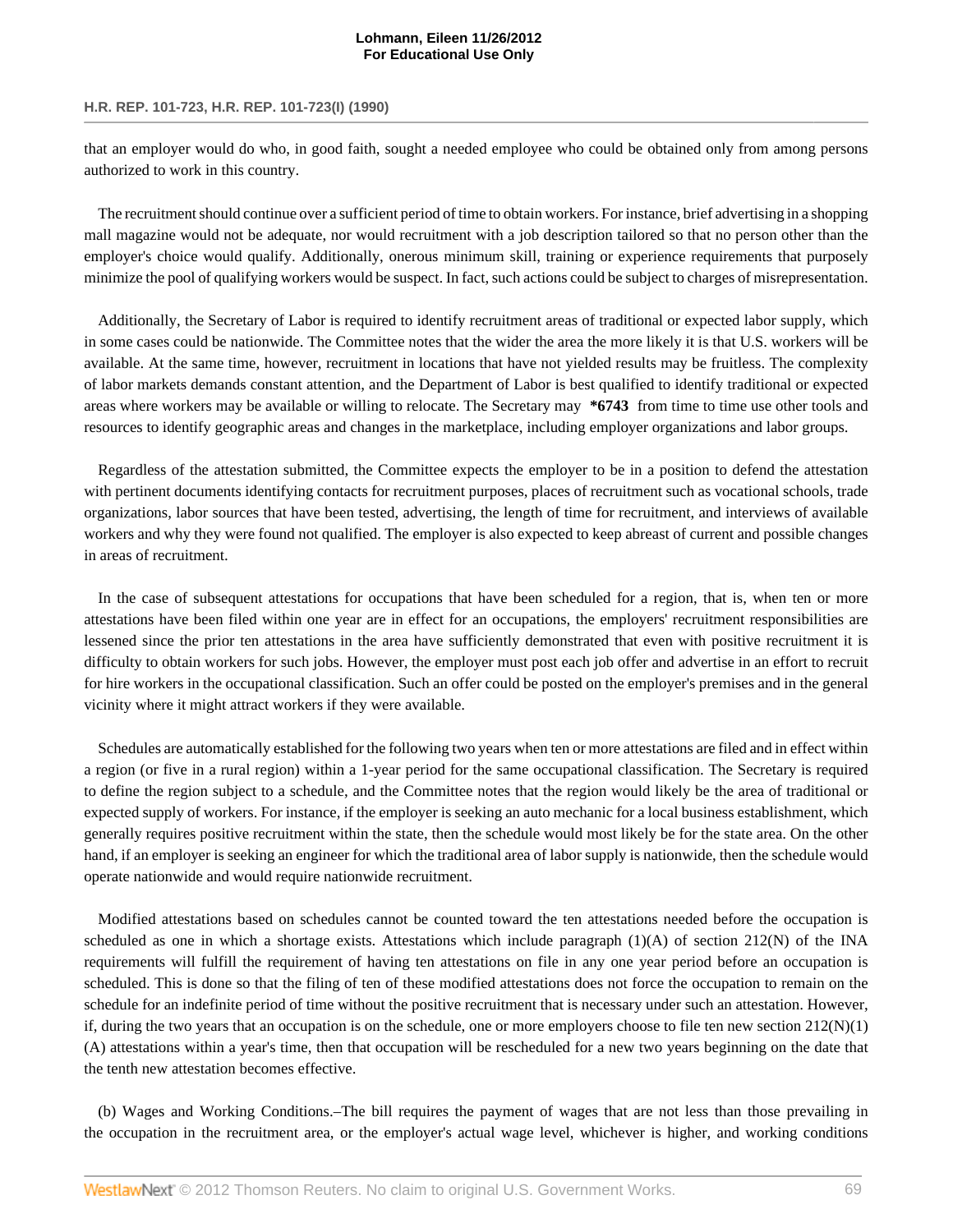## **H.R. REP. 101-723, H.R. REP. 101-723(I) (1990)**

similarly measured. **\*6744** The bill requires the Bureau of Labor Statistics to make determinations on prevailing wages and this information is to be made readily available to employers and workers. The Committee is aware that BLS currently does occupational wage surveys in 90 areas of the country and in 40 industries. Among those surveys available are the Employment Cost Index (ECI) giving broad wage change measures; industry surveys; area wage surveys for occupations in various geographic areas; and the Professional Technical Clerical Survey covering government wage levels. Other surveys are done which supplement this information. BLS has the capability to analyze these labor markets and provide assessments as to prevailing wages in particular occupations and areas. An objective means of providing prevailing wage levels is a key factor in equalizing the knowledge available to employers and workers alike when recruitment occurs. The bill provides that when the employer's actual wage is higher than the prevailing wage that the former must be offered. This is to protect situations in which wages have increased at the location as a result of, for example, collective bargaining. The Committee intends and expects the BLS to have prevailing wage information readily available. If the prevailing wage is the measure and it is not immediately available, the employer must apply it retroactively as soon as BLS makes the information available. The Committee plans to monitor this situation in cooperation with the Committee on Education and Labor.

The wages by BLS are determined at the point of filing the attestation. The Committee notes that this "snapshot" guarantees that wages will not go below the prevailing wage or that which the employer has offered. At the same time, however, there is no provision which prohibits a later increase in wage or promotions to higher levels. But if an increase or promotion occurs, or the prevailing wage rises, these changes do not affect the attestation which has been filed.

(c) Strikes.–The bill requires an applying employer to attest that there is not a strike or lockout in the course of a labor dispute occurring in the employment for which foreign workers are sought.

(d) Notice.–All attestations require the employer to provide notice to the bargaining representative of the employer's workers in the occupational classification (if any). If there is no such representative, notice must be provided to state or local government entities designated by the Secretary of Labor in consultation with labor and management organizations. The state or local entities are responsible for contacting any other organizations suggested through the consultative process where there may be additional labor sources. The Committee anticipates that the Department of Labor as well as state and local governments will provide timely and responsive information.

(e) Disclosure.–The Secretary is also required under the bill to make available for public examination in Washington, DC., within two working days after the date of filing, a copy of the attestation along with accompanying documentation. Employers and workers alike will need timely and pertinent information to assess the availability of workers and challenge or enforce attestations. Therefore, the information provided by the Department of Labor is crucial to the integrity of the entire process. Moreover, the availability \***6745** of data on employer petitions and attestation will enable researchers and others to compile reliable information on use of employment-based visas, information on which is presently inadequate.

Bargaining representatives or other employee representatives may challenge an atterstation. Notice by the employer and centralized posting by the Department of Labor in Washington, DC. will provide assurance that attestations can be monitored by geographic area or industry by those concerned about possible violation. In certain cases a challenge may be filed prior to the admission of a foreign worker as well as whenever there is a violation of an attestation that is in effect. In other cases a challenge may be filed only after the alien has entered the United States.

Challenges.–A bargaining representative or other employee representative who seeks a hearing on the content of an attestation prior to its going into effect is required to submit a written request for a hearing within 30 days of the attestation's filing, and include with the request a "statement of particular facts" contradicting the attestation. The next step in the process will screen out frivolous claims. Within seven days after submission of a written request for a hearing, the Secretary of Labor must make a determination as to whether the required factual statement has been submitted. If it has not, the request fails and the attestation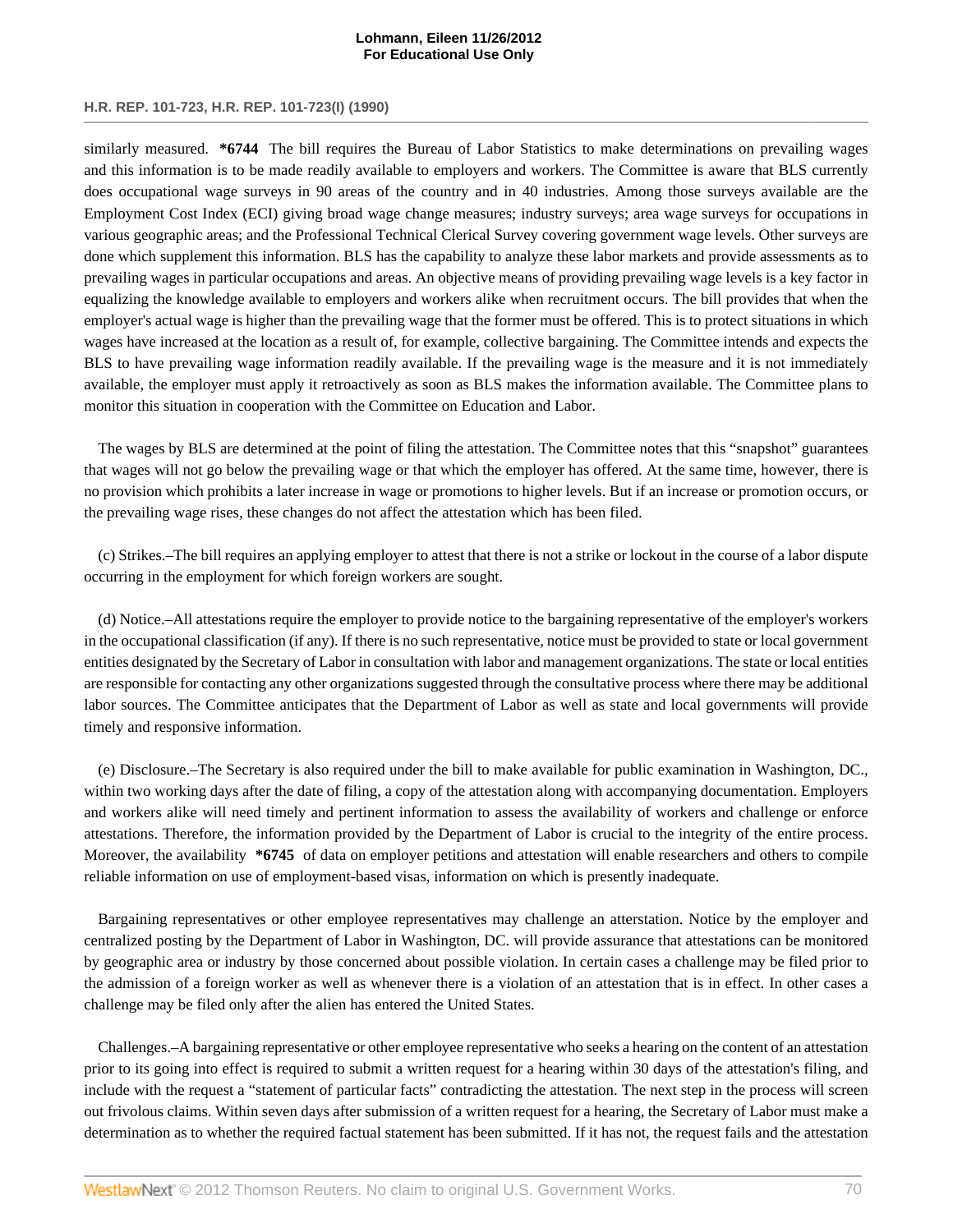#### **H.R. REP. 101-723, H.R. REP. 101-723(I) (1990)**

will go into effect on the 31st day after filing. If, however, the necessary factual statement has been submitted with the request, the attestation cannot become effective until a determination is made on the challenge. A notice to interested parties and an opportunity for a hearing must be provided within the next 30 days, and the Secretary must determine the truth of the attested facts within 30 days after the hearing.

An attestation become effective automatically if there is no challenge within 30 days after it is filed. The bill does not permit this initial challenge to an attestation for an H(i)(b) speciality occupation alien.

The bill establishes a process by which persons or organizations aggrieved by employer failure to include a required element in an attestation or to take an action to which it has attested, or by a misrepresentation of a material fact in that attestation, may complain of the employer's action and obtain redress. The bill specifies that a bargaining representative may itself be an "aggrieved organization."

The bill limits the period during which such a complaint may be filed to the 12 months following the date of the employer's action or inaction. This process is designed to protect employer and worker due process rights to the statutorily-prescribed and employer-attested conditions. Following the timely filing of a complaint, the Secretary of Labor is to investigate and determine within 30 days if there is reasonable cause to believe that a failure or misrepresentation has occurred. The Committee notes that an issue once resolved cannot be challenged twice. However, this does not mean that once one part of an attestation has been challenged another part cannot be challenged, nor does it mean that if one aspect of an attestation has already been challenged, but a new complaint arises about that issue which is not related to the old one that this **\*6746** new complaint should not be adjudicated. Once a determination has been made that there is reasonable cause to believe that a violation has occurred, the Secretary must move swiftly to adjudicate the matter. The Secretary of Labor must notify interested parties and provide a hearing conforming to the Administrative Procedures Act within 60 days. Should there be more than one complaint against a petitioner, similar in nature or content, the Secretary has the authority to consolidate the hearings. A finding on the merits is required within 60 days after the hearing.

When a failure or misrepresentation is found, a series of remedial actions may be taken: (1) The Secretary must notify the Attorney General, who is thereupon barred from approving petitions by or for that employer for alien employees for a period of not less than one year; (2) The Secretary may impose other administrative remedies, including civil monetary penalties of no more than \$1000 per violation; and (3) If the Secretary finds a violation relating to the payment of specified wages, the Secretary is required to order the employer to pay such back pay as may be required. The Committee notes that a failure to pay the attested wages is a violation each time an inadequate pay check is issued.

## 4. Temporary Workers

The availability of certain categories of nonimmigrant visas has enhanced trade and accommodated useful movement of people and products, and many of the provisions in the bill broaden the availability of these visas. On the other hand, other categories, such as "H–1", have been abused. These have been narrowed in the bill through definitions that more precisely set forth legislative intent as to an alien's qualifications and the purpose of the visa. The bill also sets numerical limitations and labor tests for many of these temporary visas.

(a) Treaty traders.–The bill expands the availability of the E visa to include trade in services and trade in technology. The Committee notes that there have been differing interpretations as to what constitutes substantial investment or trade. The bill therefore requires that the Secretary of State consult with appropriate agencies, such as the U.S. Trade Representative, to establish guidelines in that area.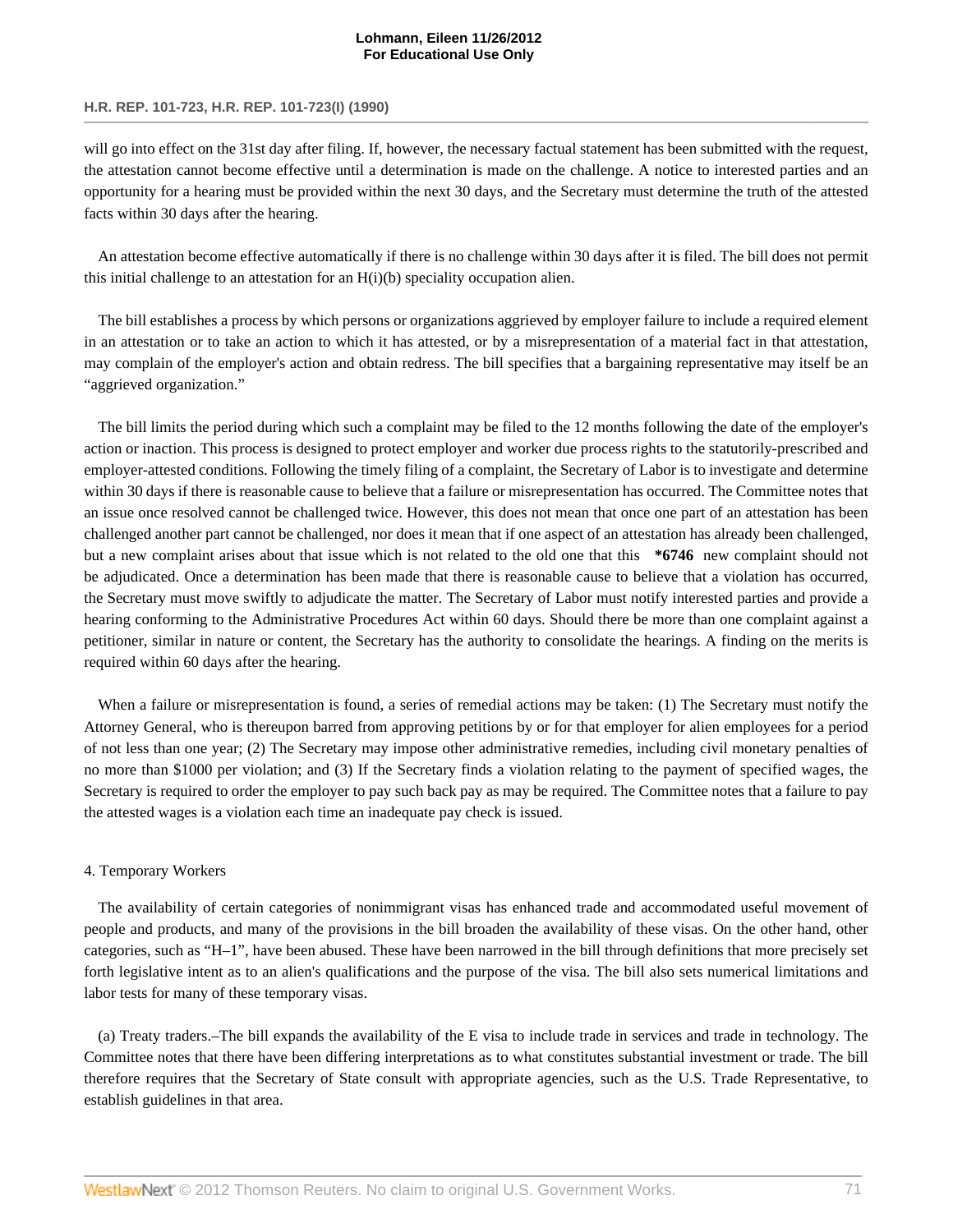#### **H.R. REP. 101-723, H.R. REP. 101-723(I) (1990)**

(b) Foreign students.–The ability of foreign students to work in the United States provides an opportunity for exposure to nonacademic areas of American life and helps in meeting expenses. The Committee notes that employers in some geographic areas have been unable to attract workers other than foreign students. The Committee recognizes their problems, but is concerned that this potential pool of young workers do not have adequate labor protections. The bill therefore expands the current authority of students to work off-campus, but subjects employers to an attestation requirement similar to that for other visas, requiring recruitment of U.S. workers and payment of prevailing wages. The bill also retains both the ban on work in the first year as a student and the 20 hour per week employment limit during the academic term. Additionally, to assure compliance with the student visa, the alien is required to be in good academic standing.

**\*6747** The Committee notes that a number of proposals were under consideration by INS which would have expanded work authorization for students. These proposals fell far short of guaranteeing the proper academic standards and did not contain any labor safeguards. The committee notes this provision is not intended to be administered as a temporary worker program, nor is it intended to be used as a training program for future immigration prospects. It is intended to be a minimal work program providing opportunities for both U.S. employers and students to achieve their respective goals.

(c) H-nonimmigrants.–The bill establishes numerical limitations for three categories of temporary aliens: Entertainers and athletes–9,000; specialty occupations–25,000; and nonagricultural temporary workers–66,000. As stated above, unwarranted administrative expansion of the statutory terms in the H–1 category has resulted in a labor impact necessitating a limitation on those admisions. Consultation with appropriate peer groups and labor organizations, as well as specific time periods for admission, are required. Additionally, the Committee suggests that centralized processing would alleviate many concerns with respect to forum shopping and promote uniformity of decision-making. These visas shall be issued on a first come, first served, basis. There shall be no quarterly or other type of allocation.

The bill recognizes that certain entry-level workers with highly specialized knowledge are needed in the United States and that sufficient U.S. workers are sometimes not available. At the same time, heavy use and abuse of the H–1 category has produced undue reliance on alien workers, particularly because at present employers are not required to test the U.S. labor market as a prerequisite to petition approval. Because the legislation provides additional permanent visas to help address foreign labor shortfalls, reliance on temporary foreign labor is expected to be reduced. The fact that the number of H–1 admissions has increased over the years does not in itself demonstrate a need to sustain such high lelves. The requirement in the bill that a petitioning employer test the labor market for many of the occupations that have been admitted under H–1 will provide a more valid test of the employer-asserted need.

A specialty occupation is defined as one that requires theoretical and practical application of a body of highly specialized knowledge and attainment of a bachelor's (or higher) degree in the specific specialty to meet the minimium requirement for a person entering that occupation. Thus, a baccalaureate degree alone would not suffice in the case of an occupation which normally requires a higher entry-level education.

An individual seeking to qualify for a specialty occupation must have full licensure if such licensure is required to practice in the occupation, and completion of the requisite degree. But experience equivalent to a degree, along with recognition of expertise in the specialty through progressively responsible positions in or related to it, can substitute for a degree. In allowing experience to substitute for a degree, the Committee intends that appropriate documents be presented that substantiate that experience. Documentation which may be presented could include letters from peers and **\*6748** organizations, special honors recognition, or authorship of textbooks.

Nonimmigrants in specialty occupations will be admitted on the basis of a streamlined attestation with no recruitment requirement or any possible challenge prior to entry. Additionally, the Committee notes the H(i)(b) category is the only temporary work visa that allows the temporary admission of aliens for permanent jobs. It is important to reiterate, however,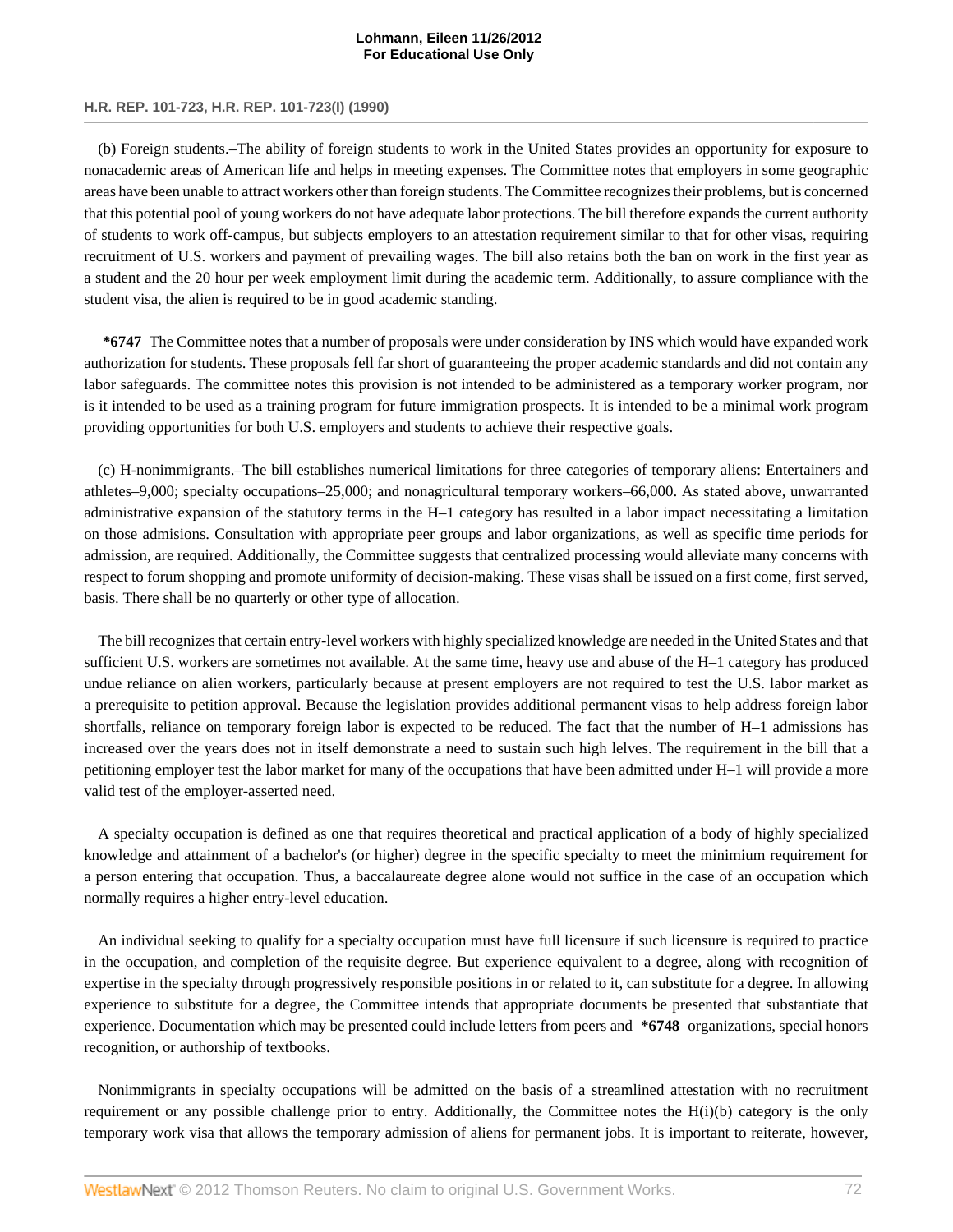### **H.R. REP. 101-723, H.R. REP. 101-723(I) (1990)**

that the legislation provides a greater number of immigrant visas in order to accommodate the demand for permanent workers and that this is the preferable means of admitting such workers. Those employers seeking workers for temporary jobs may use the H(ii)(b) visa, of which 66,000 are available.

The trainee visa H(iii) has provided a useful means of allowing employers to impart knowledge regarding U.S. products and corporate structure to foreign nationals. Unfortunately, the visa has at times been used to circumvent the labor protections required for a temporary worker visa by providing productive employment. The bill requires that training programs, in order to be eligible for H-iii, not be available in the home country. The Committee expects that structured programs will be established by employers that reinforce the concept that the training visa is an educational tool that uses hands-on experience. The Committee notes, however, that administration of the training visa is not to be unduly restrictive in the case of those programs designed to provide managerial training. Currently, the H-iii visa is subject to certain administrative safeguards which prevent it being used as a de facto means of immigration by a regulation requiring a certain period of time outside the U.S. after the program has ended. The Committee endorses this requirement as carrying out its intent.

(d) Au pair Program.–The United States Information Agency (USIA) au pair program, established in 1986, has exposed American families to persons of different cultures and helped them obtain child care. It has also provided opportunities for foreign visitors to become familiar with U.S. society and obtain educational benefits. Currently, there are eight programs, each of which can bring into the United States 2,800 au pairs. The programs, however, have been criticized because many of the duties performed by au pairs are viewed as employment. A 1990 General Accounting Office study (Inappropriate Uses of Educational and Cultural Exchange Visas) noted, "We believe that the currently structured au pair programs are not compatible with the original intent of the 1961 act." (p. 20) The Committee agrees that there are work components of the program that must be addressed, but believes that if this is done there are major cultural and educational benefits to this program.

The bill addresses those parts of the program which have been of concern with respect to labor safeguards and provides a structure that will assist in achieving needed uniformity in the guidelines while not hindering program effectiveness. Specifically, the bill places the program under the auspices of the Department of Labor, requires that the minimum wage be paid for child care (with consideration for housing and other factors), and limits the number of hours of work to 40 hours per week. It also requires a contract between **\*6749** the au pair and the U.S. family. Moreover, the program reconfirms the traditional goal of the exchange program: to provide a unique cultural and educational experience, through travel to U.S. points of interest, national monuments, institutions, and participation in certain courses of academic study.

(e) Intracompany transferees.–The L visa has provided multinational corporations the opportunity to rotate employees around the world and broaden their exposure to various products and organizational structures. This visa has been a valuable asset in furthering relations with other countries but the Committee believes it must be broadened to accommodate changes in the international arena. First, the bill allows accounting firms access to the intracompany visa. Long-established international firms providing accounting services along with consulting and managerial expertise adhere to the same quality standards, techniques and methodology which are associated with an intracompany transferee, but because of the different ownership structures have been denied use of the L visa. This provision would allow the benefits of the L Visa for this particular industry, based on agreements which indicate participation in the control of the worldwide coordinating organization, thus allowing the smoother interchange of personnel. Second, the streamlined blanket petition available under current regulations is placed into the statute for maximum use by corporations. Third, the requirement of employment with the company within the one-year period immediately prior to admission is expanded so that the one year may be within three years prior to admission. Fourth, the bill's seven-year period of admission for managers and executives provides greater continuity for employees.

One area within the L visa that requires more specificity relates to the term "specialized knowledge." Varying interpretations by INS have exacerbated the problem. The bill therefore defines specialized knowledge as special knowledge of the company product and its application in international markets, or an advanced level of knowledge of processes and procedures of the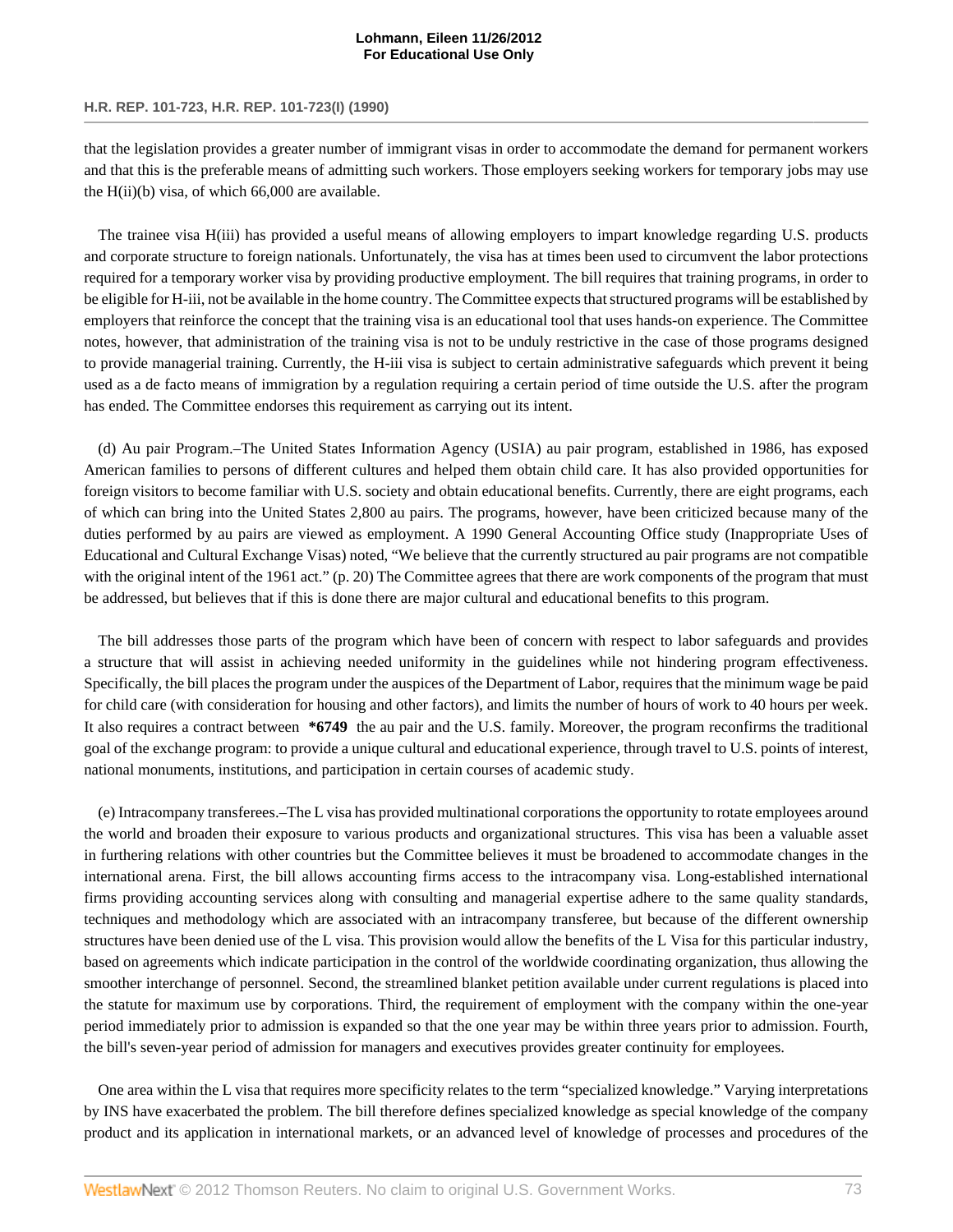### **H.R. REP. 101-723, H.R. REP. 101-723(I) (1990)**

company. The time limit for admission of an alien with specialized knowledge is five years, approximately the same as under current regulations.

(f) Extraordinary ability (O Visas).–The bill's definition of aliens of extraordinary ability requires sustained national or international acclaim. This definition is identical to that for the comparable category of priority workers for permanent immigration. Thus, the same extensive documentation in support of a claim for status will be required. The bill includes no provisions for temporary admission of less than extraordinary individual entertainers unless they meet the qualifications, outlined below, for separate visas based on reciprocity or participation in culturally unique programs.

Accompanying foreign workers are admissibly only to assist an alien of extraordinary ability, and only for the specific event or events for which that alien is admitted. The accompanying alien must be an integral part of the actual performance and possess critical skills and experience with the principal that are not of a general nature and cannot be performed by others. In the case of motion pictures or television, the critical skills and experience must be either based on a long-standing working relationship or, if in connection with a specific production only, because significant **\*6750** photography will take place both inside and outside the United States and continuing participation is essential to the production.

The accompanying alien achieves status through the relationship with the principal and any subsequent entries made by the alien must be through individual qualifications or as accompanying artists with the principal.

Consultation with peer groups is required for aliens of extraordinary ability. These peer groups may be appropriate associations and labor organizations with expertise in that area. Consultation for accompanying aliens, however, must be with labor organizations. The special circumstances relating to motion pictures and television require consultation concerning the principal alien with an appropriate union representing the alien's occupational peers and a management organization. These consultations are advisory in nature, but any recommendation of denial is required to be in writing and appended to the Attorney General's decision. In making the final determination on such a motion picture or television case, the exigencies and scheduling of the production are to be taken into consideration.

The admission period for both extraordinary aliens and those accompanying such aliens is for the period of time of the event or performance. The Committee notes that scheduling of events is usually sufficiently advanced that itineraries and plans for the event will be in place and thus included in the petition, so that INS will have some knowledge of the appropriate length of time of admission. In some cases where there may be several events coinciding with one another, a more detailed explanation would be needed. On the other hand, the Committee does not expect visits for the purposes of entertainment to be "rolled over" for continuing stays in the United States. In such cases, the alien may exit the United States and reenter with another petition.

In the case of persons with extraordinary ability in the sciences, education and business, and those artists who are not entertainers, the concept of "event" is intended to cover the specific performance for which the visa is issued, whether that be to participate in a semester or academic year, or a particular scientific project, a conference or convention, a lecture or series of lectures, a separate business project, an exhibit, or a like "event."

(g) Group entertainers and athletes (P(i) Visas).–This category includes those entertainers who perform as a group and therefore would be ineligible for a visa under the program described above unless qualifying individually as persons of extraordinary ability. It also allows admission of athletes individually or as a group. In order to qualify as group entertainers, the group must have been recognized internationally as outstanding in the discipline for a sustained and substantial period of time, and the individual members are required to have had a substantial relationship with the group for at least one year and provide functions integral to the group's performance. Length of time as a group is important to demonstrate cohesiveness, but the Committee recognizes there may be cases in which the replacement of a particular member of a group is required and for that reason the bill allows a one-year period of time with the group.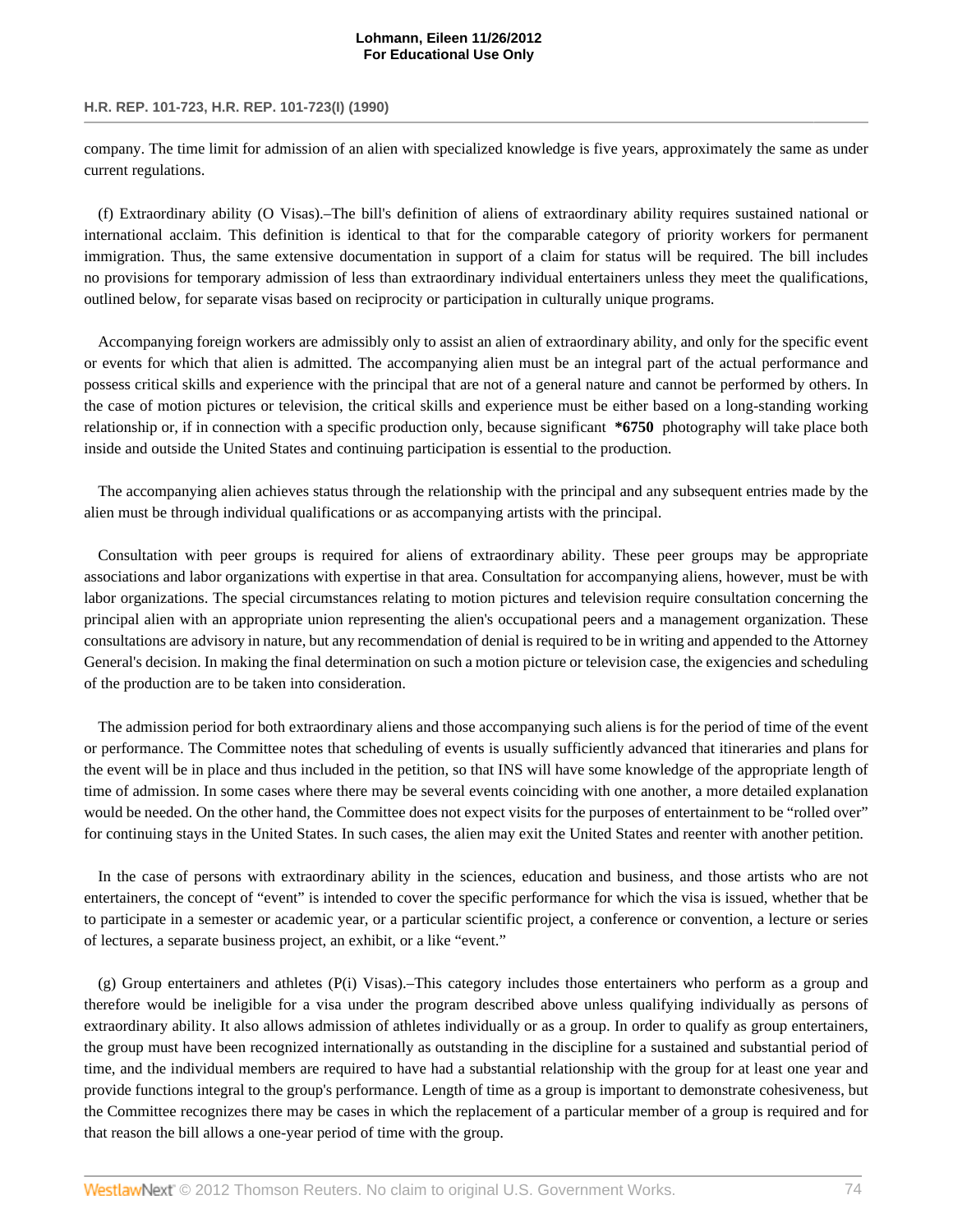### **H.R. REP. 101-723, H.R. REP. 101-723(I) (1990)**

**\*6751** Consultation with labor organizations with expertise in the specific field is required, and the period of admission is for the competition, event or performance. As with the "O" visa, information on the itinerary is required. In the case of athletes, however, the period of admission can be as long as 10 years. This extended time period is needed in view of the short professional life of the athlete and the unduly restrictive interpretations given by INS in this area.

(h) Reciprocal agreements (P(ii) Visa).–Reciprocal agreements that provide for the interchange of productions and individuals or groups between countries have been increasing in the entertainment area. The bill provides a special reciprocal visa that allows admission under the auspices of organizations in the United States and abroad that have established reciprocal exchange programs. The Committee notes that the reciprocal exchanges could be one-for-one or group-for-group. Organizations involved in the reciprocal agreements need not be government-endorsed.

Consultation is required with labor organizations representing U.S. artists and entertainers to assure reciprocity. The admission period is that which is required for the performance or event, but there is a three-month waiting period after each admission before re-entry may be allowed.

(i) Cultural uniqueness (P(aiii) Visas).–The third category that promotes diversity in entertainment allows entry for those entertainers or artists who are part of culturally unique programs. Such culturally unique art forms could include Georgian dancers, Irish harpists, or other traditional forms of expression representative of particular countries. These artists must perform such art on a full-time basis while in the United States and have had substantial experience in performing the unique art form over a period of time.

Consultation is required with labor organizations with expertise, and the period of admission is for the event or performance. A three-month hiatus is required before re-entry to prevent rollover of the temporary visa.

(j) Cultural exchange (Q Visas).–A separate exchange program is established as a nonimmigrant category in order to enhance the knowledge of the diversity of other cultures. The purpose of this program is to recognize the unique aspects of the country of the alien's nationality. Safeguards in terms of wages and working conditions are placed in the bill.

(k) Strikes.–The bill provides that whenever nonimmigrants constitute a majority of a bargaining unit, during the period of a strike or lockout, the alien is allowed to work for that employer or in any occupation for any other employer where there is no ongoing strike. On the other hand, when nonimmigrants do not constitute a majority the alien is not authorized to be employed by that employer during a work stoppage but may work in any occupation for any other employer so long as there is no strike there. Additionally, the period of stay of an alien is extended by the time periods during which the alien has refrained from doing unauthorized work. This provision allows the alien the choice of honoring the strike when in the majority or seeking other employment without jeopardizing the visa. It protects the strike when nonimmigrants are not in the majority but are represented in the bargaining unit **\*6752** by prohibiting strikebreaking but allowing employment in other areas or occupations. The period of authorized stay for aliens on strike is necessary because cases have been brought to the Committee's attention in which employers have used the filing of a petition as a defense for not reinstating workers who engaged in a strike. Additionally, current regulations and policy which jeopardize the status of striking aliens force them to be starved into a strike or be subject to deportation. Petitions filed during a strike for prospective entry of aliens should not be approved, consistent with the intent of this provision. The provisions in the bill are an important addition to current practices and provide symmetry between labor and immigration law. The Committee notes that aliens are recognized as "employees" within the meaning of the National Labor Relations Act (See, [Sure-Tan, Inc. v. NLRB, 467 U.S. 883 \(1984\)\)](http://www.westlaw.com/Link/Document/FullText?findType=Y&serNum=1984130738&pubNum=780&originationContext=document&vr=3.0&rs=cblt1.0&transitionType=DocumentItem&contextData=(sc.UserEnteredCitation)) and approves that ruling. This legislation attempts to harmonize the employment rights of nonimmigrants under the National Labor Relations Act with the long-standing policy that our immigration law should protect U.S. workers against unfair competition from abroad.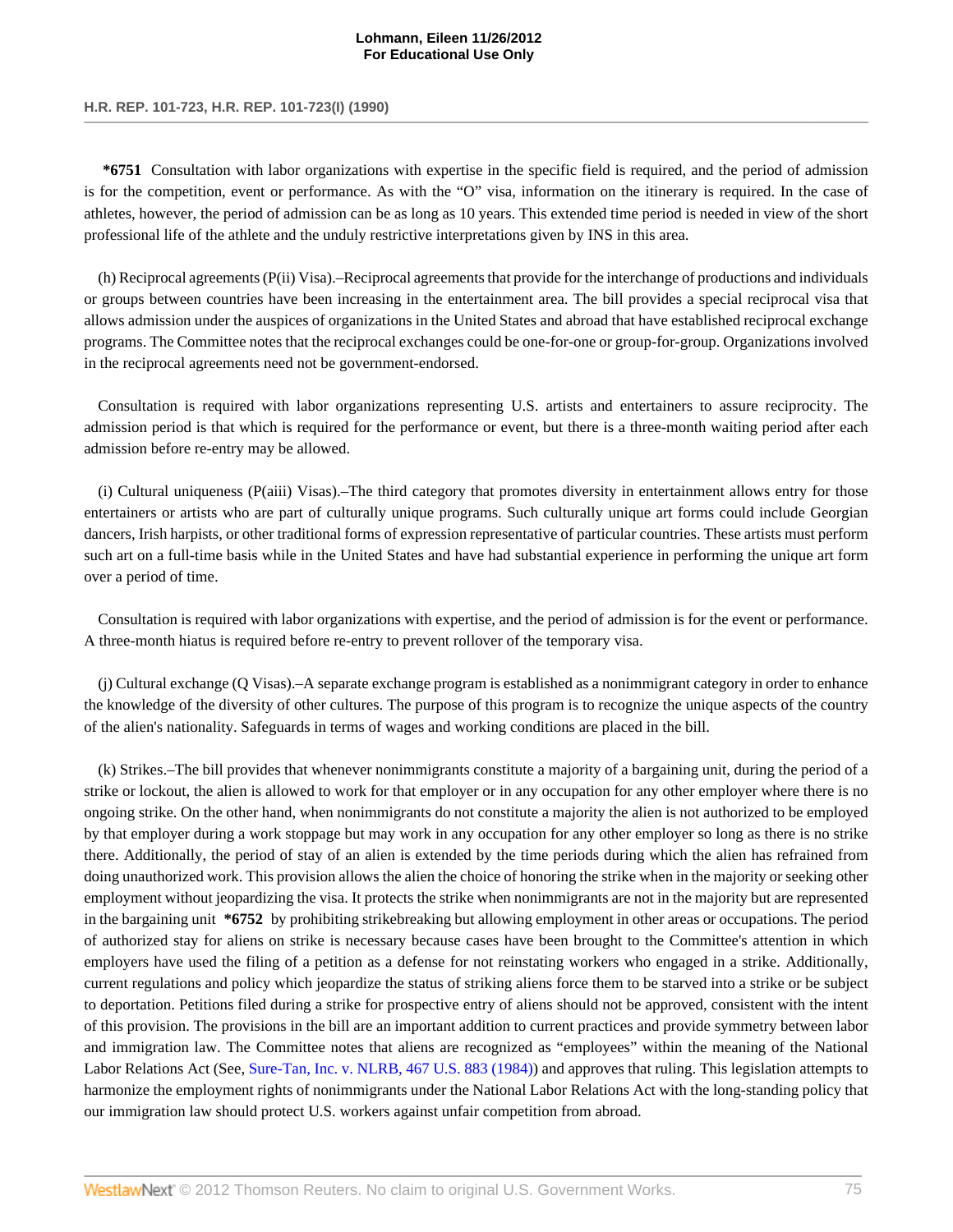### B. Education and Training of U.S. Workers

Providing a link between immigration and labor through the education and training of American workers is a key element of the bill; that is, meeting employer's needs while addressing the needs of the domestic workforce.

The bill establishes a separate account in the U.S. Treasury for the deposit of fees collected based on the admission of certain employment-based aliens. Not more than 5% of the money is to be used for state administrative costs, and the overhead costs of the Federal Government is limited to 2%. Additionally, 10% is to be used for funding post-secondary education at an accredited institution in the fields of mathematics and the sciences. The remaining 83% is to be used to train U.S. workers in fields which have a shortage of employees, as determined by the Department of Labor in consultation with the Secretary of Education.

### 1. Criteria for Funds

Three criteria are used to determine which states will receive the funds and the distribution to each state. The first is the location of foreign workers admitted to the United States. The second is the location of unemployed and underemployed U.S. workers. Since it is difficult to ascertain the number of underemployed in a given area, unemployment figures could be used as a proxy for this number. The final criterion is the location of individuals in the U.S. who would benefit from such retraining.

## 2. Allocation of the Fund

For a state to qualify for funding, certain threshold levels should be met. The state should have a high ratio of alien employees to U.S. employees so as to accurately reflect the impact alien workers have on the state's workforce. This number is used because it is the clearest indication of areas where there is a shortage of U.S. workers. The state should also have a fairly high percentage of all unemployed persons in the United States, so as to spread the money **\*6753** from the fund to the states which need it most, i.e., states with a large number of unemployed workers. This number is used because even if there is a high alien worker population in a state, there may be relatively few unemployed persons in that state, which means that relatively fewer workers in that state would be available to be trained to take these jobs in the future. In order to achieve flexibility in administering the program, certain adjustments may be necessary. For instance, if a state meets both of the criteria cited above then it could be eligible for this fund. However, if a state does not meet the level in one of these areas, but far surpasses the level in the other area, then an application from that state for a grant based on need could be considered.

### C. Family Reunification for Legalized Aliens

Section 314 of the legislation provides for a stay of deportation and work authorization, where appropriate, for the children and spouses of legalized aliens who entered the United States prior to January 1, 1990. A comparable INS directive issued by Commissioner Gene McNary in February 1990, applies only to those who entered the country before November 6, 1986. Unlike the McNary directive, this section requires that the prinicipal alien (1) has been granted permanent resident status; (2) has completed a declaration of intent to become a U.S. citizen; (3) has filed either an immediate relative or second preference petition for the spouse and/or children; and (4) applies for naturalization within six months of notice of eligibility by INS. Public welfare assistance is restricted for such spouses and children in the same manner and for the same period of time as for the principal alien.

### D. Hong Kong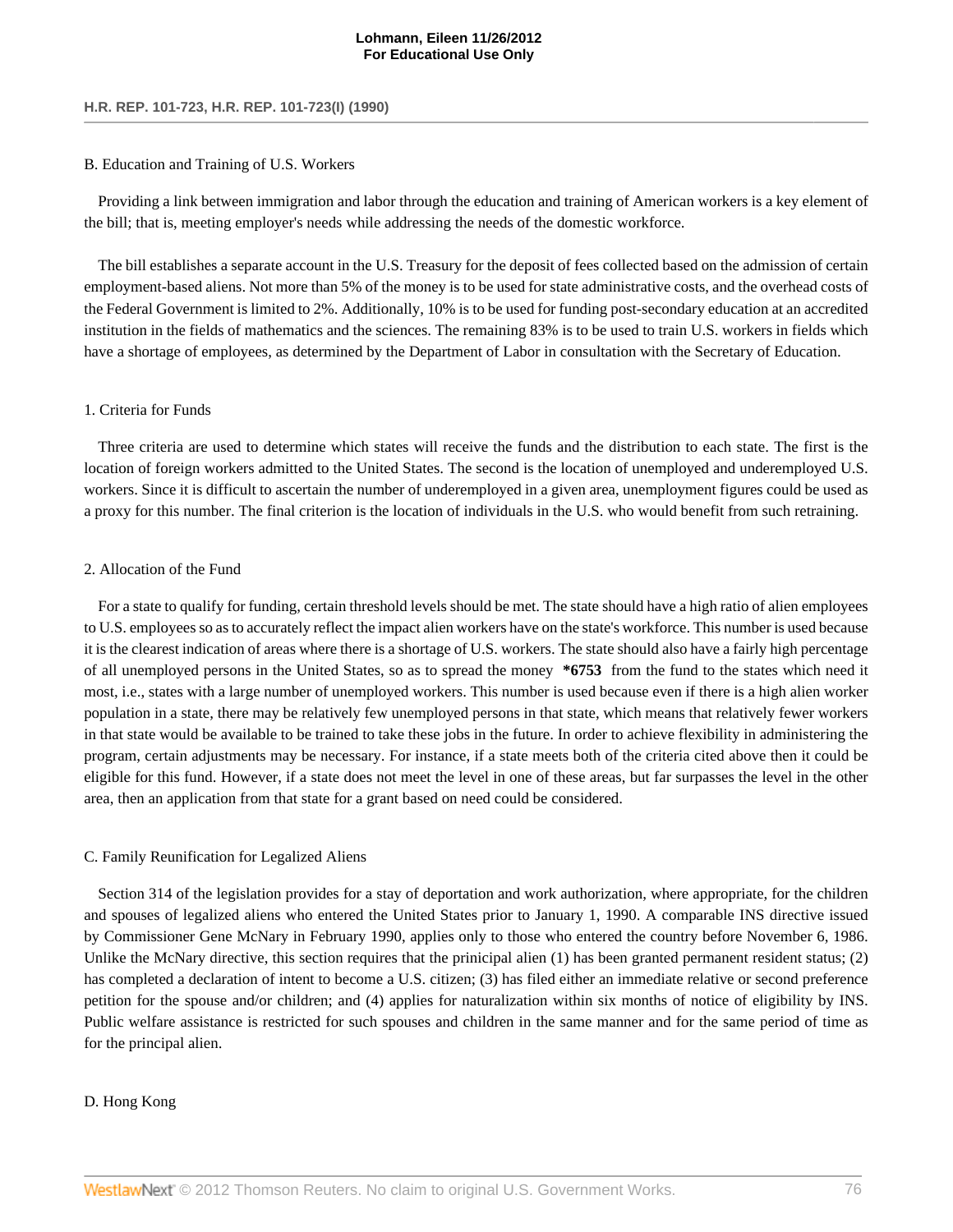### **H.R. REP. 101-723, H.R. REP. 101-723(I) (1990)**

### 1. Per-country Ceiling

This provision allows Hong Kong to be treated as a foreign state for purposes of the per-country numerical limitations under Section 202 of the INA. It is the Committee's intent that Hong Kong continue to be treated as a separate foreign state after 1997.

### 2. Visa Validity

This provision allows aliens from Hong Kong under family or priority employment visa categories and certain employees of U.S. businesses in Hong Kong to request an extension of the validity of their immigrant visas until September 1, 2001.

The standard four-month period of visa validity shall be waived, provided that the alien given the visa makes a request to do so during the four-month period. The Committee expects the State Department to inform aliens given a visa after the enactment of this bill that they have the option to extend its validity. If an alien so elects and then decides to use it before it expires in 2002, the alien must be interviewed again for purposes of overcoming the grounds for exclusions. However, immigrant visa holders who leave within the standard four-month period after applying for the extension are not required to be interviewed again. The Committee notes that aliens who elect to extend the period of validity would not be subject to the annual limits on visas from Hong Kong if they **\*6754** decide to use their visas later (though they would be subject to the limits at the time of visa issuance). This means that if the situation in Hong Kong deteriorates rapidly at some point in the future, more than 20,000 people could leave in a given year. The Committee further notes that the derivative family members would be covered under the visa extension provision.

Children born during the period of extension and children who come of age (21 years) during the extension would still be eligible to enter as dependent children. In the case of death of a visa holder the Committee believes that the derivatives with family members in the United States should be able to use the visa. However, those derivatives of an employment-based immigrant should not, due to the fact that the visa holder has died and the job connection with the United States has ceased.

### 3. Business

This provision allows 15,000 visas to be used for employees of U.S. companies in Hong Kong. The alien must be employed in Hong Kong during the 12 previous consecutive months as an officer, supervisor, or in a capacity that is managerial, executive, or involves specialized knowledge. The recipient of the visa may ask for an extension under section 208 of H.R. 4300.

A United States employer must provide a qualifying job offer at the time the initial petition is filed. However, the Committee does not intend that the employer hold a specific position open and available during the entire interval between the filing and alien employee's eventual arrival in the United States. Rather, it is the intent of the Committee that the employer only be required to have a qualifying job available at the time the alien employee enters the United States as an immigrant. The Committee also intends that this provision be interpreted as requiring continuing employment with the same United States business entity from the time of the initial registration until the time the alien employee enters the U.S. as an immigrant. Transfers within the same company, but different divisions or sections, would constitute continuing employment. Termination of employment before entering the United States, however, would result in termination of eligibility under this provision.

It would be appropriate to permit employers filing large numbers of petitions to incorporate by reference to earlier filed petitions standard information relating to the ownership of the business and the relationship between the domestic and foreign business. Also, registrations under this provision shall be made on a first filed, first served, basis.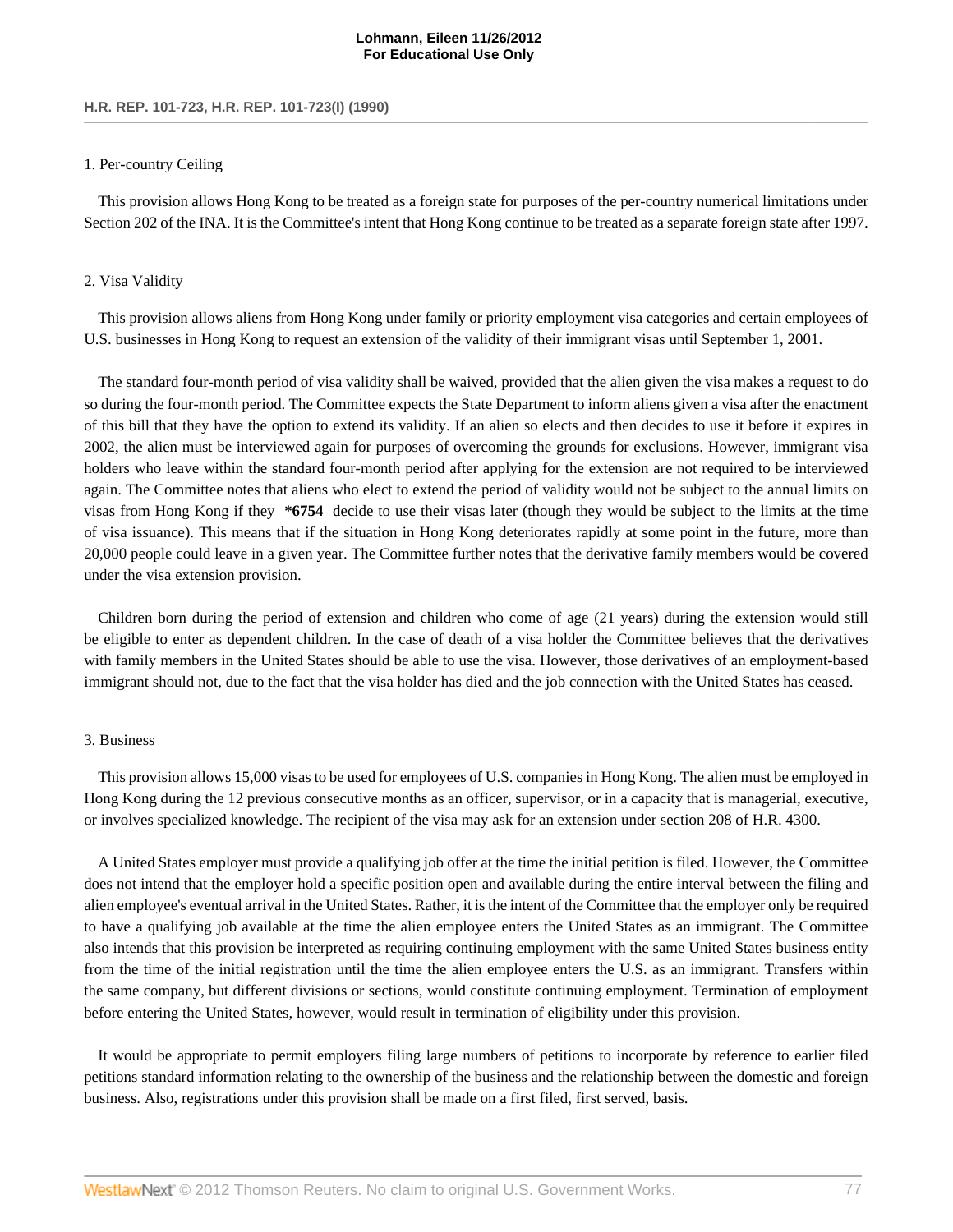### **H.R. REP. 101-723, H.R. REP. 101-723(I) (1990)**

At the time of entry to the United States as a permanent resident, these aliens will be subject to provisions of section 286(q) of the INA (relating to fees for admission of certain employment-based aliens).

# 4. CIA

This provision authorizes the Director of Central Intelligence to apply any unused portion of the annual allocation provided by Section 7 of the Central Intelligence Act of 1949 for fiscal years 1991 through 1996 to permit the entry into the United States of employees **\*6755** of the Foreign Broadcast Information Service in Hong Kong and their dependents, provided they enter the United States before the end of fiscal year 1997. The Committee notes that a child who reaches the age of 21 after the visa allocation but before entry into the United States shall remain eligible to enter as a dependent child.

### E. Religious Workers

There are three provisions in the bill relating to the admission of religious workers. Currently, nonimmigrant religious workers are required to pursue business-related visas, such as B, H and L, for admission to the United States, and immigrant religious workers are admitted as special immigrants. The bill establishes three categories of religious workers. The first category is available to ministers of religion, for whom special immigrant status is available in existing law. The second group is for those who work in a professional capacity in a religious vocation or occupation. This would encompass occupations such as teachers. Religious workers and those in a religious vocation may be admitted in the third category, which includes those who take vows, such as nuns and monks, and may include others who pursue religious vocations in other capacities such as liturgical workers, religious instructors, counselors, cantors and catechists, workers in religious hospitals or religious health care facilities, missionaries, religious translators or broadcasters. These provisions relate to traditional religious functions and are not intended to cover janitors, maintenance workers and clerks. These three categories will apply to both immigrants and nonimmigrants alike.

Substantial case law has developed concerning religious organizations and occupations. Although the bill expands some of these categories the essential elements of a religious organization is to remain the same. In addition, a number of safeguards are instituted to prevent abuse. For instance, all prospective immigrants and nonimmigrants must have been members of the religious organization for the two years immediately preceding application for a visa. Additionally, the authorized period of stay for nonimmigrants is limited to five years.

### F. Diversity

### 1. Adversely Affected Nations

Section 201 allows the Attorney General to provide for adjustment of status to that of an alien lawfully admitted for permanent residence on a conditional basis, to aliens who have established residence in the United States before January 1, 1990, are from "adversely affected" foreign states, and have a firm commitment for employment for at least one year. The documentation that must be submitted to support the job commitment should be a letter from a bona fide employer communicating the willingness to hire the alien.

The Committee believes that two part-time positions can be construed as full-time employment provided the alien submits letters from each employer to support the job commitment. Further, the Committee believes that the conditional resident need only demonstrate **\*6756** that he or she has been self-sustaining over the one-year period in order for the conditional status to be removed.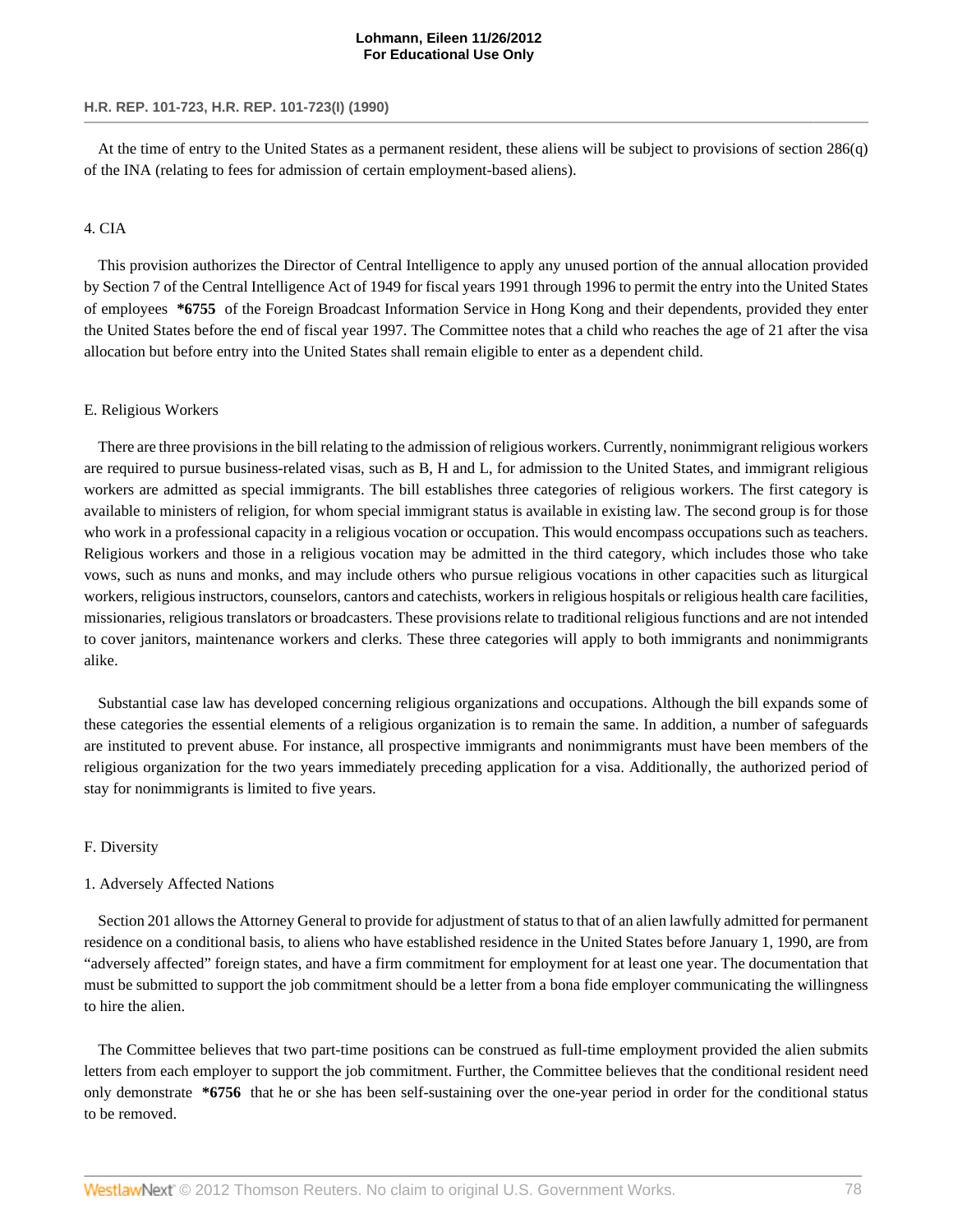### **H.R. REP. 101-723, H.R. REP. 101-723(I) (1990)**

The written documentation that must be supplied to the Attorney General to remove the conditions can include a letter from the employer(s) verifying that the alien has been employed, paycheck stubs, W–2 forms, or income tax returns, or other acceptable documentation.

Individuals who entered the United States on nonimmigrant visas must establish that their period of authorized stay expired before January 1, 1990 solely through the passage of time. Any extension of that nonimmigrant stay will disqualify an applicant from this program if that extension authorizes the alien to remain in the United States beyond December 31, 1989. However, an individual who entered the United States without inspections will be eligible under this section provided that the alien demonstrates continuous residence in the United States since before January 1, 1990.

An individual who entered the United States with a nonimmigrant visa and whose period of stay may have expired through the passage of time prior to January 1, 1990, may have left the United States for a brief period or periods of time. If the absence or absences are sufficiently brief such that they do not interrupt the alien's continuous residence, the absence or absences will not prohibit the individual from otherwise qualifying under this section.

It is also the intent of the Committee that the definition of "continuously resident" be interpreted in a way consistent with the definition of "continuous residence" as found in  $8$  CFR 245a.1(c)(1). Therefore, any single absence from the United States of less than forty-five (45) days, and an aggregate of all absences not exceeding one hundred and eighty (180) days since January 1, 1990, will not be reason to prohibit the alien from otherwise qualifying under this section.

An applicant under this provision who would otherwise be qualified under this section except for having reentered the United States subsequent to January 1, 1990, on a nonimmigrant visa, will be eligible to qualify under this section, if otherwise admissible. It is the intent of the Committee that the discretion of the Attorney General to waive the provisions of section 212(a) (19) will apply in the same generous manner as was applied to such a waiver of that provision under section 245(d) of the INA and the implementing regulations under [8 CFR 245a.2\(k\)\(2\)](http://www.westlaw.com/Link/Document/FullText?findType=L&pubNum=1000547&cite=8CFRS245A.2&originatingDoc=I520E9F60643311D9B7CECED691859821&refType=LQ&originationContext=document&vr=3.0&rs=cblt1.0&transitionType=DocumentItem&contextData=(sc.UserEnteredCitation)).

"Adversely affected" countries are allowed 20,800 employment visas from the "Other Employment-Based Immigration" category each year for five years. As described previously, the 1965 Act had the effect of limiting immigration opportunities from many European countries. The Committee believes this short-term program will re-establish former immigration streams and assist in promoting diversification. The bill requires priority for these 20,800 visas chronologically within the current system of registration. The bill provides that the first pass-through for selection will be for the benefit of seeking registrants from adversely affected countries who will then be scheduled for interviews, and if qualified, visa issuance. The second pass-through would be within the same listing for other countries.

**\*6757** Adversely affected countries are those designated by regulation by the Secretary of State under the 1986 Immigration Reform and Control Act, except countries contiguous to the United States: Albania, Algeria, Argentina, Austria, Belgium, Bermuda, Czechoslovakia, Denmark, Estonia, Finland, France, German Democratic Republic, Federal Republic of Germany, Gibraltar, Great Britain and Northern Ireland, Guadeloupe, Hungary, Iceland, Indonesia, Ireland, Italy, Japan, Latvia, Liechtenstein, Lithuania, Luxembourg, Monaco, New Caledonia, Netherlands, Norway, Poland, San Marino, Sweden, Switzerland, and Tunisia.

### 2. Eastern Europe and Tibet

Because of the humanitarian concern about the people from Eastern European countries, many of whom left their native lands either under duress themselves, or to join family members who left under duress, the bill provides a limted program of entry into the United States for such persons. Similarly, the bill establishes a system of visa availability for Eastern Europeans who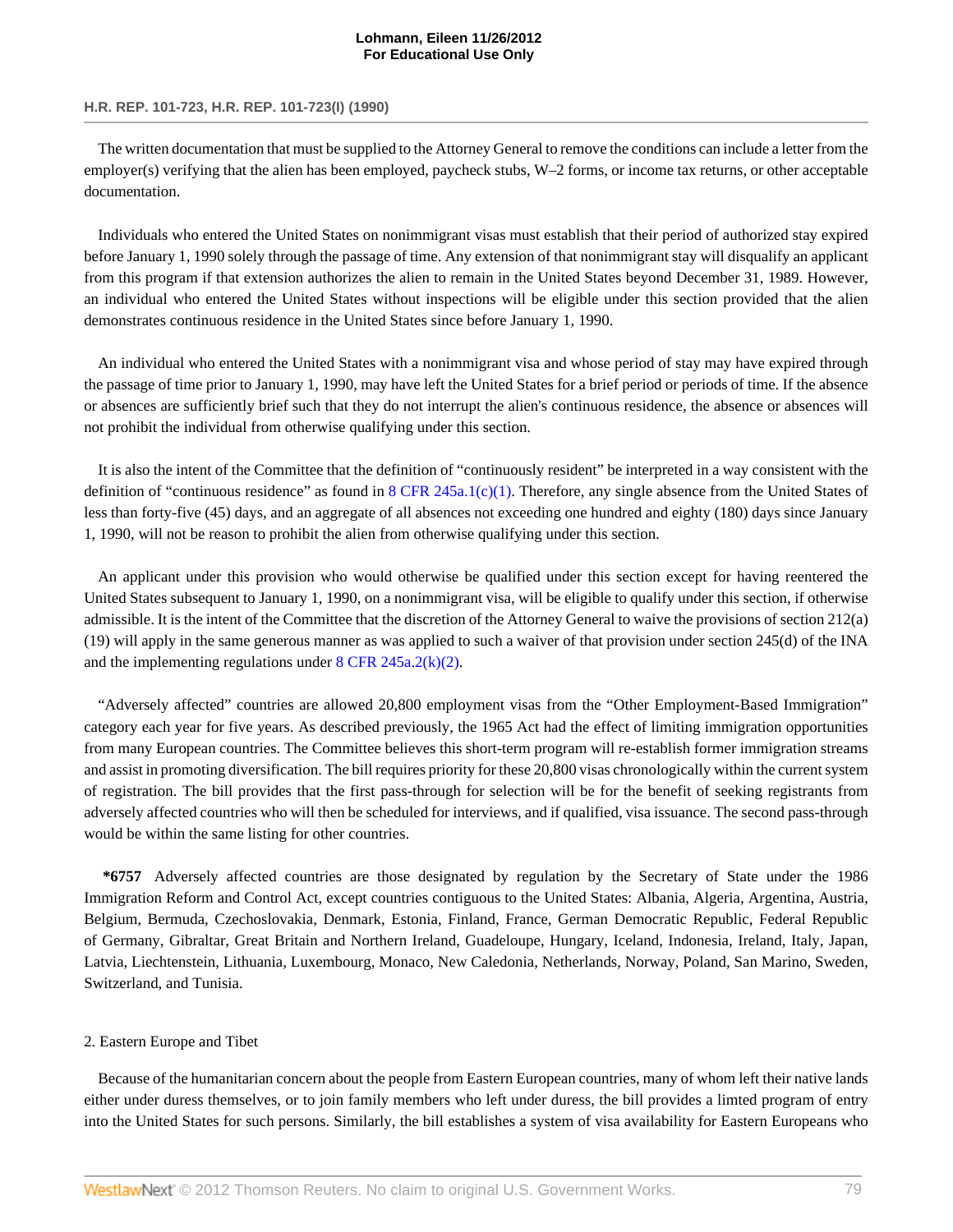### **H.R. REP. 101-723, H.R. REP. 101-723(I) (1990)**

left their countries in pursuit of better economic or educational opportunity than they could find in their native lands under the Communist regimes of post World War II.

Section 202 will make available up to 14,000 visas annually for fiscal years 1991, 1992, 1993, for natives of Eastern Europe, and their immediate families, who have been living in a foreign country, other than their own and the United States, as displaced persons.

Visas to Eastern Europeans shall be distributed, giving priority to persons who filed refugee applications or who otherwise sought refugee status by registering with a recognized voluntary agency that provides services to refugees. The term "registering with" can include informal contact with such agency to make known the alien's interest in immigrating to America. Visa numbers are to be made available strictly in the chronological order in which the immigrants qualify after the date of the enactment.

Because of humanitarian concerns, concerns about the preservation of Tibetan culture, and the desire to assist displayed Tibetans in furthering their education and economic opportunities so that they can help their countrymen in Tibet, India, and Nepal, section 202 of H.R. 4300 provides for 1,000 visas spread over fiscal years 1991, 1992, and 1993, to be made available to natives of Tibet who, since before the date of enactment have been continuously residing in India or Nepal. A "native of Tibet" is considered one who was born in Tibet, or is the son, daughter, grandson, or granddaughter of a person born in Tibet. Since the Tibetans who would benefit from this provision are coming as immigrants, rather than refugees, there are no explicit requirements for the federal government to provide funding. However, since most of them will not have relatives here and will not tend to be wealthy, the Committee anticipates that the U.S. government will work with U.S. based voluntary organizations that are interested in resettling the Tibetans. The Committee also expects that the groups and the U.S. government will work closely with and consult with the Tibetan government in exile in India.

**\*6758** Section 202 indicates that preference is to be given to Tibetans who are not firmly resettled and to those most likely to be successfully resettled in the United States. These two criteria may seem to be contradictory in that those who have recently left Tibet, and are therefore less firmly resettled, are also less likely to have financial assets, linguistic skills and other attributes that would make their resettlement here "successful." However, by working with voluntary agencies, this problem could be alleviated. In addition, the Committee expects some Tibetans who have been in India or Nepal for longer periods of time, and who have a certain level of education or business skills, to also qualify under this provision. The exact ratio of recent arrivals from Tibet and those who have been in India and Nepal for longer periods of time who should qualify under this provision should probably be worked out by the Administration, in consultation with the VOLAGs and the Tibetan government in exile.

### 3. Underrepresented Nations

[Section 203\(c\)](http://www.westlaw.com/Link/Document/FullText?findType=L&pubNum=1000546&cite=29USCAS203&originatingDoc=I520E9F60643311D9B7CECED691859821&refType=LQ&originationContext=document&vr=3.0&rs=cblt1.0&transitionType=DocumentItem&contextData=(sc.UserEnteredCitation)) of the bill provides 55,000 visas annually to foreign states that are underrepresented among the immigrant groups coming to the United States. The formula for this program is designed to account for varying immigrant flows from foreign states over time and is self-adjusting to maintain diversity among the immigrants from the various regions of the world.

This program will divide the world into high and low admission regions. These regions are then given visas in the inverse proportion the percentage of immigrants sent to the United States. The visas are then apportioned according to the population of the region. In determining the total number of aliens admitted during a five-year period, the Committee notes that only the following shall be considered: lawful permanent residents (as family-sponsored immigrants), employment-based immigrants and their spouses and children, and immediate relatives of United States citizens.

The Committee further notes that when a new application period commences previously registered applications shall not be considered for the new period.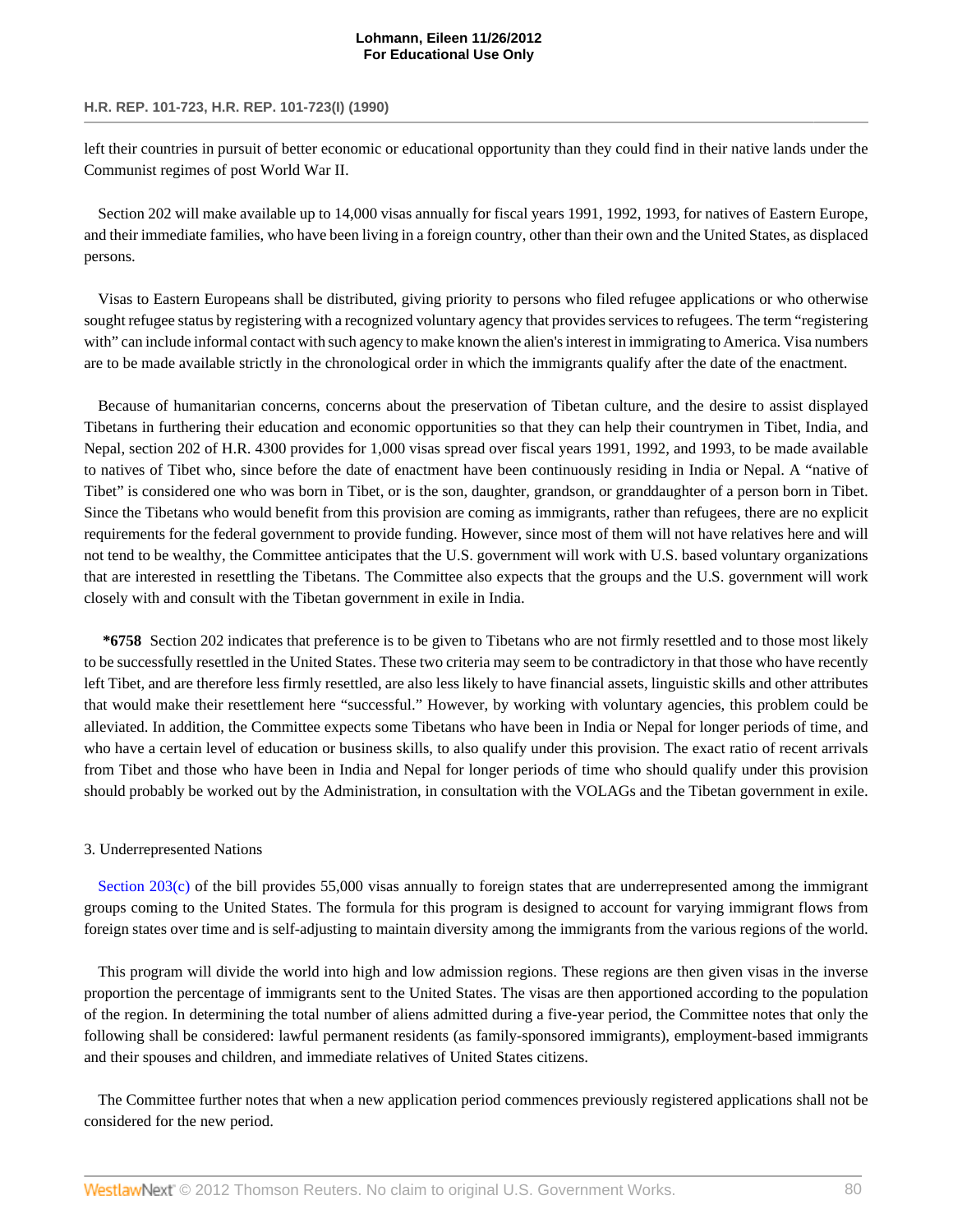### G. Marriage Fraud

This provision allows the Attorney General to remove the conditional basis of an alien's permanent residence status if (1) the alien spouse can demonstrate that the marriage was entered into in good faith and that after the marriage the alien spouse was battered by or was subjected to extreme mental cruelty by the U.S. citizen or permanent resident spouse; 2) or the alien child can demonstrate that the alien was battered by or subjected to extreme mental cruelty by the U.S. citizen or permanent resident parent.

The purpose of this provision is to ensure that when the U.S. citizen or permanent resident spouse or parent engages in battering or cruelty against a spouse or child, neither the spouse nor child should be entrapped in the abusive relationship by the threat of losing their legal resident status. It is the Committee's intent that the Attorney General will grant the waiver when battering or cruelty to the spouse or child is demonstrated. Evidence to support a **\*6759** battered spouse/child waiver can include, but is not limited to, reports and affidavits from police, medical personnel, psychologists, school officials, and social service agencies. The Committee notes that the discretion given to the Attorney General to decide to deny waiver requests under this provision is to be limited to rare and exceptional circumstances such as when the alien poses a clear and significant detriment to the national interest.

In addition, the phrase "by the alien spouse for good cause" is removed from current INA Section  $216(c)(4)(B)$ , allowing aliens to file for removal of conditional basis even if they were not the moving party in terminating a marriage. The change will allow the alien to file independently for a waiver if the marriage was entered into in good faith and the marriage has been terminated or termination proceedings have commenced.

#### H. Treaty Nationals

The United States has entered into a number of bilateral treaties under which U.S. citizens and nationals of treaty States are each granted the right to be exempted from military service in the armed forces of the other nation. However, alies who exercise that right are permanently ineligible for U.S. citizenship under section 315 of the INA. The existing law punishes individuals who have done nothing more than exercise their lawful treaty rights.

Over the years section 315 has been applied inconsistently and haphazardly. The law imposes needless burdens on an already overburdened INS. Its repeal would relieve INS of unnecessary bureaucratic functions, reduce government costs, and remove a small but constant irritant in our relationships with our treaty partners. It would also enable treaty nationals to apply for U.S. citizenship, a benefit that has been denied to them because they exercised a right conferred by an international treaty. Under the bill, in order to exercise the right to be exempt from U.S. military service the alien must demonstrate that the alien has served in the armed forces of the aliens country. Service abroad that has been deemed dishonorable or otherwise deficient shall not constitute valid service for purposes of this section.

### I. Recruiters and Referrers

Section 331 of H.R. 4300 eliminates the requirement in Section  $274A(a)(1)$  of the INA, that recruiters and referrers of employment applicants verify the eligibility under the immigration laws of prospective employees to work in the United States.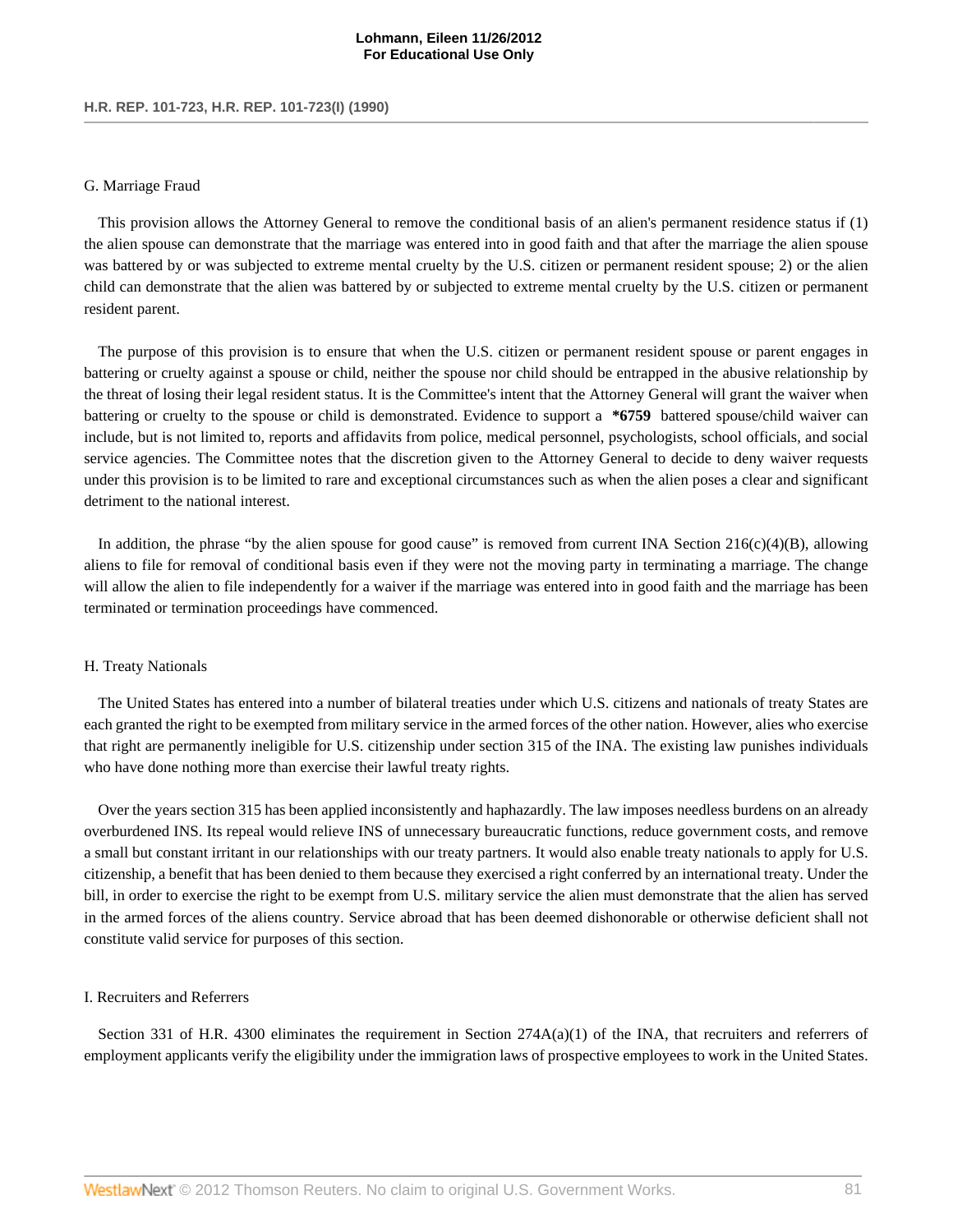#### **H.R. REP. 101-723, H.R. REP. 101-723(I) (1990)**

The Committee regards as unnecessary and duplicative the requirement that recruiters and referrers complete and maintain I–9 files on people they place with their clients. There appears to be no real justification for retaining the provision since it just imposes a paperwork burden on recruiters and referrers who do not, in fact, ultimately do the employing.

The Committee has been careful to distinguish, however, between personnel recruiters/referrers and agricultural associations or employers, and farm labor contractors. Reference has been made to Section 3 of the Migrant and Seasonal Agricultural Worker Protection Act for definitions of the latter. This provision does not **\*6760** impose any additional legal obligations upon agricultural entities that were imposed by IRCA, nor should any be implied.

# J. Dual Intent

The difficulties encountered by those seeking temporary admission who have also expressed a desire to immigrate at some time in the future have caused severe personal hardship as well as inhibited frequent travel to the United States for business purposes. This has been particularly onerous for the beneficiaries of H and L visas. The Committee sees no useful purpose in denying temporary entry to the United States for business purposes because of an inability to show that a residence abroad will not be abandoned. Such presumption of immigrant intent in particular circumstances creates purposeless, but often insurmountable, barriers for the prospective employee and the employer. For all categories of nonimmigrant visas (including the H and L), the bill provides that the filing of an immigrant petition cannot be a factor in determining whether an alien intends to abandon a foreign residence. The Committee notes, however, that the consular officers may rely on other evidence indicating the possibility of overstaying a visa, such as records of past visits to the United States.

# K. Alien Crewmembers

The prohibition against the status/admission of aliens contained in the bill is intended to apply only in cases where the employer is an American employer. The language which references [Section 2101\(46\) of Title 46, U.S.C.](http://www.westlaw.com/Link/Document/FullText?findType=L&pubNum=1000546&cite=46USCAS2101&originatingDoc=I520E9F60643311D9B7CECED691859821&refType=LQ&originationContext=document&vr=3.0&rs=cblt1.0&transitionType=DocumentItem&contextData=(sc.UserEnteredCitation)) and [Section 101\(3\)](http://www.westlaw.com/Link/Document/FullText?findType=L&pubNum=1000546&cite=29USCAS101&originatingDoc=I520E9F60643311D9B7CECED691859821&refType=LQ&originationContext=document&vr=3.0&rs=cblt1.0&transitionType=DocumentItem&contextData=(sc.UserEnteredCitation)) of the Federal Aviation Act of 1958 [\(49 U.S.C. app. 1301\(3\)\)](http://www.westlaw.com/Link/Document/FullText?findType=L&pubNum=1000546&cite=49APPUSCAS1301&originatingDoc=I520E9F60643311D9B7CECED691859821&refType=LQ&originationContext=document&vr=3.0&rs=cblt1.0&transitionType=DocumentItem&contextData=(sc.UserEnteredCitation)) performs this function. [Section 2101\(46\) of Title 46, U.S.C.](http://www.westlaw.com/Link/Document/FullText?findType=L&pubNum=1000546&cite=46USCAS2101&originatingDoc=I520E9F60643311D9B7CECED691859821&refType=LQ&originationContext=document&vr=3.0&rs=cblt1.0&transitionType=DocumentItem&contextData=(sc.UserEnteredCitation)) is the provision in shipping law which defines vessels documented under the laws of the United States. In shipping law, the country of documentation is the country whose laws govern a vessel. Thus, vessels documented in the United States must abide by U.S. law. It should be pointed out that U.S. ownership of a vessel does not mean that there is U.S. documentation of the vessel. For example, if a ship has U.S. ownership but is documented in Liberia, the laws of Liberia will apply. With regard to the airlines, the Federal Aviation Act applies only to American airlines.

The Committee's intent that the bill cover only U.S. employers addresses Department of State concerns that this bill not "insert U.S. legislation into foreign labor disputes" or "raise serious questions of consistency with the United States' international legal obligations, including the rights granted in our numerous bilateral air services agreements." The limitation to U.S. employers ensures that there will be no effect on our international air and maritime transport relations.

The provision would institute a complete prohibition against the use of nonimmigrant alien crewmembers during a labor dispute in the bargaining unit of an employer experiencing a strike or lockout. The only possible exception would be in those rare cases where the Attorney General makes the determination that it is necessary to parole nonimmigrant alien crewmembers for national security reasons. This complete prohibition corresponds with the prohibition against the employment of other classes of nonimmigrant aliens **\*6761** during strikes and lockouts. For example, with regard to H workers, if there is a strike in progress where a nonimmigrant alien intends to be employed, the petition for a visa will be denied. If the visa has already been approved, but the alien has not yet entered the United States, the approval of the petition is automatically suspended and the application for admission on the basis of the petition will be denied. If the alien has already entered the United States and is actually working, a strike or lockout will result in the suspension of the alien's authorization to work. We intend a similar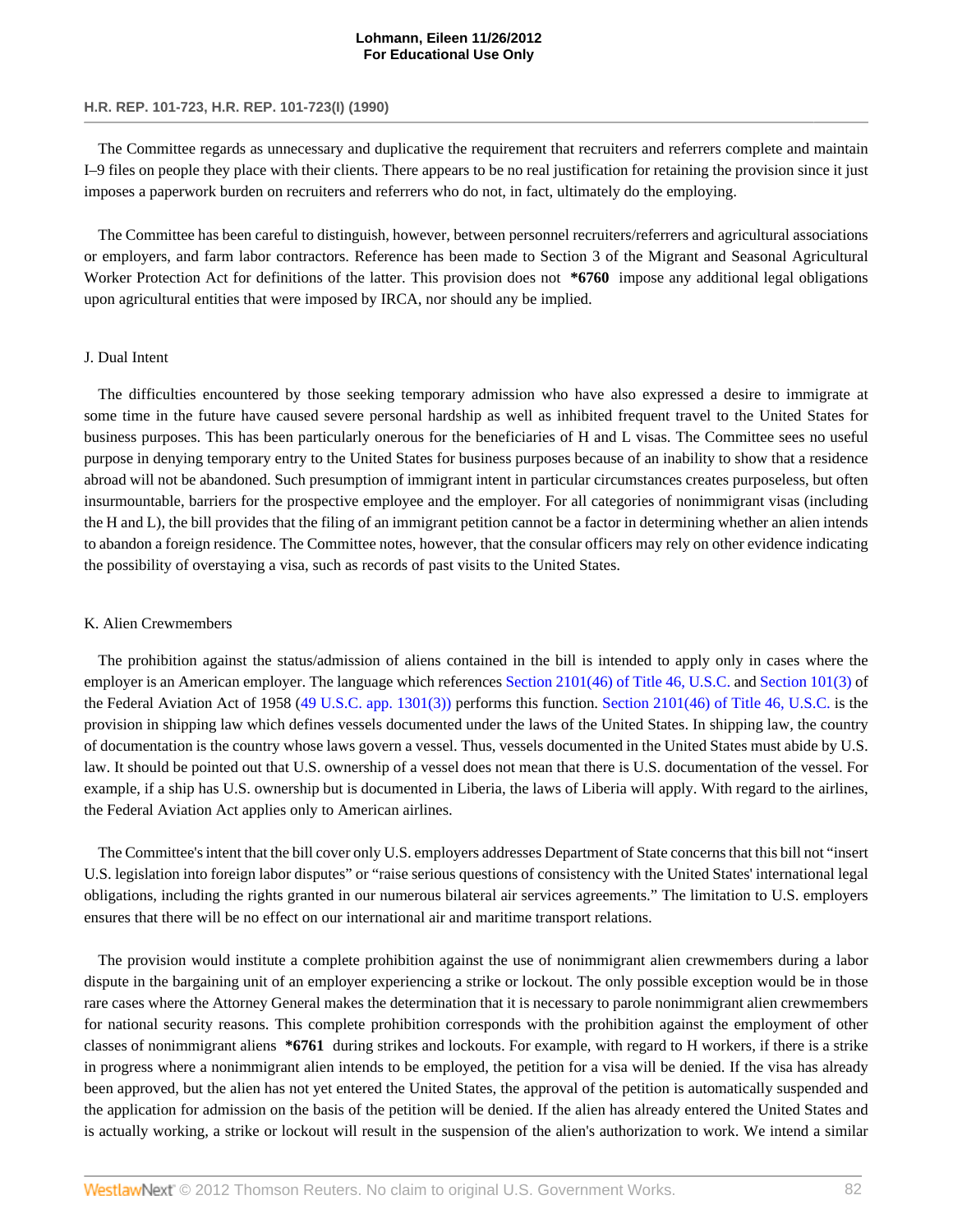### **H.R. REP. 101-723, H.R. REP. 101-723(I) (1990)**

result in the case of nonimmigrant alien crewmembers, consistent with the procedures and requirements contained in Chapter 6 of the Immigration and Nationality Act.

It is the Committee's intent that the bill institute a complete prohibition against the employment of nonresident aliens as crewmembers during a strike or lockout, recognizing that any exemptions, such as the one included in the 1-year moratorium permitting the continued employment of alien crewmembers who had been employed before the strike, could circumvent the entire purpose of the bill so as to make it a nullity. Such an exemption could actually encourage employers to hire a complement of nonimmigrant alien crewmembers in order to have them available for work in the event that a strike ever took place. There would be no way to determine whether the hiring was for this reason or for a legitimate purpose. TWA, in fact, stated that the reason it began training nonresident alien employees to work as crewmembers was in the event that the union called a strike. But regardless of the original reason for the hiring of alien crewmembers, an exemption for those who were previously employed is contrary to the intent of the bill–to prevent unfair competition against American workers when they are on strike or locked out.

Moreover, an exemption for previously employed nonresident aliens is impossible to administer. Both the Department of State and the Immigration and Naturalization Service testified that a total prohibition would be simple to enforce, while it would be "very difficult, if not impossible," to administer a prohibition containing such an exemption. No extra administrative function by either the State Department or the Immigration and Naturalization Service other than sending a telegram to the appropriate offices informing them that alien crewmembers are inadmissible on a particular airline or shipping line is required. Since an INS agent is already required to check every airplane and ship when it enters a U.S. port and verify the immigration status of crewmembers before allowing any crewmembers to enter the country, no additional administrative procedure is required. In short, the Committee intends an across-the-board prohibition against the employment of nonresident aliens during strikes and lockouts, save for the national security exception.

The Committee also intends that the prohibition of the bill go into effect immediately and automatically upon the commencement of a strike or lockout. It is essential to have an immediately effective prohibition because any pre-requirement of an administrative procedure will delay the enforcement of the prohibition, resulting in an undercutting of the American workers' right to strike without competition from nonresident alien strikebreakers. Many **\*6762** strikes, in fact, would be over by the time it would take to exhaust any administrative procedure. The Committee, of course, recognizes that some strikes are ultimately determined to be illegal, and in cases where an injunction has been issued ordering the employees back to work, we intend the prohibition in the bill would be lifted.

It should be pointed out that there are several reasons why the temporary prohibition against the employment of nonimmigrant alien crewmembers will not result in passengers being stranded in other countries with no means of transportation. In the airline industry, there is always a lengthy period of notice before a strike can take place. Labor relations in the airline industry are governed by the Railway Labor Act, which contains a great deal of government control over the parties. Neither labor nor management may engage in "self help" before participating in mediation conducted by the National Mediation Board. The Board mediates as long as it wants to, and the parties may not make any changes in the status quo before the Board releases the parties in writing from mediation. Even after the Board issues a written release, there is a 30-day "cooling off" requirement. Only after the termination of this period may employees strike. The entire process often takes many months, which obviously allows the employer sufficient time to make alternative arrangements to keep passengers from being stranded in foreign countries.

Finally, the Committee intends that the new employer sanctions contained in Section 273 of the Immigration Reform and Control Act of 1986, as well as the sanctions pertaining specifically to alien crewmen contained in Section 257 of the Immigration and Nationality Act, apply to employers who violate the prohibition against the employment of alien crewmembers. We would also like to make it clear that any private right of enforcement of the Immigration and Nationality Act as may exist shall apply with respect to these changes.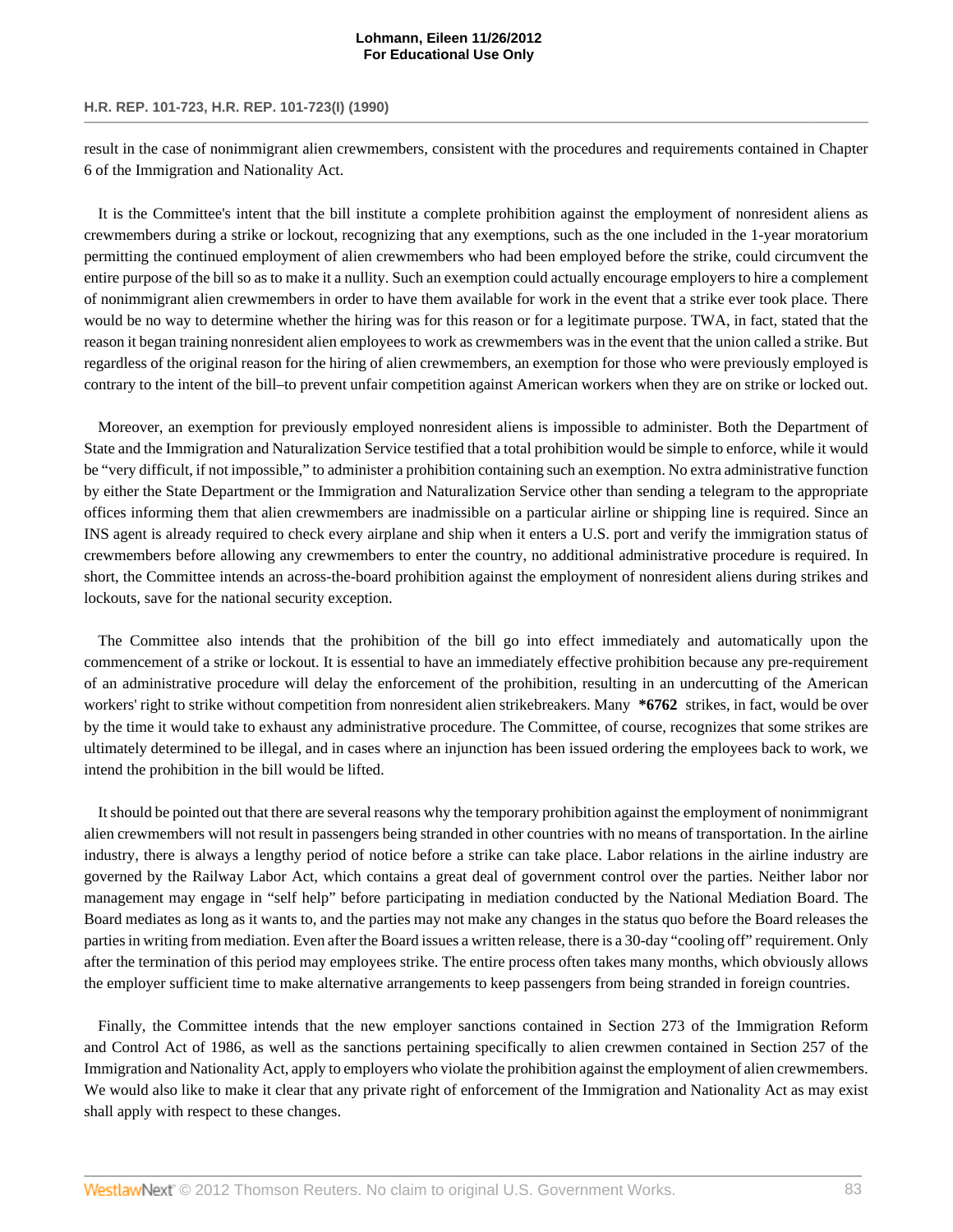L. Application of Employer Sanctions to Longshore work.

Section 311 of H.R. 4300 is intended to restrict the performance of traditional longshore work by nonimmigrant alien crewmen as defined at [8 U.S.C. S 1101\(a\)\(15\)\(D\),](http://www.westlaw.com/Link/Document/FullText?findType=L&pubNum=1000546&cite=8USCAS1101&originatingDoc=I520E9F60643311D9B7CECED691859821&refType=LQ&originationContext=document&vr=3.0&rs=cblt1.0&transitionType=DocumentItem&contextData=(sc.UserEnteredCitation)) and by other nonresidents who have not been authorized to perform such work in the absence of certification by the Secretary of Labor under  $8 \text{ U.S.C. } 1182(a)(14)$ ; to require employers of foreign workmen whom they engage to perform longshore work to comply with the employment verification system under the Immigration Reform and Control Act of 1986 ([P.L. 99–603](http://www.westlaw.com/Link/Document/FullText?findType=l&pubNum=1077005&cite=UUID(I975076B8DB-D349DBB749E-C8B81BBE0BB)&originationContext=document&vr=3.0&rs=cblt1.0&transitionType=DocumentItem&contextData=(sc.UserEnteredCitation))), [8 U.S.C. 1324,](http://www.westlaw.com/Link/Document/FullText?findType=L&pubNum=1000546&cite=8USCAS1324&originatingDoc=I520E9F60643311D9B7CECED691859821&refType=LQ&originationContext=document&vr=3.0&rs=cblt1.0&transitionType=DocumentItem&contextData=(sc.UserEnteredCitation)) et. seq. "IRCA"); and to subject employers to sanctions and penalties attached to the violation of those provisions.

The essence of "longshore work" is defined as it is commonly understood in the domestic maritime industry. It delineates the persons and entities who are to be responsible for employing individuals engaged in such activities and makes them accountable for verifying their immigrant status and for examining documents required in order to determine that they meet the statutory and regulatory requirements for employment in the United States, including coastal waters. It clarifies the status of alien crewmen under section  $101(a)(15)(D)$  (8 U.S.C. S  $1101(a)(15)(D)$ ), by explicitly providing \*6763 that an alien crewman serving aboard a vessel, irrespective of whether it is located dockside or in coastal waters, is no different from other nonimmigrant aliens who are subject to the foregoing provisions and probibitions with respect to the performance of longshore work. However, an exception is provided for an individual crewman who can demonstrate that he is a national of–and that the vessel involved is registered with–a foreign country whose own immigration laws and regulations authorize such work to be performed within its jurisdiction by United States crewmen aboard U.S.-registered vessels. Lastly, employers who fail to abide by its terms are subjected to the same penalties under IRCA as are incurred by those who employ unauthorized workers in all other U.S. industries.

### HISTORY OF LEGISLATION

Section 311 embodies H.R. 2138 which was passed by the House on October 17, 1989. ([H.Rept 101–280\)](http://www.westlaw.com/Link/Document/FullText?findType=Y&pubNum=0100014&cite=HRREP101-280&originationContext=document&vr=3.0&rs=cblt1.0&transitionType=DocumentItem&contextData=(sc.UserEnteredCitation)).

# CORRESPONDENCE WITH THE COMMITTEE ON EDUCATION AND LABOR

Committee on Education and Labor, Washington, DC, September 18, 1990.

Hon. JACK BROOKS,

Chairman, Committee on the Judiciary,

Rayburn House Office Building, Washington, DC.

DEAR MR. CHAIRMAN: I wish to congratulate you and the entire Committee on the Judiciary on your successful completion of H.R. 4300, the Family Unity and Employment Opportunity Immigration Act of 1990. While H.R. 4300, as amended, does not please everyone, it does reflect a carefully crafted balance between the interest of family-based immigration and employmentbased immigration.

As you know, the Education and Labor Committee has a strong interest in the employment-based immigration provisions as contained in this measure, including the application of employer sanctions to longshore work, provisions relating to the status of crew members who are on strike, and the education and training trust fund. Mr. Chairman, under normal circumstances the Committee on Education and Labor would exercise its sequential referral rights over H.R. 4300. This committee, however, having been given the opportunity to work closely with your committee in the formulation of these sections and, in recognition of the end-of-the-Congress time pressures, we will not exercise our jurisdiction. The committee appreciates your acknowledgment of our jurisdictional claim and your support for our committee's eventual request for conferees on these sections. We very much wish to assist you in the passage of this proposal.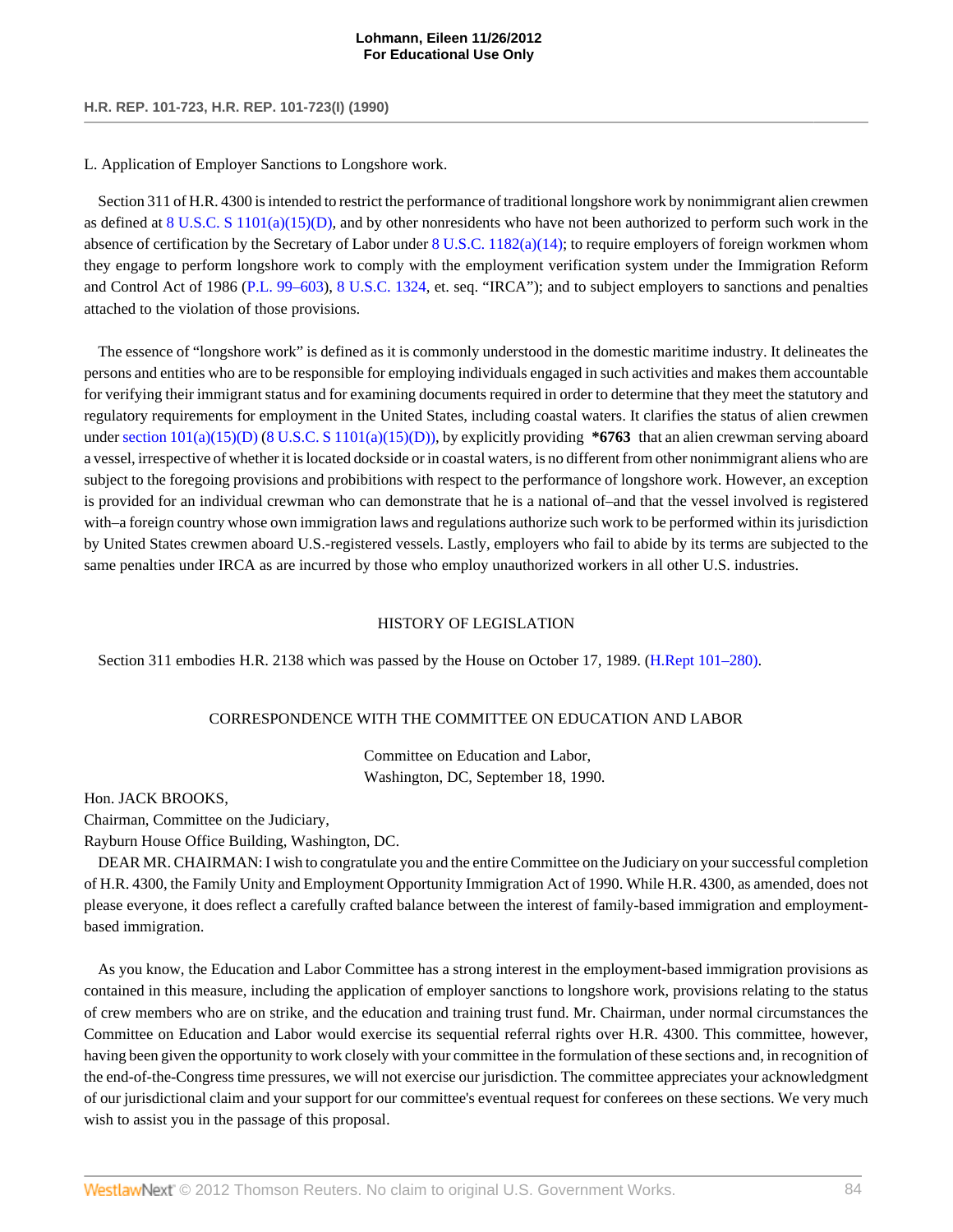### **H.R. REP. 101-723, H.R. REP. 101-723(I) (1990)**

I look forward to working with you as we attempt to pass this most important piece of legislation.

Sincerely yours,

GUS HAWKINS, Chairman. **\*6764** Committee on the Judiciary, Washington, DC, September 18, 1990.

Hon. AUGUSTUS F. HAWKINS,

Chairman, Committee on Education and Labor,

House of Representatives, Washington, DC.

DEAR MR. CHAIRMAN: Thank you for your letter concerning H.R. 4300, the "Family Unity and Employment Opportunity Immigration Act of 1990". I appreciate your committee's willingness to forego a referral of this bill for matters within your committee's Rule X jurisdiction, specifically the application of employer sanctions to longshore work, provisions relating to the status of crew members who are on strike, and the education and training trust fund.

Upon final House passage of this bill we anticipate going to conference with the Senate and will support your committee's desire to be included as conferees on those matters within your committee's jurisdiction committed to conference.

Sincerely,

JACK BROOKS, Chairman.

### VIEW OF THE COMMITTEE ON FOREIGN AFFAIRS

Committee on Foreign Affairs Washington, DC, September 14, 1990.

Hon. JACK BROOKS,

Chairman, Committee on the Judiciary,

House of Representatives, Washington, DC.

DEAR MR. CHAIRMAN: I understand that your committee intends to file its report on H.R. 4300 which contains certain provisions of interest to the Committee on Foreign Affairs.

In particular, [section 102\(c\),](http://www.westlaw.com/Link/Document/FullText?findType=L&pubNum=1000546&cite=29USCAS102&originatingDoc=I520E9F60643311D9B7CECED691859821&refType=LQ&originationContext=document&vr=3.0&rs=cblt1.0&transitionType=DocumentItem&contextData=(sc.UserEnteredCitation)) which falls under the jurisdiction of the Committee on Foreign Affairs, contains authority for the Department of State to retain fees generated from certain visa applications (the diversity immigration category) to fund future visa processing costs in this category only. Pursuant to the consultations between our staffs and my review of this proposal. I have no objection to the inclusion of this provision in H.R. 4300 as reported by the Judiciary Committee without further review by and without prejudice to the jurisdiction of the Committee on Foreign Affairs.

The Committee on Foreign Affairs has also considered authorizing the use of passport and visa fees to support the costs of State Department consular operations. I believe that this limited use of such authority will be a good test case for future considerations on this issue. If this provision is enacted, I will ask the State Department to report to the Congress on the implementation of the authority and the use of the funding derived thereunder.

I would respectfully request that you include this correspondence in the Judiciary Committee's report on H.R. 4300.

Sincerely yours,

DANTE B. FASCELL, Chairman.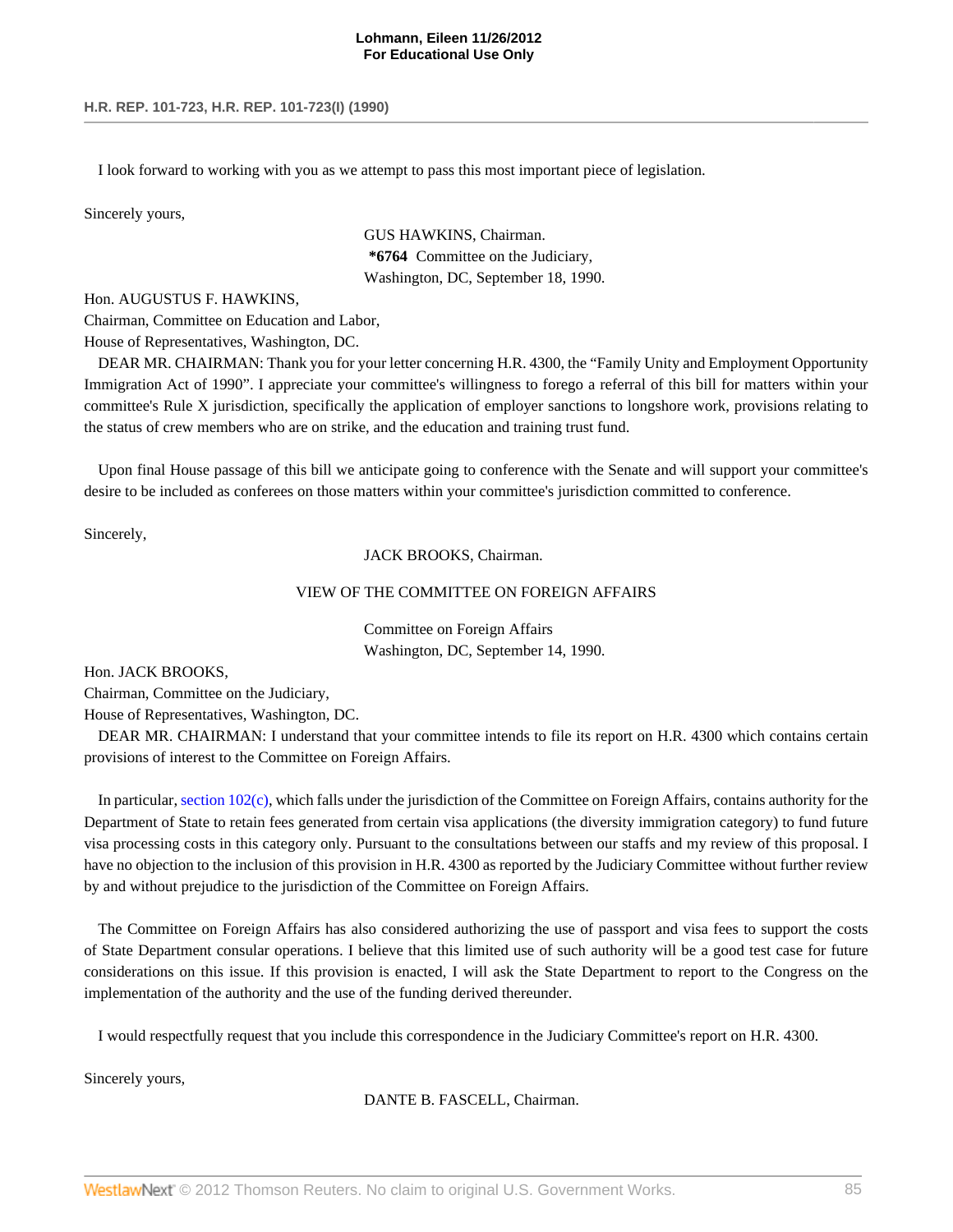### **\*6765** COMMITTEE OVERSIGHT FINDINGS

In compliance with clause  $2(1)(3)(A)$  of rule XI of the Rules of the House of Representatives, the Committee reports that the findings and recommendations of the Committee, based on oversight activities under clause 2(b)(1) of rule X of the Rules of the House of Representatives, are incorporated in the descriptive portions of this report.

### COMMITTEE ON GOVERNMENT OPERATIONS OVERSIGHT FINDINGS

No findings or recommendations of the Committee on Government Operations were received as referred to in clause 2(l)(3) (D) of rule XI of the Rules of the House of Representatives.

# REVENUES

Pursuant to the requirements of clause 2(l)(3)(B) of House Rule XI, the Committee concurs with the estimate of increased revenues which is provided in the estimate of the Congressional Budget Office below.

### CONGRESSIONAL BUDGET OFFICE COST ESTIMATE

In compliance with clause  $2(l)(C)(3)$  of rule XI of the Rules of the House of Representatives the Committee sets forth, with respect to the bill H.R. 4300, the following estimate and comparison prepared by the Director of the Congressional Budget Office under section 403 of the Congressional Budget Act of 1974:

> U.S. Congress, Congressional Budget Office, Washington, DC, September 10, 1990.

Hon. JACK BROOKS,

Chairman, Committee on the Judiciary,

House of Representatives, Washington, DC.

DEAR MR. CHAIRMAN: The Congressional Budget Office has prepared the attached cost estimate for H.R. 4300, the Family Unity and Employment Opportunity Immigration Act of 1990.

If you wish further details on this estimate, we will be pleased to provide them.

Sincerely,

#### ROBERT F. HALE,

(For Robert D. Reischauer, Director).

# CONGRESSIONAL BUDGET OFFICE COST ESTIMATE

1. Bill number: H.R. 4300.

2. Bill title: Family Unity and Employment Opportunity Immigration Act of 1990.

3. Bill status: As ordered reported by the House Committee on the Judiciary, August 1, 1990.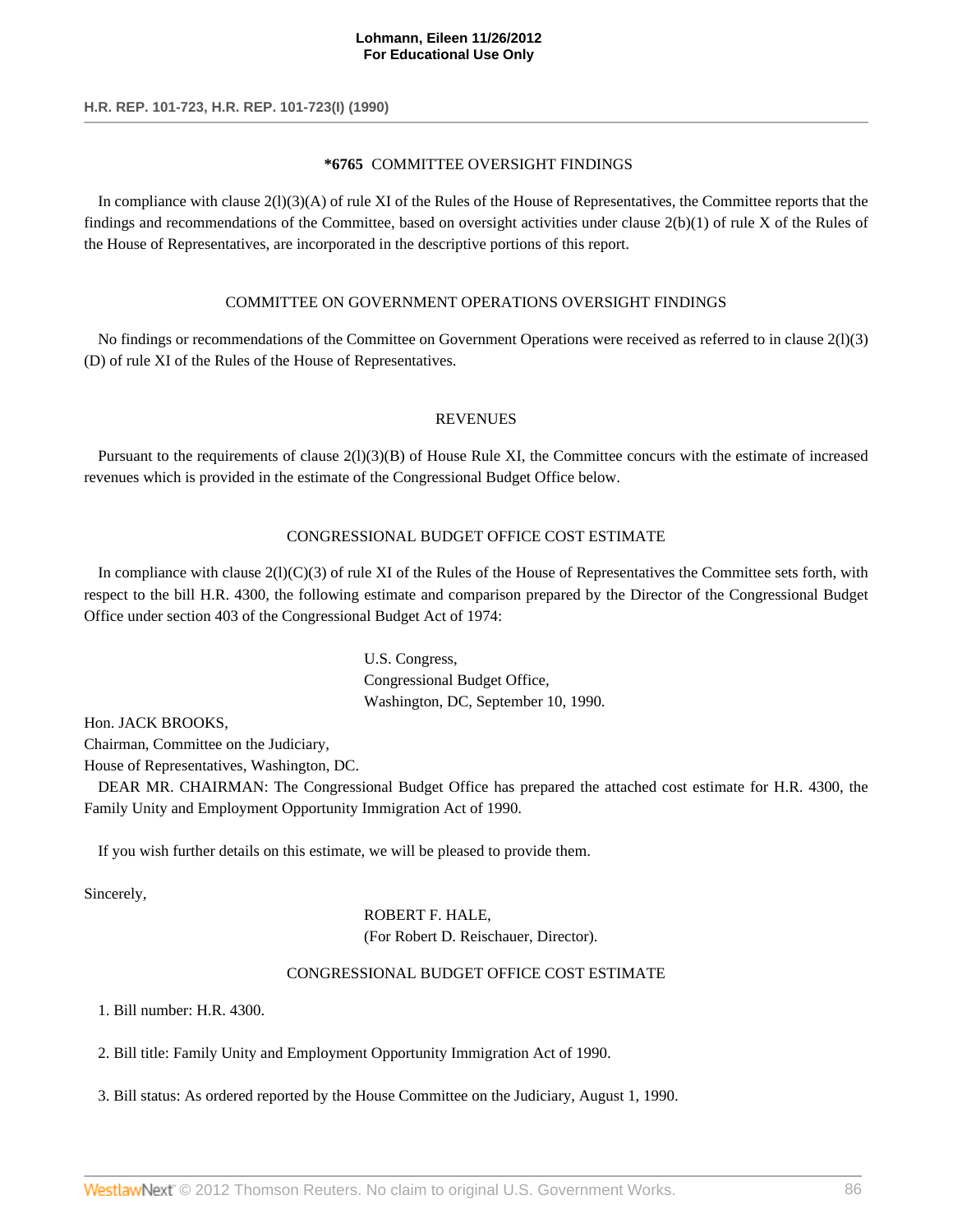### **H.R. REP. 101-723, H.R. REP. 101-723(I) (1990)**

4. Bill purpose: H.R. 4300 would revise the numerical limitations, preference system and related provisions regulating the numbers and composition of legal immigration. The bill would establish separate systems for employment-based immigration and family-sponsored immigration, which are considered together under current **\*6766** law. The bill also would amend the Immigration Reform and Control Act of 1986 (IRCA).

For family-sponsored immigration, Title I of H.R. 4300 would redefine the term "immediate relatives" to include the spouses and minor children of immigrants, subject to an annual limit of 115,000; currently this group is part of the preference system for classifying immigrants. Other family-sponsored immigration would remain subject to a preference system, similar to current law. Title I also would increase employment-based immigration from the current annual limit of 54,000 to 65,000 annually for fiscal years 1992 through 1996 and to 75,000 annually thereafter. The bill would establish a fee to be paid by employers petitioning for the admission of employment-based immigrants and certain non-immigrant workers. This fee would be up to \$1,000 per alien, with lower amounts for small businesses, nonprofit, charitable, and government agencies. The receipts from these fees would be available without appropriation to the Departments of Labor and Education for job training and education programs.

Title II of the bill would establish several new immigration categories. Beginning in 1994, 55,000 visas would be made available annually based on diversity; these slots would be available by lottery to residents of countries that have had very low levels of immigration to the U.S. during the preceding five years. Other new categories would be for people from adversely affected foreign states and for the reduction of existing backlogs.

Subtitle B of Title III would amend IRCA in several respects. First, the bill would prohibit the deportation of spouses and children of aliens legalized under the provisions of IRCA. The bill also would permit applicants for legalization under IRCA to be treated as eligible legalized aliens for purposes of the State Legalization Impact Assistance Grant program (SLIAG) until a final determination is made with respect to their applications. Finally, the bill would change the procedures for making expenditures from the Immigration Emergency Fund. Under current law, the President must declare that an immigration emergency exists before any amounts in the fund can be spent. H.R. 4300 would require that amounts in the fund up to \$20 million annually be used to reimburse state and local governments if the number of asylum applicants has increased by 1,000 during any calendar quarter after January 1, 1989.

5. Estimated cost to the Federal Government: The estimated budget effect of these proposals relative to the CBO baseline is shown in the following table for fiscal years 1991 to 1995.

# TABULAR OR GRAPHIC MATERIAL SET FORTH AT THIS POINT IS NOT DISPLAYABLE

**\*6768** Basis of estimate: We have assumed that the bill would be enacted around October 1, 1990. The outlay estimates are based on historical spending patterns. The revenue estimates are based on historical data on fee collections and on information provided by the Immigration and Naturalization Service (INS) and the Department of State.

Under H.R. 4300, we estimate that the level of immigration to the United States would increase by nearly 250,000 people in 1991 and by roughly 300,000 people annually for 1992 through 1995 from the current level of roughly 650,000 annually. Because the costs of processing immigration applications are covered by fees that are counted as federal revenues, these changes in immigration levels would affect both federal revenues and spending, with little overall effect on the federal deficit. There would be spending increases in several entitlement programs because of the IRCA amendments.

Federal Revenues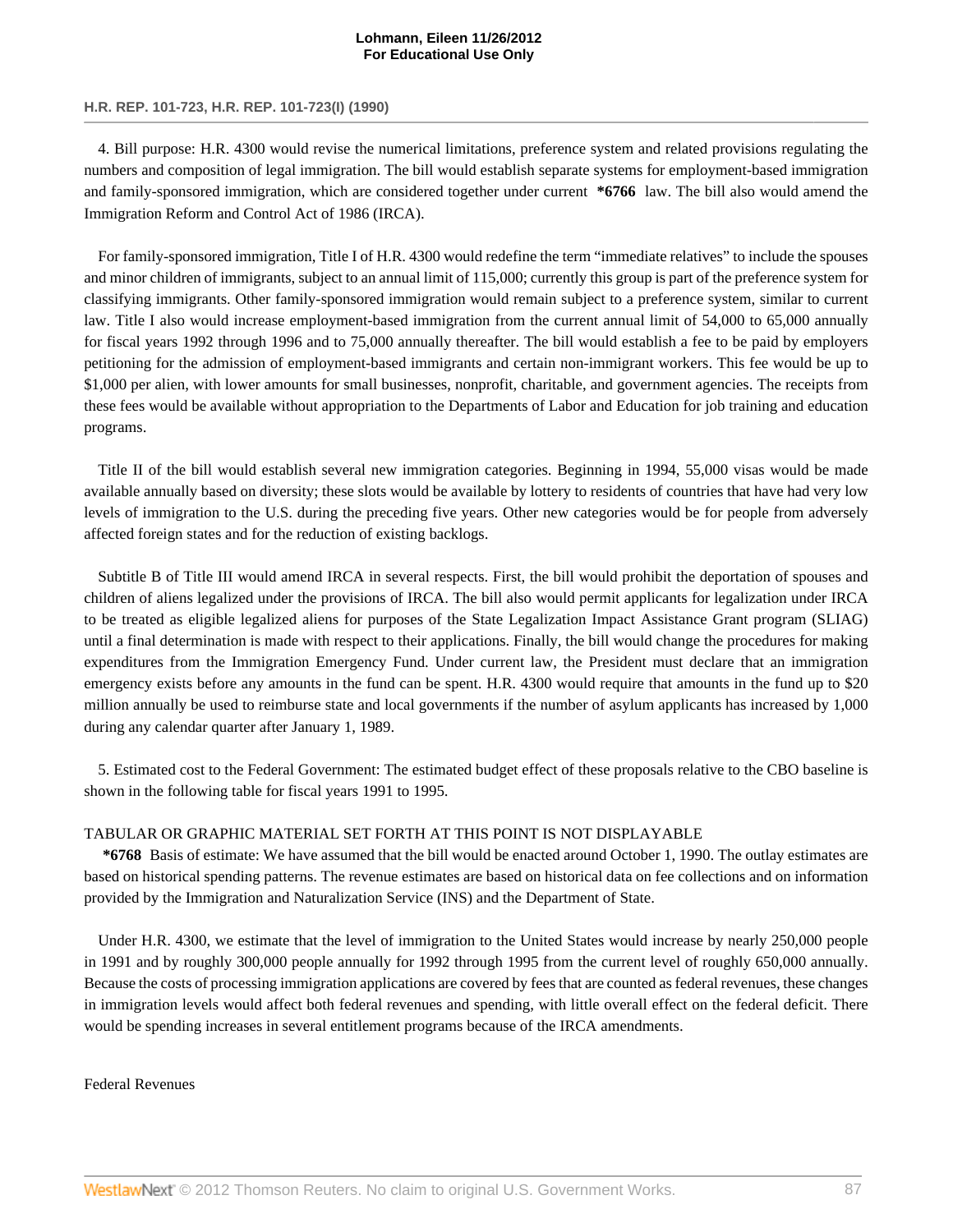### **H.R. REP. 101-723, H.R. REP. 101-723(I) (1990)**

Based on information provided by the Department of State and the Immigration and Naturalization Service (INS), we estimate that the increased federal revenues under H.R. 4300 would be \$60 million in 1991, and \$100 million to \$120 million annually for 1992 through 1995. For this estimate, we have assumed that the various processing fees would remain at current levels.

Employment-Based Fee.–The largest component of the increased revenues would be from fees on employment-based immigration. Under H.R. 4300, this fee–which could be up to \$1,000, depending on the size and type of firm–would apply to 65,000 immigrants and 91,000 non-immigrants annually beginning in 1992. Based on information provided by the INS and the Department of Labor, we estimate that this fee would generate additional revenues of \$50 million per year from 1992 through 1995. Assuming the distribution of immigrants by size and type of firm would be similar to current patterns, we expect the average fee paid would be \$300 to \$325 per employee.

State Department Fees.–There also would be additional revenues from the fees collected by the State Department for processing the additional visas. Currently, the fees associated with the visa application and issuance process total \$150 per person. Under H.R. 4300, we expect that the State Department will issue nearly 200,000 additional visas in 1991, and roughly 300,000 additional visas annually thereafter. We estimate that the resulting increase in revenue relative to the CBO baseline would be around \$30 million in 1991 and \$45 million to \$50 million annually from 1992 through 1995.

There also would be a new fee associated with the diversity immigration category established by the bill. Under this category, 55,000 visas would be awarded annually beginning in 1994 to aliens from countries that have had very low levels of immigration during the previous five years. Visas would be awarded through a lottery system run by the State Department with the processing costs covered by fees. Based on information provided by the State Department, we expect that these processing costs–and the associated revenue from the fees–would be \$7 million annually.

**\*6769** INS Fees.–Revenues associated with fees paid to the INS would increase by \$25 million annually in 1991 and 1992 and by around \$5 million annually thereafter, primarily because of the amendments to the IRCA affecting dependents of legalized aliens. We expect that a total of 680,000 additional dependents would be admitted in 1991 and 1992 under the IRCA provisions of this bill, and that the fees charged would be similar to existing fees for stays of deportation.

### Direct Spending

H.R. 4300 would affect direct spending in several areas of the budget. Several entitlement programs would be affected because of the amendments to the IRCA. The fees collected by the INS for processing applications are available for spending without appropriation, as would be receipts from the new fee for employment-based immigrants and the receipts from the fee collected by the State Department for administering the diversity program. Additionally, outlays from the Immigration Emergency Fund would increase relative to current law.

Spending from Fees.–The receipts from the fees on employment-based immigrants would be available for grants to states. The Secretary of Labor would be required to use 90 percent of the amounts available for educational assistance and training grants. The Secretary of Education would be required to award the remaining 10 percent of the funds to states for college scholarships. Spending for these grants would be equal to the fees collected, \$50 million annually.

For the diversity immigration program established by Title I of the bill, the State Department would be required to establish a lottery system for the awarding of visas. Under this program, 55,000 visas would be made available annually beginning in 1994. Based on information provided by the State Department, we estimate that the costs of this program would be roughly \$7 million annually, beginning in 1994, which would be funded by application fees.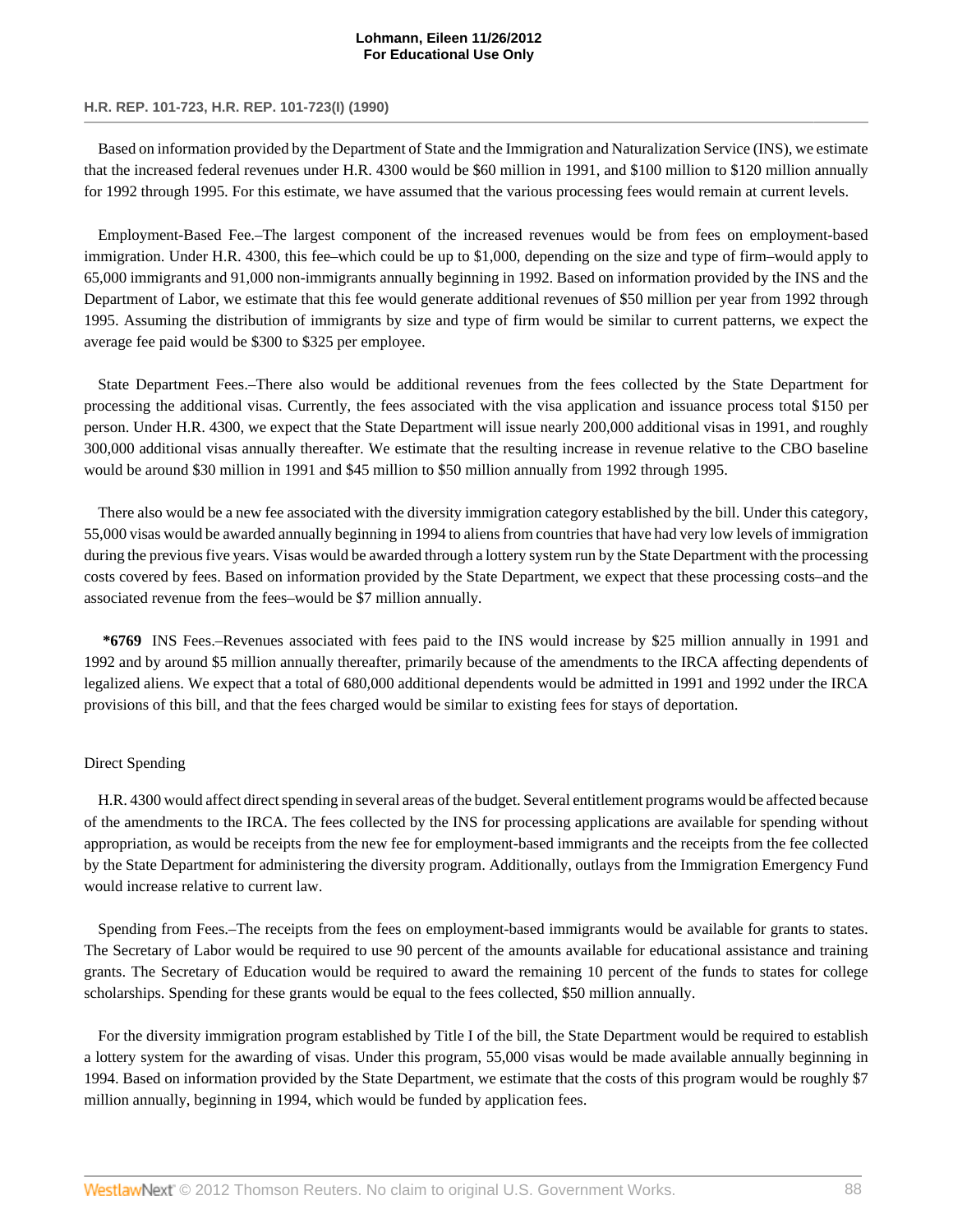### **H.R. REP. 101-723, H.R. REP. 101-723(I) (1990)**

Spending by the INS for processing applications also would increase. In the immigration legalization program, spending authority would increase by \$15 million per year in 1991 and 1992 to process stays of deportation for dependents of legalized aliens. Direct spending through the immigration examinations program–\$10 million in 1991 and 1992, and \$5 million annually thereafter–would result from the processing of aliens from adversely affected states, and from an increase in relative and employment petitions and non-immigrant authorizations.

Immigration Emergency Fund.–We estimate that outlays from the Immigration Emergency Fund would increase by \$20 million relative to the baseline in 1991 because of the provision of H.R. 4300 requiring that amounts in the fund be used to reimburse state and local governments. Because this provision would cover events occurring in 1989, certain counties in Florida and Texas would be eligible for immediate reimbursement. The fund currently contains \$35 million. Based on information provided by the Office of Management and Budget, we do not expect any additional expenditures in following years.

**\*6770** SLIAG and Other Entitlement Programs.–By prohibiting the deportation of spouses and children of aliens legalized under the provisions of the IRCA, this bill would increase costs in a number of federal entitlement programs.

Undocumented aliens are not eligible for most federal and state need-based programs. By allowing them to remain in the United States, or by explicitly conferring eligibility, the bill would permit the spouses and children to receive certain program benefits if they were otherwise eligible. The most important affected programs are State Legalization Impact Assistance Grants (SLIAG), Aid to Families with Dependent Children (AFDC). Medicaid, and Unemployment Insurance. The spouse and children would not be eligible for the Food Stamp program by our reading of the bill.

This bill generally would extend the same benefits and exclusions from federal programs to the spouses and children that the IRCA had previously extended to the undocumented aliens it legalized. Moreover, the benefits and exclusions would apply for the same time period that applied to the original legalized alien spouse or parent, in some cases making benefits retroactive to fiscal year 1988. Thus, the spouses and children would be eligible for Medicaid for emergencies and for the care of children and of pregnant women. On the other hand, they would be precluded from receiving federal aid based on financial need, including AFDC, for the five-year period following legalization of the spouse or parent; this five-year period begins to expire in fiscal year 1992. Finally, states would be able to claim SLIAG funds for spending on the spouses and children over the five-year period of eligibility pertaining to the IRCA-legalized aliens, which began in 1988.

Costs are based on an estimated 300,000 spouses and 380,000 children of the aliens legalized under the IRCA who would be eligible for prohibition of deportation. Based on a survey of the aliens legalized under the IRCA on the basis of residency in this country prior to 1982 (called the pre-1982s), INS estimated that 350,000 spouses and children (about 50 percent of each) would qualify for a prohibition of deporation under this bill. For the other group of aliens legalized under the ICRA–special agricultural workers (SAWs)–the numbers of spouses and children who would qualify are very uncertain. CBO estimates that 175,000 spouses and 300,000 chilren of SAWs would qualify, based on demographic information for the IRCA-legalized aliens from INS and from studies in California and Maryland. Not all of the qualifying aliens would apply for the change in status; for example, in the California study 6 to 7 percent said they would not apply for citizenship and only about 80 percent said they intended to apply. Thus, CBO assumes that only 85 percent of the qualifying pre-1982s and 80 percent of the SAWs would actually attain the new status. Costs have been reduced substantially in 1991 and slightly in 1992 to allow for the time it would take both to implement the new policy and to receive and process the aliens' applications.

We have not reduced estimated costs of this bill for spouses and children determined to be eligible for voluntary departure, and thus to remain in the United States, under INS's "family fairness" policy, which became effective on February 14, 1990. This policy affects only those spouses and children residing in the United States **\*6771** prior to November 6, 1986. Moreover, only 60,000 applications have been made to INS so far under this policy, which represents less than 10 percent of the estimated spouses and children. If large numbers of the spouses and children were to apply to INS under "family fairness", then costs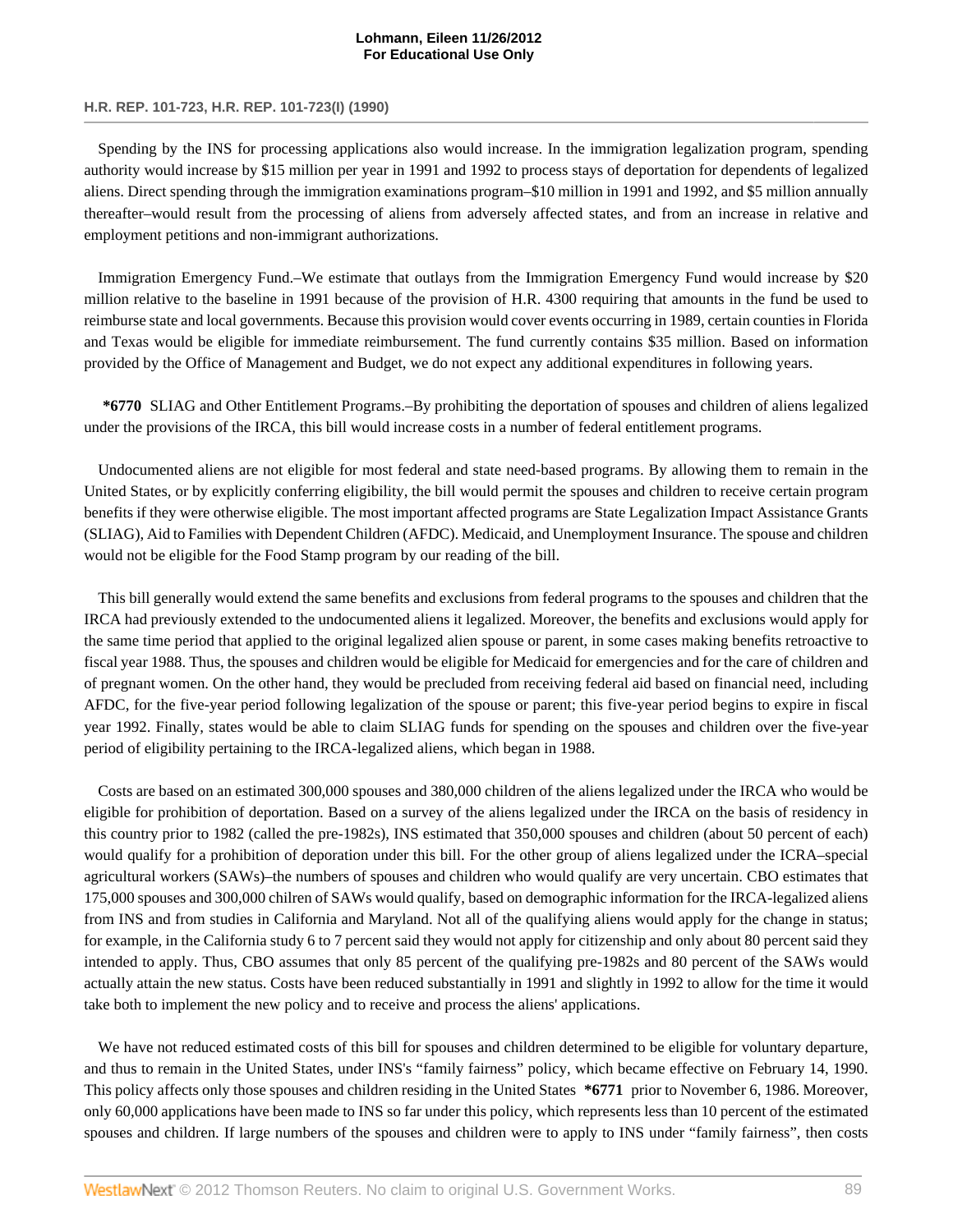### **H.R. REP. 101-723, H.R. REP. 101-723(I) (1990)**

of this bill would be lower, primarily because the affected spouses and children would already qualify for AFDC, Medicaid, and Unemployment Insurance.

Federal spending on the grants to states under SLIAG is estimated to increase by \$15 million in 1991, \$160 million in 1992, and \$165 million in 1993, before declining by \$270 million in 1994 and by \$70 million in 1995. Over the five years, we estimate that federal spending would be unchanged. Under CBO's baseline, SLIAG spending approximately equals the full \$4 billion appropriated for SLIAG in the IRCA. Thus, any increased spending claims for the spouses and children would merely serve to speed up the spending. However, if states were to spend less than the full appropriated amount under current law, which is a distinct possibility, federal spending on SLIAG over the five years would rise with the increased spending claims for the spouses and children.

The estimate for SLIAG allows for a reduction of about \$25 million in the state grants required under current law. Current law provides for reimbursement of federal costs associated with the aliens' receipt of certain entitlement programs (primarily Medicaid). Thus, some of the increased federal spending shown under Medicaid, and discussed below, would be offset by a reduction in SLIAG spending.

Spending by states on the qualifying aliens that can be claimed under SLIAG falls mainly into four broad categories: public assistance, public health, adult education, and elementary and secondary education. In the areas of public assistance and public health, estimates of SLIAG spending are generally based on the per person costs reported by states for SLIAG for 1989 and 1990. Because the mix of adults and children is quite different for the spouses and children than for the original legalized aliens, and because the spouses and children have no English language requirement to meet, spending for the education programs could not be based on current per person SLIAG spending. To estimate education spending, we assumed a participation rate of 10 percent in adult education and 17 percent in elementary and secondary education, with per participant spending rising from \$400 to \$475 over the period. For the years 1988 through 1990 or 1991, costs other than public health are reduced by 50 percent (public assistance), 75 percent (elementary and secondary education), and 100 percent (adult education) because of the problems of verifying claims from prior years. Spendout rates are assumed to be 50 percent in year one and 50 percent in year two.

AFDC costs are estimated to increase by \$1 million in 1992, rising to \$20 million in 1995. As noted above, the legalized aliens–and their spouses and children–do not begin to qualify for AFDC until 1992 because of the five-year prohibition on receipt of benefits. The numbers qualifying rise over time but do not reach 100 percent until 1995. The estimates of AFDC costs are based on the estimated percentage of all Hispanic families receiving AFDC-Unemployed Parent (UP) benefits–1.4 percent. Because California includes **\*6772** 54 percent of the legalized aliens, and has a sizable AFDC-UP program, the estimates of recipiency are based on weighted averages for California and other states. Benefits per family are based on reported AFDC benefits, weighted for the proportion of aliens in California, which has relatively high benefits, in Texas, which has relatively low benefits, and in the remaining states. In 1992, average monthly benefits per family are estimated to be \$705.

In Medicaid, costs are estimated to rise from \$2 million in 1991 to \$20 million in 1995. Medicaid costs have two major components. During the five-year period of restricted benefits, aliens can receive Medicaid only for emergencies and for care of pregnant women and children, as noted earlier. These costs, which peak in 1992 and are zero by 1995, are partially offset in the SLIAG program as a result of the federal reimbursement described above. Estimates of those costs are based on SLIAG costs reported by the states. The second component is for full Medicaid benefits after the period of prohibition is over. These costs begin in 1992 and rise over the period. They include Medicaid for the families receiving AFDC-UP, for relatively medicallyneedy families, and for pregnant women and children under the recent Medicaid expansions. Federal Medicaid costs per family for those on AFDC-UP are estimated to total just over \$2,900 a year. Medically needy families are estimated to have total federal Medicaid costs equal to about 15 percent of costs for the AFDC-UP families. The estimates for the pregnant women and children expansions are based on the SLIAG estimates for Medicaid. Other CBO work has shown that the Medicaid expansions for pregnant women have added 24 percent to Medicaid spending for pregnant women and that the expansions for children have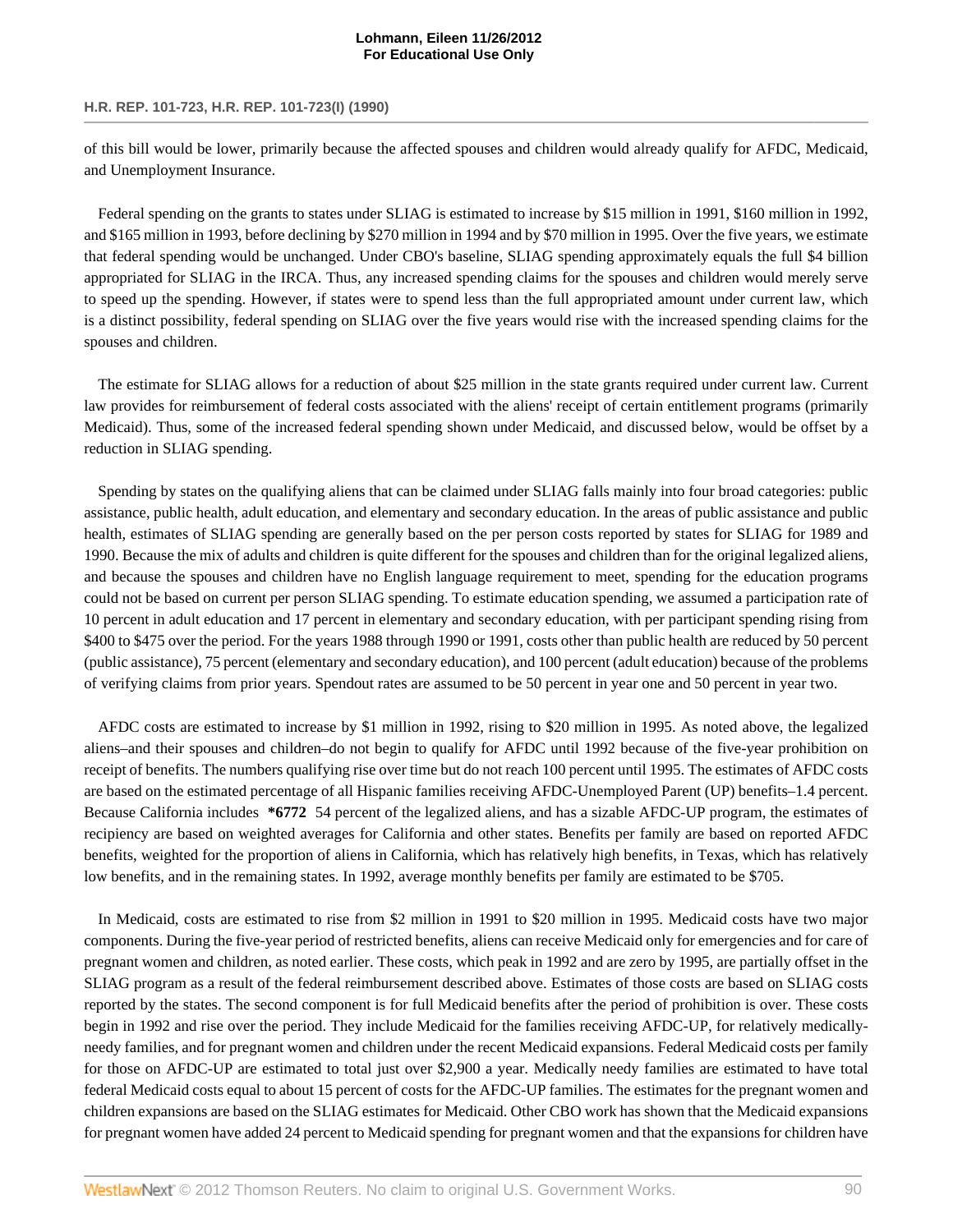### **H.R. REP. 101-723, H.R. REP. 101-723(I) (1990)**

added 12 percent to Medicaid spending for children. Finally, both cost components have been reduced for the current law that provides Medicaid benefits to undocumented aliens for emergencies, including emergency labor and delivery. CBO estimates that 44 percent of the first Medicaid cost component would be offset by the current-law emergency benefits and that 15 percent of the second Medicaid cost component would be offset.

Unemployment Insurance (UI) outlays would increase by an estimated \$5 million in 1991 and \$35 million in 1995. According to data from a California survey of aliens legalized under the IRCA, about 2 percent were receiving UI benefits. This represents a recipiency rate of 2.5 percent for those in the workforce (about 80 percent of the respondents). Assuming the spouses legalized under the bill are roughly comparable to the Hispanic population overall and that female spouses outnumber male spouses 9 to 1, 56 percent of the spouses would be in the labor force and 1.5 percent–4,200 persons–would be receiving UI benefits in a typical week. Based on Census data on the earnings of Hispanics relative to all workers, wages are assumed to be about 80 percent of the national average and to translate into weekly UI benefits 20 percent lower than the national average. Estimated UI benefits rise from \$127 per week in 1991 to \$150 per week in 1995.

The bill also would allow states to make claims in SLIAG for spending associated with undocumented aliens applying for legalization under IRCA whose applications have not yet been processed, until a final determination of their status has been made. **\*6773** This provision would move spending forward into 1991 from later years. CBO estimates that SLIAG costs would increase by \$20 million in 1991 and decrease by \$20 million in 1993. As of mid-August, about 525,000 applications were yet to be processed, more than 90 percent of them for SAWs. In fiscal year 1991, 130,000 more persons on average each month would be eligible for SLIAG, based on a reduction of 50,000 each month in pending applications (the average monthly reduction between May and August). Estimated SLIAG costs for these persons are based on SLIAG costs reported by the states. Spendout rates are assumed to be 50 percent in years one and two.

# Authorizations of Appropriations

Although H.R. 4300 would not provide any specific authorizations of appropriations for administrative costs, programs in the Departments of State and Labor would face increased costs. We estimate these costs would total roughly \$40 million in 1991, and \$60 million to \$65 million annually for 1992 through 1995, assuming appropriation of the necessary amounts.

Most of these costs would be incurred by the State Department for the processing of visa applications. Based on information provided by the State Department, we estimate that processing costs would increase by around \$40 million in 1991 and by \$55 million to \$60 million for 1992 through 1995. For this estimate, we have assumed that the costs of processing and issuing visas is between \$175 and \$200 per applicant.

For the Department of Labor, we estimate that costs associated with the labor attestation process established by Title I of the bill would be \$5 million annually. We estimate that the Labor Department would receive over 100,000 applications annually, and that the processing costs would be around \$50 per application.

The bill would also authorize the appropriations necessary to maintain a \$35 million balance in the Immigration Emergency Fund. With spending from this fund expected to be \$20 million in 1991, a \$20 million appropriation would be authorized in 1991. We do not expect that there would be any additional spending from the fund in subsequent years.

6. Estimated cost to State and local governments: The estimated costs to state and local governments that would result from this bill are shown in the following table.

# TABULAR OR GRAPHIC MATERIAL SET FORTH AT THIS POINT IS NOT DISPLAYABLE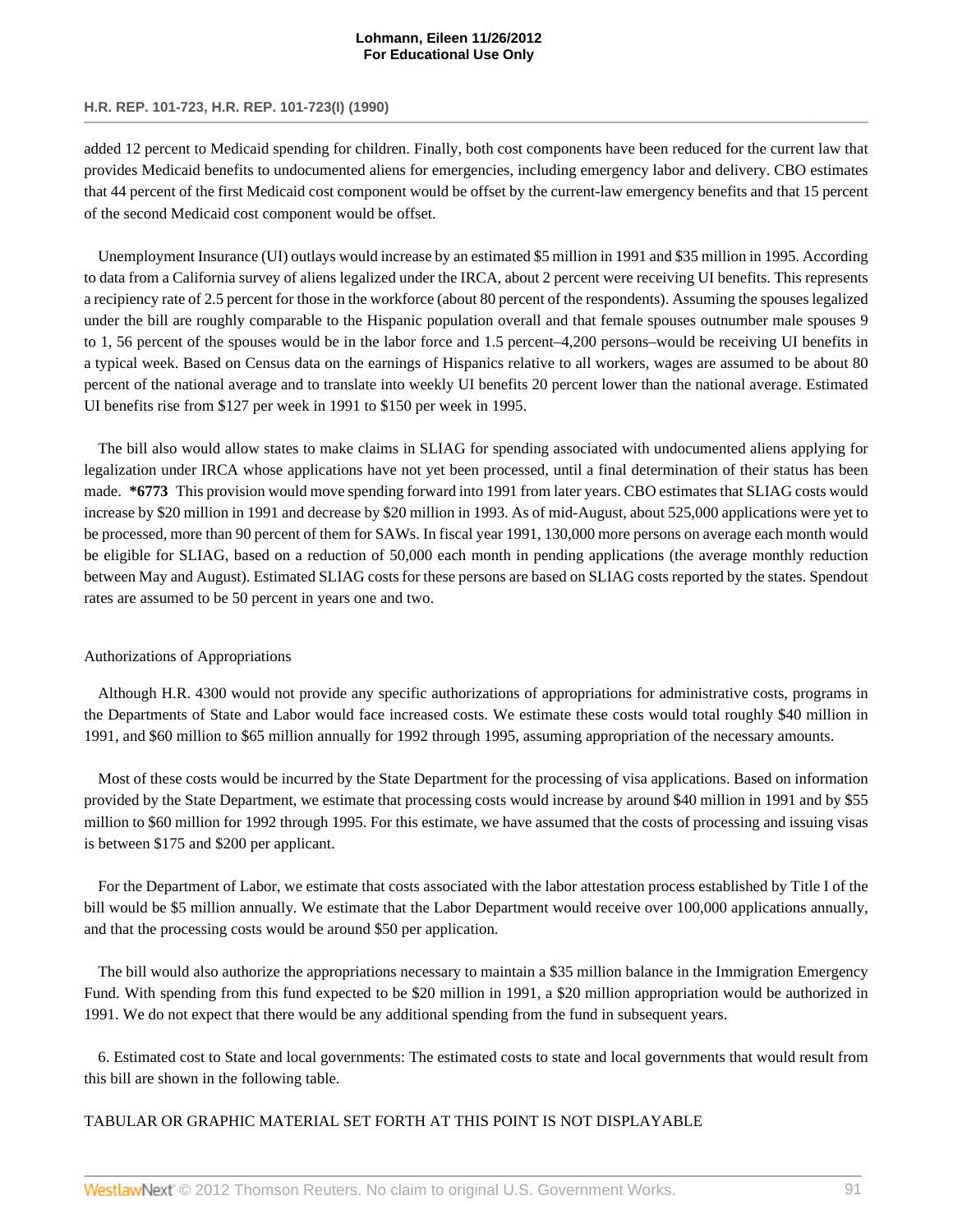### **H.R. REP. 101-723, H.R. REP. 101-723(I) (1990)**

States and localities would face increased costs over the five-year period as a result of the provision that would prohibit deportation of spouses and children of aliens legalized under the IRCA. As shown in the table, costs in the AFDC and Medicaid programs, of **\*6774** which states on average finance 45 percent, would total an estimated \$2 million in 1991 and \$35 million in 1995. In addition, they would have some small increased costs in public assistance programs funded entirely by states and localities, such as General Assistance.

If our estimate that all of the SLIAG funds will be used under current law is correct, then states and localities would gain no additional funds in SLIAG over the entire five-year period. In 1991–1993, however, they would have savings, followed by costs in 1994–1995. The savings would occur because states and localities incur spending under current law for the spouses and children that would be reimbursed under SLIAG, for example, for elementary and secondary education and medical care in public hospitals. If all of the SLIAG funds are not used under current law, then states and localities would have savings over the five years as a result of this provision.

7. Estimate comparison: None.

8. Previous CBO estimate: None.

9. Estimate prepared by: Michael Sieverts, Jan Peskin, Paul Cullinan, Corey Leach, John Stell, and Joe Whitehill.

10. Estimate approved by: C.G. Nuckols (for James L. Blum, Assistant Director for Budget Analysis).

# INFLATIONARY IMPACT STATEMENT

Pursuant to clause 2(l)(4) of rule XI of the Rules of the House of Representatives, the Committee estimates that H.R. 4300 will have no significant inflationary impact on prices and costs in the national economy.

### CHANGES IN EXISTING LAW MADE BY THE BILL, AS REPORTED

In compliance with clause 3 of rule XIII of the Rules of the House of Representatives, changes in existing law made by the bill, as reported, are shown as follows (existing law proposed to be omitted is enclosed in black brackets, new matter is printed in italic, existing law in which no change is proposed is shown in roman):

# IMMIGRATION AND NATIONALITY ACT

\* \* \* \* \* \* \*

# TABLE OF CONTENTS

#### \* \* \* \* \* \* \*

# TITLE II–IMMIGRATION

### CHAPTER 1–SELECTION SYSTEM

[Sec.201. Numerical limitations.]

Sec.201. Worldwide level of immigration.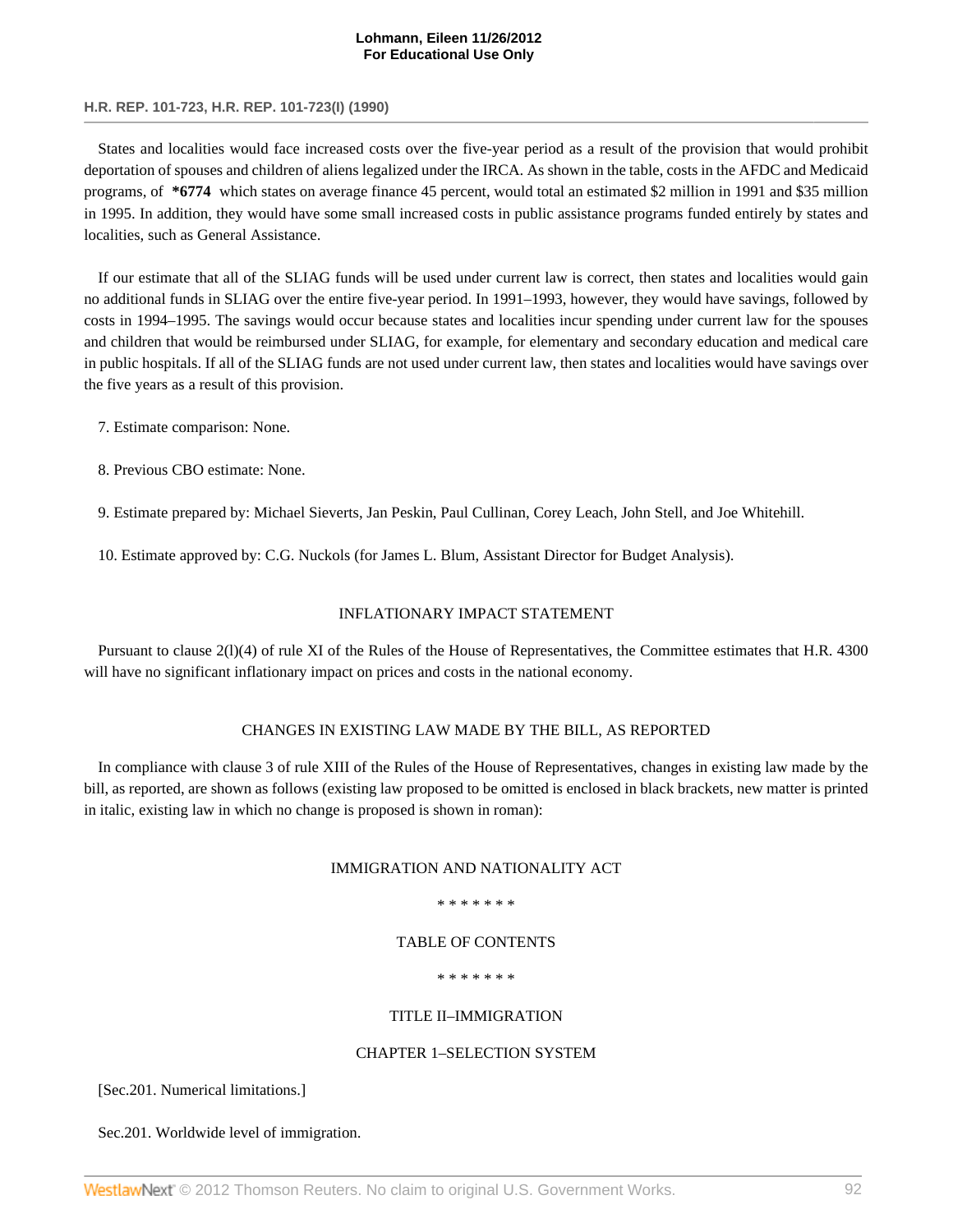#### \* \* \* \* \* \* \*

### TITLE 1–GENERAL

### DEFINITIONS

[SECTION 101.](http://www.westlaw.com/Link/Document/FullText?findType=L&pubNum=1000546&cite=29USCAS101&originatingDoc=I520E9F60643311D9B7CECED691859821&refType=LQ&originationContext=document&vr=3.0&rs=cblt1.0&transitionType=DocumentItem&contextData=(sc.UserEnteredCitation)) (a) As used in this Act–

 $(1)$  \*\*\*

#### \* \* \* \* \* \* \*

(15) The term "immigrant" means every alien except an alien who is within one of the following classes of nonimmigrant aliens–

(A) \*\*\*

#### \* \* \* \* \* \* \*

(E) an alien entitled to enter the United States under and in pursuance of the provisions of a treaty of commerce and navigation between the United States and the foreign state of which he is a national, and the spouse and children of any such alien if accompanying or following to join him: (i) solely to carry on substantial trade, including trade in services or trade in technology, principally between the United States and the foreign state of which he is a national; or (ii) solely to develop and direct the operations of an enterprise in which he has invested, or of an enterprise in which he is actively in the process of investing, a substantial amount of capital;

#### \* \* \* \* \* \* \*

(H) an alien [having a residence in a foreign country which he has no intention of abandoning] (i) (a) who is coming temporarily to the United States to perform services as a registered nurse, who meets the qualifications described in section 212(m)(1), and with respect to whom the Secretary of Labor determines and certifies to the Attorney General that an unexpired attestation is on file and in effect under section  $212(m)(2)$  for the facility for which the alien will perform the services, or (b) [who is of distinguished merit and ability and who is coming temporarily to the United States to perform services (other than services as a registered nurse) of an exceptional nature requiring such merit and ability, and who, in the case of a graduate of a medical school coming to the United States to perform services as a member of the medical profession, is coming pursuant to an invitation from a public or non-profit private educational or research institution or agency in the United States to teach or conduct research, or both, at or for such institution or agency] coming temporarily to the United States to perform services (other than services described in subclause (a) during the period in which such subclause applies and other than services described in subclause (ii)(a) or in paragraph (O) or (P)) in a specialty occupation described in section  $214(i)(1)$  and who meets the requirements for the occupation specified in section  $214(i)(2)$ ; or (ii) [who is coming temporarily to the United States (a)] (a) having a residence in a foreign country which he has no intention of abandoning who is coming temporarily to the United States to perform agricultural labor or services, as defined by the Secretary of Labor in regulations and including agricultural labor defined in section  $3121(g)$  of the Internal Revenue Code of 1954 and agriculture as defined in section  $3(f)$ of the Fair Labor Standards Act of 1938 [\(29 U.S.C. 203\(f\)\),](http://www.westlaw.com/Link/Document/FullText?findType=L&pubNum=1000546&cite=29USCAS203&originatingDoc=I520E9F60643311D9B7CECED691859821&refType=LQ&originationContext=document&vr=3.0&rs=cblt1.0&transitionType=DocumentItem&contextData=(sc.UserEnteredCitation)) of a temporary or seasonal nature, or (b) having a residence in a foreign country which he has no intention of abandoning who is coming temporarily to the United States to perform other temporary service or labor if unemployed persons capable of performing such service or labor cannot be found in this country, but this clause shall not apply to graduates of medical schools coming to the United States to perform services as members of the medical profession; or (iii) having a residence in a foreign country which he has no intention of abandoning who is coming temporarily to the United States as a trainee, other than to receive graduate medical education or training; and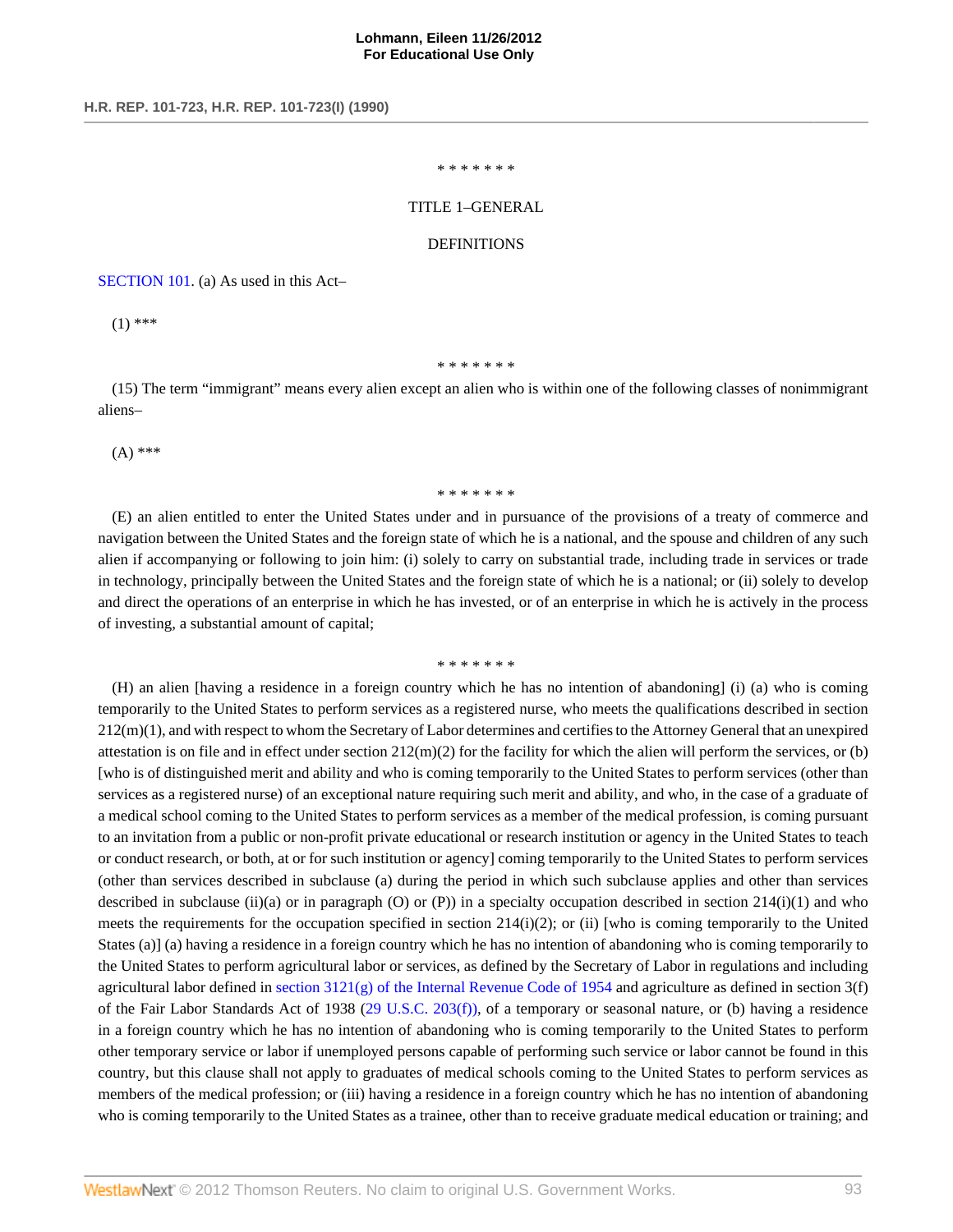#### **H.R. REP. 101-723, H.R. REP. 101-723(I) (1990)**

the alien spouse and minor children of any such alien specified in this paragraph if accompanying him or following to join him, in a training program not available in the country of nationality of the alien;

\* \* \* \* \* \* \*

(J) an alien having a residence in a foreign country which he has no intention of abandoning (i) who is a bona fide student, scholar, trainee, teacher, professor, research assistant, specialist, or leader in a field of specialized knowledge or skill, or other person of similar description, who is coming temporarily to the United States as a participant in a program designated by the Director of the United States Information Agency, for the purpose of teaching, instructing or lecturing, studying, observing, conducting research, consulting, demonstrating special skills, or receiving training and who, if he is coming to the United States to participate in a program under which he will receive graduate medical education or training, also meets the requirements of section 212(j), (ii) who is coming temporarily to the United States (for a period not to exceed 18 months) as a participant in an special education training program described in section  $214(j)(1)$ , or (iii) who is coming temporarily to the United States (for a period not to exceed 14 months) as a participant in an au pair program under section  $214(k)(1)$ , and the alien spouse and minor children of any such alien if accompanying him or following to join him;

\* \* \* \* \* \* \*

(L) an alien who, [immediately preceding] within 3 years preceding the time of his application for admission into the United States, has been employed continuously for one year by a firm or corporation or other legal entity or an affiliate or subsidiary thereof and who seeks to enter the United States temporarily in order to continue to render his services to the same employer or a subsidiary or affiliate thereof in a capacity that is managerial, executive, or involves specialized knowledge, and the alien spouse and minor children of any such alien if accompanying him or following to join him;

(M)(i) an alien having a residence in a foreign country which he has no intention of abandoning who seeks to enter the United States temporarily and solely for the purpose of pursuing a full course of study at an established vocational or other recognized nonacademic institution (other than in a language training program) in the United States particularly designated by him and approved by the Attorney General, after consultation with the Secretary of Education, which institution shall have agreed to report to the Attorney General the termination of attendance of each nonimmigrant nonacademic student and if any such institution fails to make reports promptly the approval shall be withdrawn, and (ii) the alien spouse and minor children of any such alien if accompanying him or following to join him; [or]

 $(N)(i)$  the parent of an alien accorded the status of special immigrant under paragraph  $(27)(I)(i)$ , but only if and while the alien is a child, or (ii) a child of such parent or of an alien accorded the status of a special immigrant under clause (ii), (iii), or (iv) of paragraph  $(27)(I)$ [.];

### (O) an lien who–

(i) has extraordinary ability in the sciences, arts, education, business, or athletics which has been demonstrated by sustained national or international acclaim or, with regard to motion picture and television productions a demonstrated record of extraordinary achievement, and whose achievements have been recognized in the field through extensive documentation, and seeks to enter the United States to continue work in the area of extraordinary ability, but only if the Attorney General determines that the alien's entry into the United States will substantially benefit prospectively the United States; or

(ii)(I) seeks to enter the United States temporarily and solely for the purpose of accompanying and assisting in the artistic or athletic preformance of an alien who is admitted under clause (i) for a specific event or events,

(II) is an integral part of such actual performance,

(III)(a) has critical skills and experience with such alien which are not of a general nature and which cannot be performed by other individuals, or (b) in the case of a motion picture or television production, has skills and experience with such alien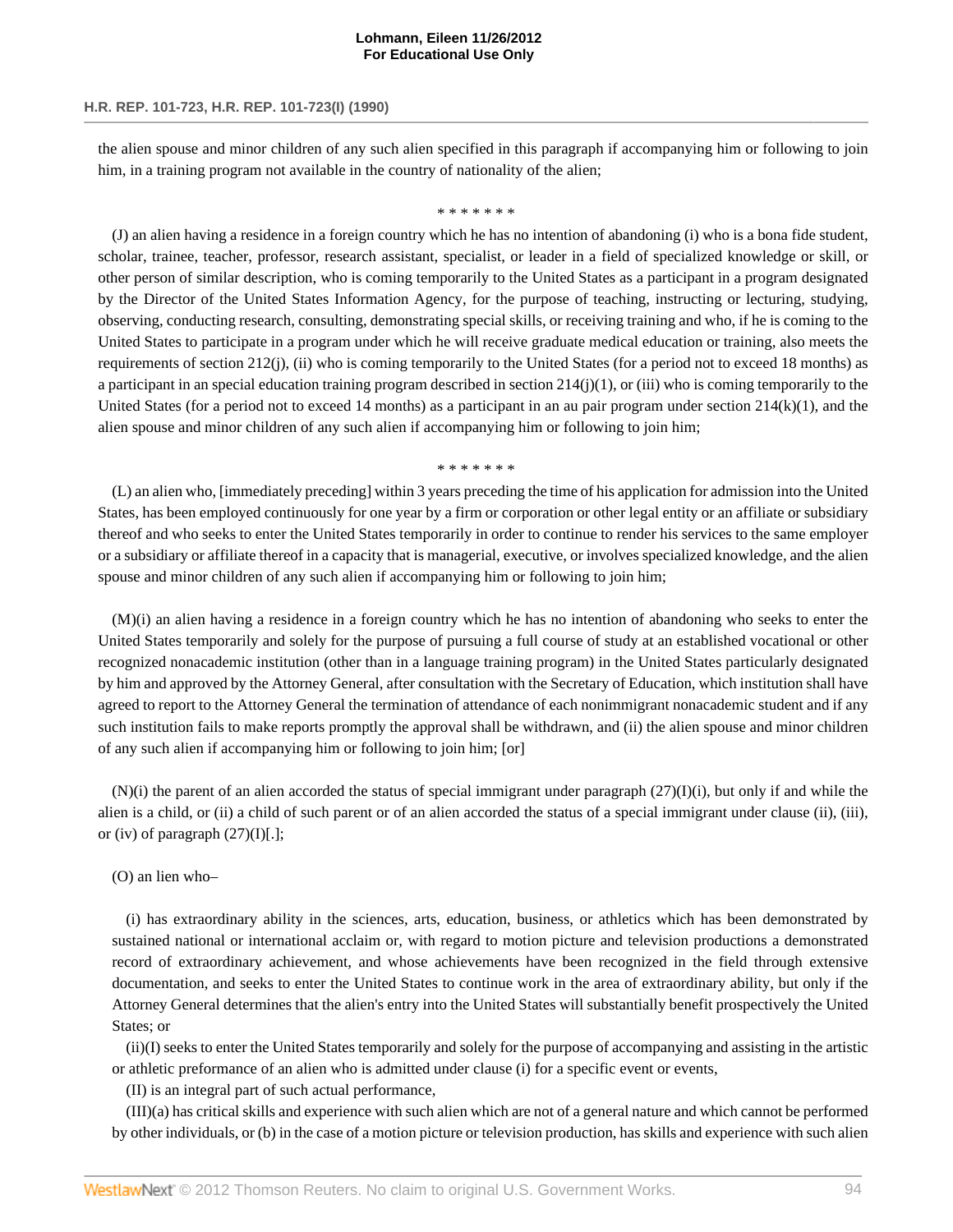### **H.R. REP. 101-723, H.R. REP. 101-723(I) (1990)**

which are not of a general nature and which are critical either based on a pre-existing long-standing working relationship or, with respect to the specific production, because significant principal photography will take place both inside and outside the United States and the continuing participation of the alien is essential to the successful completion of the production, and

(IV) has a foreign residence which the alien has no intention of abandoning; or

(iii) is the alien spouse or child of an alien described in clause (i) or (ii) and is accompanying, or following to join, the alien;

(P) an alien having a foreign residence which the alien has no intention of abandoning who–

(i)(I) performs as an athlete, individually or as part of an group or team, at an internationally recognized level of performance, or performs as part of an entertainment group that has been recognized internationally as being outstanding in the discipline for a sustained and substantial period of time and has had a sustained and substantial relationship with that group over a period of at least 1 year and provides functions integral to the performance of the group, and

(II) seeks to enter the United States temporarily and solely for the purpose of performing as such an athlete or entertainer with respect to a specific athletic competition or performance;

(ii)(I) performs as an artist or entertainer, individually or as part of a group, or is an integral part of the performance of such a group, and

(II) seeks to enter the United States temporarily and solely for the purpose of performing as such an artist or entertainer or with such a group under a reciprocal exchange program which is between an organization or organizations in the United States and an organization in one or more foreign states and which provides for the temporary exchange of artists and entertainers, or groups of artists and entertainers, between the United States and the foreign states involved;

(iii)(I) performs as an artist or entertainer, individually or as part of a group, or is an integral part of the performance of such a group, and

(II) seeks to enter the United States temporarily and solely for the purpose of performing as such an artist or entertainer or with such a group under a program that is culturally unique; or

(iv) is the spouse or child of an alien described in clause (i), (ii), or (iii) and is accompanying, or following to join, the alien;

(Q) an alien having a residence in a foreign country which he has no intention of abandoning who is coming temporarily (for a period not to exceed 15 months) to the United States as a participant in an international cultural exchange program designated by the Attorney General for the purpose of providing practical training, employment, and the sharing of the history, culture, and traditions of the country of the alien's nationality and who will be employed under the same wages and working conditions as domestic workers; or

(R) an alien, and the spouse and children of the alien if accompanying or following to join the alien, who–

(i) for the 2 years immediately preceding the time of application for admission, has been a member of a religious denomination having a bona fide nonprofit, religious organization in the United States; and

(ii) seeks to enter the United States for a period not to exceed 5 years to perform the work described in subclause (I), (II), or (III) of paragraph  $(27)(C)(ii)$ .

\* \* \* \* \* \* \*

(27) The term "special immigrant" means–

(A) \*\*\*

#### \* \* \* \* \* \* \*

 $[CC(i)$  an immigrant who continuously for at least two years immediately preceding the time of his application for admission to the United States has been, and who seeks to enter the United States solely for the purpose of carrying on the vocation of minister of a religious denomination, and whose services are needed by such religious denomination having a bona fide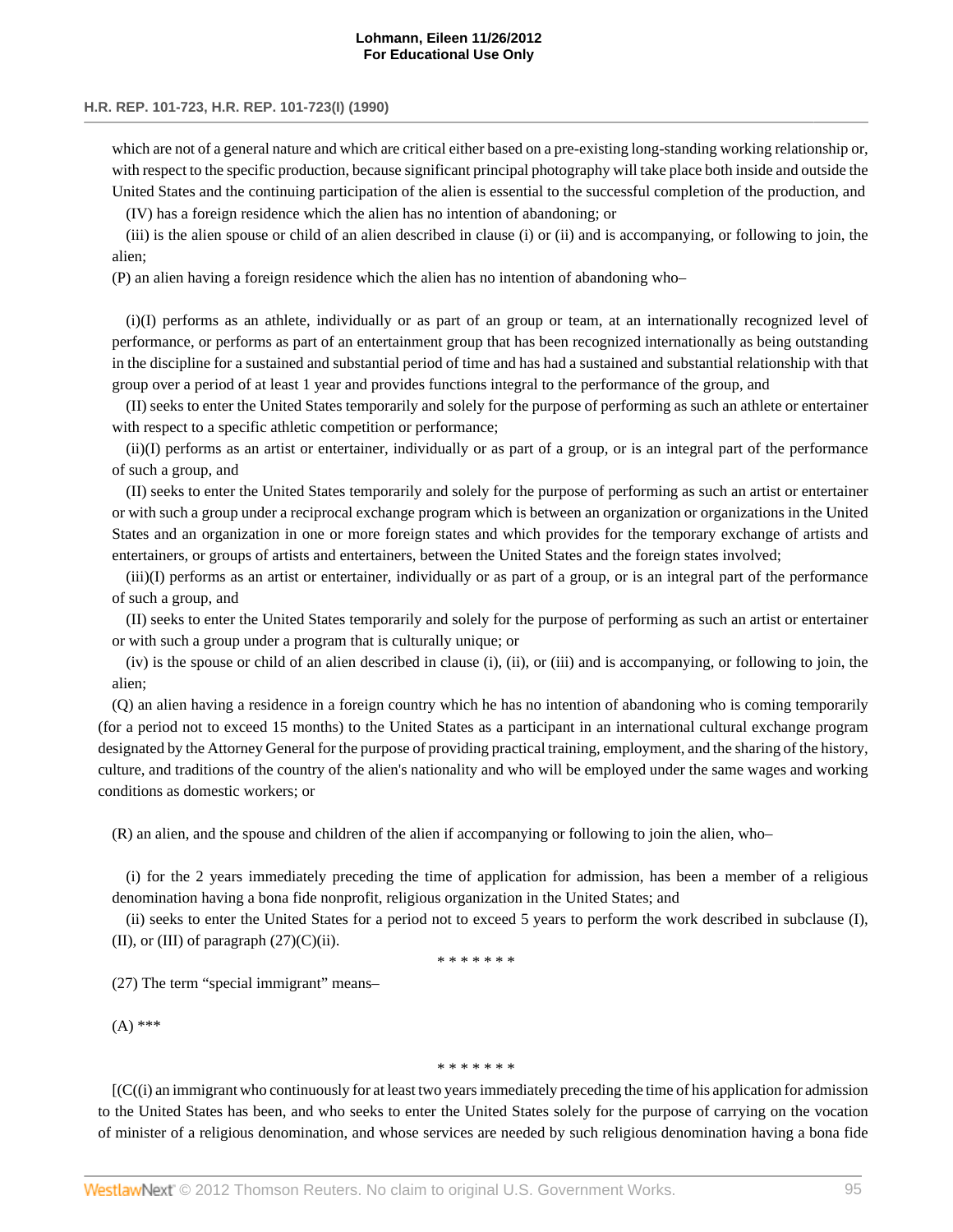### **H.R. REP. 101-723, H.R. REP. 101-723(I) (1990)**

organization in the United States; and (ii) the spouse or the child of any such immigrant, if accompanying or following to join them;]

(C) an immigrant, and his spouse and children if accompanying or following to join the immigrant, who–

(i) for at least 2 years immediately preceding the time of application for admission, has been a member of a religious denomination having a bona fide nonprofit, religious organization in the United States;

(ii) seeks to enter the United States–

(I) solely for the purpose of carrying on the vocation of a minister of that religious denomination,

(II) in order to work for the organization at the request of the organization in a professional capacity in a religious vocation or occupation, or

(III) in order to work for the organization (or for a bona fide organization which is affiliated with the religious denomination and is exempt from taxation as an organization described in section  $501(c)(3)$  of the Internal Revenue [Code of 1986](http://www.westlaw.com/Link/Document/FullText?findType=L&pubNum=1000546&cite=26USCAS501&originatingDoc=I520E9F60643311D9B7CECED691859821&refType=LQ&originationContext=document&vr=3.0&rs=cblt1.0&transitionType=DocumentItem&contextData=(sc.UserEnteredCitation))) at the request of the organization in a religious vocation or occupation; and

(iii) has been carrying on such vocation, professional work, or other work continuously, for at least the 2-year period described in clause (i);

\* \* \* \* \* \* \*

(H) an immigrant, and his accompanying spouse and children, who–

(i) has graduated from a medical school or has qualified to practice medicine in a foreign state.

(ii) was fully and permanently licensed to practice medicine in a State on January 9, 1978, and was practicing medicine in a State on that date.

(iii) entered the United States as a nonimmigrant under subsection  $(a)(15)(H)$  or  $(a)(15)(J)$  before January 10, 1978, and (iv) has been continuously present in the United States in the practice or study of medicine since the date of such entry; [or] (I)(i) \*\*\*

#### \* \* \* \* \* \* \*

(iv) an immigrant who is the spouse of a retired officer or employee accorded the status of special immigrant under clause (iii), accompanying or following to join such retired officer or employee as a member of his immediate family[.] ;

(J) an alien whose deportation was cancelled under section 244; or

(K) an immigrant who (i) who has been declared dependent on a juvenile court located in the United States and has been deemed eligible by that court for long-term foster care, and (ii) for whom it has been determined in administrative or judicial proceedings that it would not be in the alien's best interest to be returned to the alien's or parent's previous country of nationality or country of last habitual residence.

#### \* \* \* \* \* \* \*

(44)(A) The term "managerial capacity" means an assignment within an organization in which the employee primarily–

(i) manages the organization, or a department, subdivision, function, or component of the organization;

(ii) supervises and controls the work of other supervisory, professional, or managerial employees, or manages an essential function within the organization, or a department or subdivision of the organization;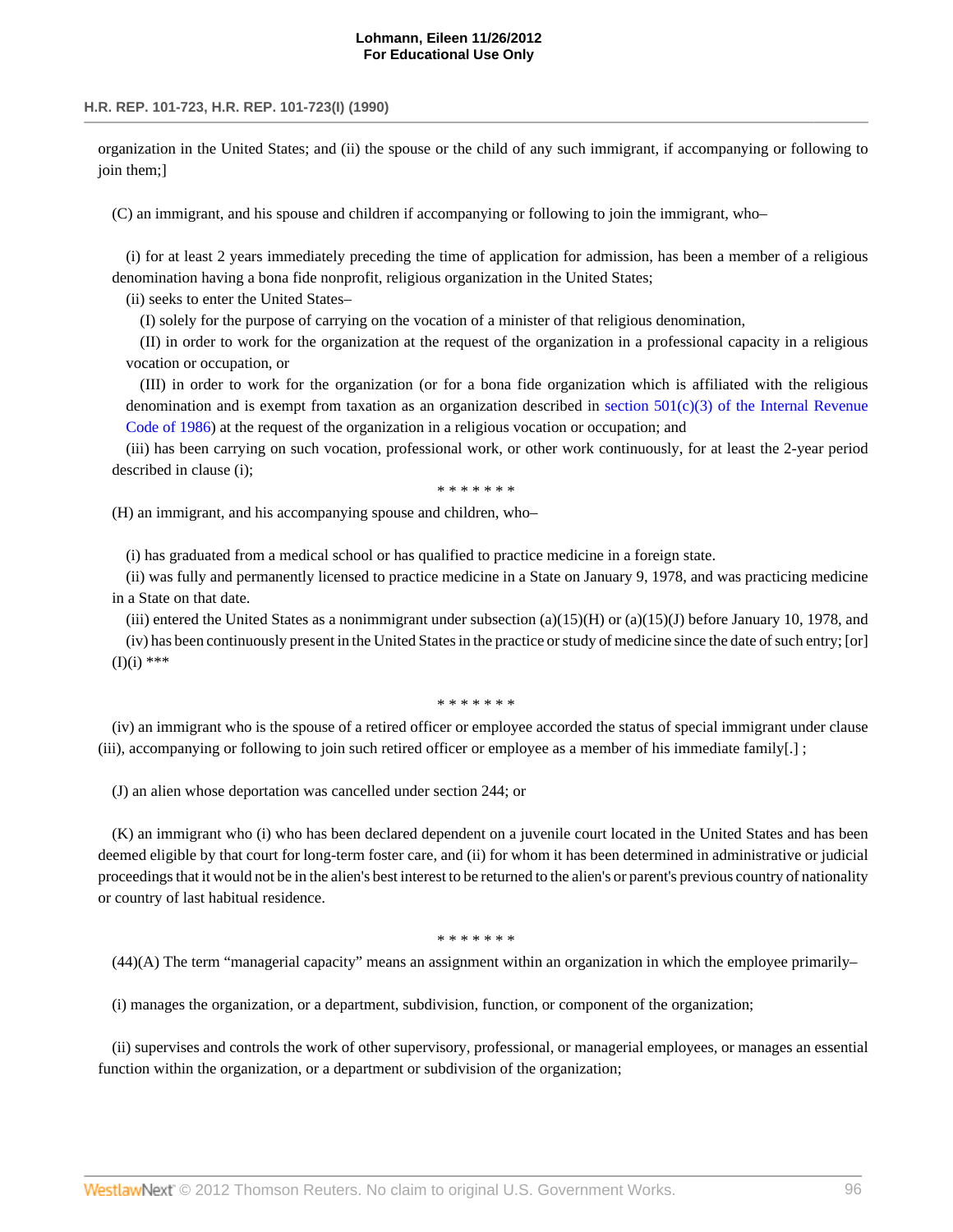### **H.R. REP. 101-723, H.R. REP. 101-723(I) (1990)**

(iii) if another employee or other employees are directly supervised, has the authority to hire and fire or recommend those as well as other personnel actions (such as promotion and leave authorization) or, if no other employee is directly supervised, functions at a senior level within the organizational hierarchy or with respect to the function managed; and

(iv) exercises discretion over the day-to-day operations of the activity or function for which the employee has authority.

A first-line supervisor is not considered to be acting in a managerial capacity merely by virtue of the supervisor's supervisory duties unless the employees supervised are professional.

(B) The term "executive capacity" means an assignment within an organization in which the employee primarily–

(i) direct the management of the organization or a major component or function of the organization;

(ii) establishes the goals and policies of the organization, component, or function;

(iii) exercise wide latitude in discretionary decision-making; and

(iv) receives only general supervision or direction from higher level executives, the board of directors, or stockholders of the organization.

(C) If staffing levels are used as a factor in determining whether an individual is acting in a managerial or executive capacity, the Attorney General shall take into account the reasonable needs of the organization, component, or function in light of the overall purpose and stage of development of the organization, component, or function. An individual shall not be considered to be acting in a managerial or executive capacity (as previously defined) merely on the basis of the number of employees that the individual supervises or has supervised or directs or has directed.

(45) The term "substantial" means, for purposes of paragraph (15)(E) with reference to trade or capital, such an amount of trade or capital as is established by the Secretary of State, after consultation with appropriate agencies of Government.

\* \* \* \* \* \* \*

### POWERS AND DUTIES OF THE ATTORNEY GENERAL AND THE COMMISSIONER

SEC. 103. (a)\*\*\*

(c) The Commissioner, in consultation with interested academicians, government agencies, and other parties, shall provide for a system for collection and dissemination, to Congress and the public, of information (not in individually identifiable form) useful in evaluating the social, economic, environmental, and demographic impact of immigration laws. Such information shall include information on the alien population in the United States, on the rates of naturalization and emigration of resident aliens, on aliens who have been admitted, paroled, or granted asylum, on nonimmigrants in the United States (by occupation, basis for admission, and duration of stay), and on aliens who have been excluded or deported from the United States. Such system shall provide for the collection and dissemination of such information not less often than annually.

### \* \* \* \* \* \* \*

### TITLE II–IMMIGRATION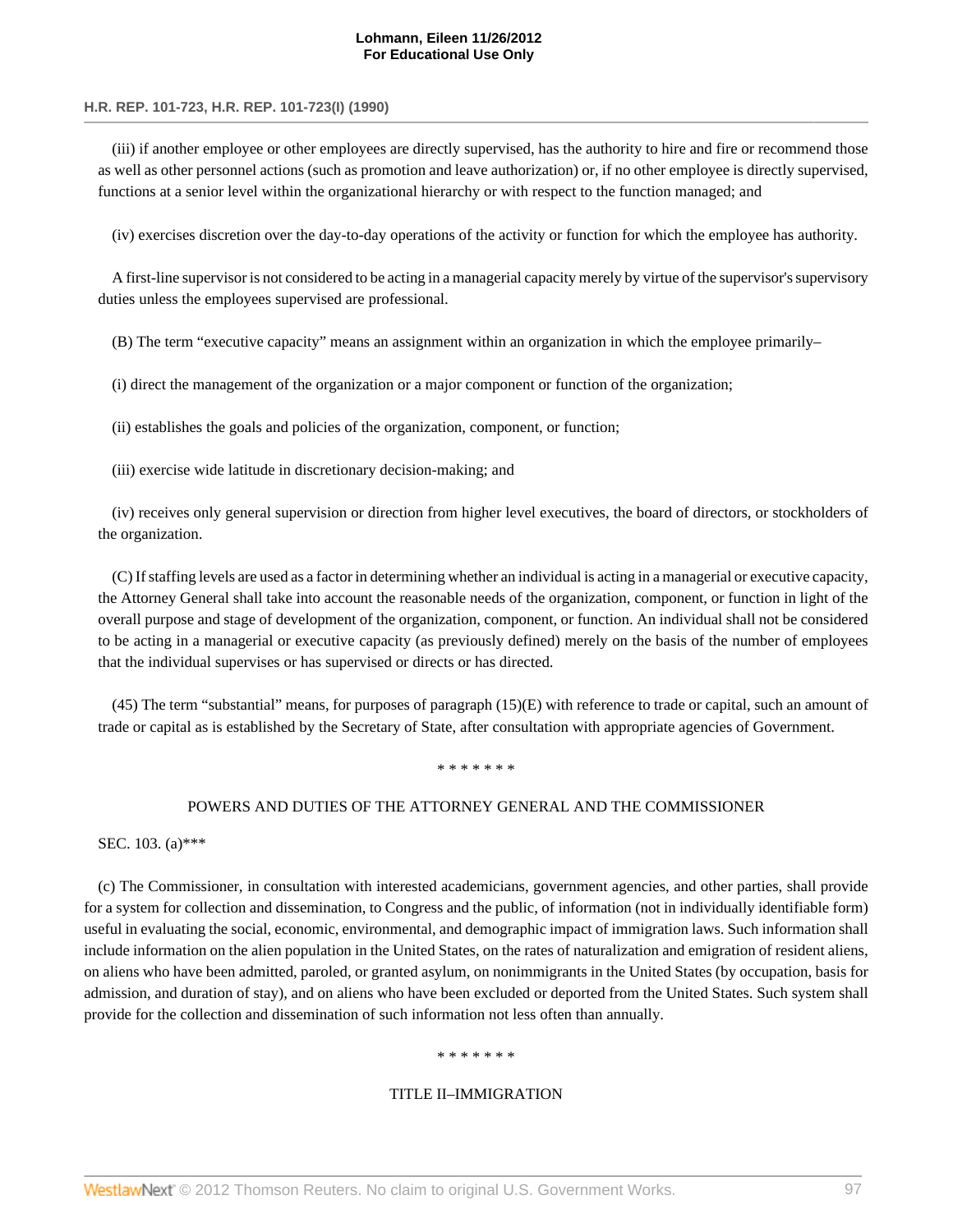### CHAPTER 1–SELECTION SYSTEM

### [NUMERICAL LIMITATIONS

[SEC. 201. (a) Exclusive of special immigrants defined in section  $101(a)(27)$ , immediate relatives specified in subsection (b) of this section, and aliens who are admitted or granted asylum under section 207 or 208, the number of aliens born in any foreign state or dependent area who may be issued immigrant visas or who may otherwise acquire the status of an alien lawfully admitted to the United States for permanent residence, shall not in any of the first three quarters of any fiscal year exceed a total of seventy-two thousand and shall not in any fiscal year exceed two hundred and seventy thousand: Provided, That to the extent that in a particular fiscal year the number of aliens who are issued immigrant visas or who may otherwise acquire the statuts of aliens lawfully admitted for permanent residence, and who are subject to the numerical limitations of this section, together with the aliens who adjust their status to aliens lawfully admitted for permanent residence pursuant to subparagraph (H) of [section](http://www.westlaw.com/Link/Document/FullText?findType=L&pubNum=1000546&cite=29USCAS101&originatingDoc=I520E9F60643311D9B7CECED691859821&refType=LQ&originationContext=document&vr=3.0&rs=cblt1.0&transitionType=DocumentItem&contextData=(sc.UserEnteredCitation))  $101(a)(27)$  or section 19 of the Immigration and Nationality Amendments Act of 1981, exceed the annual numerical limitation in effect pursuant to this section for such year, the Secretary of State shall reduce to such extent the annual numerical limitation in effect pursuant to this section for the following fiscal year.

[(b) The "immediate relatives" referred to in subsection (a) of this section shall mean the children, spouses, and parents of a citizen of the United States: Provided, That in the case of parents, such citizen must be at least twenty-one years of age. The immediate relatives specified in this subsection who are otherwise qualified for admission as immigrants shall be admitted as such, without regard to the numerical limitations in this Act.]

### WORLDWIDE LEVEL OF IMMIGRATION

SEC. 201. (a) IN GENERAL.–Exlusive of aliens described in subsection (b), aliens born in a foreign state or dependent area who may be issued immigrant visas or who may otherwise acquire the status of an alien lawfully admitted to the United States for permanent residence are limited to–

(1) family-sponsored immigrants described in [section 203\(a\)](http://www.westlaw.com/Link/Document/FullText?findType=L&pubNum=1000546&cite=29USCAS203&originatingDoc=I520E9F60643311D9B7CECED691859821&refType=LQ&originationContext=document&vr=3.0&rs=cblt1.0&transitionType=DocumentItem&contextData=(sc.UserEnteredCitation)) (or who are admitted under section 211(a) on the basis of a prior issuance of a visa to their accompanying parent under section  $203(a)$ ) in a number not to exceed in any fiscal year 185,000 and not to exceed in any of the first 3 quarters of any fiscal year 27 percent of the worlwide level under this paragraph for all of such fiscal year;

(2) employment-based immigrants described in [section 203\(b\)](http://www.westlaw.com/Link/Document/FullText?findType=L&pubNum=1000546&cite=29USCAS203&originatingDoc=I520E9F60643311D9B7CECED691859821&refType=LQ&originationContext=document&vr=3.0&rs=cblt1.0&transitionType=DocumentItem&contextData=(sc.UserEnteredCitation)) (or are admitted under section 211(a) on the basis of a prior issuance of a visa to their accompanying parent under [section 203\(b\)\)](http://www.westlaw.com/Link/Document/FullText?findType=L&pubNum=1000546&cite=29USCAS203&originatingDoc=I520E9F60643311D9B7CECED691859821&refType=LQ&originationContext=document&vr=3.0&rs=cblt1.0&transitionType=DocumentItem&contextData=(sc.UserEnteredCitation)), in a number not to exceed 65,000 in each of fiscal years 1992 through 1996, and not to exceed 75,000 in each fiscal year thereafter and not to exceed in any of the first 3 quarters of any fiscal year 27 percent of the worldwide level under this paragraph for all of such fiscal year; and

(3) for fiscal years beginning with fiscal year 1994, diversity immigrants described in [section 203\(c\)](http://www.westlaw.com/Link/Document/FullText?findType=L&pubNum=1000546&cite=29USCAS203&originatingDoc=I520E9F60643311D9B7CECED691859821&refType=LQ&originationContext=document&vr=3.0&rs=cblt1.0&transitionType=DocumentItem&contextData=(sc.UserEnteredCitation)) (or who are admitted under section  $211(a)$  on the basis of a prior issuance of a visa to their accompanying parent under section  $203(c)$ ) in a number not to exceed 55,000 in each fiscal year and not to exceed in any of the first 3 quarters of any fiscal year 27 percent of the worldwide level under this paragraph for all of such fiscal year.

(b) ALIENS NOT SUBJECT TO NUMERICAL LIMITATIONS.–The following aliens are not subject to the worldwide levels or numerical limitations of subsection (a):

 $(1)(A)$  Special immigrants described in section  $101(a)(27)$ .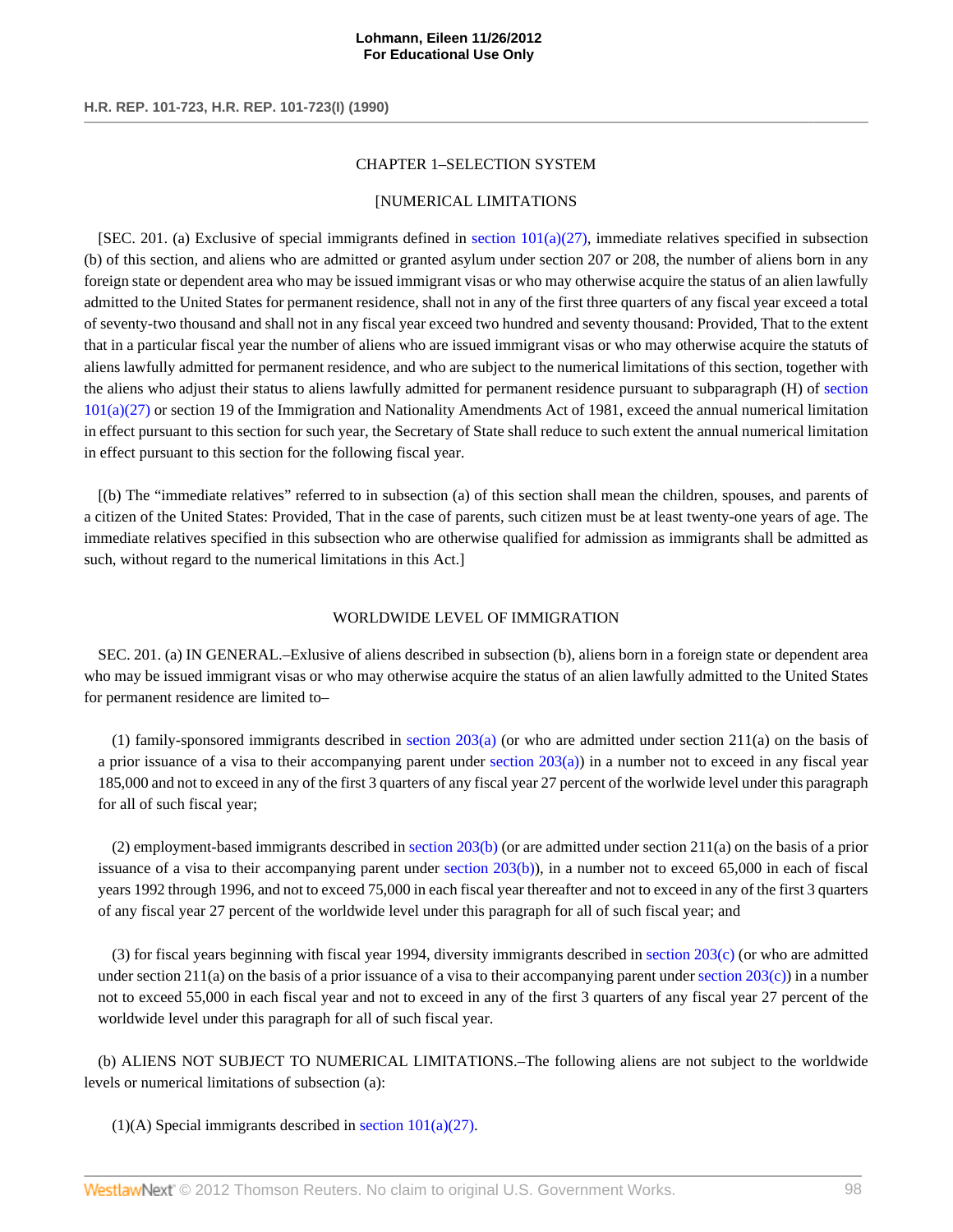### **H.R. REP. 101-723, H.R. REP. 101-723(I) (1990)**

(B) Aliens who are admitted under section 207 or whose status is adjusted under section 209.

(C) Aliens whose status is adjusted to permanent residence under section 210, 210A, or 245A.

(D) Aliens provided permanent resident status under section 249.

 $(2)$ (A)(i) Immediate relatives. For purposes of this clause, the term "immediate relative" means a child or spouse of a citizen of the United States and a parent of a citizen of the United States who is at least 21 years of age, and includes, subject to subsection (c) and beginning with fiscal year 1991, a child or spouse of an alien lawfully admitted for permanent residence. In the case of an alien who was the spouse of a citizen of the United States for at least 2 years at the time of the citizen's death and was not legally separated from the citizen at the time of the citizen's death, the alien shall be considered, for purposes of this clause, to remain an immediate relative after the date of the citizen's death but only if the spouse files a petition under section  $204(a)(1)(A)$  within 2 years after such date and only until the date the spouse remarries.

(ii) Aliens admitted under section 211(a) on the basis of a prior issuance of a visa to their accompanying parent who is such an immediate relative.

(B) Aliens born to an alien lawfully admitted for permanent residence during a temporary visit abroad.

(3) An alien who is provided immigrant status under [section](http://www.westlaw.com/Link/Document/FullText?findType=L&pubNum=1000546&cite=29USCAS203&originatingDoc=I520E9F60643311D9B7CECED691859821&refType=LQ&originationContext=document&vr=3.0&rs=cblt1.0&transitionType=DocumentItem&contextData=(sc.UserEnteredCitation))  $203(d)$  as the spouse or child of an immigrant under section [203\(b\).](http://www.westlaw.com/Link/Document/FullText?findType=L&pubNum=1000546&cite=29USCAS203&originatingDoc=I520E9F60643311D9B7CECED691859821&refType=LQ&originationContext=document&vr=3.0&rs=cblt1.0&transitionType=DocumentItem&contextData=(sc.UserEnteredCitation))

(c) TREATMENT OF IMMEDIATE RELATIVES OF PERMANENT RESIDENT ALIENS.–In the case of aliens who are immediate relatives (as defined in subsection  $(b)(2)(A)(i)$ ) as the spouse or child of an alien lawfully admitted for permanent residence, until otherwise provided by law, the number of such aliens who shall be treated as such immediate relatives in any fiscal year may not exceed 115,000. Visas shall be made available to such immediate relatives in the order in which a petition in behalf of each such alien is filed with the Attorney General as provided in section 204.

### NUMERICAL LIMITATION TO ANY SINGLE FOREIGN STATE

SEC. 202. (a) No person shall receive any preference or priority or be discriminated against in the issuance of an immigrant visa because of his race, sex, nationality, place of birth, or place of residence, except as specifically provided in [section 101\(a\)](http://www.westlaw.com/Link/Document/FullText?findType=L&pubNum=1000546&cite=29USCAS101&originatingDoc=I520E9F60643311D9B7CECED691859821&refType=LQ&originationContext=document&vr=3.0&rs=cblt1.0&transitionType=DocumentItem&contextData=(sc.UserEnteredCitation)) [\(27\),](http://www.westlaw.com/Link/Document/FullText?findType=L&pubNum=1000546&cite=29USCAS101&originatingDoc=I520E9F60643311D9B7CECED691859821&refType=LQ&originationContext=document&vr=3.0&rs=cblt1.0&transitionType=DocumentItem&contextData=(sc.UserEnteredCitation)) [section 201\(b\),](http://www.westlaw.com/Link/Document/FullText?findType=L&pubNum=1000546&cite=29USCAS201&originatingDoc=I520E9F60643311D9B7CECED691859821&refType=LQ&originationContext=document&vr=3.0&rs=cblt1.0&transitionType=DocumentItem&contextData=(sc.UserEnteredCitation)) and [section 203:](http://www.westlaw.com/Link/Document/FullText?findType=L&pubNum=1000546&cite=29USCAS203&originatingDoc=I520E9F60643311D9B7CECED691859821&refType=LQ&originationContext=document&vr=3.0&rs=cblt1.0&transitionType=DocumentItem&contextData=(sc.UserEnteredCitation)) Provided, That the total number of immigrant visas made available to natives of any single foreign state under [paragraphs (1) through (7) of [section 203\(a\)\] subsections \(a\) and \(b\)](http://www.westlaw.com/Link/Document/FullText?findType=L&pubNum=1000546&cite=29USCAS203&originatingDoc=I520E9F60643311D9B7CECED691859821&refType=LQ&originationContext=document&vr=3.0&rs=cblt1.0&transitionType=DocumentItem&contextData=(sc.UserEnteredCitation)) of [section 203](http://www.westlaw.com/Link/Document/FullText?findType=L&pubNum=1000546&cite=29USCAS203&originatingDoc=I520E9F60643311D9B7CECED691859821&refType=LQ&originationContext=document&vr=3.0&rs=cblt1.0&transitionType=DocumentItem&contextData=(sc.UserEnteredCitation)) shall not exceed 20,000 in any fiscal year: And provided further, That to the extent that in a particular fiscal year the number of such natives who are issued immigrant visas or who may otherwise acquire the status of aliens lawfully admitted for permanent residence and who are subject to the numerical limitation of this section, together with the aliens from the same foreign state who adjust their status to aliens lawfully admitted for permanent residence pursuant to subparagraph (H) of section  $101(a)(27)$  or section 19 of the Immigration and Nationality Amendments Act of 1981, exceed the numerical limitation in effect for such year pursuant to this section, the Secretary of State shall reduce to such extent the numerical limitation in effect for the natives of the same foreign state pursuant to this section for the following fiscal year.

### \* \* \* \* \* \* \*

(c) Any immigrant born in a colony or other component or dependent area of a foreign state overseas from the foreign state, other than [a special immigrant, as defined in section  $101(a)(27)$ , or an immediate relative of a United States citizen, as defined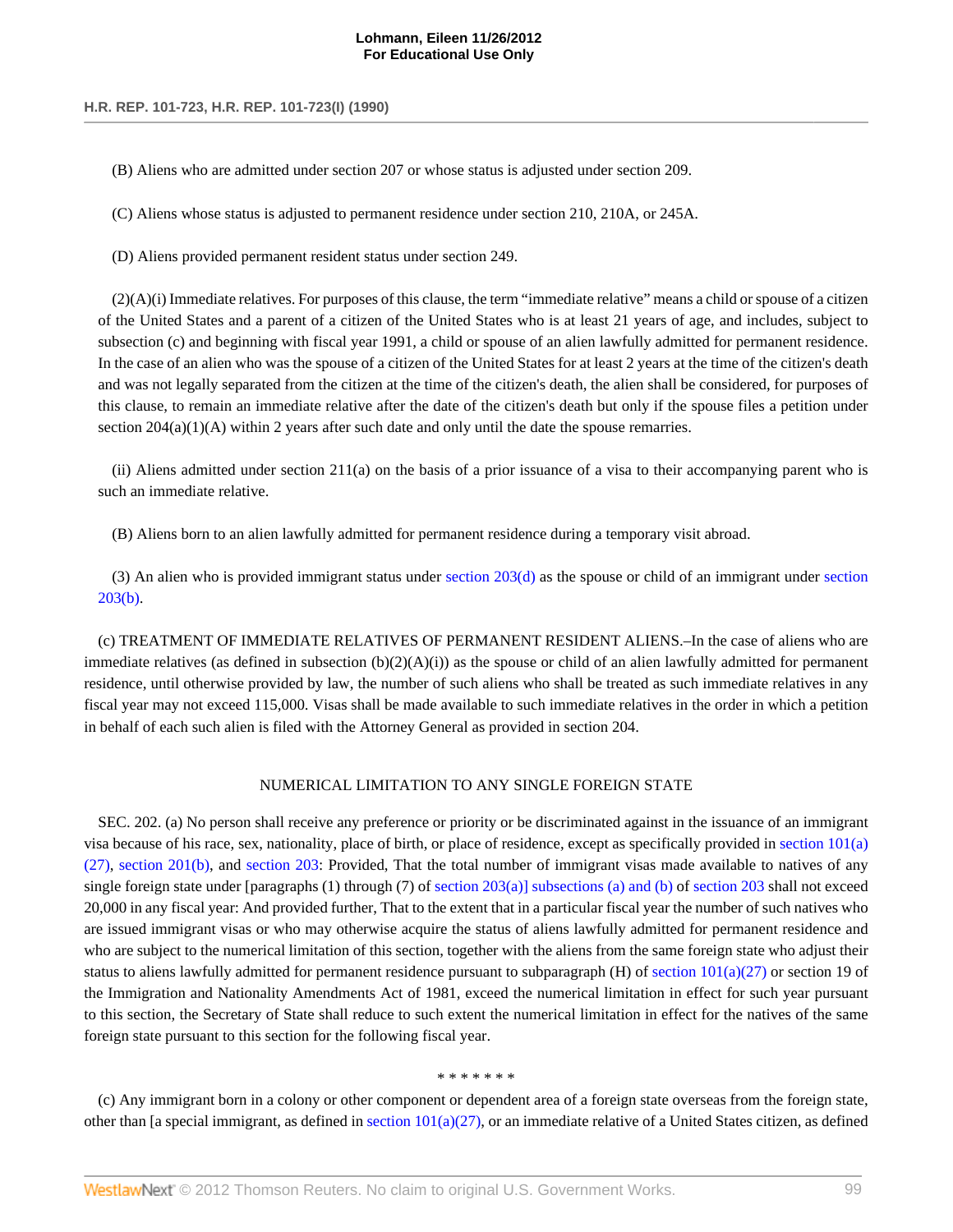### **H.R. REP. 101-723, H.R. REP. 101-723(I) (1990)**

in section  $201(b)$ ] an alien described in section  $201(b)$ , shall be chargeable for the purpose of the limitation set forth in subsection (a), to the foreign state, and the number of immigrant visas available to each such colony or other component or dependent area shall not exceed 5,000 in any one fiscal year.

\* \* \* \* \* \* \*

[(e) Whenever the maximum number of visas have been made available under this section to natives of any single foreign state as defined in subsection (b) of this section or any dependent area as defined in subsection (c) of this section in any fiscal year, in the next following fiscal year a number of visas, not to exceed 20,000, in the case of a foreign state or 5,000 in the case of a dependent area, shall be made available and allocated as follows:

[(1) Visas shall first be made available, in a number not to exceed 20 per centum of the number specified in this subsection, to qualified immigrants who are the unmarried sons or daughters of citizens of the United States.

[(2) Visas shall next be made available, in a number not to exceed 26 per centum of the number specified in this subsection, plus any visas not required for the classes specified in paragraph (1), to qualified immigrants who are the spouses, unmarried sons, or unmarried daughters of an alien lawfully admitted for permanent residence.

[(3) Visas shall next be made available, in a number not to exceed 10 per centum of the number specified in this subsection, to qualified immigrants who are members of the professions, or who because of their exceptional ability in the sciences or the arts will substantially benefit prospectively the national economy, cultural interests, or welfare of the United States, and whose services in the professions, sciences, or arts are sought by an employer in the United States.

[(4) Visas shall next be made available, in a number not to exceed 10 per centum of the number specified in this subsection, plus any visas not required for the classes specified in paragraphs (1) through (3), to qualified immigrants who are the married sons or the married daughters of citizens of the United States.

[(5) Visas shall next be made available, in a number not to exceed 24 per centum of the number specified in this subsection, plus any visas not required for the classes specified in paragraphs (1) through (4), to qualified immigrants who are the brothers or sisters of citizens of the United States, provided such citizens are at least twenty-one years of age.

[(6) Visas shall next be made available, in a number not to exceed 10 per centum of the number specified in this subsection, to qualified immigrants capable of performing specified skilled or unskilled labor, not of a temporary or seasonal nature, for which a shortage of employable and willing persons exists in the United States.

[(7) Visas so allocated but not required for the classes specified in paragraphs (1) through (6) shall be made available to other qualified immigrants strictly in the chronological order in which they qualify.]

(e) Where it is determined that the maximum number of immigrant visas will be made available under this section to natives of any single foreign state or dependent area in any fiscal year, in determining whether to provide for immigrant visa numbers to natives under section  $203(a)$  or under section  $203(b)$ , visa numbers with respect to natives of that state or dependent area shall be allocated (to the extent practicable and otherwise consistent with this section and [section 203](http://www.westlaw.com/Link/Document/FullText?findType=L&pubNum=1000546&cite=29USCAS203&originatingDoc=I520E9F60643311D9B7CECED691859821&refType=LQ&originationContext=document&vr=3.0&rs=cblt1.0&transitionType=DocumentItem&contextData=(sc.UserEnteredCitation))) in a manner so that–

(1) the ratio of the visa numbers made available under [section](http://www.westlaw.com/Link/Document/FullText?findType=L&pubNum=1000546&cite=29USCAS203&originatingDoc=I520E9F60643311D9B7CECED691859821&refType=LQ&originationContext=document&vr=3.0&rs=cblt1.0&transitionType=DocumentItem&contextData=(sc.UserEnteredCitation))  $203(a)$  to the visa numbers made available under section [203\(b\)](http://www.westlaw.com/Link/Document/FullText?findType=L&pubNum=1000546&cite=29USCAS203&originatingDoc=I520E9F60643311D9B7CECED691859821&refType=LQ&originationContext=document&vr=3.0&rs=cblt1.0&transitionType=DocumentItem&contextData=(sc.UserEnteredCitation)) is equal to 3 to 1; and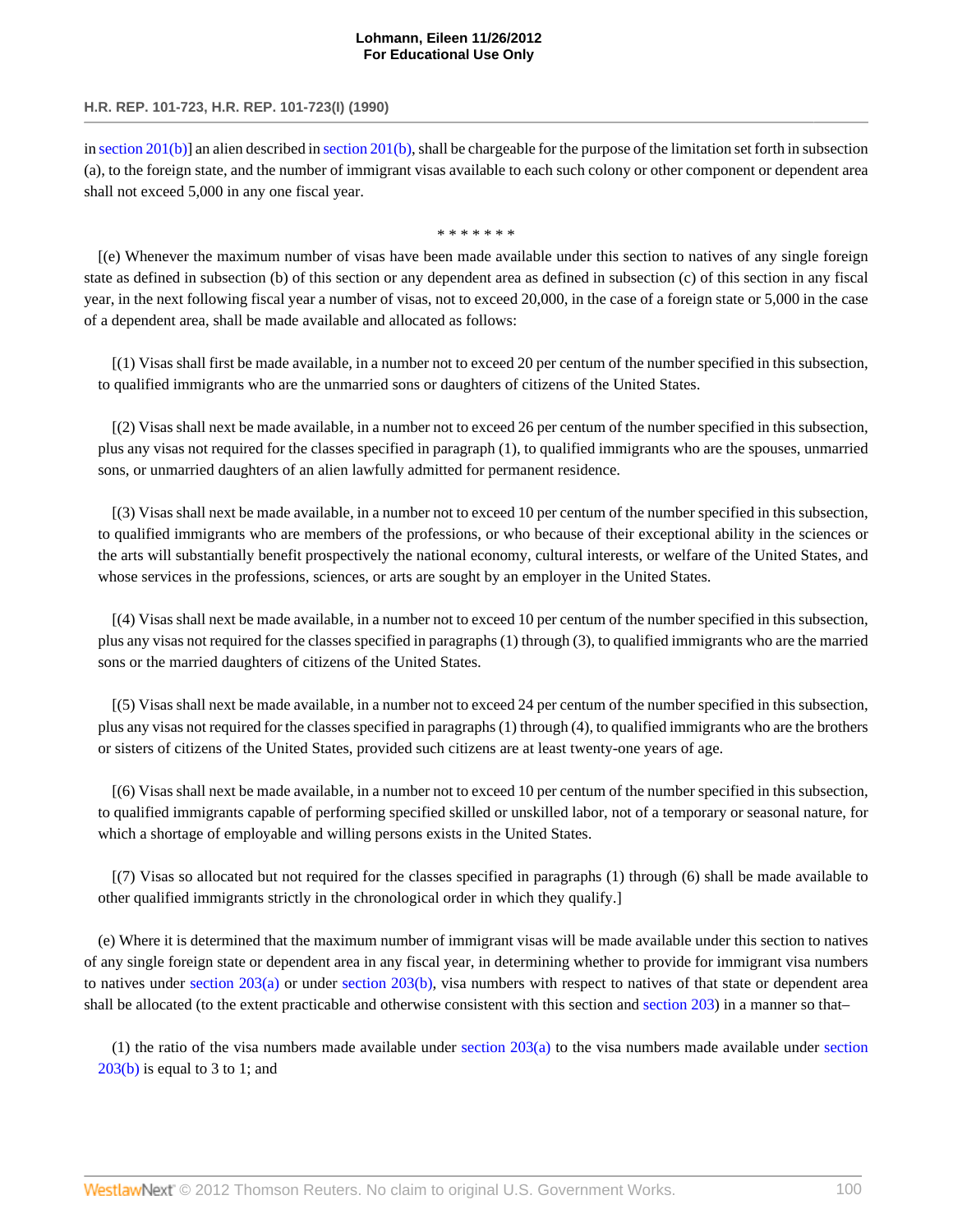# **H.R. REP. 101-723, H.R. REP. 101-723(I) (1990)**

(2) the proportion of the visa numbers made available under each of paragraphs (1) through (4) of [section 203\(a\)](http://www.westlaw.com/Link/Document/FullText?findType=L&pubNum=1000546&cite=29USCAS203&originatingDoc=I520E9F60643311D9B7CECED691859821&refType=LQ&originationContext=document&vr=3.0&rs=cblt1.0&transitionType=DocumentItem&contextData=(sc.UserEnteredCitation)) is equal to the proportion of the total number of visas made available under the respective paragraph to the total number of visas made available under such section.

Nothing in this subsection shall be construed as limiting the number of visas which may be issued to natives of a state or dependent area under section  $203(a)$  or  $203(b)$  if there is insufficient demand for visas for such natives under section  $203(b)$ or [203\(a\),](http://www.westlaw.com/Link/Document/FullText?findType=L&pubNum=1000546&cite=29USCAS203&originatingDoc=I520E9F60643311D9B7CECED691859821&refType=LQ&originationContext=document&vr=3.0&rs=cblt1.0&transitionType=DocumentItem&contextData=(sc.UserEnteredCitation)) respectively.

# ALLOCATION OF IMMIGRANT VISAS

[SEC. 203.](http://www.westlaw.com/Link/Document/FullText?findType=L&pubNum=1000546&cite=29USCAS203&originatingDoc=I520E9F60643311D9B7CECED691859821&refType=LQ&originationContext=document&vr=3.0&rs=cblt1.0&transitionType=DocumentItem&contextData=(sc.UserEnteredCitation)) [(a) Aliens who are subject to the numerical limitations specified in section  $201(a)$  shall be allotted visas as follows:

[(1) Visas shall be first made available, in a number not to exceed 20 per centum of the number specified in [section 201\(a\),](http://www.westlaw.com/Link/Document/FullText?findType=L&pubNum=1000546&cite=29USCAS201&originatingDoc=I520E9F60643311D9B7CECED691859821&refType=LQ&originationContext=document&vr=3.0&rs=cblt1.0&transitionType=DocumentItem&contextData=(sc.UserEnteredCitation)) to qualified immigrants who are the unmarried sons or daughters of citizens of the United States.

[(2) Visas shall next be made available, in a number not to exceed 26 per centum of the number specified in [section 201\(a\),](http://www.westlaw.com/Link/Document/FullText?findType=L&pubNum=1000546&cite=29USCAS201&originatingDoc=I520E9F60643311D9B7CECED691859821&refType=LQ&originationContext=document&vr=3.0&rs=cblt1.0&transitionType=DocumentItem&contextData=(sc.UserEnteredCitation)) plus any visas not required for the classes specified in paragraph (1), to qualified immigrants who are the spouses, unmarried sons or unmarried daughters of an alien lawfully admitted for permanent residence.

[(3) Visas shall next be made available, in a number not to exceed 10 per centum of the number specified in [section 201\(a\),](http://www.westlaw.com/Link/Document/FullText?findType=L&pubNum=1000546&cite=29USCAS201&originatingDoc=I520E9F60643311D9B7CECED691859821&refType=LQ&originationContext=document&vr=3.0&rs=cblt1.0&transitionType=DocumentItem&contextData=(sc.UserEnteredCitation)) to qualified immigrants who are members of the professions, or who because of their exceptional ability in the sciences or the arts will substantially benefit prospectively the national economy, cultural interests, or welfare of the United States, and whose services in the professions, sciences, or arts are sought by an employer in the United States.

 $(4)$  Visas shall next be made available, in a number not to exceed 10 per centum of the number specified in [section 201\(a\),](http://www.westlaw.com/Link/Document/FullText?findType=L&pubNum=1000546&cite=29USCAS201&originatingDoc=I520E9F60643311D9B7CECED691859821&refType=LQ&originationContext=document&vr=3.0&rs=cblt1.0&transitionType=DocumentItem&contextData=(sc.UserEnteredCitation)) plus any visas not required for the classes specified in paragraphs (1) through (3), to qualified immigrants who are the married sons or the married daughters of citizens of the United States.

[(5) Visas shall next be made available, in a number not to exceed 24 per centum of the number specified in [section 201\(a\),](http://www.westlaw.com/Link/Document/FullText?findType=L&pubNum=1000546&cite=29USCAS201&originatingDoc=I520E9F60643311D9B7CECED691859821&refType=LQ&originationContext=document&vr=3.0&rs=cblt1.0&transitionType=DocumentItem&contextData=(sc.UserEnteredCitation)) plus any visas not required for the classes specified in paragraphs (1) through (4), to qualified immigrants who are the brothers or sisters of citizens of the United States, provided such citizens are at least twenty-one years of age.

[(6) Visas shall next be made available, in a number not to exceed 10 per centum of the number specified in [section 201\(a\),](http://www.westlaw.com/Link/Document/FullText?findType=L&pubNum=1000546&cite=29USCAS201&originatingDoc=I520E9F60643311D9B7CECED691859821&refType=LQ&originationContext=document&vr=3.0&rs=cblt1.0&transitionType=DocumentItem&contextData=(sc.UserEnteredCitation)) to qualified immigrants who are capable of performing specified skilled or unskilled labor, not of a temporary or seasonal nature, for which a shortage of employable and willing persons exists in the United States.

[(7) Visas authorized in any fiscal year, less those required for issuance to the classes specified in paragraphs (1) through (6), shall be made available to other qualified immigrants strictly in the chronological order in which they qualify. Waiting lists of applicants shall be maintained in accordance with regulations prescribed by the Secretary of State. No immigrant visa shall be issued to a nonpreference immigrant under this paragraph, or to an immigrant with a perference under paragraph (3) or (6) of this subsection, until the consular officer is in receipt of a determination made by the Secretary of Labor pursuant to the provisions of section  $212(a)(14)$ . No immigrant visa shal be issued under this paragraph to an adopted child or prospective adopted child of a United States citizen or lawfully resident alien unless (A) a valid home-study has been favorably recommended by an agency of the State of the child's proposed residence, or by an agency authorized by the State to conduct such a study, or, in the case of a child adopted abroad, by an appropriate public or private adoption agency which is licensed in the United States; and (B) the child has been irrevocably released for immigration and adoption: Provided, That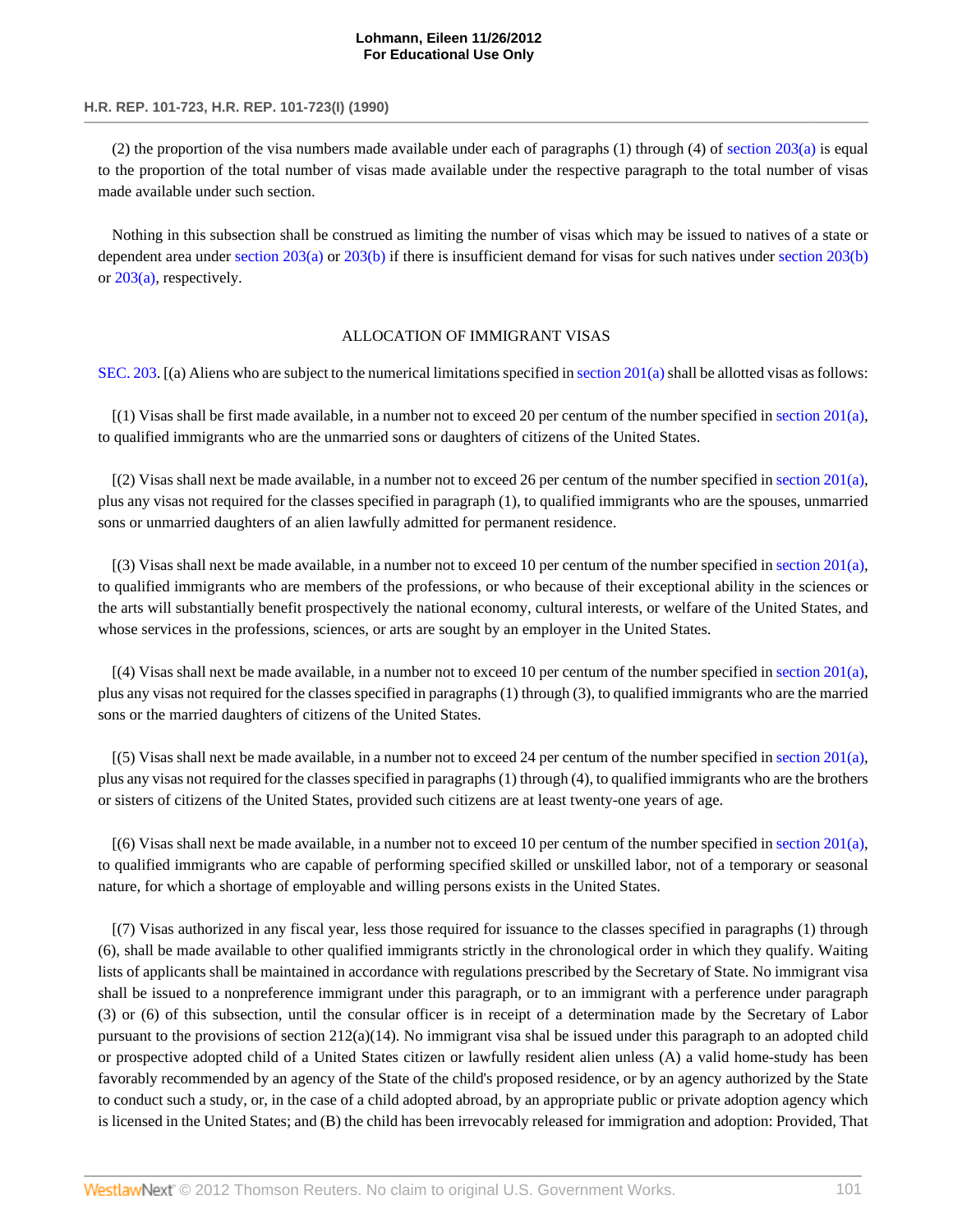### **H.R. REP. 101-723, H.R. REP. 101-723(I) (1990)**

no natural parent or prior adoptive parent of any such child shall thereafter, by virtue of such parentage, be accorded any right, privilege, or status under this Act. No immigrant visa shall otherwise be issued under this paragraph to an unmarried child under the age of sixteen except a child who is accompanying or following to join his natural parent.

 $[(8)$  A spouse or child as defined in section  $101(b)(1)(A), (B), (C), (D),$  or  $(E)$  shall, if not otherwise entitled to an immigrant status and the immediate issuance of a visa under paragraphs (1) through (7), be entitled to the same status, and the same order of consideration provided in subsection (b), if accompanying, or following to join, his spouse or parent.] (a) PREFERENCE ALLOCATION FOR FAMILY-SPONSORED IMMIGRANTS.–Aliens subject to the worldwide level specified in [section](http://www.westlaw.com/Link/Document/FullText?findType=L&pubNum=1000546&cite=29USCAS201&originatingDoc=I520E9F60643311D9B7CECED691859821&refType=LQ&originationContext=document&vr=3.0&rs=cblt1.0&transitionType=DocumentItem&contextData=(sc.UserEnteredCitation))  $201(a)(1)$  for family-sponsored immigrants shall be allotted visas as follows:

(1) UNMARRIED SONS AND DAUGHTERS OF CITIZENS.–Qualified immigrants who are the unmarried sons or daughters of citizens of the United States shall be allocated visas in a number not to exceed 30 percent of such worldwide level.

(2) UNMARRIED SONS AND DAUGHTERS OF PERMANENT RESIDENT ALIENS.–Qualified immigrants who are the unmarried sons or unmarried daughters of aliens lawfully admitted for permanent residence shall be allocated visas in a number not to exceed 19 percent of such worldwide level, plus any visas not required for the class specified in paragraph (1).

(3) MARRIED SONS AND DAUGHTERS OF CITIZENS.–Qualified immigrants who are the married sons or married daughters of citizens of the United States shall be allocated visas in a number not to exceed 16 percent of such worldwide level, plus any visas not required for the classes specified in paragraphs (1) and (2).

(4) BROTHERS AND SISTERS OF CITIZENS.–Qualified immigrants who are the brothers or sisters of citizens of the United States, if such citizens are at least 21 years of age, shall be allocated visas in a number not to exceed 35 percent of such worldwide level, plus any visas not required for the classes specified in paragraphs (1) through (3).

(b) PREFERENCE ALLOCATION FOR EMPLOYMENT-BASED IMMIGRANTS.–Aliens subject to the worldwide level specified in section  $201(a)(2)$  for employment-based immigrants in a fiscal year shall be allotted visas as follows:

(1) PRIORITY WORKERS.–Visas shall first be made available to qualified immigrants who are aliens described in any of the following subparagraphs (A) through (D), except that not more than 2,000 such visa numbers may be made available in any fiscal year to aliens under subparagraph (D):

(A) ALIENS WITH EXTRAORDINARY ABILITY.–An alien is described in this subparagraph if–

(i) the alien has extraordinary ability in the sciences, arts, education, business, or athletics which has been demonstrated by sustained national or international acclaim and whose achievements have been recognized in the field through extensive documentation,

(ii) the alien seeks to enter the United States to continue work in the area of extraordinary ability, and

(iii) the alien's entry into the United States will substantially benefit prospectively the United States.

(B) OUTSTANDING PROFESSORS AND RESEARCHERS.–An alien is described in this subparagraph if–

(i) the alien is recognized internationally as outstanding in a specific academic area,

(ii) the alien has at least 3 years of experience in teaching or research in the academic area, and

(iii) the alien seeks to enter the United States–

(I) for a tenured position (or tenure-track position) within a university or institution of higher education to teach in the academic area,

(II) for a comparable position with a university or institution of higher education to conduct research in the area, or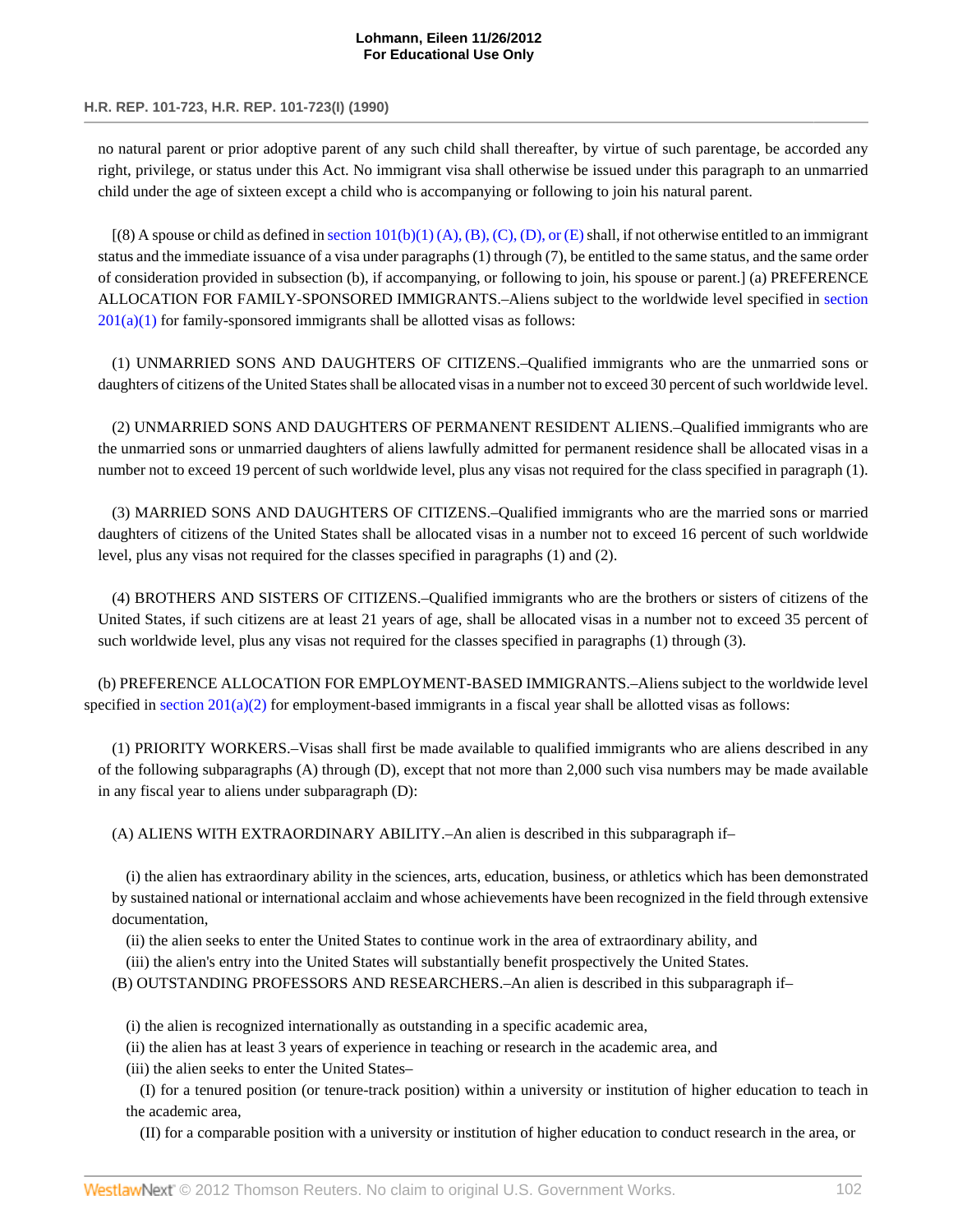### **H.R. REP. 101-723, H.R. REP. 101-723(I) (1990)**

(III) for a comparable position to conduct research in the area with a department, division, or institute of a private employer, if the department, division, or institute employs at least 3 persons full-time in research activities and has achieved documented accomplishments in an academic field.

(C) CERTAIN MULTINATIONAL EXECUTIVES AND MANAGERS.–An alien is described in this subparagraph if the alien, in the 3 years preceding the time of the alien's application for classification and admission into the United States under this subparagraph, has been employed for at least 1 year by a firm or corporation or other legal entity or an affiliate or subsidiary thereof and who seeks to enter the United States in order to continue to render services to the same employer or to a subsidiary or affiliate thereof in a capacity that is managerial or executive.

(D) ALIENS WITH BUSINESS EXPERTISE.–An alien is described in this subparagraph if the alien is coming to the United States to perform services not of a temporary nature in business requiring special expertise and has an advanced degree in a field relating to that special expertise.

# (2) OTHER EMPLOYMENT-BASED ALIENS.–

(A) IN GENERAL.–Visas made available under section  $201(a)(2)$  for a fiscal year not otherwise made available under paragraph (1) shall be made available to qualified immigrants who are capable of performing specified labor, not of a temporary or seasonal nature, for which a shortage of employable and willing persons exists in the United States.

(B) LABOR CERTIFICATION REQUIRED.–No immigrant visa shall be issued to an immigrant under this paragraph before the date the conuslar officer receives a certification made by the Secretary of Labor under section  $212(a)(14)$ .

# (C) PRIORITY FOR NATIVES OF ADVERSELY AFFECTED FOREIGN STATES.–

(i) APPLICATION IN FISCAL YEARS 1992 THROUGH 1996.–Immigrant visas made available under this paragraph for any quarter in fiscal year 1992, 1993, 1994, 1995, or 1996, shall first be issued, in a number not to exceed 5,200 in any quarter, to eligible immigrants who are natives of an adversely affected foreign state (as defined in clause (iii)) in the order in which a petition in behalf of each such immigrant is filed with the Attorney General as provided in section 204. Any remaining visas made available under this paragraph for such quarter shall be issued to all eligible immigrants in the order in which a petition in behalf of each such immigrant is filed with the Attorney General as provided in section 204.

(ii) SUBSEQUENT FISCAL YEARS.–Visas made available under this paragraph for any quarter in a fiscal year after fiscal year 1996 shall be issued to eligible immigrants in the order in which a petition in behalf of each such immigrant is filed with the Attorney General as provided in section 204.

(iii) ADVERSELY AFFECTED FOREIGN STATE DEFINED.–In this subparagraph, the term "adversely affected foreign state" means a foreign state that is not contiguous to the United States and that was identified as an adversely affected foreign state for purposes of section 314 of the Immigration Reform and Control Act of 1986.

# (c) DIVERSITY IMMIGRANTS.–

(1) IN GENERAL.–Visas made available under section  $201(a)(3)$  for a fiscal year shall be made available in each fiscal year to qualified immigrants who are natives of foreign states in a region as follows:

(A) DETERMINATION OF PREFERENCE IMMIGRATION.–The Attorney General shall determine for the most recent previous 5-fiscal-year period for which data are available, the total number of aliens who are natives of each foreign state and who (i) were admitted or otherwise provided lawful permanent resident status (other than under this subsection) and (ii) were subject to the numerical limitations of section  $201(a)$  (other than paragraph (3) thereof) or who were admitted or othewise provided lawful permanent resident status as an immediate relative or other alien described in section  $201(b)(2)$  or  $201(b)(3)$ .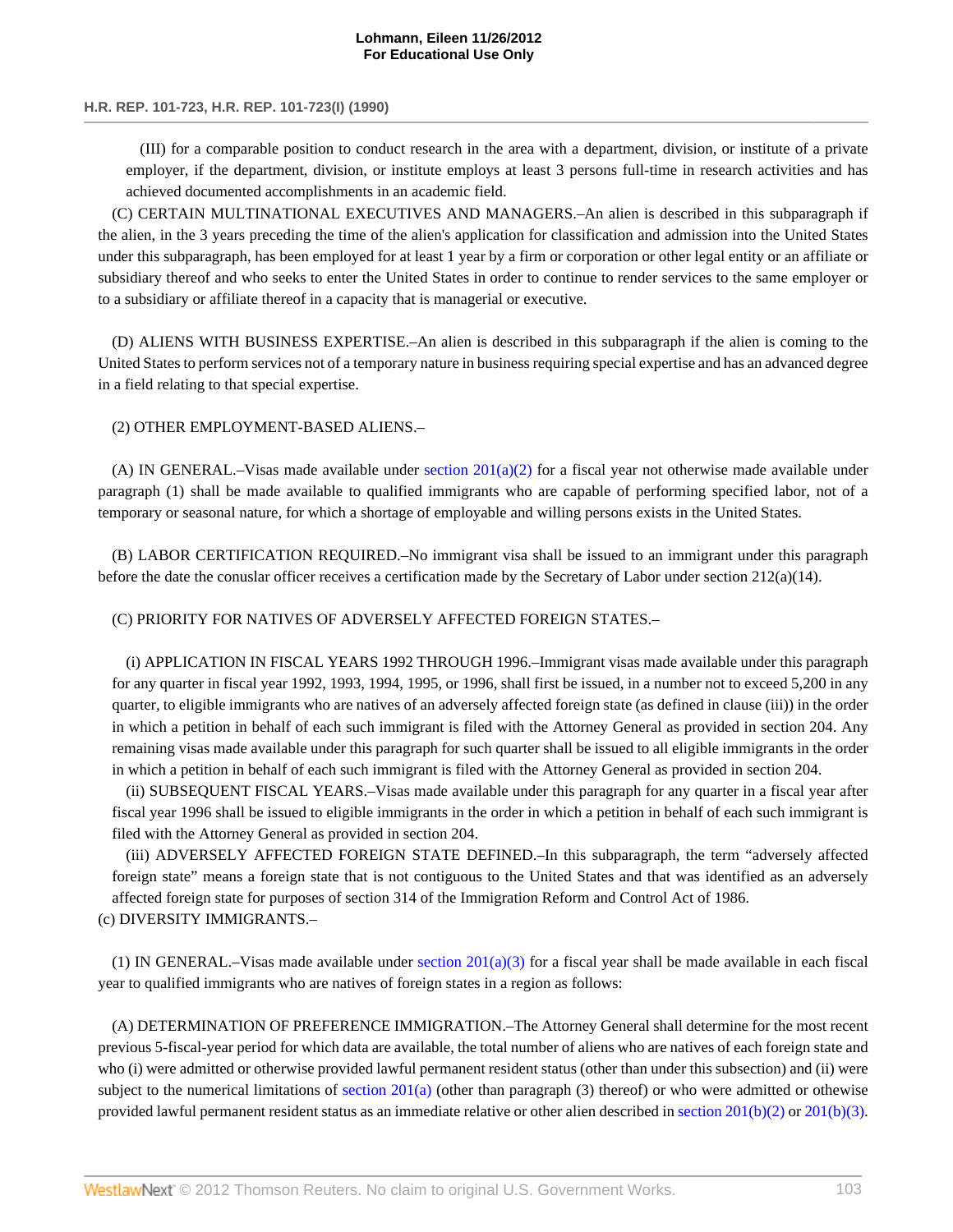### **H.R. REP. 101-723, H.R. REP. 101-723(I) (1990)**

(B) IDENTIFICATION OF HIGH-ADMISSION AND LOW-ADMINISSION REGIONS AND HIGH-ADMISSION AND LOW-ADMISSION STATES.–The Attorney General–

(i) Shall identify–

(I) each region (each in this paragraph referred to as a "high-admission region") for which the total of the numbers determined under subparagraph (A) for states in the region is greater than  $1/6$  of the total of all such numbers, and

(II) each other region (each in this paragraph referred to as a "low-admission region"); and

(ii) shall identify–

(I) each foreign state for which the number determined under subparagraph (A) is greater than 50,000 (each such state in this paragraph referred to as a "high-admission state"), and

(II) each other foreign state (each such state in this paragraph referred to as a "low-admission state").

(C) DETERMINATION OF PERCENTAGE OF WORLDWIDE IMMIGRATION ATTRIBUTABLE TO HIGH-ADMISSION REGIONS.–The Attorney General shall determine the percentage of the total of the numbers determined under subparagraph (A) that are numbers for foreign states in high-admission regions.

(D) DETERMINATION OF REGIONAL POPULATIONS EXCLUDING HIGH-ADMISSION STATES AND RATIOS OF POPULATIONS OF REGIONS WITHIN LOW-ADMISSION REGIONS AND HIGH-ADMISSION REGIONS.–The Attorney General shall determine–

(i) based on available estimates for each region, the total population of each region not including the population of any high-admission state;

(ii) for each low-admission region, the ratio of the population of the region determined under clause (i) to the total of the populations determined under such clause for all the low-admission regions; and

(iii) for each high-admission region, the ratio of the population of the region determined under clause (i) to the total of the populations determined under such clause for all the high-admission regions.

(E) DISTRIBUTION OF VISAS.–

(i) NO VISAS FOR NATIVES OF HIGH-ADMISSION STATES.–The percentage of visas made available under this paragraph to natives of a high-admission state is 0.

(ii) FOR LOW-ADMISSION STATES IN LOW-ADMISSION REGIONS.–Subject to clauses (iv) and (v), the percentage of visas made available under this paragraph to natives (other than natives of a high-admission state) in a lowadmission region is the product of–

(I) the percentage determined under subparagraph (C), and

(II) the population ratio for that region determined under subparagraph (D)(ii).

(iii) FOR LOW-ADMISSION STATES IN HIGH-ADMISSION REGIONS.–Subject to clauses (iv) and (v), the percentage of visas made available under this paragraph to natives (other than natives of a high-admission state) in a highadmission region is the product of–

(I) 100 percent minus the percentage determined under subparagraph (C), and

(II) the population ratio for that region determined under subparagraph (D)(iii).

(iv) REDISTRIBUTION OF UNUSED VISA NUMBERS.–If the Secretary of State estimates that the number of immigrant visas to be issued to natives in any region for a fiscal year under this paragraph is less than the number of immigrant visas made available to such natives under this paragraph for the fiscal year, subject to clause (v), the excess visa numbers shall be made available to natives (other than natives of a high-admission state) of the other regions in proportion to the percentages otherwise specified in clauses (ii) and (iii).

(v) LIMITATION ON VISAS FOR NATIVES OF A SINGLE FOREIGN STATE.–The percentage of visas made available under this paragraph to natives of any foreign state for any fiscal year shall not exceed 7 percent.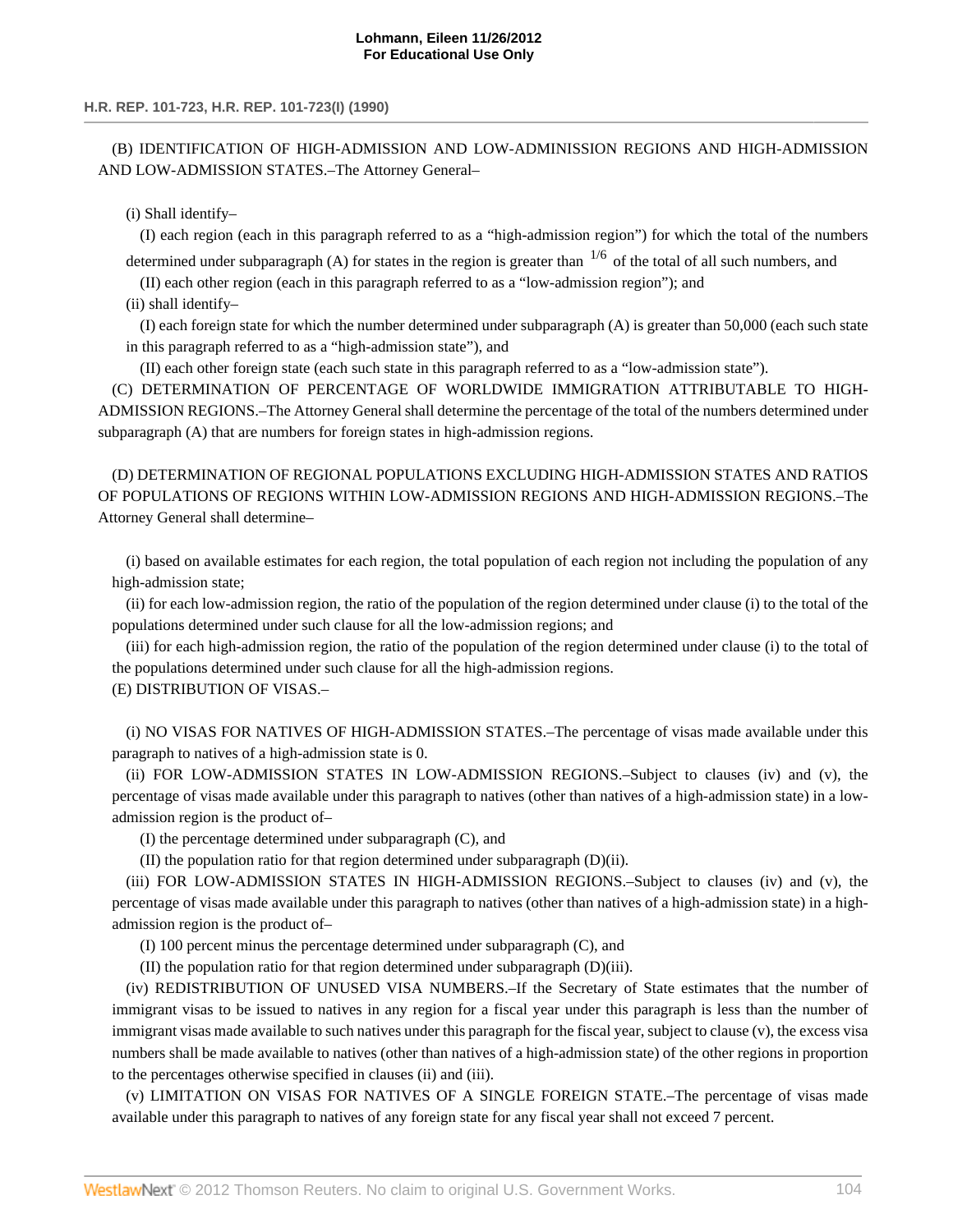### **H.R. REP. 101-723, H.R. REP. 101-723(I) (1990)**

(2) REGION DEFINED.–Only for purposes of administering the diversity program under this subsection, Northern Ireland shall be treated as a separate foreign state, each colony or other component or dependent area of a foreign state overseas from the foreign state shall be treated as part of the foreign state, and each of the following shall be considered to be a separate region:

(A) Africa.

(B) Asia.

(C) Europe.

(D) North America (other than Mexico).

(E) Oceania.

(F) South America, Mexico, Central America, and the Caribbean.

(d) TREATMENT OF FAMILY MEMBERS.–A spouse or child as defined in subparagraph (A), (B), (C), (D), or (E) of section  $101(b)(1)$  shall, if not otherwise entitled to an immigrant status and the immediate issuance of a visa under subsection (a), (b), or (c) be entitled to the same status, and the same order of consideration provided in the respective subsection, if accompanying or following to join, his spouse or parent.

[(b)] (e) PRIORITY WITHIN PREFERENCE CLASS.–In considering applications for immigrant visas under subsection (a) or (b) consideration shall be given to applicants in the order in which the classes of which they are members are listed in subsection (a) or (b), respectively.

 $[(c)$  Immigrant visas] (f) PRIORITY OF VISA ISSUANCE.–(1) Except as provided in subsection (b)(2)(C), immigrant visas issued pursuant to [paragraphs (1) through (6) of subsection (a)] subsection (a) or (b) shall be issued to eligible immigrants in the order in which a petition in behalf of each such immigrant is filed with the Attorney General as provided in section 204.

(2) Immigrant visa numbers made available under section  $201(a)(3)$  in a fiscal year or natives of low-admission states shall be made available to qualified immigrants who have filed petitions under section  $204(a)(1)(F)$  strictly in a random order established by the Secretary of State for the fiscal year involved.

(3) Waiting lists of applicants for visas under this section shall be maintained in accordance with regulations prescribed by the Secretary of State.

[(d) Every immigrant shall be presumed to be a nonpreference immigrant until he establishes to the satisfaction of the consular officer and the immigration officer that he is entitled to a preference status under paragraphs (1) through (6) of subsection (a), or to a special immigrant status under section  $101(a)(27)$ , or that he is an immediate relative of a United States citizen as specified in [section 201\(b\).](http://www.westlaw.com/Link/Document/FullText?findType=L&pubNum=1000546&cite=29USCAS201&originatingDoc=I520E9F60643311D9B7CECED691859821&refType=LQ&originationContext=document&vr=3.0&rs=cblt1.0&transitionType=DocumentItem&contextData=(sc.UserEnteredCitation))] (g) REQUIREMENT FOR PETITION APPROVAL.–In the case of any alien claiming in his application for an immigrant visa [to be an immediate relative of a United States citizen as specified in section  $201(b)$  or to be entitled to preference immigrant status under paragraphs (1) through (6) of subsection (a),] to be entitled to a status for which a petition is required under section  $204(a)(1)$ , the consular officer shall not grant such status until he has been authorized to do so as provided by section 204.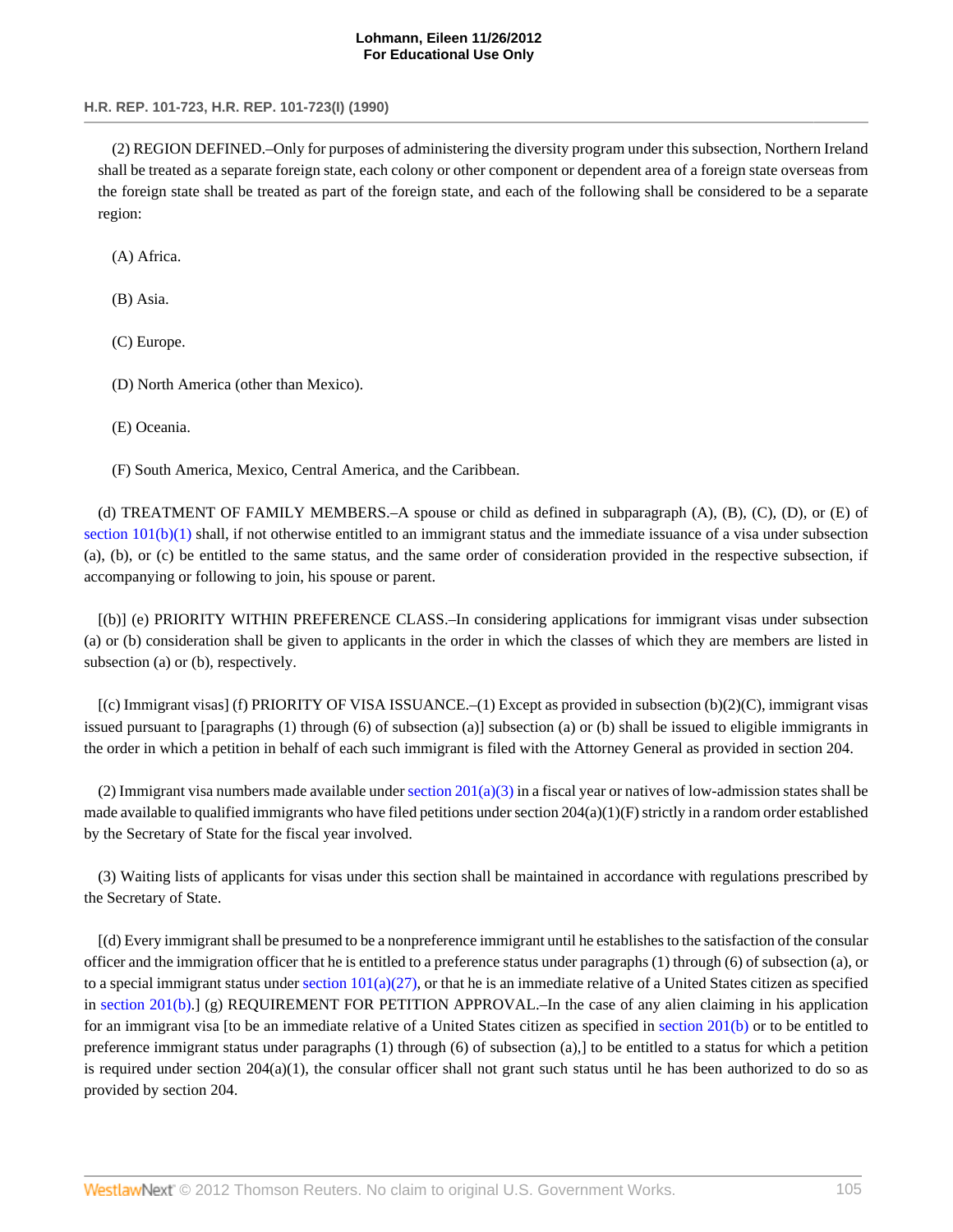### **H.R. REP. 101-723, H.R. REP. 101-723(I) (1990)**

[(e)] (h) USE OF ESTIMATES AND TERMINATION OF REGISTRATION.–For the purposes of carrying out his responsibilities in the orderly administration of this section, the Secretary of State is authorized to make reasonable estimates of the anticipated numbers of visas to be issued during any quarter of any fiscal year within each of the categories [of subsection (a)] under subsections (a), (b), and (c), and to rely upon such estimates in authorizing the issuance of such visas. The Secretary of State shall terminate the registration of any alien who fails to apply for an immigrant visa within one year following notification to him of the availability of such visa, but the Secretary shall reinstate the registration of any such alien who estiblished within two years following notification of the availability of such visa that such failure to apply was due to circumstances beyond his control. Upon such termination and approval of any petition approved pursuant to section 204(b) shall be automatically revoked.

## PROCEDURE FOR GRANTING IMMIGRANT STATUS

SEC. 204. [(a)(1) Any citizen of the United States claiming that an alien is entitled to a preference status by reason of a relationship described in paragraph (1), (4), or (5) of [section 203\(a\)](http://www.westlaw.com/Link/Document/FullText?findType=L&pubNum=1000546&cite=29USCAS203&originatingDoc=I520E9F60643311D9B7CECED691859821&refType=LQ&originationContext=document&vr=3.0&rs=cblt1.0&transitionType=DocumentItem&contextData=(sc.UserEnteredCitation)), or to an immediate relative status under [section 201\(b\)](http://www.westlaw.com/Link/Document/FullText?findType=L&pubNum=1000546&cite=29USCAS201&originatingDoc=I520E9F60643311D9B7CECED691859821&refType=LQ&originationContext=document&vr=3.0&rs=cblt1.0&transitionType=DocumentItem&contextData=(sc.UserEnteredCitation)), or any alien lawfully admitted for permanent residence claiming that an alien is entitled to a preference status by reason of the relationship described in section  $203(a)(2)$ , or any alien desiring to be classified as a preference immigrant under section  $203(a)$ [\(3\)](http://www.westlaw.com/Link/Document/FullText?findType=L&pubNum=1000546&cite=29USCAS203&originatingDoc=I520E9F60643311D9B7CECED691859821&refType=LQ&originationContext=document&vr=3.0&rs=cblt1.0&transitionType=DocumentItem&contextData=(sc.UserEnteredCitation)) (or any person on behalf of such an alien), or any person desiring and intending to employ within the United States an alien entitled to classification as a preference immigrant under section  $203(a)(6)$ , may file a petition with the Attorney General for such classification. The petition shall be in such form as the Attorney General may by regulations prescribe and shall contain such information and be supported by such documentary evidence as the Attorney General may require. The petition shall be made under oath administered by any individual having authority to administer oaths, if executed in the United States, but, if executed outside the United States, administered by a consular officer or an immigration officer.] (a)(1)(A) Any citizen of the United States claiming that an alien is entitled to classification by reason of a relationship described in paragraph (1), (3), or (4) of [section 203\(a\)](http://www.westlaw.com/Link/Document/FullText?findType=L&pubNum=1000546&cite=29USCAS203&originatingDoc=I520E9F60643311D9B7CECED691859821&refType=LQ&originationContext=document&vr=3.0&rs=cblt1.0&transitionType=DocumentItem&contextData=(sc.UserEnteredCitation)) or to an immediate relative status under section  $201(b)(2)(A)(i)$  may file a petition with the Attorney General for such classification. An alien desiring to be classified as an immediate relative under the second sentence of [section 201\(b\)](http://www.westlaw.com/Link/Document/FullText?findType=L&pubNum=1000546&cite=29USCAS201&originatingDoc=I520E9F60643311D9B7CECED691859821&refType=LQ&originationContext=document&vr=3.0&rs=cblt1.0&transitionType=DocumentItem&contextData=(sc.UserEnteredCitation))  $(2)(A)(i)$  may file a petition with the Attorney General for such classification.

(B) Any alien lawfully admitted for permanent residence claiming that an alien is entitled to an immediate relative status under section  $201(b)(2)(A)(i)$  or a classification by reason of the relationship described in section  $203(a)(2)$  may file a petition with the Attorney General for such classification.

(C) Any alien desiring to be classified under section  $203(b)(1)(A)$  (or any person on behalf of such an alien) (relating to aliens with extraordinary ability) may file a petition with the Attorney General for such classification.

(D) Any employer (or representative of one or more employees) desiring and intending to employ within the United States an alien entitled to classification under section  $203(b)(1)(B)$ ,  $203(b)(1)(C)$ ,  $203(b)(1)(D)$ , or  $203(b)(2)$  (relating to outstanding professors and researchers, certain multinational executives and managers, aliens with business expertise, and other employment-based aliens) may file a petition with the Attorney General for such classification.

(E)(i) Any alien desiring to be provided an immigrant visa under section  $203(c)$  (relating to diversity immigrants) with respect to a petitioning period may file a petition at the place and time determined by the Secretary of State for that period. The Secretary of State shall designate a period for the filing of petitions under this paragraph with respect to one or two fiscal years. Only one such petition may be filed by an alien with respect to any petitioning period, and, if more than one petition is submitted, all such petitions submitted for the period by the alien shall be void. Petitions submittted for consideration with respect to any petitioning period shall be valid only with respect to such period and not with respect to subsequent periods.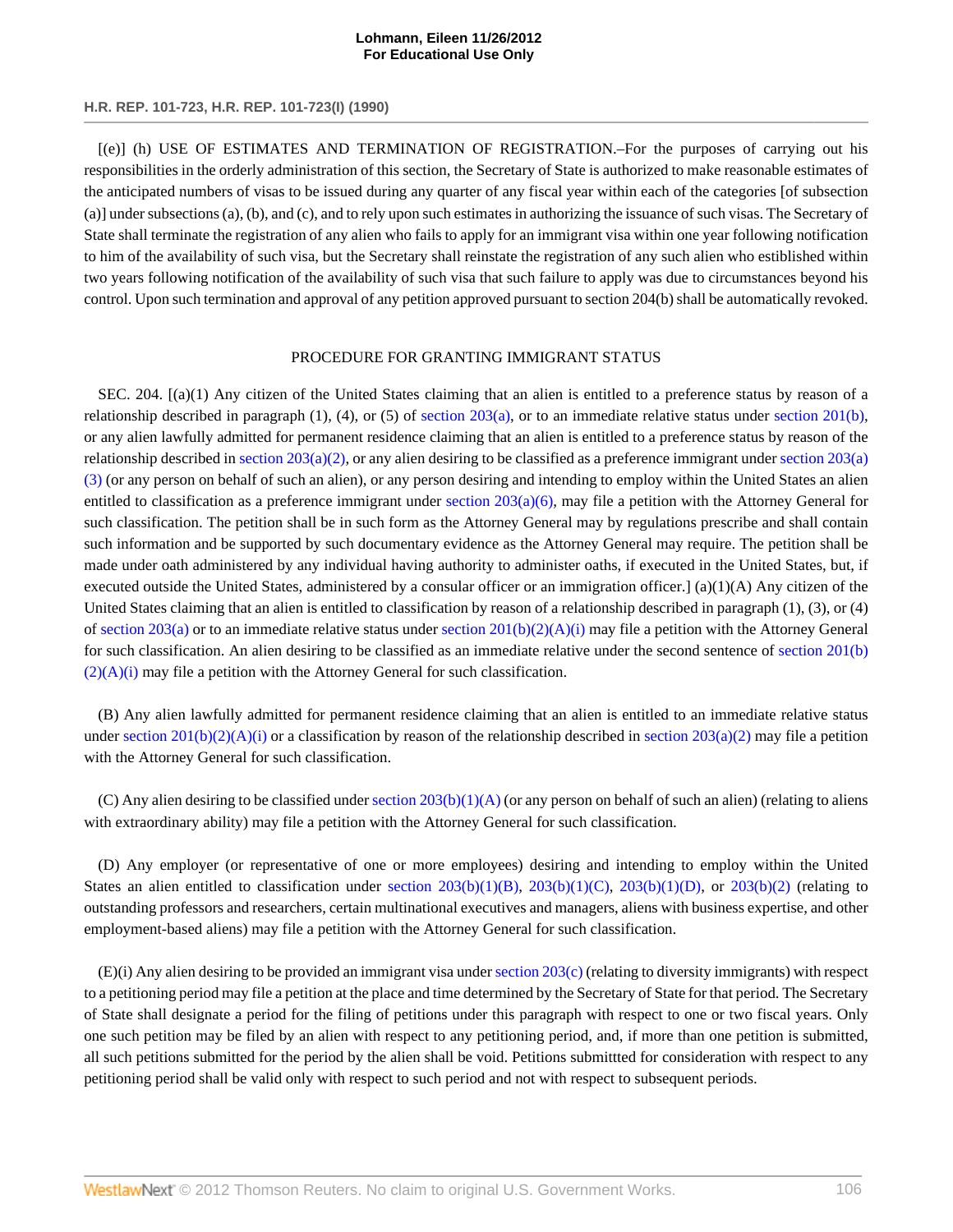### **H.R. REP. 101-723, H.R. REP. 101-723(I) (1990)**

(ii) The Secretary of State shall establish a fee for the filing of such petitions in an amount sufficient to cover the costs of processing petitions under this subparagraph. The Secretary of State shall deposit payments received under this clause in a separate account and amounts in such account shall be available, without fiscal year limitation, to cover administrative and other expenses incurred in connection with the review of applications filed under this paragraph.

(2)(A) The Attorney General may not approve a [spousal second preference petition] "spousal alien immediate relative petition" filed by an alien who, by virtue of a prior marriage, has been accorded the status of an alien lawfully admitted for permanent residence as the spouse of a citizen of the United States or as the spouse of an alien lawfully admitted for permanent residence, unless–

(i) a period of 5 years has elapsed after the date the alien acquired the status of an alien lawfully admitted for permanent residence, or

(ii) the alien establishes to the satisfaction of the Attorney General by clear and convincing evidence that the prior marriage (on the basis of which the alien obtained the status of an alien lawfully admitted for permanent residence) was not entered into for the purpose of evading any provision of the immigration laws.

In this subparagraph, the term ["spousal second preference petition"] "spousal alien immediate relative petition" refers to a petition, seeking [preference status under section  $203(a)(2)$ ] immediate relative status under section  $201(b)(2)(A)(i)$ , for an alien as a spouse of an alien lawfully admitted for permanent residence.

#### \* \* \* \* \* \* \*

(b) [After an investigation] (1) Except in the case of a petition under subsection (a)(1)(E), after an investigation of the facts in each case[, and after consultation with the Secretary of Labor with respect to petitions to accord a status under [section 203\(a\)\(3\)](http://www.westlaw.com/Link/Document/FullText?findType=L&pubNum=1000546&cite=29USCAS203&originatingDoc=I520E9F60643311D9B7CECED691859821&refType=LQ&originationContext=document&vr=3.0&rs=cblt1.0&transitionType=DocumentItem&contextData=(sc.UserEnteredCitation)) [or \(6\)\]](http://www.westlaw.com/Link/Document/FullText?findType=L&pubNum=1000546&cite=29USCAS203&originatingDoc=I520E9F60643311D9B7CECED691859821&refType=LQ&originationContext=document&vr=3.0&rs=cblt1.0&transitionType=DocumentItem&contextData=(sc.UserEnteredCitation)) the Attorney General shall, if he determines that the facts stated in the petition are true and that the alien in behalf of whom the petition is made is an immediate relative specified in [section 201\(b\)](http://www.westlaw.com/Link/Document/FullText?findType=L&pubNum=1000546&cite=29USCAS201&originatingDoc=I520E9F60643311D9B7CECED691859821&refType=LQ&originationContext=document&vr=3.0&rs=cblt1.0&transitionType=DocumentItem&contextData=(sc.UserEnteredCitation)) or is eligible for a preference status under [section 203\(a\)](http://www.westlaw.com/Link/Document/FullText?findType=L&pubNum=1000546&cite=29USCAS203&originatingDoc=I520E9F60643311D9B7CECED691859821&refType=LQ&originationContext=document&vr=3.0&rs=cblt1.0&transitionType=DocumentItem&contextData=(sc.UserEnteredCitation)) or [203\(b\),](http://www.westlaw.com/Link/Document/FullText?findType=L&pubNum=1000546&cite=29USCAS203&originatingDoc=I520E9F60643311D9B7CECED691859821&refType=LQ&originationContext=document&vr=3.0&rs=cblt1.0&transitionType=DocumentItem&contextData=(sc.UserEnteredCitation)) approve the petition and forward one copy thereof to the Department of State. In making determinations under [section](http://www.westlaw.com/Link/Document/FullText?findType=L&pubNum=1000546&cite=29USCAS203&originatingDoc=I520E9F60643311D9B7CECED691859821&refType=LQ&originationContext=document&vr=3.0&rs=cblt1.0&transitionType=DocumentItem&contextData=(sc.UserEnteredCitation))  $203(b)(1)(A)(i)$  (relating to demonstration of extraordinary ability) the Attorney General shall consult with peer groups in the area of the alien's ability, and in making determinations under section  $203(b)(1)(B)(i)$  (relating to international recognition as outstanding in a specific academic area), the Attorney General shall consult with peer groups in the academic area of the alien's recognized ability. The Secretary of State shall then authorize the consular officer concerned to grant the preference status.

(2) The Attorney General shall require by regulation, as a condition for the acceptance and approval of a petition under this section with respect to immigrants described in [section 203\(b\),](http://www.westlaw.com/Link/Document/FullText?findType=L&pubNum=1000546&cite=29USCAS203&originatingDoc=I520E9F60643311D9B7CECED691859821&refType=LQ&originationContext=document&vr=3.0&rs=cblt1.0&transitionType=DocumentItem&contextData=(sc.UserEnteredCitation)) the payment of a fee to recover the reasonable costs of processing such a petition with respect to immigrants described in such section.

#### \* \* \* \* \* \* \*

(e) Nothing in this section shall be construed to entitle an immigrant, in behalf of whom a petition under this section is approved, to enter the United States as a preference immigrant under [section 203\(a\)](http://www.westlaw.com/Link/Document/FullText?findType=L&pubNum=1000546&cite=29USCAS203&originatingDoc=I520E9F60643311D9B7CECED691859821&refType=LQ&originationContext=document&vr=3.0&rs=cblt1.0&transitionType=DocumentItem&contextData=(sc.UserEnteredCitation)) or [203\(b\)](http://www.westlaw.com/Link/Document/FullText?findType=L&pubNum=1000546&cite=29USCAS203&originatingDoc=I520E9F60643311D9B7CECED691859821&refType=LQ&originationContext=document&vr=3.0&rs=cblt1.0&transitionType=DocumentItem&contextData=(sc.UserEnteredCitation)) or as an immediate relative under [section 201\(b\)](http://www.westlaw.com/Link/Document/FullText?findType=L&pubNum=1000546&cite=29USCAS201&originatingDoc=I520E9F60643311D9B7CECED691859821&refType=LQ&originationContext=document&vr=3.0&rs=cblt1.0&transitionType=DocumentItem&contextData=(sc.UserEnteredCitation)) if upon his arrival at a port of entry in the United States he is found not to be entitled to such classification.

[(f) The provisions of this section shall be applicable to qualified immigrants specified in paragraphs (1) through (6) of section 202(e).]

 $[(g)(1)]$  (f)(1) Any alien claiming to be an alien described in paragraph (2)(A) of this subsection (or any person on behalf of such an alien) may file a petition with the Attorney General for classification under section  $201(b) (2)(A)(i)$ ,  $203(a)(1)$ , or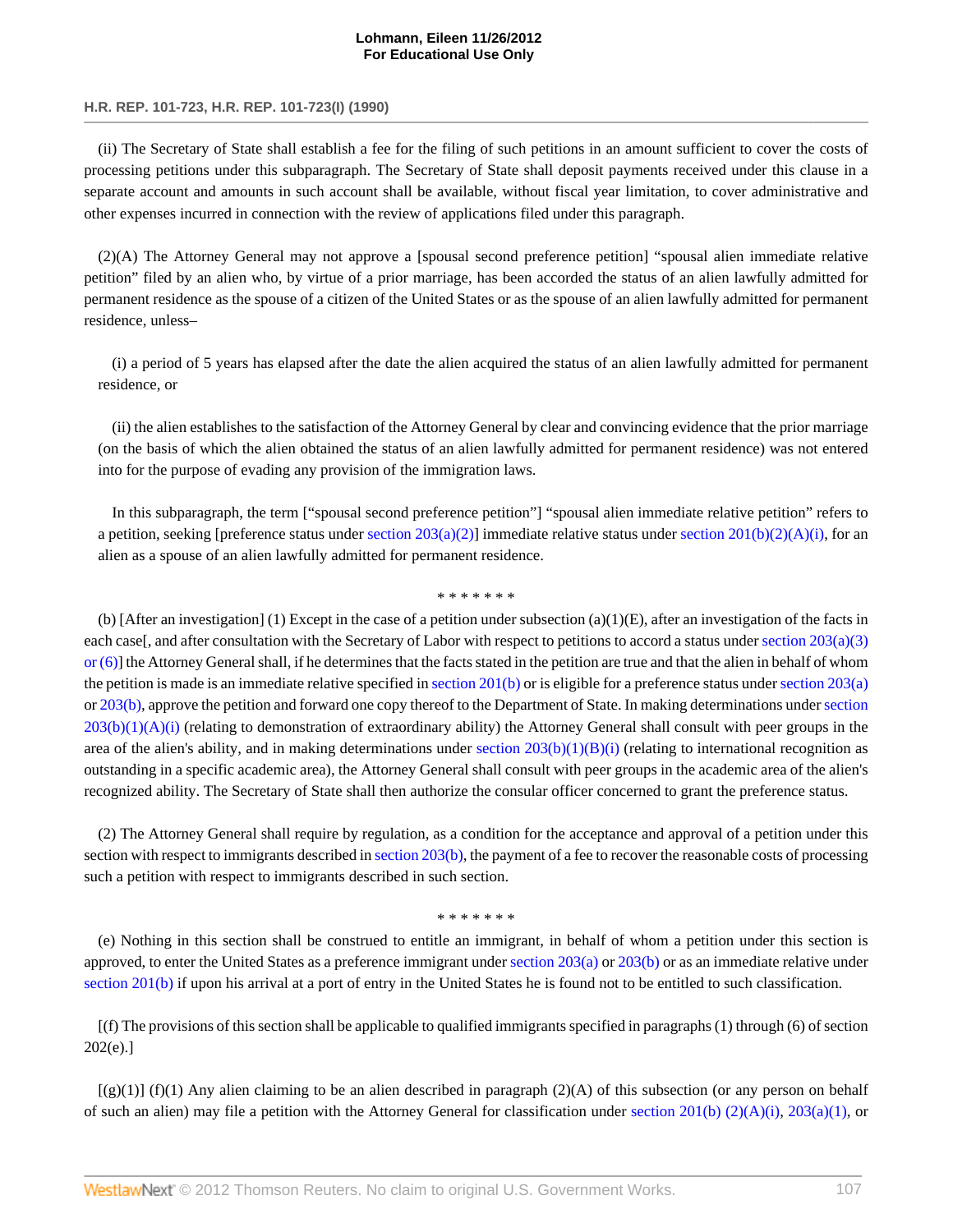### **H.R. REP. 101-723, H.R. REP. 101-723(I) (1990)**

 $[203(a)(4)]$   $203(a)(3)$ , as appropriate. After an investigation of the facts of each case the At orney General shall, if the conditions described in paragraph (2) are met, approve the petition and forward one copy to the Secretary of State.

\* \* \* \* \* \* \*

 $[(h)]$  (g) Notwithstanding subsection (a), except as provided in section 245(e)(3), a petition may not be approved to grant an alien immediate relative status or preference status by reason of a marriage which was entered into during the period described in section 245(e)(2), until the alien has resided outside the United States for a 2-year period beginning after the date of the marriage.

### \* \* \* \* \* \* \*

# ADJUSTMENT OF STATUS OF REFUGEES

SEC. 209. (a) \*\*\*

(b) [Not more than five thousand of the refugee admissions] Refugee admissions authorized under section 207(a) in any fiscal year may be made available by the Attorney General, in the Attorney General's discretion and under such regulations as the Attorney General may prescribe, to adjust to the status of an alien lawfully admitted for permanent residence the status of any alien granted asylum who–

 $(1)$  \*\*\*

# \* \* \* \* \* \* \*

CHAPTER 2–QUALIFICATIONS FOR ADMISSION OF ALIENS; TRAVEL CONTROL OF CITIZENS AND ALIENS

# \* \* \* \* \* \* \*

# GENERAL CLASSES OF ALIENS INELIGIBLE TO RECEIVE VISAS AND EXCLUDED FROM ADMISSION; WAIVERS OF INADMISSIBILITY

SEC. 212. (a) Except as otherwise provided in this Act, the following classes of aliens shall be ineligible to receive visas and shall be excluded from admission into the United States:

- [(1) Aliens who are mentally retarded;
- [(2) Aliens who are insane;
- [(3) Aliens who have had one or more attacks of insanity;
- [(4) Aliens afflicted with psychopathic personality, or sexual deviation, or a mental defect;
- [(5) Aliens who are narcotic drug addicts or chronic alcoholics;]

(1) Any alien who is determined (in accordance with regulations prescribed by the Secretary of Health and Human Services)–

(A) to have a physical or mental disorder, and exhibits a current behavior or has a history of behavior (associated with the disorder) that (i) poses or has posed a threat to property or the safety or welfare of the alien or others and (ii) as to a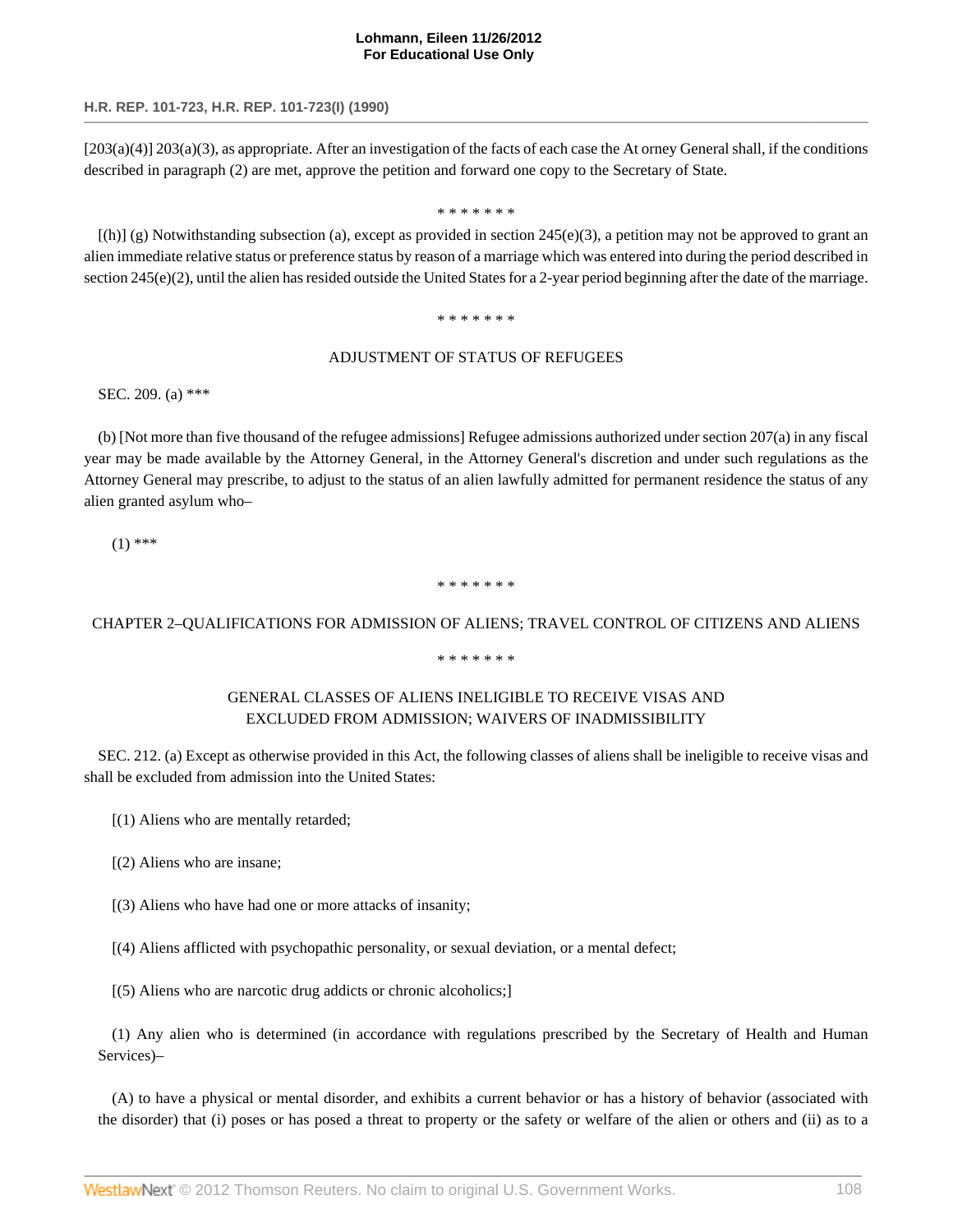#### **H.R. REP. 101-723, H.R. REP. 101-723(I) (1990)**

history of behavior, has occurred so recently (taking into account the nature of the disorder) as to suggest the likelihood of its recurrence or the occurrence of other harmful behavior, or

(B) to be a drug abuser or addict;

#### \* \* \* \* \* \* \*

[(11) Aliens who are polygamists or who practice polygamy or advocate the practice of polygamy;]

#### \* \* \* \* \* \* \*

[(14) Aliens seeking to enter the United States, for the purpose of performing skilled or unskilled labor, unless the Secretary of Labor has determined and certified to the Secretary of State and the Attorney General that (A) there are not sufficient workers who are able, willing, qualified (or equally qualified in the case of aliens who are members of the teaching profession or who have exceptional ability in the sciences or the arts), and available at the time of application for a visa and admission to the United States and at the place where the alien is to perform such skilled or unskilled labor, and (B) the employment of such aliens will not adversely affect the wages and working conditions of the workers in the United States similarly employed. The exclusion of aliens under this paragraph shall apply to preference immigrant aliens described in [section 203\(a\) \(3\) and](http://www.westlaw.com/Link/Document/FullText?findType=L&pubNum=1000546&cite=29USCAS203&originatingDoc=I520E9F60643311D9B7CECED691859821&refType=LQ&originationContext=document&vr=3.0&rs=cblt1.0&transitionType=DocumentItem&contextData=(sc.UserEnteredCitation))  $(6)$ , and to nonpreference immigrant aliens described in section  $203(a)(7)$ ;

(14) Aliens seeking admission or status as an immigrant under section  $203(b)(2)$  or as a nonimmigrant under section  $101(a)$  $(15)(H)(i)(b)$  or  $101(a)(ii)(b)$  unless with respect to the aliens the Secretary of Labor certifies to the Secretary of State and the Attorney General that an attestation is on file and in effect under section 212(n) for the employer and occupational classification for which the alien will perform services;

#### \* \* \* \* \* \* \*

(32) Aliens who are graduates of a medical school not accredited by a body or bodies approved for the purpose by the Secretary of Education (regardless of whether such school of medicine is in the United States) and are coming to the United States principally to perform services as members of the medical profession, except such aliens who have passed parts I and II of the National Board of Medical Examiners Examination (or an equivalent examination as determined by the Secretary of Health and Human Services) and who are competent in oral and written English. The exclusion of aliens under this paragraph shall apply to [preference immigrant aliens described in section  $203(a)(3)$  and (6) and to nonpreference immigrant aliens described in section  $203(a)(7)$ ] preference immigrant aliens described in section  $203(b)(2)$ . For the purposes of this paragraph, an alien who is a graduate of a medical school shall be considered to have passed parts I and II of the National Board of Medical Examiners examination if the alien was fully and permanently licensed to practice medicine in a State on January 9, 1978, and was practicing medicine in a State on that date;

 $(d)(1)$ \*\*\*

\* \* \* \* \* \* \*

#### \* \* \* \* \* \* \*

(5)(A) The Attorney General may, except as provided in subparagraph (B) or in section 214(1), in his discretion parole in to the United States temporarily under such conditions as he may prescribe for emergent reasons or for reasons deemed strictly in the public interest any alien applying for admission to the United States, but such parole of such alien shall not be regarded as an admission of the alien and when the purposes of such parole shall, in the opinion of the Attorney General, have been served the alien shall forthwith return or be returned to the custody from which he was paroled and thereafter his case shall continue to be dealt with in the same manner as that of any other applicant for admission to the United States.

#### \* \* \* \* \* \* \*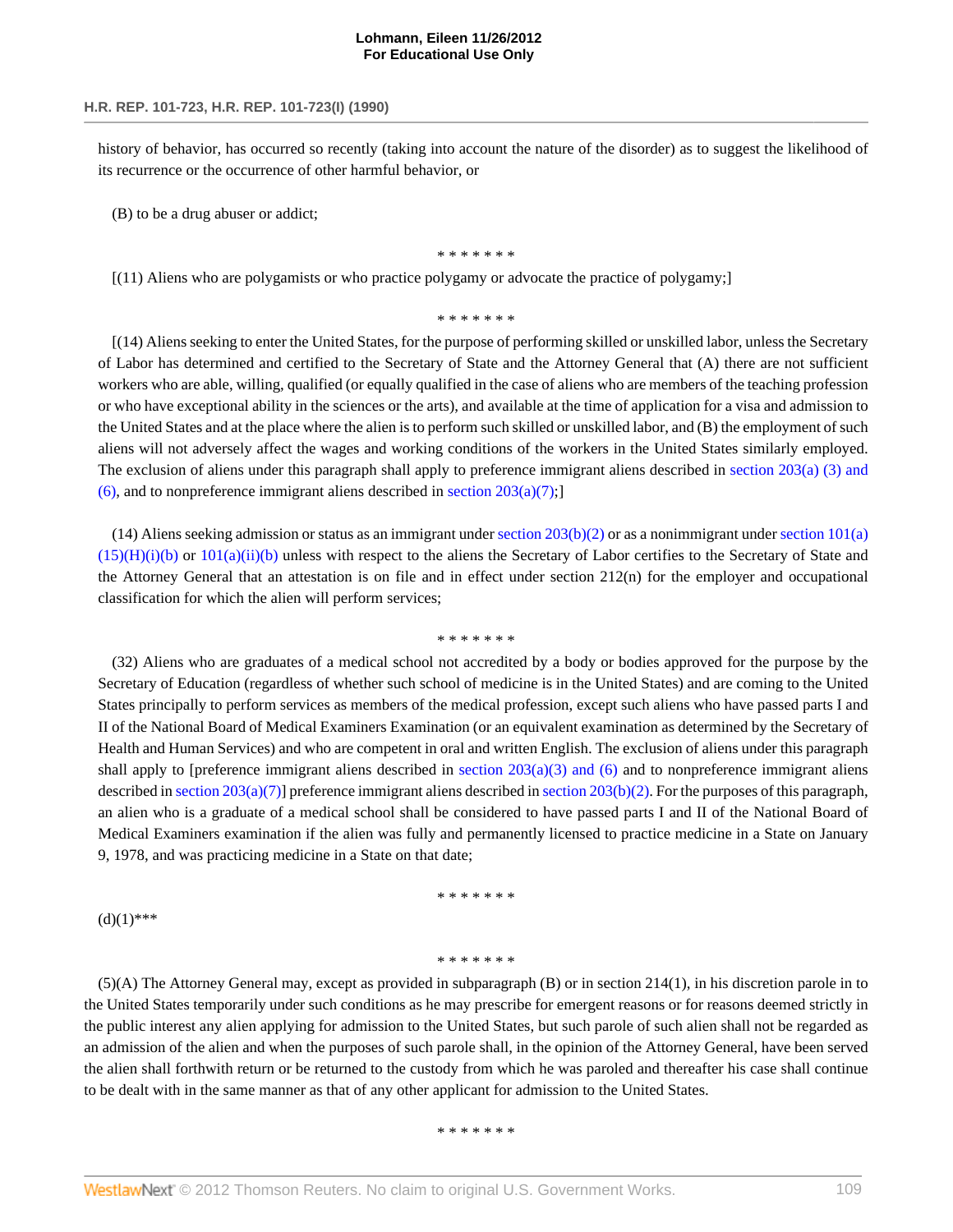## **H.R. REP. 101-723, H.R. REP. 101-723(I) (1990)**

(g) Any alien [who is excludable from the United States under paragraph (1) of subsection (a) of this section, or any alien] afflicted with tuberculosis in any form who  $(A)$  is the spouse or the unmarried son or daughter, or the minor unmarried lawfully adopted child, of a United States citizen, or of an alien lawfully admitted for permanent residence, or of an alien who has been issued an immigrant visa, or (B) has a son or daughter who is a United States citizen, or an alien lawfully admitted for permanent residence, or an alien who has been issued an immigrant visa, shall, if otherwise admissible, be issued a visa and admitted to the United States for permanent residence in accordance with such terms, conditions, and controls, if any, including the giving of a bond, as the Attorney General, in his discretion after consultation with the Secretary of Health and Human Services, may by regulations prescribe. [Any alien excludable under paragraph (3) of subsection (a) of this section becuase of past history of mental illness who has one of the same family relationships as are prescribed in this subsection for aliens afflicted with tuberculosis and whom the Secretary of Health and Human Services finds to have been free of such mental illness for a period of time sufficient in the light of such history to demonstrate recovery shall be eligible for a visa in accordance with the terms of this subsection.] The Attorney General may waive the application of subsection  $(a)(1)(A)$  in the case of any immigrant, in accordance with such terms, conditions, and controls, if any, including the giving of bond, as the Attorney General, in his discretion after consultation with the Secretary of Health and Human Services, may by regulation prescribe.

 $(n)(1)$  The attestation referred to in subsection  $(a)(14)$ , with respect to an alien who is coming to the United States to be employed by an emloyer in an occupational classification, is an attestation as to the following:

(A) Subject to paragraph (3), the employer–

 $(i)(I)$  has made and is making positive recruitment efforts, in the recruitment area identified under paragraph  $(2)(A)$ , reasonably designed to locate and employ able, willing, and qualified (or equally qualified in the case of aliens who are members of the teaching profession or who have exceptional ability in the sciences or the arts) workers, and

(II) recites the specific actions the employer has taken with respect to such recruitment; and

(ii) has been unable to find such workers who are available at the time and place of need.

(B) The employer is offering and will offer (in the case of an nonimmigrant under section  $101(a)(15)(H)(i)(b)$  $101(a)(15)(H)(i)(b)$  or  $101(a)$  $(15)(H)(ii)(b)$ , during the period of authorized employment or, in the case of an immigrant under [section 203\(b\)\(2\),](http://www.westlaw.com/Link/Document/FullText?findType=L&pubNum=1000546&cite=29USCAS203&originatingDoc=I520E9F60643311D9B7CECED691859821&refType=LQ&originationContext=document&vr=3.0&rs=cblt1.0&transitionType=DocumentItem&contextData=(sc.UserEnteredCitation)) during the first year of employement of the alien by the employer) to aliens and to other individuals employed in the occupational classification and in the recruitment area (identified under paragraph  $(2)(A)$ ) wages that are no less than the base prevailing wage level (determined under paragraph (6)) and working conditions that are not less than the prevailing working conditions for the occupational classification in the recruitment area.

(C) There is not a strike or lockout in the course of a labor dispute.

(D) The employer, at the time of execution of the attestation, has provided notice of the intention to file the attestation under this paragraph to the bargaining representative (if any) of the employer's employees in the occupational classification and recruitment area for which aliens are sought, or, if there is no such bargaining representative, to such State or local governmental entity as the Secretary of Labor designates (after consultation with appropriate labor and management organizations) for the recruitment area for purposes of this subparagraph.

The obligation to engage in positive recruitment under subparagraph (A) shall not apply to nonimmigrants under [section](http://www.westlaw.com/Link/Document/FullText?findType=L&pubNum=1000546&cite=29USCAS101&originatingDoc=I520E9F60643311D9B7CECED691859821&refType=LQ&originationContext=document&vr=3.0&rs=cblt1.0&transitionType=DocumentItem&contextData=(sc.UserEnteredCitation))  $101(a)(15)(H)(i)$  and shall terminate on the date that the alien is provided immigrant or nonimmigrant status in response to the attestation.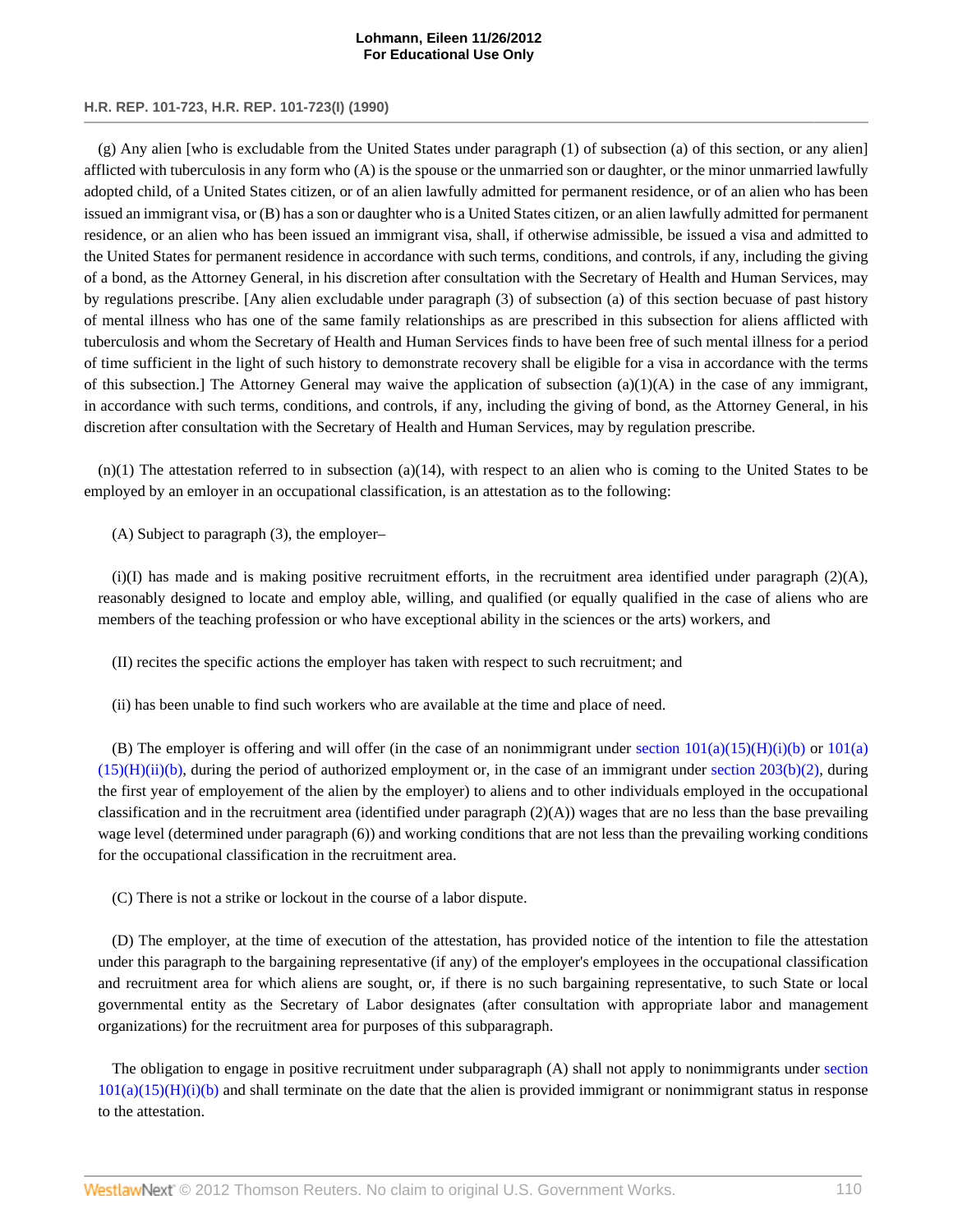### **H.R. REP. 101-723, H.R. REP. 101-723(I) (1990)**

(2)(A) With respect to occupational classifications for which attestations may be filed, the Secretary of Labor (in this subsection referred to as the "Secretary") shall identify recruitment areas which are the areas of traditional or expected labor supply.

(B) The Secretary shall make available for public examination, within 2 working days after the date on which an attestation under paragraph (1) is filed, in Washington, D.C., a copy of each attestation (and accompanying documentation) filed under paragraph (1). The Secretary shall compile, on a current basis, a list (by employer and by occupational classification) of the attestations filed or in effect under paragraph (1).

 $(3)$ (A) If 10 or more attestations meeting the requirements of paragraph (1) (including paragraph (1)(A)) within a region (as defined by the Secretary) (or 5 attestations within a rual region) have been filed within a 1-year period and are in effect with respect to employees in the same occupational classification, any succeeding attestation filed during the succeeding 2-year period for workers in that occupational classification and region may substitute, for the attestation as to the matters described in paragraph (1)(A), an attestation that the employer has not been able to find, after posting of the job offer and advertising to recruit for hire, workers for the occupational classification at the time a place needed.

(B) In subparagraph (A), the term "rural region" means a contiguous area of counties (no county of which is an urbanized area) which is identified by the Secretary as representing a labor market with respect to an occupational classification which is separate and distinct from those for adjoining urbanized areas.

(4)(A) If a bargaining representative described in paragraph (1)(D) or employee representative, within 30 days after the date the employer files an attestation under paragraph (1), submits to the Secretary a written request for a hearing respecting the matters required to be attested to in paragraph (1) and includes with such request a written statement of particular facts contradicting such attestation, the attestation shall not become effective until the date the Secretary has made a determination, after such a hearing, that the facts attested to are true. No attestation shall be effective under this subsection before the end of such 30-day period.

(B) Within 7 days after the date of submission of a written request under subparagraph (A), the Secretary shall provide for a determination as to whether or not a written statement of particular facts contradicting the attestation has been included. If it has, the Secretary shall provide for a notice of such determination to the interested parties and an opportunity for a hearing in accordance with [section 556 of title 5, United States Code,](http://www.westlaw.com/Link/Document/FullText?findType=L&pubNum=1000546&cite=5USCAS556&originatingDoc=I520E9F60643311D9B7CECED691859821&refType=LQ&originationContext=document&vr=3.0&rs=cblt1.0&transitionType=DocumentItem&contextData=(sc.UserEnteredCitation)) with respect to the attestation within 30 days of the date of the determination. After such a hearing, the Secretary shall make a determination with respect to whether the attestation meets the requirements of paragraph (1) by not later that 30 days after the date of the hearing. In the hearing, the burden of proof on the truth of the facts attested to shall be on the employer.

(C)(i) An attestation duly filed under paragraph (1) shall be deemed to have been certified by the Secretary and in effect under this subsection at the end of the 30-day period beginning on the date of its filing unless the Secretary otherwise notifies the employer and the Attorney General under clause (ii).

(ii) If a written request for a hearing has been submitted on a timely basis under this paragraph, the Secretary shall notify the Attorney General and the employer in writing that an attestation, which would otherwise become effective under clause (i), shall not become effective.

(D) The preceding provisions of this paragraph shall not apply to an attestation under paragraph (1) with respect to nonimmigrants described in section  $101(a)(15)(H)(i)(b)$ .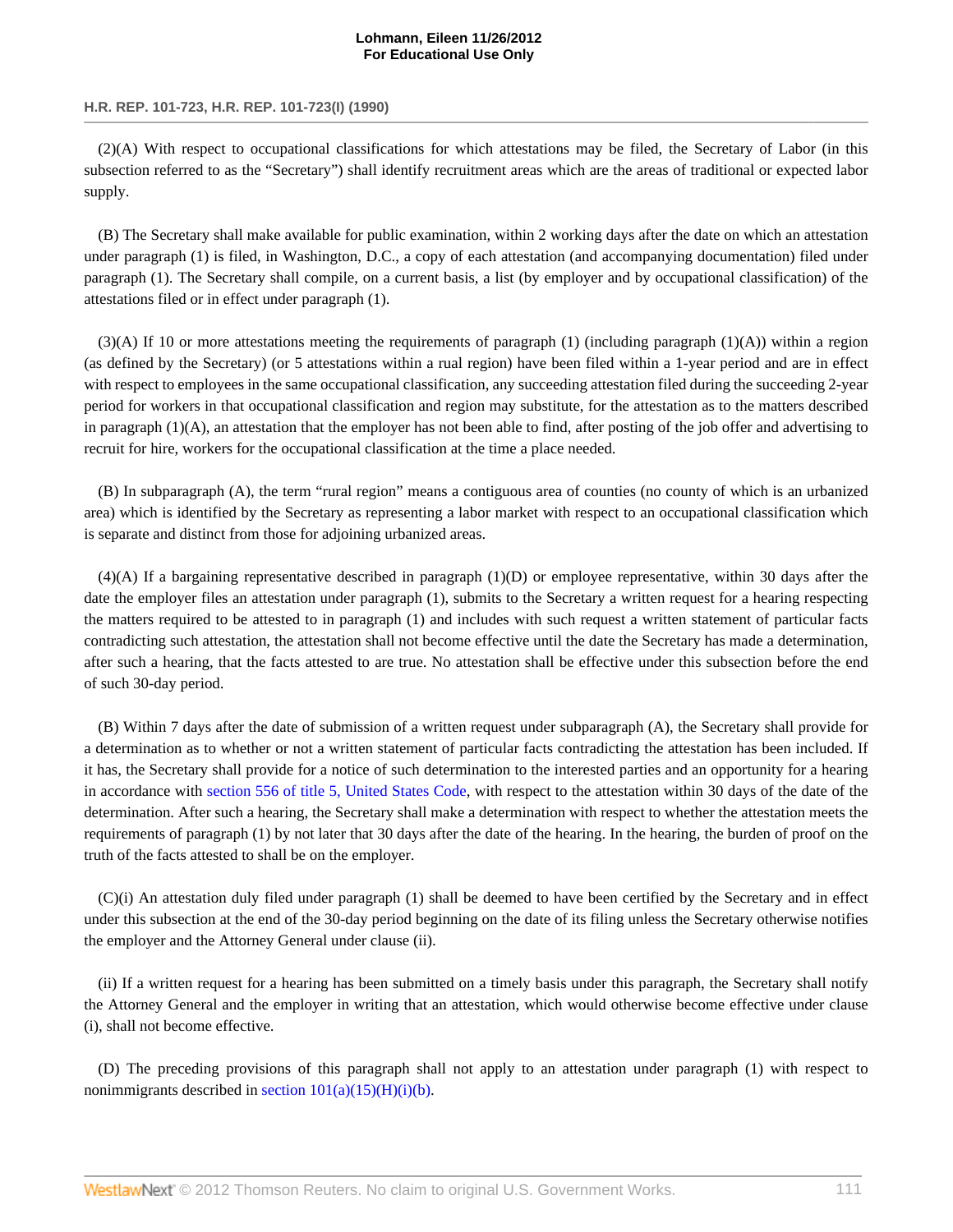# **H.R. REP. 101-723, H.R. REP. 101-723(I) (1990)**

(E) The Secretary may not refuse to accept for filing a completed attestation filed under this subsection or review in any way such an attestation with respect to which a complaint has not been filed under this subsection.

(F) Subject to termination under paragraph (5), an attestation shall be effective only for petitions filed during the 1-year period beginning on the effective date of the attestation.

(5)(A) The Secretary shall establish a process for the receipt, investigation, and disposition of complaints respecting a petitioner's failure to include an element of the attestation required under paragraph (1), failure to meet a condition attested to, or misrepresentation of material facts in an attestation that is in effect under this subsection. Complaints may be filed by any aggrieved person or organization (including bargaining representatives). No investigation or hearing shall be conducted on a complaint concerning such a failure or misrepresentation unless the complaint was filed not later than 12 months after the date of the failure or misrepresentation, respectively, or to the extent that the complaint alleges a failure or misrepresentation for which there has been a determination on that issue in a hearing under paragraph  $(4)(B)$ . The Secretary shall conduct an investigation under this paragraph if there is reasonable cause to believe that such a failure or misrepresentation has occurred.

(B) Under such process, the Secretary shall provide, within 30 days after the date such a complaint is filed, for a determination as to whether or not a basis exists to make a finding described in subparagraph (C). If the Secretary determines that such a basis exists, the Secretary shall provide for notice of such determination to the interested parties and an opportunity for a hearing on the complaint, in accordance with [section 556 of title 5, United States Code,](http://www.westlaw.com/Link/Document/FullText?findType=L&pubNum=1000546&cite=5USCAS556&originatingDoc=I520E9F60643311D9B7CECED691859821&refType=LQ&originationContext=document&vr=3.0&rs=cblt1.0&transitionType=DocumentItem&contextData=(sc.UserEnteredCitation)) within 60 days after the date of the determination. If such a hearing is requested, the Secretary shall make a finding concerning the matter by not later than 60 days after the date of the hearing. In the case of similar complaints respecting the same petitioner, the Secretary may consolidate the hearings under this subparagraph on such complaints.

(C) If the Secretary finds, after notice and opportunity for a hearing, an employer failure or that there was a misrepresentation of material fact in the attestation–

(i) the Secretary shall notify the Attorney General of such finding and may, in addition, impose such other administrative remedies (including civil monetary penalties in an amount not to exceed \$1,000 per violation) as the Secretary determines to be appropriate, and

(ii) the Attorney General shall not approve petitions filed with respect to that employer under section 204 or 214(c) during a period of at least 1 year for aliens to be employed by the employer.

(D) In addition to the sanctions provided under subparagraph (C), if the Secretary finds, after notice and opportunity for a hearing, that an employer has violated a condition of an attestation relating to the payment of wages at a specified wage level, the Secretary shall order the employer to provide for payment of such amounts of back pay as may be required to comply with such condition.

(6)(A) For purposes of this subsection and section 214(f), the term "base prevailing wage level", with respect to an occupational classification in an area for which a petition or attestation is filed for purposes of the respective provision of law, means–

(i) the actual wage level for the occupational classification at the place of employment, or

(ii) the prevailing wage level for the occupational classification and area determined under subparagraph (B),

whichever is greater, determined as of the time of filing the respective petition or attestation.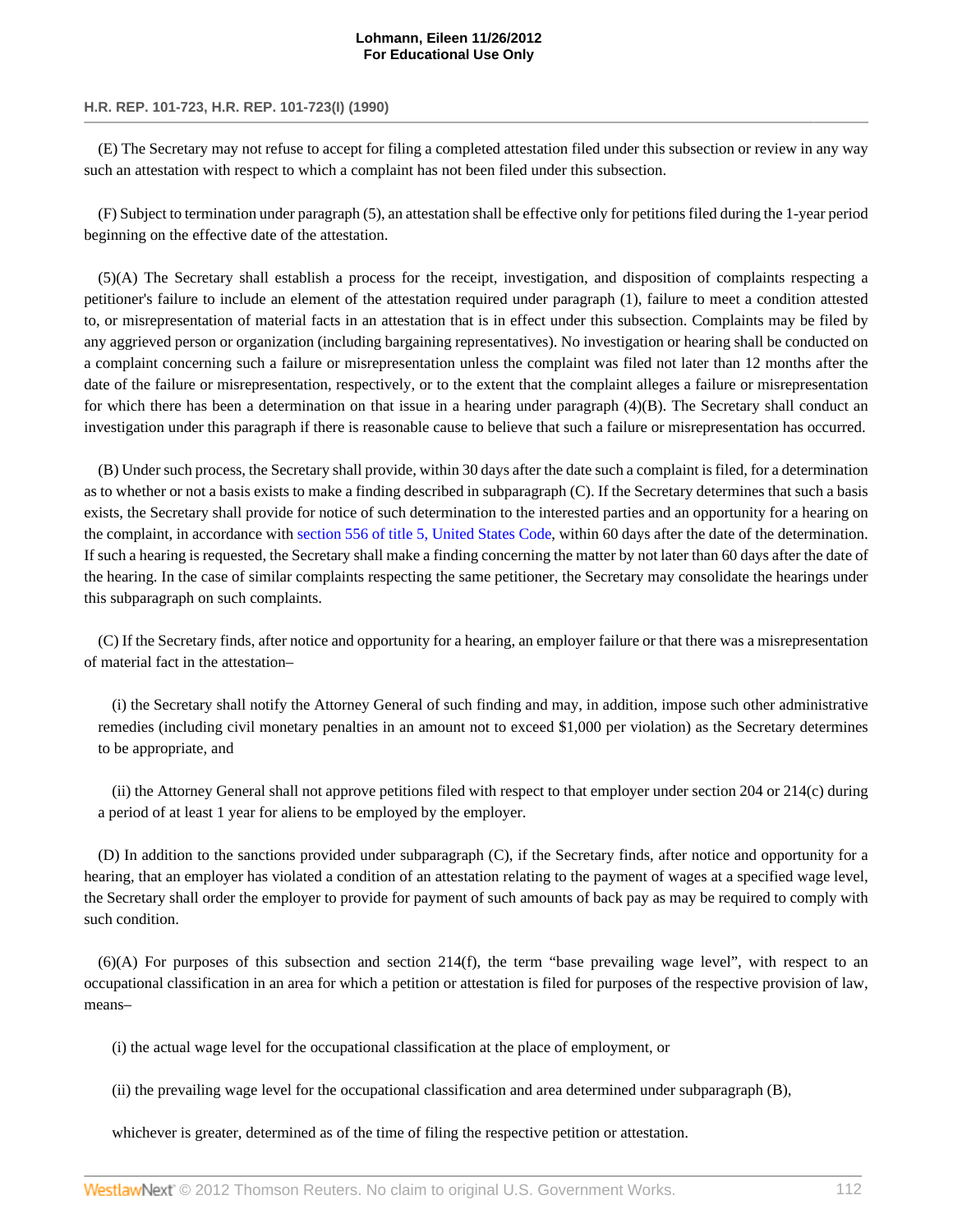### **H.R. REP. 101-723, H.R. REP. 101-723(I) (1990)**

(B)(i) The Bureau of Labor Statistics in the Department of Labor shall periodically determine, for purposes of this subsection and section 214(f), the prevailing wage level for occupational classifications and areas for which determinations of prevailing wage levels are required under this subsection. In the case of a specific occupational classification for which a determination of prevailing wage level is not generally or readily available, the Bureau shall determine such a wage level within 30 days.

(ii)(I) If the Bureau has not determined a prevailing wage level within 30 days of the date of filing of an attestation, subject to subclause (II), the application of clause (ii) of subparagraph (A) shall be suspended until the date such a determination is made.

(II) When the Bureau makes such a determination, the employer shall provide, within 30 days of the date of the determination, for such adjustment of wages (including back pay) as provides for the application of such prevailing wage level under subparagraph (A) as though such level had been determined on a timely basis under subparagraph (B).

\* \* \* \* \* \* \*

### ADMISSION OF NONIMMIGRANTS

SEC. 214. (a) (1) The admission to the United States of any alien as a nonimmigrant shall be for such time and under such conditions as the Attorney General may by regulations prescribe, including when he deems necessary the giving of a bond with sufficient surety in such sum and containing such conditions as the Attorney General shall prescribe, to insure that at the expiration of such time or upon failure to maintain the status under which he was admitted, or to maintain any status subsequently acquired under section 248, such alien will depart from the United States. No alien admitted to Guam without a visa pursuant to section 212(1) may be authorized to enter or stay in the United States other than in Guam or to remain in Guam for a period exceeding fifteen days from date of admission to Guam. No alien admitted to the United States without a visa pursuant to section 217 may be authorized to remain in the United States as a nonimmigrant visitor for a period exceeding 90 days from the date of admission.

 $(2)$ (A) The period of authorized status as a nonimmigrant under section  $101(a)(15)(O)$  shall be for such period as the Attorney General may specify in order to provide for the event for which the n nimmigrant is admitted.

(B)(i) The period of authorized status as a nonimmigrant under section  $101(a)(15)(P)$  shall be for such period as the Attorney General may specify in order to provide for the competition, event, or performance for which the nonimmigrant is admitted. In the case of nonimmigrants admitted as individual athletes under section  $101(a)(15)(P)$ , the period of authorized status may be for an initial period (not to exceed 5 years) during which the nonimmigrant will perform as an athlete and such period may be extended by the Attorney General for an additional period of up to 5 years.

(ii) An alien who is admitted as a nonimmigrant under clause (ii) or (iii) of section  $101(a)(15)(P)$  may not be readmitted as such a nonimmigrant unless the alien has remained outside the United States for at least 3 months after the date of the most recent admission.

(b) Every alien (other than a nonimmigrant described in subparagraph  $(H)(i)$  or  $(L)$  of section  $101(a)(15)$ ) shall be presumed to be an immigrant until he establishes to the satisfaction of the consular officer, at the time of application for a visa, and the immigration officers, at the time of application for admission, that he is entitled to a nonimmigrant status under [section](http://www.westlaw.com/Link/Document/FullText?findType=L&pubNum=1000546&cite=29USCAS101&originatingDoc=I520E9F60643311D9B7CECED691859821&refType=LQ&originationContext=document&vr=3.0&rs=cblt1.0&transitionType=DocumentItem&contextData=(sc.UserEnteredCitation)) [101\(a\)\(15\).](http://www.westlaw.com/Link/Document/FullText?findType=L&pubNum=1000546&cite=29USCAS101&originatingDoc=I520E9F60643311D9B7CECED691859821&refType=LQ&originationContext=document&vr=3.0&rs=cblt1.0&transitionType=DocumentItem&contextData=(sc.UserEnteredCitation)) An alien who is an officer or employee of any foreign government or of any international organization entitled to enjoy privileges, exemptions, and immunities under the International Organizations Immunities Act, or an alien who is the attendant, servant, employee, or member of the immediate family of any such alien shall not be entitled to apply for or receive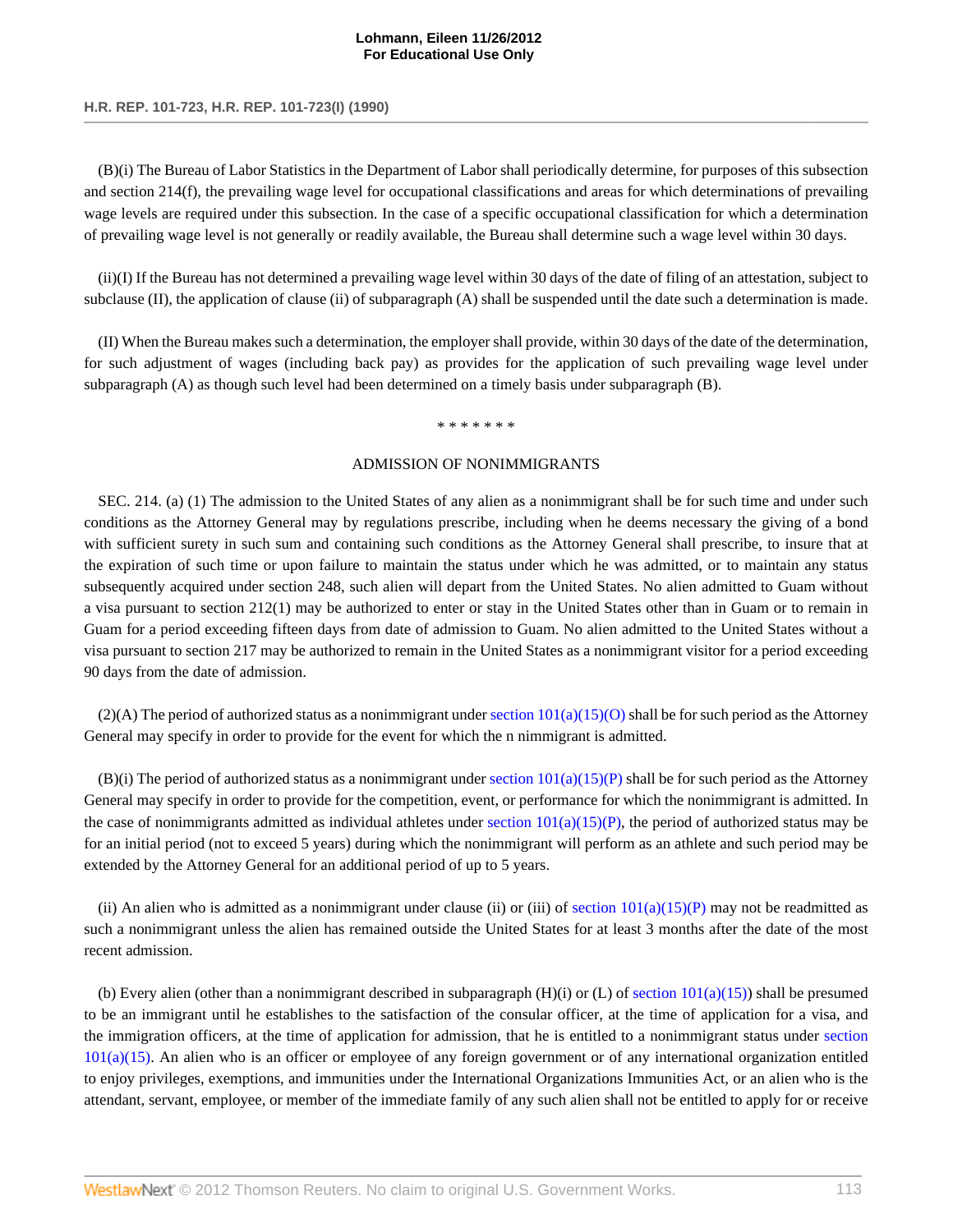### **H.R. REP. 101-723, H.R. REP. 101-723(I) (1990)**

an immigrant visa, or to enter the United States as an immigrant unless he executes a written waiver in the same form and substance as is prescribed by section 247(b).

(c)(1) The question of importing any alien as a nonimmigrant under section  $101(a)(15)(H)$  [or (L)], (L), (O), or (P)(i) in any specific case or specific cases shall be determined by the Attorney General, after consultation with appropriate agencies of the Government, upon petition of the importing employer. Such petition shall be made and approved before the visa is granted. The petition shall be in such form and contain such information as the Attorney General shall prescribe. The approval of such a petition shall not, of itself, be construed as establishing that the alien is a nonimmigrant. For purposes of this subsection with respect to nonimmigrants described in section  $101(a)(15)(H)(ii)(a)$ , the term "appropriate agencies of Government" means the Department of Labor and includes the Department of Agriculture. The provisions of section 218 shall apply to the question of importing any alien as a nonimmigrant under section  $101(a)(15)(H)(ii)(a)$ .

(2)(A) The Attorney General shall provide for a procedure under which an importing employer which meets requirements established by the Attorney General may file a blanket petition to import aliens as nonimmigrants under section  $101(a)(15)$ [\(L\)](http://www.westlaw.com/Link/Document/FullText?findType=L&pubNum=1000546&cite=29USCAS101&originatingDoc=I520E9F60643311D9B7CECED691859821&refType=LQ&originationContext=document&vr=3.0&rs=cblt1.0&transitionType=DocumentItem&contextData=(sc.UserEnteredCitation)) instead of filing individual petitions under paragraph (1) to import such aliens. Such procedure shall permit the expedited processing of visas for entry of aliens covered under such a petition.

(B) For purposes of section  $101(a)(15)(L)$ , an alien is considered to be serving in a capacity involving specialized knowledge with respect to a company if the alien has a special knowledge of the company product and its application in international markets or has an advanced level of knowledge of processes and procedures of the company.

(C) The Attorney General shall provide a process for reviewing and acting upon petitions under this subsection with respect to nonimmigrants described in section  $101(a)(15)(L)$  within 30 days after the date a completed petition has been filed.

(D) The period of authorized admission for–

(i) a nonimmigrant admitted to render services in a managerial or executive capacity under section  $101(a)(15)(L)$  shall not exceed 7 years, or

(ii) a nonimmigrant admitted to render services in a capacity that involved specialized knowledge under [section 101\(a\)](http://www.westlaw.com/Link/Document/FullText?findType=L&pubNum=1000546&cite=29USCAS101&originatingDoc=I520E9F60643311D9B7CECED691859821&refType=LQ&originationContext=document&vr=3.0&rs=cblt1.0&transitionType=DocumentItem&contextData=(sc.UserEnteredCitation))  $(15)(L)$  shall not exceed 5 years.

(3) The Attorney General shall approve a petition–

(A) with respect to a nonimmigrant described in section  $101(a)(15)(O)(i)$  only after consultation with peer groups in the area of the alien's ability or, with respect to aliens seeking entry for a motion picture or television production, after consultation with the appropriate union representing the alien's occupational peers and a management organization in the area of the alien's ability, or

(B) with respect to a nonimmigrant described in section  $101(a)(15)(O)(ii)$  after consultation with labor organizations with expertise in the skill area involved.

In the case of an alien seeking entry for a motion picture or television production, (i) any opinion under the previous sentence shall only be advisory, (ii) any such opinion that recommends denial must be in writing, (iii) in making the decision the Attorney General shall consider the exigencies and scheduling of the production, and (iv) the Attorney General shall append to the decision any such opinion.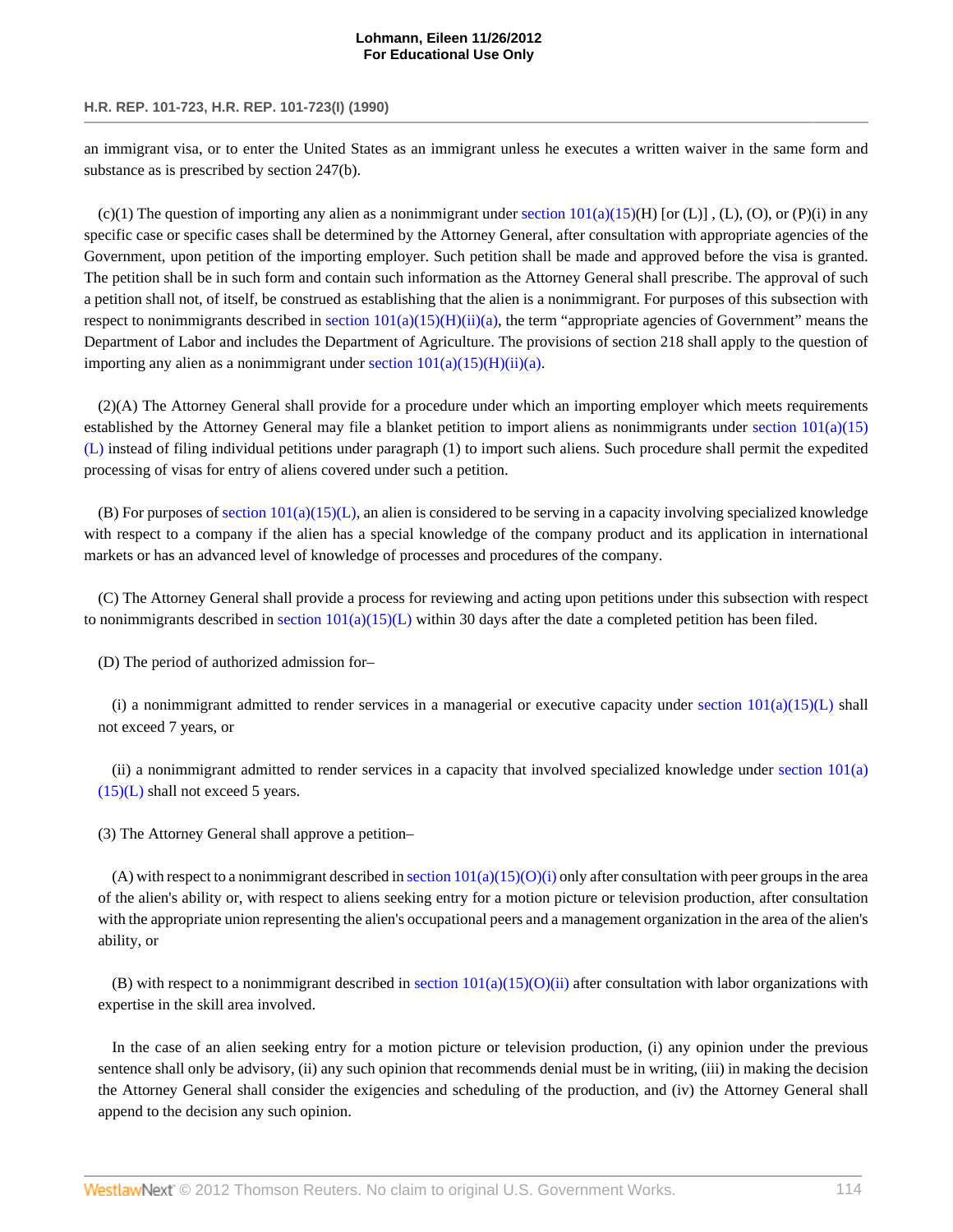## **H.R. REP. 101-723, H.R. REP. 101-723(I) (1990)**

(4)(A) A person may petition the Attorney General for classification of an alien as a nonimmigrant under clause (ii) of [section](http://www.westlaw.com/Link/Document/FullText?findType=L&pubNum=1000546&cite=29USCAS101&originatingDoc=I520E9F60643311D9B7CECED691859821&refType=LQ&originationContext=document&vr=3.0&rs=cblt1.0&transitionType=DocumentItem&contextData=(sc.UserEnteredCitation))  $101(a)(15)(P)$ .

(B) The Attorney General shall approve petitions under this subsection with respect to nonimmigrants described in clause (i) or (iii) of section  $101(a)(15)(P)$  only after consultation with labor organizations with expertise in the specific field of athletics or entertainment involved.

(C) The Attorney General shall approve petitions under this subsection for nonimmigrants described in section  $101(a)(15)(P)$ [\(ii\)](http://www.westlaw.com/Link/Document/FullText?findType=L&pubNum=1000546&cite=29USCAS101&originatingDoc=I520E9F60643311D9B7CECED691859821&refType=LQ&originationContext=document&vr=3.0&rs=cblt1.0&transitionType=DocumentItem&contextData=(sc.UserEnteredCitation)) only after consultation with labor organizations representing artists and entertainers in the United States, in order to assure reciprocity in fact with foreign states.

(5)(A) In the case of an alien admitted as a nonimmigrant and who is authorized to be employed in an occupation, if nonimmigrants constitute a majority of the members of the bargaining unit in the occupation, during the period of any strike or lockout in the occupation with the employer the alien–

(i) continues to be authorized to be employed in the occupation for that employer, and

(ii) is authorized to be employed in any occupation for any other employer so long as there is no strike or lockout with respect to that occupation and employer.

(B) In the case of an alien admitted as a nonimmigrant and who is authorized to be employed in an occupation, if nonimmigrants do not constitute a majority of the members of the bargaining unit in the occupation, during the period of any strike or lockout in the occupation with the employer the alien–

(i) is not authorized to be employed in the occupation for that employer, and

(ii) is authorized to be employed in any occupation for any other employer so long as there is no strike or lockout with respect to that occupation and employer.

(C) With respect to a nonimmigrant described in subparagraph (A) or (B) for whom such a strike or lockout occurs and who does not perform employment not authorized, any limit on the period of authorized stay shall be extended by the period of the strike or lockout.

(D) In the case of an alien who is provided nonimmigrant status under section  $101(a)(15)(H)$  (other than section  $101(a)(15)$ )  $(H)(ii)(a)$ ) or section  $101(a)(15)(P)$  and who is dismissed from employment by the employer before the end of the period of authorized admission, the employer shall be liable for the reasonable costs of return transportation of the alien abroad.

(6) If a petition is filed and denied under this subsection, the Attorney General shall notify the petitioner of the determination and the reasons for the denial and of the process by which the petitioner may appeal the determination.

(7) The Attorney General shall require by regulation, as a condition for the acceptance and approval of a petition under this section with respect to nonimmigrants under section  $101(a)(15)(H)$ , (L), (O), or (P)(i), the payment of a fee to recover the reasonable costs of processing a petition under this subsection with respect to such class of nonimmigrants.

\* \* \* \* \* \* \*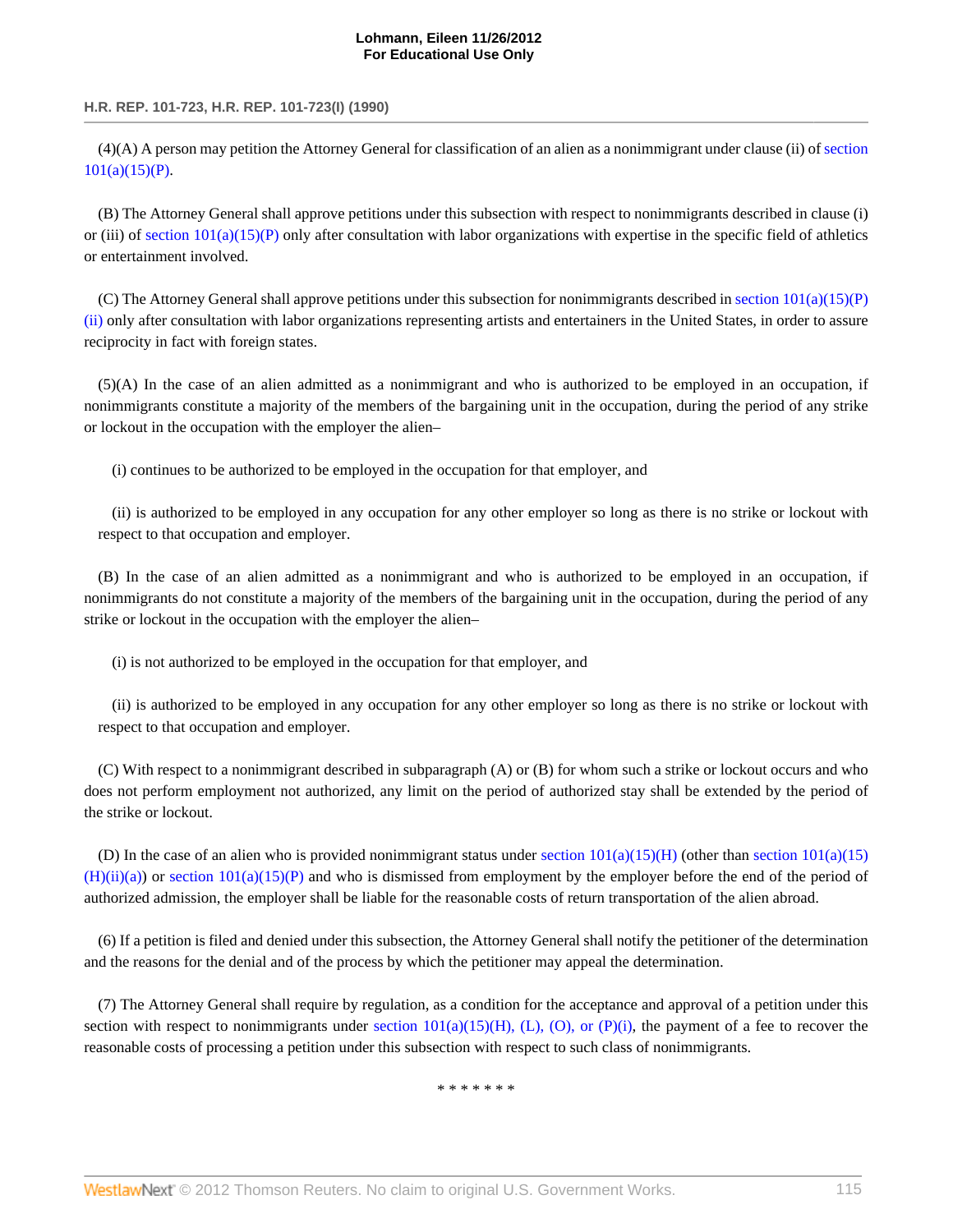## **H.R. REP. 101-723, H.R. REP. 101-723(I) (1990)**

(f) With respect to work authorization for aliens admitted as nonimmigrant students described in subparagraph (F) of [section](http://www.westlaw.com/Link/Document/FullText?findType=L&pubNum=1000546&cite=29USCAS101&originatingDoc=I520E9F60643311D9B7CECED691859821&refType=LQ&originationContext=document&vr=3.0&rs=cblt1.0&transitionType=DocumentItem&contextData=(sc.UserEnteredCitation)) [101\(a\)\(15\),](http://www.westlaw.com/Link/Document/FullText?findType=L&pubNum=1000546&cite=29USCAS101&originatingDoc=I520E9F60643311D9B7CECED691859821&refType=LQ&originationContext=document&vr=3.0&rs=cblt1.0&transitionType=DocumentItem&contextData=(sc.UserEnteredCitation)) the Attorney General shall grant such an alien work authorization to be employed in a position unrelated to the alien's field of study and off-campus if–

(1) the alien has completed 1 year as such a nonimmigrant and is maintaining good academic standing at the educational institution,

(2) the employer provides the educational institution and the Secretary of Labor with an attestation that the employer (A) has recruited for at least 60 days for the position and (B) will provide for payment to the alien and to other similarly situated workers at a rate equal to not less than the base prevailing wage level (determined under section  $212(n)(6)$ ), and

(3) the alien will not be employed more than 20 hours each week during the academic term (but may be employed on a full-time basis during vacation periods and between academic terms).

If the Secretary of Labor determines that an employer has provided an attestation under paragraph (2) that is materially false or has failed to pay wages in accordance with the attestation, after notice and opportunity for a hearing, the employer shall be disqualified from employing an alien student under this subsection for a period of 3 years.

 $(g)(1)$  The total number of aliens who may be issued visas or otherwise provided nonimmigrant status during any fiscal year (beginning with fiscal year 1992)–

(A) under section  $101(a)(15)$  (H)(i)(b) may not exceed 25,000,

(B) under section  $101(a)(15)$  (H)(ii)(b), may not exceed 66,000, or

(C) under section  $101(a)(15)$  (P)(i) or section  $101(a)(15)$  (P)(iii) may not exceed 9,000.

(2) The numerical limitations under paragraph (1) shall only apply to principal aliens and not to the spouses or children of such aliens.

(3) Aliens who are subject to the numerical limitations of paragraph (1) shall be issued visas (or otherwise provided nonimmigrant status) in the order in which petitions are filed for such visas or status.

(4) In case of a nonimmigrant described in section  $101(a)(15)$  (H)(i)(b), the period of authorized admission as such a nonimmigrant may not exceed 6 years.

(h) The fact that an alien is the beneficiary of an application for a preference status filed under section 204 or has otherwise sought permanent residence in the United States shall not constitute evidence of an intention to abandon a foreign residence for purposes of obtaining a visa as a nonimmigrant or otherwise obtaining or maintaining the status of a nonimmigrant.

 $(i)(1)$  For purposes of section  $101(a)(15)$   $(H)(i)(b)$  and paragraph (2), the term "specialty occupation" means an occupation that requires–

(A) theoretical and practical application of a body of highly specialized knowledge, and

(B) attainment of a bachelor's or higher degree in the specific specialty (or its equivalent) as a minimum for entry into the occupation in the United States.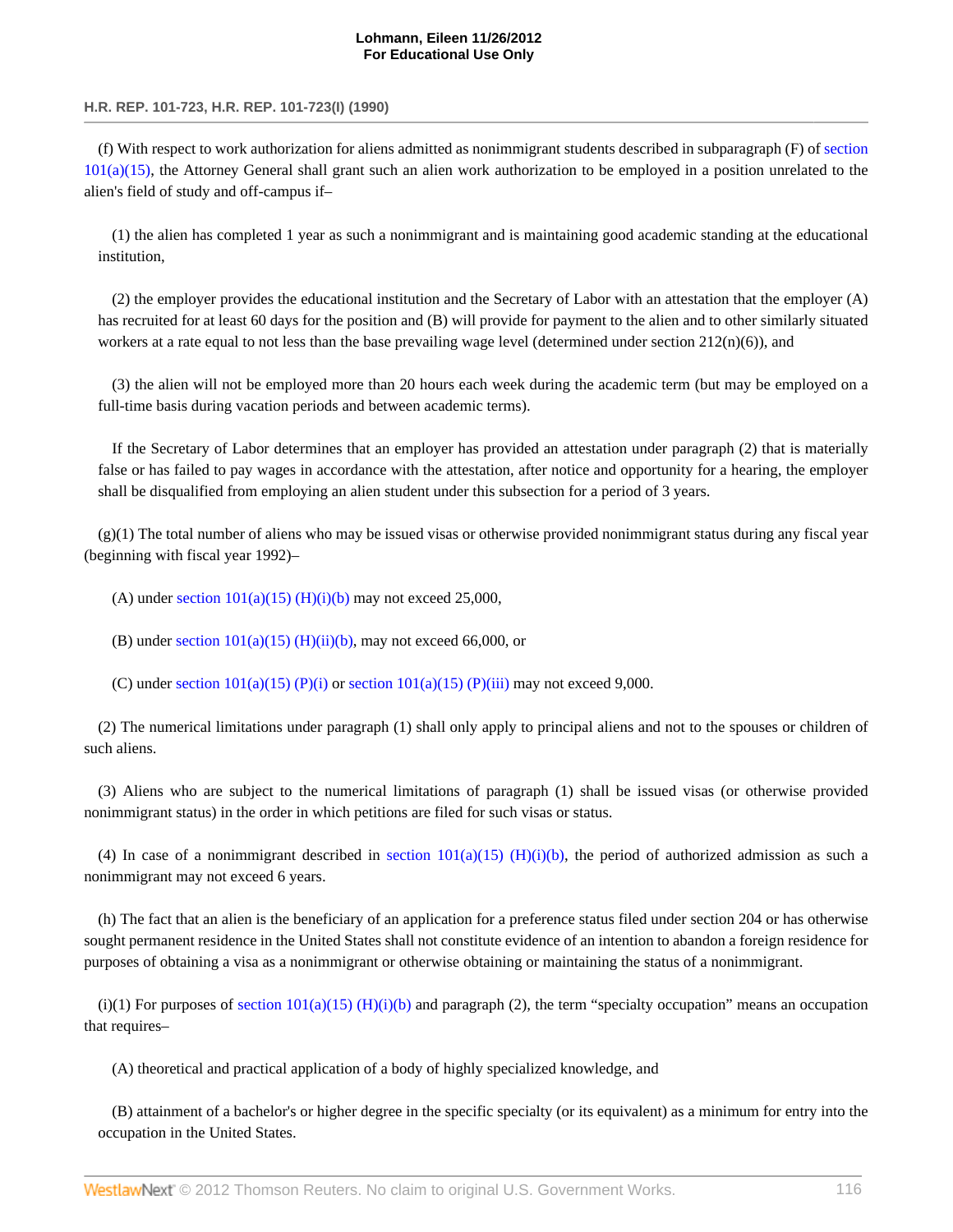### **H.R. REP. 101-723, H.R. REP. 101-723(I) (1990)**

(2) For purposes of section  $101(a)(15)$  (H)(i)(b), the requirements of this paragraph, with respect to a specialty occupation, are–

(A) full state licensure to practice in the occupation, if such licensure is required to practice in the occupation;

 $(B)$  completion of the degree described in paragraph  $(1)(B)$  for the occupation; or

(C)(i) experience in the specialty equivalent to the completion of such degree, and (ii) recognition of expertise in the specialty through progressively responsible positions relating to the specialty.

 $(j)(1)$  An alien may not be admitted as (or otherwise be provided the status of) a nonimmigrant described in section  $101(a)$  $(15)$  (J)(ii) unless the alien is entering under a program which provides for practical training and experience in the education of children with physical, mental, or emotional disabilities.

(2) The number of aliens who may be admitted as (or otherwise be provided the status of) a nonimmigrant described in [section](http://www.westlaw.com/Link/Document/FullText?findType=L&pubNum=1000546&cite=29USCAS101&originatingDoc=I520E9F60643311D9B7CECED691859821&refType=LQ&originationContext=document&vr=3.0&rs=cblt1.0&transitionType=DocumentItem&contextData=(sc.UserEnteredCitation))  $101(a)(15)$  (J)(ii) in any fiscal year may not exceed 50.

 $(k)(1)$  An alien may not be admitted as (or otherwise be provided the status of) a nonimmigrant described in section  $101(a)$  $(15)(J)(iii)$  unless-

(A) the alien is entering to participate in a program, which participation and program the Secretary of Labor determines meets the requirements of paragraph (2) and will provide the alien a uniquely American cultural experience and additional education; and

(B) the alien is entering to be placed with a family which has entered into an agreement described in paragraph (3) and which has not been found by the Secretary of Labor to have violated previously the terms of such an agreement.

If the Secretary determines that a sponsoring program no longer meets the requirements described in subparagraph (A), the Secretary shall disqualify the program under this subsection for a period of at least 3 years.

(2) The requirements of this paragraph with respect to an alien participating in a program are as follows:

(A) The alien participant must reside with a family that has entered into an agreement described in paragraph (3).

(B) The alien participant must be enrolled on an on-going basis in a course of study at an educational institution or program approved by the Attorney General under section  $101(a)(15)(F)$ .

(C) The alien participant must be provided, not less often than quarterly, a cultural experience (such as travel to national monuments, landmarks, or institutions) unique or specific to the United States.

(D) If the alien participant provides child care or related services in connection with participation in the program–

(i) the alien must be paid wages (as defined in section  $3(m)$  of the Fair Labor Standards Act of 1938 (29 U.S.C. 203 $(m)$ ) not less than the minimum wage applicable under section 6(a) of such Act [\(29 U.S.C. 206\(a\)\),](http://www.westlaw.com/Link/Document/FullText?findType=L&pubNum=1000546&cite=29USCAS206&originatingDoc=I520E9F60643311D9B7CECED691859821&refType=LQ&originationContext=document&vr=3.0&rs=cblt1.0&transitionType=DocumentItem&contextData=(sc.UserEnteredCitation)) and

(ii) the alien may not provide such care or services for more than 40 hours each week.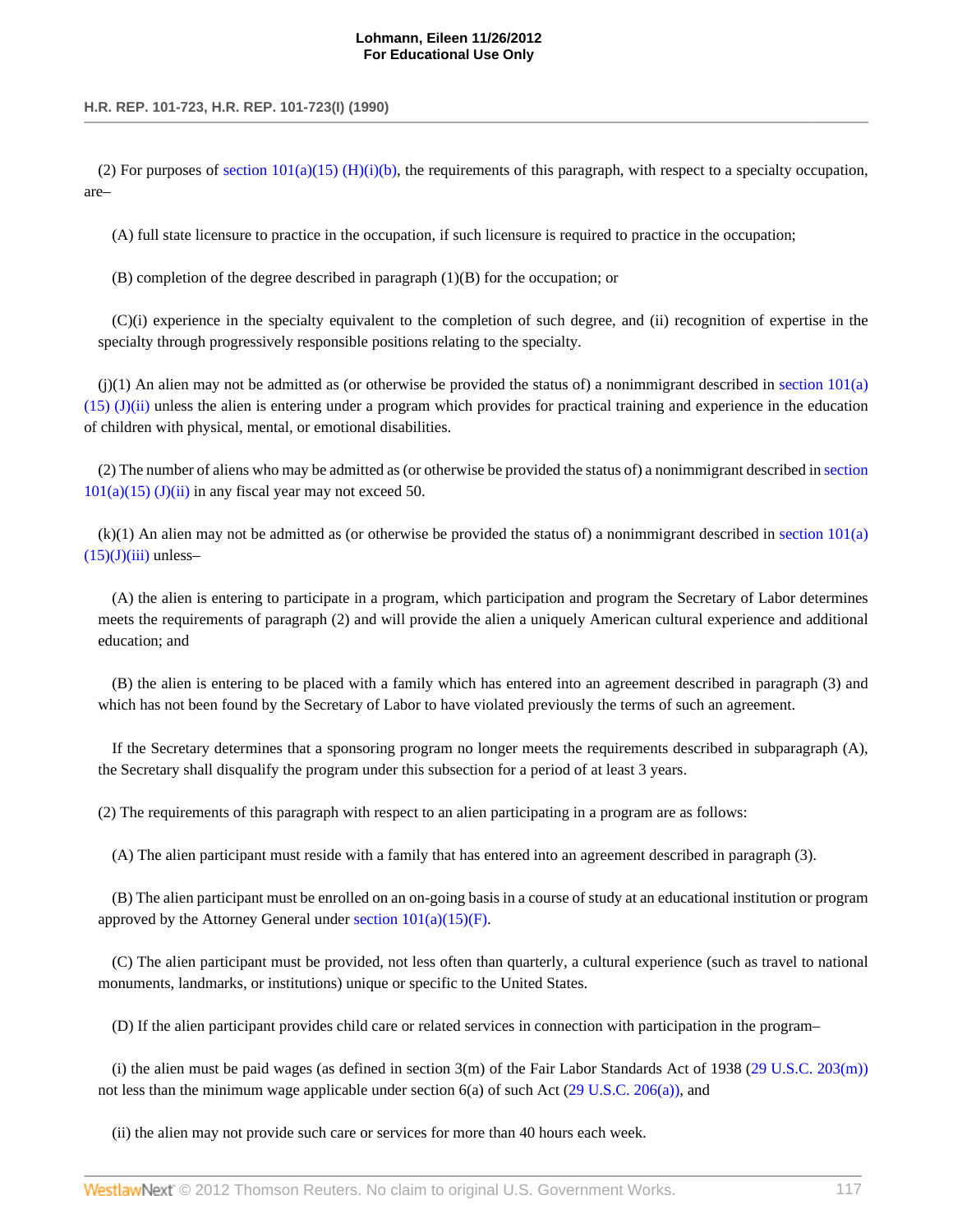### **H.R. REP. 101-723, H.R. REP. 101-723(I) (1990)**

(E) The program must provide a suitable bond or other undertaking, in an amount specified by the Attorney General (not to exceed \$5,000 with respect to any alien participant) to assure that the alien departs from the United States at the time of expiration of the authorized period of stay under the program.

(3) The agreement described in this paragraph between a family and an alien participant shall obligate the family to provide for meeting the requirements specified in subparagraphs (B) through (D) of paragraph (2). Such agreement shall be in a form approved by the Secretary of Labor and may be enforced by the alien.

 $(1)(1)$  No alien shall be entitled to nonimmigrant status under section  $101(a)(15)(D)$  if the alien intends to land for the purpose of performing service on board a vessel of the United States (as defined in [section 2101\(46\) of title 46, United States Code\)](http://www.westlaw.com/Link/Document/FullText?findType=L&pubNum=1000546&cite=46USCAS2101&originatingDoc=I520E9F60643311D9B7CECED691859821&refType=LQ&originationContext=document&vr=3.0&rs=cblt1.0&transitionType=DocumentItem&contextData=(sc.UserEnteredCitation)) or on an aircraft of an air carrier (as defined in section  $101(3)$  of the Federal Aviation Act of 1958) during a labor dispute where there is a strike or lockout in the bargaining unit of the employer in which the alien intends to perform such service.

(2) An alien described in paragraph (1)–

(A) may not be paroled into the United States pursuant to section  $212(d)(5)$  unless the Attorney General determines that the parole of such alien is necessary to protect the national security of the United States; and

(B) shall be considered not to be a bona fide crewman for purposes of section 252(b).

# \* \* \* \* \* \* \*

# CONDITIONAL PERMANENT RESIDENT STATUS FOR CERTAIN ALIEN SPOUSES AND SONS AND DAUGHTERS

SEC. 216. (a) \*\*\*

## \* \* \* \* \* \* \*

## (c) REQUIREMENTS OF TIMELY PETITION AND INTERVIEW FOR REMOVAL OF CONDITION.–

 $(1)$  \*\*\*

### \* \* \* \* \* \* \*

(4) HARDSHIP WAIVER.–The Attorney General, in the Attorney General's discretion, may remove the conditional basis of the permanent resident status for an alien who fails to meet the requirements of paragraph (1) if the alien demonstrates that–

(A) extreme hardship would result if such alien is deported, [or]

(B) the qualifying marriage was enterd into in good faith by the alien spouse, but the qualifying marriage has been terminated (other than through the death of the spouse) [by the alien spouse for good cause] and the alien was not at fault in failing to meet the requirements of paragraph (1)[.], or

(C) the qualifying marriage was entered into in good faith by the alien spouse and after the marriage the alien spouse or child was battered by or was the subject of extreme cruelty perpetuated by his or her spouse or citizen or permanent resident parent and the alien was not at fault in failing to meet the requirements of paragraph (1).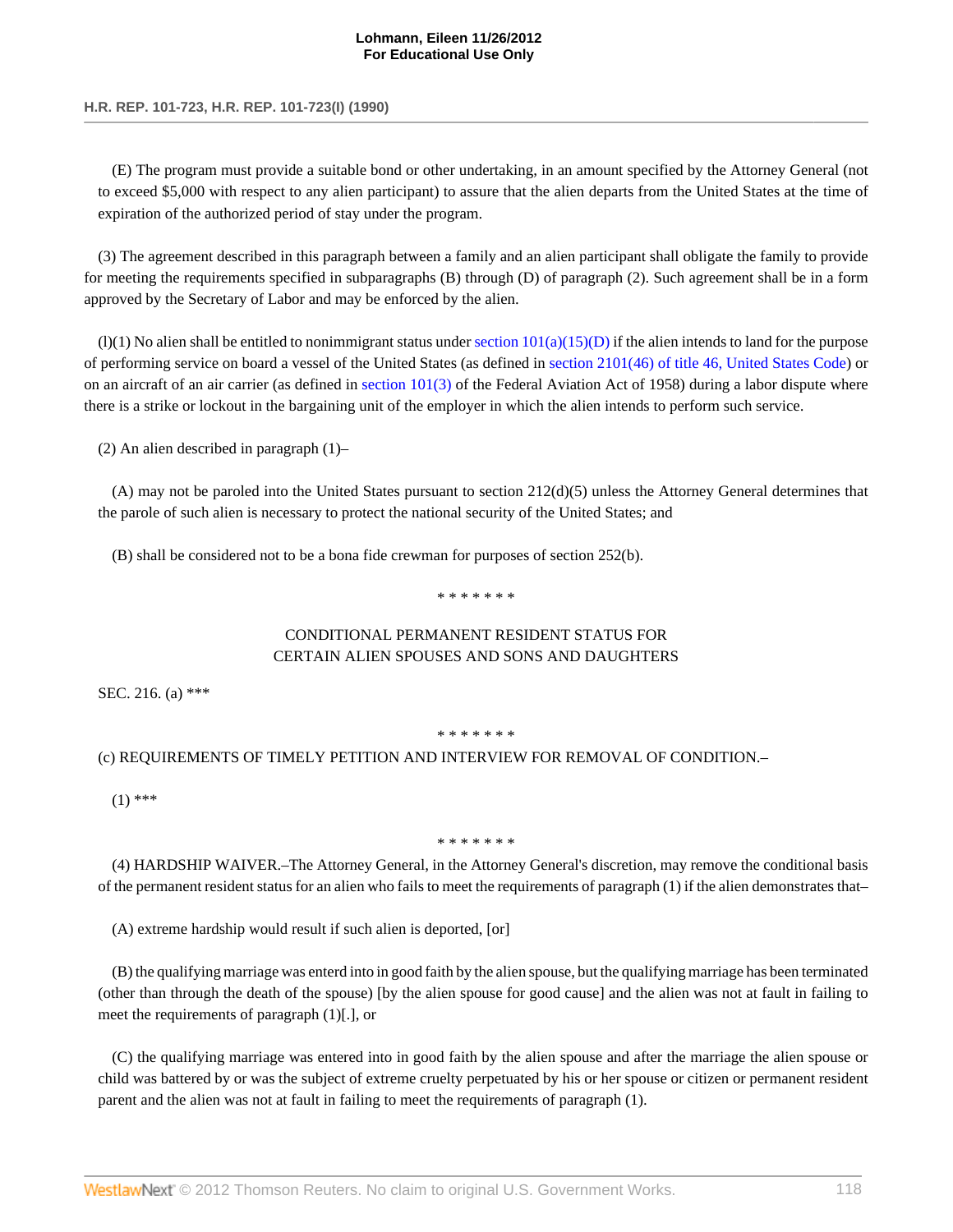### **H.R. REP. 101-723, H.R. REP. 101-723(I) (1990)**

In determining extreme hardship, the Attorney General shall consider circumstances occurring only during the period that the alien was admitted for permanent residence on a conditional basis. The Attorney General shall, by regulation, establish measures to protect the confidentiality of information concerning any abused alien spouse or child, including information regarding the whereabouts of such spouse or child.

### \* \* \* \* \* \* \*

# CHAPTER 4–PROVISIONS RELATING TO ENTRY AND EXCLUSION

\* \* \* \* \* \* \*

### PHYSICAL AND MENTAL EXAMINATION

SEC. 234. The physical and mental examination of arriving aliens (including alien crewmen) shall be made by medical officers of the United States Public Health Service, who shall conduct all medical examinations and shall certify, for the information of the immigration officers and the special inquiry officers, any physical and mental defect or disease observed by such medical officers in any such alien. If medical officers of the United States Public Health Service are not available, civil surgeons of not less than four years' professional experience may be employed for such service upon such terms as may be prescribed by the Attorney General. Aleins (including alien crewmen) arriving at ports of the United States shall be examined by at least one such medical officer or civil surgeon under such administrative regulations as the Attorney General may prescribe, and under medical regulations prepared by the Secretary of Health and Human Services. Medical officers of the United States Public Health Service who have had special training in the diagnosis of insanity and mental defects shall be detailed for duty or employed at such ports of entry as the Attorney General may designate, and such medical officers shall be provided with suitable facilities for the detention and examination of all arriving aliens who it is suspected may be excludable under [paragraphs (1), (2), (3), (4), or (5)] paragraph (1) of section 212(a), and the services of interpreters shall be provided for such examination. Any alien certified under [paragraphs  $(1)$ ,  $(2)$ ,  $(3)$ ,  $(4)$ , or  $(5)$ ] paragraph  $(1)$  of section 212 $(a)$  may appeal to a board of medical officers of the United States Public Health Service, which shall be convened by the Secretary of Health and Human Services, and any such alien may introduce before such board one expert medical witness at his own cost and expense.

## \* \* \* \* \* \* \*

#### EXCLUSIONS OF ALIENS

SEC. 236. (a) \*\*\*

#### \* \* \* \* \* \* \*

(d) If a medical officer or civil surgeon or board of medical officers has certified under section 234 that an alien is afflicted with a disease specified in section  $212(a)(6)$ , or with any mental disease, defect, or disability which would bring such alien within any of the classes excluded from admission to the United States under [paragraphs (1), (2), (3), (4), or (5) of section  $212(a)$ ] section  $212(a)(1)$ , the decision of the special inquiry officer shall be based solely upon such certification. No alien shall have a right to appeal from such an excluding decision of a special inquiry officer. If an alien is excluded by a special inquiry officer because of the existence of a physical disease, defect, or disability, other than one specified in section 212(a) (6), the alien may appeal upon the excluding decision in accordance with subsection (b) of this section, and the provisions of section 213 may be invoked.

#### \* \* \* \* \* \* \*

# CHAPTER 5–DEPORTATION; ADJUSTMENT OF STATUS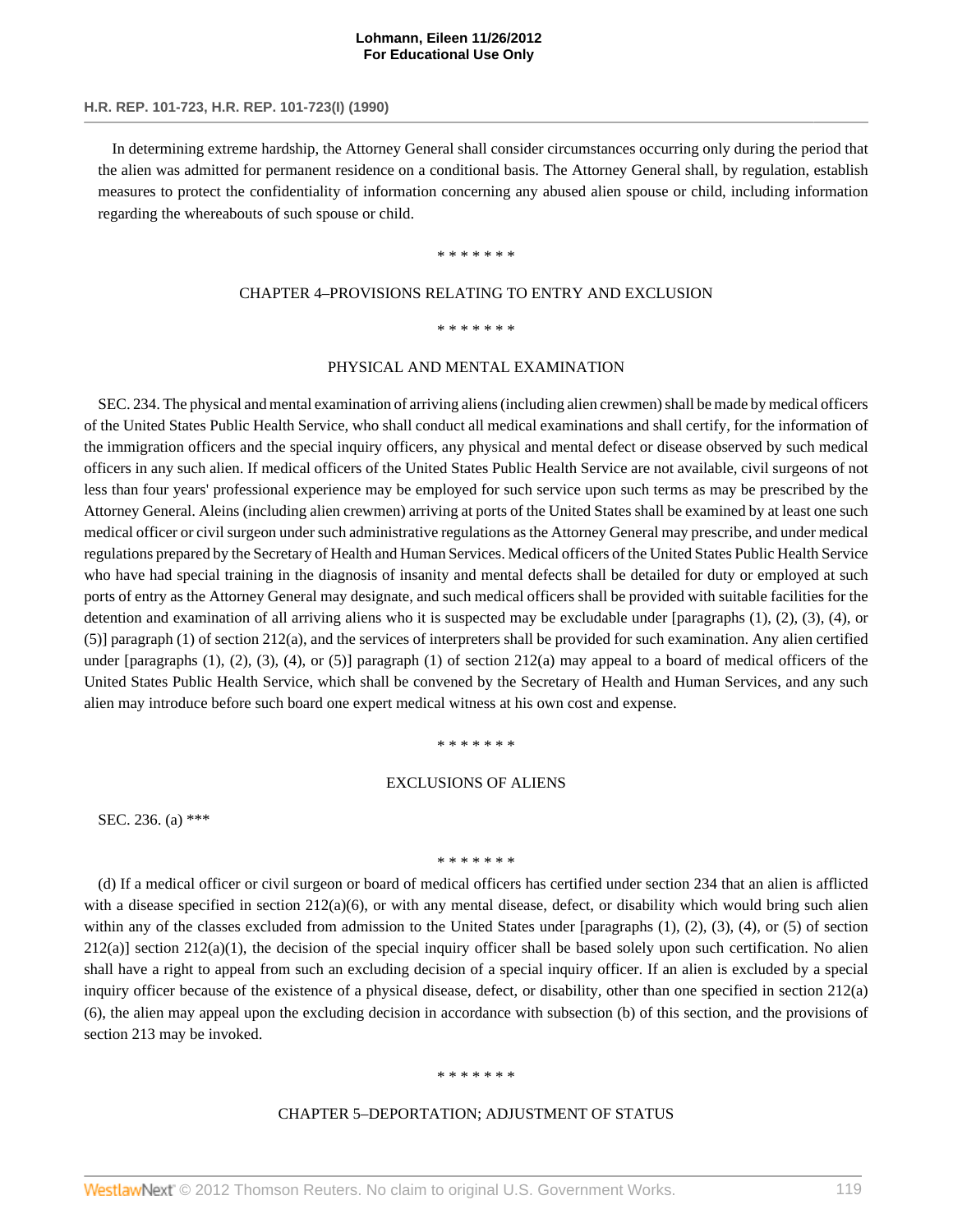#### **H.R. REP. 101-723, H.R. REP. 101-723(I) (1990)**

### GENERAL CLASSES OF DEPORTABLE ALIENS

SEC. 241. (a)\*\*\*

#### \* \* \* \* \* \* \*

(h) Paragraphs  $(1)$ ,  $(2)$ ,  $(5)$ ,  $(9)$ , or  $(12)$  of subsection 241( other than so much of subsection  $(a)(1)$  as relates to a ground of exclusion described in paragraph  $(9)$ ,  $(10)$ ,  $(23)$ ,  $(27)$ ,  $(29)$ , or  $(33)$  of section  $212(a)$ ) shall not apply to a special immigrant described in section  $101(a)(27)(K)$  based upon circumstances that exist before the date the alien was provided such special immigrant status.

\* \* \* \* \* \* \*

# ADJUSTMENT OF STATUS OF NONIMMIGRANT TO THAT OF PERSON ADMITTED FOR PERMANENT RESIDENCE<sup>120</sup>

SEC. 245. (a)\*\*\*

(b) Upon the approval of an application for adjustment made under subsection (a), the Attorney General shall record the alien's lawful admission for permanent residence as of the date the order of the Attorney General approving the application for the adjustment of status is made, and the Secretary of State shall reduce by one the number of the preference [or nonpreference] visas authorized to be issued under sections  $[202(e)$  or  $203(a)]$  [201\(a\)](http://www.westlaw.com/Link/Document/FullText?findType=L&pubNum=1000546&cite=29USCAS201&originatingDoc=I520E9F60643311D9B7CECED691859821&refType=LQ&originationContext=document&vr=3.0&rs=cblt1.0&transitionType=DocumentItem&contextData=(sc.UserEnteredCitation)) without the class to which the alien is chargeable [for the fiscal year then current] for the succeeding fiscal year.

\* \* \* \* \* \* \*

(e)(1) [An alien] Except as provided in paragraph (3), an alien who is seeking to receive an immigrant visa on the basis of a marriage which was entering into during the period described in paragraph (2) may not have the alien's status adjusted under subsection (a).

# \* \* \* \* \* \* \*

(3) Paragraph (1) and section 204(h) shall not apply with respect to a marriage if the alien establishes to the satisfaction of the Attorney General that the marriage was entered into in good faith and in accordance with the laws of the place where the marriage took place and the marriage was not entered into for the purpose of procuring the alien's entry as an immigrant and no fee or other consideration was given (other than a fee or other consideration to an attorney for assistance in preparation of a lawful petition) for the filing of a petition under section 204(a) or 214(d) with respect to the alien spouse or alien son or daughter.

\* \* \* \* \* \* \*

### CHAPTER 8–GENERAL PENALTY PROVISIONS

### \* \* \* \* \* \* \*

### BRINGING IN ALIENS SUBJECT TO DISABILITY OR AFFLICTED WITH DISEASE

SEC. 272. (a) Any person who shall bring to the United States an alien (other than an alien crewman) who is [(1) mentally retarded, (2) insane, (3) afflicted with physchopathic personality, or with sexual deviation, (4) a chronic alcoholic, (5) afflicted with any dangerous contagious disease, or (6) a narcotic drug addict] excludable under section  $212(a)(1)$  or (6), shall pay to the collector or customs of the customs district in which the place of arrival is located for each and every alien so afflicted, the sum of \$1,000 unless (2) the alien was in possession of a valid, unexpired immigrant visa, or (2) the alien was allowed to land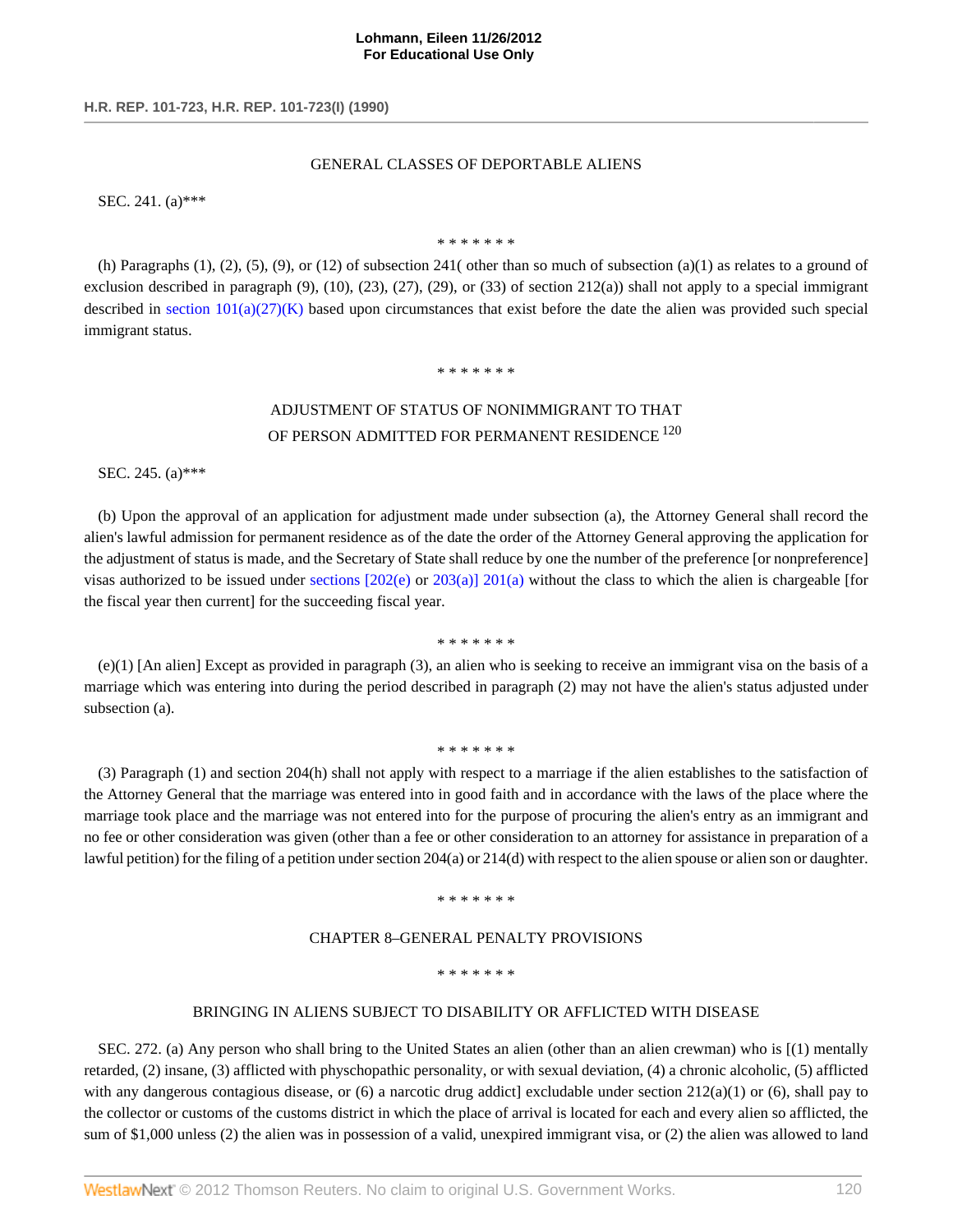# **H.R. REP. 101-723, H.R. REP. 101-723(I) (1990)**

in the United States, or (3) the alien was in possession of a valid unexpired nonimmigrant visa or other document authorizing such alien to apply for temporary admission to the United States or an unexpired reentry permit issued to him, and (A) such application was made within one hundred and twenty days of the date of issuance of the visa or other document, or in the case of an alien in possession of a reentry permit, within one hundred and twenty days of the date on which the alien was last examined and admitted by the Service, or (B) in the event the application was made later than one hundred and twenty days of the date of issuance of the visa or other document or such examination and admission, if such person establishes to the satisfaction of the Attorney General that the existence of [such disease or disability] the excluding condition could not have been detected by the exercise of due diligence prior to the alien's embarkation.

### \* \* \* \* \* \* \*

# UNLAWFUL EMPLOYMENT OF ALIENS

# SEC. 274A. (a) MAKING EMPLOYMENT OF UNAUTHORIZED ALIENS UNLAWFUL.–

(1) IN GENERAL.–It is unlawful for a person or other entity [to hire, or to recruit or refer for a fee, for employment in the United States]–

(A) to hire, or to recruit or refer for a fee, for employment in the United States an alien knowing the alien is an unauthorized alien (as defined in subsection  $(h)(3)$ ) with respect to such employment, or

(B) (i) to hire for employment in the United States an individual without complying with the requirements of subsection (b) or (ii) if the person or entity is an agricultural association, agricultural employer, or farm labor contractor (as defined in section 3 of the Migrant and Seasonal Agricultural Worker Protection Act), to hire, or to recruit or refer for a fee, for employment in the United States an individual without complying with the requirements of subsection (b).

\* \* \* \* \* \* \*

(b) EMPLOYMENT VERIFICATION SYSTEM.–The requirements referred to in paragraphs (1)(B) and (3) of subsection (a) are, in the case of a person or other entity, recruiting, or referring an individual for employment in the United States, the requirements specified in the following three paragraphs:

(1) ATTESTATION AFTER EXAMINATION OF DOCUMENTATION.–

(A) IN GENERAL.–The person or entity must attest, under penalty of perjury and on a form designated or established by the Attorney General by regulation, that it has verified that the individual is not an unauthorized alien by examining–

(i) a document described in subparagraph (B), [or]

(ii) a document described in subparagraph (C) and a document described in subparagraph (D)., or

(iii) with respect to longshore work, the document or documents described in subparagraph (E)(i).

\* \* \* \* \* \* \*

# (E) DOCUMENTS ESTABLISHING RECIPROCITY OF LONGSHORE WORK.–

(i) IN GENERAL.–The document or documents described in this clause with respect to an individual's performance of longshore work are such a document or documents, in a form acceptable to the Attorney General, that establish that–

(I) the individual is a national of a reciprocal foreign state (described in clause (ii)), and

(II) the individual will perform such work in connection with a vessel that is documented and enrolled with a reciprocal foreign state.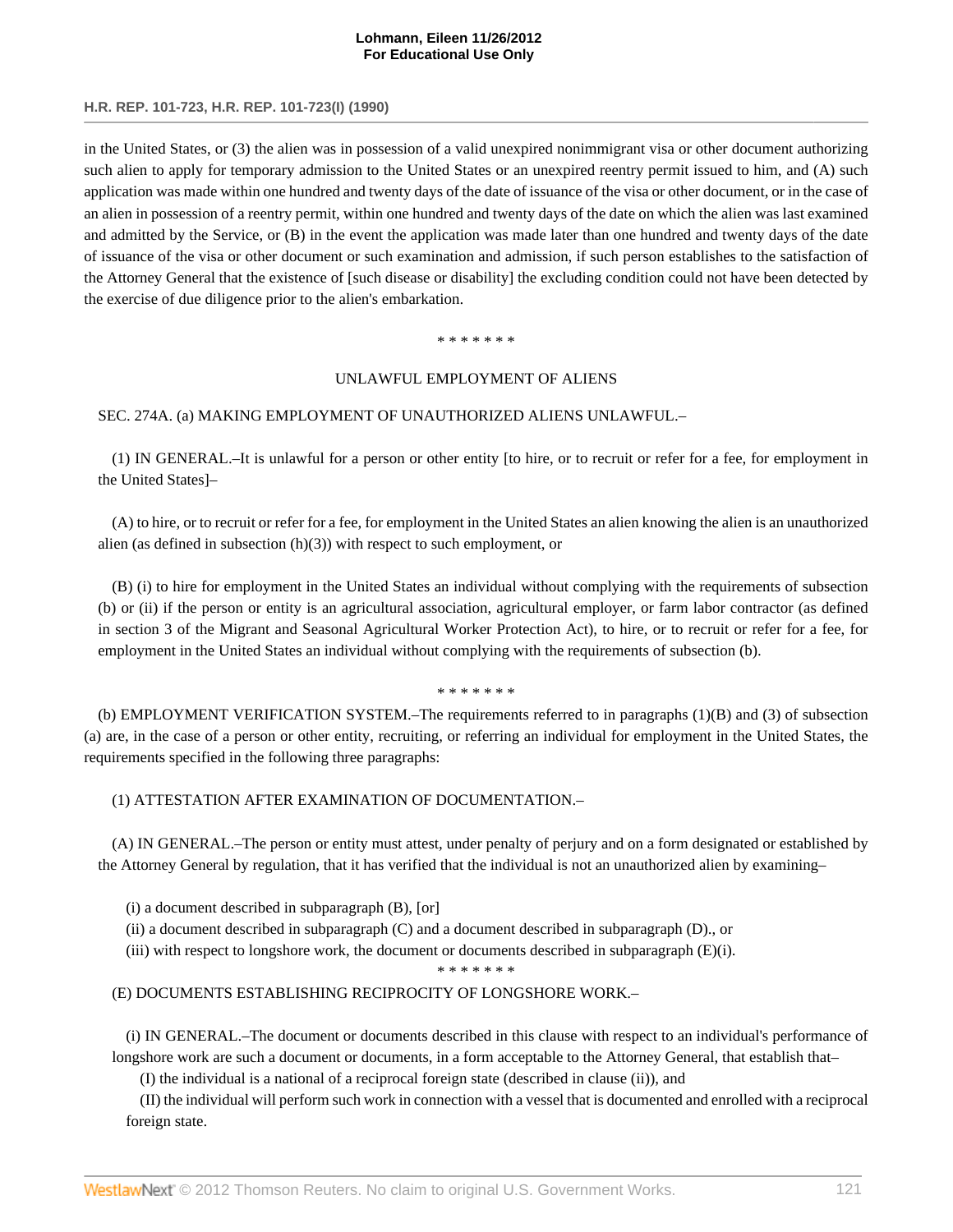### **H.R. REP. 101-723, H.R. REP. 101-723(I) (1990)**

(ii) RECIPROCAL FOREIGN STATE DEFINED.–In clause (i), the term "reciprocal foreign state" means a foreign state which the Attorney General has determined, in accordance with [section 553 of title 5, United States Code–](http://www.westlaw.com/Link/Document/FullText?findType=L&pubNum=1000546&cite=5USCAS553&originatingDoc=I520E9F60643311D9B7CECED691859821&refType=LQ&originationContext=document&vr=3.0&rs=cblt1.0&transitionType=DocumentItem&contextData=(sc.UserEnteredCitation))

(I) has in effect immigration laws and regulations which authorize, on a nationwide basis, the performance of longshore work by United States nationals who are crewmembers of vessels which are documented and enrolled in the United States; and

(II) in the territory or coastal waters of which United States nationals described in subclause (I) have performed such work during the six months preceding the application of clause (i) with respect to a national of the state or vessel documented and enrolled with the state.

\* \* \* \* \* \* \*

(h) MISCELLANEOUS PROVISIONS.–

 $(1)$  \* \* \*

\* \* \* \* \* \* \*

(4) SPECIAL RULES RESPECTING LONGSHORE WORK.–

(A) TREATMENT OF CERTAIN LONGSHORE WORK.–For purposes of this section, any person or other entity, including but not limited to ships agents, brokers, charterers, and procurers of labor, acting independently or on behalf of any other such person or entity, who brings into the United States (or coastal waters thereof) an individual who performs longshore work (as defined in subparagraph (D)), shall be considered to have hired such individuals for employment in the United States within the meaning of subsection (a) as of the first date that the individual first performs such work.

(B) PAPERWORK REQUIREMENT FOR LONGSHORE WORK.–In applying the requirements of paragraph (3) of subsection (b) (relating to retention of verification forms) to employment described in subparagraph (A), the person or entity shall designate, in writing to the Attorney General, a person or entity located at a port in the United States in the vicinity of the location of the longshore work involved who agrees to be responsible for the retention and making available for inspection of such forms under such paragraph.

(C) NO AUTHORIZATION MERELY THROUGH CLASSIFICATION AS ALIEN CREWMEN.–The mere classification of an alien as a nonimmigrant under section  $101(a)(15)(D)$  (without the document or documents described in subsection  $(b)(1)(E)(i)$  with respect to the alien) shall not be considered to authorize, for purposes of this section and section 274B, the performance of longshore work by that alien.

(D) LONGSHORE WORK DEFINED.–In this paragraph and subsection (b)(1), the term "longshore work"includes activities relating or incident to the loading or unloading of cargo, including the operation of cargo-related equipment, whether or not integral to the vessel, and the securing of the vessel, in the United States or the coastal waters thereof; except that, for purposes of subsection  $(b)(1)(E)(ii)$ , such term includes such activities with respect to vessels in (or in the coastal waters of) the reciprocal foreign state.

\* \* \* \* \* \* \*

# DISPOSITION OF MONEYS COLLECTED UNDER THE PROVISIONS OF THIS TITLE

SEC. 286. (a)\*\*\*

### \* \* \* \* \* \* \*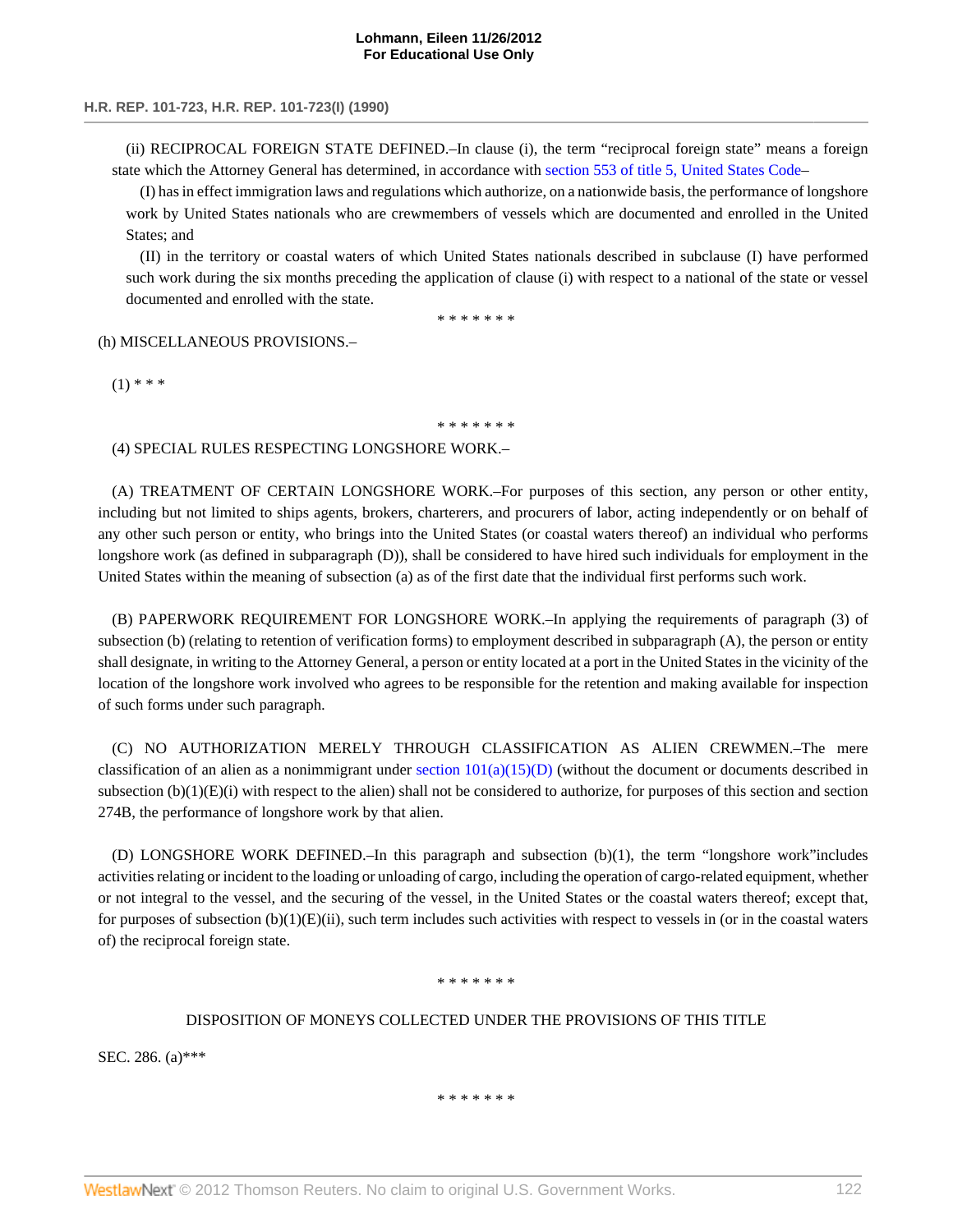# **H.R. REP. 101-723, H.R. REP. 101-723(I) (1990)**

 $(q)(1)$  In addition to any other fee authorized by law, the Attorney General shall charge and collect a fee in the amount specified in paragraph (2) for the provision of lawful permanent resident status to an alien under subparagraph (A), (B), (C), or (D) of section  $203(b)(1)$  or under section  $203(b)(2)$  or for the provision of nonimmigrant status under section  $101(a)(15)(H)$ [\(i\)\(b\)](http://www.westlaw.com/Link/Document/FullText?findType=L&pubNum=1000546&cite=29USCAS101&originatingDoc=I520E9F60643311D9B7CECED691859821&refType=LQ&originationContext=document&vr=3.0&rs=cblt1.0&transitionType=DocumentItem&contextData=(sc.UserEnteredCitation)) or  $101(a)(15)(H)(ii)(b)$  on or after October 1, 1991.

(2)(A) Except as provided in subparagraph (B), the amount of the fee under this paragraph is \$1,000.

(B) In the case of a petitioner–

(i) that has fewer than 50 employees, there shall be no fee under this paragraph, or

(ii) that–

(I) has more than 49, but fewer than 200, employees, or

(II) has 200 or more employees and is a nonprofit, charitable agency or governmental agency,

the amount of the fee shall be  $1/2$  of the amount otherwise established.

(3) The fee under this subsection shall only apply to the principal immigrant or nonimmigrant and not to the spouse or children of such an alien.

(4) The fee under this subsection shall be paid by the employer petitioning to import the alien into the United States at a time and in a manner specified by the Attorney General.

(5) All of the fees collected under this subsection shall be deposited in a separate account within the general fund of the Treasury of the United States, to remain available until expended to carry out sections 112 and 113 of the Family Unity and Employment Opportunity Immigration Act of 1990.

### \* \* \* \* \* \* \*

# TITLE III–NATIONALITY AND NATURALIZATION

# \* \* \* \* \* \* \*

# CHAPTER 2–NATIONALITY THROUGH NATURALIZATION

\* \* \* \* \* \* \*

# REQUIREMENTS AS TO UNDERSTANDING THE ENGLISH LANGUAGE, HISTORY, PRINCIPLES, AND FORM OF GOVERNMENT OF THE UNITED STATES

SEC. 312. No person except as otherwise provided in this title shall hereafter be naturalized as a citizen of the United States upon his own petition who cannot demonstrate–

(1) an understanding of the English language, including an ability to read, write, and speak words in ordinary usage in the English language: Provided, That this requirement shall not apply to any person physically unable to comply therewith, if otherwise qualified to be naturalized, or to any person who, on the date of the filing of his petition for naturalization as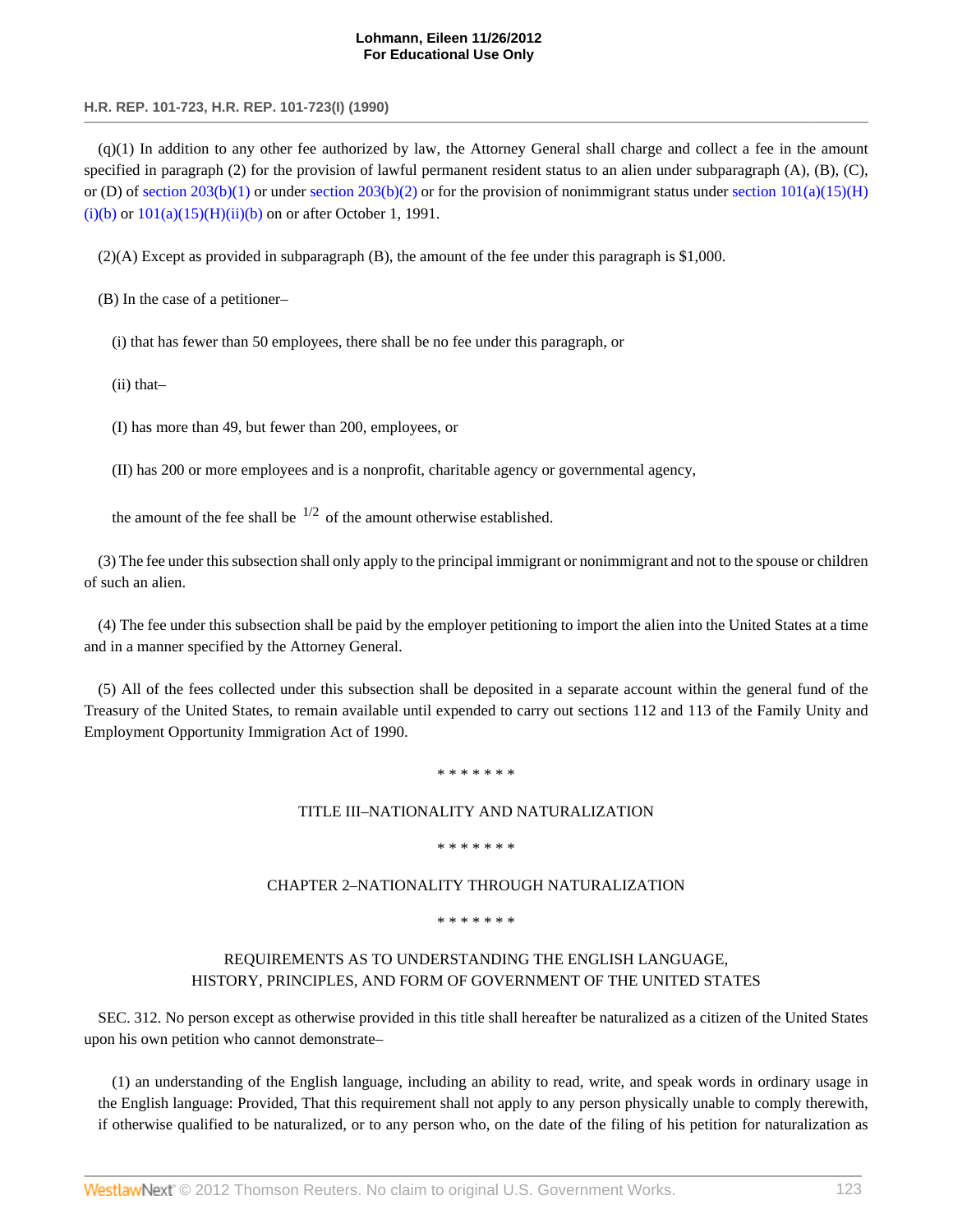## **H.R. REP. 101-723, H.R. REP. 101-723(I) (1990)**

provided in section 334 of this Act, [is over fifty years of age and has been living in the United States for periods totaling at least twenty years subsequent to a lawful admission for permanent residence] either (A) is over 50 years of age and has been living in the United States for periods totaling at least 20 years subsequent to a lawful admission for permanent residence, or (B) is over 55 years of age and has been living in the United States for periods totaling at least 15 years subsequent to a lawful admission for permanent residence: Provided further, That the requirements of this section relating to ability to read and write shall be met if the applicant can read or write simple words and phrases to the end that a reasonable test of his literacy shall be made and that no extraordinary or unreasonable conditions shall be imposed upon the applicant; and

# \* \* \* \* \* \* \*

# ALIEN RELIEVED FROM TRAINING AND SERVICE IN THE ARMED FORCES OF THE UNITED STATES BECAUSE OF ALIENAGE BARRED FROM CITIZENSHIP

SEC. 315. (a) Notwithstanding the provisions of section 405(b) but subject to subsection (c), any alien who applies or has applied for exemption or discharge from training or service in the Armed Forces or in the National Security Training Corps of the United States on the ground that he is an alien, and is or was relieved or discharged from such training or service on such ground, shall be permanently ineligible to become a citizen of the United States.

### \* \* \* \* \* \* \*

(c) An alien shall not be ineligible for citizenship under this section or otherwise because of an exemption from training or service in the Armed Forces of the United States pursuant to the exercise of rights under a treaty, if before the time of the exercise of such rights the alien served in the Armed Forces of a foreign country of which the alien was a national.

### \* \* \* \* \* \* \*

# TITLE IV–MISCELLANEOUS AND REFUGEE ASSISTANCE

# CHAPTER 1–MISCELLANEOUS

## \* \* \* \* \* \* \*

SEC. 404 (a)  $***$ 

(b) (1) There are authorized to be appropriated (for fiscal year 1991 and any subsequent fiscal year) to an immigration emergency fund, to be established in the Treasury, [\$35,000,000,] an amount sufficient to provide for a balance of \$35,000,000 in such fund, to be used to carry out paragraph (2) and to provide for an increase in border patrol or other enforcement activities of the Service and for reimbursement of State and localities in providing assistance as requested by the Attorney General in meeting an immigration emergency, except that no amounts may be withdrawn from such fund with respect to an emergency unless the President has determined that the immigration emergency exists and has certified such fact to the Judiciary Committees of the House of Representatives and of the Senate.

(2)(A) Whenever a district director of the Service certifies to the Commissioner that the number of asylum applications filed in the respective district during a calendar quarter exceeds by at least 1,000 the number of such applications filed in that district during the preceding calendar quarter, subject to subparagraph (B), funds in the immigration emergency fund provided for under paragraph (1) shall be available for reimbursement of localities that have provided assistance to aliens in that district who have asylum applications pending.

(B) Not more than \$20,000,000 shall be made available for all localities under this paragraph.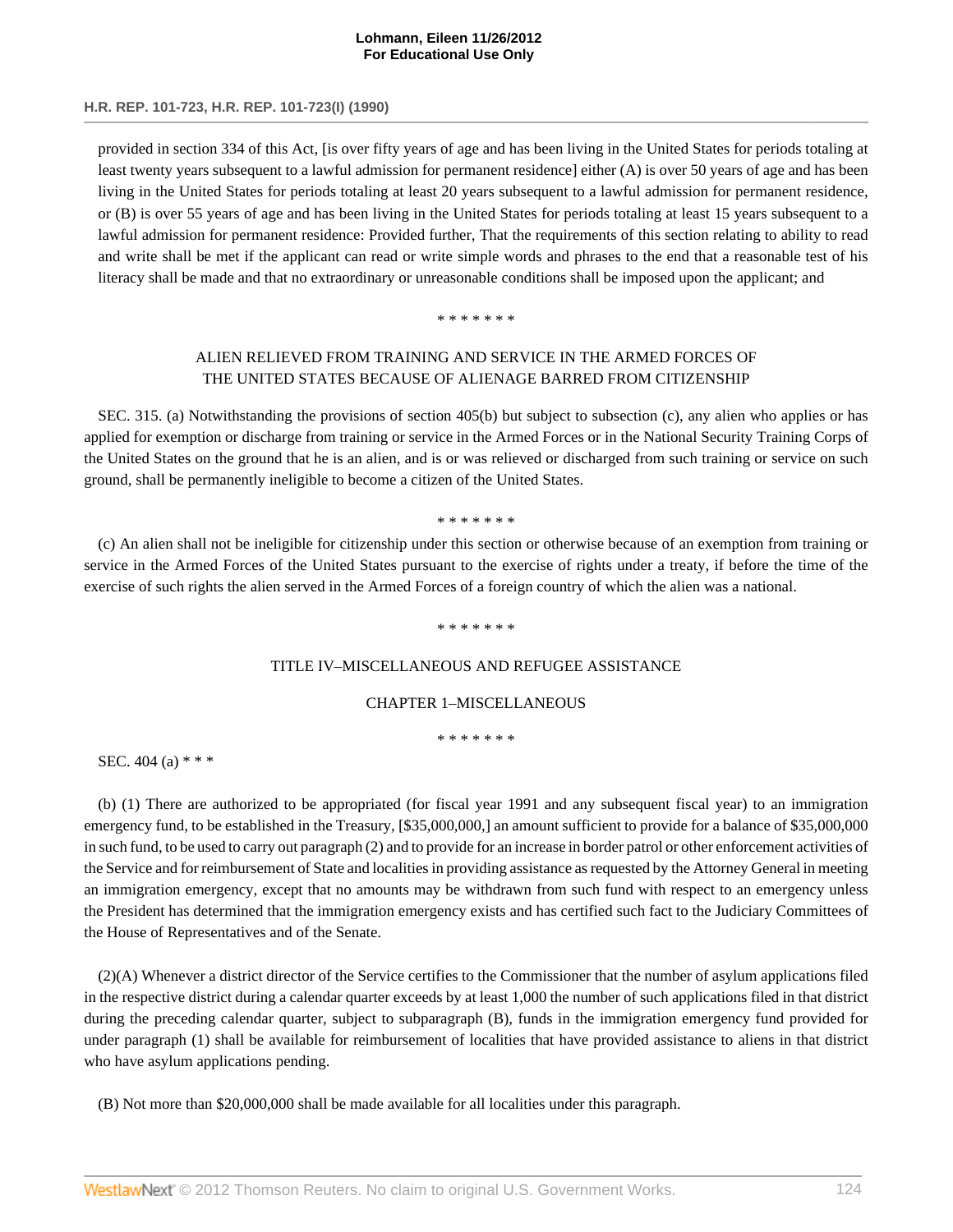**H.R. REP. 101-723, H.R. REP. 101-723(I) (1990)**

#### \* \* \* \* \* \* \*

### [SECTION 3304 OF THE INTERNAL REVENUE CODE OF 1986](http://www.westlaw.com/Link/Document/FullText?findType=L&pubNum=1000546&cite=26USCAS3304&originatingDoc=I520E9F60643311D9B7CECED691859821&refType=LQ&originationContext=document&vr=3.0&rs=cblt1.0&transitionType=DocumentItem&contextData=(sc.UserEnteredCitation))

### [SEC. 3304](http://www.westlaw.com/Link/Document/FullText?findType=L&pubNum=1000546&cite=26USCAS3304&originatingDoc=I520E9F60643311D9B7CECED691859821&refType=LQ&originationContext=document&vr=3.0&rs=cblt1.0&transitionType=DocumentItem&contextData=(sc.UserEnteredCitation)). APPROVAL OF STATE LAWS.

(a) REQUIREMENTS.–The Secretary of Labor shall approve any State law submitted to him, within 30 days of such submission, which he finds provides that–

 $(1)$  \* \* \*

\* \* \* \* \* \* \*

(14)A) compensation shall not be payable on the basis of services performed by an alien unless such alien is an individual who was lawfully admitted for permanent residence at the time such services were performed, was lawfully present for purposes of performing such services, or was permanently residing in the United States under color of law at the time such services were performed (including an alien who was lawfully present in the United States as a result of the application of the provisions of [\[section 203\(a\)\(7\) or\]](http://www.westlaw.com/Link/Document/FullText?findType=L&pubNum=1000546&cite=29USCAS203&originatingDoc=I520E9F60643311D9B7CECED691859821&refType=LQ&originationContext=document&vr=3.0&rs=cblt1.0&transitionType=DocumentItem&contextData=(sc.UserEnteredCitation)) [section 212\(d\)\(5\)](http://www.westlaw.com/Link/Document/FullText?findType=L&pubNum=1000546&cite=29USCAS212&originatingDoc=I520E9F60643311D9B7CECED691859821&refType=LQ&originationContext=document&vr=3.0&rs=cblt1.0&transitionType=DocumentItem&contextData=(sc.UserEnteredCitation)) of the Immigration and Nationality Act),

# \* \* \* \* \* \* \*

### SECTION 1614 OF THE SOCIAL SECURITY ACT

### MEANING OF TERMS

### Aged, Blind, or Disabled Individual

SEC. 1614. (a)(1) For purposes of this title, the term "aged, blind, or disabled individual" means an individual who–

 $(A)$  \* \* \*

(B)(i) is a resident of the United States, and is either (I) a citizen or (II) an alien lawfully admitted for permanent residence or otherwise permanently residing in the United States under color of law (including any alien who is lawfully present in the United States as a result of the application of the provisions of [[section 203\(a\)\(7\) or\]](http://www.westlaw.com/Link/Document/FullText?findType=L&pubNum=1000546&cite=29USCAS203&originatingDoc=I520E9F60643311D9B7CECED691859821&refType=LQ&originationContext=document&vr=3.0&rs=cblt1.0&transitionType=DocumentItem&contextData=(sc.UserEnteredCitation)) [section 212\(d\)\(5\)](http://www.westlaw.com/Link/Document/FullText?findType=L&pubNum=1000546&cite=29USCAS212&originatingDoc=I520E9F60643311D9B7CECED691859821&refType=LQ&originationContext=document&vr=3.0&rs=cblt1.0&transitionType=DocumentItem&contextData=(sc.UserEnteredCitation)) of the Immigration and Nationality Act), or

\* \* \* \* \* \* \*

### SECTION 2 OF THE IMMIGRATION NURSING RELIEF ACT OF 1989

### SEC. ADJUSTMENT OF STATUS FOR CERTAIN H-1 NONIMMIGRANT NURSES.

(a) IN GENERAL.–The numerical limitation of [sections 201](http://www.westlaw.com/Link/Document/FullText?findType=L&pubNum=1000546&cite=29USCAS201&originatingDoc=I520E9F60643311D9B7CECED691859821&refType=LQ&originationContext=document&vr=3.0&rs=cblt1.0&transitionType=DocumentItem&contextData=(sc.UserEnteredCitation)) and [202](http://www.westlaw.com/Link/Document/FullText?findType=L&pubNum=1000546&cite=29USCAS202&originatingDoc=I520E9F60643311D9B7CECED691859821&refType=LQ&originationContext=document&vr=3.0&rs=cblt1.0&transitionType=DocumentItem&contextData=(sc.UserEnteredCitation)) of the Immigration and Nationality Act shall not apply to the adjustment of status under section 245 of such Act of an immigrant[, and the immigrant's accompanying spouse and children]–

(1) who, as of September 1, 1989, has the status of a non-immigrant under paragraph  $(15)(H)(i)$  of [section 101\(a\)](http://www.westlaw.com/Link/Document/FullText?findType=L&pubNum=1000546&cite=29USCAS101&originatingDoc=I520E9F60643311D9B7CECED691859821&refType=LQ&originationContext=document&vr=3.0&rs=cblt1.0&transitionType=DocumentItem&contextData=(sc.UserEnteredCitation)) of such Act to perform services as a registered nurse,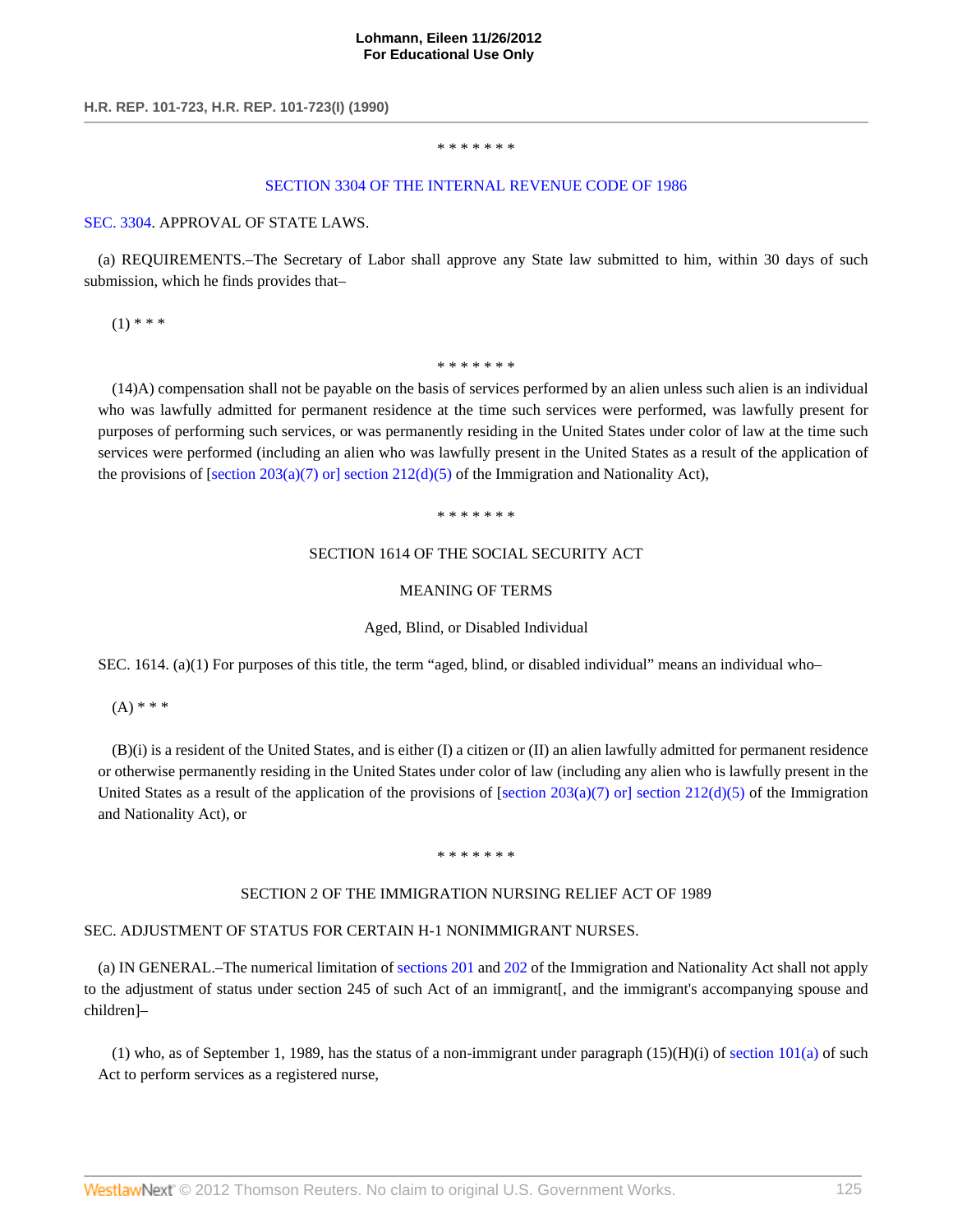### **H.R. REP. 101-723, H.R. REP. 101-723(I) (1990)**

(2) who, for at least 3 years before the date of application for adjustment of status (whether or not before, on, or after, the date of the enactment of this Act), has been employed as a registered nurse in the United States, and

(3) whose continued employment as a registered nurse in the United States meets the standards established for the certification described in section  $212(a)(14)$  of such Act.

Such numerical limitations also shall not apply to the adjustment of status of, or issuance of an immigrant visa to, the immigrant's spouse and children if accompanying or following to join the immigrant. The Attorney General shall promulgate regulations to carry out this subsection by not later than 90 days after the date of the enactment of this Act.

(b) TRANSITION.–For purposes of adjustment of status under section 245 of the Immigration and Nationality Act in the case of an alien who, as of [December 31,] September 1, 1989, is present in the United States in the [lawful] status of a nonimmigrant under section  $101(a)(15)(H)(i)$  of such Act to perform services as a registered nurse, or who is the spouse or child of such an alien, unauthorized employment performed before the date of the enactment of the Family Unity and Employment Opportunity Immigration Act of 1990 shall not be taken into account in applying section 245(c)(2) of the Immigration and Nationality Act and such an alien shall be considered as having continued to maintain [lawful status as such a nonimmigrant until the end of the 120-day period beginning on the date the Attorney General promulgates regulations carrying out subsection (a)] lawful status throughout his or her stay in the United States as a nonimmigrant until the end of the 120-day period beginning on the date the Attorney General promulgates regulations carrying out the amendments made by section  $102(f)(1)(A)$  of the Family Unity and Employment Opportunity Immigration Act of 1990.

\* \* \* \* \* \* \*

## IMMIGRATION REFORM AND CONTROL ACT OF 1986

### \* \* \* \* \* \* \*

## TITLE II–LEGALIZATION

# \* \* \* \* \* \* \*

## SEC 204. STATE LEGALIZATION IMPACT-ASSISTANCE GRANTS.

 $(a) * * *$ 

#### \* \* \* \* \* \* \*

(c) PROVIDING ASSISTANCE.–(I) Of the amounts allotted to a State under this section, the State may only use such funds, in accordance with this section–

 $(A)$  \* \* \*

### \* \* \* \* \* \* \*

(E)(i) subject to clause (ii), to make payments for education and outreach efforts by State agencies regarding unfair discrimination in employment practices based on nationl origin or citizenship status,

(ii) except that the State agencies shall not initiate such efforts until after such consultation with the Office of the Special Counsel for Unfair Immigration-Related Employment Practices as is appropriate to ensure, to the maximum extent feasible, a uniform program.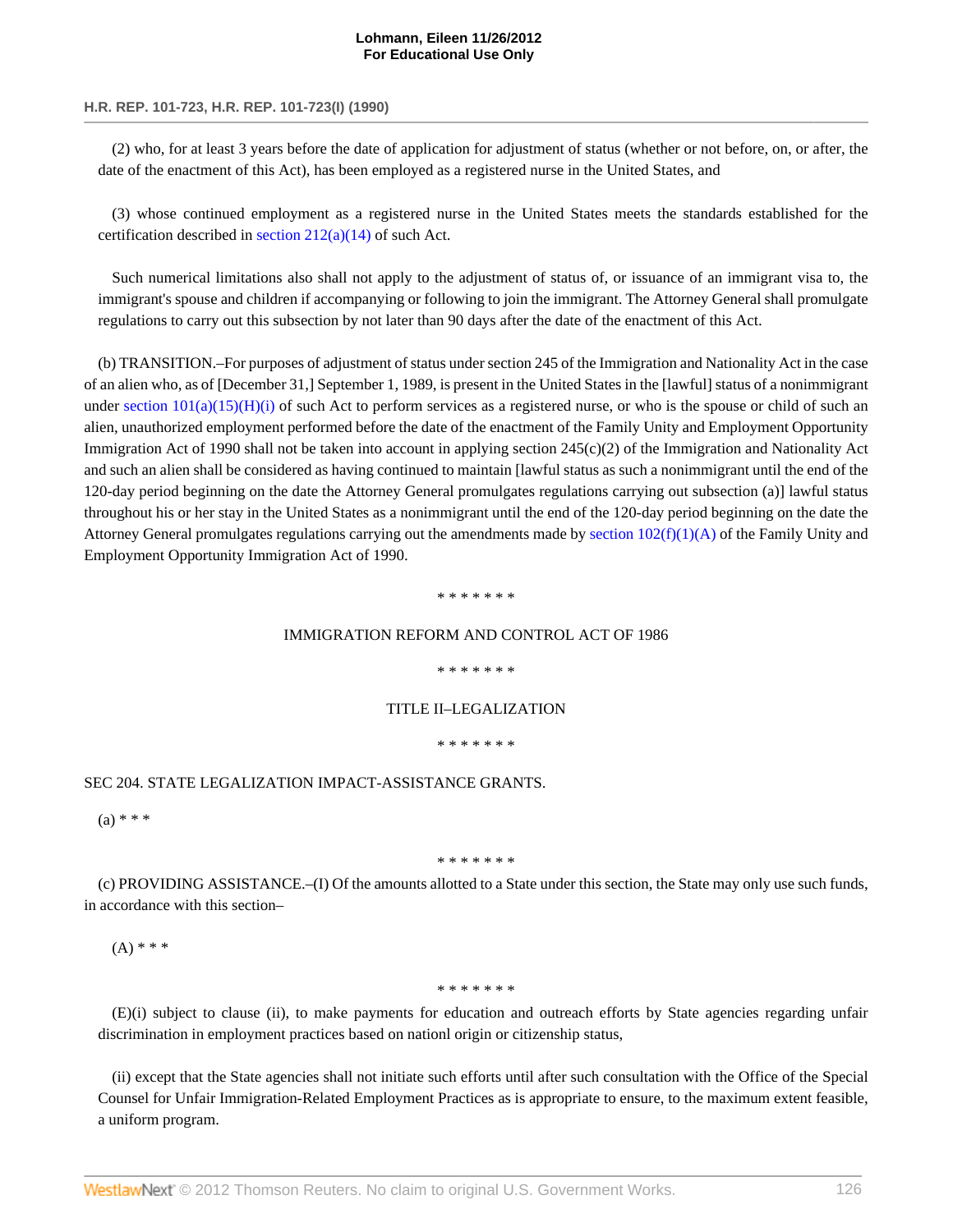### **H.R. REP. 101-723, H.R. REP. 101-723(I) (1990)**

Subject to paragraph (2), the State may select the distribution of the use of such funds among such purposes. For purposes of subparagraphs (A) and (C), the term "eligible legalized alien" includes an alien who applies on a timely basis to become an eligible legalized alien beginning on the date that the alien applies for lawful temporary status under section 210, 210A, or 245A of the Immigration and Nationality Act and ending on the date that there has been a final determination with respect to such application.

\* \* \* \* \* \* \*

### TITLE III–REFORM OF LEGAL IMMIGRATION

#### \* \* \* \* \* \* \*

### PART B–OTHER CHANGES IN THE IMMIGRATION LAW

\* \* \* \* \* \* \*

SEC. 315. MISCELLANEOUS PROVISIONS.

(a) \*\*\*

\* \* \* \* \* \* \*

[(d) DENIAL OF CREW MEMBER NONIMMIGRANT VISA IN CASES OF STRIKES.–(1) Except as provided in paragraph (2), during the one-year period beginning on the date of enactment of this Act, an alien may not be admitted to the United States as an alien crewman (under section  $101(a)(15)(D)$  of the Immigration and Nationality Act, 8 U.S.C.  $1101(a)(15)$ [\(D\)\)](http://www.westlaw.com/Link/Document/FullText?findType=L&pubNum=1000546&cite=8USCAS1101&originatingDoc=I520E9F60643311D9B7CECED691859821&refType=LQ&originationContext=document&vr=3.0&rs=cblt1.0&transitionType=DocumentItem&contextData=(sc.UserEnteredCitation)) for the purpose of performing service on board a vessel or aircraft at a time when there is a strike in the bargaining unit of the employer in which the alien intends to perform such service.

[(2) Paragraph (1) shall not apply to an alien employee who was employed before the date of the strike concerned and who is seeking admission to enter the United States to continue to perform services as a crewman to the same extent and on the same routes as the alien performed such services before the date of the strike.]

\* \* \* \* \* \* \*

### DISSENTING VIEWS

# HON. LAMAR S. SMITH, HON. CARLOS J. MOORHEAD, HON. F. JAMES SENSENBRENNER, JR., HON. BILL MCCOLLUM, HON. GEORGE W. GEKAS, HON. HOWARD COBLE, HON. D. FRENCH SLAUGHTER, JR., AND HON CRAIG T. JAMES

We oppose H.R. 4300 because it: (1) Dramatically increases the numbers of immigrants without compensating for the heavy financial impact on state and local governments; (2) serves special interests, not the national interest; (3) does not set an overall level of immigration which includes illegal immigrants; (4) penalizes business for legitimate use of foreign workers; (5) rewards illegal immigration; (6) blurs the distinctions between U.S. citizens and permanent resident aliens, thus removing the incentive to become citizens; (7) contains discriminatory country programs; and (8) upsets some of the carefully crafted compromises of the Immigration Reform and Control Act of 1986.

**\*6775** The United States cannot take every alien who wishes to immigrate to the U.S. The U.S., as a sovereignty with the right and responsibility to control its borders, must set limits on the number of immigrants admitted to the U.S.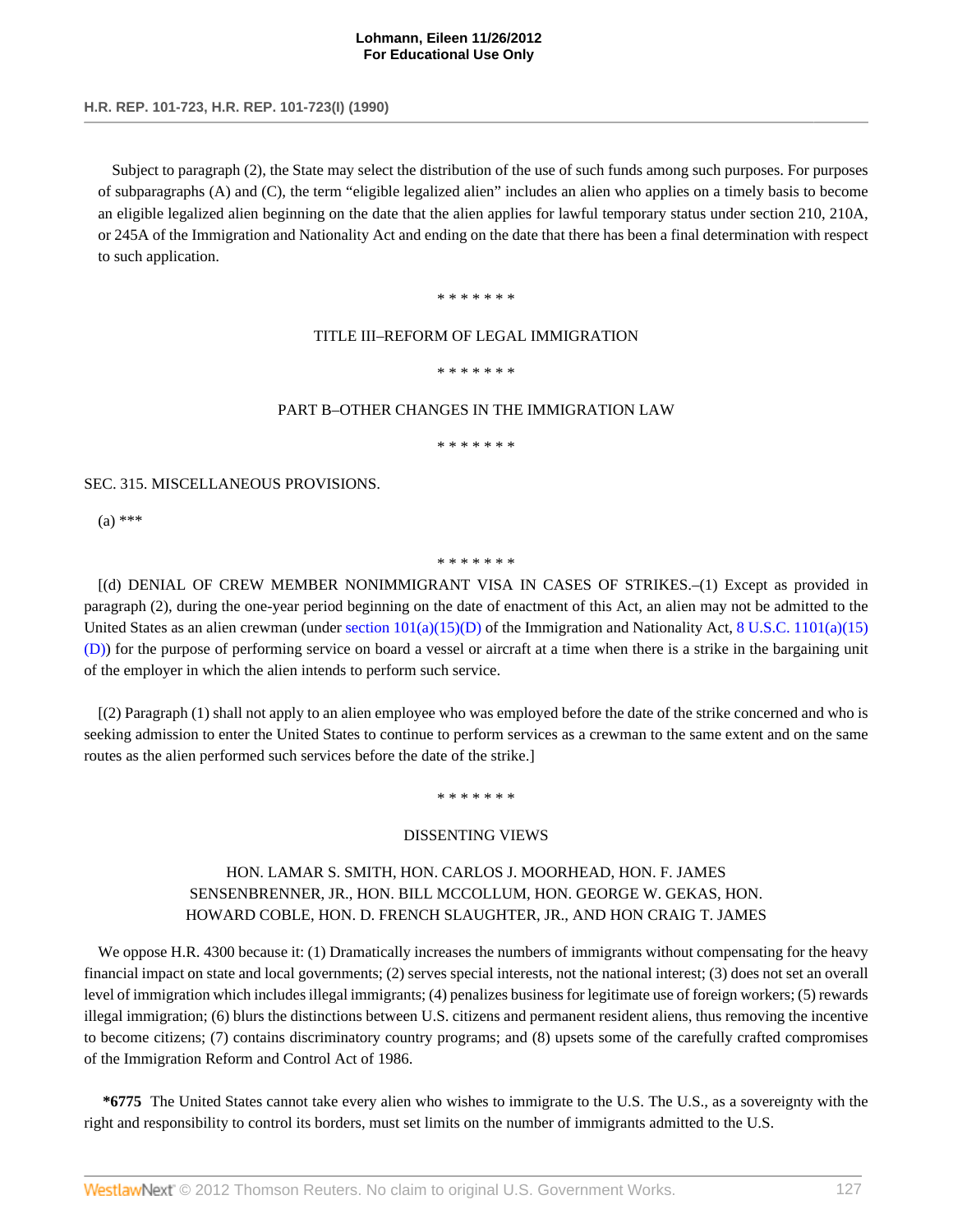### **H.R. REP. 101-723, H.R. REP. 101-723(I) (1990)**

Pursuant to current law, the United States bestows its immigration privileges to 500,000 legal immigrants per year. This level of immigration is nearly equal to the total number of immigrants in all the other countries of the world. The Senate bill, S. 358, increases annual immigration levels by around 25 percent (130,000) over current law, while H.R. 4300 advocates a more than 65 percent increase in levels (minimum of 840,000).

The American people did not request H.R. 4300 or any other legal immigration bill. Every poll taken in the past decade has shown that the majority of Americans do not want an increase in legal immigration. The most recent national poll, conducted by the Roper Organization and released in June 1990, found that 77 percent of all Americans believe that the United States should not increase current immigration levels (among Hispanic-Americans 74 percent and among black Americans 78 percent). In fact, 67 percent of Americans felt that legal immigration should be reduced.

A majority of Americans do not support increased immigration, and do not support H.R. 4300, because it would negatively impact the U.S. public interests in improving education for American's children; in improving wages and working conditions for American workers; in improving training programs for displaced or underqualified American workers; in improving health care for America's disadvantaged; in providing more affordable housing for young and poorer Americans; and in improving our environment and making more productive use of America's natural resources.

Immigrants are not the cause of the social problems that afflict the United States. Yet population growth is a significant contributing factor to many of these problems and makes their solutions more difficult. Immigration now accounts for onethird to one-half of America's population growth.

A significant increase in immigration-related population growth without a thorough consideration of these social problems is, at best, foolish. H.R. 4300 fails to consider these problems and provides no solution to the impact that immigration has on these national problems.

# IMPACTS THE STATE AND LOCAL GOVERNMENTS

H.R. 4300 increases the numbers of visas per year from 500,000 (current law) to 840,000 to 870,000 per year. While the federal government has exclusive control over the number of people who enter the country as immigrants, the immigrantreceiving states are at the mercy of the federal policy-makers on the question of immigration levels.

All immigrants have effects on state and local government costs which are not controllable, such as (1) education (including bilingual and multilingual instruction), (2) public health services, and (3) infrastructure and resources (such as water, transportation systems **\*6776** and energy). Population growth, including that from legal immigrants, generate costs in these areas. It is not just illegal aliens or refugees who generate such costs.

States can control the level of welfare benefits they provide to immigrants, and the federal government should not be financially responsible for such costs.

However, states cannot control their education costs since all children, including the children of illegal aliens, are entitled to a public education. States also cannot control the use of emergency health care, and most state and local governments are either legally required or morally obligated to provide it to all their residents–legal or illegal–insured or uninsured. Similarly, infrastructure and resource use are generally not controllable and are used by all residents.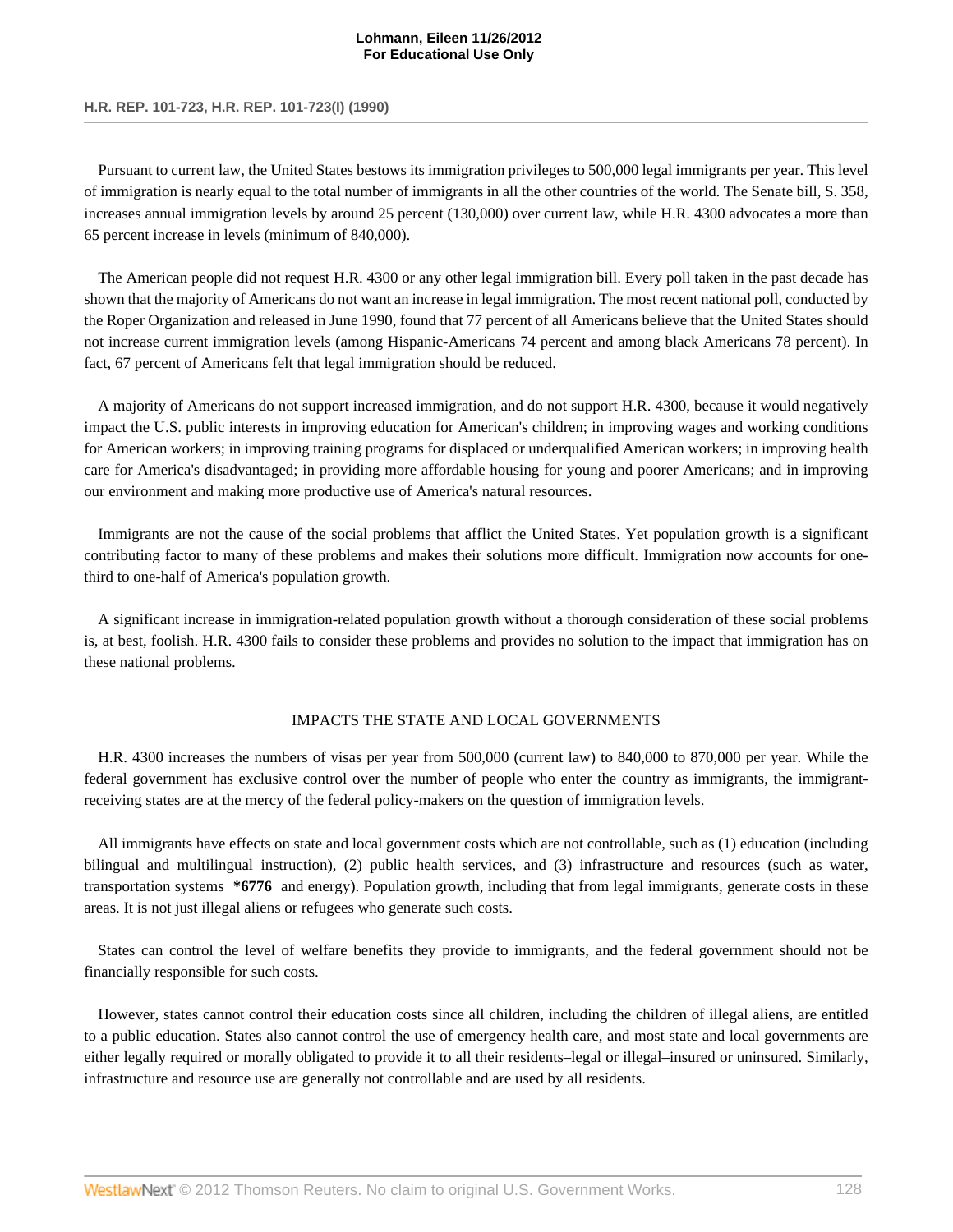### **H.R. REP. 101-723, H.R. REP. 101-723(I) (1990)**

Congress should recognize that, if it is going to oblige state governments to spend more money on education, health care, and infrastructure by enacting laws increasing immigration levels, it should pay part of the bill.

H.R. 4300 does not even consider these factors.

# DOES NOT SUPPORT THE NATIONAL INTEREST

Just as the American people did not request the levels in H.R. 4300, they did not suggest the terms of the new immigration system which it creates. Instead of fashioning a policy for the national interest of all Americans, H.R. 4300 responds to every special interest group that has made a demand on the U.S. immigration system.

H.R. 4300 expands immigration privileges to specific regions and countries, under the guise of creating a more diverse immigration flow, notwithstanding that the population of the U.S. is already among the most diverse in the world. Instead of creating an underlying immigration system which is neutral as to race, religion, or national origin, H.R. 4300 grants additional visas to specific countries and regions which, the bill alleges, have been treated unfairly. This is not a rational way to create immigration policy.

# DOES NOT INCLUDE ILLEGAL IMMIGRANTS IN OVERALL NUMBERS

H.R. 4300 fails to consider the number of illegal aliens in the overall immigration flow and their impact. Doris Meissner and Robert Bach, in their study, "America's Labor Market in the 1990's: What Role Should Immigration Play?," estimate that 200,000 new illegal immigrants permanently enter the U.S. each year.

Illegal aliens are not to be ignored: they work in the U.S., they send their children to U.S. schools, they use some social services, they use the infrastructure, and they are counted in the Census–which includes counting them when opportioning seats in the House of Representatives. Therefore, they should be counted when we consider our immigration levels.

In testimony before the House Subcommittee on Immigration, Refugees and International Law, Ms. Meissner recommended that **\*6777** we consider all entrants–including illegal aliens but excluding refugees–when setting an overall level of immigration. We should heed her sound advice.

# PENALIZES BUSINESS FOR LEGITIMATE USE OF FOREIGN WORKERS

We oppose, as does the Administration, H.R. 4300's provisions which significantly impair employers from a reasonable use of foreign workers, even when the need is satisfactorily documented and demonstrated.

First, H.R. 4300 imposes a tax on employers for use of all foreign workers. Employers who have demonstrated that they have attempted, but not located needed workers, should not be penalized for seeking alien workers.

H.R. 4300 also create an employer-sponsored immigrant category without distinguishing between skilled and unskilled workers. As the numerous witnesses before the Subcommittee on Immigration, Refugees and International Law testified, the United States needs a skilled workforce. Without a distinction between skilled and unskilled workers, unskilled workers may take visas from the needed skilled workers.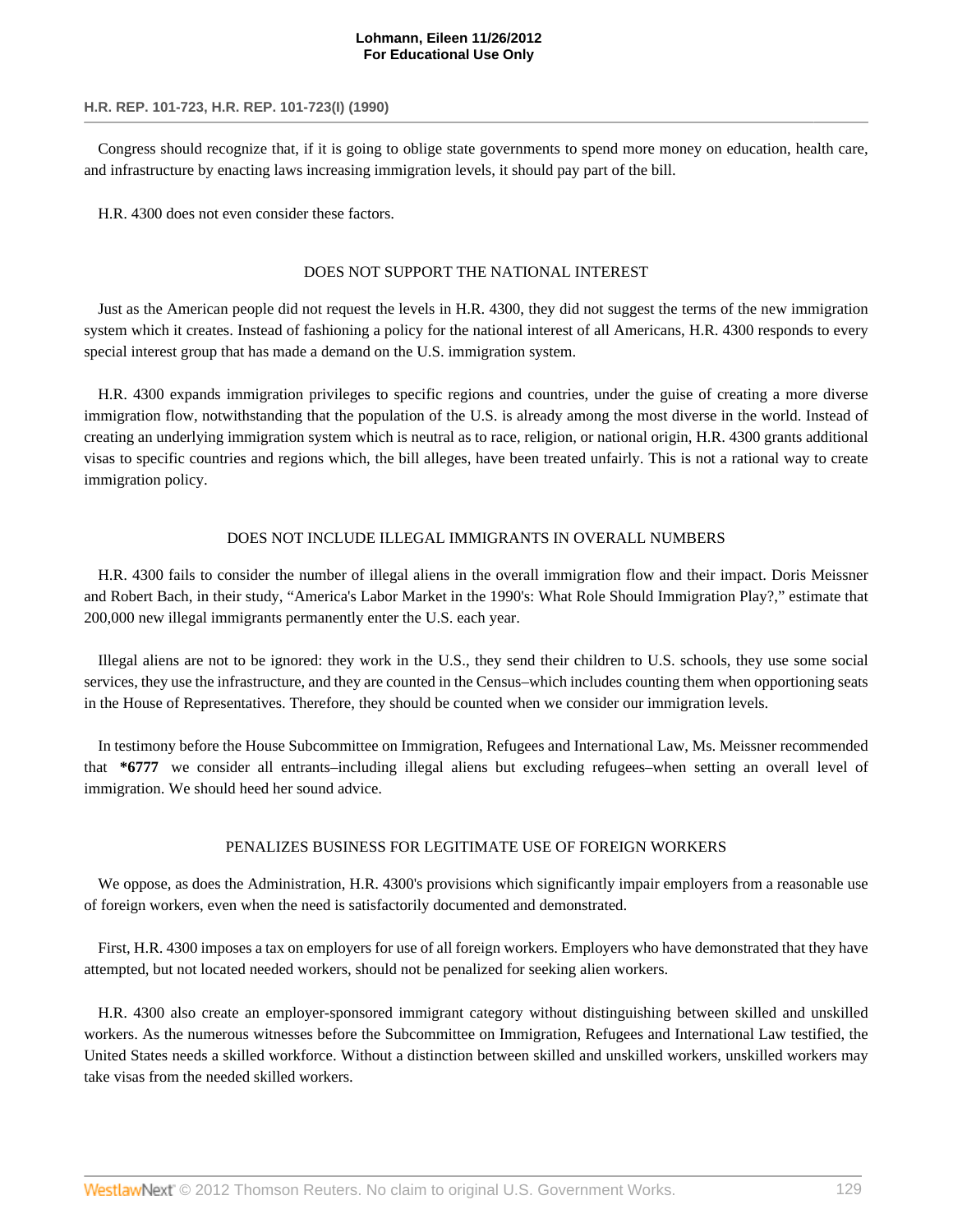### **H.R. REP. 101-723, H.R. REP. 101-723(I) (1990)**

H.R. 4300 rewrites and makes more burdensome the current labor certification procedure, a process which requires the employer seeking foreign workers to first seek American workers. H.R. 4300 changes the requirements to include the provision of notice of the filing of an attestation (the new term for the process) to local unions. If the union requests a hearing before the Department of Labor and presents facts which contradict an employer's attestation, then the employer may not hire the foreign workers until the hearing process is completed.

We oppose this provision, because, without justification, it is more burdensome. Also, the Department of Labor is currently developing its own reform of the labor certification process which will incorporate labor market data to identify occupations in which foreign workers might be admitted into the U.S. without interfering with the job opportunities of U.S. workers. Secretary Dole's letter to the Committee states her strong objection to this provision.

H.R. 4300 also places a numerical limitation on the currently unlimited H–1b category of visas for professional temporary workers. While the numbers of H–1b visas currently granted is unknown, it is believed that the 25,000 limitation is substantially lower than that currently granted. Therefore, we oppose placing a limit on this category without first examining the current level of use and other pertinent information.

The Administration opposes as premature all of the provisions which make extensive reforms to the nonimmigrant visa system. We agree.

## REWARDS ILLEGAL IMMIGRATION THROUGH AMNESTY PROGRAM

We oppose two provisions in H.R. 4300 which provide for an amnesty of illegal aliens who have entered after the enactment date of the Immigration Reform and Control Act of 1986. H.R. 4300's **\*6778** new amnesties violate IRCA's promise of a onetime-only amnesty. We agree with the Administration in its opposition to these new amnesties.

# REMOVES THE INCENTIVE TO BECOME CITIZENS

We agree with the Administration in its opposition to H.R. 4300's expansion of the "immediate relative" categoty to include the spouses and children of lawful permanent residents. This change would remove the distinction between the petitioning rights of citizens and those of permanent resident aliens. We believe that this change would discourage aliens from seeking naturalization and thereby from assimilating into the national mainstream. This provision undermines a fundamental precept of U.S. immigration policy: aliens should be encouraged to naturalize and participate fully in our society.

# COUNTRY SPECIFIC PROVISIONS

We oppose the provisions which purport to diversify the flow of immigrants by granting additional visas to specified countries, as described in the dissenting views to H.R. 4300. We agree with the Administration that, while a number of regions and countries are underrepresented under the current system, the appropriate approach is to readjust the underlying system to make it equitable, not to give additional visas to specific countries.

The Administration also opposes the transition programs which provide special immigration benefits to natives of specific countries, regions or continents, which included an amnesty for illegal aliens from adversely affected countries. We also object to H.R. 4300's designation of certain countries, regions or continents.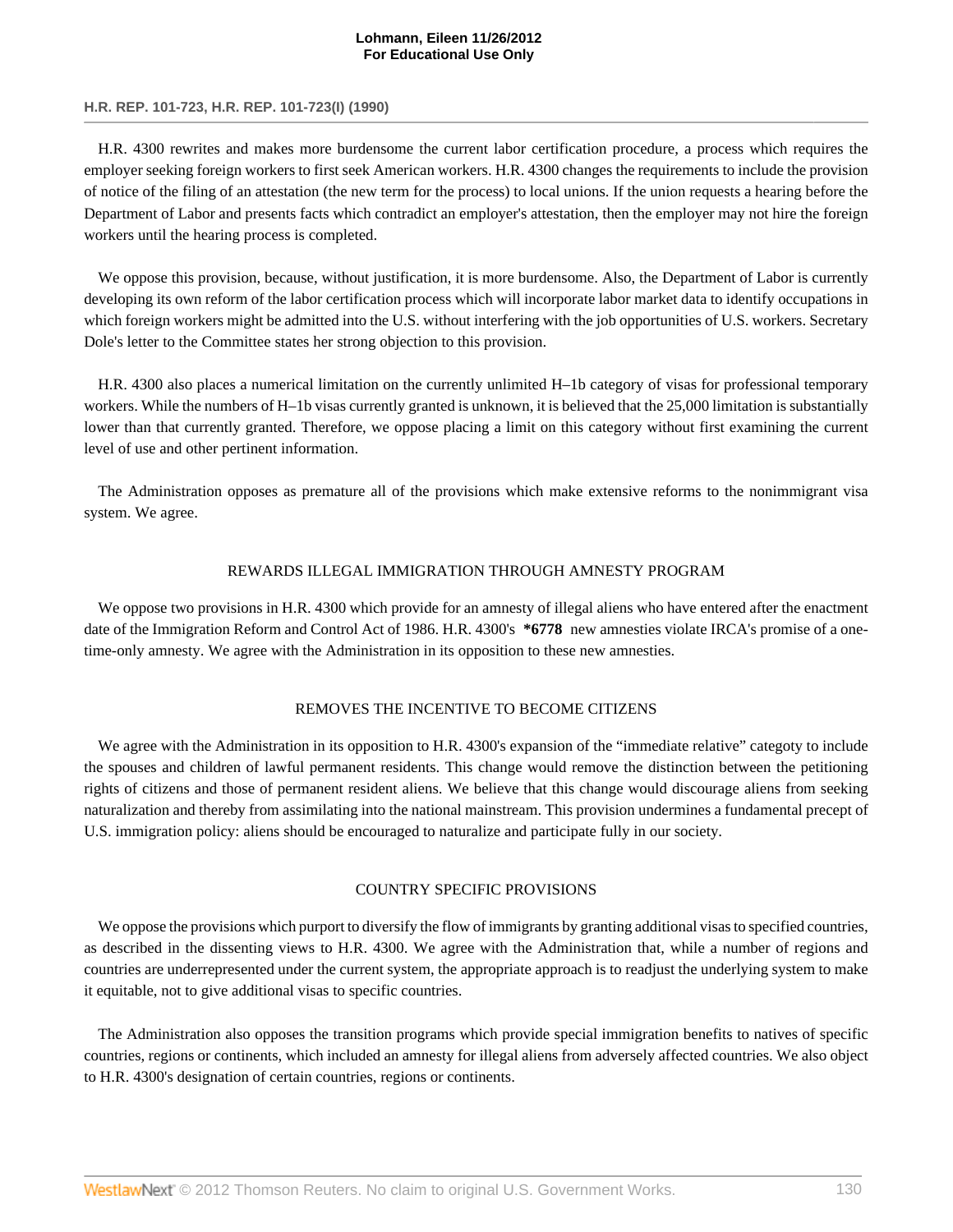# UPSETS THE CAREFULLY CRAFTED COMPROMISES OF THE IMMIGRATION REFORM AND CONTROL ACT OF 1986

We agree with the Administration in its opposition to all provisions in H.R. 4300 which amend the Immigration Reform and Control Act of 1986 ("IRCA"). The provisions in H.R. 4300 substantially upset the carefully crafted compromise between the legalization of undocumented aliens and employer sanctions.

Our objections include the sections providing a 1-year delay in the deadline for filing application for adjustment from temporary to permanent residence for legalized aliens; permitting extended application periods as a court ordered remedy; certain clarifications of disqualification of legalized aliens from cash welfare programs; and the elimination of paperwork requirement for recruiters and referrers.

# PRINCIPLES FOR IMMIGRATION LEGISLATION

Legal immigration legislation should adhere to certain fundamental principles. These are:

(1) U.S. immigration laws should identify and advance the national interests of the U.S., and not seek solely to satisy the demands of special interests groups.

**\*6779** (2) Levels of immigration should not exceed the U.S.'s capacity to absorb and assimilate immigrants into American society.

(3) Levels of immigration should not impede our ability to address other important societal concerns.

(4) Immigration laws should be based upon the desires and needs of the American people, not upon the desires and needs of the millions of people who wish to immigrate to the U.S. Immigration to any country is a privilege given by the sovereignty, not an inherent right of the alien.

(5) Immigrants should be selected fairly and individually.

(6) The immigration system should not discriminate for or against persons based upon race, national origin, religion or ethnicity.

(7) The immigration system should not impede the ability of U.S. residents at the bottom of the socio-economic ladder from advancing.

(8) Funds for the state and local governments must be provided to support increase in the levels of immigration. State and local governments ultimately bear the vast majority of the financial responsibility, yet have no real role in the creation of levels of immigration.

H.R. 4300 fails to follow these important principles.

We share the Administration's strong objections to this legislation, and we encourage either its substantial amendment or its rejection by the House.

# Lamar S. Smith.